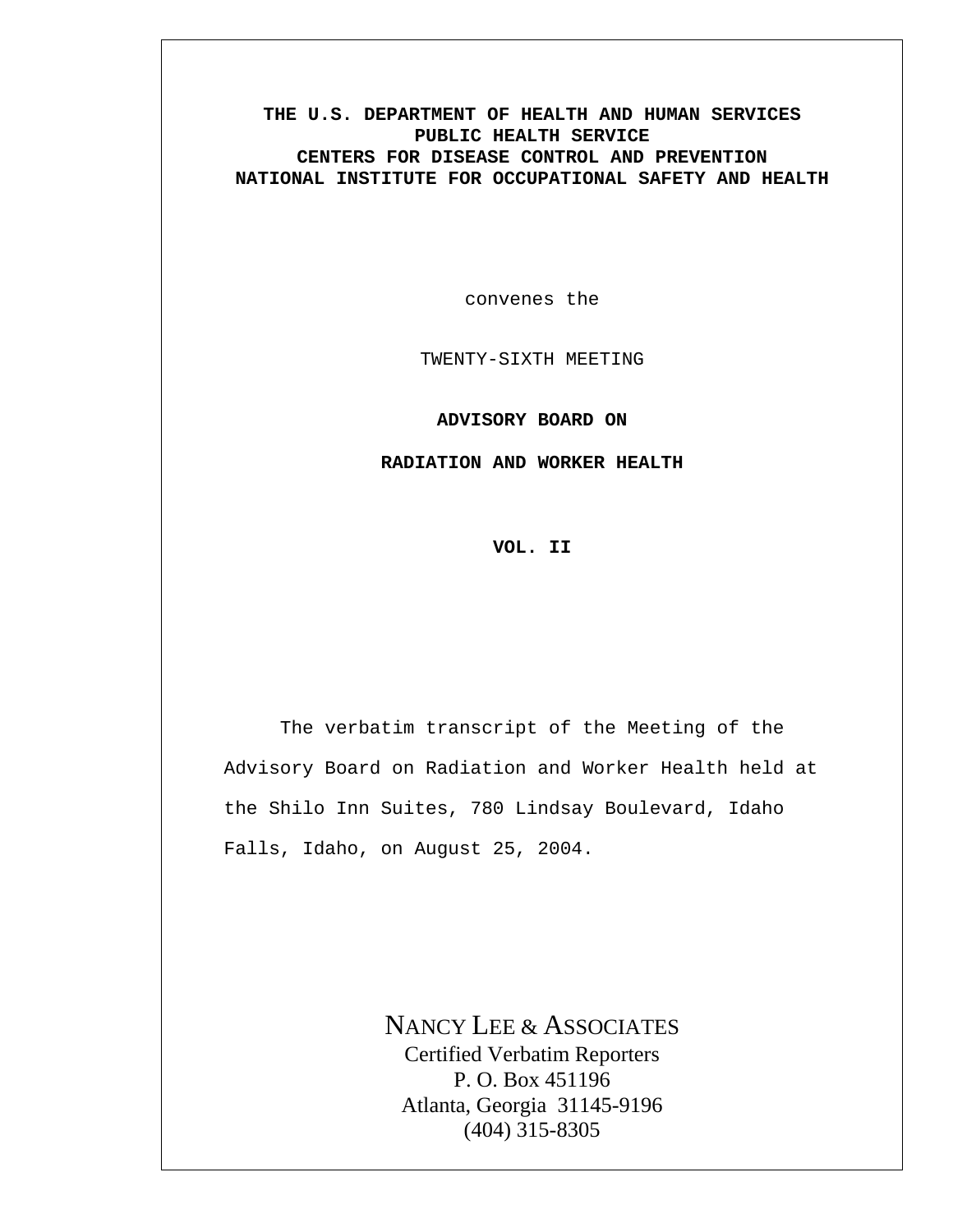2 **C O N T E N T S** REGISTRATION AND WELCOME Dr. Paul Ziemer, Chair. . . . . . . . . . . . . . Mr. Larry Elliott, Executive Secretary . . . . . . . . 6 ADMINISTRATIVE HOUSEKEEPING Ms. Cori Homer, NIOSH; Dr. Paul Ziemer, Chair; Mr. Larry Elliott, Executive Secretary . . . . . . . . . 6 USE OF UNCERTAINTY IN DOSE RECONSTRUCTION Dr. Jim Neton, NIOSH . . . . . . . . . . . . 23 SCIENTIFIC RESEARCH ISSUES UPDATE Mr. Russ Henshaw, NIOSH 51 SUBCOMMITTEE STATUS Dr. Paul Ziemer, Chair 65 PUBLIC COMMENT 172 REVIEW AND APPROVAL OF DRAFT MINUTES, MEETING 25 197 BOARD DISCUSSION/WORKING SESSION . . . . . . . . . . . . . . Dr. Paul Ziemer, Chair . . . . . . . . . . . . . . . . 205 ADJOURN. . . . . . . . . . . . . . . . . . . . . . . . . .256 COURT REPORTER'S CERTIFICATE. . . . . . . . . . . . . . 257 Legend of the transcript: [sic] Exactly as said [phonetic] Exact spelling unknown -- Break in speech continuity NANCY LEE & ASSOCIATES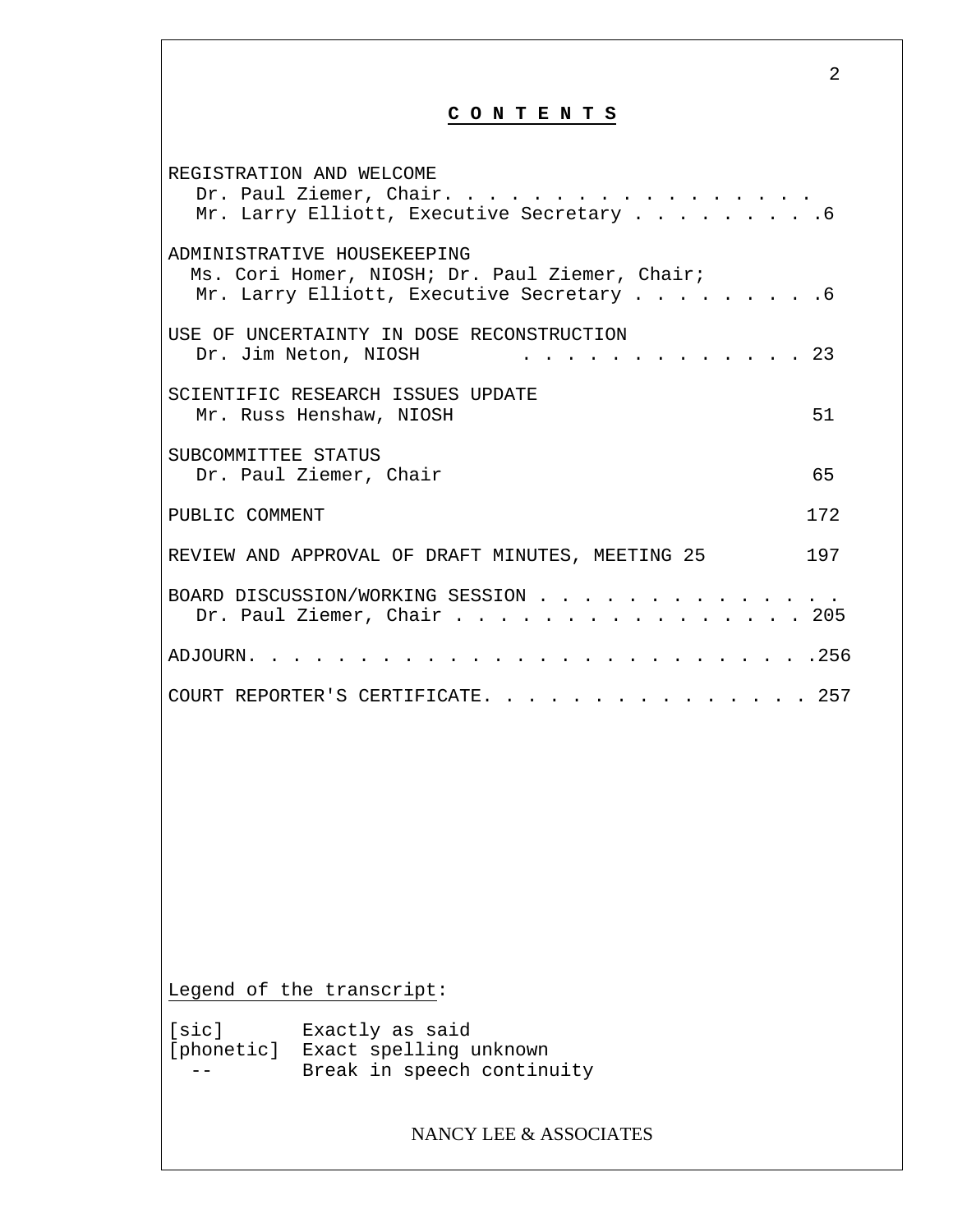## **P A R T I C I P A N T S**

(By Group, in Alphabetical Order)

### BOARD MEMBERS

CHAIR ZIEMER, Paul L., Ph.D. Professor Emeritus School of Health Sciences Purdue University Lafayette, Indiana

EXECUTIVE SECRETARY

ELLIOTT, Larry J. Director, Office of Compensation Analysis and Support National Institute for Occupational Safety and Health Centers for Disease Control and Prevention Cincinnati, Ohio

#### MEMBERSHIP

ANDERSON, Henry A., M.D. Chief Medical Officer Occupational and Environmental Health Wisconsin Division of Public Health Madison, Wisconsin

ANDRADE, Antonio, Ph.D. Group Leader Radiation Protection Services Group Los Alamos National Laboratory Los Alamos, New Mexico

DeHART, Roy Lynch, M.D., M.P.H. Director The Vanderbilt Center for Occupational and Environmental Medicine Professor of Medicine Nashville, Tennessee

ESPINOSA, Richard Lee Sheet Metal Workers Union Local #49 Johnson Controls Los Alamos National Laboratory Espanola, New Mexico

NANCY LEE & ASSOCIATES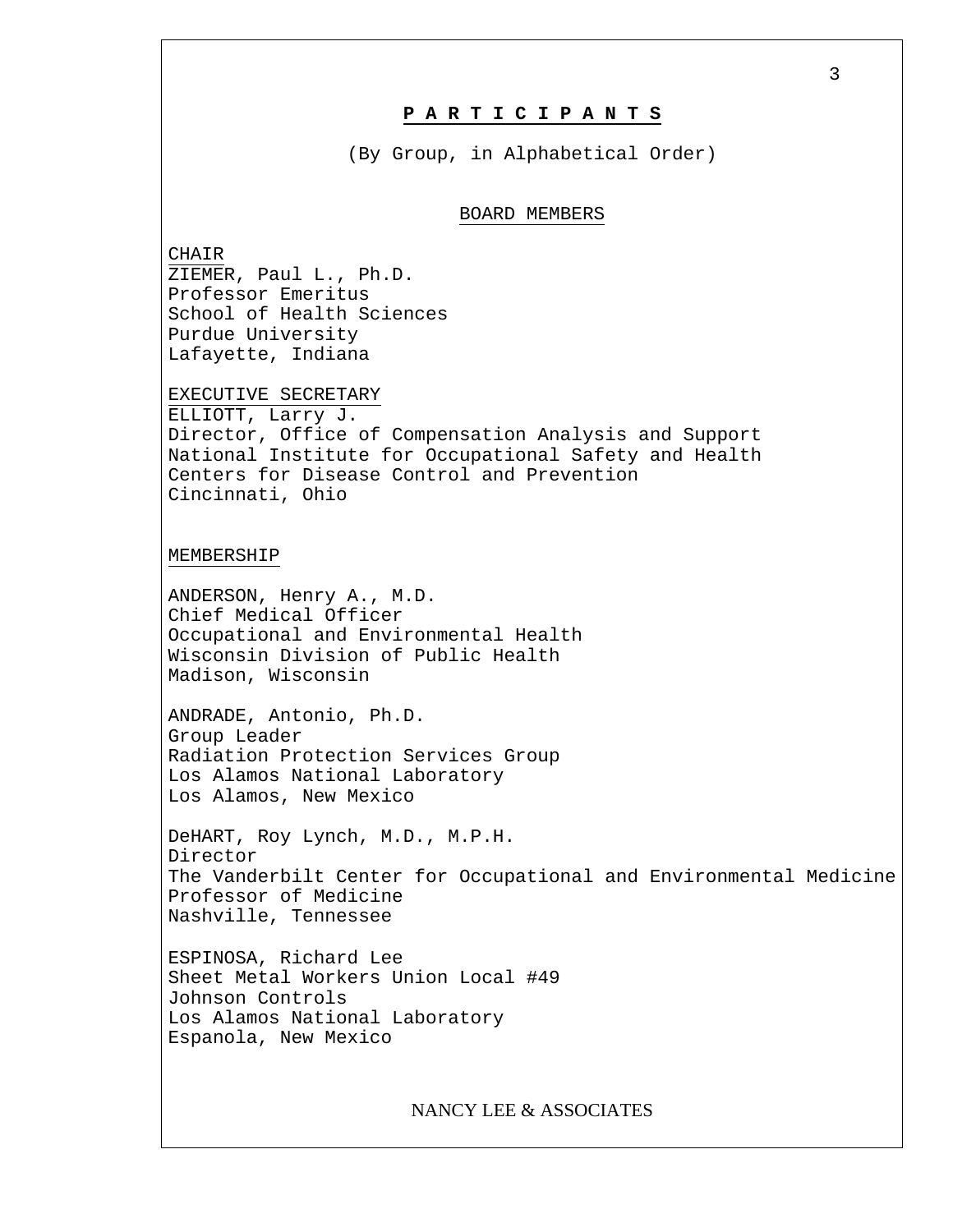GIBSON, Michael H. President Paper, Allied-Industrial, Chemical, and Energy Union Local 5-4200 Miamisburg, Ohio GRIFFON, Mark A. President Creative Pollution Solutions, Inc. Salem, New Hampshire MELIUS, James Malcom, M.D., Ph.D. Director New York State Laborers' Health and Safety Trust Fund Albany, New York MUNN, Wanda I. Senior Nuclear Engineer (Retired) Richland, Washington PRESLEY, Robert W. Special Projects Engineer BWXT Y12 National Security Complex Clinton, Tennessee ROESSLER, Genevieve S., Ph.D. Professor Emeritus University of Florida Elysian, Minnesota AGENDA SPEAKERS (in order of appearance) Dr. Jim Neton, NIOSH Mr. Russ Henshaw, NIOSH Dr. Paul Ziemer, Chair STAFF/VENDORS Cori Homer, Committee Management Specialist, NIOSH Steven Ray Green, Certified Merit Court Reporter NANCY LEE & ASSOCIATES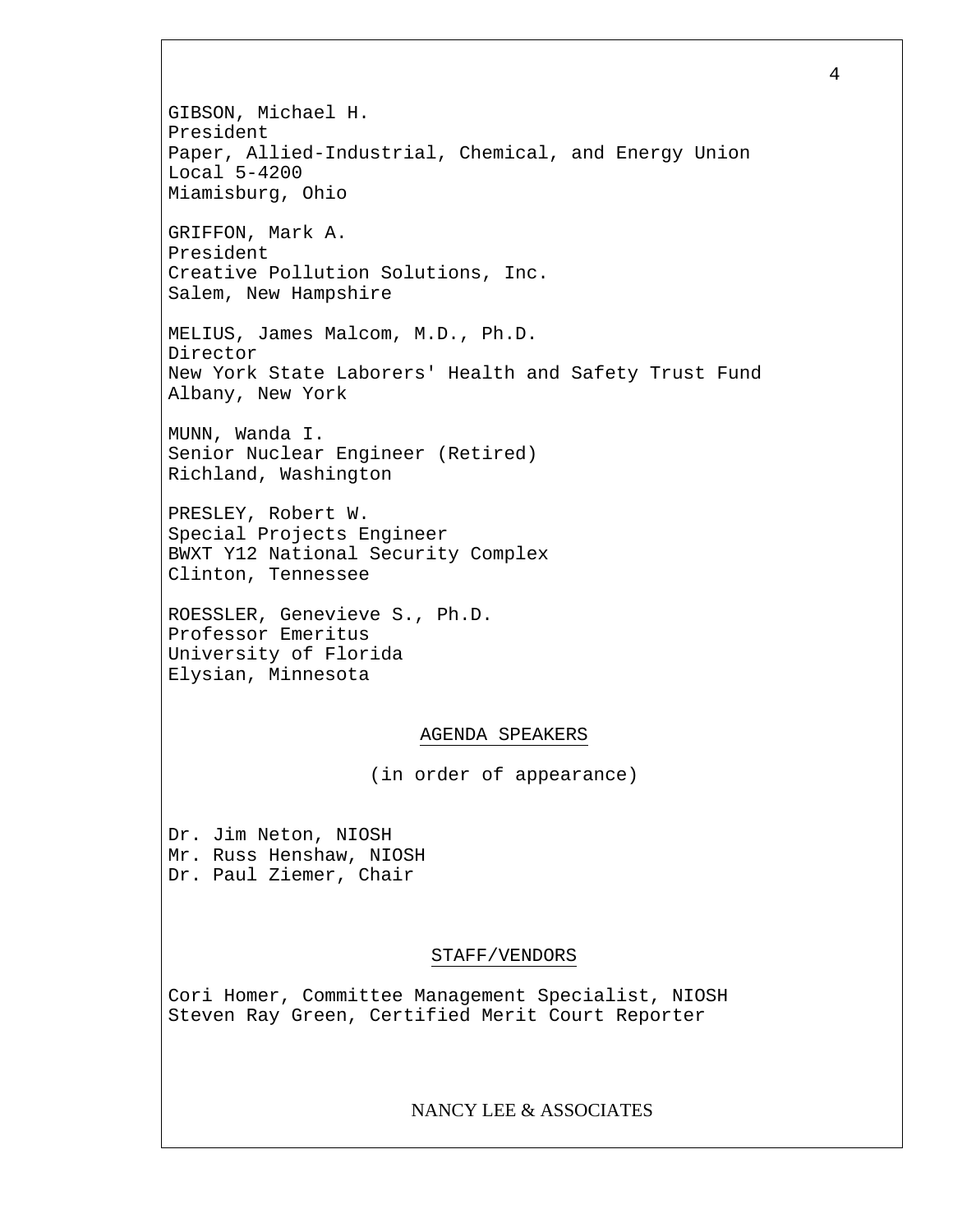#### AUDIENCE PARTICIPANTS

ANDERSON, BETTY A. BEATTY, EVERETT RAY BODNAR, LOUIS Z. BRAILSFORD, BEATRICE BRANDAL, LYNDA BRASWELL, TODD CASE, DIANE L. CHANG, C.C. CODDING, SHIRLEY COLVIN, J.C. DEEP, HEIDI EGBERT, H. DOYLE ELLISON, CHRIS FRY, DAVID HEISTER, MELANIE B. HENSHAW, RUSS HOSS, LARRY A. JENSEN, CLINTON JONES, BERTHA KATZ, TED MCCURDY, PEGGY MCCURDY, WILBERT MILLER, RICHARD OSTROW, STEPHEN L. OSWALD, ELEANOR PETERSON, HENRY K. POWELL, STEVE PRESLEY, LOUISE S. QUINN, JOHN D. RICH, BRYCE L. RINGEN, KNUT ROCKWALD, LYNN ROHRIG, NORMAN SCHAEFFER, D. MICHAEL SCHAUER, DAVID TENFORDE, THOMAS S. TOOHEY, R.E.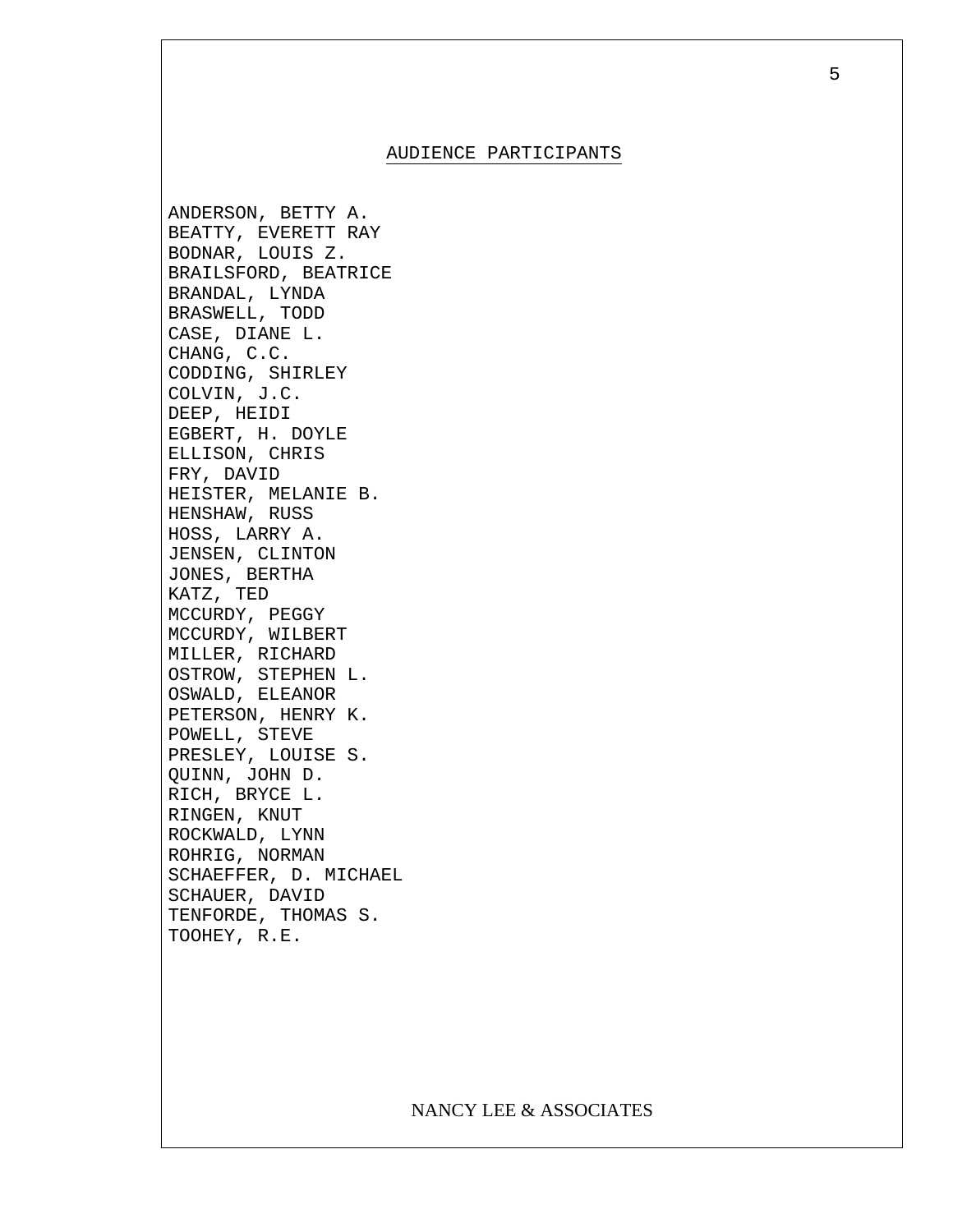|              | 6                                                 |
|--------------|---------------------------------------------------|
| $\mathbf{1}$ | P R O C E E D I N G S                             |
| 2            | (8:30 a.m.)                                       |
| 3            | REGISTRATION AND WELCOME                          |
| 4            | DR. ZIEMER: Good morning, everyone.               |
| 5            | We'll reconvene for the second day of this Board  |
| 6            | meeting.                                          |
| 7            | ADMINISTRATIVE HOUSEKEEPING                       |
| 8            | We have a number of administrative matters to     |
| 9            | take care of. I think if Cori is here -- Cori,    |
| 10           | let's start out with the information on our next  |
| 11           | meeting and make sure everybody has the time and  |
| 12           | date and location. You may recall originally we   |
| 13           | thought we were going to be headed to Washington, |
| 14           | D.C., but actually could not find a hotel there,  |
| 15           | so we went to Plan B. So Cori will tell us about  |
| 16           | Plan B.                                           |
| 17           | MS. HOMER: Okay.                                  |
| 18           | DR. ZIEMER: Which, for some, was Plan             |
| 19           | A, actually.                                      |
| 20           | MS. HOMER: Okay. I think some of you              |
| 21           | are already aware, we'll be meeting in San        |
| 22           | Francisco in October. There were -- there was no  |
| 23           | room at the inn, so to speak, in Washington, due  |
| 24           | to the elections. And we will be staying at the   |
| 25           | Westin St. Francis. I've reserved three days,     |
|              | NANCY LEE & ASSOCIATES                            |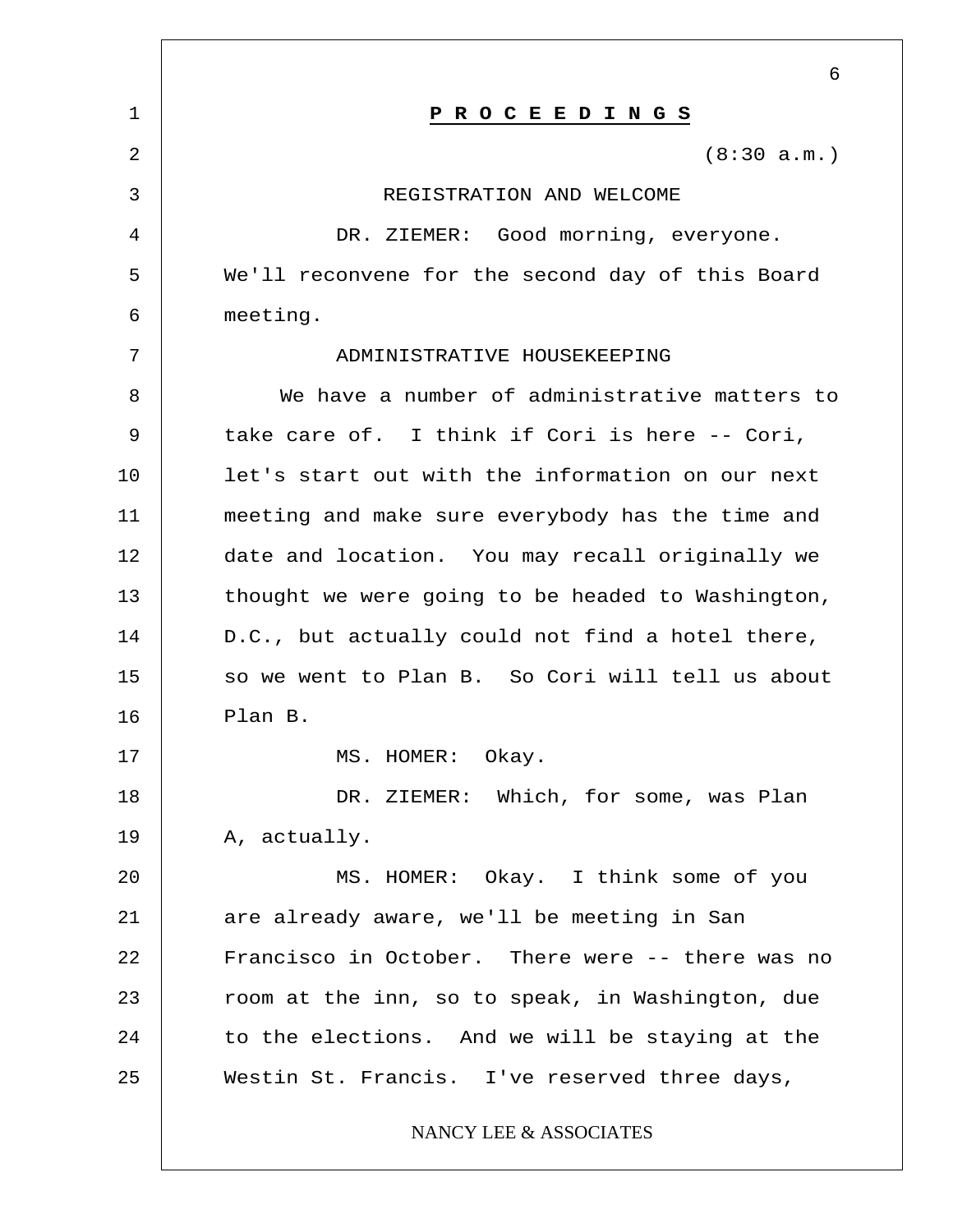1 2 3 4 5 6 7 8 9 10 11 12 13 14 15 16 17 18 19 20 21 22 23 24 25 one for the subcommittee meeting and two for the full Board meeting, for the 19th, 20th and 21st. It'll be up to you to decide which of those days will be for the full Board and the subcommittee, as I haven't made final arrangements for that. The contract was just signed last week. DR. ZIEMER: I think the subcommittee will have to go on the day before the Board meeting -- MS. HOMER: I believe so. DR. ZIEMER: -- so we'll put that on the 19th and then the Board on the 20th and 21st. MS. HOMER: Okay. DR. ZIEMER: Huh? Right? DR. ANDERSON: Yeah. I mean just so you know, the Board of Scientific Counselors for NIOSH meets on the 21st, so I won't be able to be there. I had us down for the -- Monday, Tuesday, Wednesday. DR. ZIEMER: What -- the 19th is a Tuesday? MS. HOMER: It's a Tuesday. I was trying to avoid folks flying on weekends. DR. MELIUS: The 21st is bad for me then, too, if I'm still on. I don't know if my NANCY LEE & ASSOCIATES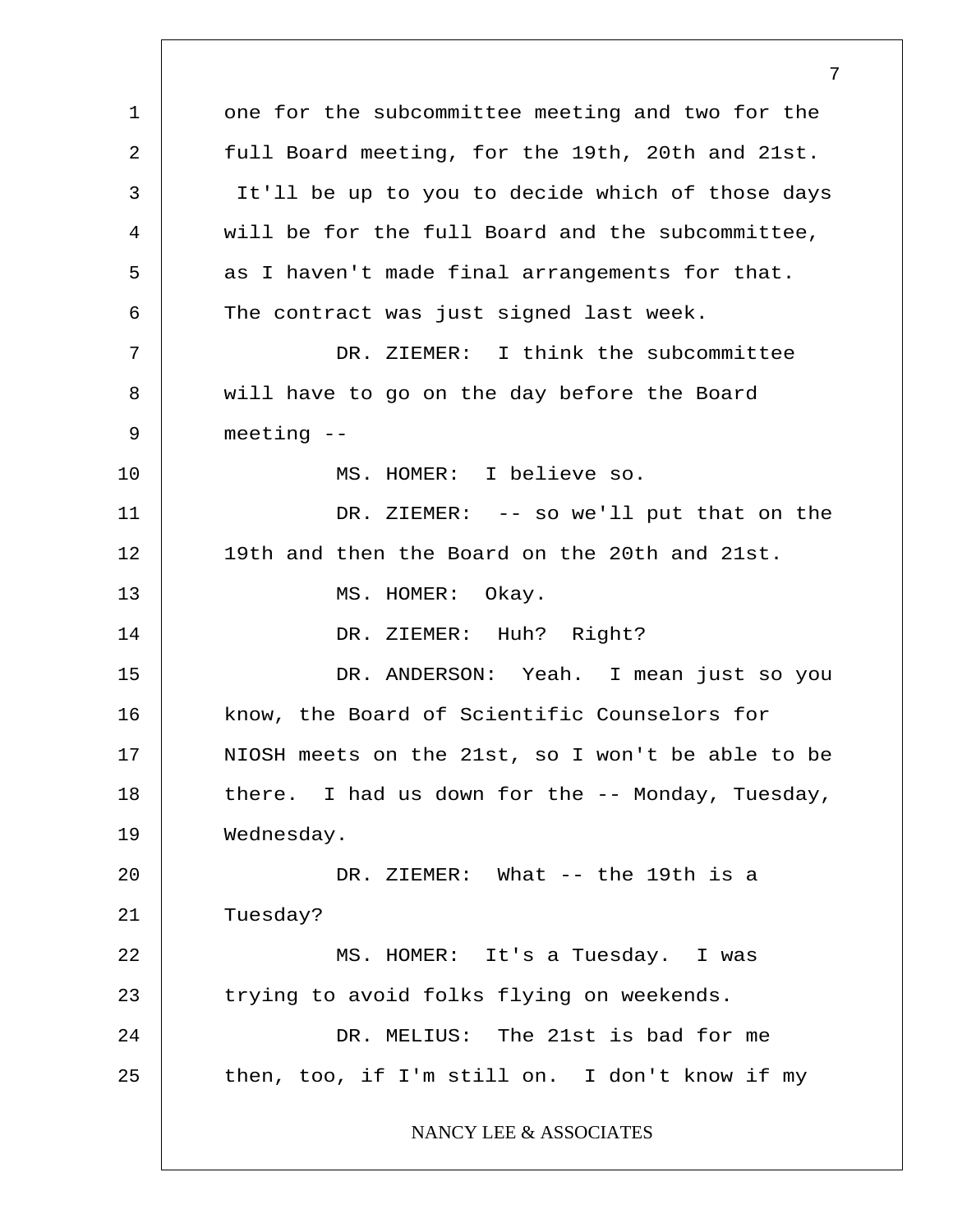1 2 3 4 5 6 7 8 9 10 11 12 13 14 15 16 17 18 19 20 21 22 23 24 25 8 term's up or what's going on. DR. ZIEMER: Are people willing to fly on the 18th if -- DR. ANDERSON: Well, the 18th would be the subcommittee. DR. ZIEMER: I mean on the 17th. But we don't know about availability at the hotel at this point. Right? MS. HOMER: I can check and see if we can rearrange those dates, if I can renegotiate the contract. DR. ZIEMER: Do we lose two of you on the 21st? Is that -- but everybody's okay if we went 18, 19, 20? Could you check on that then? MS. HOMER: I'll check into it and get back with you. DR. ZIEMER: Let's see if -- we'll see if we can get that modified. MS. HOMER: Okay. DR. ZIEMER: Thank you very much. Okay, go ahead. MS. HOMER: All right. Now the following meeting -- I'll put Washington, D.C. on the top of the list and see if we can arrange that, but I'll need some dates for the meeting NANCY LEE & ASSOCIATES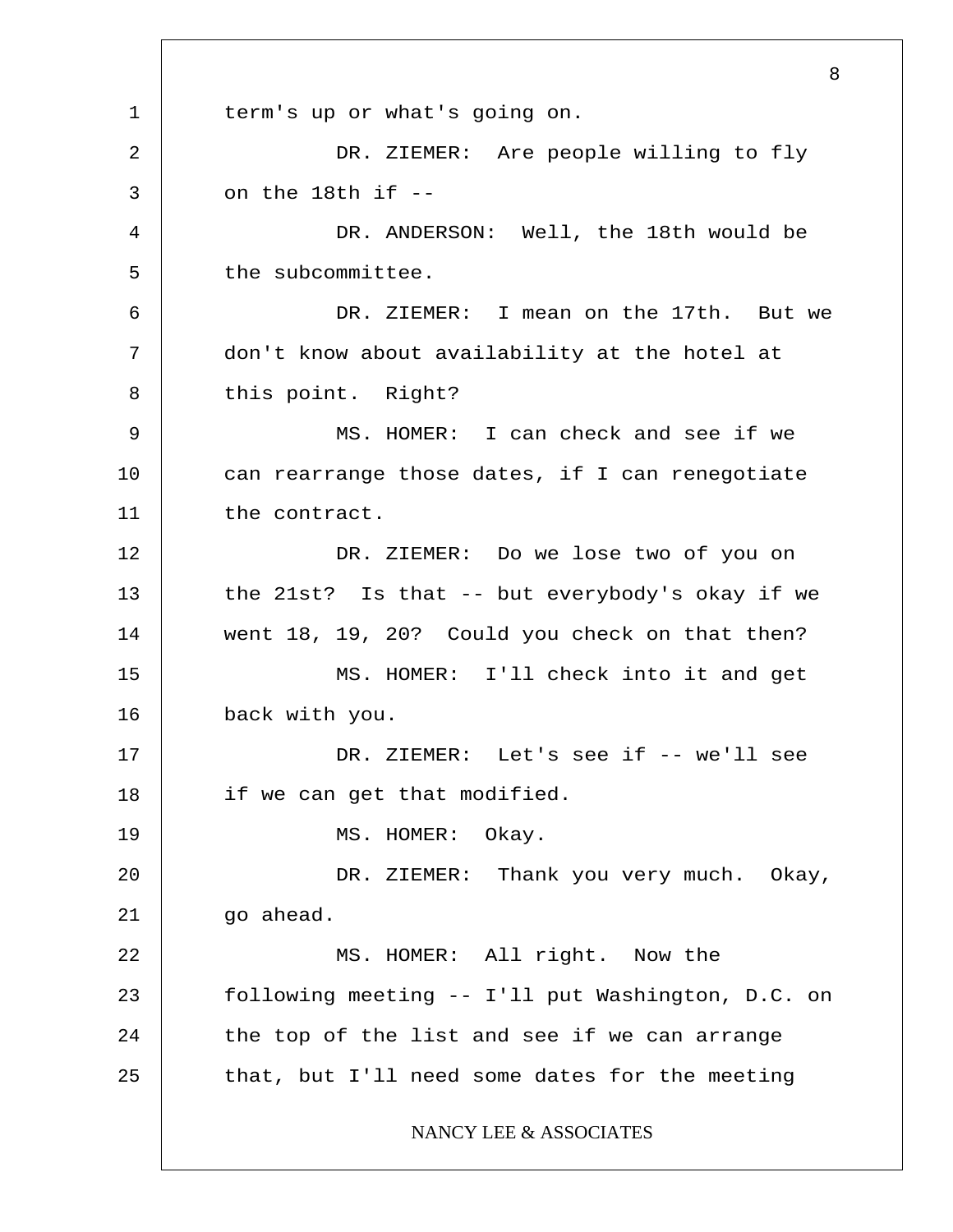1 2 3 4 5 6 7 8 9 10 11 12 13 14 15 16 17 18 19 20 21 22 23 24 25 9 following the October meeting. DR. ZIEMER: We're at mid-October. MS. HOMER: Uh-huh. Do we want to try for late November? DR. ZIEMER: We're probably going to get into December, at the earliest, it's -- I would suspect. MS. HOMER: Okay. Well, there's the 1st, 2nd and 3rd of December. December 1st, 2nd and 3rd? DR. ZIEMER: Well, let's -- let's check the December dates. I'm out of the loop 1st, 2nd and 3rd. MS. HOMER: Okay. DR. ZIEMER: How about the week of the 6th? Out all week? MS. HOMER: Gen is out? DR. ROESSLER: (Off microphone) Well, until the 9th. DR. ZIEMER: Again, we're now looking for -- well, we can still go two days, depending on who's on the subcommittee. MS. HOMER: Uh-huh. DR. ZIEMER: Right. DR. DEHART: The week of the 13th? NANCY LEE & ASSOCIATES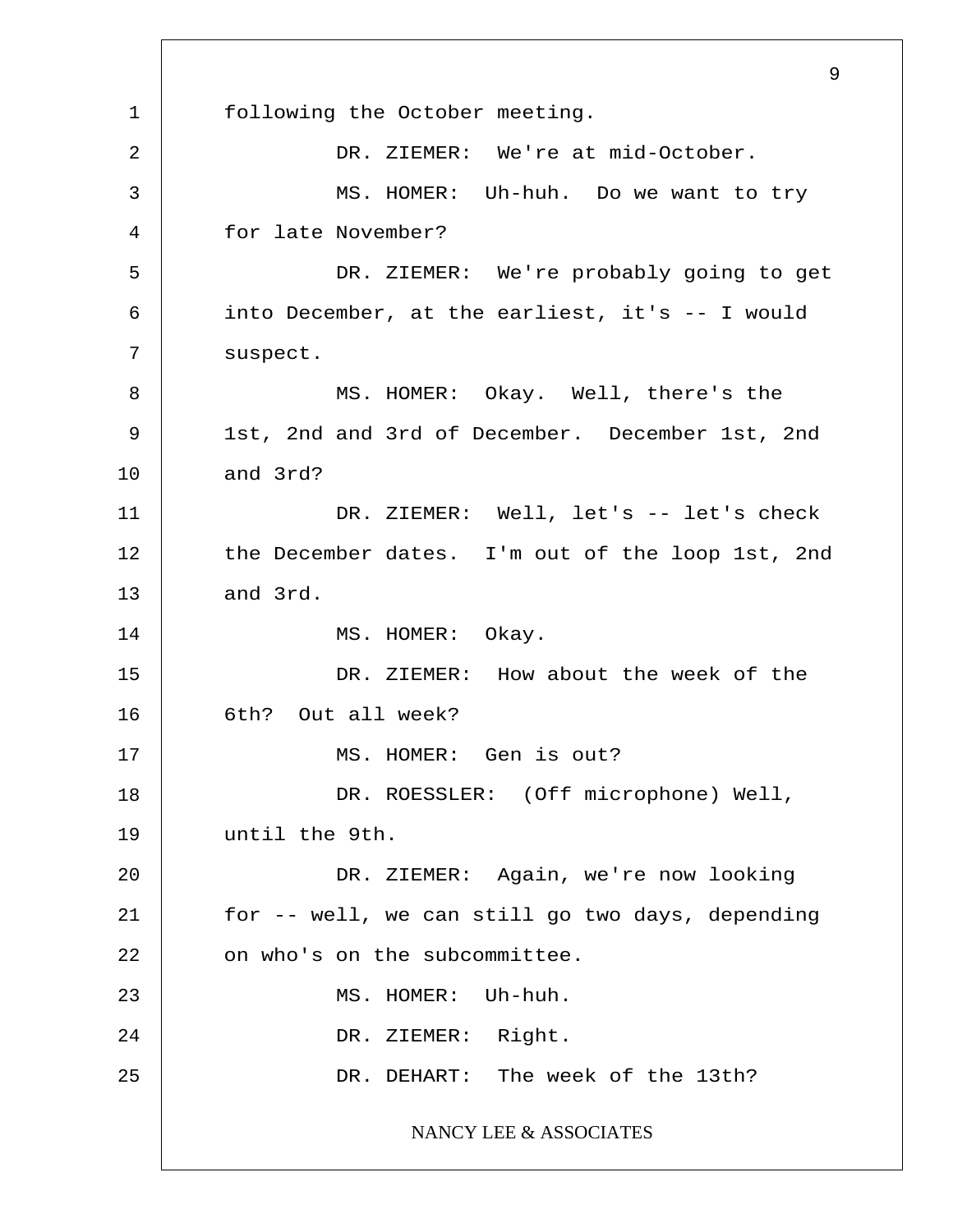1 2 3 4 5 6 7 8 9 10 11 12 13 14 15 16 17 18 19 20 21 22 23 24 25 10 DR. ZIEMER: 9th and 10th are out? 9th and 10th are okay? DR. DEHART: The 10th isn't for me. DR. ZIEMER: The 10th is not. Okay. Let's kind of keep track of -- the 10th we would lose one person? DR. MELIUS: Lose two. DR. ZIEMER: Lose two, okay. Let's look at third week, 13th -- week of the 13th. Let me just go through the -- MR. ESPINOSA: (Off microphone) I'm out on the 17th. DR. ZIEMER: Okay, Rich is out on the 17th. MR. ESPINOSA: (Off microphone) Actually 16th and 17th. DR. ZIEMER: Sixteen and 17 out -- 13, 14, 15? MS. HOMER: Looks good? DR. ZIEMER: Thirteen, 14, 15? MS. HOMER: Okay. How about an alternate? Is that -- DR. ZIEMER: Tentative, December 13, 14, 15 in D.C. Let's look at a fall-back... MS. HOMER: Yeah, alternate location. NANCY LEE & ASSOCIATES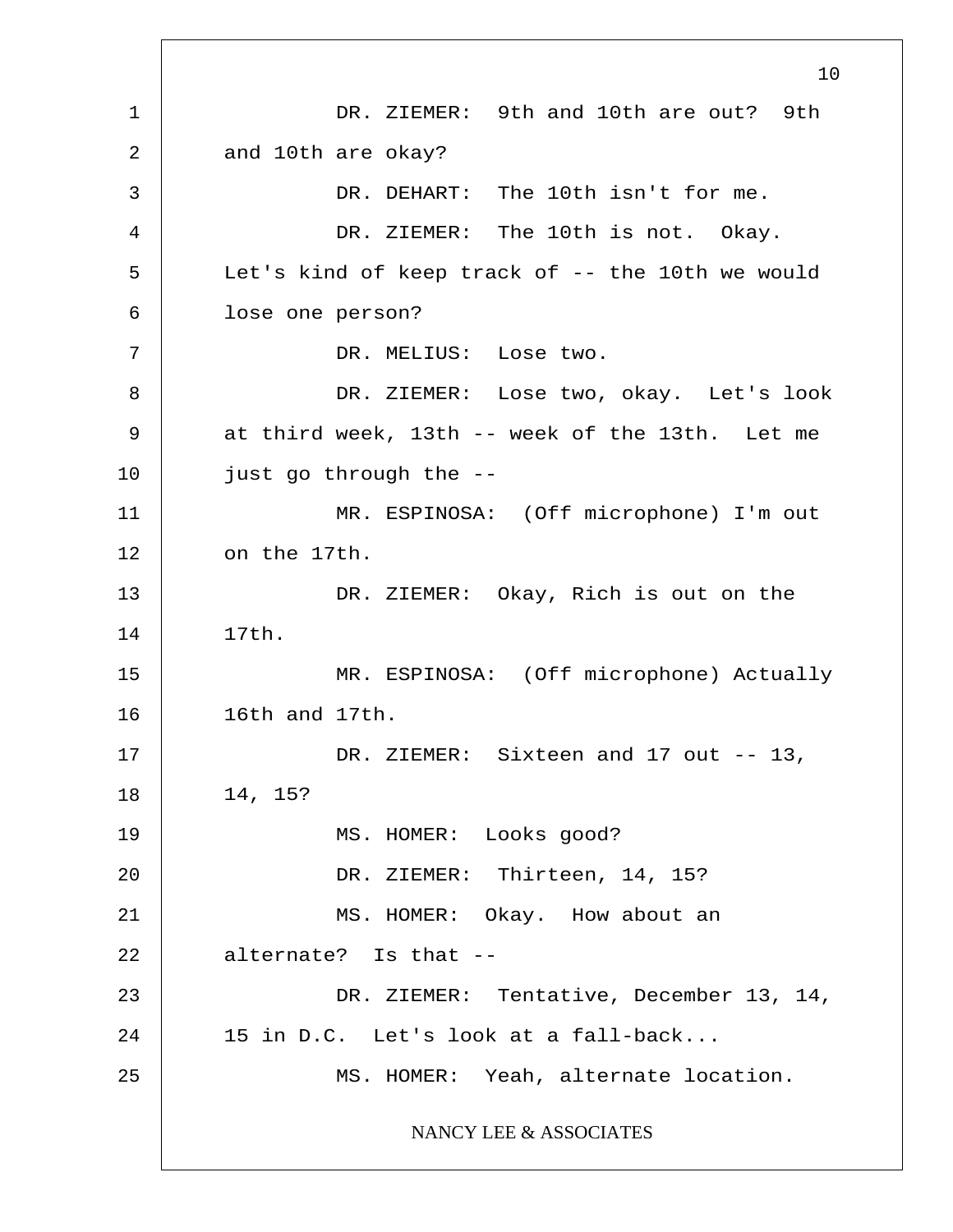|    | 11                                            |
|----|-----------------------------------------------|
| 1  | DR. ZIEMER: I'm going to assume the           |
| 2  | week of the 20th is probably not very good.   |
| 3  | MS. HOMER: Huh-uh.                            |
| 4  | MS. MUNN: That's a good assumption.           |
| 5  | DR. MELIUS: But nobody has meetings on        |
| 6  | the 24th and 25th, so they're free.           |
| 7  | DR. ZIEMER: The week of the 27th? A           |
| 8  | sufficient number of groans that -- okay, now |
| 9  | we're into January. Week of --                |
| 10 | MS. HOMER: The 3rd?                           |
| 11 | DR. ZIEMER: Week of January what?             |
| 12 | MS. HOMER: January 3rd?                       |
| 13 | DR. ZIEMER: Week of January 3rd.              |
| 14 | DR. ANDERSON: I have a conflict on the        |
| 15 | 5th.                                          |
| 16 | DR. ZIEMER: I do, too -- 6th or 7th?          |
| 17 | DR. ANDERSON: 6th I do.                       |
| 18 | DR. ZIEMER: Conflict?                         |
| 19 | DR. ANDERSON: Yeah, 5th and 6th.              |
| 20 | MR. ESPINOSA: We're talking about D.C.        |
| 21 | on this. Right?                               |
| 22 | DR. ANDERSON: Yeah.                           |
| 23 | DR. ZIEMER: Let me check again.               |
| 24 | January 3rd and 4th? 5th? 3rd, 4th and 5th?   |
| 25 | DR. ANDERSON: I've had -- the 5th is a        |
|    | NANCY LEE & ASSOCIATES                        |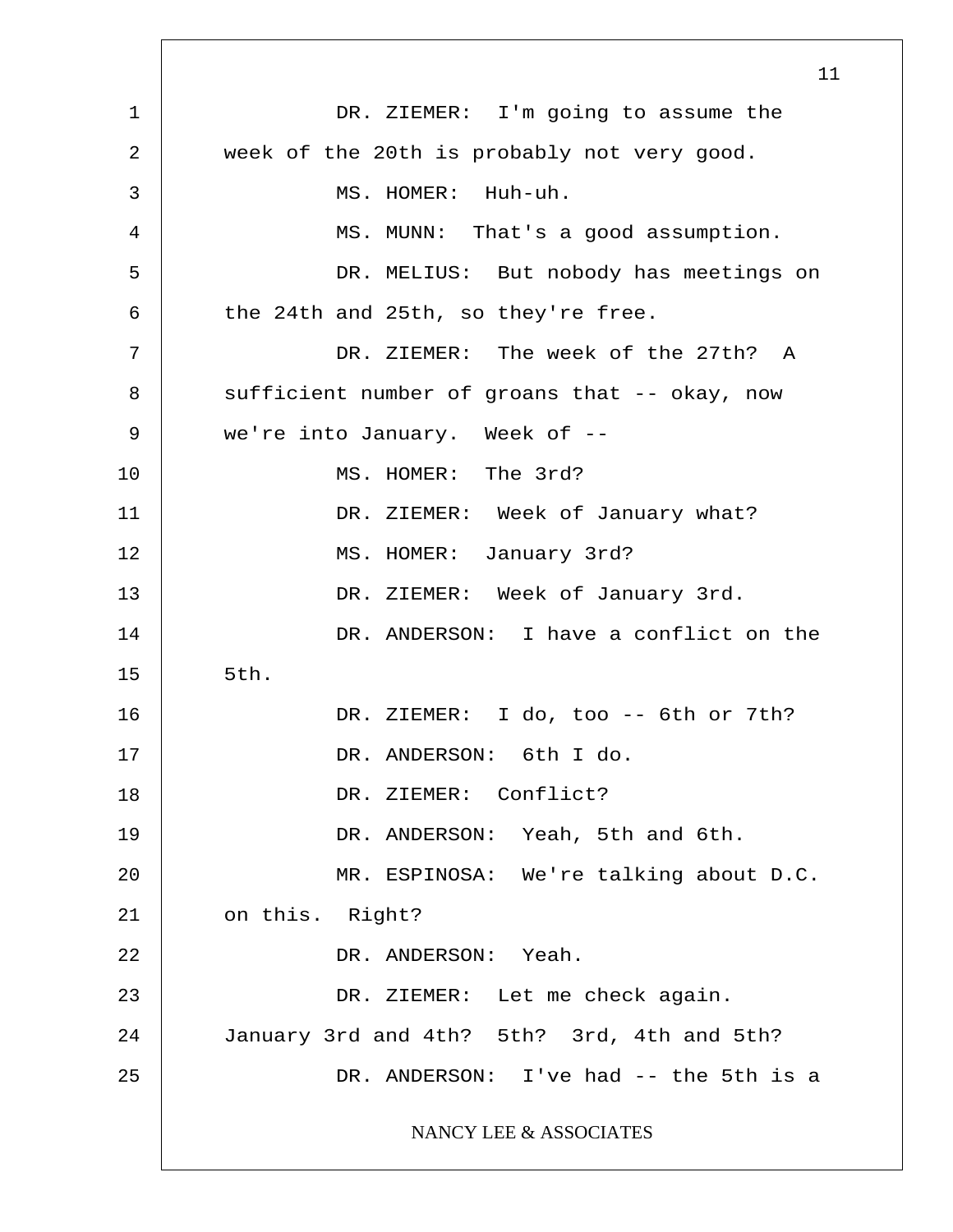1 2 3 4 5 6 7 8 9 10 11 12 13 14 15 16 17 18 19 20 21 22 23 24 25 12 problem. DR. ZIEMER: 5th is a -- DR. ANDERSON: 5th and 6th. DR. ZIEMER: Actually I have a conflict on the 5th, also. Week of the 10th. MR. ELLIOTT: 10th, 11th and 12th is not good. UNIDENTIFIED: (Inaudible) DR. ZIEMER: In where? MR. ELLIOTT: She's saying in January before the inauguration -- DR. ZIEMER: Oh, before the inauguration. MS. HOMER: The week of the 17th? Is that okay -- 24th? UNIDENTIFIED: 24th is fine. MR. ESPINOSA: Are we stuck to D.C.? DR. ZIEMER: 24? MR. ESPINOSA: Can we -- DR. MELIUS: I've got a conflict the week of the 24th. MR. ESPINOSA: Can we select an alternate location, too? MR. PRESLEY: That's what I was going to NANCY LEE & ASSOCIATES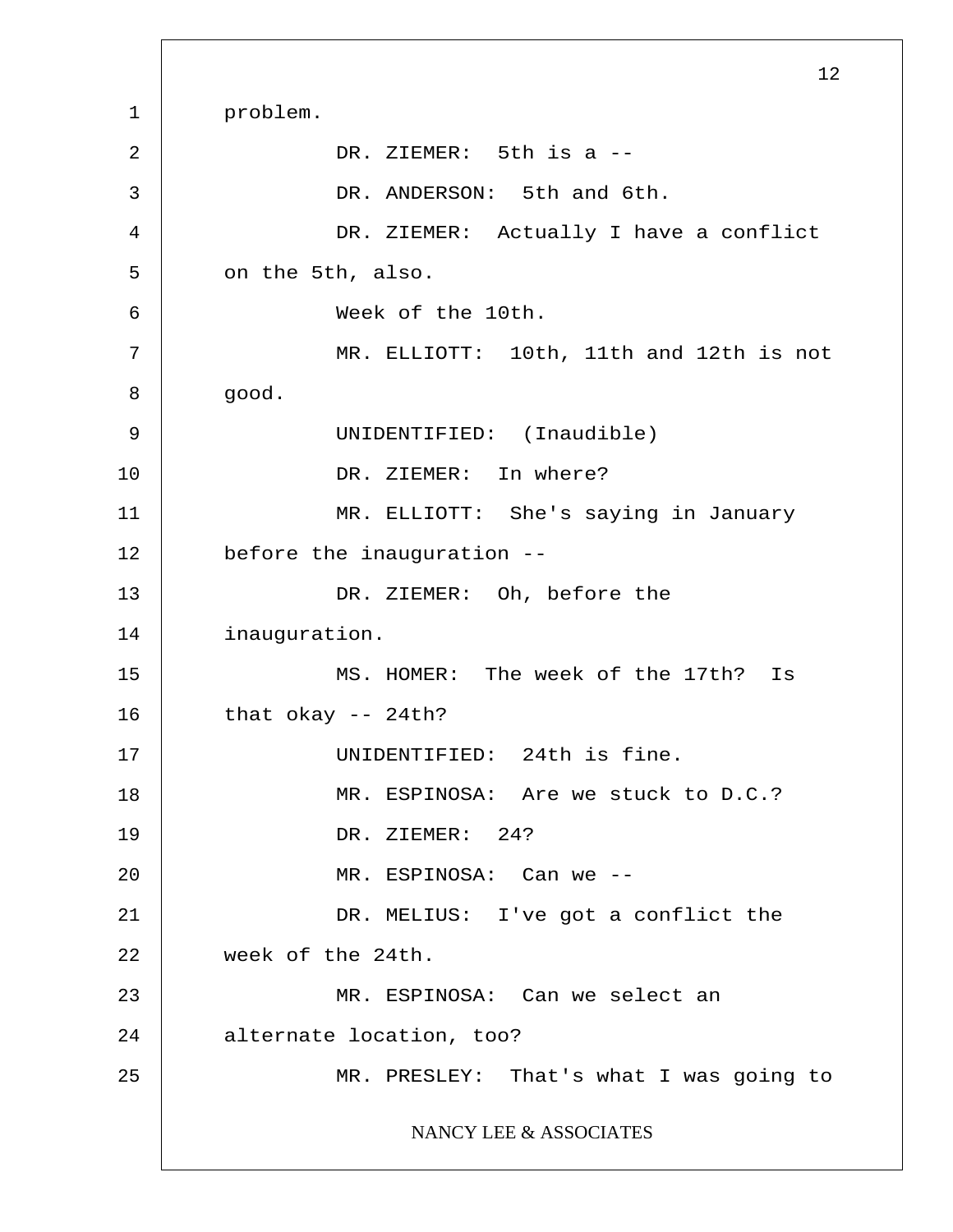1 2 3 4 5 6 7 8 9 10 11 12 13 14 15 16 17 18 19 20 21 22 23 24 25 13 say, if we couldn't -- if we can't make D.C. the 13th, 14th and 15th, can we select an alternate location, go to Cincinnati that week or something? MS. HOMER: Well, would you consider something a little more southern, because it's winter? It might make it a little easier for travel. DR. ZIEMER: That probably will work better to have an alternate location rather than an alternate date, it appears. Otherwise you're going to get into February and it's too long. MR. PRESLEY: That's too long. DR. ZIEMER: Okay. MS. HOMER: Amarillo has come up. DR. ZIEMER: Amarillo, Pantex. MR. PRESLEY: Amarillo -- MS. HOMER: And Savannah is a possibility. MR. PRESLEY: Amarillo, the weather's as bad there as it is -- DR. ZIEMER: Yeah. MS. MUNN: Savannah's nice. DR. ZIEMER: Savannah is not really near the Savannah River Site. It's a nice place, but NANCY LEE & ASSOCIATES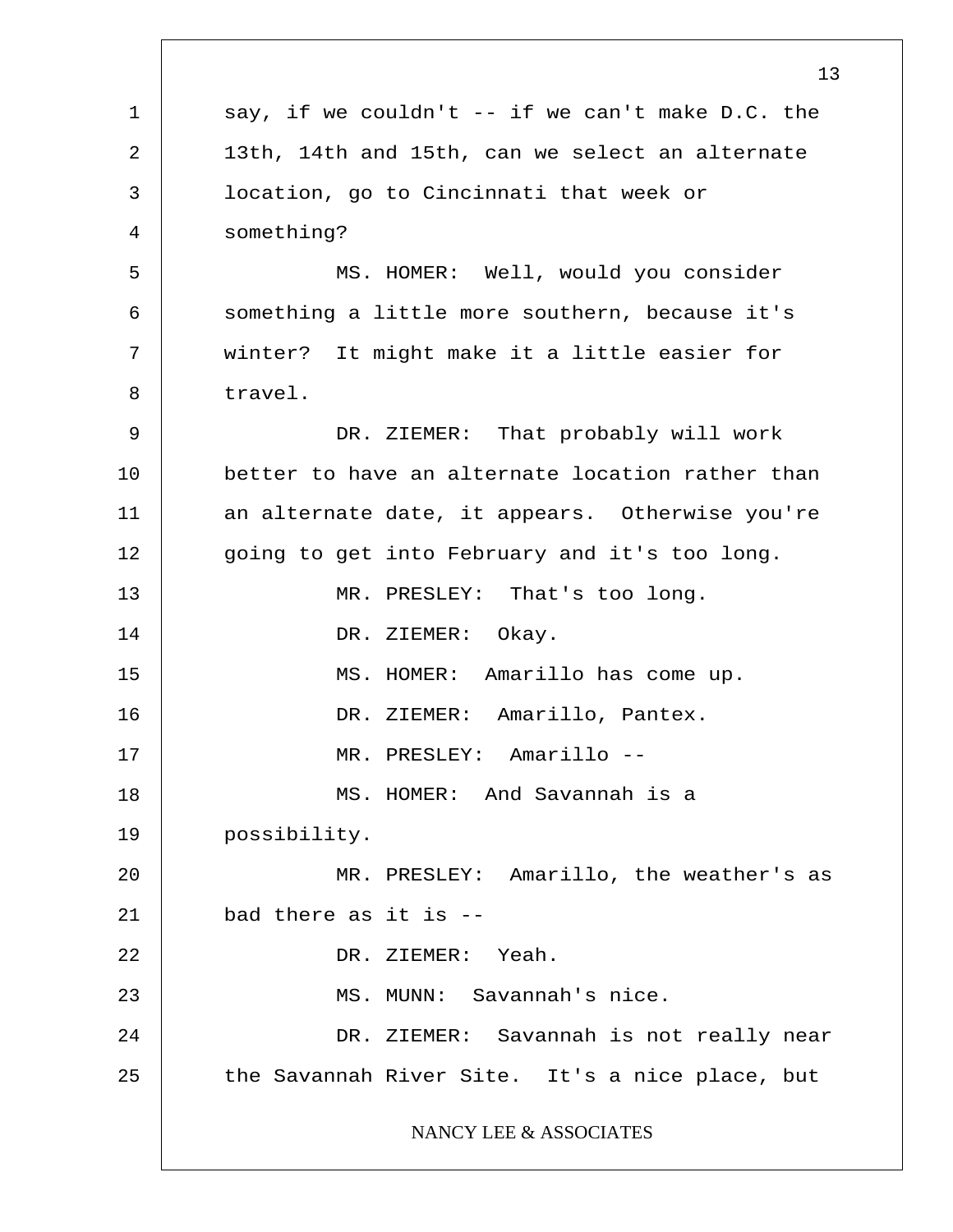1 2 3 4 5 6 7 8 9 10 11 12 13 14 15 16 17 18 19 20 21 22 23 24 25 14 if you want to go near the Savannah River Site, you almost have to go to Aiken. MS. HOMER: Or Augusta. DR. ZIEMER: Or Augusta. DR. ANDERSON: We did that. MS. HOMER: How close is Amarillo to the Pantex plant? DR. ZIEMER: Well, that's the -- that's the town. MS. HOMER: Is it? Okay. Would you like -- DR. ZIEMER: It's in the panhandle of Texas. It's not southern weather. MS. HOMER: Well, we could consider New Mexico again. We could do -- MR. ESPINOSA: I second. DR. DEHART: There is the bonus\* reactor plant in Puerto Rico. MS. HOMER: Oh, I'm all for Puerto Rico. DR. MELIUS: There's also Amchitka. DR. ZIEMER: I don't think you're going to have many claimants from Puerto Rico. If we go to Amarillo, I'm not sure you're going to get a tour of the Pantex plant. It's probably unlikely, but you might get some -- how many NANCY LEE & ASSOCIATES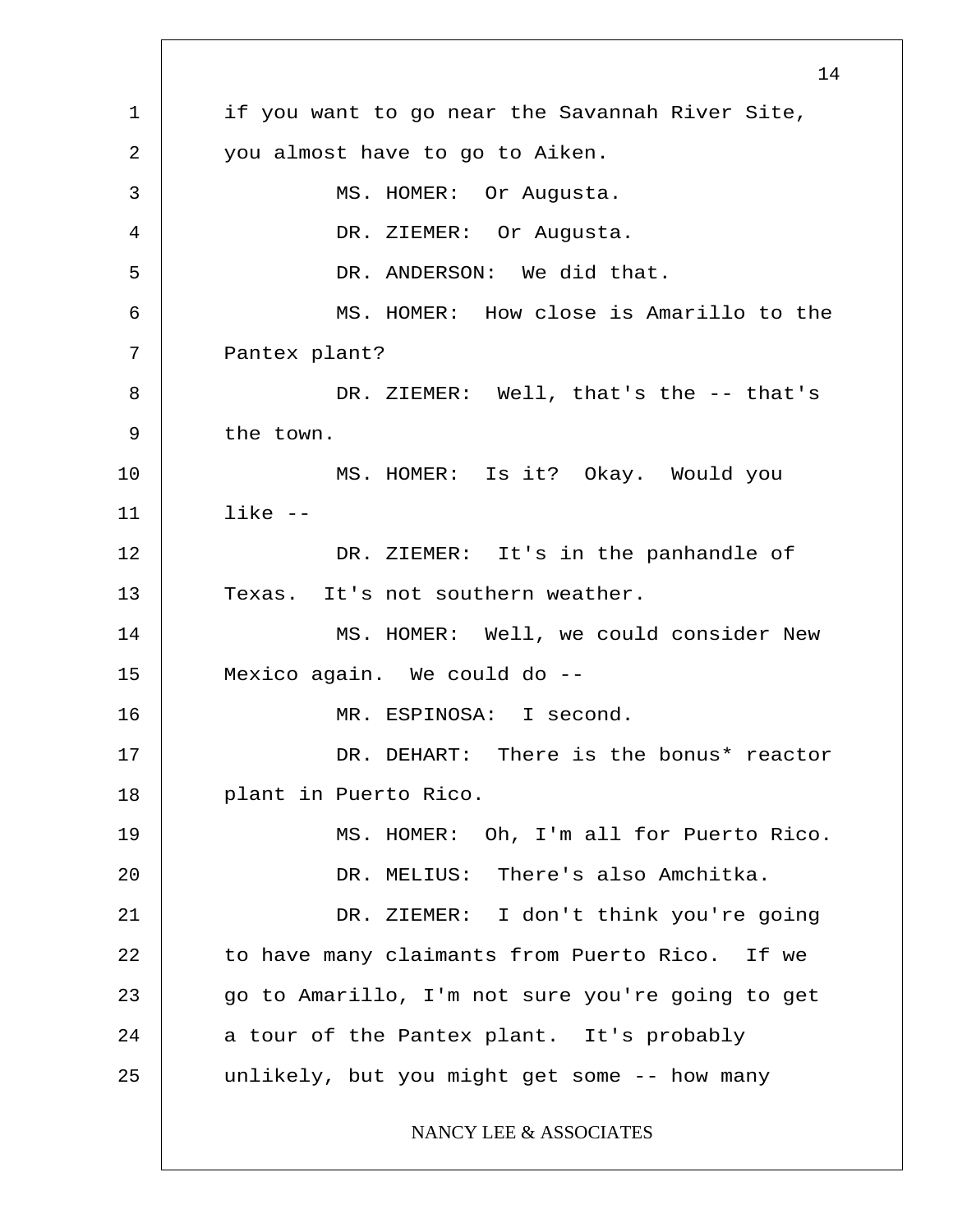1 2 3 4 5 6 7 8 9 10 11 12 13 14 15 16 17 18 19 20 21 22 23 24 25 15 claims do we have from Pantex? Do we -- there's a worker group there that we could interact with. That would be the main reason for going to Amarillo would be to interact with the worker groups there. But I think we could find a better time of year for Amarillo, frankly -- MS. HOMER: Think so? DR. ZIEMER: -- if -- it can be pretty harsh. MS. HOMER: Well, there was a list originally developed from some suggestions from Board members of locations to go. We've been to almost all of them. Nashville is still on the list, Albuquerque we haven't been -- we've been into the area, but not specifically. DR. ZIEMER: Why was Nashville on the list? MS. HOMER: I'm not sure. MR. PRESLEY: There's two places close to Nashville. You've got Clarksville. I don't know how many claims we've got from up there, but that's close to Paducah and Clarksville. DR. ZIEMER: What's the closest large city to Paducah? MR. PRESLEY: St. Louis. NANCY LEE & ASSOCIATES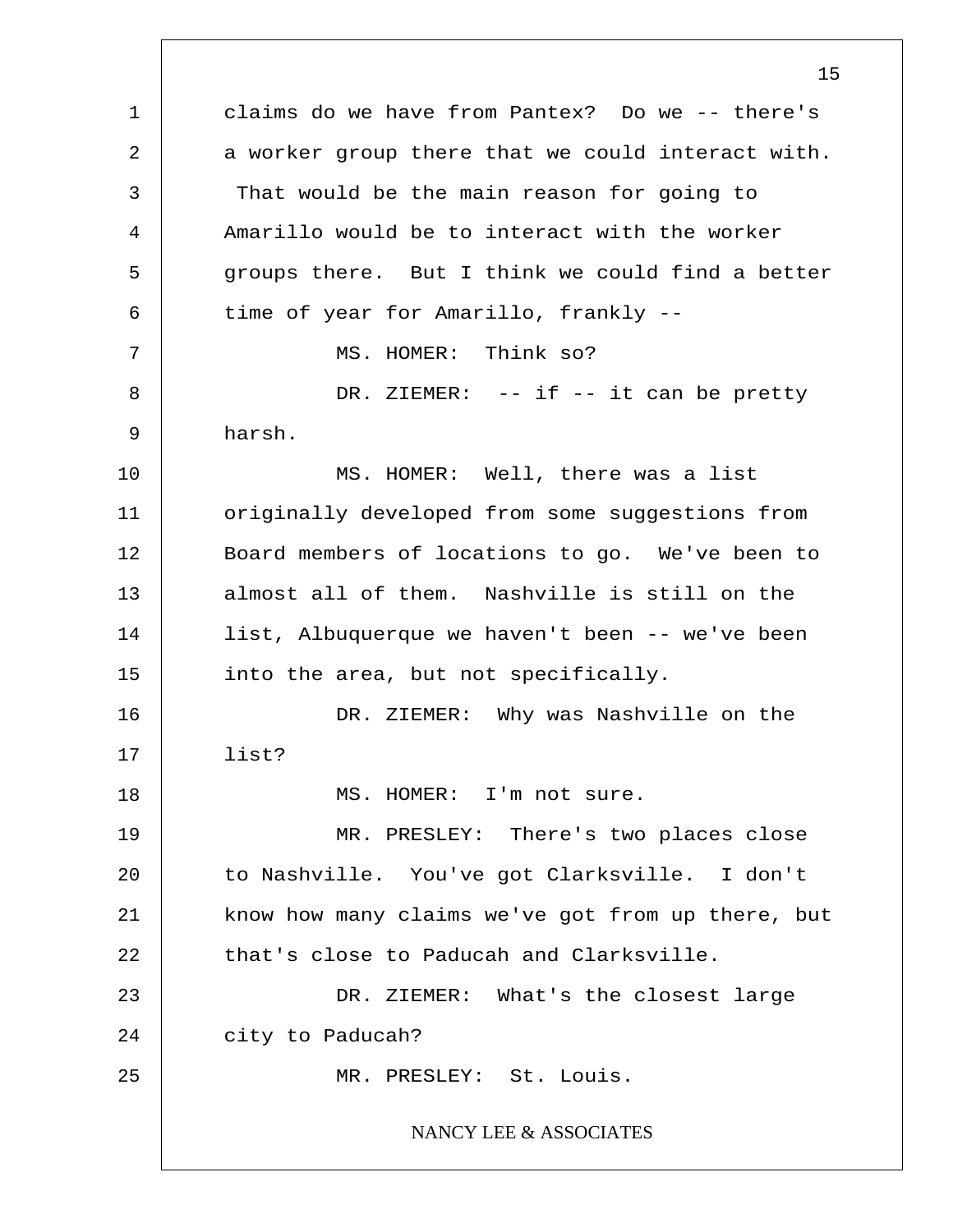1 2 3 4 5 6 7 8 9 10 11 12 13 14 15 16 17 18 19 20 21 22 23 24 25 16 MR. ELLIOTT: Evansville. DR. ZIEMER: You can't get to Evansville from anywhere. Dick? DR. TOOHEY: (Off microphone) (Inaudible) considered Tampa for the (Inaudible) plant down there? MS. HOMER: Do we have work down there? DR. ZIEMER: Pinellas had almost no radioactivity in their site. They did timers and things. Did -- MR. ELLIOTT: Tritium is it. DR. ZIEMER: Yes, they did have tritium. Do you have claimants from Pinellas? MR. ELLIOTT: Yes, we do. MR. PRESLEY: We do have claimants? MS. HOMER: Oh, a Tampa area -- DR. ZIEMER: Well, then that would be a good -- MS. HOMER: Okay, I'll put Tampa as an alternate. DR. ZIEMER: Yeah. MS. HOMER: You'll be okay with Tampa? Okay. I'll bet I can get hotel space real cheap right now. DR. ANDERSON: Do we want to pick a NANCY LEE & ASSOCIATES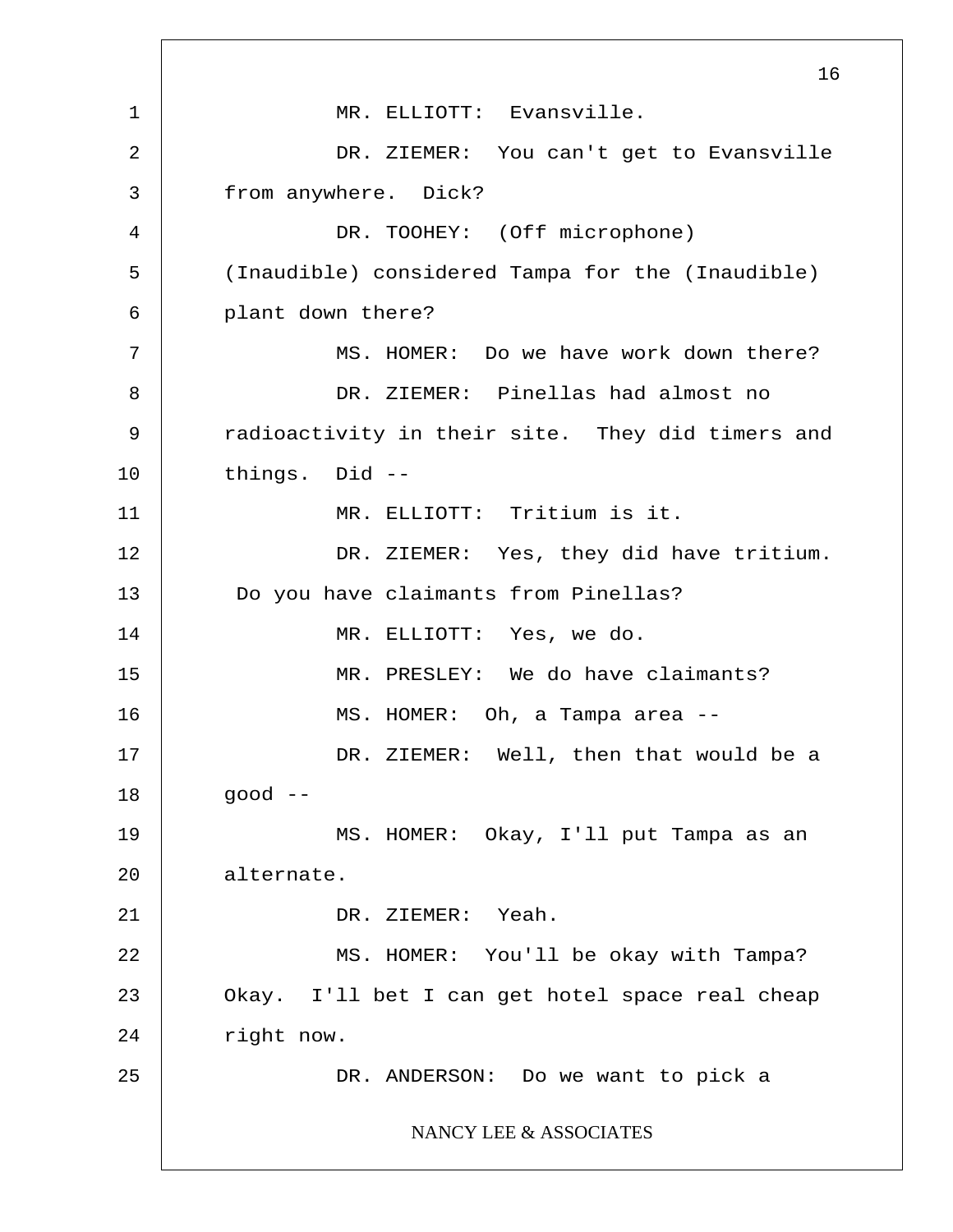1 2 3 4 5 6 7 8 9 10 11 12 13 14 15 16 17 18 19 20 21 22 23 24 25 17 February date? DR. ZIEMER: Actually, for worker outreach, Tampa might be a better selection anyway than D.C. -- MS. HOMER: Would you like me to put that on top of the list? DR. ZIEMER: -- wouldn't it? MR. ELLIOTT: It's your choice. I just want to know -- I want to -- I'm lost here. Are we talking about December? MR. PRESLEY: December. DR. ZIEMER: December. MS. HOMER: Okay. So you want Tampa on top of the list as opposed -- DR. ZIEMER: How many prefer Tampa for the December meeting? How many prefer D.C.? Five. I actually prefer D.C. Okay, I think we're going to stay with D.C. for -- MS. HOMER: Okay. DR. ZIEMER: -- and Tampa's Plan B. MS. HOMER: Okay. Do we want to schedule a February meeting? DR. ZIEMER: Let's -- let's find some dates for February, we'll finish that up. First week of February, week of February 1st? Bad NANCY LEE & ASSOCIATES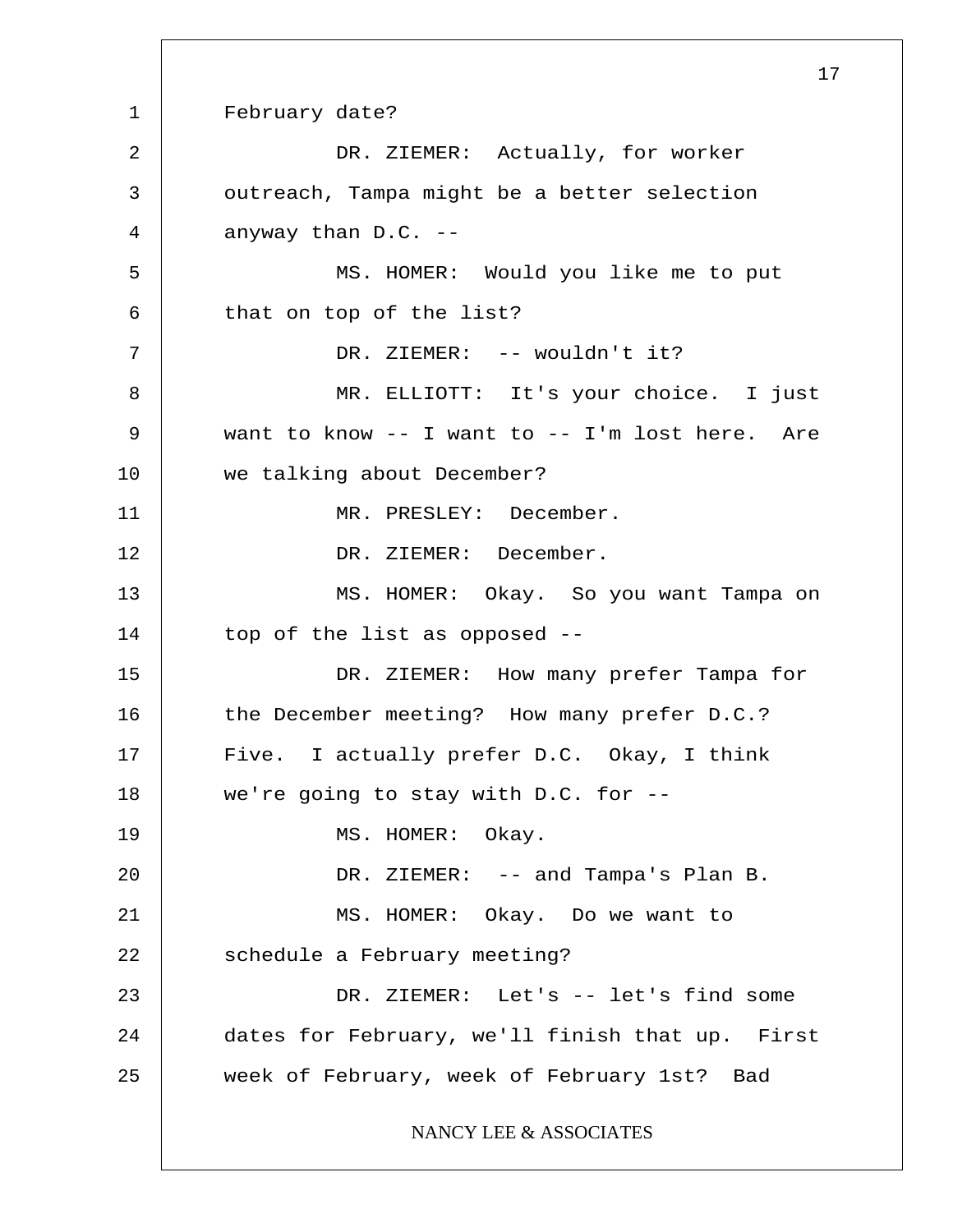1 2 3 4 5 6 7 8 9 10 11 12 13 14 15 16 17 18 19 20 21 22 23 24 25 days? DR. ANDERSON: Tuesday. I could change it -- a dentist appointment. DR. ZIEMER: Oh, that doesn't count. Any conflicts the first week of February? MS. MUNN: Are you talking about 1, 2, 3, 4 or the 7th? MS. HOMER: 1, 2, 3, 4. DR. ZIEMER: That was 1, 2, 3, 4. How about the week of the 7th? Any conflicts week of the 7th? DR. MELIUS: The latter part of that week is bad for me. DR. ZIEMER: But 7, 8, 9 is okay? DR. MELIUS: 7, 8, 9's okay. DR. ZIEMER: Is 10 not good? DR. MELIUS: 10 and 11 are bad. DR. ZIEMER: Okay. MS. MUNN: 1, 2, 3, 4 is okay? DR. MELIUS: 1, 2, 3, 4 is okay, too. MS. HOMER: Okay. DR. ZIEMER: 1, 2, 3, 4 is -- February, first week of February? DR. MELIUS: Tampa? MS. HOMER: Yeah, I'll use the primary NANCY LEE & ASSOCIATES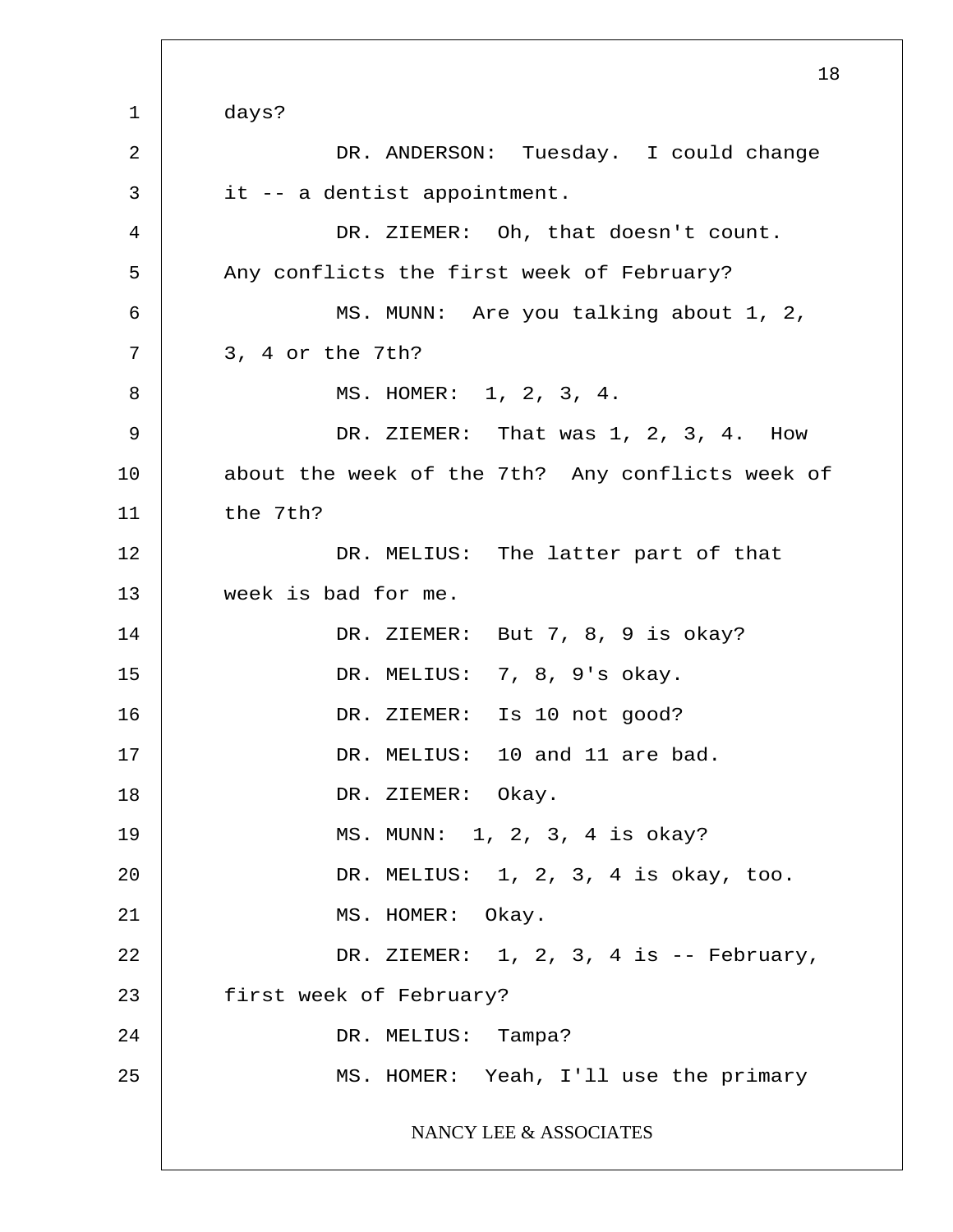1 2 3 4 5 6 7 8 9 10 11 12 13 14 15 16 17 18 19 20 21 22 23 24 25 and the alternate location selections you've made. DR. ZIEMER: Incidentally -- MS. HOMER: One'll be -- DR. ZIEMER: Incidentally, that first week of February would include January 31st. I think that's one day of that week. Any conflicts on the 31st, so that's included as the... Okay, we'll see what's available -- MS. HOMER: Uh-huh. DR. ZIEMER: -- that week. Maybe -which -- depending on whether D.C. or Tampa works out, then we can use the other one for the -- MS. HOMER: That's correct. DR. ZIEMER: Okay, very good. Thank you. MS. HOMER: Okay. DR. ANDERSON: So which -- which days? The start of the first of the week? DR. ZIEMER: She's got to check on hotel availability. That will influence it. DR. MELIUS: Cori, could I ask you - that when we switch locations like we did for the next meeting or as soon as you pin down the dates, let us know -- NANCY LEE & ASSOCIATES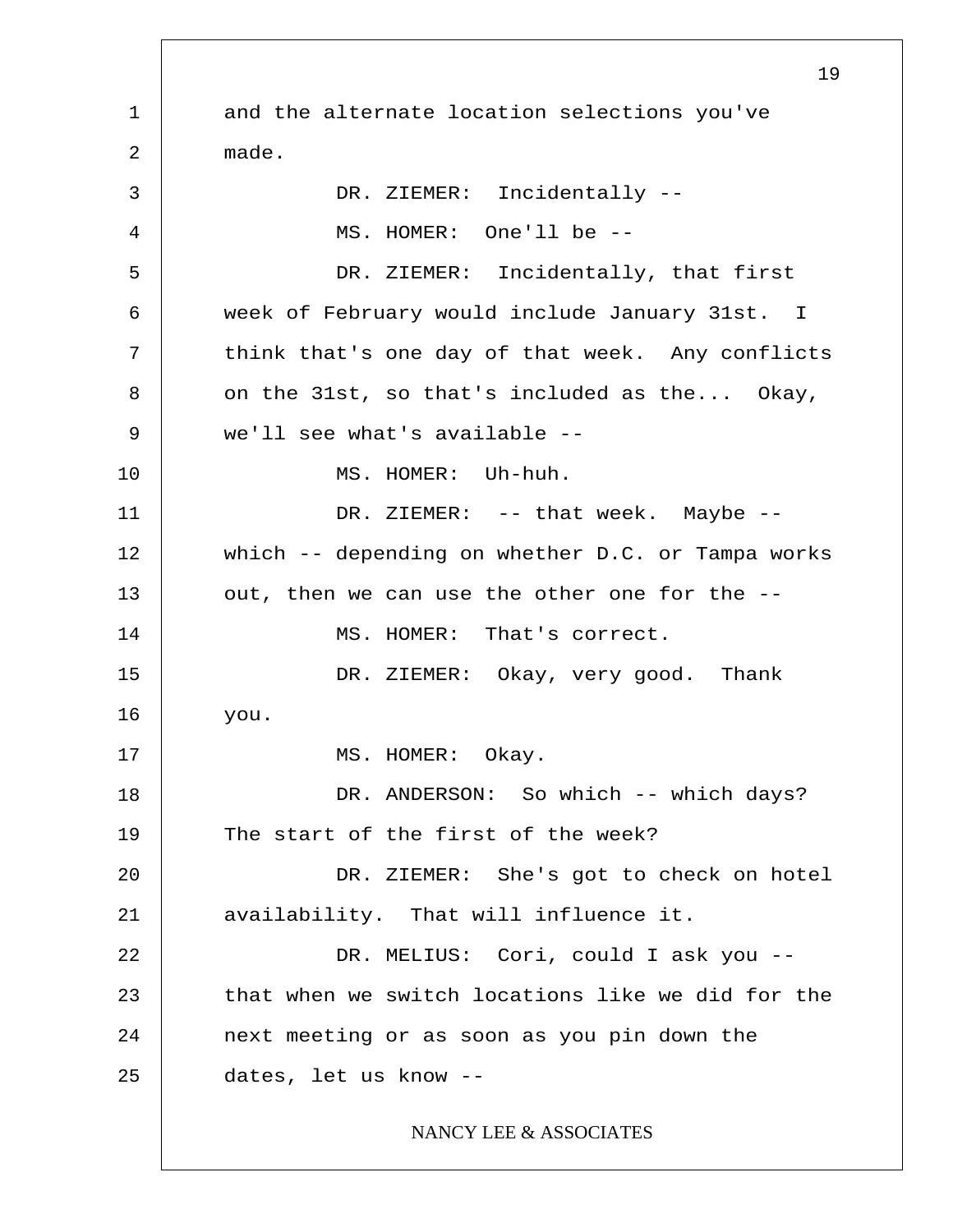1 2 3 4 5 6 7 8 9 10 11 12 13 14 15 16 17 18 19 20 21 22 23 24 25 20 MS. HOMER: I'll let you know. DR. MELIUS: -- 'cause I heard by rumor and I -- it really disrupted -- MS. HOMER: It wasn't too much before you asked me, actually -- -- DR. MELIUS: No, I know, I know, but --MS. HOMER: -- that I had booked it, so DR. MELIUS: I underst-- but I'm just saying in -- also if we keep a whole week open, then calendars fill up and -- MS. HOMER: Okay. DR. MELIUS: -- as soon as we can pin down the actual dates, it's helpful. MS. HOMER: Okay. DR. ZIEMER: Okay, thank you. Cori has some additional -- MS. HOMER: I do. DR. ZIEMER: -- things for us. DR. MELIUS: And I will speak to the Chair of the Board of Scientific Counselors for NIOSH about his scheduling, also -- not letting us know about meetings. MS. HOMER: To move on to other issues, for those of you that still have vouchers NANCY LEE & ASSOCIATES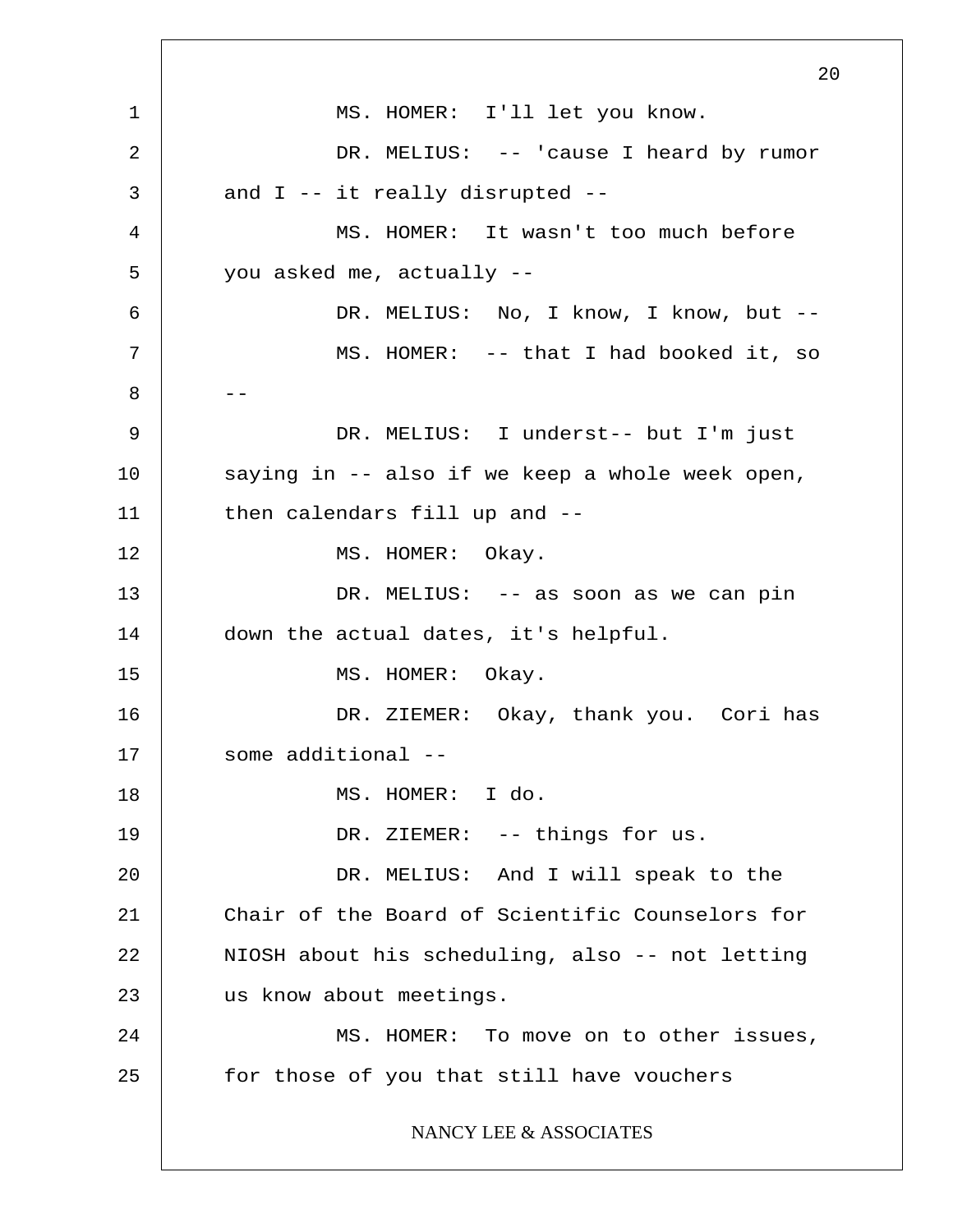1 2 3 4 5 6 7 8 9 outstanding, if you have not sent me voucher information this year or I'm waiting on signed vouchers, you need to forward those to me as soon as possible. We have fiscal year closeout, and it's a little earlier than usual this year. So if I haven't received any information from you by early September, I'm going to close out your voucher based on what information I have available.

10 11 12 13 14 15 16 17 18 19 In the future, travel orders and vouchers are going to be forwarded to you via email. It's something that's been available for a while and I think some of you have sent that information when we're short of time. But it seems to be so much easier than Federal Expressing the materials to you. And I think all of you have the expense sheets by e-mail. If you don't, I'll be more than happy to send those to you.

20 21 22 23 I will keep a stock of return envelopes on hand, so just see me if you need them so that you can mail your vouchers back to me without having to pay for your postage.

24 25 Also, because we are -- MR. ELLIOTT: I need to reinforce that.

NANCY LEE & ASSOCIATES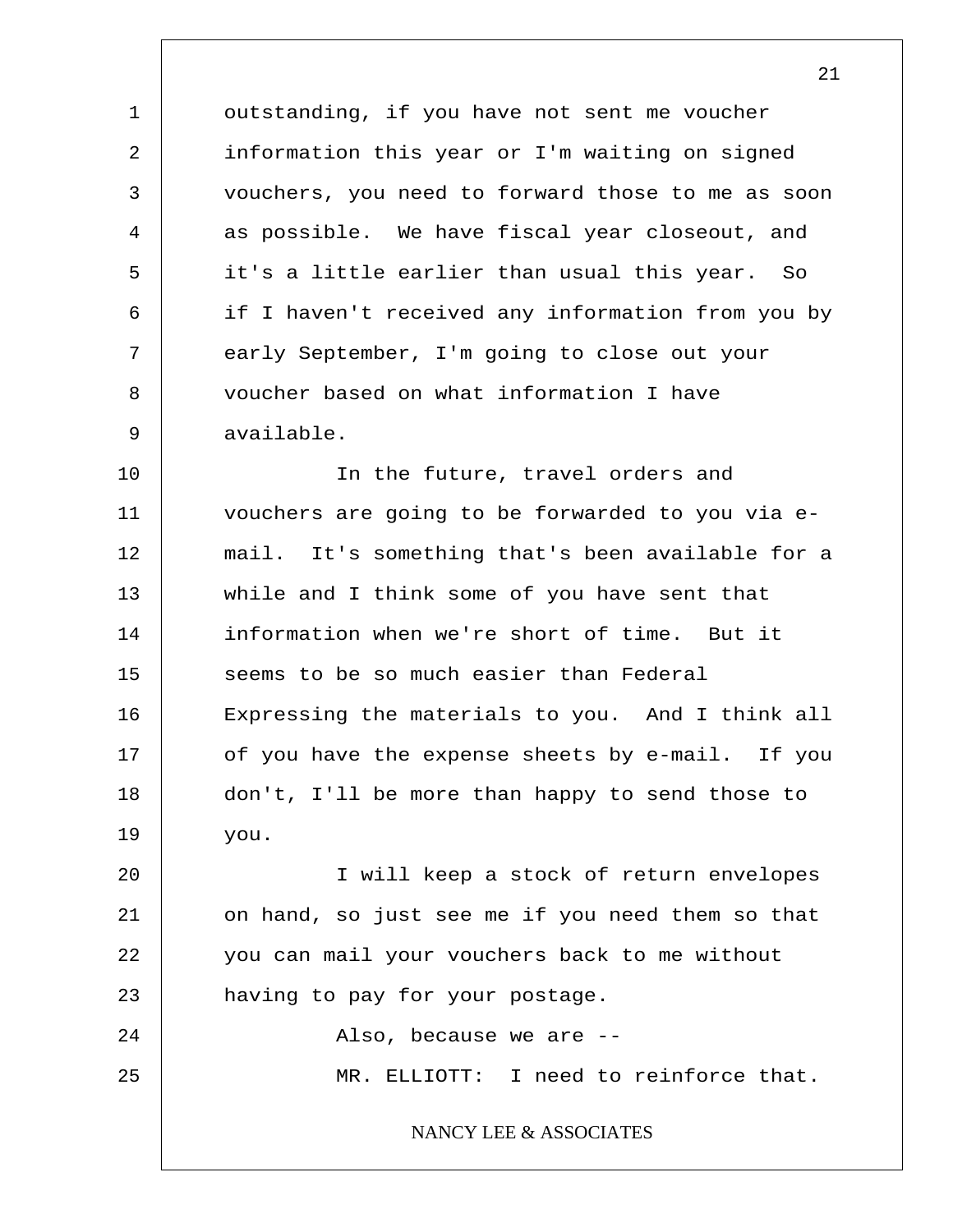1 2 3 4 5 6 7 8 9 10 11 12 13 14 15 16 17 18 19 20 21 22 23 24 25 22 If you don't get your vouchers in, we're going to be pestering you. MS. HOMER: Oh, yeah. MR. ELLIOTT: Because I can't let Cori just finish them out without -- with whatever information she has. We will be pestering you. We do have to close out by the end of this fiscal year, and they've upped the time for closeout - instead of first of September -- right? It's -- MS. HOMER: I think it's the first of September. MR. ELLIOTT: First of September now is the cutoff, so we have to get this done by the first of September. MS. HOMER: Uh-huh. Because, again, of the short time frame for fiscal year closeout, I need to get your time as soon as possible. So we're going to go back to the old system we used to use; just write down your time, broken out by preparation -- subcommittee, for those that served on the subcommittee, preparation; and work group for those that served on the work group, so Larry can sign off on that and give it to me today and I'll be able to submit it on Monday when I'm back in the office, make sure that y'all NANCY LEE & ASSOCIATES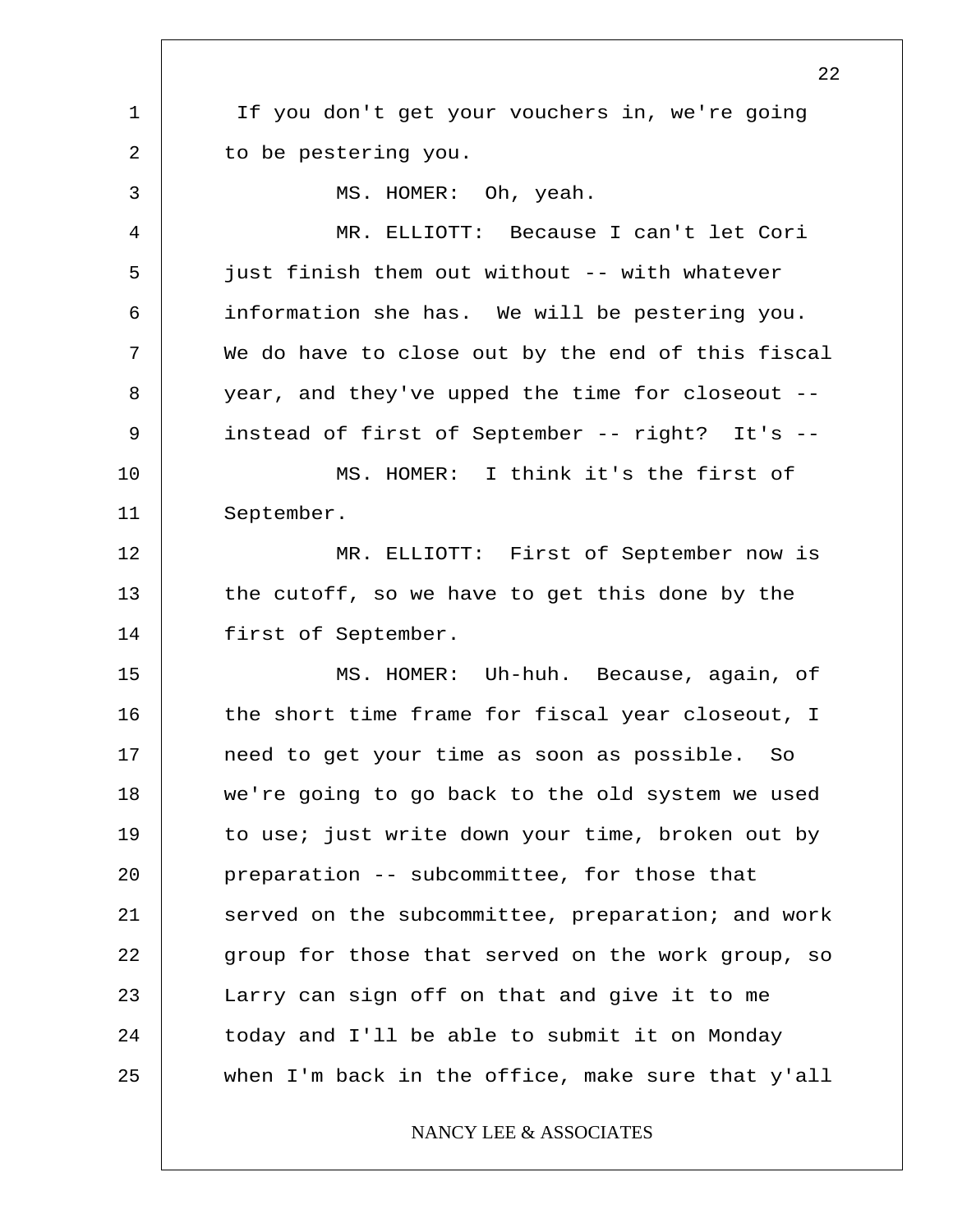1 get paid.

| $\overline{a}$ | Now for tour attendees for the tour of            |
|----------------|---------------------------------------------------|
| 3              | the Idaho National Engineering and Environmental  |
| $\overline{4}$ | Lab tomorrow morning, we need to be ready, in the |
| 5              | lobby, by about $7:00$ , $7:05$ a.m. They'll be   |
| 6              | sending a van by to pick us up. We'll be going    |
| 7              | to the local facility for a movie -- well, most   |
| 8              | of you I think have seen the agendas. If you      |
| 9              | haven't, I have them on file in back. If you ask  |
| 10             | me for one I'll be more than happy to provide you |
| 11             | with it.                                          |
| 12             | They have suggested, as usual, casual             |
| 13             | dress. It will not be a windshield tour. We       |
| 14             | will be going inside some of the facilities, so   |
| 15             | dress as comfortably as possible. They have       |
| 16             | suggested that no one wear anything polyester.    |
| 17             | They set off the geiger counters.                 |
| 18             | MR. PRESLEY: Radon.                               |
| 19             | MS. HOMER: That's exactly what she told           |
| 20             | You can take your phones with you in the<br>me.   |
| 21             | van, but you will not be able to take them in the |
| 22             | facilities, so any electronics you have -- it     |
| 23             | might not be a bad idea just to leave them at the |
| 24             | hotel. And they suggested bringing an umbrella    |
| 25             | because it looks like rain, so -- any questions?  |
|                | NANCY LEE & ASSOCIATES                            |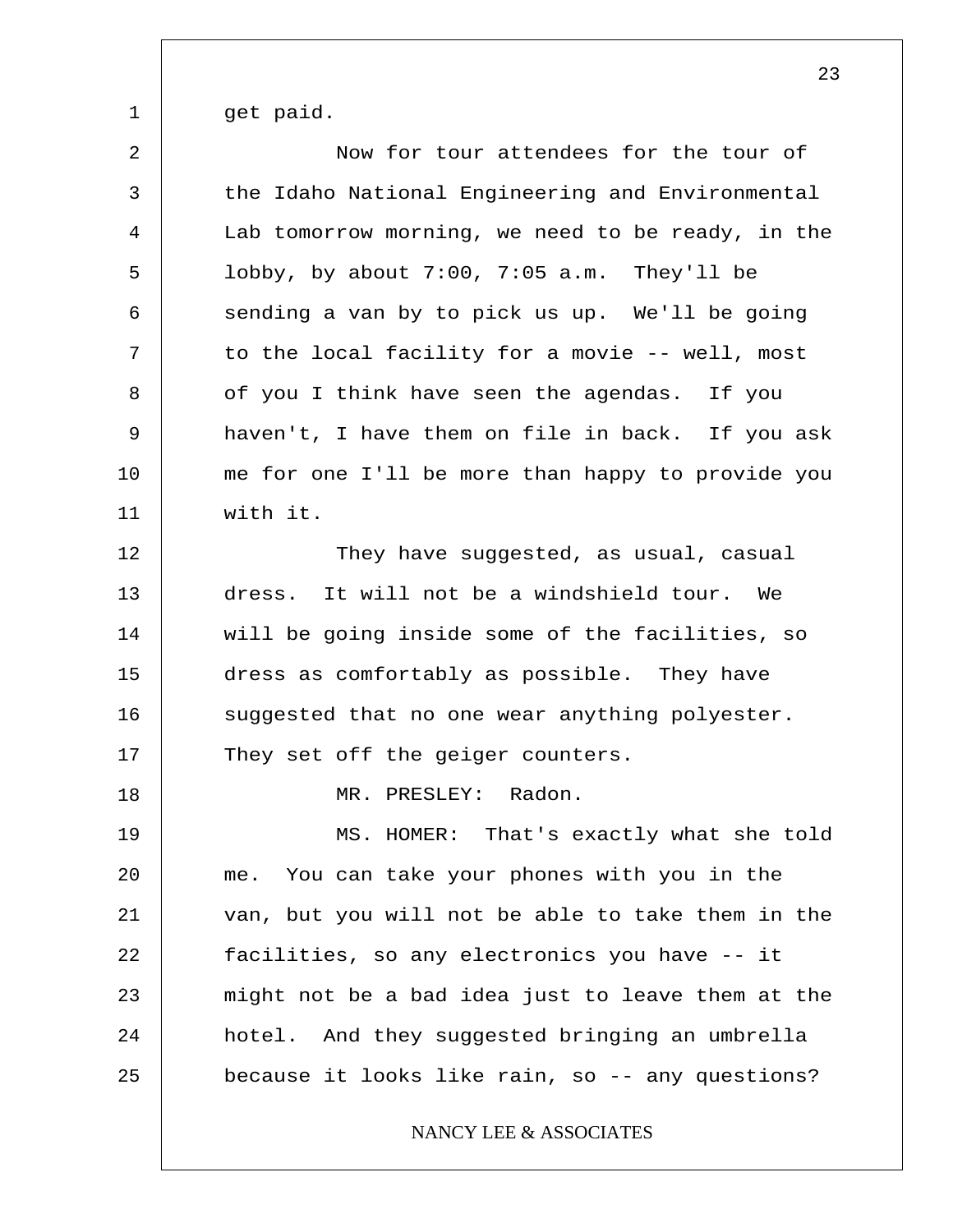|                | 24                                                |
|----------------|---------------------------------------------------|
| 1              | (No responses)                                    |
| $\overline{a}$ | USE OF UNCERTAINTY IN DOSE RECONSTRUCTION         |
| 3              | DR. ZIEMER: Okay. Thank you very much.            |
| 4              | Okay, let's move on to the next agenda item       |
| 5              | then, which is a presentation by Jim Neton on use |
| 6              | of uncertainty in dose reconstruction.            |
| 7              | (Pause)                                           |
| 8              | DR. NETON: Well, good morning. Thank              |
| 9              | you, Dr. Ziemer. The title of this session is     |
| 10             | use of uncertainty in dose reconstruction. This   |
| 11             | is something that the Board had some interest in  |
| 12             | at the last meeting and so I put together a       |
| 13             | number of slides to talk about an overview of how |
| 14             | we actually assign uncertainty for different      |
| 15             | applications in the dose reconstructions. In the  |
| 16             | time I have allotted here I can't go into an      |
| 17             | extreme amount of depth, but maybe if I whet your |
| 18             | appetites for any additional descriptions or      |
| 19             | whatever, we can address that maybe in future     |
| 20             | sessions.                                         |
| 21             | So just some rudimentaries of what the            |
| 22             | uncertainty is all about in the dose              |
| 23             | reconstruction process. As you know, the IREP     |
| 24             | model itself and the way Congress enacted the     |
| 25             | statute was that we use the IREP model, which is  |
|                | NANCY LEE & ASSOCIATES                            |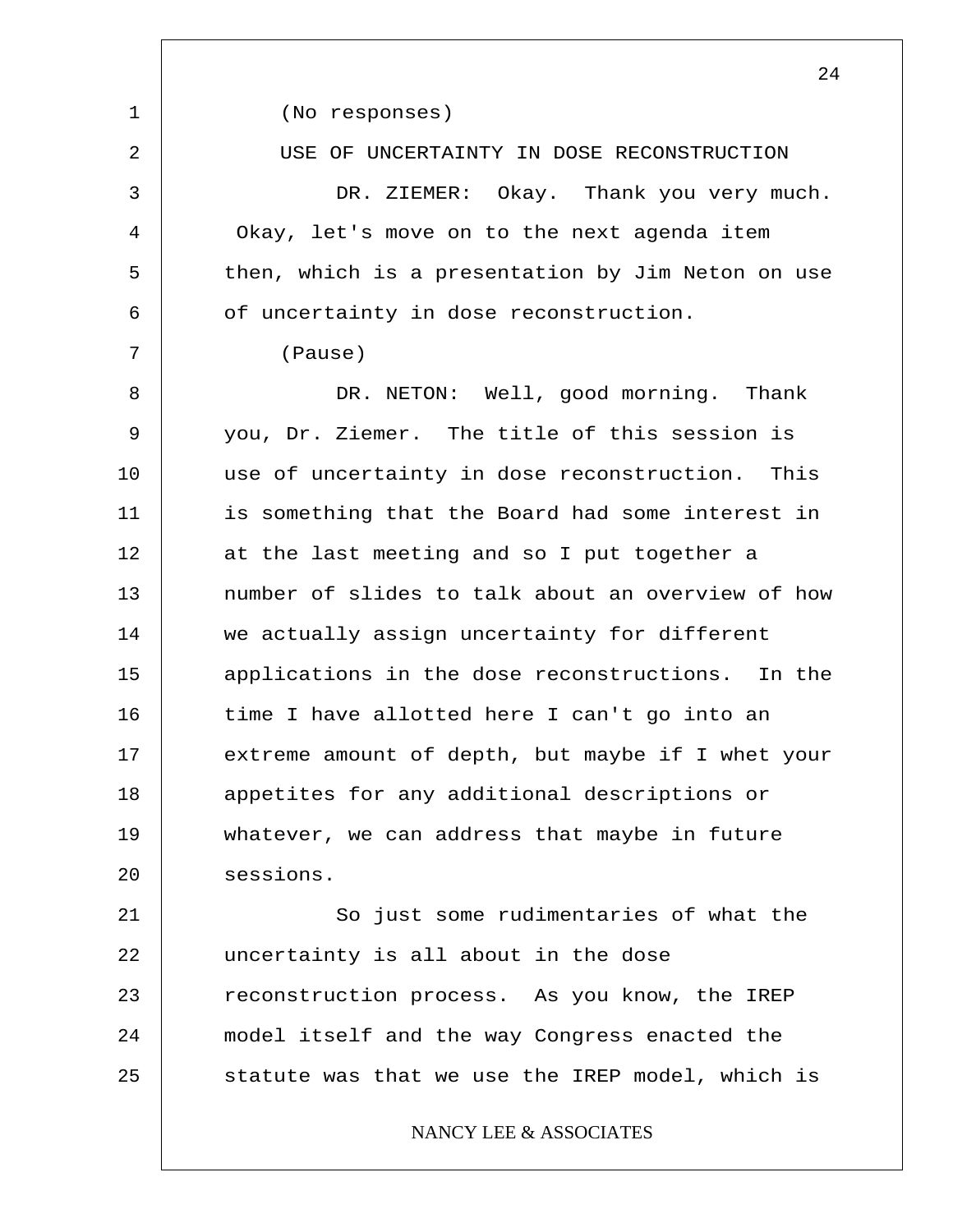a Monte Carlo sampling program that applies uncertainty to the distributions for the risk coefficients. And in fact, the front end input to that model is the dose reconstructions, which we also use uncertainty distributions in that calculation. So some of this is probably a review for folks, but I just wanted to set the groundwork.

1

2

3

4

5

6

7

8

9 10 11 12 13 14 15 16 17 18 19 20 21 22 23 24 25 The value for the central tendency of an uncertainty distribution will represent our best estimate. So you know, we do go to some lengths to try to figure out what really is our best estimate of the worker's exposure at the facility, at that job during that time period. But then we can take advantage of the probability distribution functions within IREP to assign some uncertainty about that distribution to encompass the fact that we don't know exactly what happened. I mean I don't think anybody in this audience could say you know anything with any certainty, and the goal here is to address that uncertainty as quantitatively as possible, and when an exact quantitation's not possible, to incorporate claimant-favorable assumptions. That's always our overrid-- our over-arching

# NANCY LEE & ASSOCIATES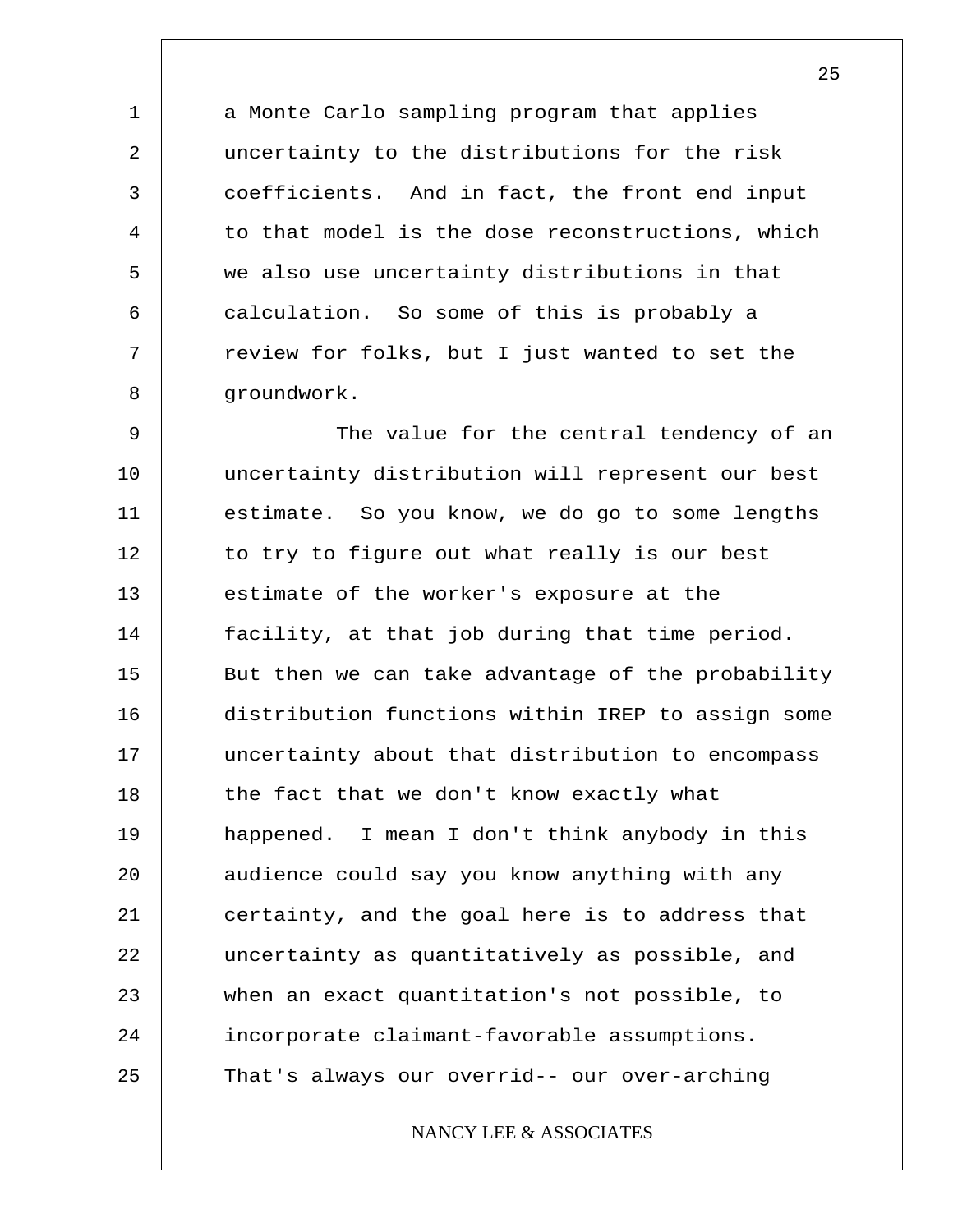1 2 3 4 5 6 7 8 9 10 11 12 13 14 15 16 17 18 19 20 21 22 23 24 25 factor here is if we don't know, science can't inform us, we'll include some favorable assumptions in the uncertainty distributions. The distributions that we employ, and I'll get into this a little later, vary considerably depending upon the application, what we are doing with that dose reconstruction. I think we've all talked about the efficiency process and how we will make some worst-case assumptions at the beginning of dose reconstructions to see if, even under those worst-case considerations, a claimant is noncompensable or likely to be non-compensable; then we'll terminate the dose reconstruction. That's all written in some detail in our regulation, 42 CFR part 82. Under those conditions the distribution may be represented by a constant. I mean that is a distribution. The simplest distribution is a single value. Conversely, if we don't have any information available for individual workers, as I discussed yesterday for -- when we use coworker data, we'll develop some model distribution based on the data available to us. If we have 5,000 NANCY LEE & ASSOCIATES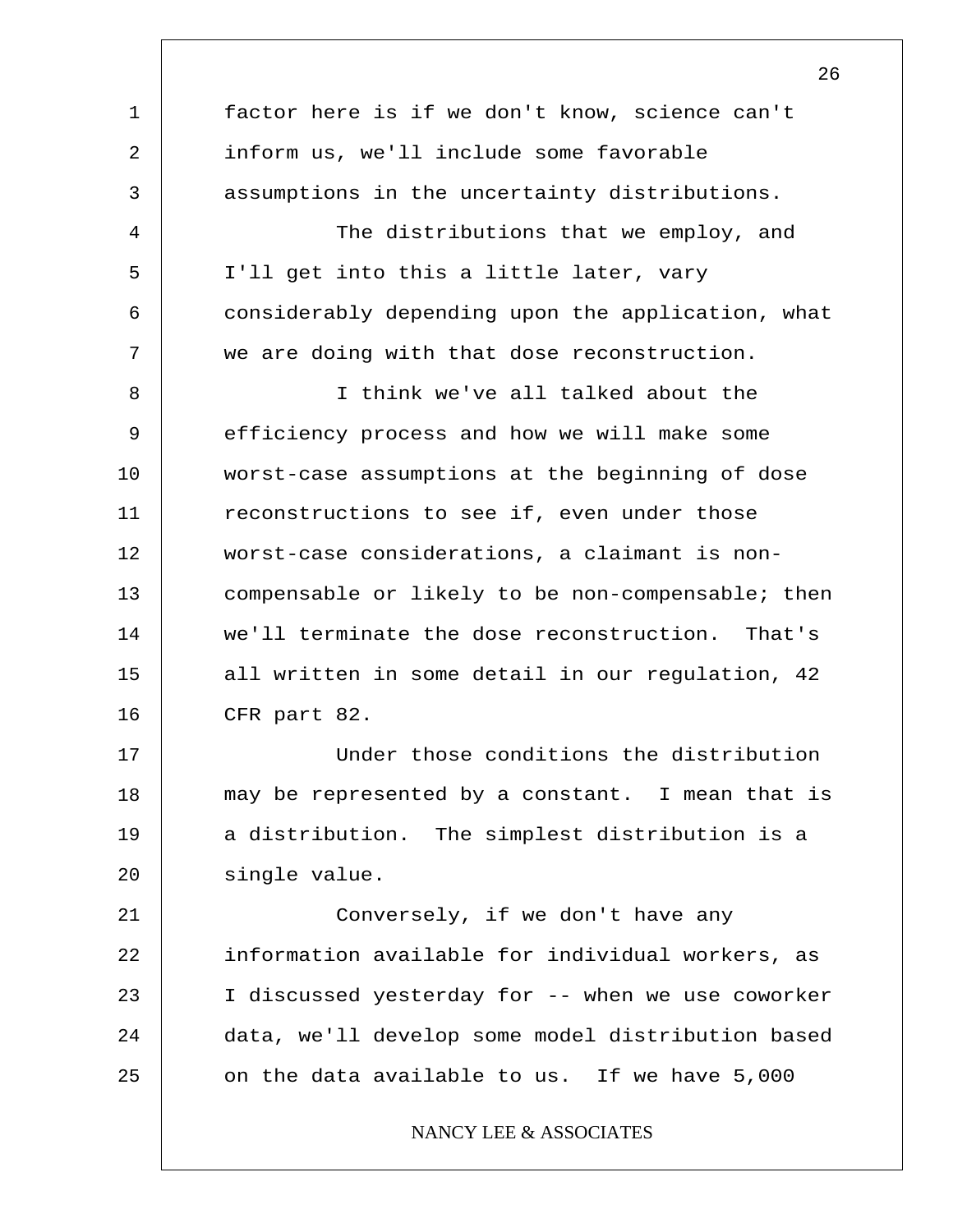1 2 3 4 5 6 7 8 9 10 11 12 13 14 15 16 17 18 19 20 21 22 23 samples, it may be that they best fit a lognormal distribution or normal or triangular or whatever. One thing I do want to point out, though, the uncertainty in the organ dose is one of the many factors involved in the calculation of the excess risk -- excess relative risk. There are a huge number of variables in these calculations. And in fact, it's been our experience that for very uncertain cancer models where the models are not well known, the uncertainty in the dose distribution makes very little difference in the overall probability of causation. You can increase the uncertainty distribution by a factor of two or more, and as long as the central estimate stays the same, your probability of causation won't vary very much at all. That's because the over-arching contribution to the probability of causation, the uncertainty in that probability of causation, is the uncertain cancer model. Early on we thought it would be best maybe to do a sensitivity analysis; to get our best bang for the buck, to go through and look at

24

# 25

## NANCY LEE & ASSOCIATES

where we needed to focus on refining these

uncertainty distributions where they made the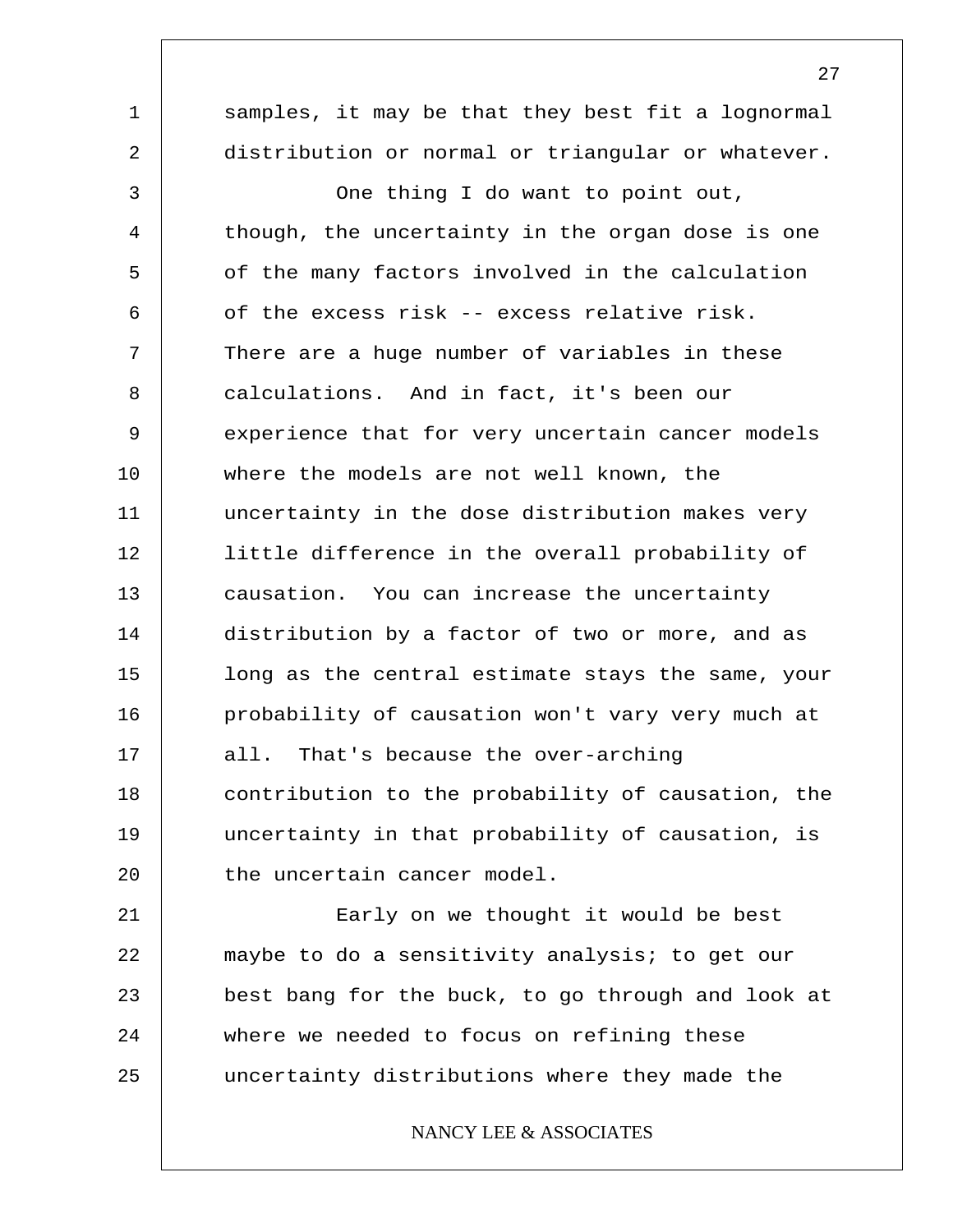biggest difference. At the end of the day, though, there are so many factors involved that we could not predict with any certainty where - you know, where we should focus our efforts.

1

2

3

4

5 6 7 8 9 10 11 12 13 14 15 16 17 18 These are just some of the factors I've outlined that are involved in the uncer-- other sources of uncertainty in probability of causation. Of course the cancer model itself, the risk model, is uncertain. It's based on a finite number of cancers, primarily -- as we know -- from the Hiroshima/Nagasaki atomic bomb survivors. There are not a lot of cancers in those cohorts, and also there are issues of adjusting those cancers to transfer to the U.S. population. Of course the dose rate -- dose and dose rate effectiveness factor has uncertainty about it, as do the radiation effectiveness factors.

19 20 21 22 23 24 25 In fact, I've gone through and looked at this and, for example, a lot of our exposures are due to alpha radiation. And as we discussed at previous meetings, the radiation effectiveness factor in our model varies, unlike the regulatory framework that's used in the workplace where, for instance, one would assign a radiation ef--

# NANCY LEE & ASSOCIATES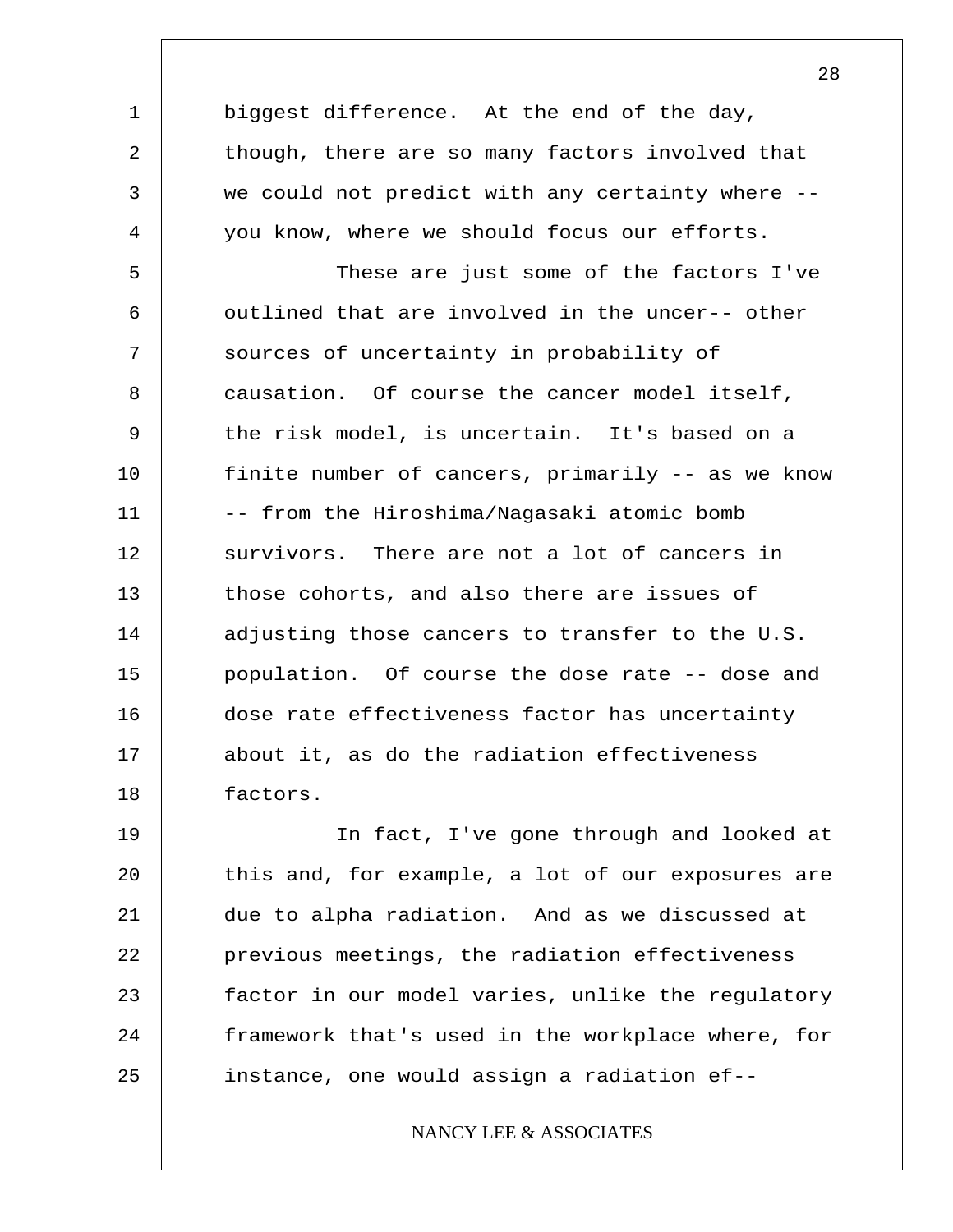they'll -- it'll be called a quality factor or radiation weighting factor. Regulatory purposes assign a quality factor of 20, so all doses will be multiplied by 20.

1

2

3

4

5 6 7 8 9 10 11 12 13 14 15 16 In our scheme, the radiation effectiveness factor is allowed to vary somewhere between four and 100, with a best estimate around 18. That uncertainty in itself adds a huge amount of overall uncertainty to the model. And in fact -- I'll talk about this a little later - for models like Bethlehem Steel, that is the largest single contributing factor to the overall uncertainty for some cancer estimates. It was over 58 percent of the uncertainty in the PC calculation was due to the radiation effectiveness factors in certain instances.

17 18 19 So it's a very complex issue. I guess I'm trying to lay the framework here that there's no simple -- simple discussion on this.

20 21 22 23 24 25 Okay. The uncertainty distribu-- there are a large number of uncertainty distributions available to statisticians and those who do model data. These are examples of the ones that we've used in dose reconstructions thus far. I've mentioned that constant. That falls out from the

# NANCY LEE & ASSOCIATES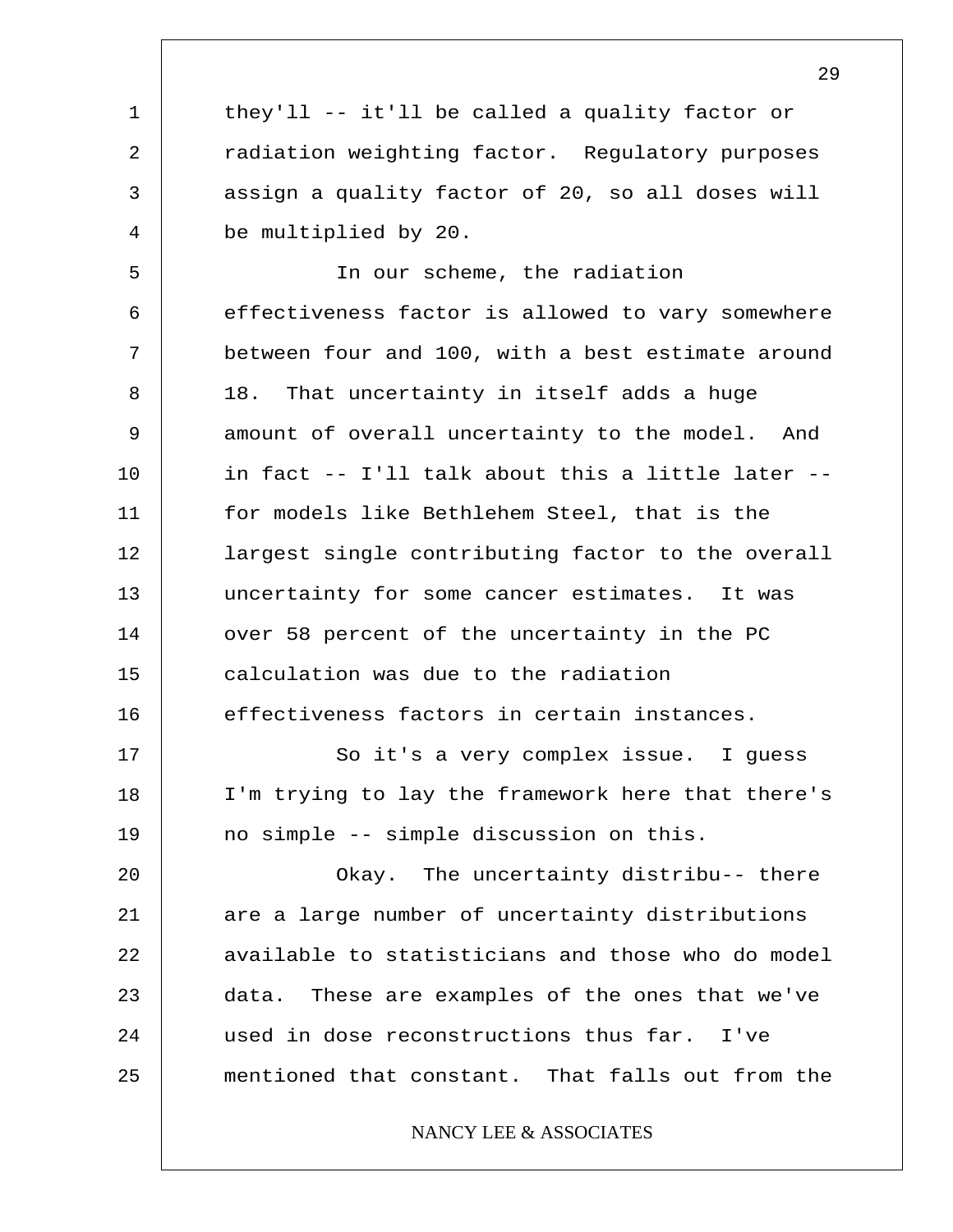-- you know, the worst-case assumptions that we use, we'll assign a constant and move forward. The log -- the normal distribution, which of course is a bell-shaped curve that we may all be familiar with that has a central tendency and be characterized by the average value and some estimate of standard deviation -- how tightly that data is grouped about this little bellshaped curve.

1

2

3

4

5

6

7

8

9

10 11 12 13 14 15 16 17 18 19 20 21 22 23 24 25 And the lognormal, which is really sort of a special case of the normal. The data tend to be skewed towards the lower values, and then there'll be a few outlyers at the upper tails - not a few, there will be outlyer -- I guess I shouldn't call them outlyers. There will be values at the upper tails. That typically is a distribution that's observed in many, many workplace environment exposure conditions, and in fact most environmental conditions where you'll have a lot of values that are grouped fairly close, but then you have some processes or parameters that are unknown that just add uncertainty and create these larger values. The triangular distribution, which we've taken advantage of in some of the exposure models

NANCY LEE & ASSOCIATES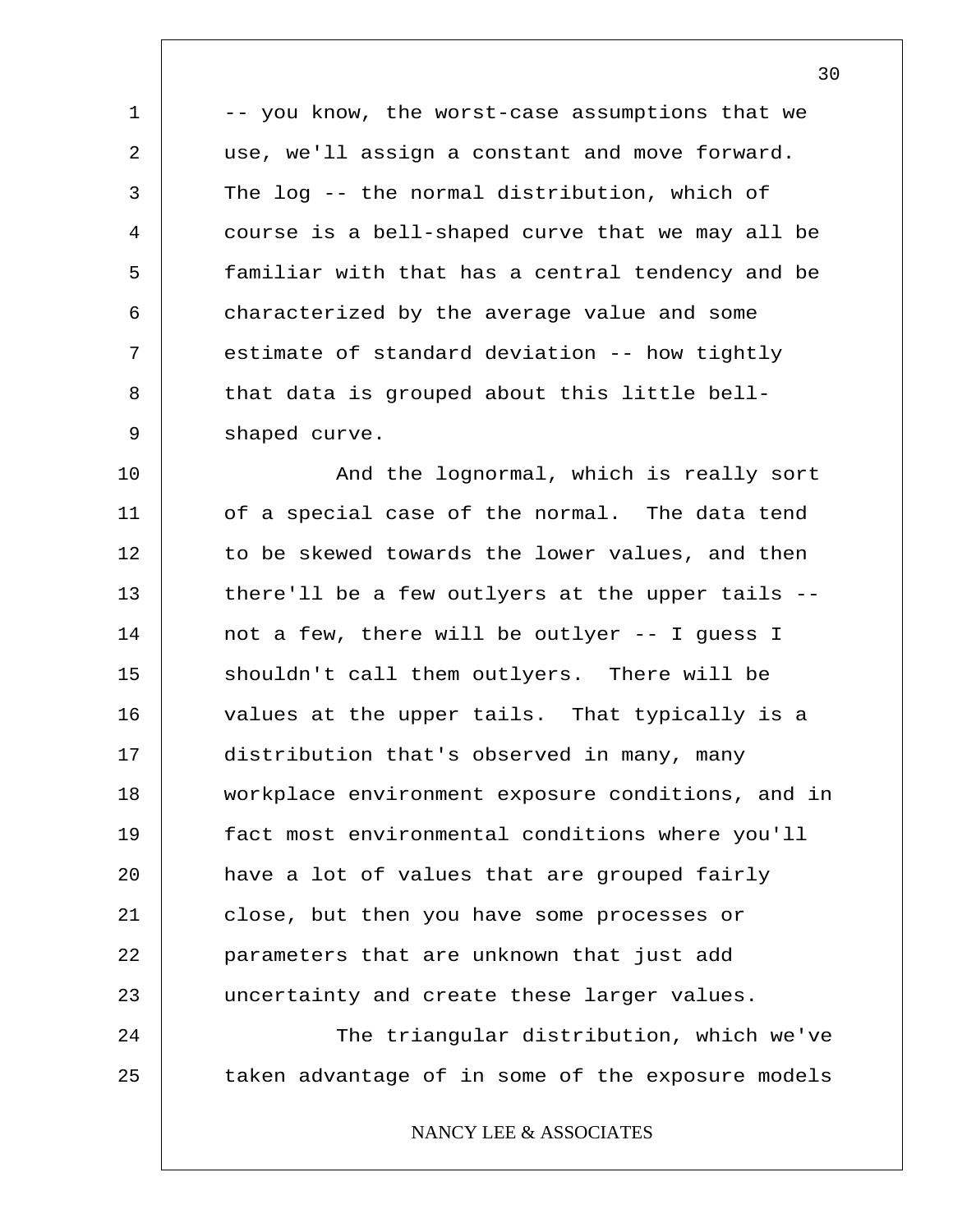1 2 3 4 5 6 7 8 9 10 11 12 13 14 15 16 17 18 19 -- and I'll talk about that later -- in my mind is really a sort of a claimant-favorable version of the lognormal in the sense that a lognormal distribution has a sort of a bell-shaped curve and then a log tail. With the triangular, you only know -- you only have to specify the minimum, the mode and the maximum value. So you have the smallest value, the most frequentlyoccurring value, and then the highest value, so you have sort of this triangle, and that triangle can be skewed one way or the other, depending on where you pick that middle value. That could be construed to look like a lognormal, except that you don't have the declining tail, so that you sort of extend the upper -- the distribution of the upper values is extended out further in -- in -- on the X axis. I've got a couple of pictures of this that will maybe help explain it a little better.

20 21 22 23 24 25 I just throw this up here because this is -- this is the efficiency process that's included in our implementation guide, and just to point out, you know, why -- how this would work for a constant. As we all know, with the efficiency process we pick the worst-case

NANCY LEE & ASSOCIATES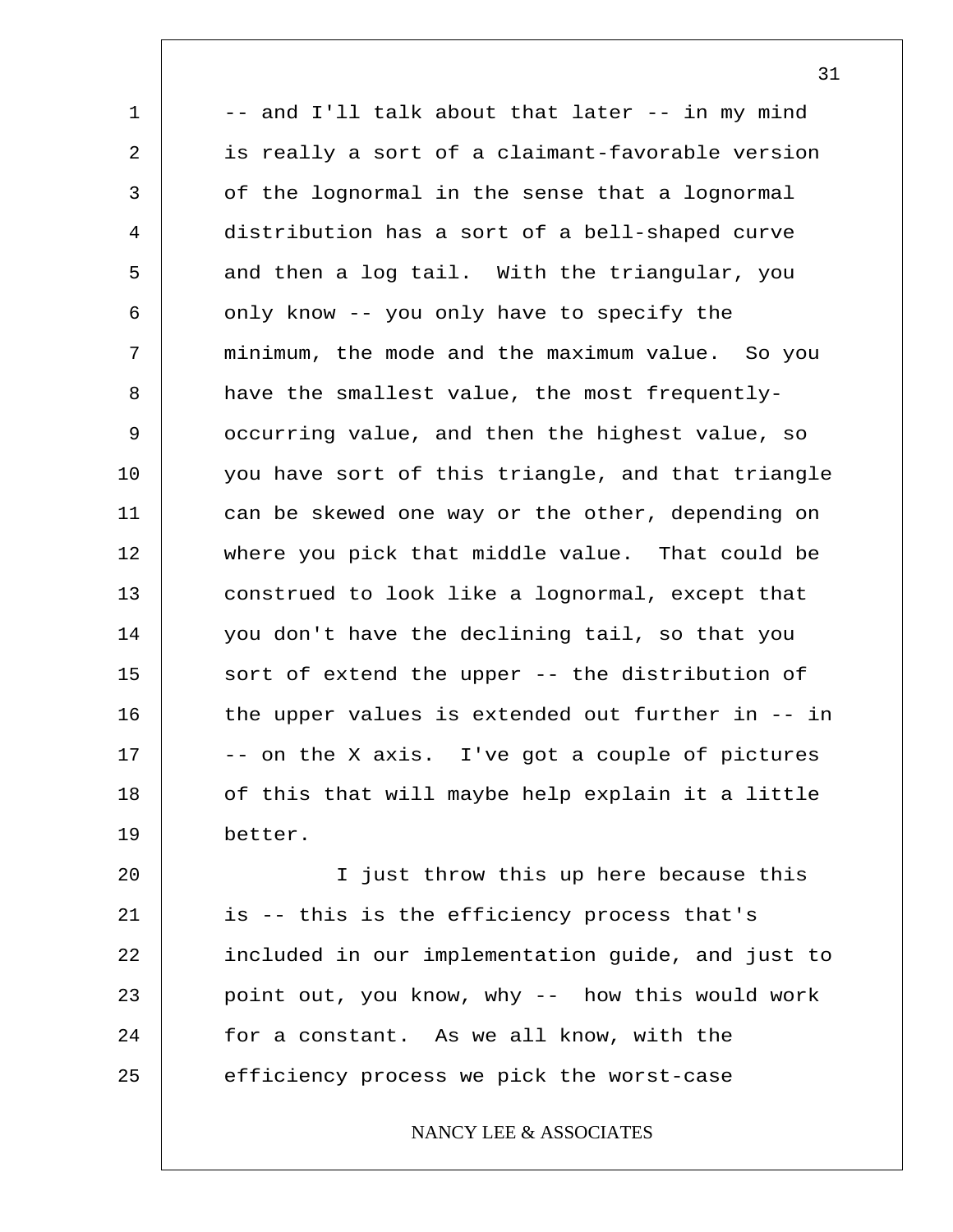1 2 3 4 5 6 7 8 9 10 11 12 13 14 15 16 17 18 assumption. For external, say we feel that's the most likely mode of exposure, you add up all the doses based on those worst-case assumptions. If it's a low probability, you do the same for internal, and if it's low, you're done. If by assigning a constant to all these values the person ends up at ten percent, there's no reason to move forward. That's a great idea, and one would argue why not just assign a constant to everybody. Well, the problem is, in some of these calculations a constant is used six or eight times. And as was learned early on in the EPA modeling, if you keep using a constant every step along the way, then you end up with some really improbable value at the end of the day. So that's when we would back off and then use the uncertainty propagation using Monte Carlo techniques.

19 20 21 22 23 24 25 This just sort of defines how we use the constant for a worst-case assumption. This is just a quotation out of the regulation. It essentially says the highest reasonably possible value based on reliable science, documented experience and relevant data. In essence, we're saying we wouldn't use some absurd value. We

# NANCY LEE & ASSOCIATES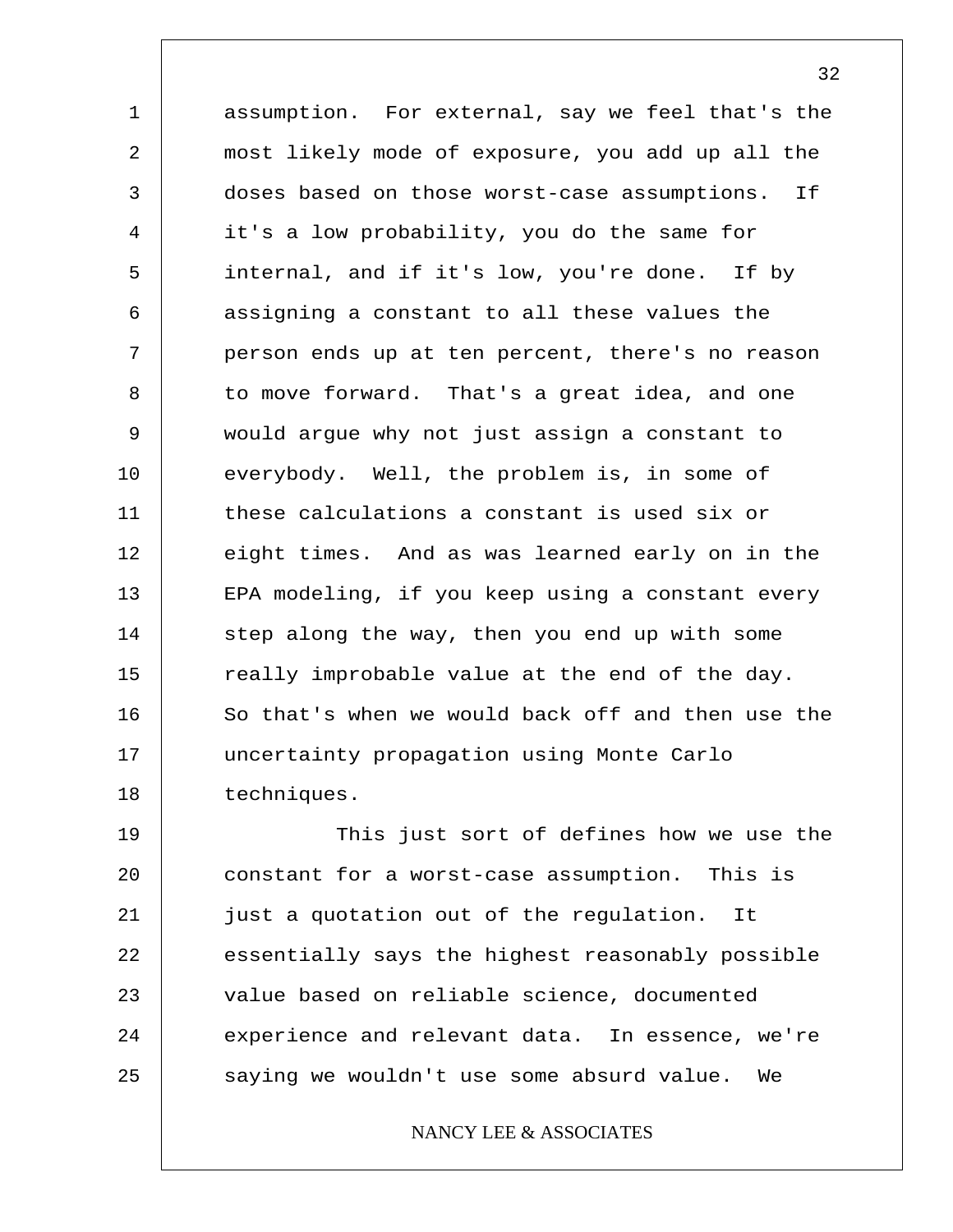1 2 3 4 5 6 7 8 9 10 11 12 13 14 15 16 17 18 19 20 21 22 23 24 25 wouldn't pick a million rem or something like that. We would evaluate the workplace environment and pick the highest value that would make sense, given that exposure scenario. Okay. This gets into a little bit about the -- I'm glad it's early in the morning. I hope everybody's had a little coffee. These are -- the titles are hard to read, but the distributions I think are fairly visible. And I just wanted to point out some examples of some distributions. For example, this would be a normal distribution, a nice bell-shaped curve. This is an example of -- a fairly good example of a triangular distribution where you have a minimum value, the mode -- the most frequentlyoccurring probability value, then the highest value we could conceive of assigning. This is a nice example of a lognormal. You can see it looks sort of like a normal in this area, but the you have this tail out here where there are straggling values that add to the overall uncertainty, so you've got the three. Now what I wanted to point out, too, I alluded to earlier is why not use a constant at every step along the way. You can do that. For NANCY LEE & ASSOCIATES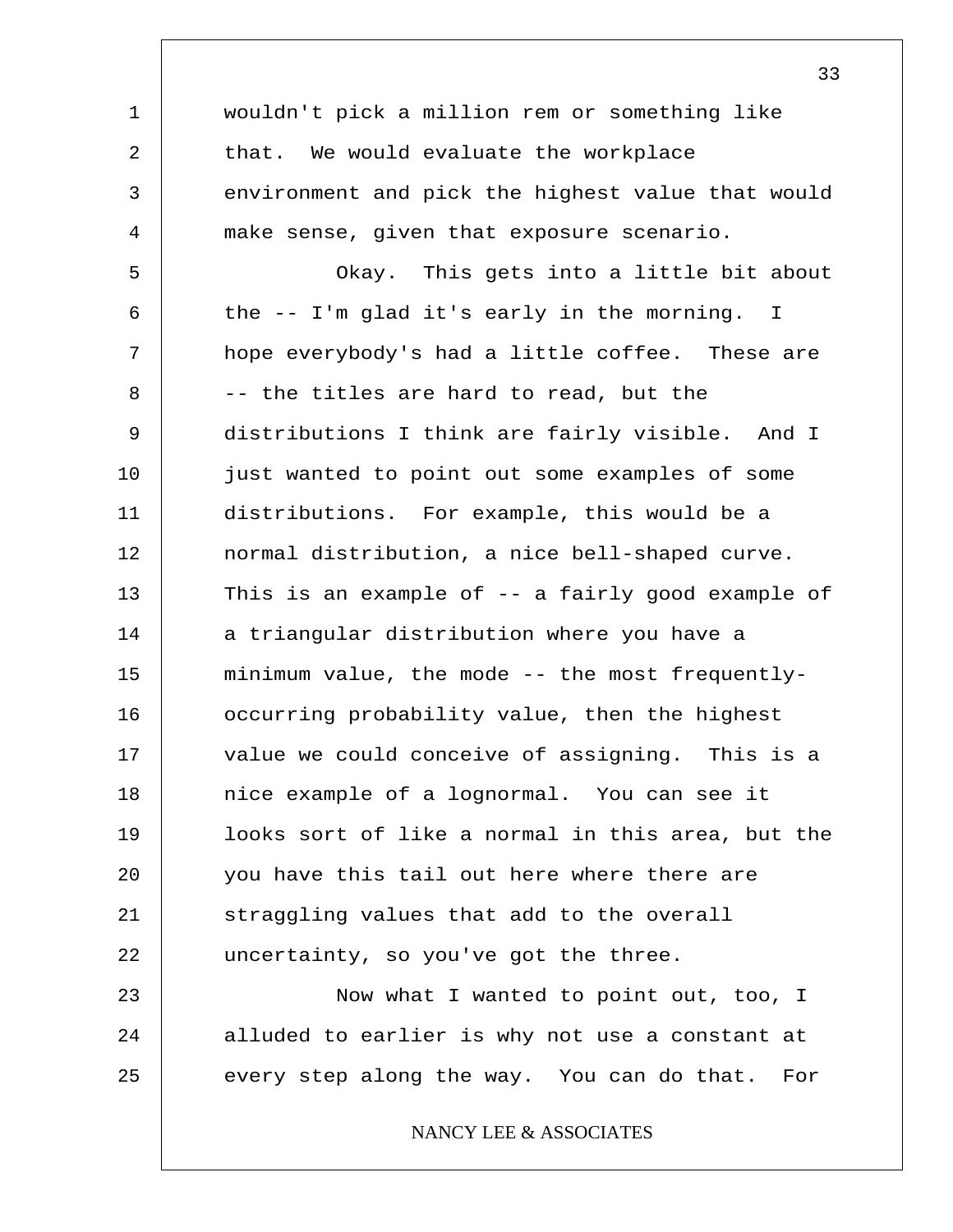1 2 3 4 5 6 7 8 9 10 11 12 13 14 15 16 17 18 19 20 21 22 23 24 25 instance, this is -- this is right out of our implementation guide for external dosimetry. If one wants to do a fully-researched dose reconstruction, this is what we would do for an external dose. You would take the dosimeter reading, the value that's on the badge -- and that has some distribution about it; let's say that's plus or minus 20 percent. Now you take the work -- the conversion of the dose -- the measurement on the dosimeter to some value to the tissue -- to the -- the regulatory value, the rem, the radiation equivalent man value. That has an uncertainty distribution about it, and then you end up with the dosimeter dose. But then you have to propagate in -- let's say this person -- this was their actual readings on the dosimeter. Now you have readings that were recorded as zero. They were sensor(censored)\* data. There's some missed dose that we have to add in. This in fact would be our estimate of the distribution of missed doses. The most frequently-occurring value here would be the limit of detection divided by two, and the 95th percentile tail out here would be the limit of detection times n, the number of dosimeters, so

# NANCY LEE & ASSOCIATES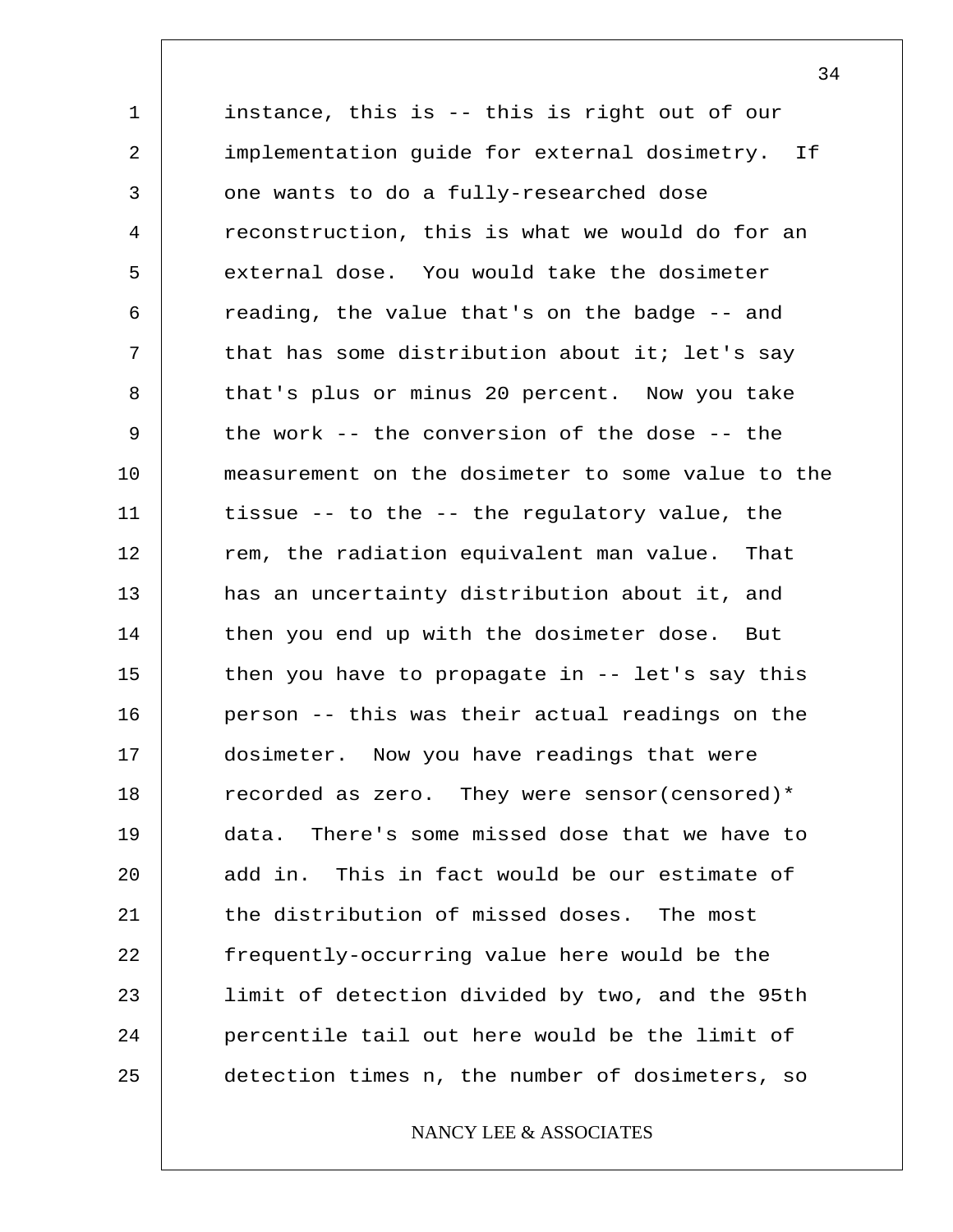we would generate this lognormal distribution. Then you have to convert the missed dose again to some value of badge reading to actual dose to the organ, come up with that dose. And then you've got the same situation with the environmental dose.

1

2

3

4

5

6

7 8 9 10 11 12 13 14 15 16 17 18 19 20 21 22 23 24 25 So my point here is you've got six different parameters that overall end up with a propagated uncertainty distribution. If we - and we do this for certain cases. We can take - on a worst-case assumption we will take the highest value of each of these distributions, run them through the probability of causation calculation, demonstrate that the person's PC is less than ten percent, 20 percent. We don't have to go through these iterations, which are very time-consuming. To do each of these runs a couple of thousand times, propagate this run through and then you end up with this distribution, which you have to characterize -- I would say that this pretty much looks like a lognormal distribution, which it probably is; we would analyze it, of course, with some formulas to determine that -- and then that would be the input term for this person's bone marrow dose.

# NANCY LEE & ASSOCIATES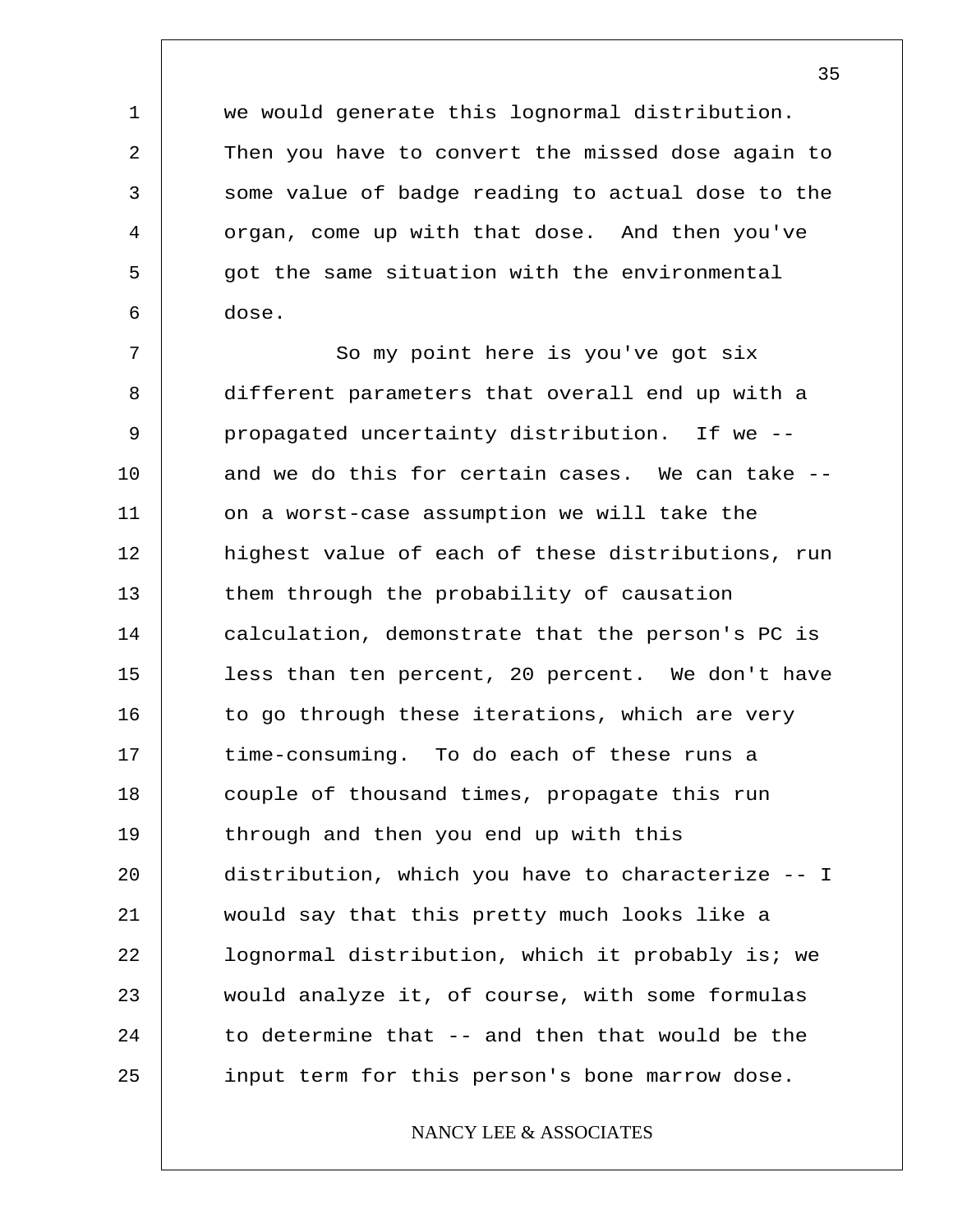1 2 3 4 5 6 7 8 9 10 11 12 13 14 15 16 17 18 19 20 21 22 23 24 25 So that's how uncertainty distribution is handled within the actual external dose calculation. Now if you get to internal dose, that's a whole different world. I mean those of you who have done anything with internal dose recognize that coming up with an internal dose value has a lot more -- more assumptions involved in the calculation than in the external arena. So what we've done to simplify the calculation is that we've considered all internal doses to be lognormally distributed with a geometric standard deviation of three. I'll explain, in practical terms, what that means in the next slide. This gets us out of the arena of trying to account for the tens of different values that have uncertain distributions in an internal dose calculation. You have uncertainty in the metabolic models, you have uncertainty in the values that were measured, obtained -- you know, internal doses are, by nature, indirect measurements. You can't measure the internal dose to an organ with a probe. You have to take a urine sample or a fecal sample or something like that, so you have the uncertainty in that measurement. You have the uncertainty in once it gets in a lung, how NANCY LEE & ASSOCIATES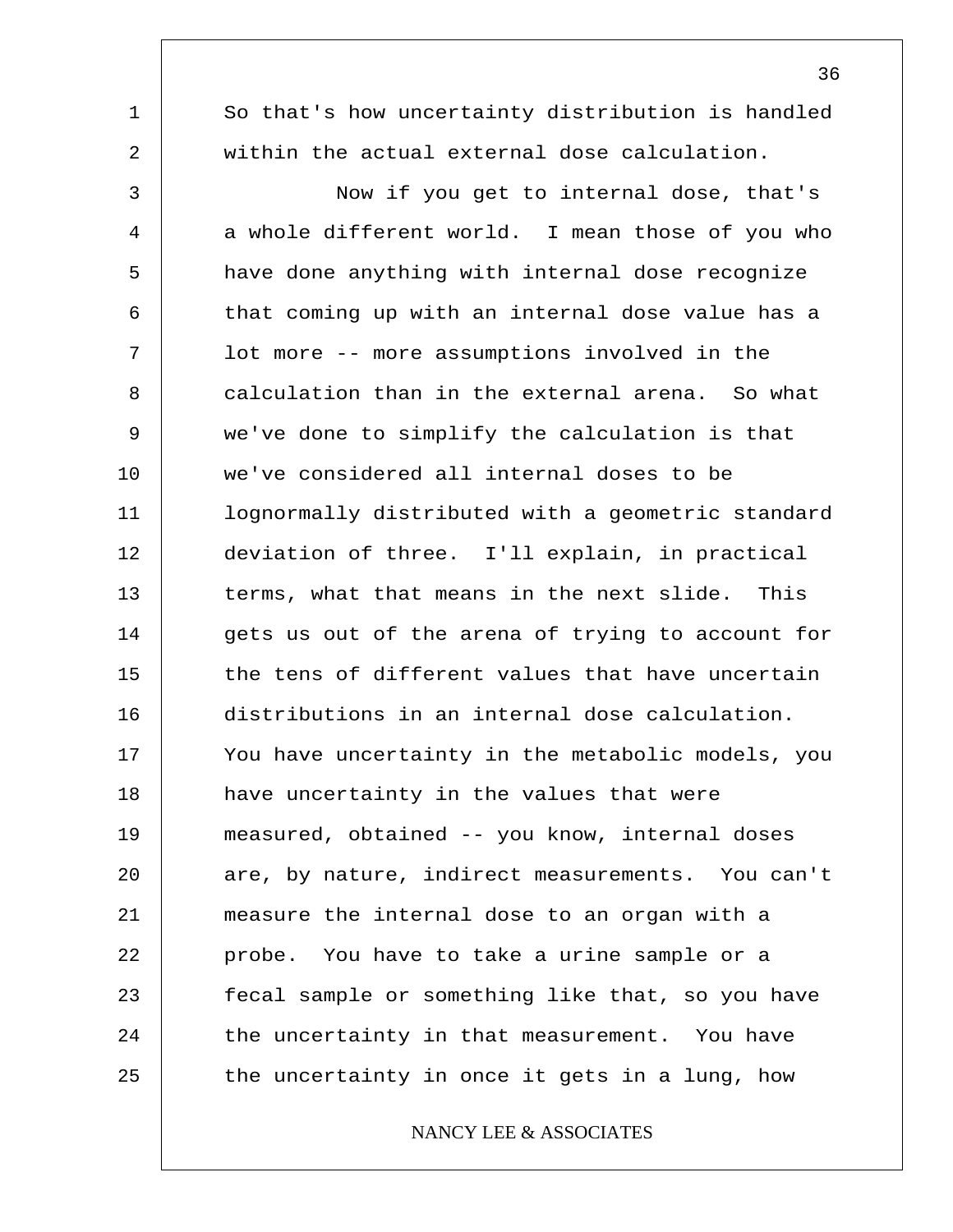1 2 fast does it leave the lung. All these parameters have uncertainty.

3 4 5 6 7 8 9 10 11 12 13 We didn't pick this number out of a hat, though. I mean there are some scientific publications out there that do point to the fact that a geometric standard deviation of about three is pretty reasonable. In fact, it's probably a very fair, if not moderately claimantfavorable, assumption. Using this assumption results in a range of values spanning several orders of magnitude at the -- there's a piece missing here -- the 99 percent confidence interval.

14 15 16 17 18 19 20 21 This is what I mean by that. This is a lognormal distribution. This would be -- this is not IREP. This is a program called Crystal Ball, for those of you who may have Excel spreadsheets. It's a nice little add-on package that you can take and propagate uncertainty with any -- any distribution that you can -- that you'd want to use, using an Excel spreadsheet.

22 23 24 25 And so here's an example of -- let's say that we did an internal dose calculation for an organ and we thought that the best estimate, the geometric mean of that distribution was 1,000

NANCY LEE & ASSOCIATES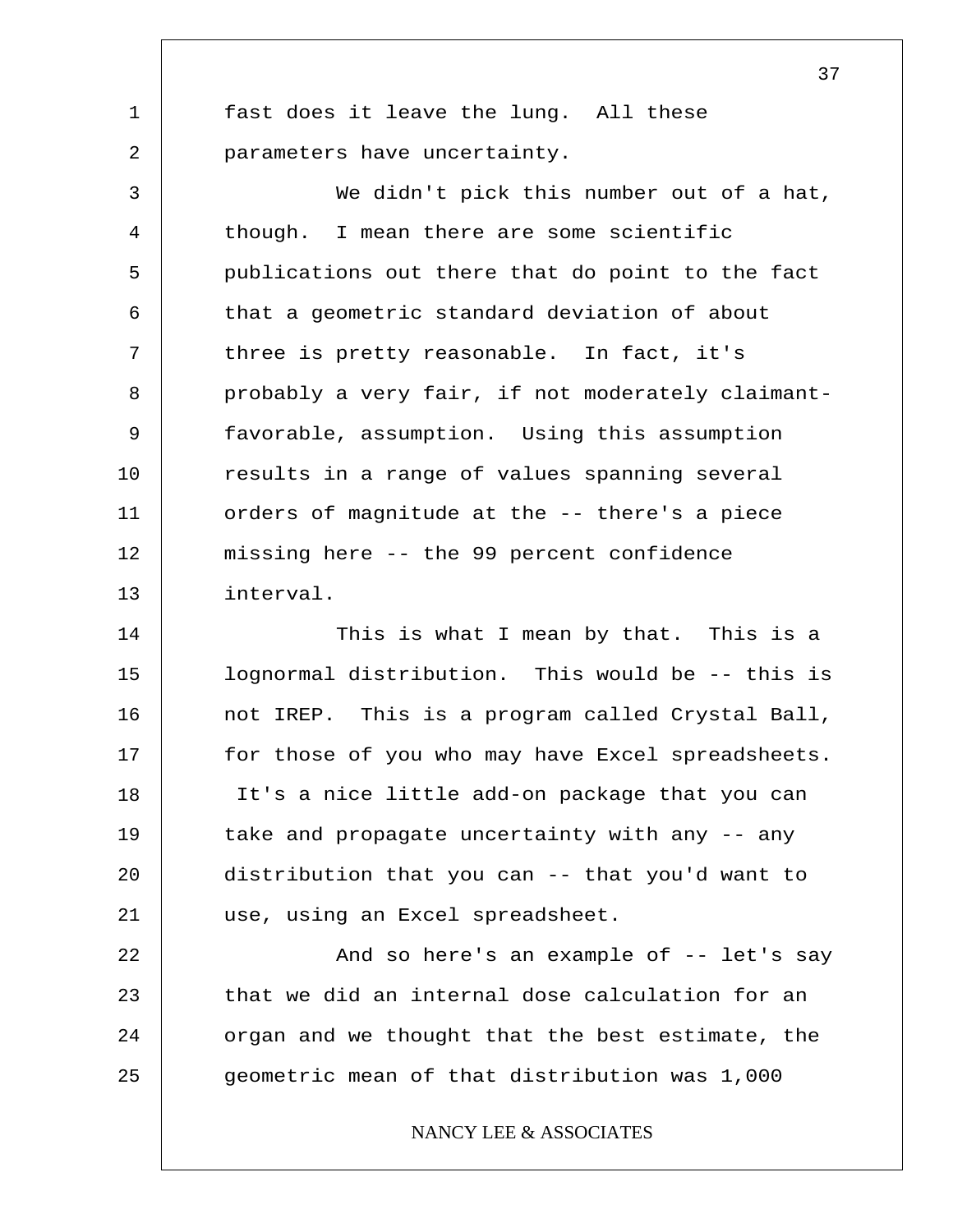1 2 3 4 5 6 7 8 9 10 11 12 13 14 15 16 17 18 millirem, and we're going to assign it in the IREP input file with a geometric standard deviation of three. In practical terms, what that means is we know this value within a range of times three/divided by three. So we know this value at one standard deviation, which is 65 percent of the values within a factor of three. So by definition, at three standard deviations, we know this within a factor of nine in either direction. So in practice, what this means is the 99th percentile upper tail would be sampled at 9,000 millirem and the lower tail would be 1,000 divided by nine. I haven't done the math, but it's somewhere above 100 millirem. So somewhere slightly above 100 millirem to 9,000 millirem is the range of doses that we would assign, given that our best estimate was 1,000 millirem.

19 20 21 22 23 24 25 That's a pretty wide range. I mean we're basically saying we don't know this value very well, which is the case for internal dosimetry. There are a lot of uncertainties about these calculations. Every single -- and Dick can correct me if I'm wrong on this. I think every single internal dose that we put in

NANCY LEE & ASSOCIATES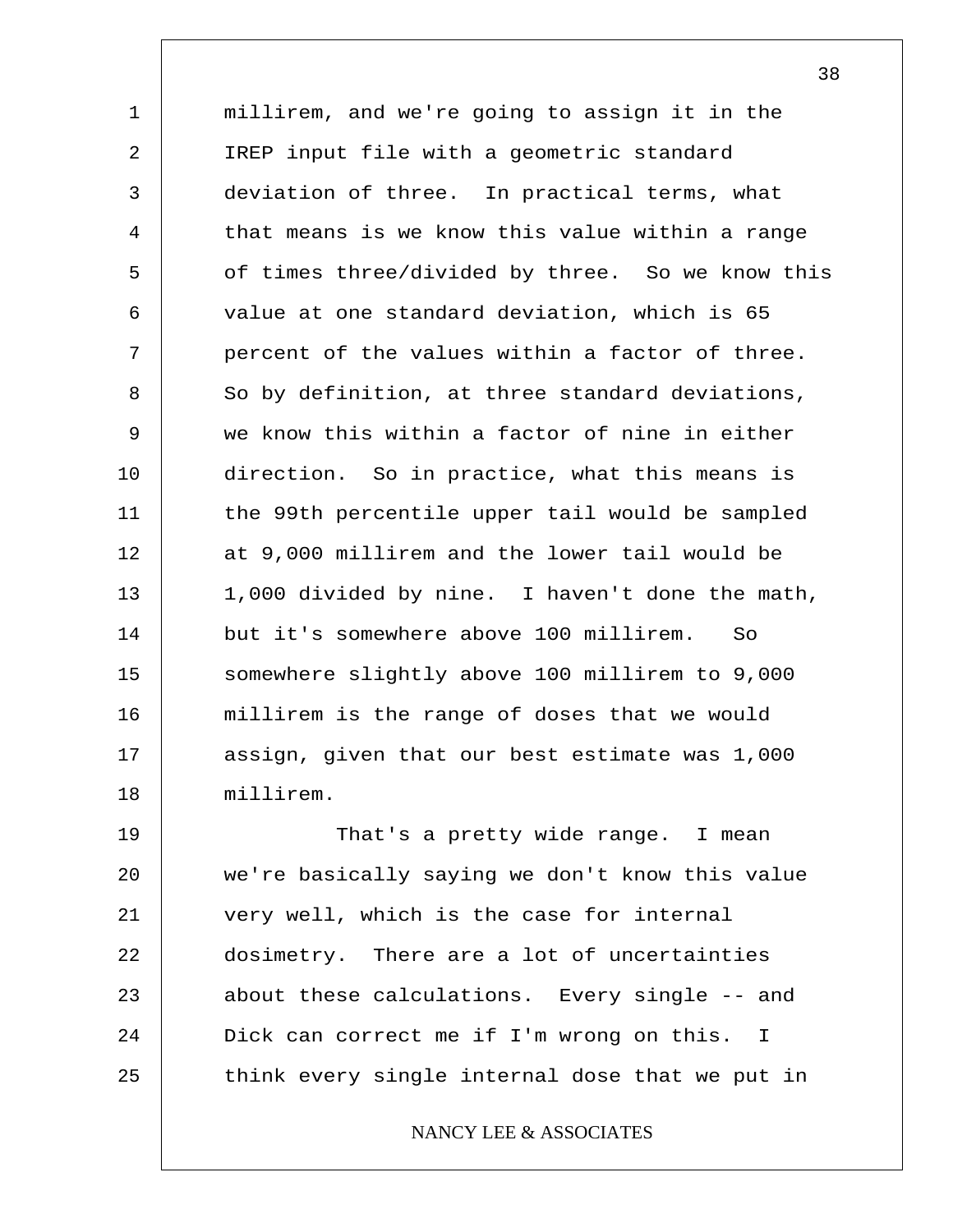1 2 3 4 5 6 7 8 9 10 11 12 13 14 15 16 17 18 19 20 21 22 has at least a GSD of three associated with it. Now let me just turn to the uncertainty in exposure models. Remember I said the distribution used depends a lot on the application. What I pointed out to you was the uncertainty that we would use when we were doing a somewhat fully-researched dose reconstruction, something that we had external badge measurements, we had urine samples. In many cases for atomic weapons employers and others, we have no real monitoring data for the individuals. We have maybe a distribution of air samples. In that case we would develop an exposure model. That exposure model would be applied to the work force. Now there are a lot of different flavors of exposure models one can develop. You can do, in the case of Blockson Chemical -- or Bethlehem Steel, an exposure model that covers all workers, because we do not know at Bethlehem Steel where the workers were in space and time in relation to their work environment. We don't necessarily

39

24 any certainty.

23

25

So in that case, we will develop a

know. That information was not collected with

NANCY LEE & ASSOCIATES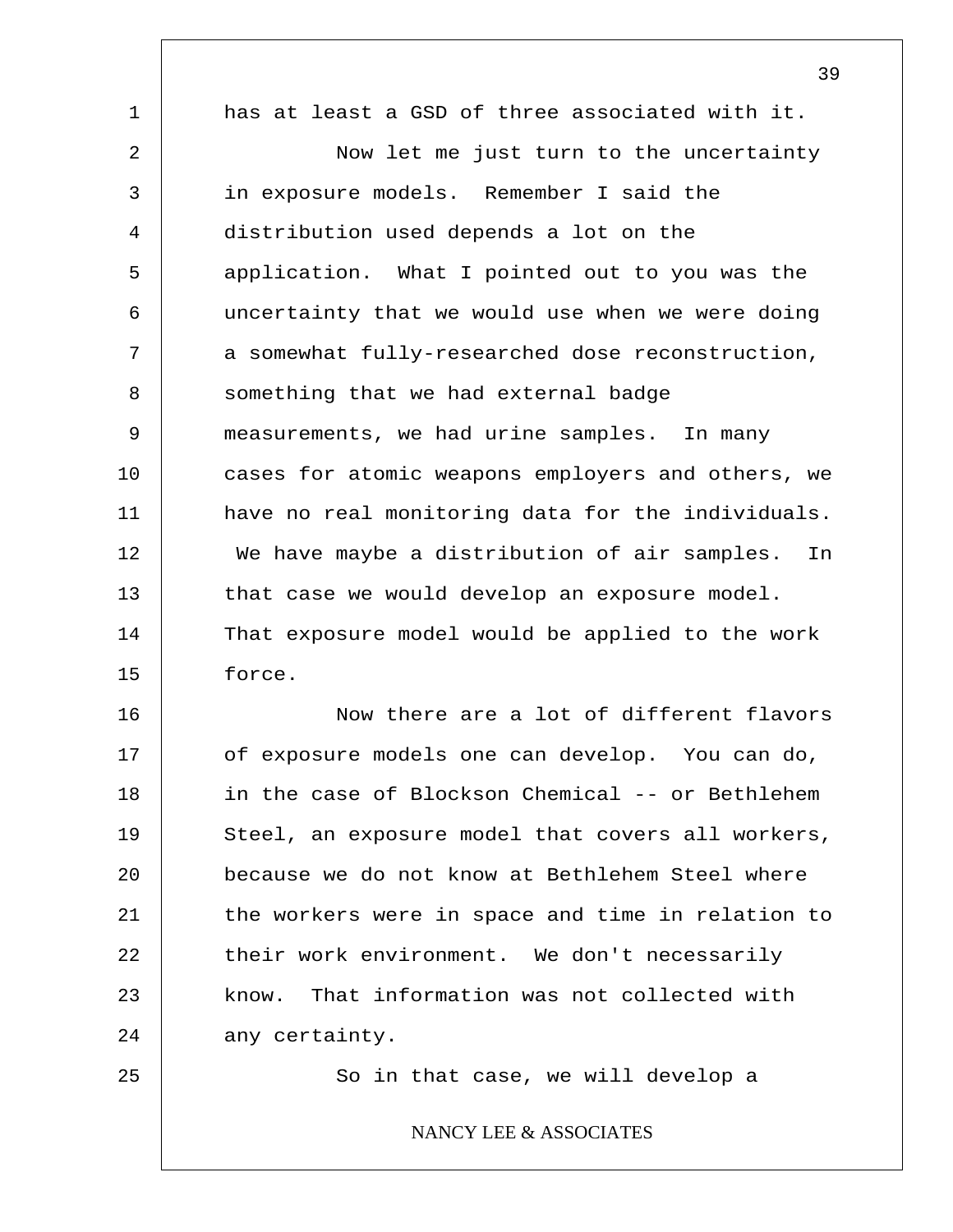1 2 3 4 5 6 7 8 9 10 11 distribution from the air samples that will cover the range of workers. And as I said, remember, the best estimate -- our best estimate is -- the best estimate for a triangular distribution would be the mode. And so in the case of Bethlehem Steel -- you can't see it very well on this slide, but in the case of Bethlehem Steel, we feel the best estimate for exposure was two times the maximum allowable air concentration at that facility. That was based on the air samples that we had available at the plant.

12 13 14 15 16 17 18 19 20 21 22 23 24 25 And we've gone over this in previous Board meetings. I'm just going to refresh your memory. We also believe that our best estimate for the maximum credible air concentration in that facility is 1,000. This 1,000 was not even taken at Bethlehem Steel. It was actually taken at Simonds Saw & Steel at one of the processes, but we felt that there was enough uncertainty in our knowledge of the Bethlehem Steel air sample distribution to incorporate this, just to make sure that we covered the bases, that we weren't biasing these results on the low side -- even though, given -- remember, our best estimate of a work exposure is two.

## NANCY LEE & ASSOCIATES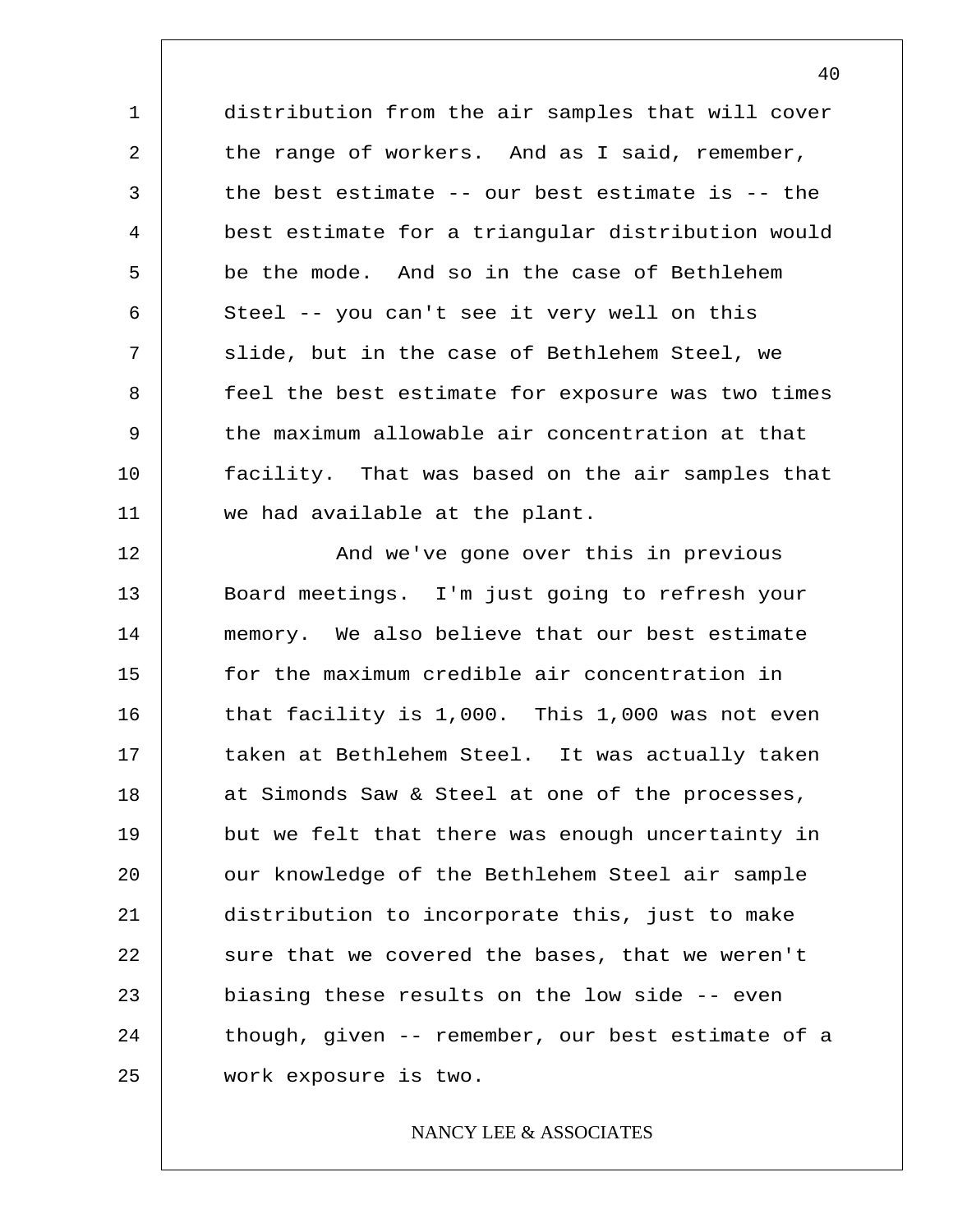1 2 3 4 5 6 7 8 9 10 11 12 13 14 15 16 17 18 19 20 Some have led -- this has led some to the conclusion that if your best estimate is two -- this is the highest value on the curve -- then that's what's being used to do the calculation of probability of causation. That's what's used to calc-- that's not even close to the reality of the situation. It's a fairly complicated scenario, but the best I can present it is that what happens is in most cases what ends up being used is -- the mean value of this distribution, by the way, is 335 times the maximum allowable concentration. The median value is really what ends up being used, the value at which 50 percent are below and 50 percent are above. So if you have, for example, a cancer model that you're running the calculation, it's almost equivalent as if you put in 300 times the maximum allowable air concentration in the probability -- in the IREP calculation, is the way it's sampled. That depends a lot, though, on the

21 22 23 24 25 uncertainty of the cancer model. The more uncertain the cancer model, the more this 300 becomes the best estimate, because this uncertainty is dwarfed by the uncertainty in the cancer models and all the other coefficients.

# NANCY LEE & ASSOCIATES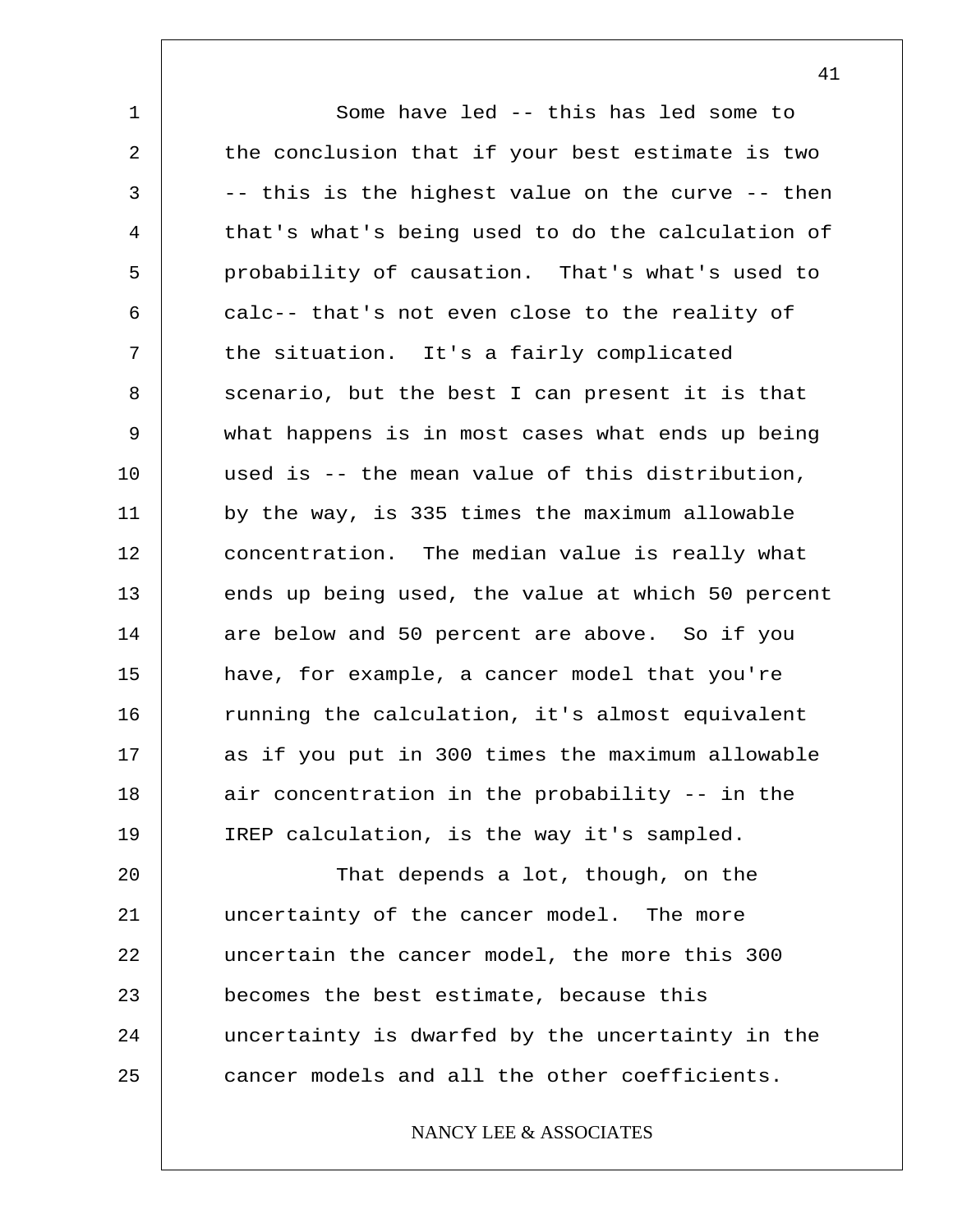1 2 3 4 5 6 7 8 9 10 11 12 13 14 15 16 17 18 19 20 21 22 23 24 25 Remember, I said that if your cancer model's very uncertain, your best estimate -- the middle value of the distribution ends up being the driving value in the uncertainty distribution. It varies, though, if the cancer models are better known, then this starts to contribute. But nonetheless, somewhere in this range is what ends up being assigned to the workers. We've developed several of these exposure models for Bethlehem -- for some of the AWEs, Bethlehem Steel and Huntington Pilot Plant I think is one of them, Blockson has one of these type exposure models. We believe we cover the range. Again, if the probability of causation is calculated to the 99th percentile, it's being driven by some fairly high values that we believe are claimant-favorable. And in fact these val- this value is assigned to every single worker at the plant, regardless of whether -- of where they worked in the operation, if they were a rad worker or not, 'cause we don't know, so we would just assign that. It's a fairly complicated issue, but I think I hit the highlights there. Let me back up. I think I missed one NANCY LEE & ASSOCIATES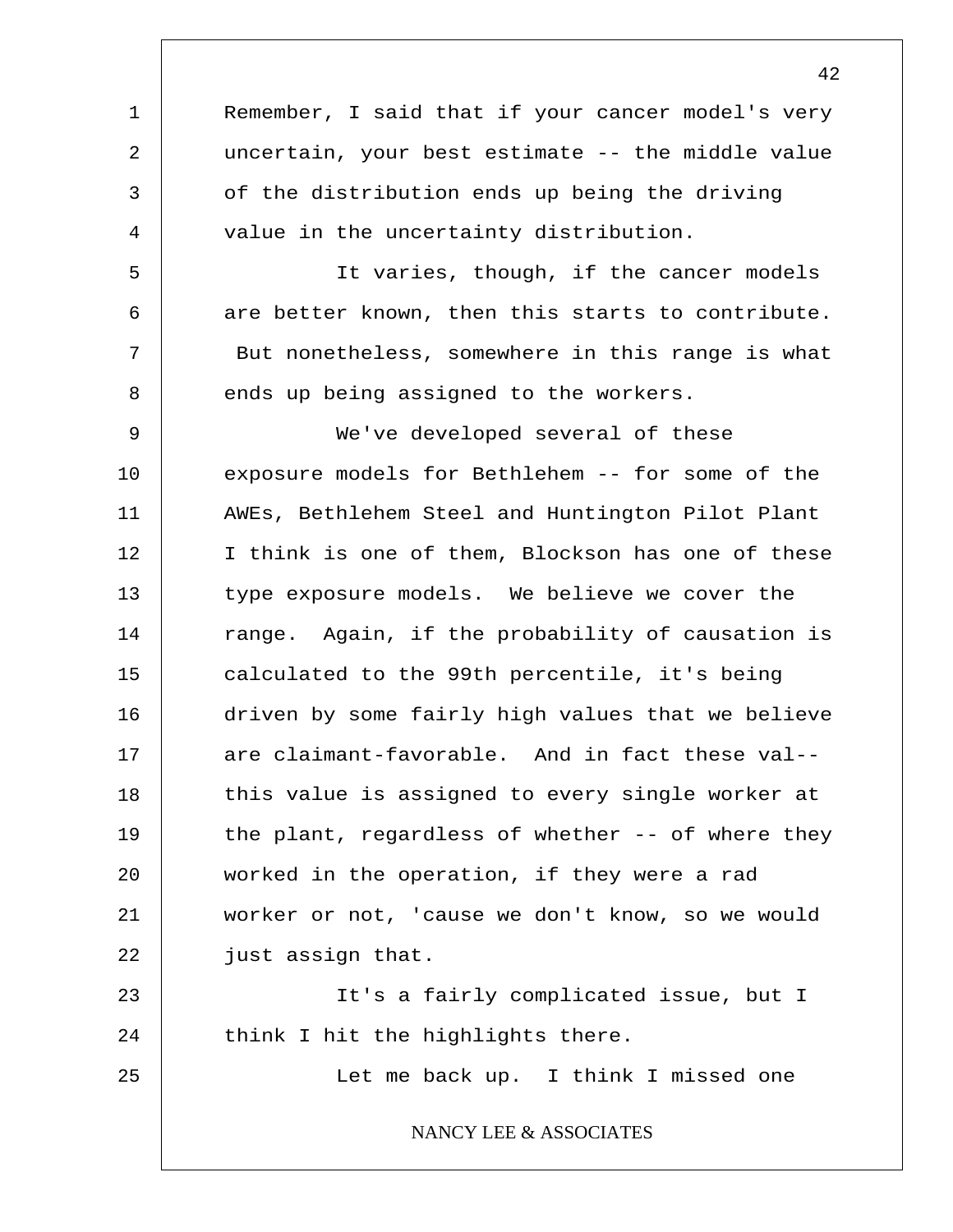1 2 3 4 5 6 7 8 9 10 11 12 13 14 15 16 17 18 19 20 21 22 23 24 25 43 point I wanted to make on internal. No, I guess I didn't. Okay, that's all I had prepared to talk about formally. I thought this might spur some conversation and discussion, so I'll stop there and answer any questions. DR. ZIEMER: Thank you, Jim. Very stimulating presentation. Let's see what questions we have this morning. Any -- yes, Jim Melius. DR. MELIUS: Yeah, this assumption of internal dosimetry, the lognormally geometric standard deviation of three, it would seem to me that that would depend on the type of internal dosimetry test. I mean I don't know much about - - I've -- there aren't -- their distributions, but it would seem to me that some are more accurate than others. DR. NETON: Yes. DR. MELIUS: You know, like the difference between a spot urine sample and a 24, some -- I mean I'm sure there are others -- other examples -- DR. NETON: Yeah. DR. MELIUS: -- and so I guess my NANCY LEE & ASSOCIATES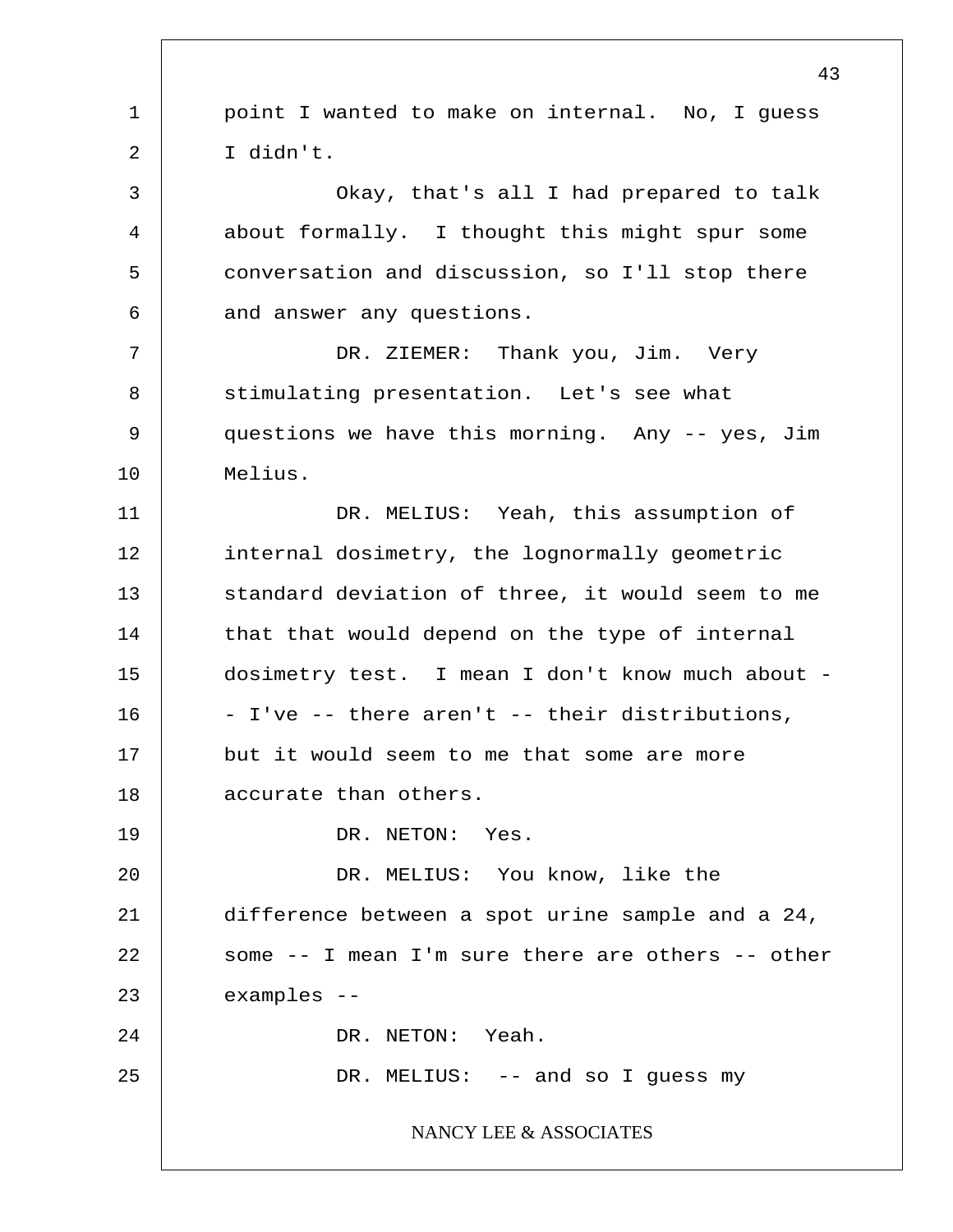1 question is -- is there really sort of a range of -- should this be adjusted for different types of tests or what's the...

2

3

4 5 6 7 8 9 10 11 DR. NETON: If we did adjust it, I'd say we'd adjust it downward, we'd tighten it. This would represent, in my mind, the upper range for some of the worst type of analyses, like plutonium -- the actinides, those -- so if we're talking about taking a urine sample where one millionth of the intake is being excreted in the urine at any given time, that kind of situation.

12 13 14 15 16 17 18 19 20 21 22 I will say I mis-spoke slightly, though, that the tritium model is much simpler, and we do apply or are in the process of applying a different uncertainty distribution for tritium because that distributes itself uniformly through the whole body. It mimics hydrogen or water by that point, and so the water distribution of the body in your excretion is known to a somewhat better degree than a GSD of three, and we've actually developed a Technical Information Bulletin to address that.

23 24 25 I think the answer to your original question is, I would say that there are better estimates for some of the nuclides -- like cesium

NANCY LEE & ASSOCIATES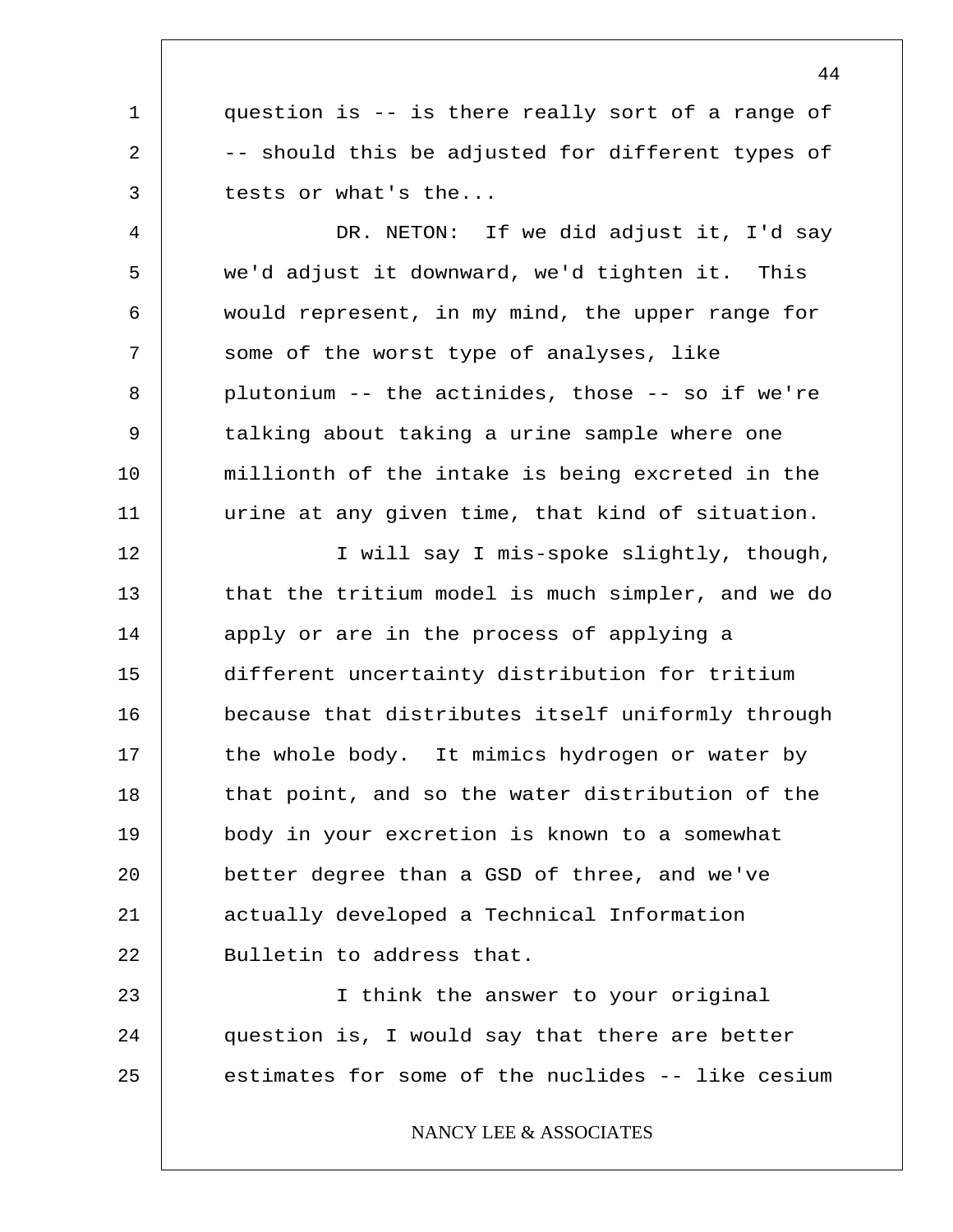1 2 3 4 5 6 7 8 9 10 11 12 13 14 15 16 17 18 19 20 21 22 23 24 25 is easier to measure, those type nuclides. This GSD of three I think covers a myriad of possibilities and does address, I think, the worst case -- worst cases out there. In fact, the analysis -- one of the analyses that we're quoting was a GSD of three that was quoted based on -- was it the atomic veterans analysis that was done -- Health Physics published some articles about -- this has nothing to do with the DTRA program. This is a peer-reviewed analysis of how well you could reconstruct doses from the atomic veterans using things like lung counting and urine sampling, and that's where a value -- a GSD of three was provided. DR. MELIUS: And how about -- that was -- I'm thinking of changes over time and techniques and... DR. NETON: I think the overall uncertainty in the measurement -- as you get lower and lower and closer to background, of course, uncertainty goes up. And as you go back in time, the uncertainty goes up because the detection limits weren't as good, maybe. But really, those are small, compared to the differences in metabolic models, breathing rates NANCY LEE & ASSOCIATES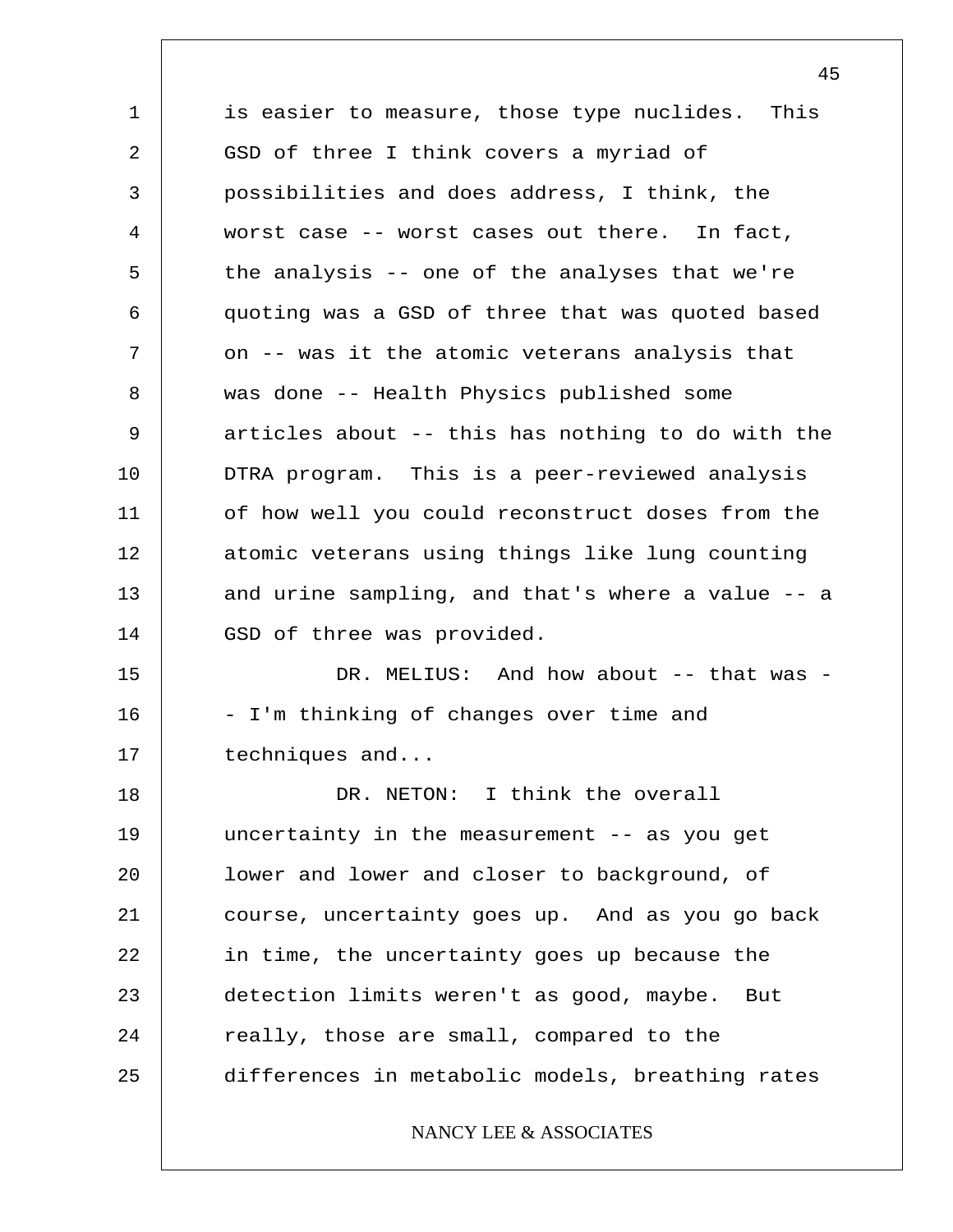1 2 3 4 5 6 7 8 9 10 11 12 13 14 15 16 17 18 19 20 21 22 23 24 25 -- you know, all those other factors. That's why we're saying within a factor of ten, 20, 100, you know. You incorporate all those uncertainties in there and you end up with -- you know, I really believe that you had 1,000 millirem but I can't tell you if -- it's somewhere between 100 millirem and 9,000 millirem. We're pretty certain we've got that bracketed. And under the way the IREP program works, you punch that in there, it's sampling those high values a certain percentage of the time. And of course the ultimate decision is basically the 99th percentile. I can't say that that's going to drive the PC calculation home, because again, it may be -- even with that uncertainty, the overarching uncertainty in the calculation is the risk model. These uncertain risk models -- I can't over-emphasize their contribution. We have had cases where the best estimate, the 50th percentile, is in the low percentages -- one, two, three percent; 99th percentile is over 50. And that's not because of the dose reconstruction. It's because the risk model, the uncertainty and all the other -- the transfer fac-- all that -- the radiation effectiveness NANCY LEE & ASSOCIATES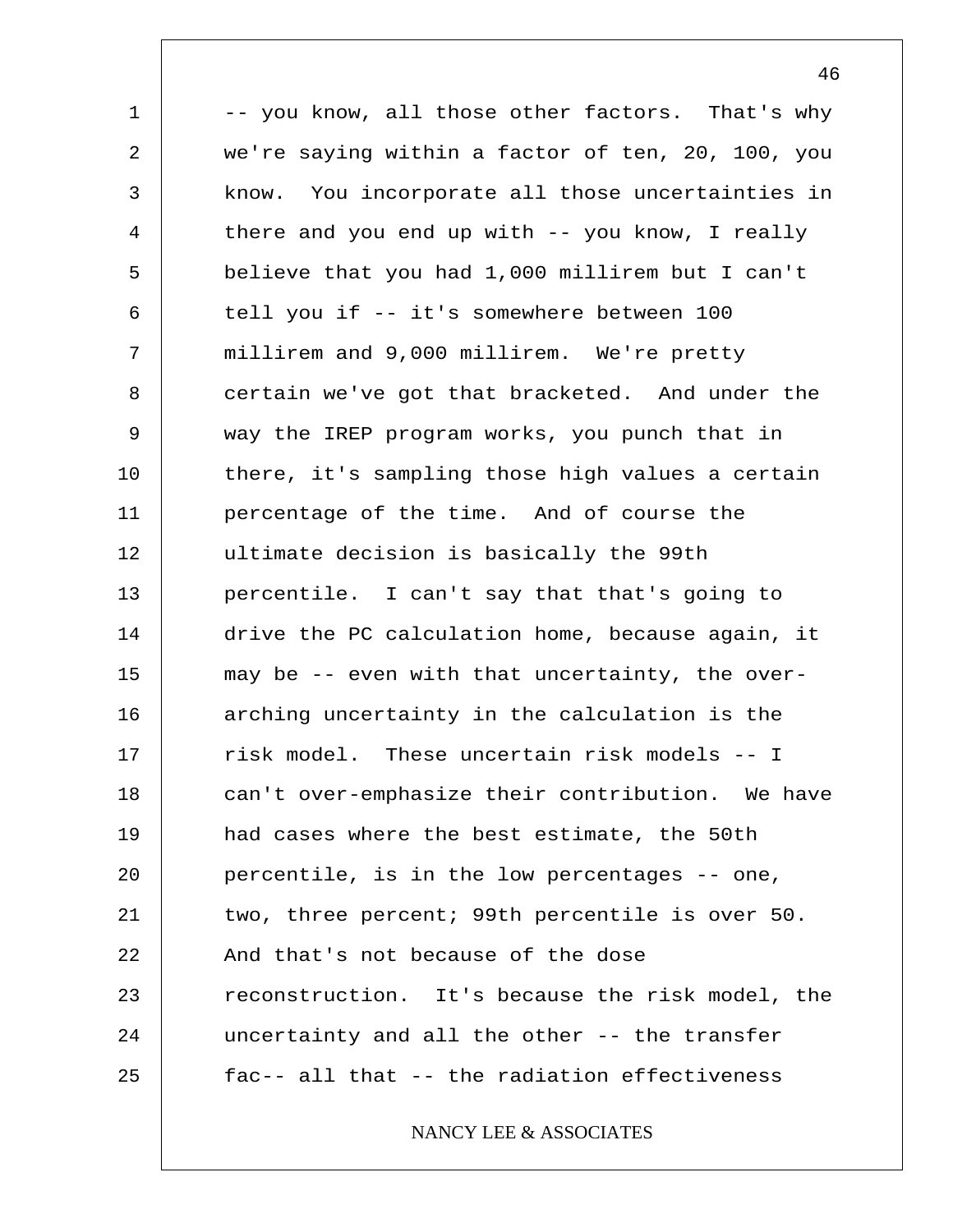1 2 3 4 5 6 7 8 9 10 11 12 13 14 15 16 17 18 19 20 21 22 23 24 25 factors -- so in reality, this is one component of the risk. I don't say it's a small component, but it is in many cases. And where it is a major component, I think we've got it covered with these distributions. DR. ZIEMER: Thank you. Mark. MR. GRIFFON: Do -- yeah, I'd be interested in the references, too, at some point, for -- to support that GSD of three. The other question I have was did -- I know at one point IMBA -- the authors of IMBA were going to construct some uncertainty analysis functions into IMBA so that you could propagate it. I'm not saying I disagree with the use of this, but did they -- was that ever achieved or have they -- DR. NETON: Well --MR. GRIFFON: -- or does your current version of IMBA -- DR. NETON: The current version --MR. GRIFFON: -- allow you to... DR. NETON: -- of IMBA has a function that is a maximum likelihood estimator, but that really addresses only one component and that is the extrapolation of all the bioassay samples to NANCY LEE & ASSOCIATES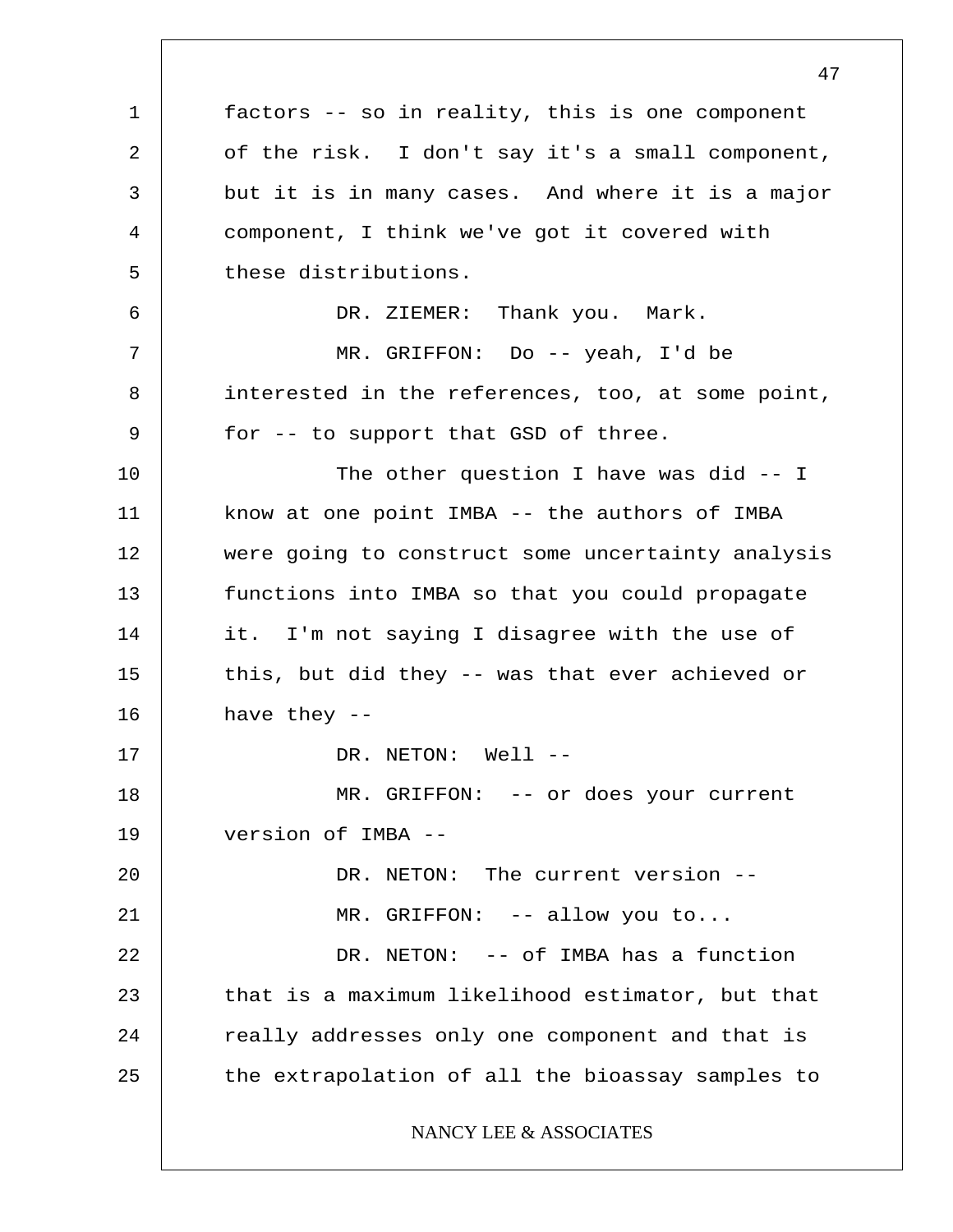1 2 3 4 5 6 7 8 9 10 11 12 13 14 15 16 17 18 19 20 21 22 23 the intake. So if you have six bioassay samples that you've taken on a person, they fit some curve, and you're fitting these functions to it, it will propagate or estimate the uncertainty in that intake estimate. But that's -- again, that's just one factor of all of these myriad of factors that include metabolic models and all that kind of stuff. So reality is, we don't - we don't use that function. We've been sticking with this. We have looked at it. We've looked at all kinds of possibilities, and we believe to be the most straightforward is just to assign this distribution to the internal dose. DR. ZIEMER: Larry. MR. ELLIOTT: Jim, would you comment on the sensitivity analysis function of IREP and what that really points to when you run that? DR. NETON: Oh, okay. Yeah. Owen Hoffman's sitting here. He's probably better qualified to speak on that than I am, but there is, under the advanced features of IREP, after you do an IREP run, you can click on this button

and it will give you the relative contribution to the overall uncertainty for a number of factors.

24

25

### NANCY LEE & ASSOCIATES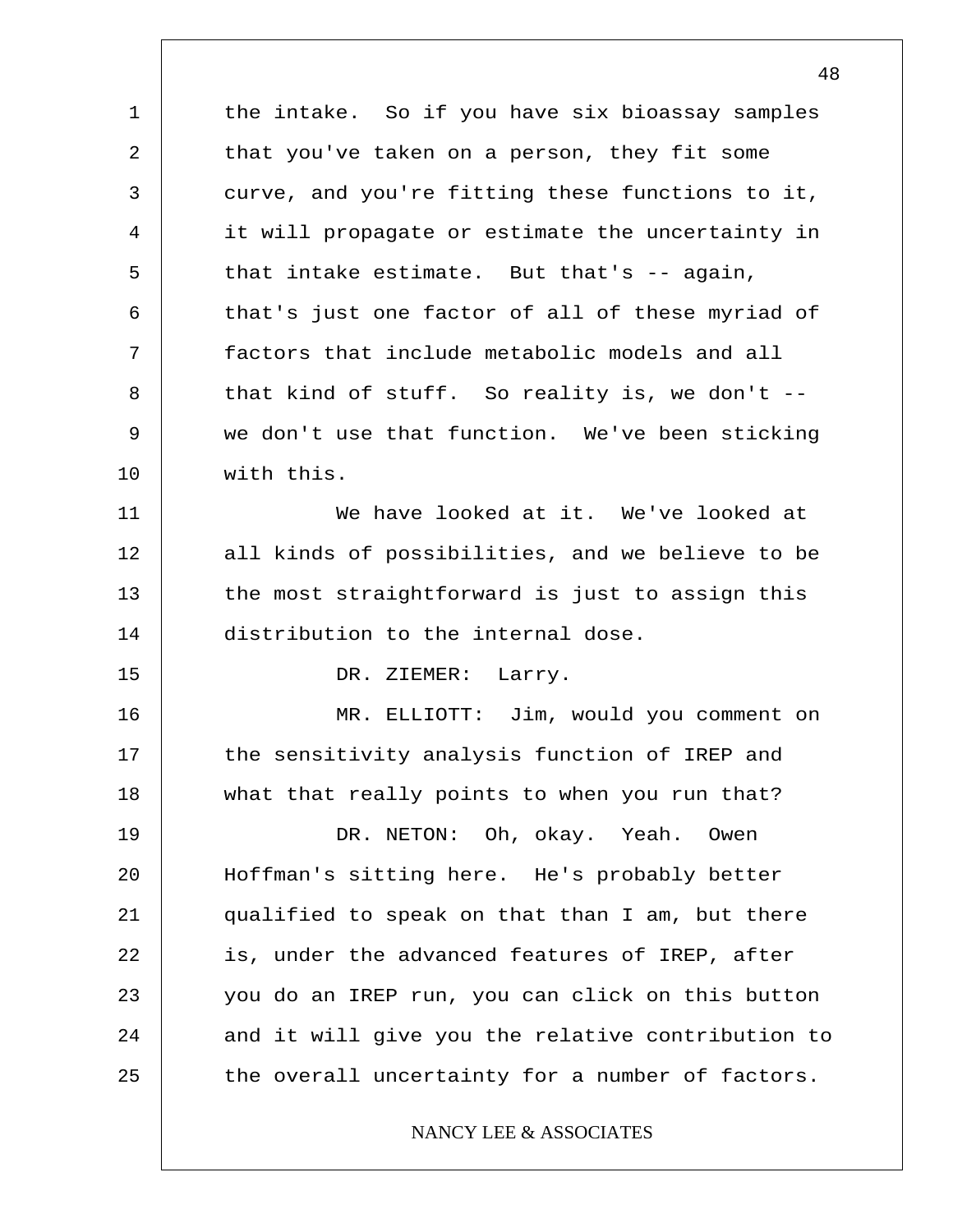1 2 3 4 5 6 7 8 9 10 11 12 13 14 15 16 17 18 19 20 21 22 23 24 25 One is the cancer model, the risk model, and then all those modifiers of the excess relative risk function are in there. It also has the contribution to the relati-- radiation effectiveness factor and the contribution to the radiation dose. So anyone can do this. YOU can do an IREP run for any case that's been -- been run, click on the advanced function -- advanced features function and look at where -- you know, what's driving the uncertainty in this calculation. And that's what I've done. We've done these sensitivity analyses and there's no clear pattern. That's the problem. Because there's so many -- the latency is built in there, age at exposure, the incidence adjustments, all those other factors. I guess I'd like to ask Owen if he's got anything else to add about the sensitivi-- the advanced features. I mean did I portray that properly, Owen, or... DR. ZIEMER: Grab a mike there, please, Owen. DR. HOFFMAN: Actually it's a thrill for me to sit in the back of the audience and hear this presentation because it's been one of the -- NANCY LEE & ASSOCIATES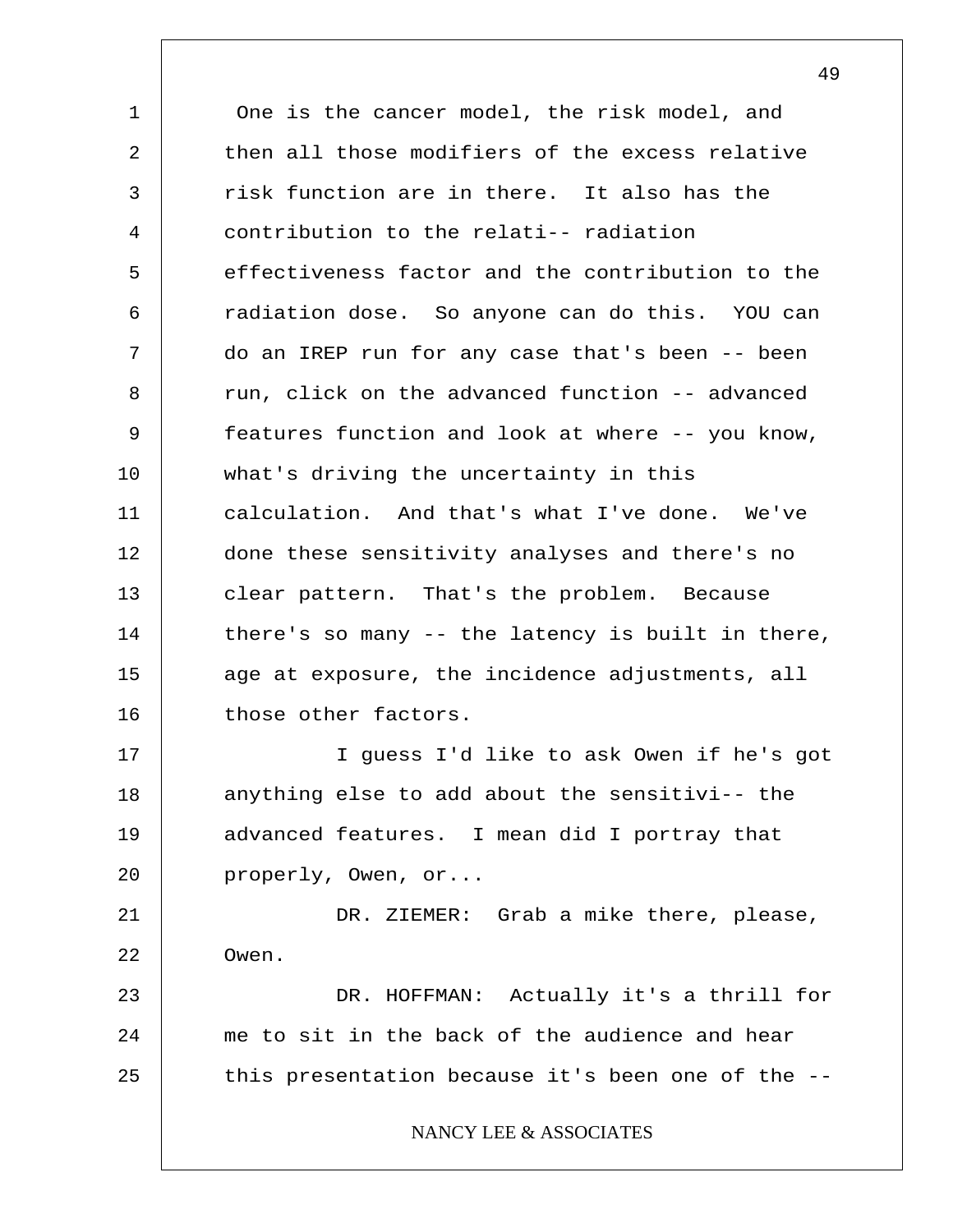1 2 3 4 5 6 7 8 9 10 11 12 13 14 15 16 17 18 19 20 21 22 my -- my areas of my career where I've been a strong advocate is explicit incorporation of uncertainty as probability distributions, including the uncertainty on the dose. Yes, in IREP there is an advanced feature that does a sensitivity analysis. And what that does is it  $-$ - it apportions the uncertainties of the various components of IREP and the uncertainty on the dose input to see which contributes most to the overall spread of values. Now that's not the same as to say which one contributes most to the 99th percentile of PC. So if you're interested in what contributes most to the 99th percentile of PC, go back into the model and fix a value as a constant and see what difference it makes to the 99th percentile of PC. It's a little bit more complicated calculation. I'd just like to mention, Jim, that in some of our analysis of internal dosimetry for some of the transuranics, you might get GSDs somewhat greater than three. But for things like

NANCY LEE & ASSOCIATES

iodine 131, strontium 90, cesium 137 and tritium,

the GSDs will be much lower than that, when

you're taking into account just the internal

23

24

25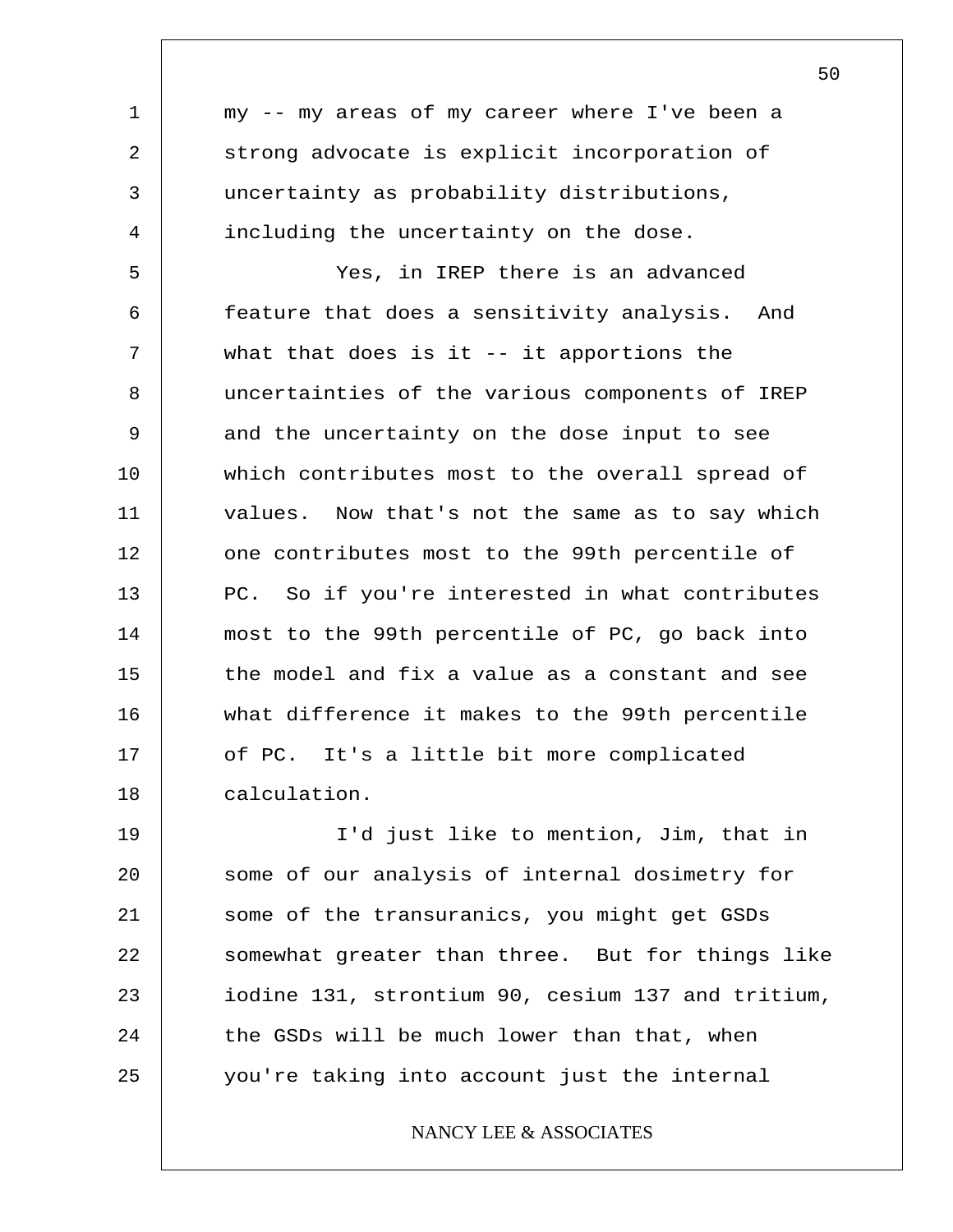1 2 3 4 5 6 7 8 9 10 11 12 13 14 15 16 17 18 19 20 21 22 23 24 25 51 dosimetric model. But that's exclusive of the uncertainty in the intake. So oftentimes the uncertainty in the intake will dominate over the uncertainty in the internal dosimetric model. But that won't necessarily be the case for things like plutonium. DR. NETON: Right. There's -unfortunately there's not a ton of literature out there on this. This is not an area that's been explored in a lot of detail, and I believe that we're somewhat blazing the trail here in this area. And as we learn, we're certainly going to modify. DR. ZIEMER: Thank you, Owen, for that added comment. Other questions? (No responses) DR. ZIEMER: There appear to be none. Thank you again, Jim. We appreciate that. SCIENTIFIC RESEARCH ISSUES UPDATE Next we're going to have an update on scientific research issues, and this'll be presented by Russ Henshaw. MR. HENSHAW: Can you hear me? I don't know if this is up... NANCY LEE & ASSOCIATES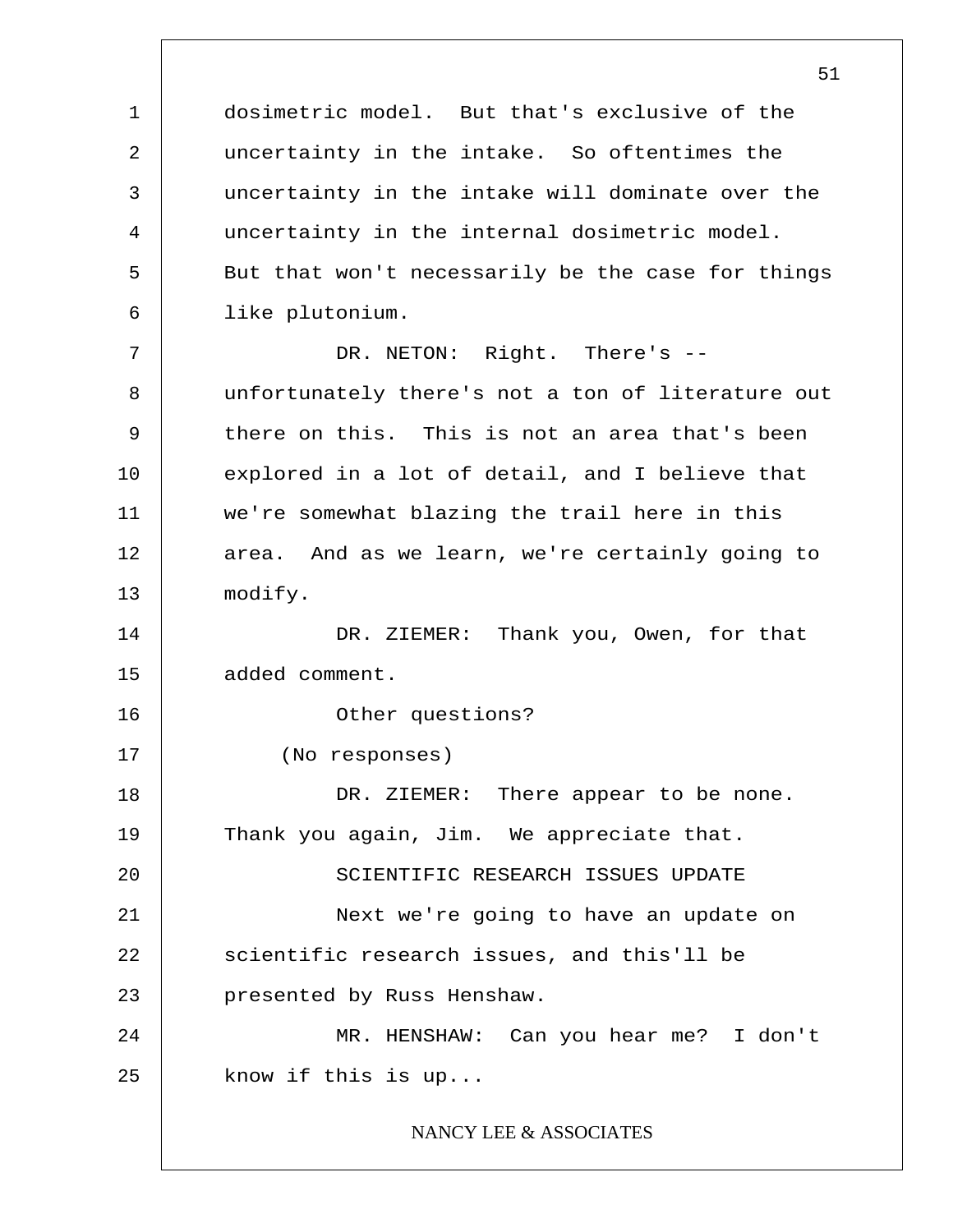Well, good morning to the Board. I'm the epidemiologist with NIOSH Office of Compensation Analysis and Support. I've been more or less the one-man shop there for the three years of the program's existence. We are hiring another person, and I'll get into that a little later.

1

2

3

4

5

6

7

8 9 10 11 12 13 14 15 16 17 18 19 20 21 22 23 I wanted to give you a brief update on our research projects, where we are. I thought I'd start with the lung cancer model. As you know, we talked about that in prior meetings. And just to recap, there is another version of IREP known as NIH-IREP, which is maintained by the National Cancer Institute, NCI. As you know, late last year NCI revised their lung model according to a published analysis of the Japanese survivor data. It was a study published in Radiation Research in 2003. Based in part on that, but also on an additional speciallycommissioned analysis, and also they based it on professional judgment by the scientists at NCI. We have not followed suit on that. Instead we've chosen to let the dust settle and

24 25 evaluate that model for possible application to our EEOICPA-covered work force.

## NANCY LEE & ASSOCIATES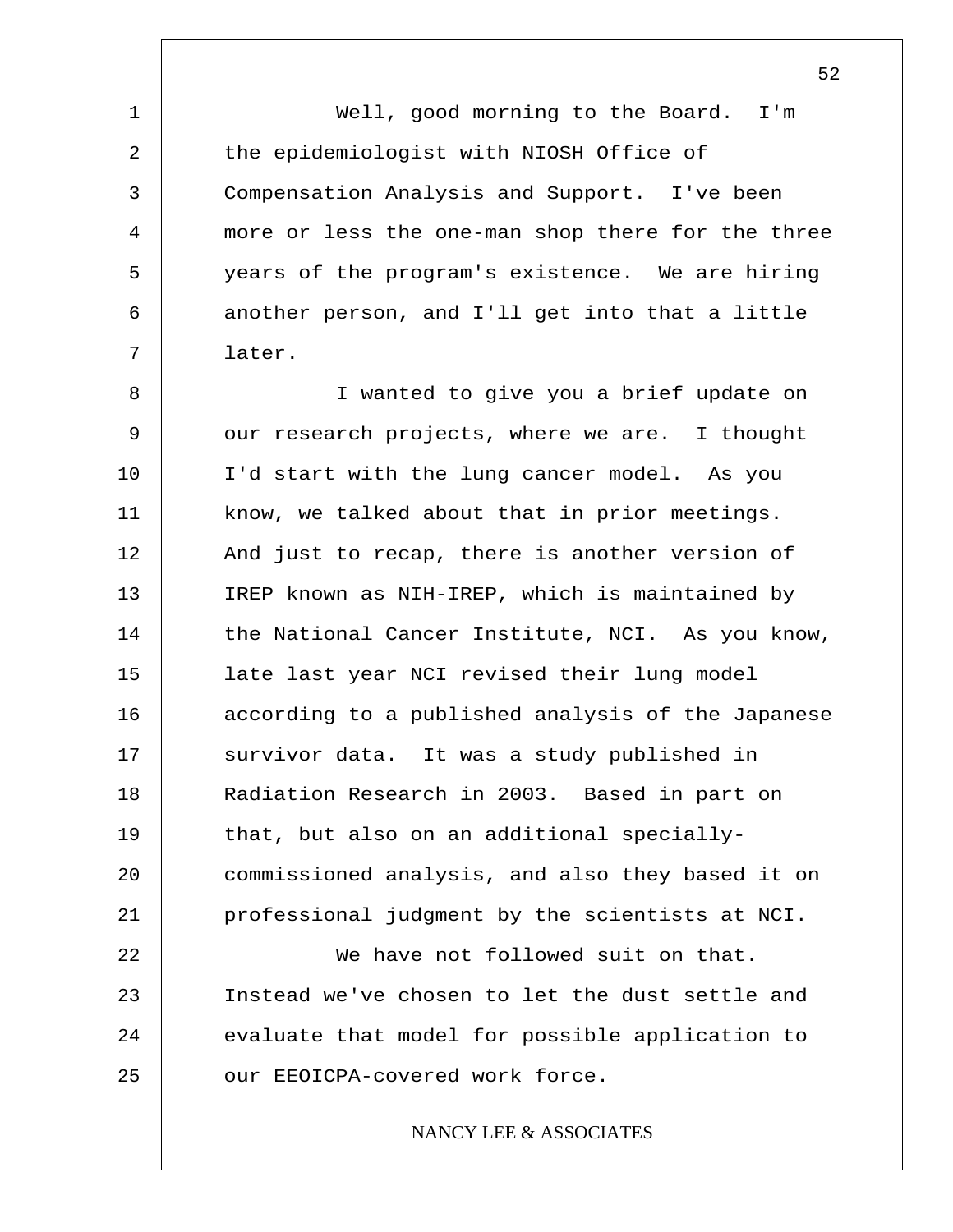1 2 3 4 5 6 7 8 9 10 11 12 13 The difference between the -- then - the change made in late 2003 -- the difference in probability of causation between their version and our version of IREP was mainly a difference between smokers and non-smokers. In NIH-IREP the PC results are generally more claimant-friendly to male smokers and to females exposed at younger ages. NIOSH-IREP remains generally more claimant-friendly to male non-smokers and to females exposed at older ages. Well, we learned, since the last Board meeting, that NCI has opted to make a further change to their lung model. Specifically, they

14 15 16 17 18 19 20 21 decided to adjust for internal exposures -- that is chronic exposures to alpha radiation. The reported effect of that change is to smooth out the differences in probability of causation results at the 99th percentile credibility limit for smokers and non-smokers. In fact, my understanding is that the difference is practically negligible -- or at least minimal.

22 23 24 25 I do have an update. I just learned from talking with Owen at this meeting that that change went into effect last week -- the change in exposure to alpha radiation. So what we've

## NANCY LEE & ASSOCIATES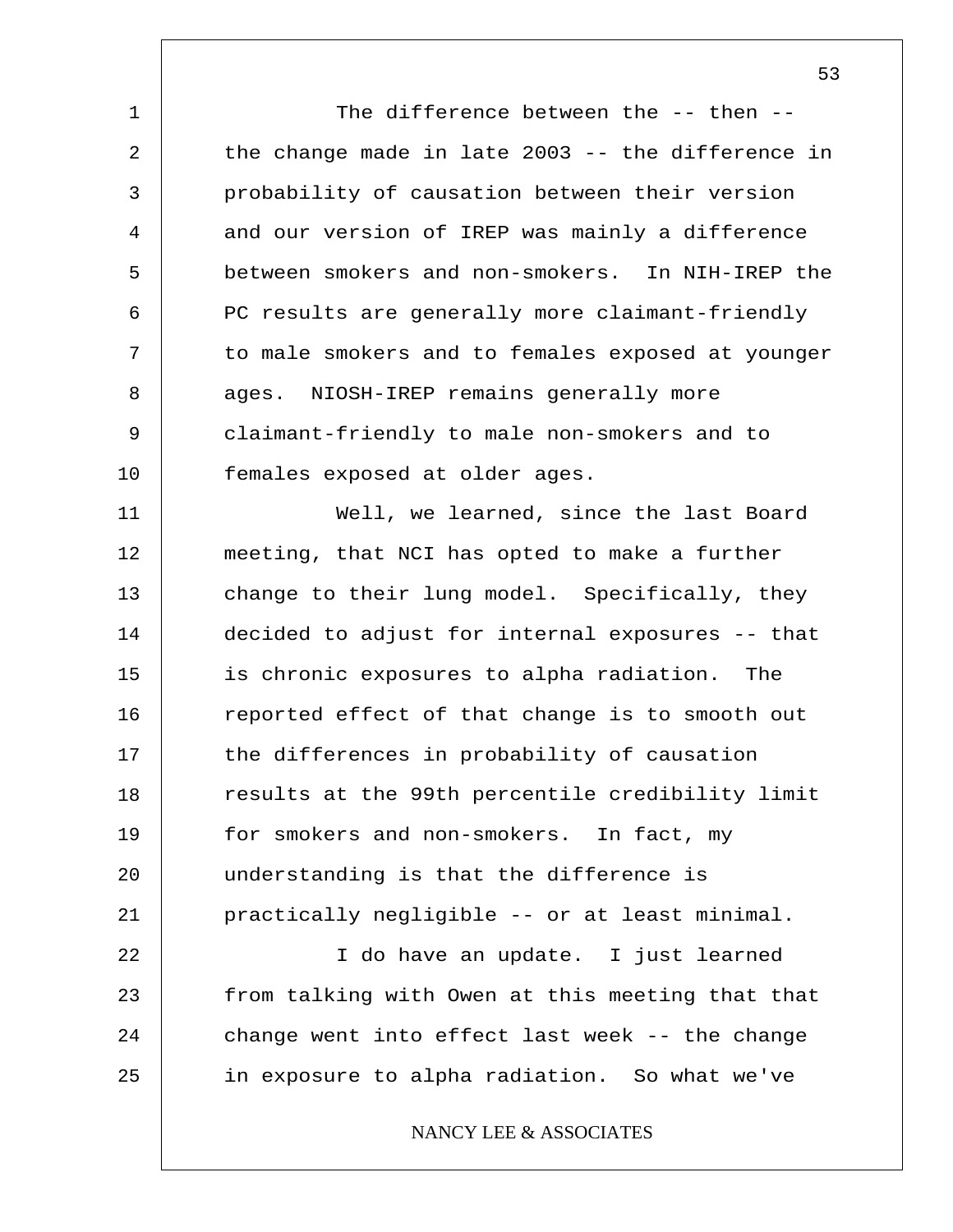done when we learned about this, basically we put it on hold and decided to wait until they made their additional change, and then resume our evaluation -- which we are in the process of doing. We have a preliminary report from SENES exploring the differences in the two models and with certain recommendations, and that's in internal review right now within OCAS.

1

2

3

4

5

6

7

8

9 10 11 12 13 14 15 16 17 18 19 20 21 22 23 24 25 Secondly, you might recall we have a project going on re-evaluating DDREF, the dose and dose rate effectiveness factor. Just for those of you not familiar with that, I know the Board is familiar with it, but DDREF is in effect an adjustment factor that's built into IREP to account for the differences in exposures of the Japanese survivors compared to U.S. nuclear weapons workers. Specifically, the Japanese cohort was exposed primarily to acute doses of radiation at relatively high dose rate - basically intermediate rate to high. Whereas the work force covered by our program -- exposed mostly to a chronic lower dose rate radiation. What DDREF adjustment does is basically account for the presumption that the risk per unit dose of radiation is less at low dose/low dose rate

## NANCY LEE & ASSOCIATES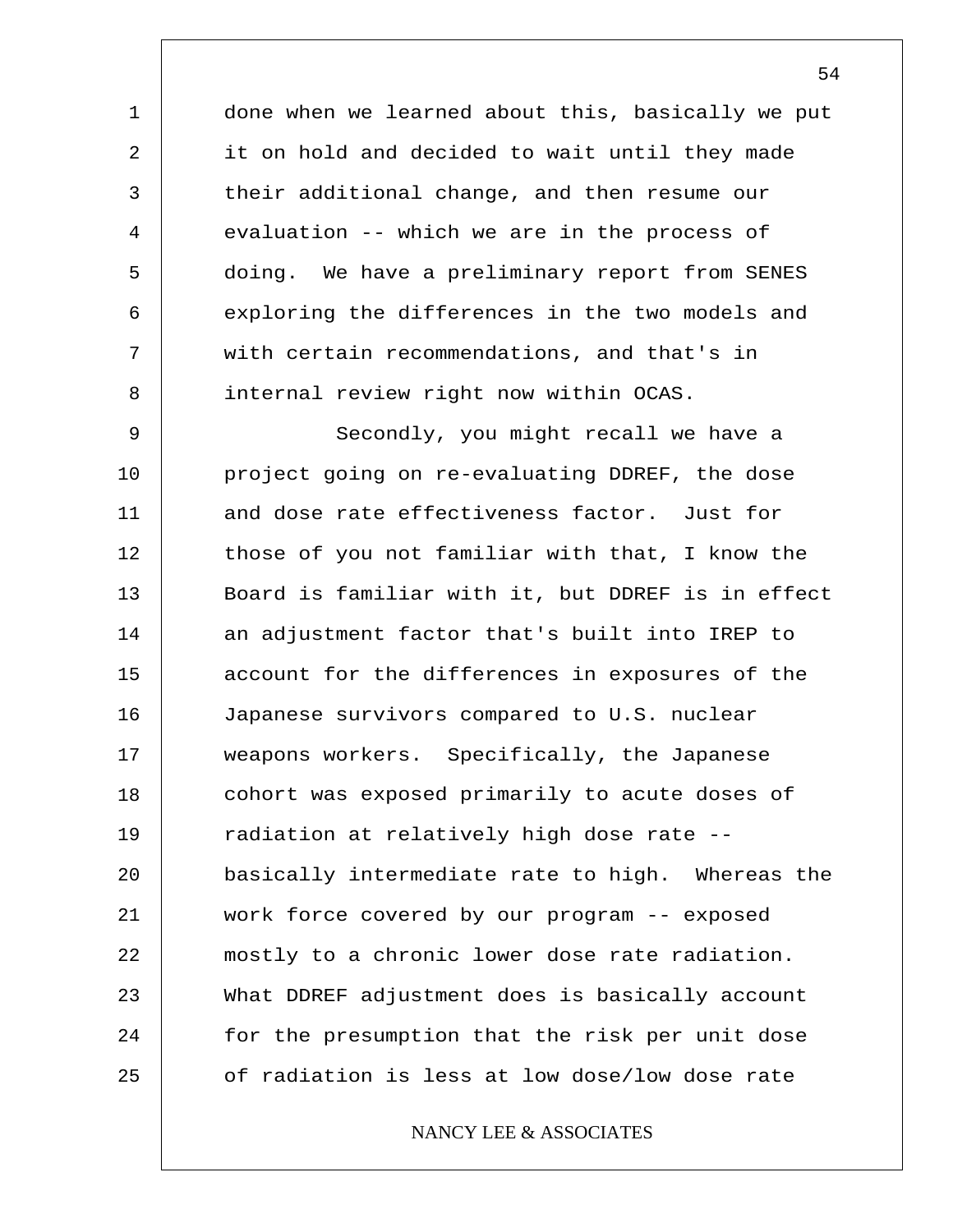1

25

than at acute high dose rate.

2 3 4 5 6 7 8 9 10 11 12 13 14 15 16 17 18 19 20 21 22 23 24 Now although the ICRP recommends a DDREF of two, what we opted for in creating NIOSH-IREP was to use a more claimant-friendly uncertainty distribution -- there's actually two uncertainty distributions in IREP. They apply to solid tumors only, not to the leukemias. And our distributions are weighted mostly between values of one and two. At any rate, that was a controversial issue at the time the probability of causation rule was published and at the time of creation of NIOSH-IREP, as you all know. I know this is of interest to the Board, but it's also of great interest to us. We thought it was time to take a fresh look at DDREF, re-evaluate our assumptions and, based on that re-evaluation, possibly propose an adjustment to the DDREF. Where we are right now is that we received a preliminary report from SENES in May, just two and a half or three months ago -- a very complex and lengthy report, 88 pages long. It's still within an internal review in OCAS. We hope

55

# NANCY LEE & ASSOCIATES

to complete our review and submit our comments to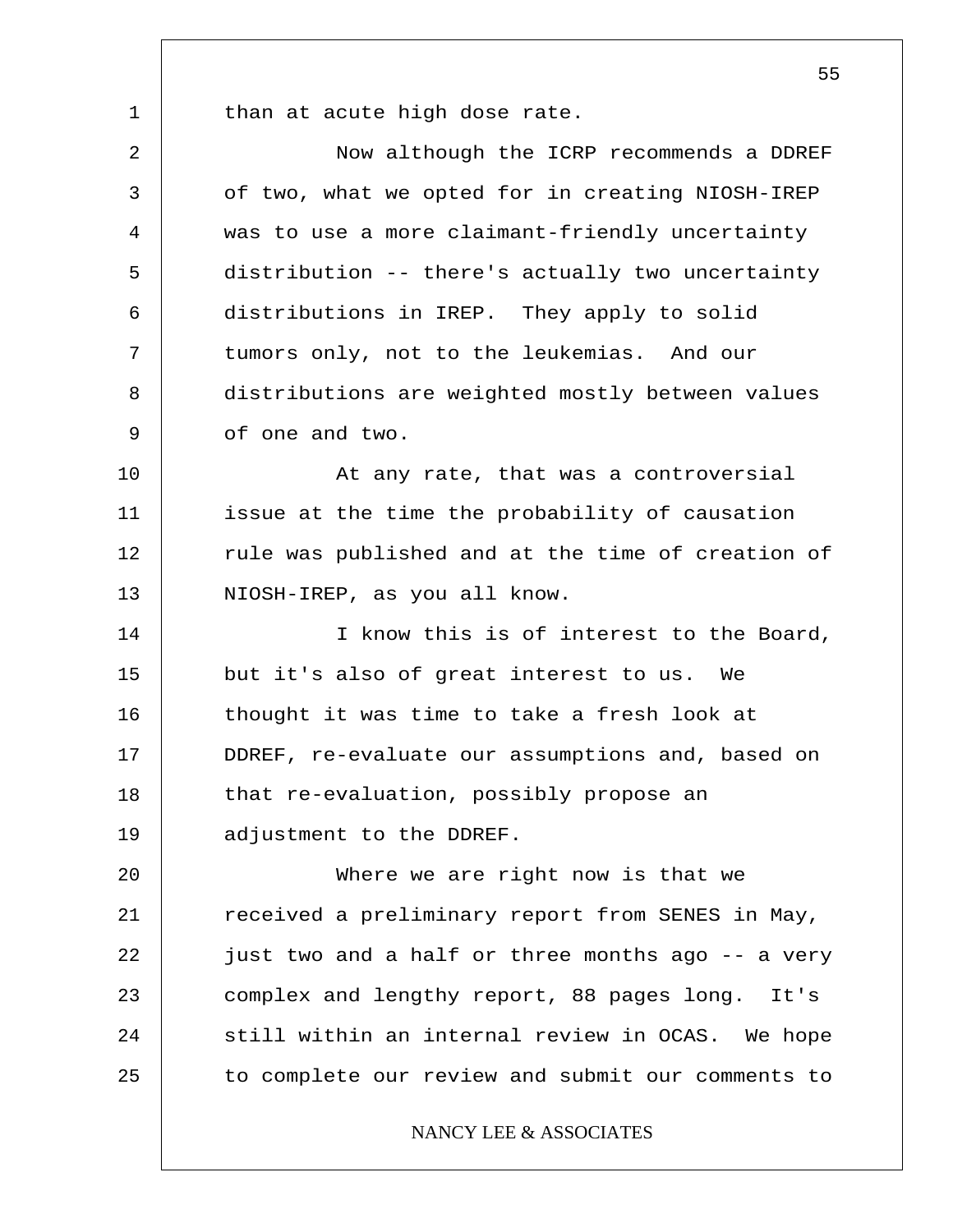1 2 3 4 5 6 7 8 9 10 11 12 13 14 15 16 17 18 19 20 21 22 23 24 25 SENES shortly -- hopefully, actually, within the next week or two. I've got this month on that slide. That may turn out to be true. And ultimately we do intend to submit any findings or recommendations to outside experts, either via a panel or possibly commission subject matter experts to independently review our findings. We're not sure yet. It's going to depend more or less on the ultimate report after a back-and-forth between OCAS and SENES. I talked at a previous meeting about our intention to upgrade NIOSH-IREP with the new version of Analytica. Analytica is the software package that functions as the computational engine behind IREP. At the time I prepared this slide, we had a projected implementation date of August 20th. I'm happy to report that we did go through with that on the 20th and transition went smoothly, no reported problems. And our own tests have shown that this new version actually processes cases at two or three times as fast as the old version. But more importantly, we can now process cases with 500-plus rows of exposure information. Previously that was very difficult

## NANCY LEE & ASSOCIATES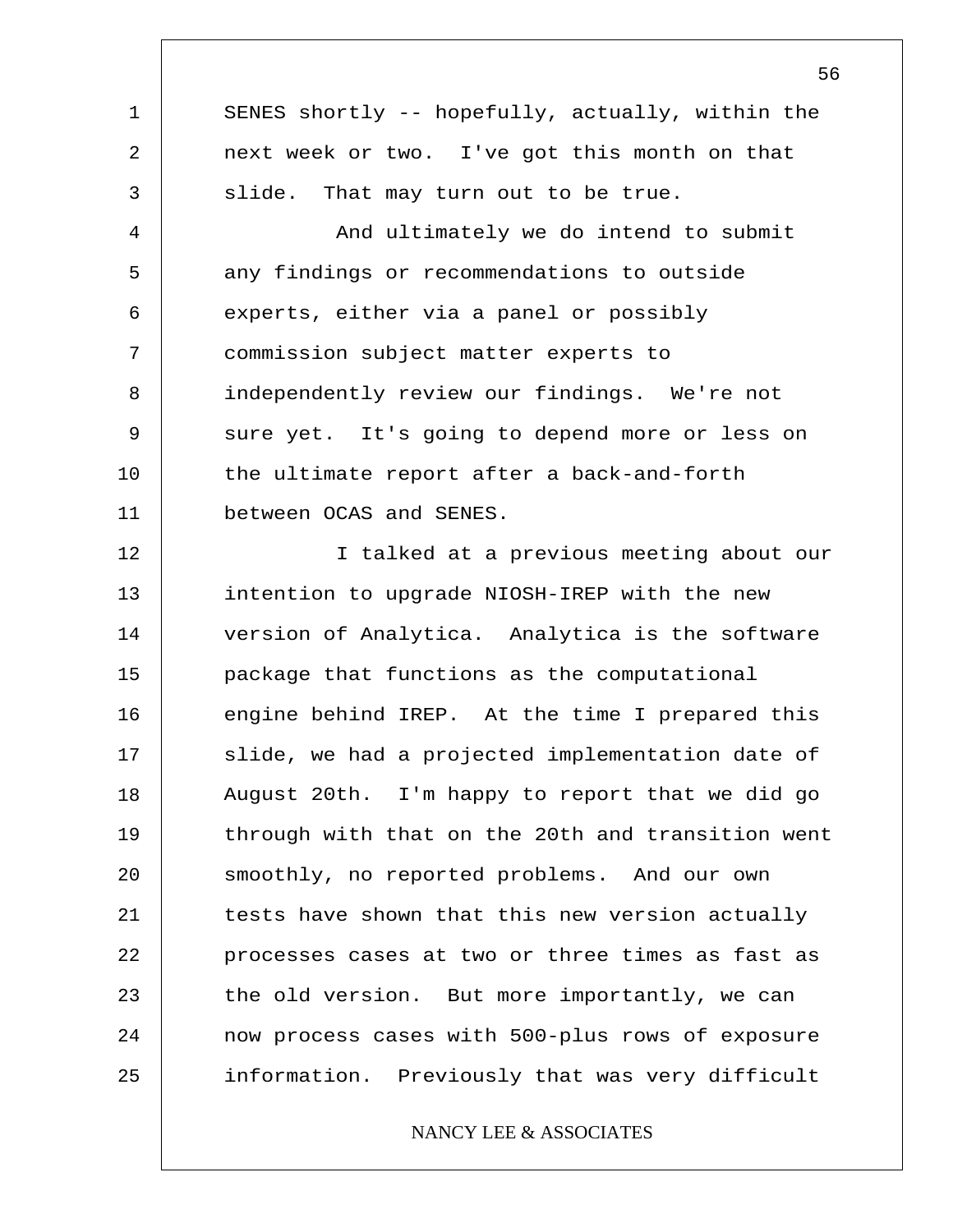1 2 3 4 5 6 7 8 9 10 11 12 13 14 15 16 17 18 19 20 21 22 23 24 25 to do and took -- if it could be done at all, it frequently took 30 or more minutes. And in instances where we increased the simulation sample size to 10,000, a claim simply could not be processed at all. We reached a capacity limit and a time-out problem. We've also -- in conjunction with that, we've changed the NIOSH-IREP version number to 5.3. The previous number was 5.2.1. Also, as I mentioned in the e-mail to the Board, the IREP summary reports now include the Analytica version number printed on the top of each summary report. Just -- avoid confusion, there's -- there's an IREP version number and an Analytica version number. Again, NIOSH-IREP is at 5.3. Analytica is -- version number is 3.0. We did begin interviewing for a research health scientist position. We began mid-August. Those interviews are actually still proceeding, but we should have -- should have the whole process wrapped up within a couple of weeks, I believe. And barring unforeseen circumstances, I would expect the new person to be on board prior to the next Board meeting, and I assume will probably be at the next Board meeting. NANCY LEE & ASSOCIATES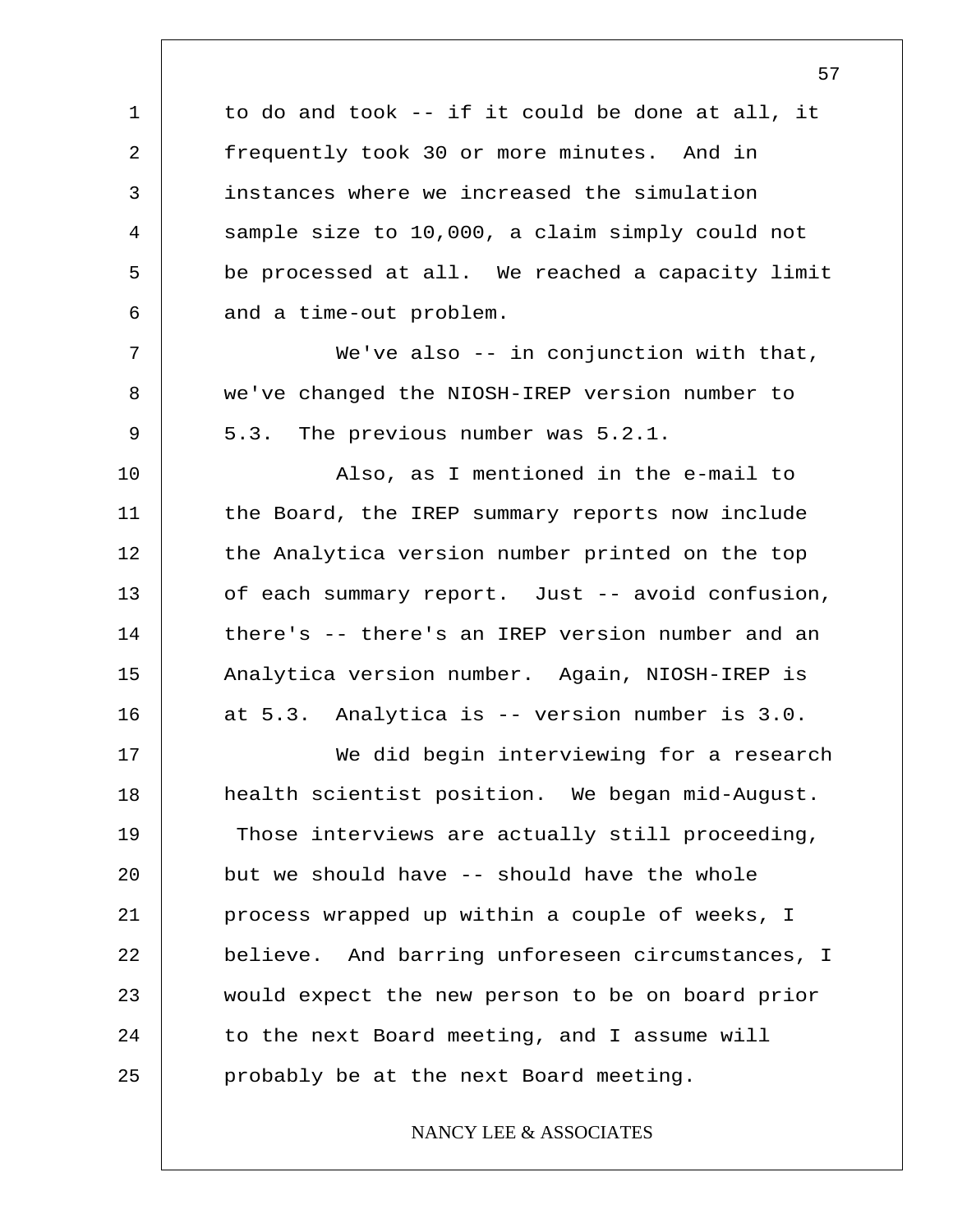1 2 3 4 5 6 7 8 9 10 11 12 13 14 15 16 17 18 19 20 21 22 23 24 25 This person's primary duty will be applied research, as opposed to unending pure research. And I mention on the next slide, the first project will be to conduct a feasibility study of current occupational dose-response data. Incorporation of occupational studies into our risk models has been a primary interest of the Board. It is of major interest to OCAS, as well. We will begin that project this year. I do want to just remind everyone, though, that the probability of causation rule went into effect just two years ago. At the time the rule was promulgated, the decision had been made by NIOSH that the current state of knowledge of U.S. occupational studies was insufficient to incorporate it into our risk models. I might add also as recently as late last year when NCI is-- the NCI/CDC working group issued its report to revise the 1985 radioepi tables, they commented that at that time, less than a year ago, that estimates based on low dose studies are far too imprecise to be used in risk modeling. Well, that may be the case, but nonetheless, we do think it's time to take another look at it, and we'll begin with a

NANCY LEE & ASSOCIATES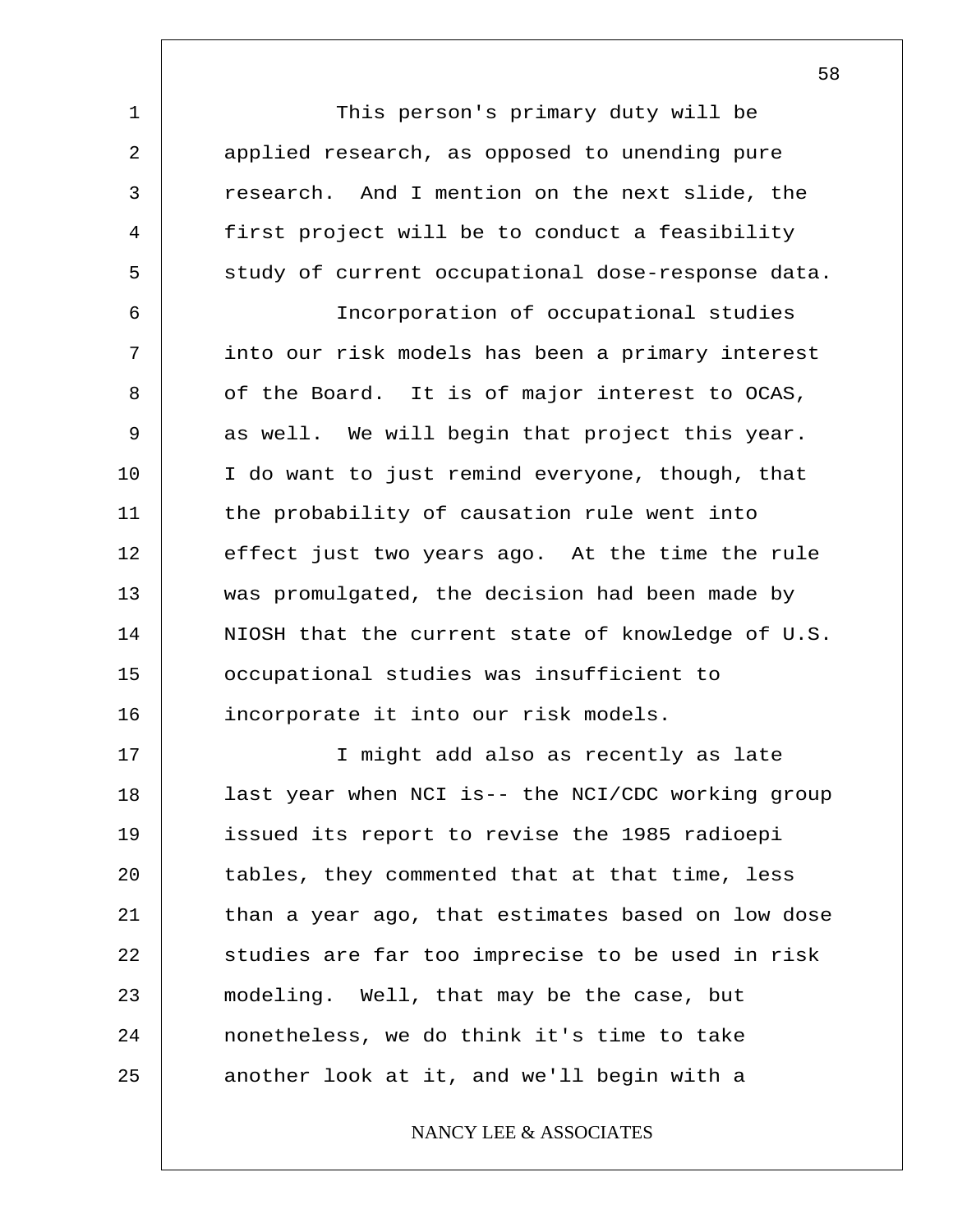feasibility study. And if the -- that study indicates that there is a sufficient quality and quantity of dose-response data among occupational cohorts, we will launch into the next phase to - which would be to incorporate that data as a supplement to our risk models wherever that may be possible.

1

2

3

4

5

6

7

8 9 10 11 12 13 14 15 16 17 18 19 20 21 22 23 Grouping of rare and miscellaneous cancers, that was another priority item that the Board identified. As you recall, the cancers were originally allocated to risk groups based on epidemiological data mostly, but also biological plausibility and uncertainties. And I do want to clarify, by the way, an issue that came up in the subcommittee meeting two days ago when Larry asked a question about the risk group for rare and miscellaneous cancers. There are two things going on here. There are 32 IREP risk models, but each of those models falls into one of three major risk groups. Or if it doesn't, into a separate -- a separate risk group. And I just want to summarize those risk groups now. The three main ones we call -- group one

24 25 is a group that includes breast cancer, digestive cancers, and it depends -- that risk model

NANCY LEE & ASSOCIATES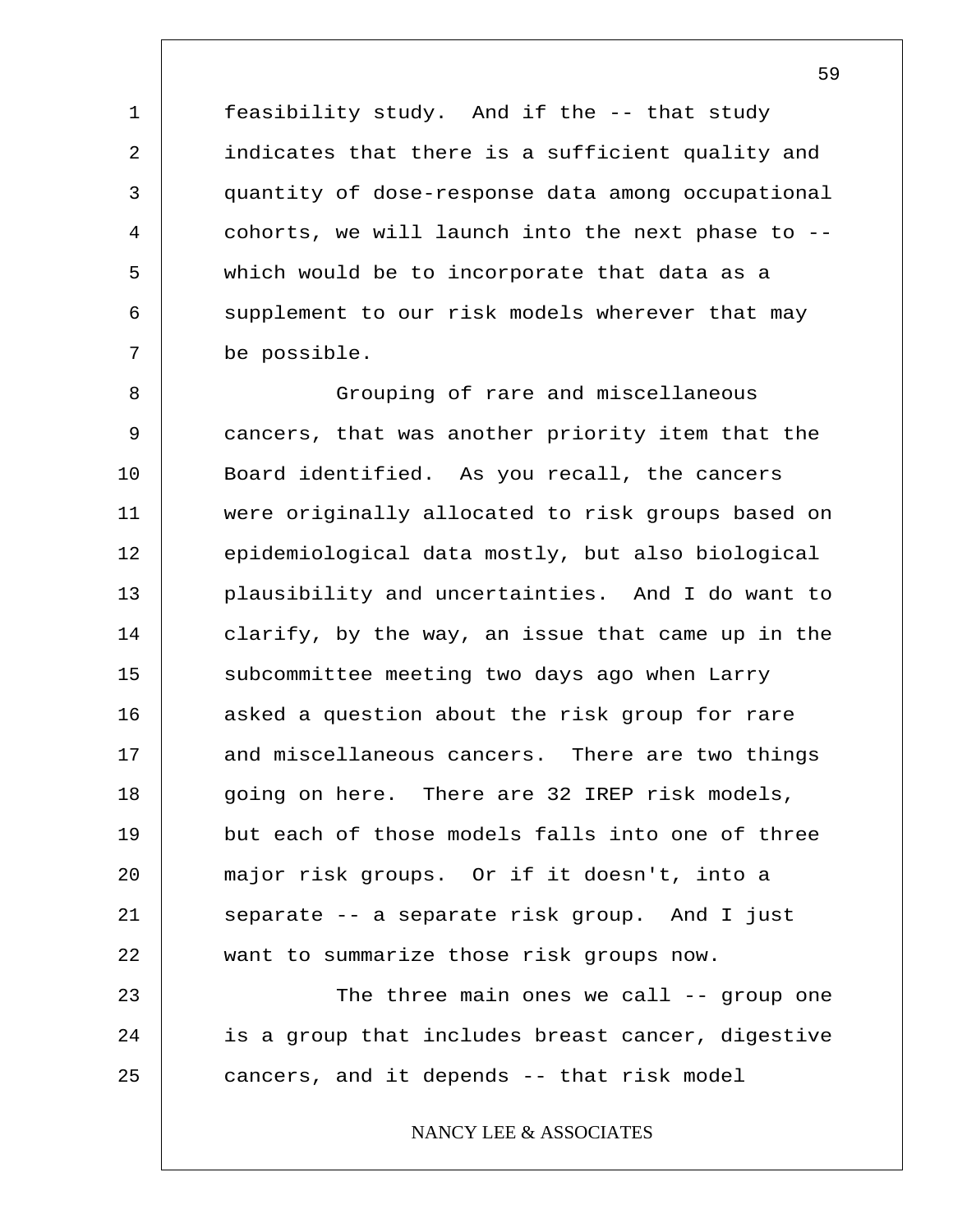1 2 3 4 5 6 7 8 9 10 11 12 13 14 15 16 17 18 19 20 21 22 23 24 25 60 depends on age at exposure and age at diagnosis. The group two cancers depend on age at exposure and age at diagnosis, but also incorporates an age-independent excess relative risk per sievert, as multiplied by an agedependent modifying factor. And that group includes cancers such as bladder, connective tissue, esophagus, eye, many other sites. Group three cancers characteristic - the major characteristic is that the excess relative risk per sievert is constant for all ages at exposure and attained age. There's no age dependency. And that group includes female genitalia, less ovary, and lung cancer. There are nine additional risk models that we loosely call group four, but each has a unique -- a unique risk model. I might add that I think this exploration of -- or re-evaluation of how these cancers are grouped I believe dovetails into the feasibility study of occupational cohorts. I don't see why we can't look at both of these issues, if not simultaneously, at least in conjunction with each other. And I think there's a good deal of interplay there that needs to be NANCY LEE & ASSOCIATES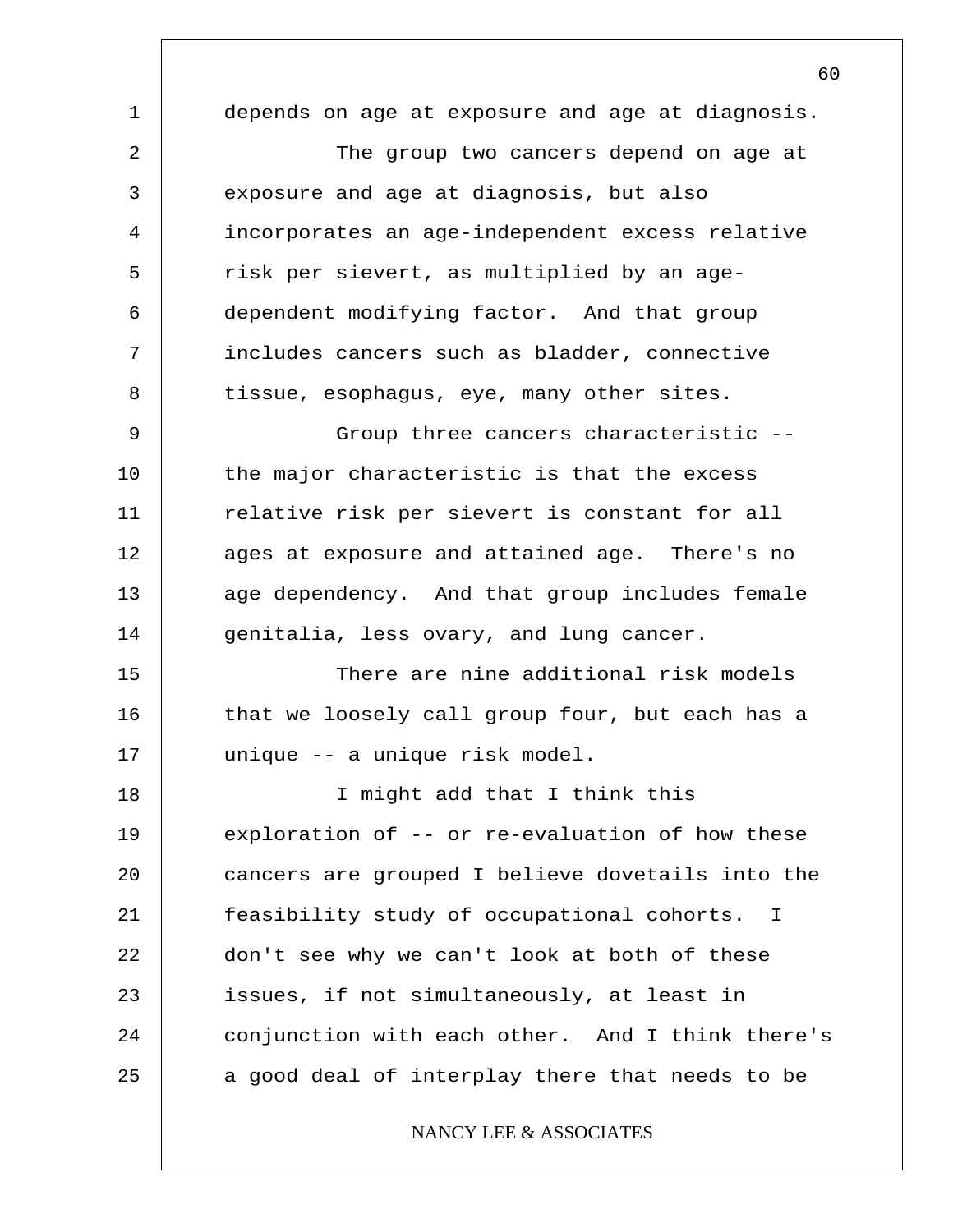1 2 3 4 5 6 7 8 9 10 11 12 13 14 15 16 17 18 19 20 21 22 23 24 25 studied. In fact, the more I think about this, I don't think we can really look at the two issues independently. I have on the slide that that project is in the planning stage, but really it's really in the beginning stages. I expect a preliminary report from SENES very shortly. Projects I did not mention on the slides -- three, to be specific. This is late-breaking news. We intend to conduct a review of the choice of organ sites for dose reconstruction. Again, this is not for IREP risk modeling, but the choice of the appropriate organ for conducting the dose reconstruction. There may be instances, for example, where the choice of organ for dose reconstruction possibly conflicts with the way the respective IREP cancer model is allocated to a risk group. There may be instances where one could choose between two or three organ sites for conducting dose reconstruction, and maybe it's a judgment call. We want to re-evaluate those situations and make sure that if we're using an organ that's perhaps less claimant-friendly than another that there's a sufficient scientific rationale for that. Or NANCY LEE & ASSOCIATES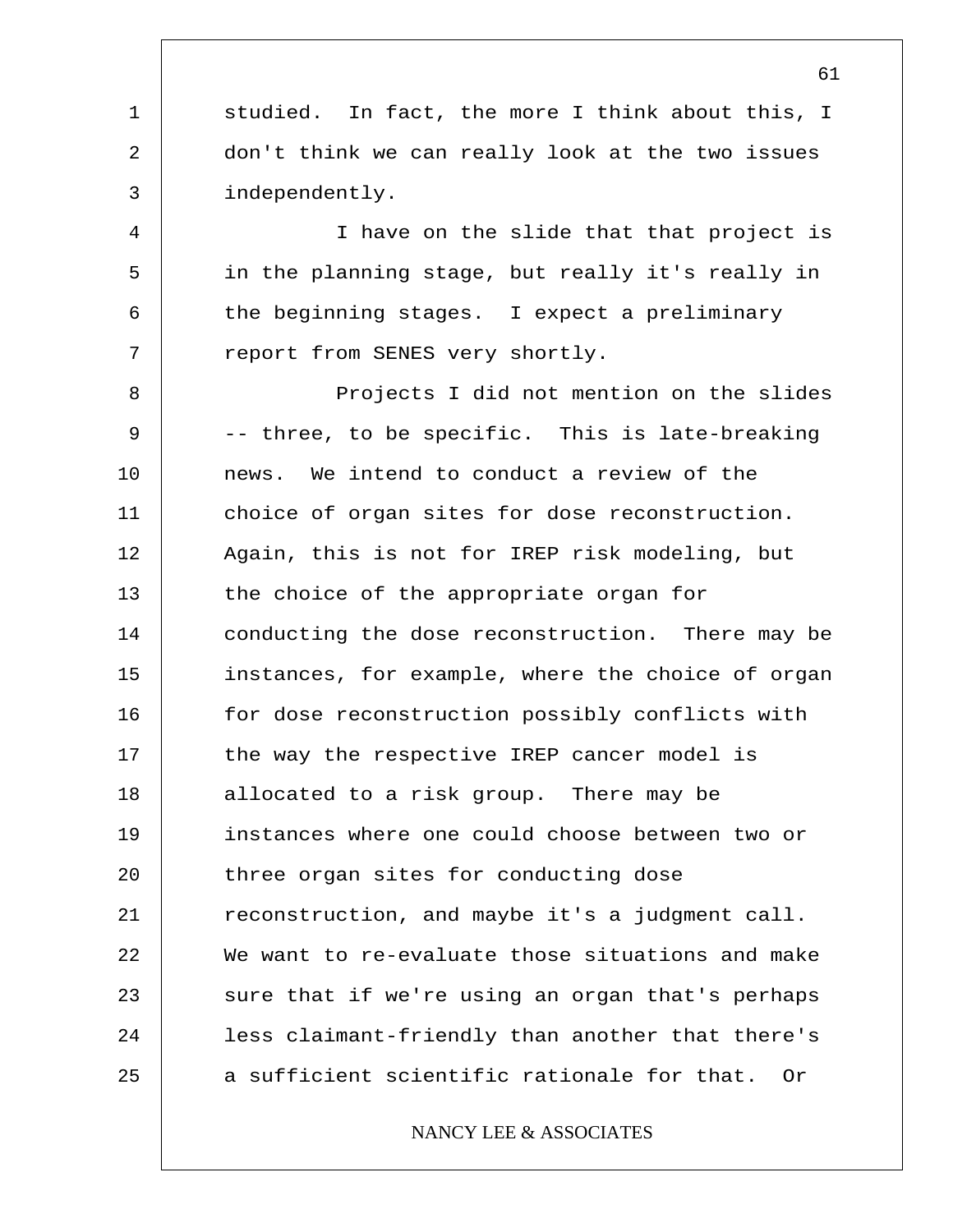1

if not, change it.

2 3 4 5 6 7 8 9 10 11 12 13 14 15 16 17 18 19 20 21 22 23 24 25 We also need to look at the -- our latency adjustment for bone cancer. That's a - there's a current difference in the latency adjustments in NIOSH-IREP as opposed to NIH-IREP. NCI decided that the bone cancer model -- the latency adjustment for the bone cancer model more properly falls into a latency adjustment used for thyroid cancer. We have not made that change, but we need to evaluate that and make a decision. And finally, as you all know, the Health Energy-related Research Branch in NIOSH received some funds to conduct studies of CLL. They had a public meeting last month. Three representatives from OCAS attended that meeting and I guess - not much more we can say about that at this point except that presumably there'll be a report issued from that meeting and we will proceed from there. That's really all I have at this time. I'd be happy to entertain any questions. DR. ZIEMER: Russ, would you mind just repeating the variables on your second group? MR. HENSHAW: Sure. I didn't name all of them. It's quite a bit, but -- NANCY LEE & ASSOCIATES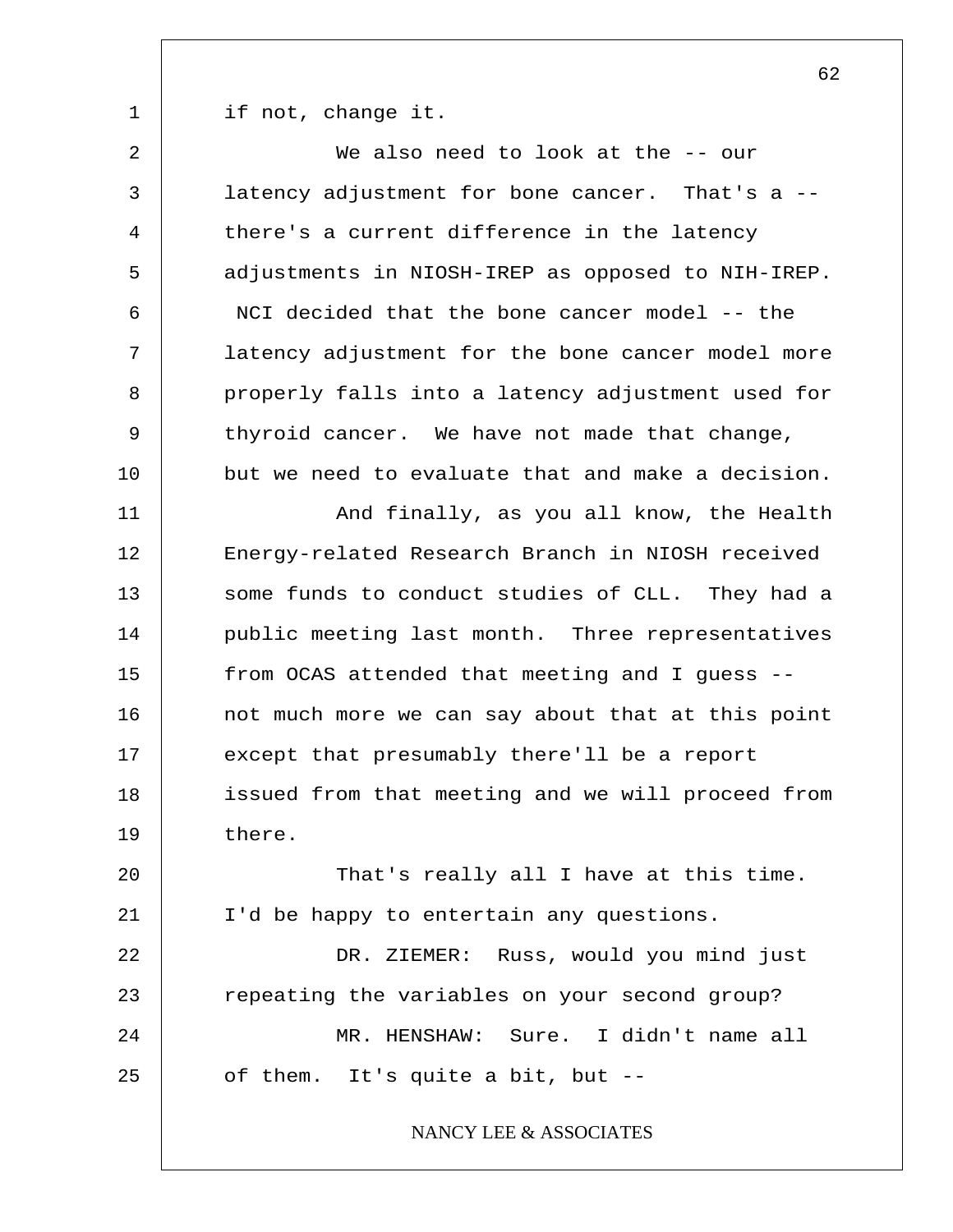1 2 3 4 5 6 7 8 9 10 11 12 13 14 15 16 17 18 19 20 21 22 23 24 25 63 DR. ZIEMER: The main ones that you had identified. MR. HENSHAW: Bladder cancer -- DR. ZIEMER: No, not the organs, but the variables. MR. HENSHAW: Oh, I'm sorry. The excess relative risk per sievert depends on age at exposure and age at diagnosis, but an ageindependent excess relative risk per sievert is multiplied by an age-dependent modifying factor. DR. ZIEMER: Thank you. MR. HENSHAW: Group three is the only one of the three main groups with no -- DR. ZIEMER: Constant with age. MR. HENSHAW: -- dependency on age. DR. ZIEMER: Thank you. Other questions or comments? Yes, Jim. DR. MELIUS: Just more of a comment. Would it be possible on the  $--$  since we're  $--$  I think we're meeting in Washington next time -- to get a presentation from NCI or whoever needs to be involved on the smoking adjustment lung cancer issue? I don't know if the timing's right in terms of your reports that you're receiving, but there might be an opportunity to have them come NANCY LEE & ASSOCIATES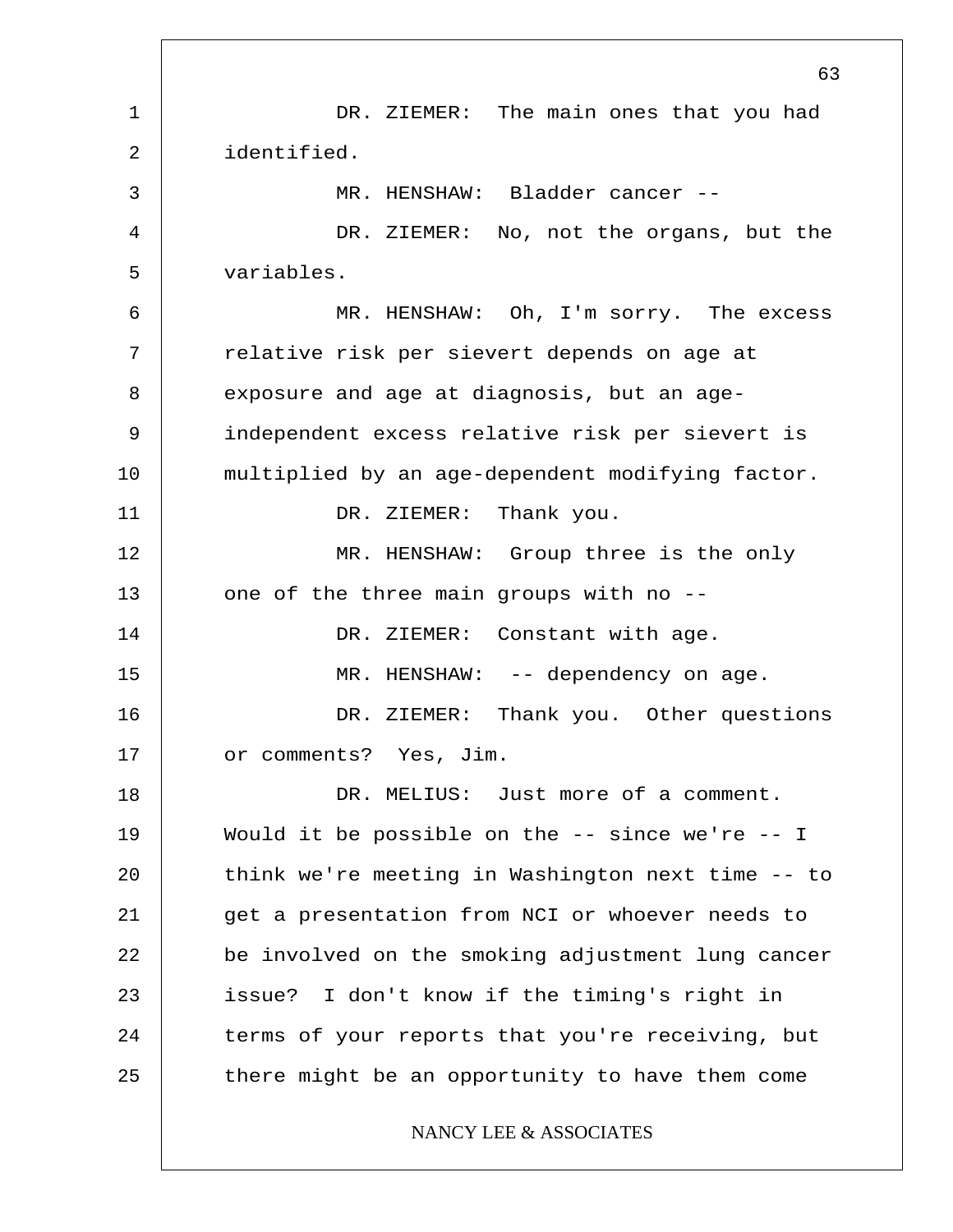1 2 3 4 5 6 7 8 9 10 11 12 13 14 15 16 17 18 19 20 21 22 23 24 25 64 and explain it. DR. ZIEMER: Have they basically finished their work on that issue or -- MR. HENSHAW: My understanding is that final adjustment just went into effect last week. They call their report an interim report, pending release of BEIR VII and so forth, but - yeah. The last I heard, by the way, is that BEIR VII is expected out late this year or early next year. Does anyone have an update on that? UNIDENTIFIED: We've heard that before. DR. MELIUS: As Cori says, check's in the mail. MR. HENSHAW: I don't know. I mean I guess it's possible. I guess we certainly... DR. ZIEMER: I can almost assure you BEIR VII will not be out this year. MR. ELLIOTT: Yes, we'll -- we'll look at that and -- I think it depends -- it would be nice if we had something to present as a companion so that you can make the comparison and make a contrast and see the full gamut. DR. MELIUS: Yeah, that's why I was asking were you going to be ready. MR. ELLIOTT: Yeah, well -- NANCY LEE & ASSOCIATES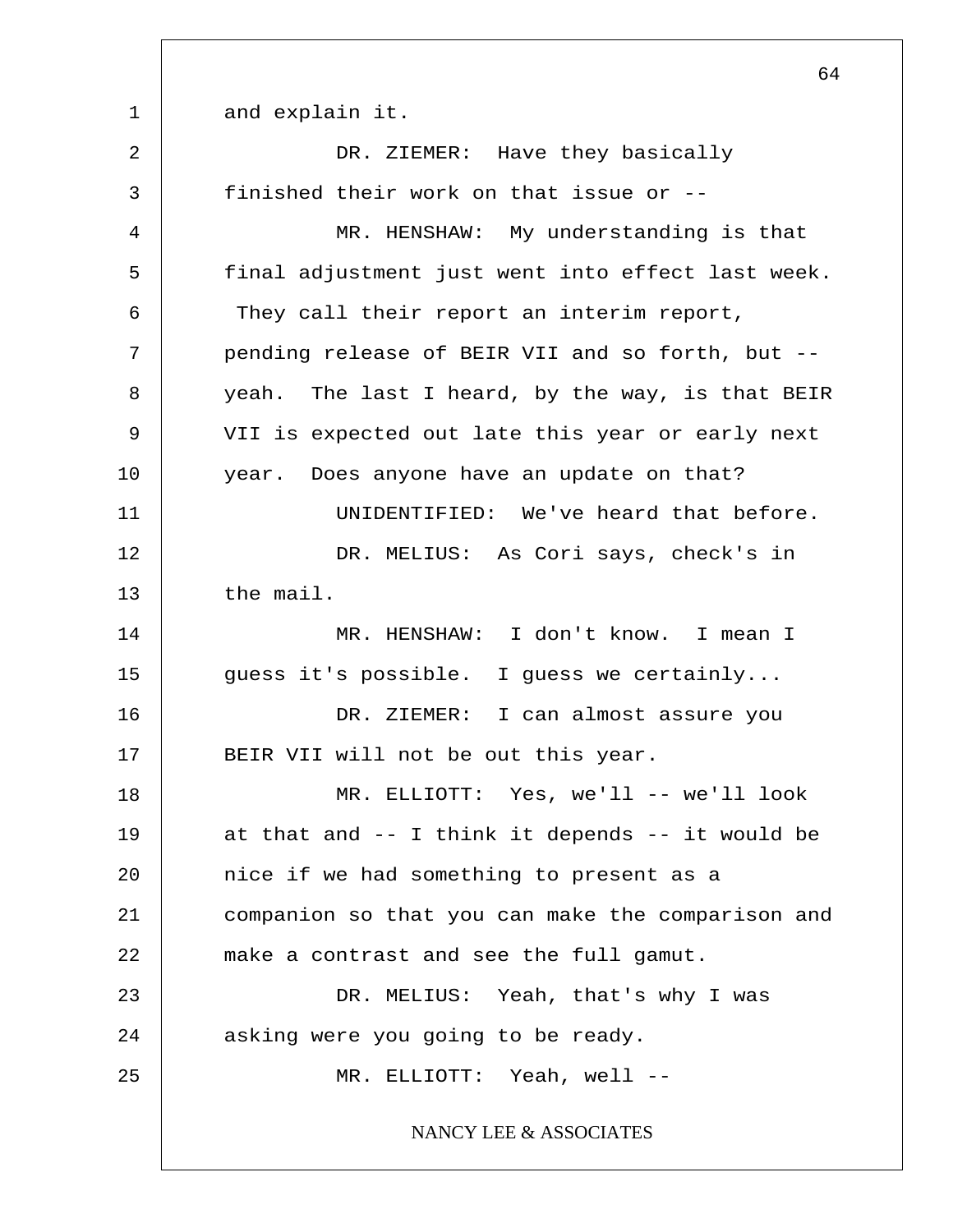1 2 3 4 5 6 7 8 9 10 11 12 13 14 15 16 17 18 19 20 21 22 23 24 25 DR. MELIUS: And same thing -- I mean at some point a briefing on the SENES work on (Inaudible) that would be good. MR. ELLIOTT: Of course. All of this -let me just speak to process. You know, we develop our work and we put it in front of subject matter experts for peer review and comment, as we've done with our probability of causation and the IREP development that we did when we were in rulemaking. You saw those subject matter expert comments. You had them available to you to weigh in your deliberations. That's the same process we would use for any substantive or substantial modification we would make to any risk model or any dose reconstruction methodology. We'd get subject matter expert and peer review comments for your benefit when we bring a proposal before you to evaluate. DR. MELIUS: It's just that there -- no, I agree with the procedure. I just think -- may be a way of sort of briefing us as you go along so -- rather than all at once. MR. ELLIOTT: Sure. DR. MELIUS: For example, the DDREF, if -- if there's a certain finding or part of report NANCY LEE & ASSOCIATES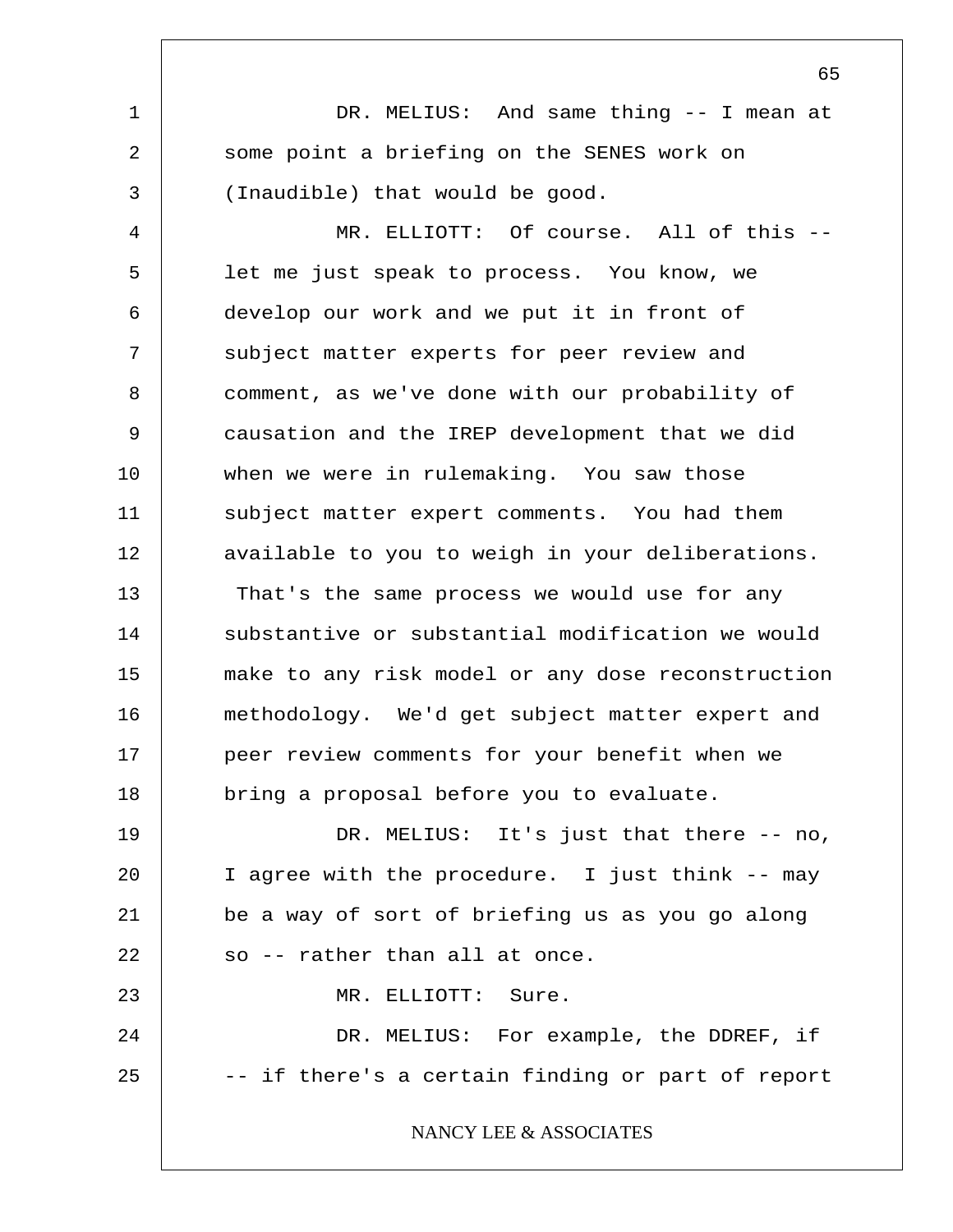1 2 3 4 5 6 7 8 9 10 11 12 13 14 15 16 17 18 19 20 21 22 23 24 25 66 that's -- has some significant implications -- MR. ELLIOTT: I agree. As you can tell, we're putting more resources behind this. We're putting more momentum into these various research questions you have raised as primary questions for us. I think it's appropriate to keep a standing agenda item here on research issues and have Russ or his other colleagues come before you and present status now. Okay? DR. ZIEMER: Okay. Any additional questions for Russ? (No responses) DR. ZIEMER: Apparently not. Thank you, Russ, appreciate the input. The next item on the agenda is called subcommittee status, and -- a comfort break has been requested. MR. PRESLEY: Good idea. DR. ZIEMER: Okay, we'll take a comfort break. (Whereupon, a recess was taken.) SUBCOMMITTEE STATUS DR. ZIEMER: Okay, let's reassemble. The next item on the agenda is called subcommittee status. What we'll do is simply NANCY LEE & ASSOCIATES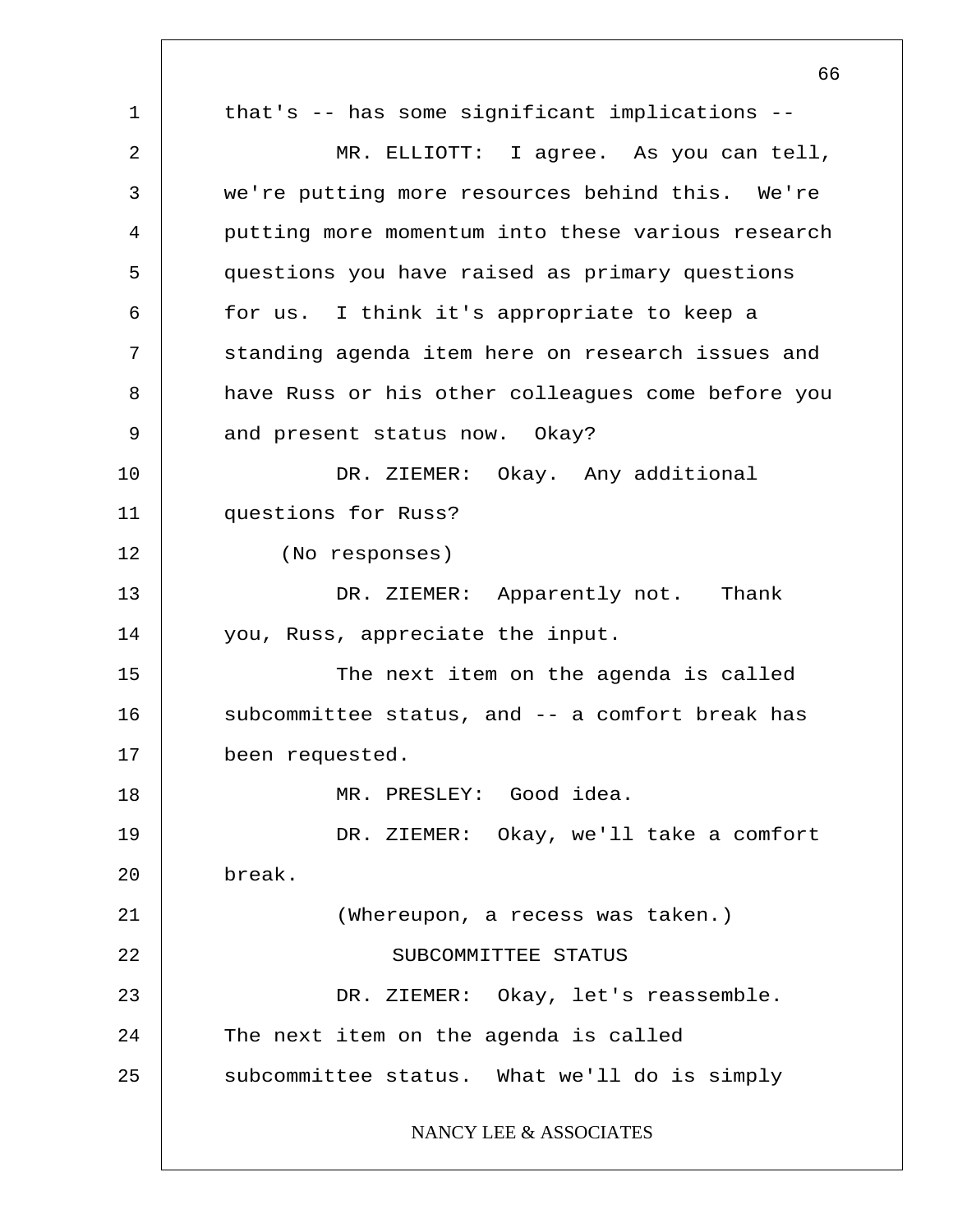1 2 3 4 5 6 7 8 9 10 11 12 13 14 15 16 17 18 19 20 21 22 23 24 25 start with an update on the charter, and then move into the report of the subcommittee. You should have received in your packet or -- I think in your packet, or as a handout, the final clean version of the subcommittee charter. The subcommittee charter was approved by this Board at the last meeting. You recall that it had to be submitted to the -- MR. ELLIOTT: Committee management. DR. ZIEMER: -- committee management office -- I was trying to get the right name - for their approval, and that now has been approved and the sub-- or the charter of the subcommittee is in effect. So it requires no action. I just wanted to make sure everybody has a copy of it, and then to remind you that under the -- well first, anyone need a copy of the subcommittee charter? MR. ELLIOTT: It's under your -- it's under your tab which says roster, charter and subcommittee establishment. It should be there. You're going to first see the roster of the Board, then the charter of the Board and then the memo that establishes the subcommittee. DR. ZIEMER: Memo dated June 21st. NANCY LEE & ASSOCIATES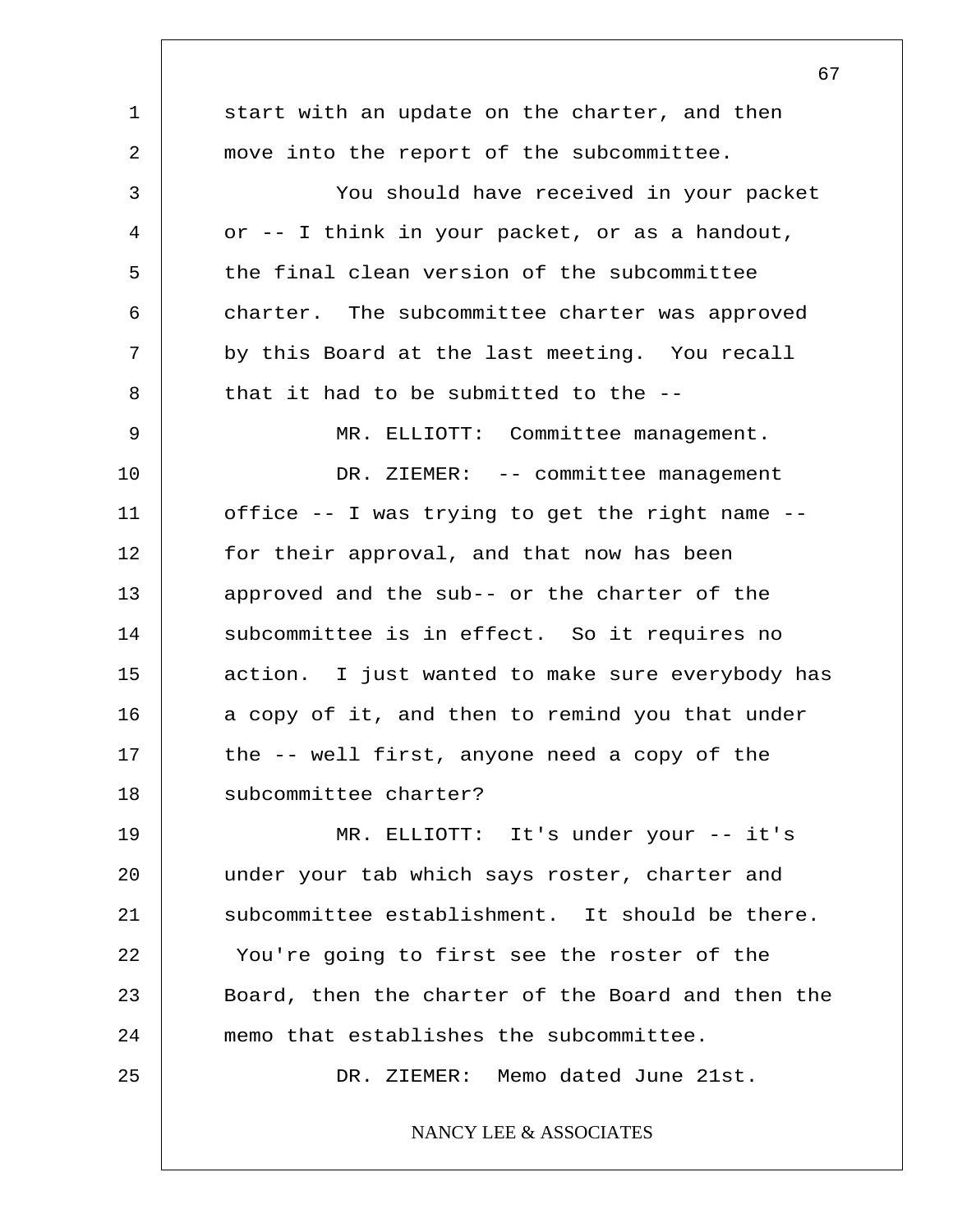1 2 3 4 5 6 7 8 9 10 11 12 13 14 15 16 17 18 19 20 21 22 23 24 25 Okay? Now notice that the membership of the subcommittee is identified as being the attachment, and the attachment is the Board. So all members of the Board are members of the subcommittee. So the way that this works is that for a particular meeting, we can select any subset of the Board to serve as the subcommittee for a particular meeting, but it will not be the whole Board at any given time. We still will have a number -- which is somewhere spelled out here -- the Chair plus three members and the Designated Federal Official. So there's four members of the Board at any given meeting, plus the Designated Federal Official. Any questions on the charter itself? (No responses) DR. ZIEMER: Okay, so the charter is in effect. The subcommittee did meet on Monday of this week. The individuals who met for the first time as the subcommittee had also comprised a working group that met a month ago in Cincinnati to develop some materials for the subcommittee to review and develop further, and then ultimately for that -- for a recommendation to come to the Board on procedures for selection of cases to be NANCY LEE & ASSOCIATES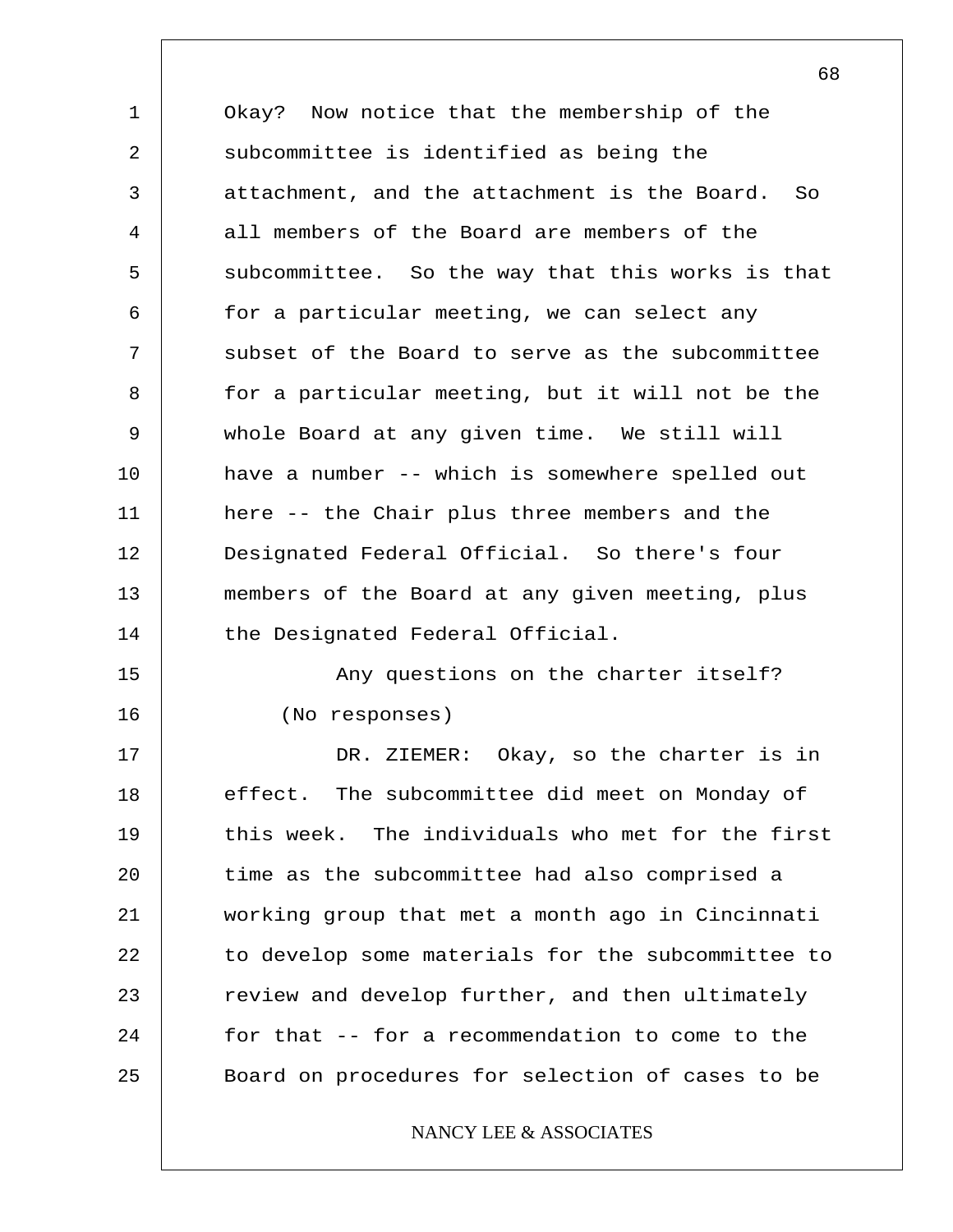1

reviewed as part of our audit process.

2 3 4 5 6 7 8 9 10 11 12 13 14 15 16 17 18 19 20 21 22 23 24 25 So what this Board needs to do now is to receive from the subcommittee its recommendation on how to select the cases and a process for reviewing those cases. In that connection, there is a handout which consists of two pages, and the handout doesn't really have a title on it - well, it says procedures for selecting and tracking dose reconstruction pages -- or cases, I guess that's the title -- dated 8/24 and it has as a second page a kind of flow chart. And actually the flow chart is the main thing that we'll be focusing on and the -- what looks like the first page is really an explanation of how the flow chart works. Now -- DR. MELIUS: Excuse me, I'm missing that. DR. ZIEMER: You're missing that. Okay, let's make sure we got a copy for Dr. Melius. DR. MELIUS: No, never mind. Wanda helped me. I put it in the discard pile. DR. ZIEMER: Well, we weren't sure it was a very attractive-looking document, but that confirms -- we've got to dress these up in the future. NANCY LEE & ASSOCIATES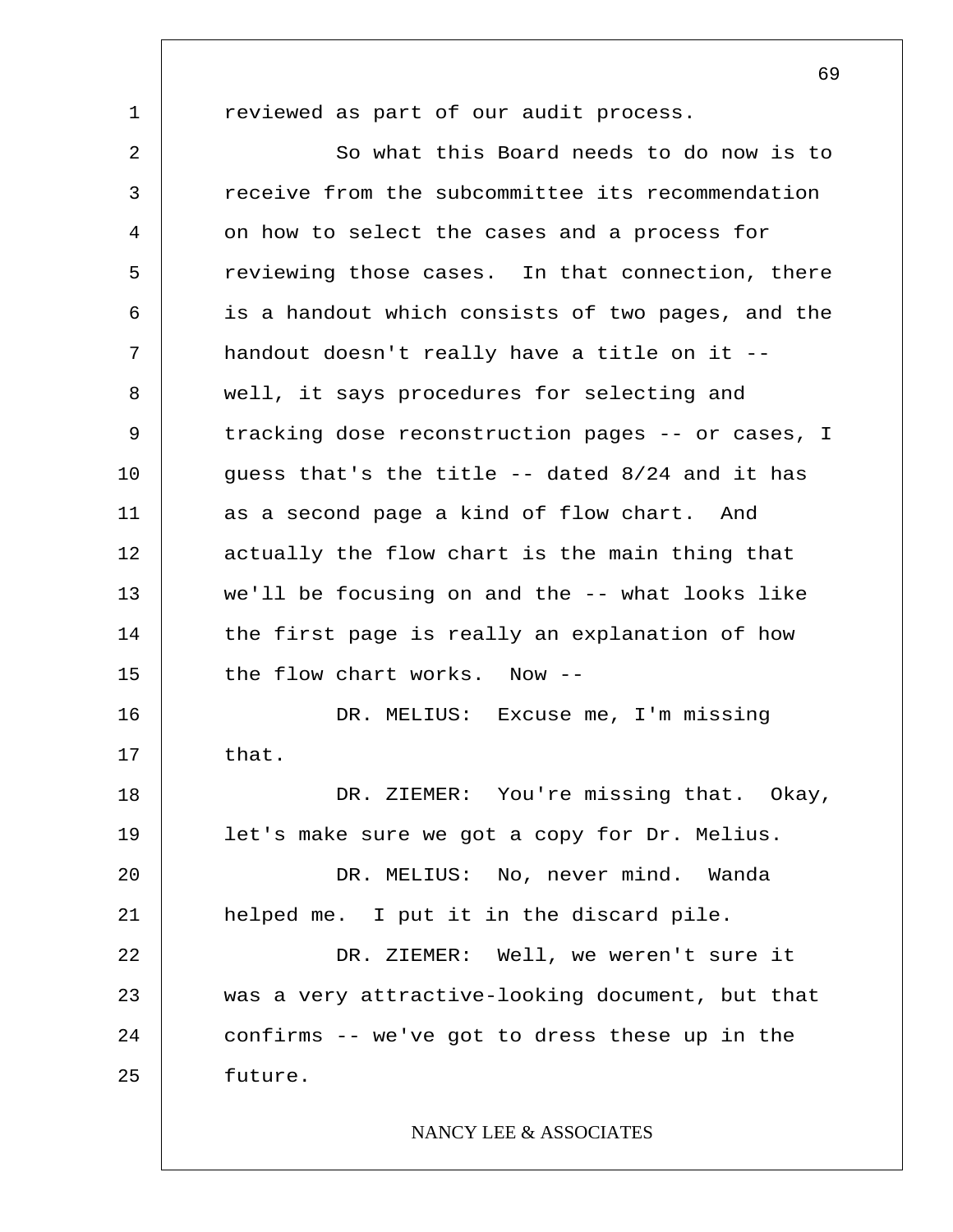Now if you'll keep that document at hand, what we want to do is walk through that, show you what the thinking of the subcommittee is, and this will become a recommendation and basically a motion from the subcommittee for the Board to adopt this as a procedure.

1

2

3

4

5

6

7 8 9 10 11 12 13 14 15 16 17 18 19 20 21 Now the person who really helped us sort of get this in usable shape was Mark, and Mark, if I can call on you to walk us through the document and explain the concept here. And as Mark does this, I think it would be helpful if the Board would recall that we talked about a matrix of kinds of dose reconstructions, the matrix being an array that represents various facilities, various kinds of cancers, various types of workers, various levels of probability of causation, all of the parameters of interest. And the thinking being that we would like to have a sampling from all of this -- different parts of this array in various amounts, depending on weighting.

22 23 24 25 For example, a facility that has a lots of claims might therefore have more samples tested or reviewed than a facility with very few claims. But in any event, have the matrix in

NANCY LEE & ASSOCIATES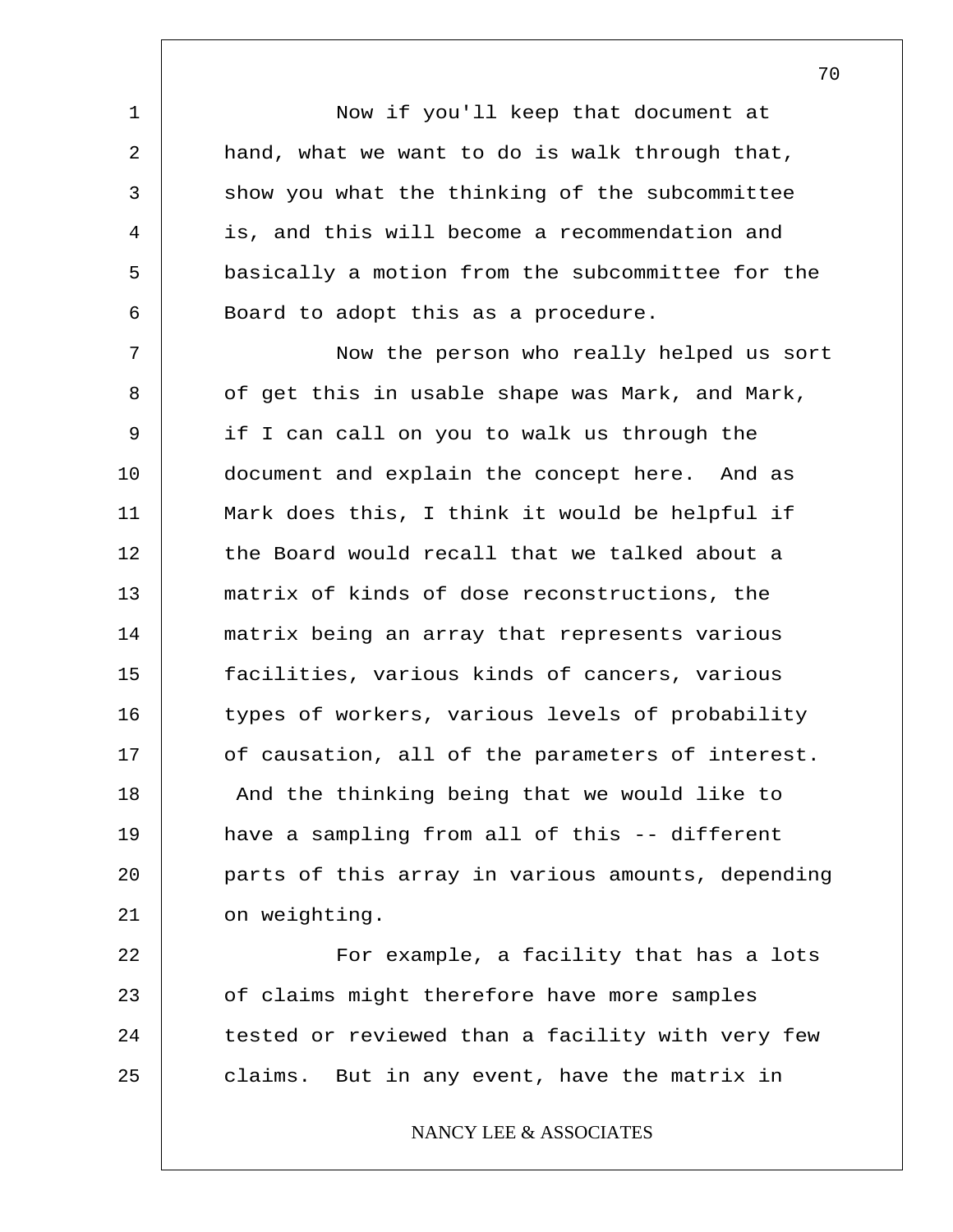your mind as Mark walks us through the process. Mark.

1

2

3 4 5 6 7 8 9 10 11 12 13 14 MR. GRIFFON: My third attempt at this. We did this on the subcommittee level, too. Yeah, I guess the -- that is important to keep in mind is that I think, you know, at the end of the day -- in this flow sheet there's some parameters of interest defined here, and what I - - what I envision happening is at the end of the day we want to make sure we can fill this matrix with a sampling of -- you know, with cases in those relative amounts by the time we're finished sampling the whole set of available claims, of available cases.

15 16 17 18 19 20 21 22 23 24 25 So having said that, we thought we needed -- this is sort of to establish a procedure of how we're going to first select cases, and then sort of drop them in that matrix and fill our matrix up. So the first step at the top of that flow sheet -- it's easiest to follow this flow sheet, I think -- is to select the cases, really just using a simple random numbergenerator type selection process, and these will be of the available completed cases, finalized cases. Am I using the right terminology, Larry?

## NANCY LEE & ASSOCIATES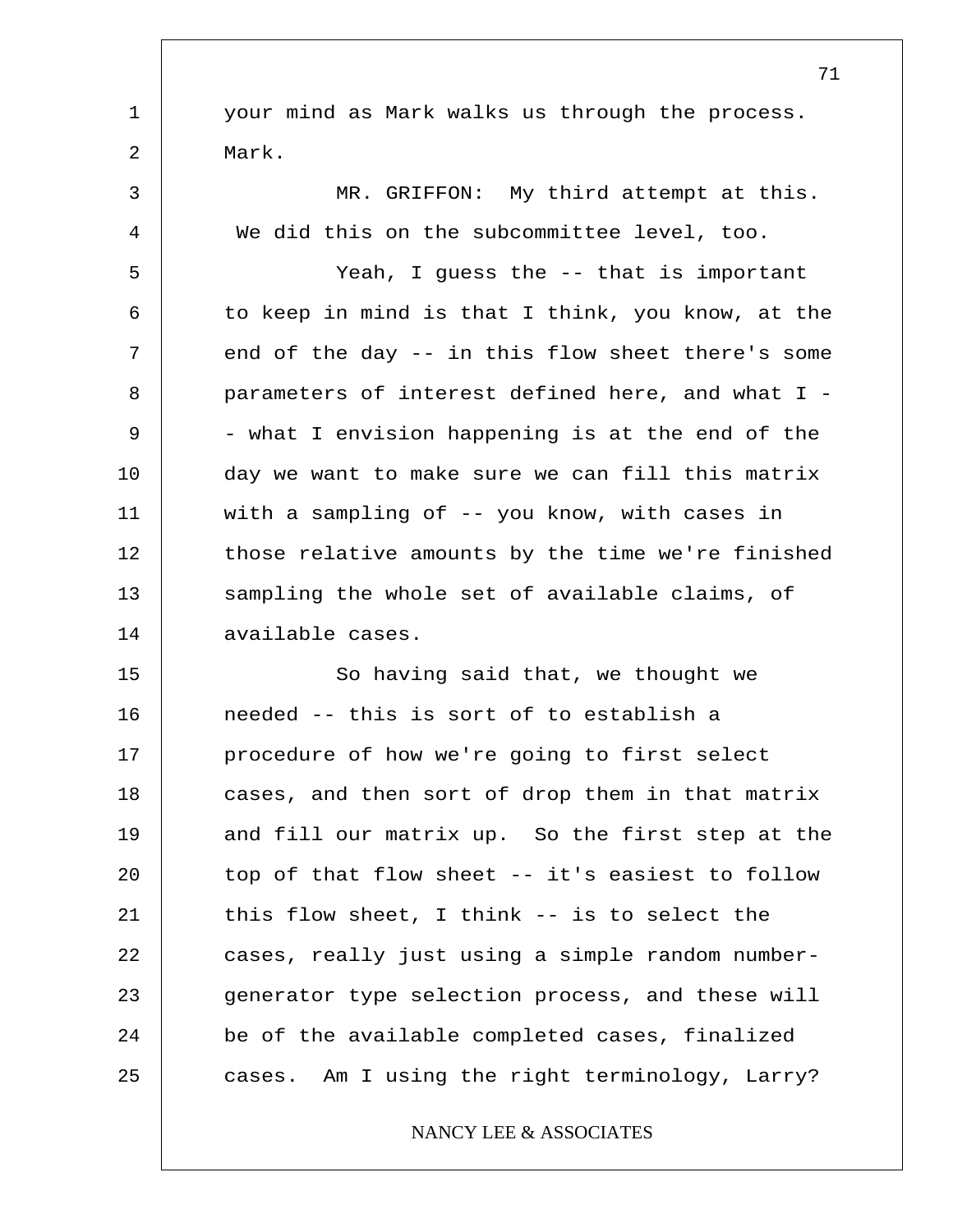1 2 3 4 5 6 7 8 9 10 11 12 13 14 15 16 17 18 19 20 21 22 23 24 25 The  $--$ MR. ELLIOTT: I think they -- to be correct, it's the cases that have been adjudicated to the point where there's a final decision proffered. MR. GRIFFON: Right, which I think currently is somewhere around -- MR. ELLIOTT: Fourteen hundred, I believe, that have achieved that state at DOL. MR. GRIFFON: So you know, we're thinking -- and actually we did a few trials of this -- just have a random sampling of those, no criteria, no stratification at all. And then take those random samples and run them through our parameters here and fill our matrix and - and this is where we build in the flexibility so it's not a strictly statistical sampling method, but we as the Board or if we decide to delegate this to a subcommittee, but right now I think we as the Board would then look at these cases and have the information on these listed parameters below, and go down the list in order that they came up in a random selection process and decide -- you know, we'll take the cases and fill our matrix, but then if we get to a point where we've

NANCY LEE & ASSOCIATES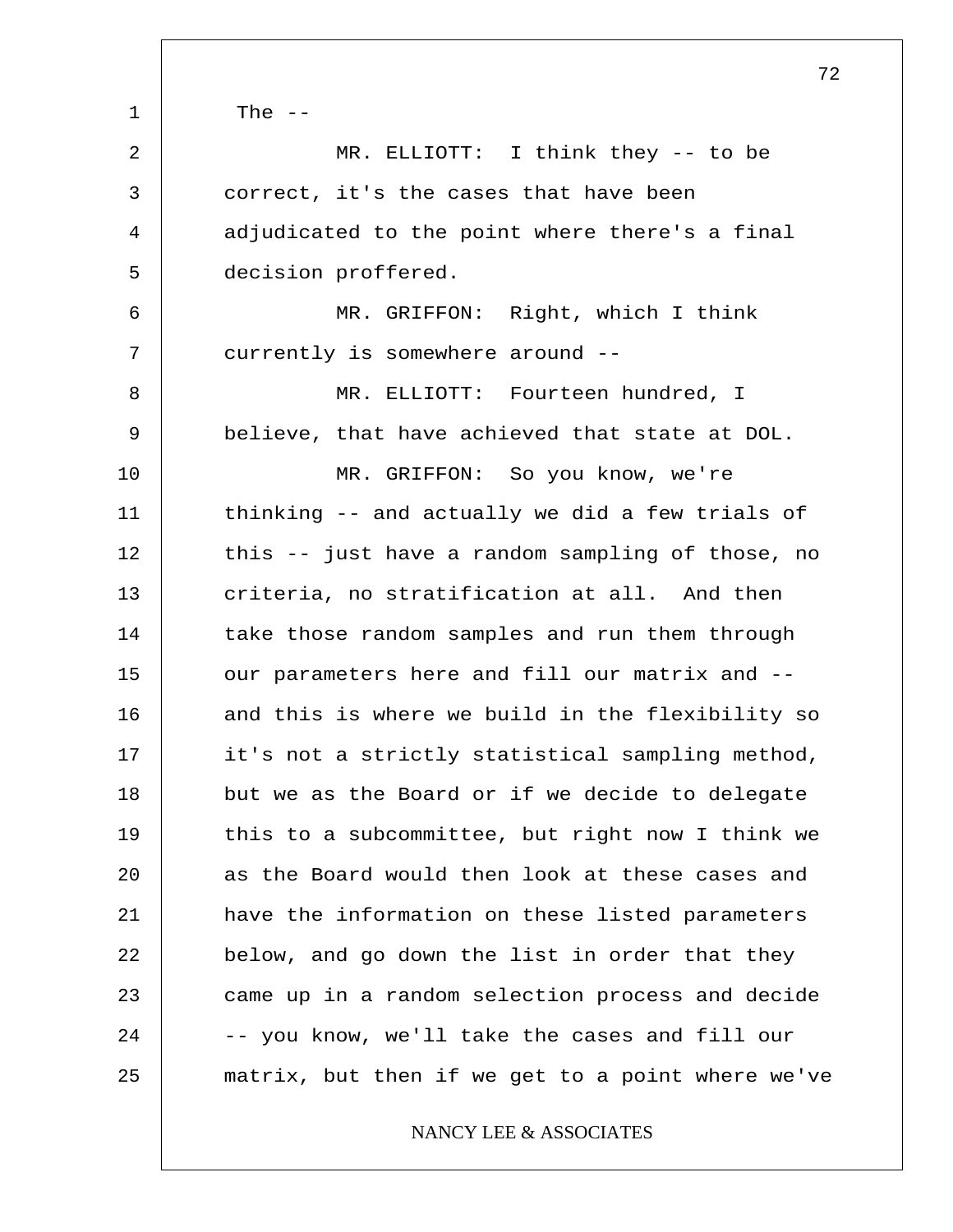got too many, in our view, of one certain type, then we can go to the next case. You know, we can exclude that, put that back in the pool, so to speak. Okay? So that's generally how it's working.

1

2

3

4

5

6 7 8 9 10 11 12 13 14 15 We looked at these parameters, as you go down this flow sheet -- these are the primary parameters where we're interested in looking at in sort -- sort of a -- I look at them as descriptive statistics of the cases. And the reason these -- one, two, three, four -- the reason these five are highlighted is because these were criteria that we were interested in that were also searchable on the NOCTS system on NIOSH's database.

16 17 18 19 20 21 22 23 24 25 POC categ-- and then we had some deliberations in our subcommittee about the appropriate ranges and the percentages of samples, and you can see to the right of each box on this flow sheet there's a description where we sort of came down and this -- this, we should say, is preliminary and we may want to adjust this in a later date, or even today if you don't agree with it. But this is where we came down on sort of the appropriate number of samples by

## NANCY LEE & ASSOCIATES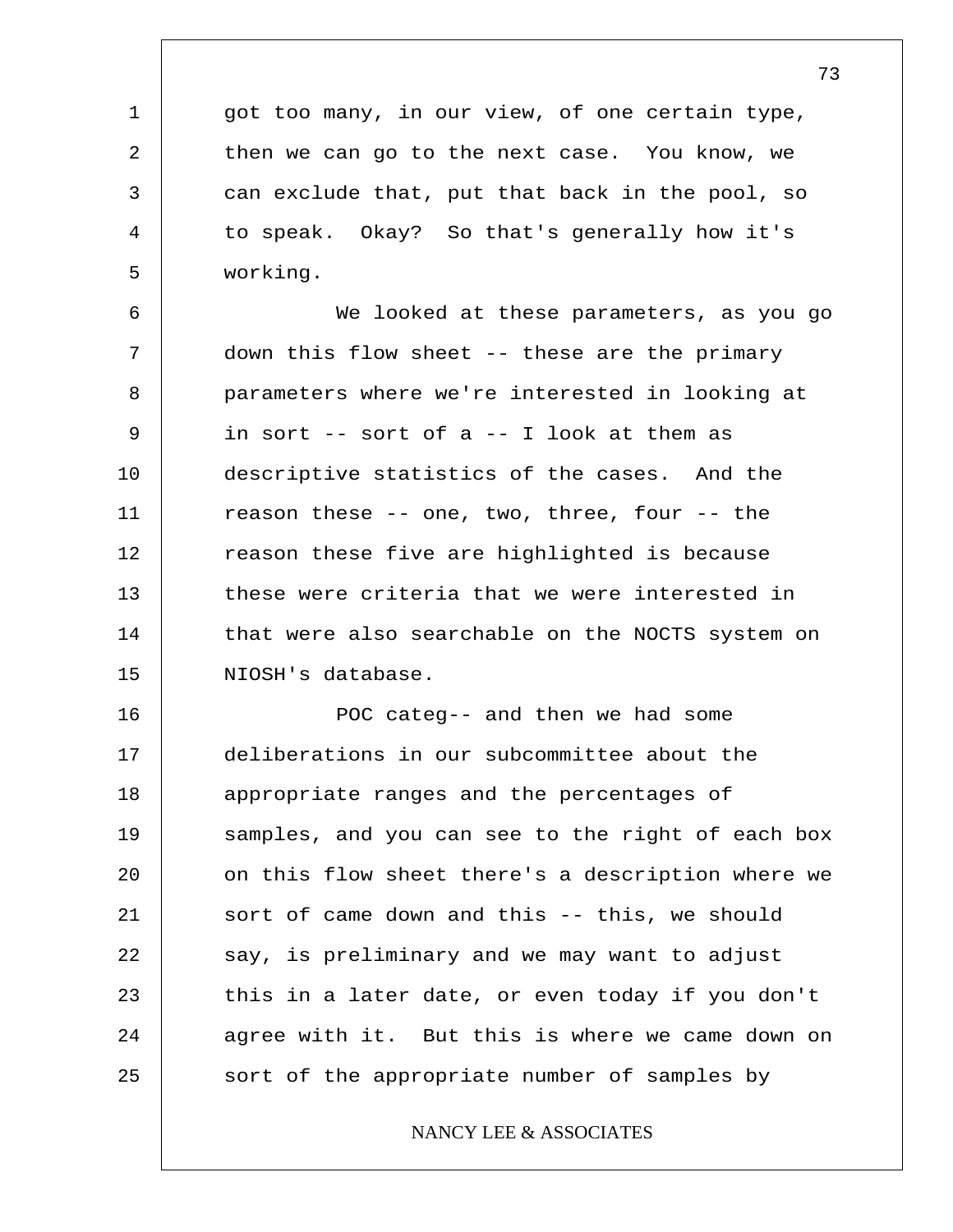1 2 3 4 5 6 7 8 9 10 11 12 13 14 15 16 17 18 19 grouping. So for POC, zero to 44.9 percent, we went -- at the end of the day, when we fill our matrix, we want 40 percent of all of our cases to be within that group. From 45 to 49.9, we see that as a very sensitive, important area. We want a sampling of 40 percent, at the end of the day, to be out of that group. And the rationale there is -- you know, a couple of things. I think there -- there's some assumptions when a POC gets over 45 percent, the efficiency rules are, I believe, turned off with NIOSH and they go back and do a more refined dose reconstruction, so there's some different things that come into play. Also they're closer to the 50 percent award area, so that's why we weighted that a little higher. And then greater than 50 percent, we certainly want to sample some of those cases, as well, but we weighted it a little lower, 20 percent.

20 21 22 23 24 25 And then the next major criteria, facility, and the note says sample based proportionately on the total number of claims from all DOE facilities. And we've got this listing, and I've -- on an Excel spreadsheet I sort of went through this and they way I've --

NANCY LEE & ASSOCIATES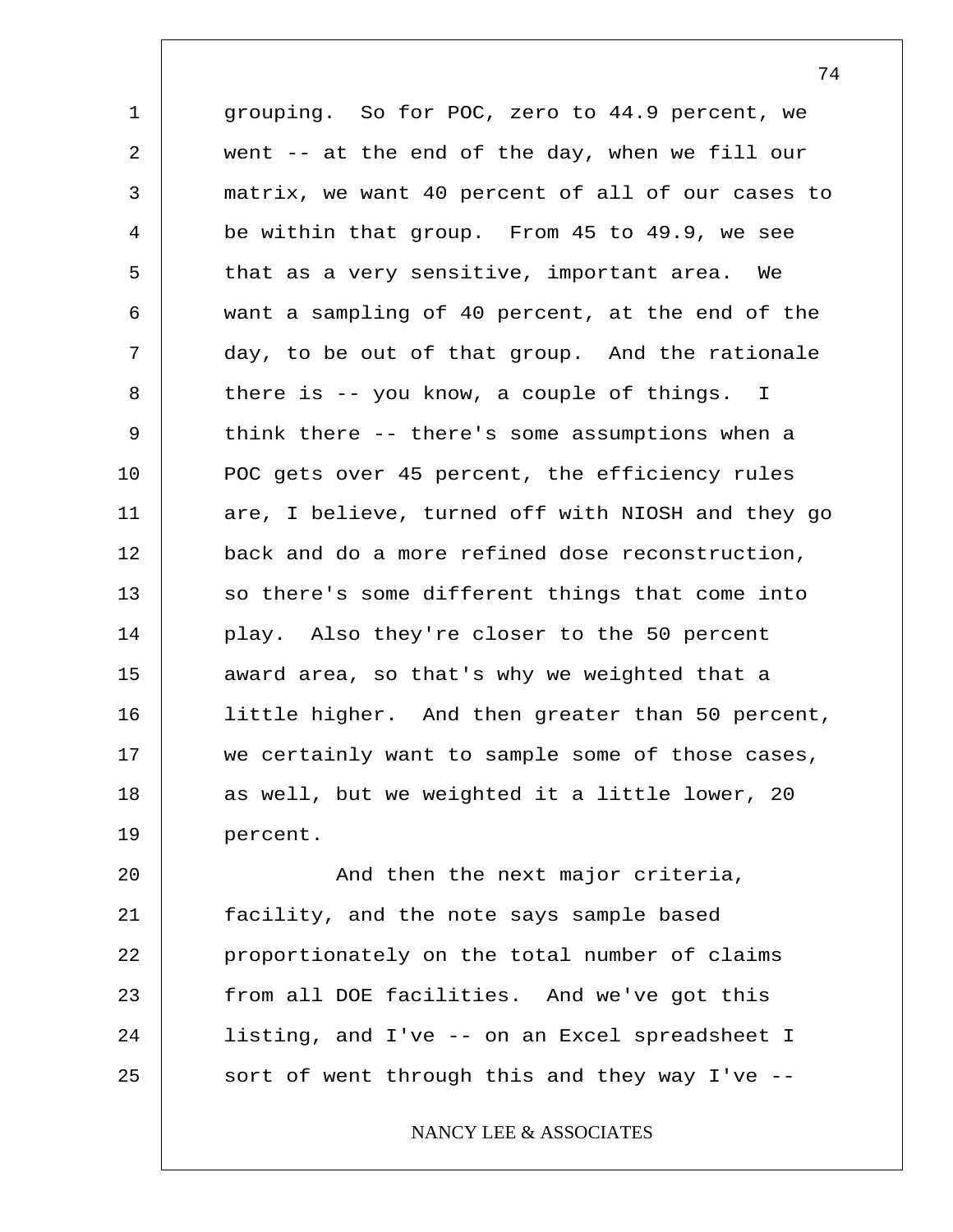1 2 3 4 5 6 7 8 9 10 11 12 13 14 15 16 17 18 19 20 21 22 23 24 25 the way I've looked at it now, I tried to modify it slightly last night to be consistent with Jim Neton's presentation where he -- he's saying roughly -- when they have more than 40 cases for a site, around that area, that's when they're tending to do a full site profile, and -- and it made sense to me to -- we needed a cutoff. Obviously you can't sample 2.45 percent for a site that only has, you know, one or two claims, so we needed some cutoff. At 40, you're looking at one case. So you know, the way I laid it out right now, I lined -- did a list of all of our facilities which -- where currently they have more than 40 claims. And now that's going to change, obviously, but just -- just for a cutoff at this point, I chose that, and we'd sample -- DR. ZIEMER: And just for clarity, for example then, if -- if Idaho had ten percent of the total claims in the system, then we would expect in our matrix to -- out of our total sample, ten percent of that to be Idaho. MR. GRIFFON: Right, right. And that's the propor-- yeah, the proportional sampling there is that it's proportional to the number of claims for those -- for the sites, so the sites NANCY LEE & ASSOCIATES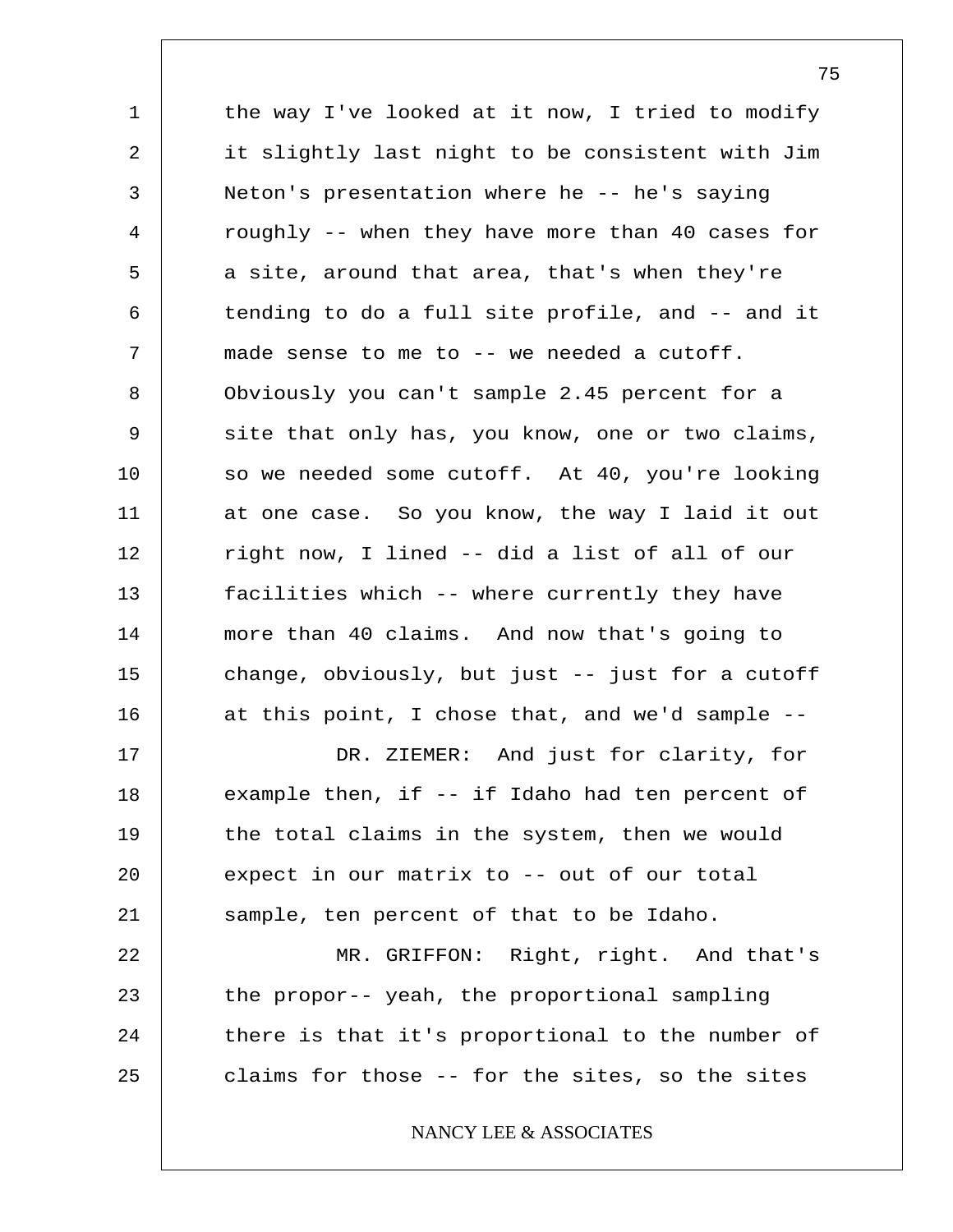with higher numbers of claims, we'd sample in accordance with the claim percentage of the total claims in the system.

1

2

3

4 5 6 7 8 9 10 11 12 13 And then at the -- the last grouping there is -- is a group of all the sites with less -- you know, less than a certain point, maybe less than 40 overall claims in the system. And we grouped them all together and from that pool we'd do a 2.5 percent sample, which is where we wanted to end up, if you remember, in our overall sampling is 2.5 percent. But the other ones, the -- the larger sites, we'd -- we'd sample proportionately, you're right, Paul. Thanks.

14 15 16 17 18 19 20 21 22 23 24 25 The next criteria, decade first employed -- again, these -- we weighted by decade and, you know, this was -- you know, based -- I guess we had discussions in the subcommittee, you know, based on our experience at the sites. And where we thought that there'd be more complex, more difficult cases, but -- and also more, you know, likely higher exposures, we tended to weight those decades a little higher. But we didn't want to exclude -- you know, we certainly don't want to exclude the 1980's, or even the nineties -- nineties and beyond, I guess that would be,

NANCY LEE & ASSOCIATES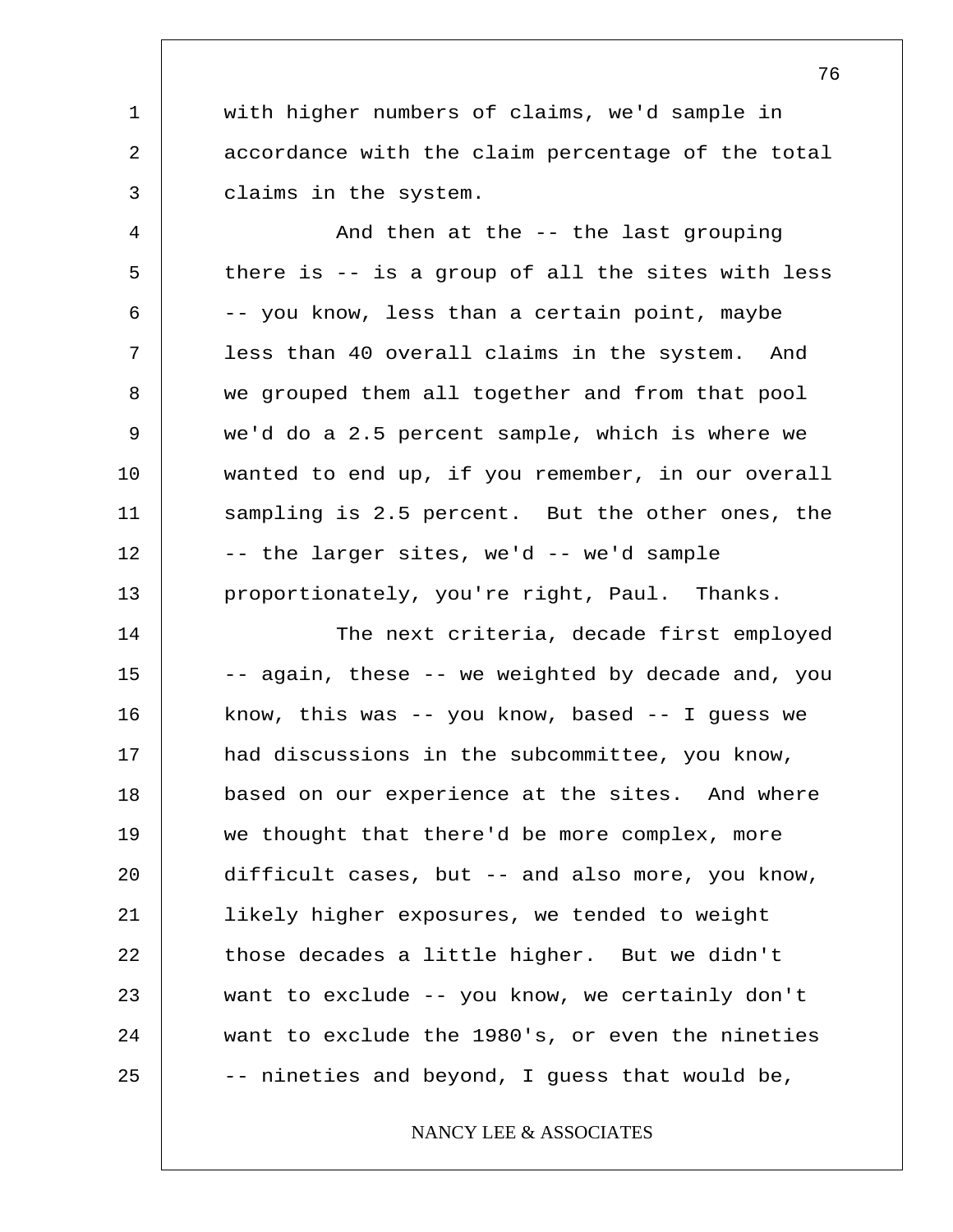so...

1

| $\overline{a}$ | And duration of employment the same way,          |
|----------------|---------------------------------------------------|
| 3              | you can see the breakout there. We -- we          |
| 4              | weighted zero to one year fairly heavily because  |
| 5              | of the concern of some workers that may -- you    |
| 6              | know, may have a short term at some sites, but    |
| 7              | they may have -- they may fall into that category |
| 8              | of the unmonitored question, so there may be some |
| 9              | unique circumstances that we want to look at.     |
| 10             | That's why -- that was our sort of rationale for  |
| 11             | that.                                             |
| 12             | And the final is the risk model, which            |
| 13             | is basically the IREP risk model, the type of     |
| 14             | cancer. And -- and here we left this pretty       |
| 15             | open. The reason we didn't want to necessarily    |
| 16             | say a proportional sampling is because I think if |
| 17             | we look at the current statistics -- I'm not sure |
| 18             | if I have the latest ones, but there are some     |
| 19             | fairly common cancers -- skin cancer, prostate    |
| 20             | cancer -- that we may not want to do a            |
| 21             | proportional sampling of those types of cases     |
| 22             | because they're -- at least for prostate it's a   |
| 23             | very -- fairly non-radiosensitive, too, so how    |
| 24             | much do we want to look at -- you know, we may    |
| 25             | not want to do a proportional sampling -- we do   |
|                | NANCY LEE & ASSOCIATES                            |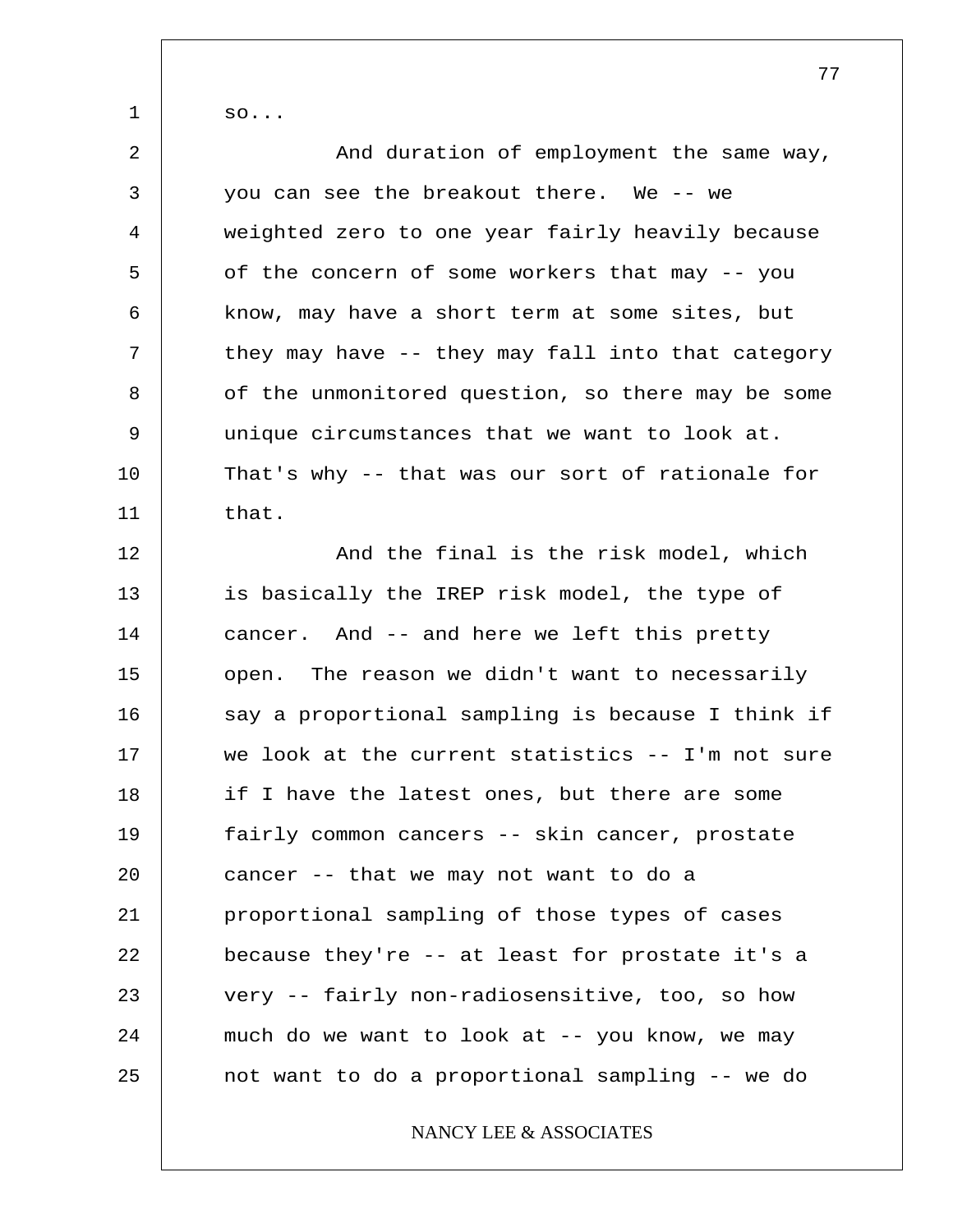say in here, though, that our intent is to examine cases representing each type of model, at least some cases exam-- you know, related to each type of model. So that's kind of still open.

1

2

3

4

5 6 7 8 9 10 11 12 13 14 15 16 DR. ZIEMER: And I might insert here, and I think this Board could at some point decide on what that distribution should be. Our thought was at the front end, with say 20 or so sample cases, we may not try to -- we're not going to fill all these boxes anyway. But the other thing is, we -- it occurs to me that the three overall categories that Russ described to us earlier may be a starting point to subdivide these because they look at the variables in different ways and we may want to look at that and break those three categories into some distribution. But we can --

17 18 19 20 21 22 23 24 25 MR. GRIFFON: Uh-huh, there may be other ways to -- yeah. And finally, and not to be overlooked -- it probably shouldn't be in a little box in the lower right-hand corner, but I apologize on the format -- there's other criteria that we certainly have discussed on this Board and in our subcommittee that we think are pretty important parameters in, you know, looking at those cases where coworker data was used. The

## NANCY LEE & ASSOCIATES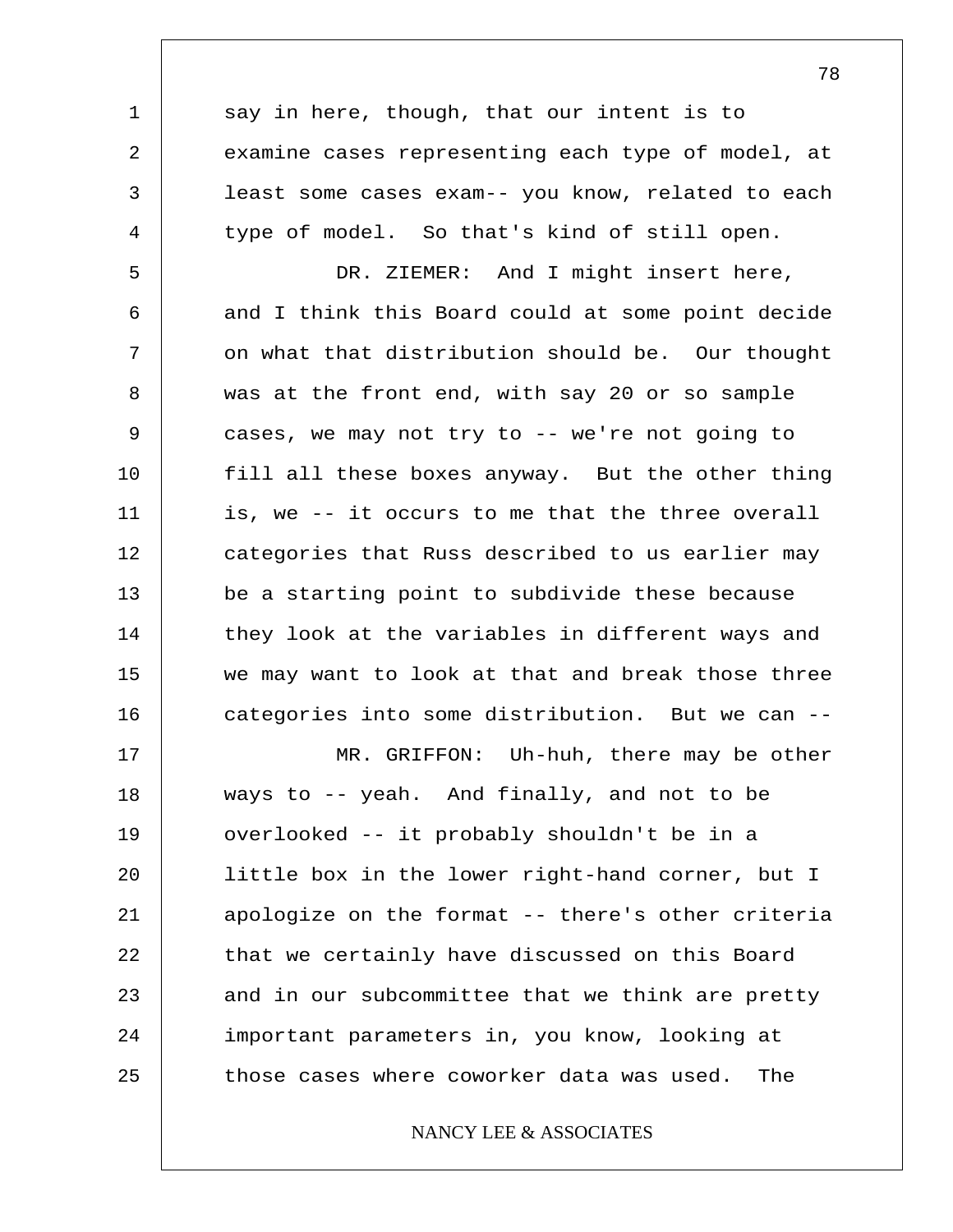1 2 3 4 5 6 7 8 9 10 11 12 13 14 15 16 17 18 19 20 21 22 23 24 25 thing about these criteria listed in the corner is that they're -- currently none of these are searchable criteria on the NIOSH database, so we can't -- total ca-- you know, we can't get the descriptive statistic when -- when we get a printout of random cases, the descriptors - we'll get POC, we'll get facility, decade, duration and risk model, but we can't get these other parameters, so we'd have to open the case. So what we  $--$  we feel that we want to  $--$  at the outset we want to track this information, or have our -- our subcontractor track this information so that we get a sense of where -- and the other -- obviously the other parameters, just to look down them, monitored versus unmonitored is a important one. Job category is certainly something that we -- DR. ZIEMER: And once we start tracking it, we can assure ourselves that we are sampling across these parameters, as well. MR. GRIFFON: Right. DR. ZIEMER: A priori we can't get at the data. MR. GRIFFON: Right. And I guess that -- that's -- I think that's it. That's -- NANCY LEE & ASSOCIATES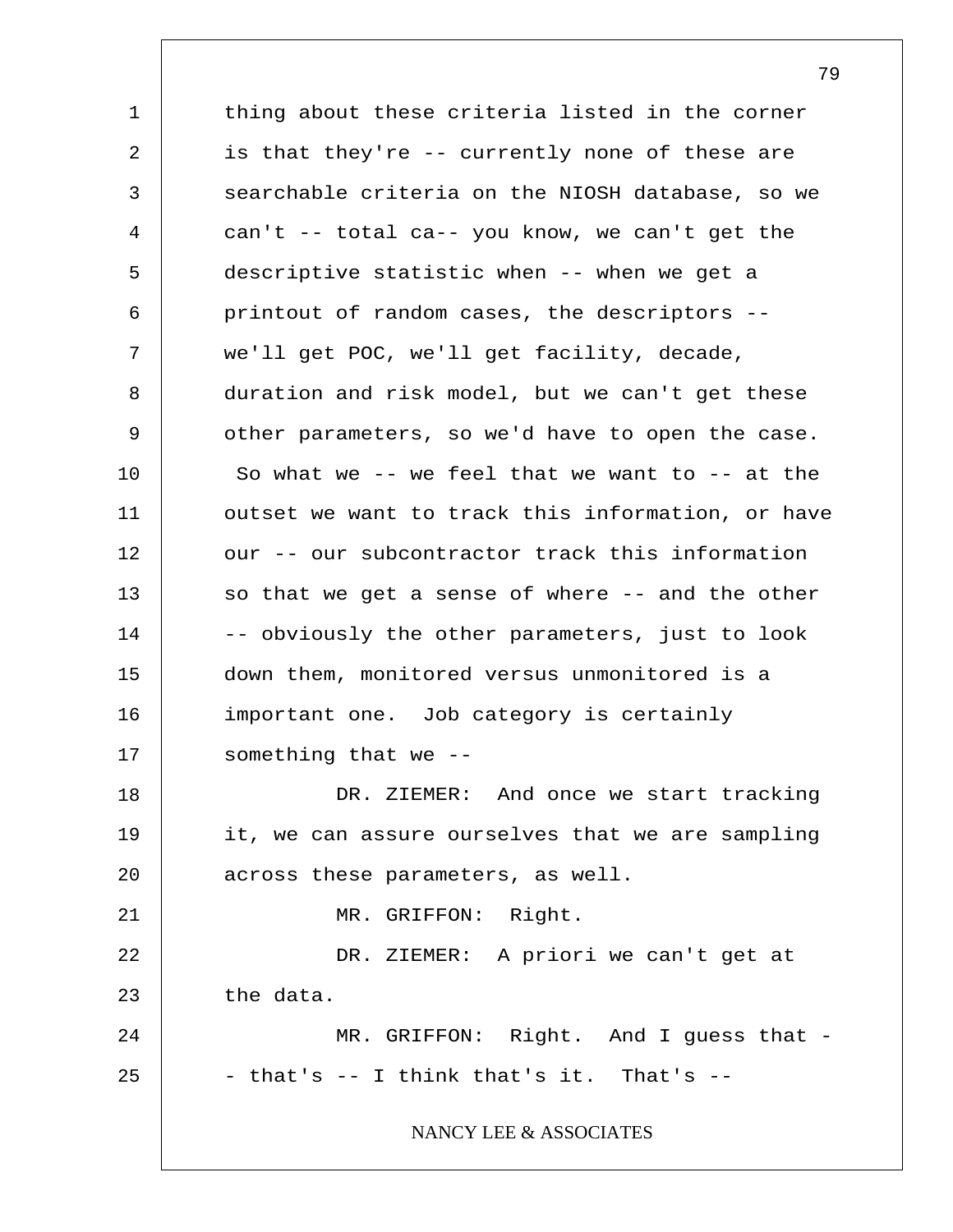1 2 3 4 5 6 7 8 9 10 11 12 13 14 15 16 17 18 19 20 21 22 23 24 25 80 describes what we thought of as the process, Paul, unless you -- DR. ZIEMER: Right, and if you -- MR. GRIFFON: -- have further explanation. DR. ZIEMER: -- look at the first page now in terms of how it's done, we actually would ask NIOSH to simply use the random number generator to generate a group of cases. This Board or the subcommittee would then look at that list of cases and -- and see how they fit into the matrix, and then we could either accept or reject a case. But we would have a list of cases and you would just move on down through the list. The other thing is that once the cases are selected -- and I'm not sure that -- says so here, but what the subcommittee talked about was having -- for each case having two members of this Board being primarily responsible for that case, coupled with a contractor person who would work up the case, because we're not all dosimetry experts. We talked about that -- MR. GRIFFON: Yeah, that -- I didn't put some of that -- I know we had discussions about the panels and the interface with the NANCY LEE & ASSOCIATES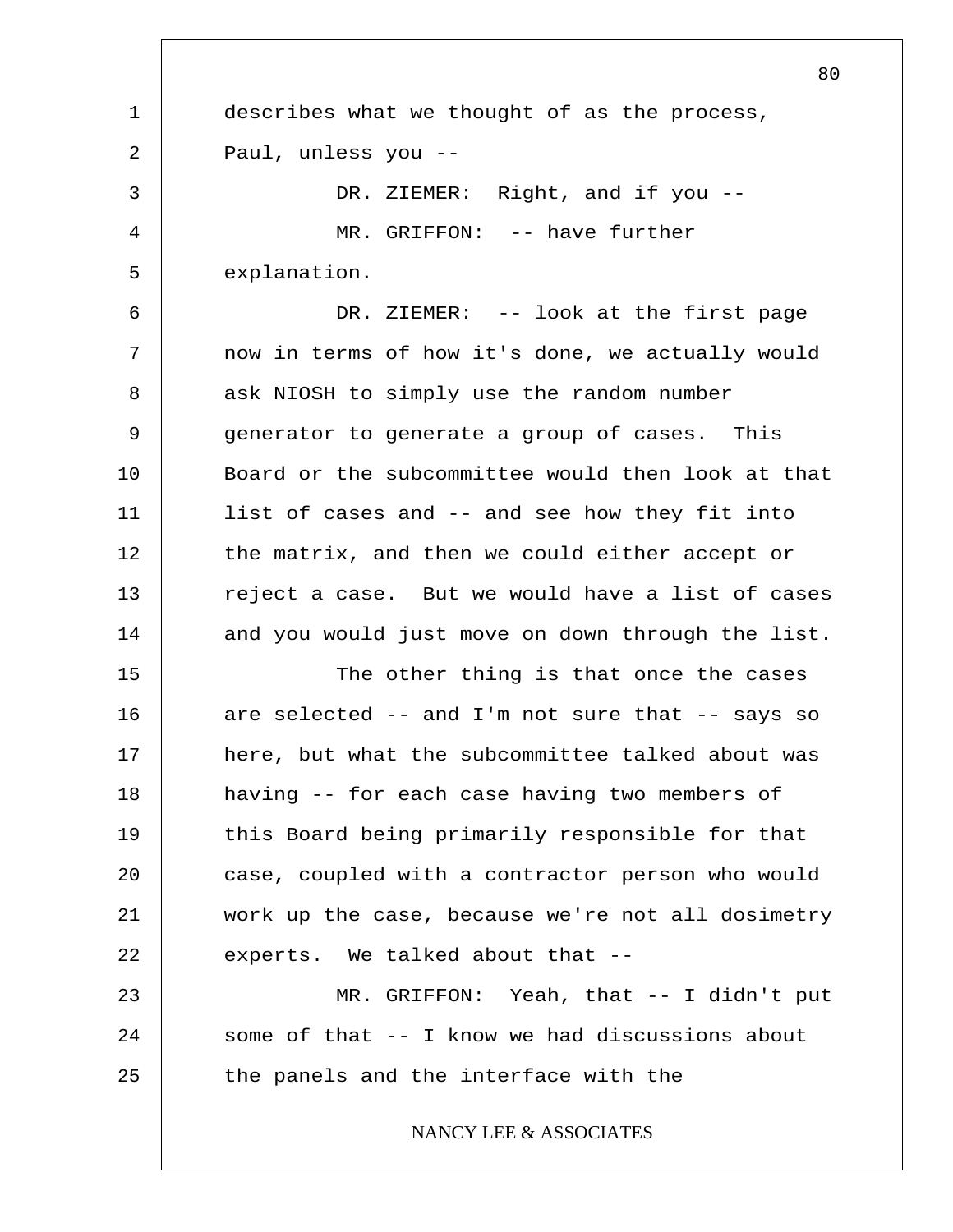1 2 3 4 5 6 7 8 9 10 11 12 13 14 15 16 17 18 19 20 21 22 23 24 25 subcontractor. That -- I think -- if we want to modify that, it should be in our other procedure, which I don't even remember the name of it, but we had a case processing procedure, I believe, and this -- I just looked at -- DR. ZIEMER: This is the tracking -- MR. GRIFFON: -- (Inaudible) I didn't want to overlap it with the other one, yeah, so... DR. ZIEMER: Okay. MR. ELLIOTT: I don't think that it's any different than what you've proposed in your process procedure, other than what we've agreed to -- and certainly the Board has to weigh in on this -- was to -- once you select the case, we would create a compact disk that had your set of cases for you, as a member, to look at with all information in it. It's not redacted, so it'll be a Privacy Act-controlled disk, if you will, that would be delivered to you and the contractor. I think that's the only difference - - MR. GRIFFON: Yeah, I think we -- we clarif-- I mean I think some of the discussion we had in the subcommittee was sort of -- now that NANCY LEE & ASSOCIATES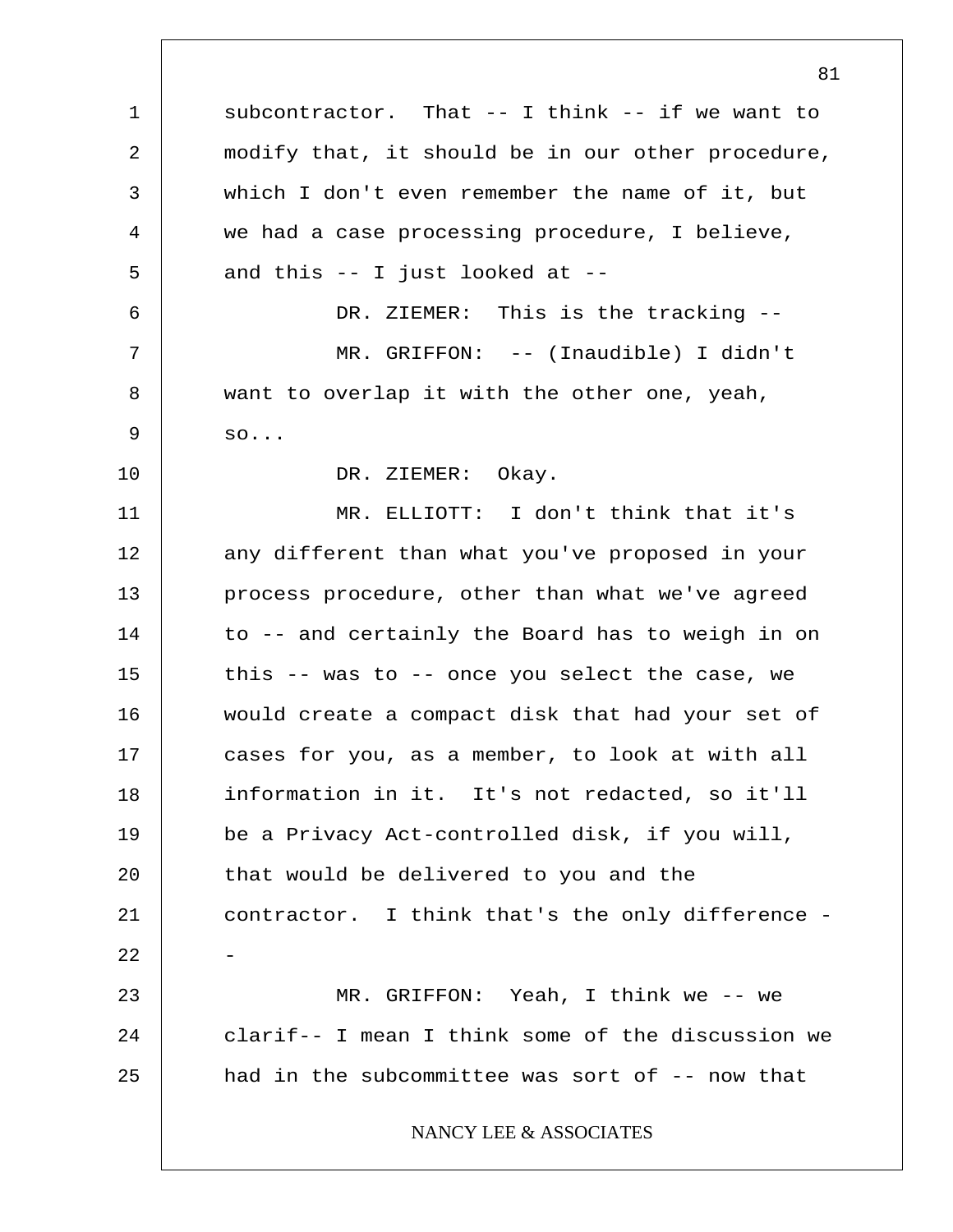1 2 3 4 5 6 7 8 9 10 11 12 13 14 15 16 17 18 19 20 21 22 23 24 25 we  $--$  'cause we  $--$  SCA was represented in the audience and we had a little further discussion of almost logistics, how's this going to work, you know, so we envisioned sort of  $a - -$  you know, and we still might want to -- DR. ZIEMER: But we -- MR. GRIFFON: -- write this down within our procedure, but the panel members could al- you know, conference call in with SCA during the development. And then at some point when the cases are brought back to the Board, we talked about having a first day closed session where specific cases could be discussed and ca-- you know, case reports, but also where aggregate data -- an aggregate data report might be brought by SCA to that meeting, and then, you know, in closed session we could discuss the individual cases and the aggregate report, and then in open session present the aggregate findings where we  $don't$  -- where we can't -- can't discuss privacy information. So that's sort of -- we talked about that kind of process stuff. DR. ZIEMER: Well, let's focus on the selection procedure then. So this recommendation comes as a -- or this comes as a recommendation NANCY LEE & ASSOCIATES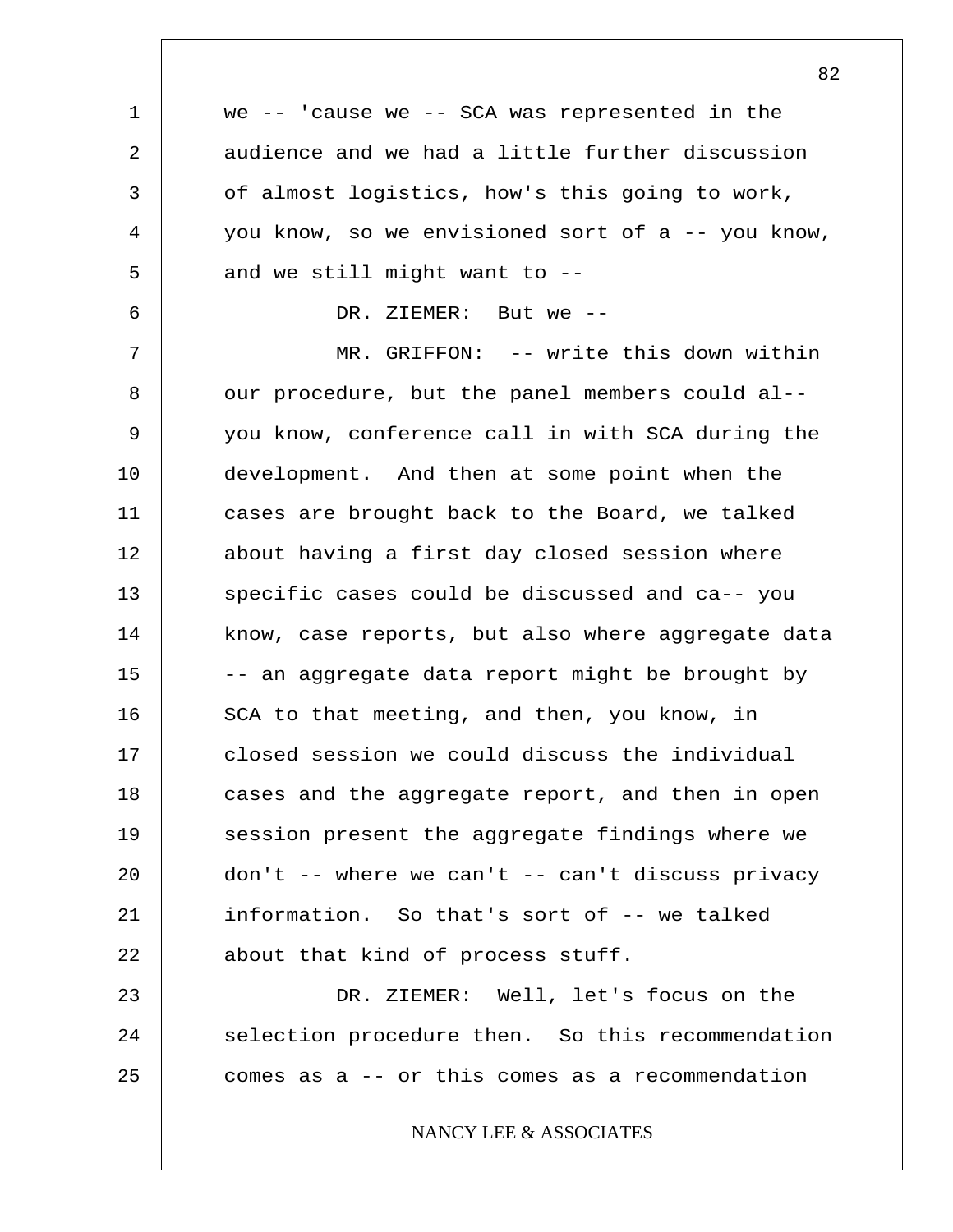1 2 3  $4$  --5 6 7 8 9 10 11 12 13 14 15 16 17 18 19 20 21 22 23 24 25 from the subcommittee and therefore is considered a motion before the Board to accept or to modify. So this now is open for discussion. Jim Melius DR. MELIUS: Okay -- DR. ZIEMER: -- then Wanda, then Rich. DR. MELIUS: I would have -- I like the proposal. I -- the only one I would question is the over-weighting on the duration of employment towards few years. You have 40 percent of the cases would have less than five years of work at a facility, and that seems to me to be high. And I agree that we want to pick up some people with short dura-- short duration, but seems to me we would learn more -- there'd be more work involved I guess, but we would learn more from looking at people with longer duration of exposure. DR. ZIEMER: And this is a good point, and one -- one thing that we should be cognizant of is that, to some extent, these are gut feeling, arbitrary numbers. And also we don't at this point know how this distribution compares with the claim distribution on longevity of the job and so on, whether -- whether we are really greatly over-sampling, even beyond what it looks NANCY LEE & ASSOCIATES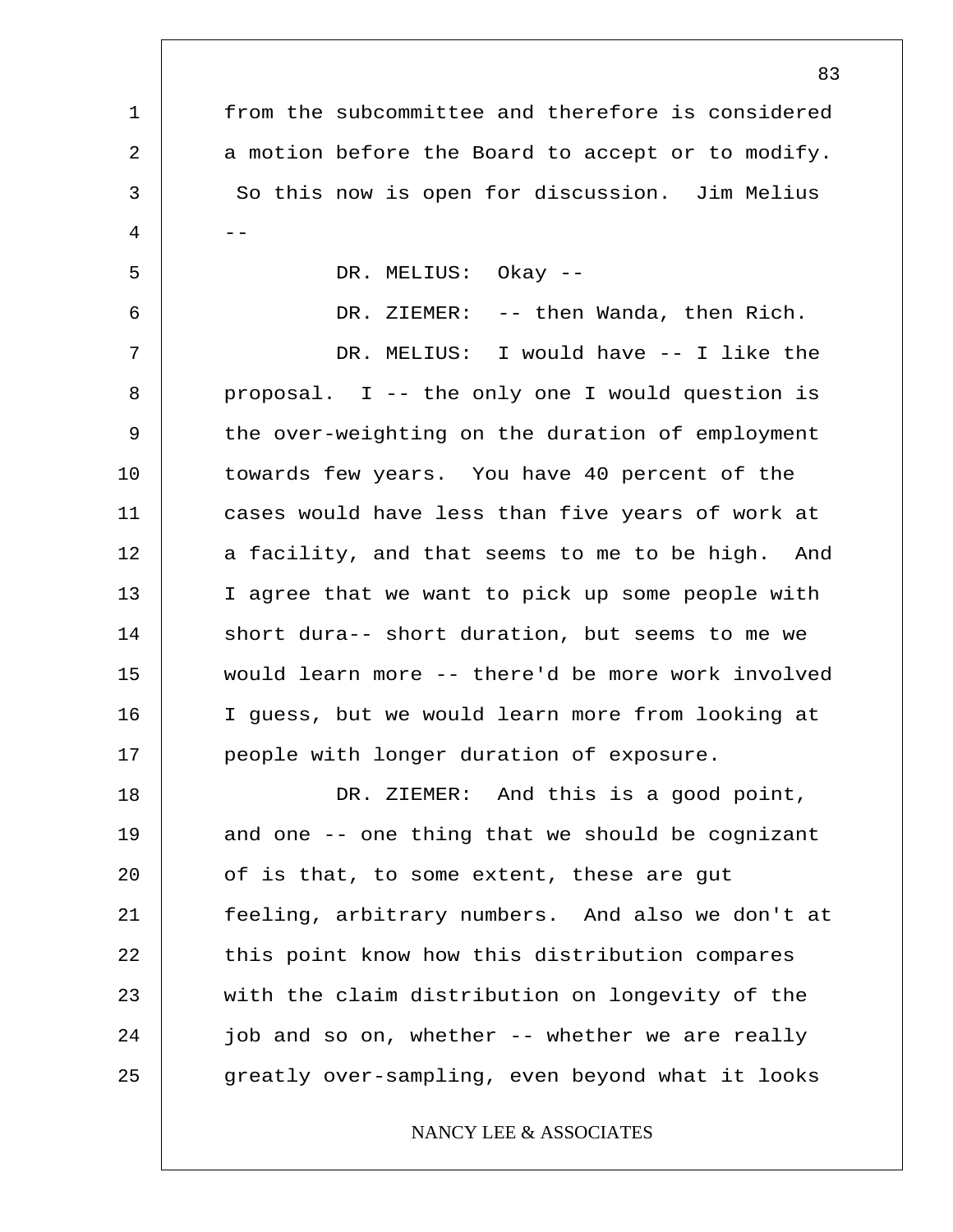1 2 3 4 5 6 7 8 9 10 11 12 13 14 15 16 17 18 19 20 21 22 23 24 25 like here, compared to the number of claims. So it's a point well taken and if someone wishes to revise the numbers, it's quite appropriate. DR. MELIUS: Yeah, and I mean I was just trying to look at -- as I looked at this, think through -- well, where are people going to fit, and it dep-- somewhat depends on sort of the - you know, the order -- I mean that these are going to interact and not going to be -- same, so will people with short duration of work more likely be people who have a lower probability of causation, 'cause they'd have lower exposures, so -- yeah, but I'm afraid if we try to overfill on that particular thing, I think we're going to end up with a -- I'm not sure a very representative population, nor do I think we get a good look at what the dose reconstructors do. MR. ELLIOTT: Certainly with AWEs you have a contained employment period that is - that is reconstructed against. And it's not - those are not, you know, decades. Those are usually in short number of years, so -- DR. MELIUS: Yeah, that was what I was going to mention is that another issue is going to be for different facilities, and somewhat NANCY LEE & ASSOCIATES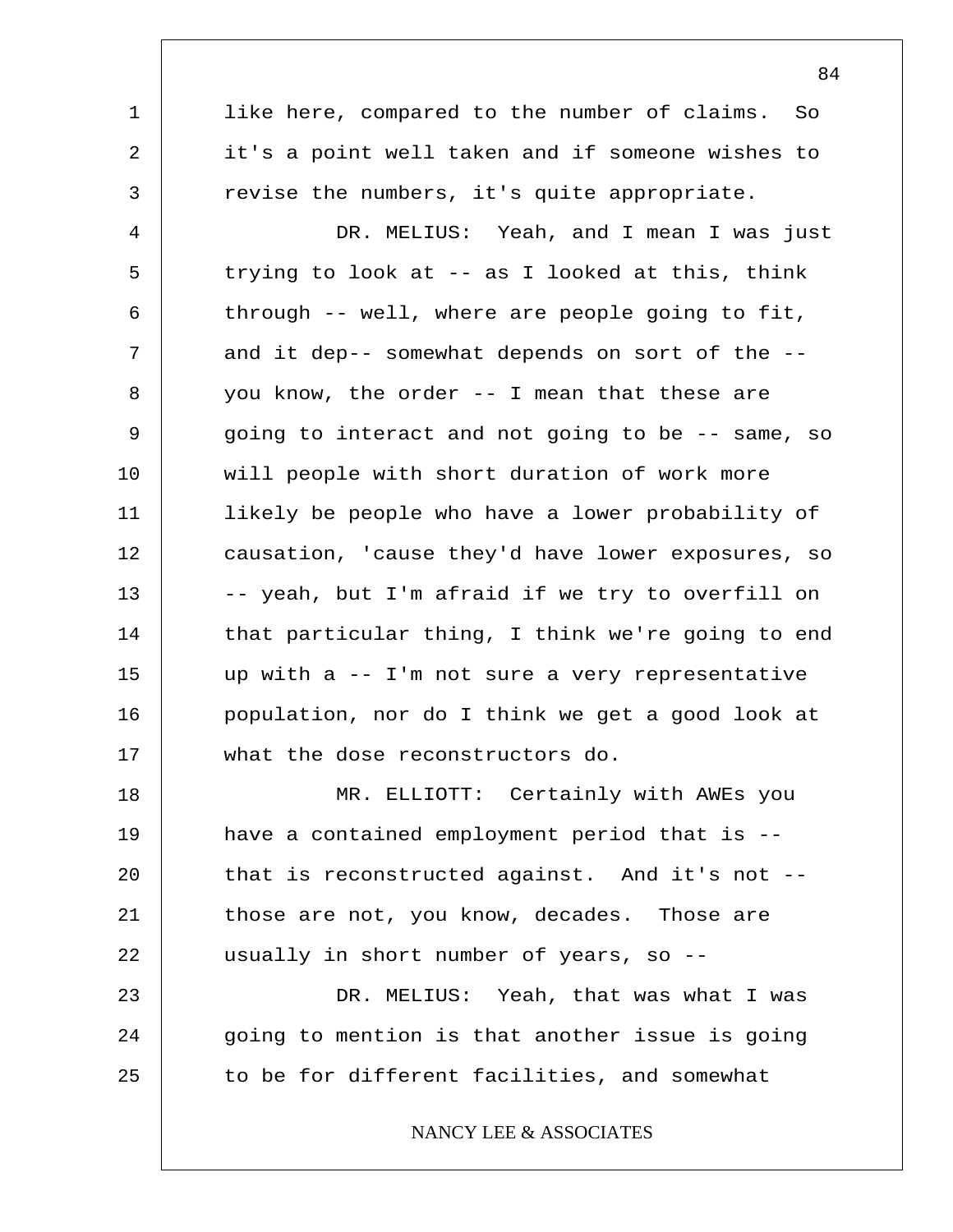1 2 3 4 5 6 7 8 9 10 11 12 13 14 15 16 17 18 19 20 21 22 23 24 25 85 depends on sort of the order you go through in terms of selection as we fill this in. But maybe that's something we can adjust later on, but I just -- it's the one I thought -- I was a little concerned about. DR. ZIEMER: You're not proposing a change at the moment, or are you proposing a change? DR. MELIUS: Well, I'd like to get some more discussion. DR. ZIEMER: Let's see, I guess Wanda next. MS. MUNN: I'm glad to have heard the explanation because I was -- I was concerned over whether the random number generator was going to be used for specific sites when we first started out, or later on whether we were going to do one -- the sites, as for example, site profiles were complete. And so I'm -- I think -- my question is probably answered -- the first question was answered by relating table one more directly to the first statement in the procedure that was given. But I do have a little concern with the note down at the bottom. It was my understanding NANCY LEE & ASSOCIATES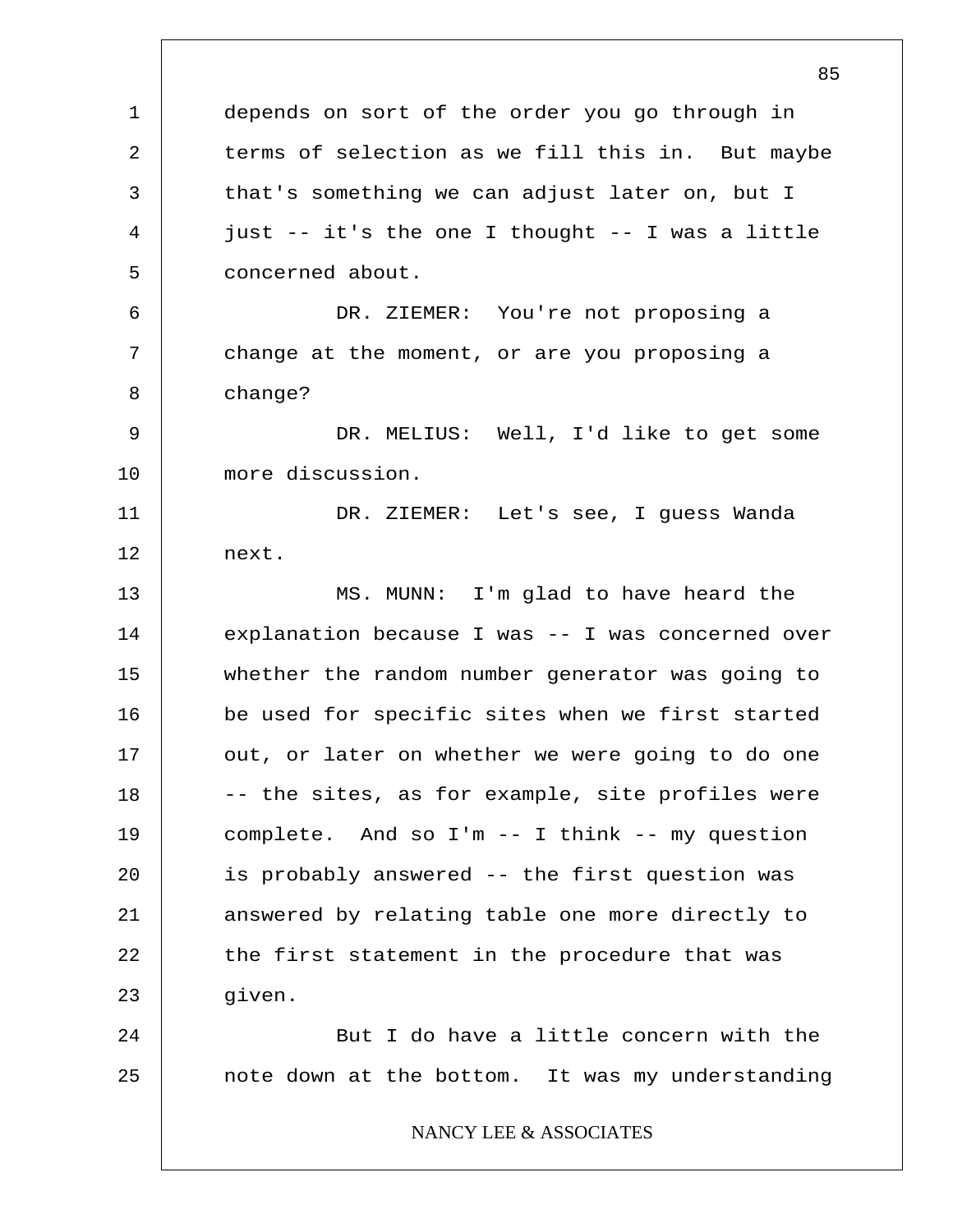1 2 3 4 5 6 7 8 9 10 11 12 13 14 15 16 17 18 19 20 21 22 23 24 25 from all the information that we've heard here that job category is something that's almost impossible to tie down for most of the claimants. DR. ZIEMER: The issue has to do with what words are used to describe the job. MS. MUNN: What types -- DR. ZIEMER: However, once you get a case and open it, you can figure out, for example, whether it's a welder or a lab technician or whatever it may be. But a given kind of job sometimes has multiple names and maybe different names at different sites. But I think our thinking was that we could at least separate out kinds of workers, like engineers or construction workers or maybe some broad categories, even though -- we can't certainly sort against them. Once we have a case open, you can figure out what the person did. MS. MUNN: Yeah, and my -- my point is, if we're going to do that, probably we should establish as a goal -- one of the things that the committee is going to have to do is to make some judgment with respect to the broad job category. MR. GRIFFON: Yeah, and how to decide --I guess how to decide primary job or something NANCY LEE & ASSOCIATES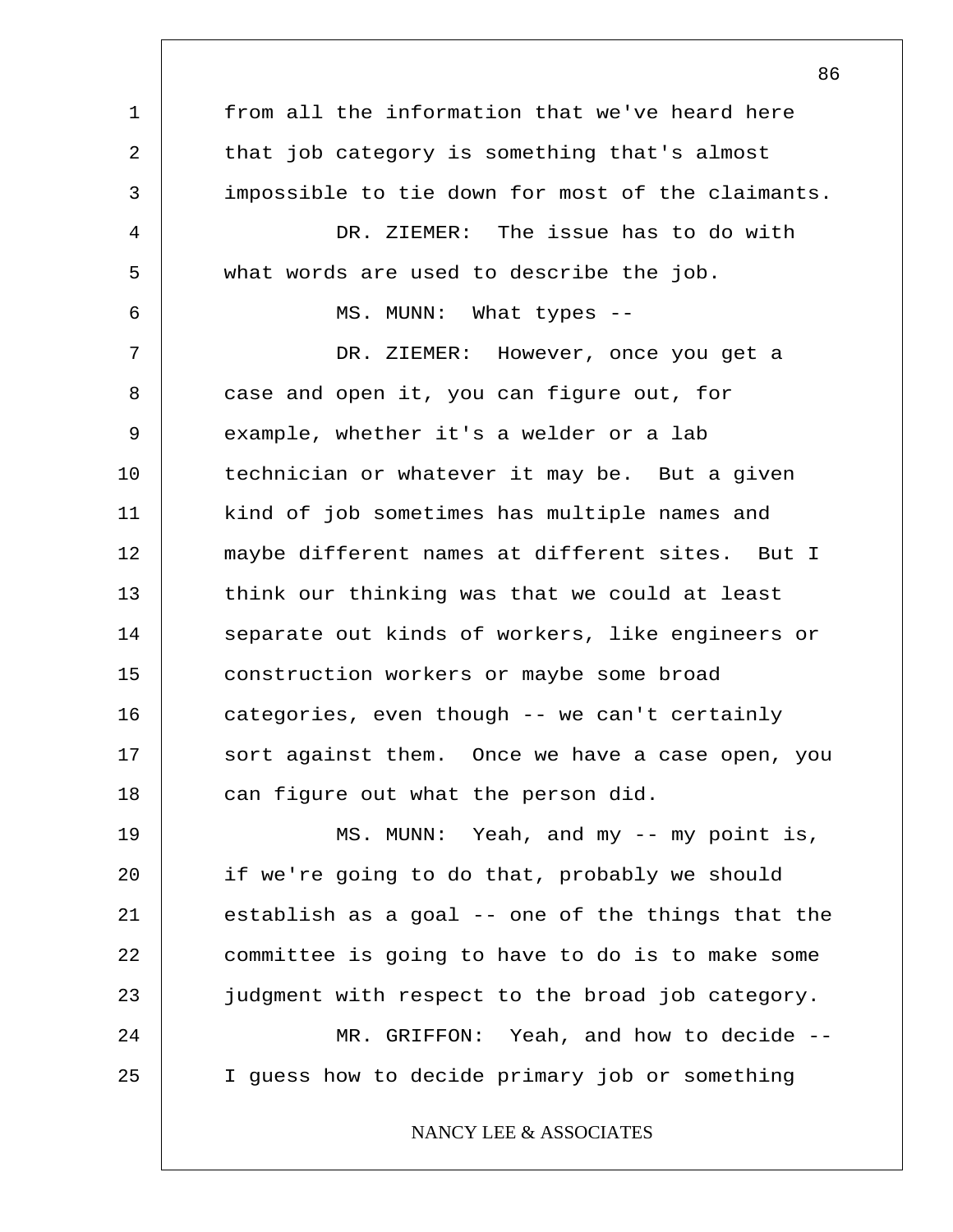1 2 3 4 5 6 7 8 9 10 11 12 13 14 15 16 17 18 19 20 21 22 23 24 25 87 like that, I mean -- MS. MUNN: Yeah. MR. GRIFFON: Yeah, 'cause that could become an issue. I mean there's different approaches to that. MS. MUNN: I think we probably need to make it clear in our procedure that that will have to be a judgment made by  $-$ - by the committee 'cause I don't see any other way you're going to get that done. MR. GRIFFON: Right. MS. MUNN: My only concern then left with the procedure itself is in the very last item in item six when you say this information will include only the statistics of the case reviewed. Only the statistics probably mean different things to different people, and for some, that would include the facility, that would include diagnoses, that would include month of employment, all of which are a part of the flow chart over here, but is that indeed -- are the items listed on the flow chart indeed the items that we want to present in our case presentation, or  $--$ DR. ZIEMER: Let me try to answer that NANCY LEE & ASSOCIATES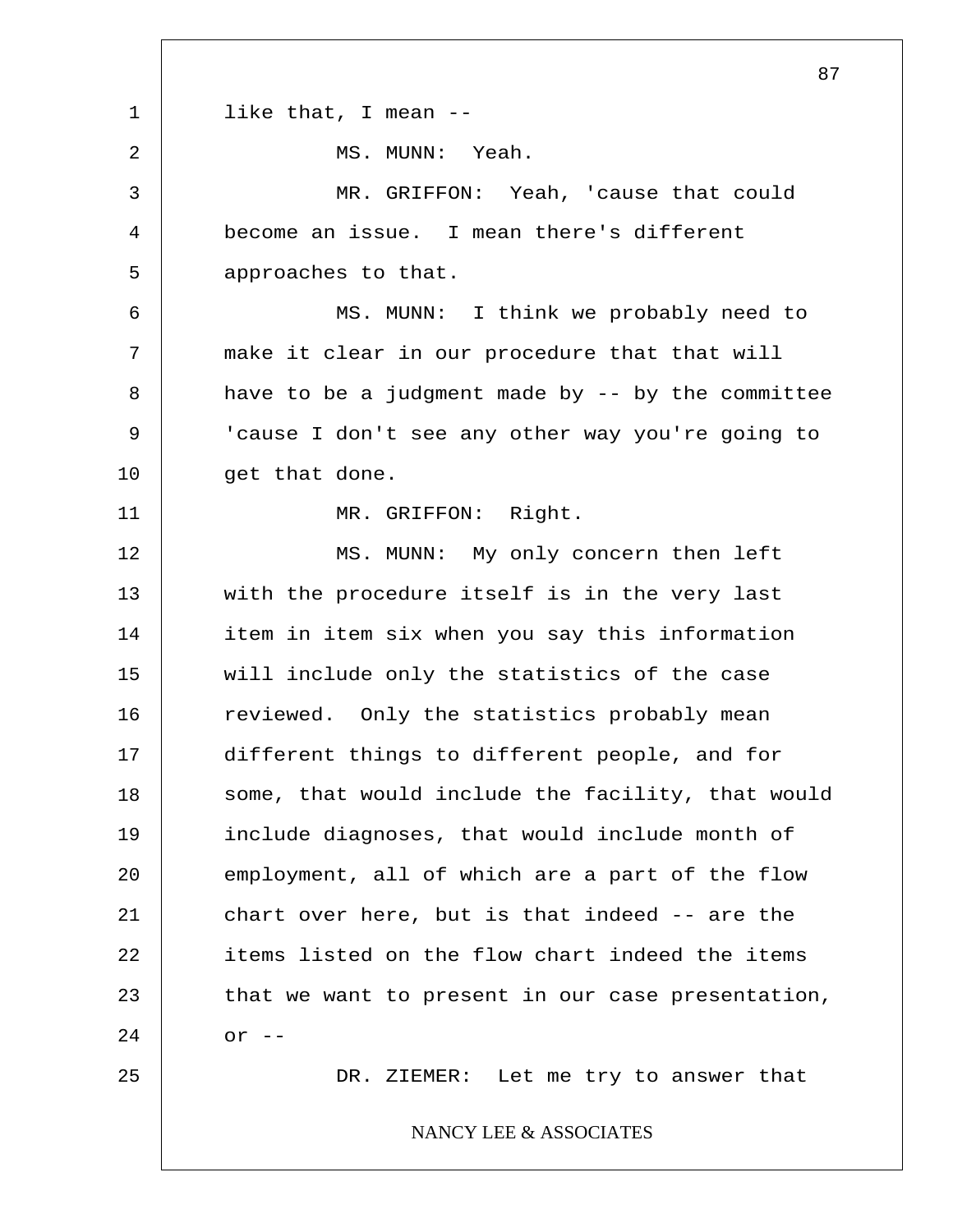1 2 3 4 5 6 7 8 9 10 11 12 13 14 15 16 17 18 19 20 21 22 23 24 25 in part. The idea was that once the individual cases are reviewed and the whole thing is rolled up, what would come to the full Board in open meeting would be a report that might take the form of -- that 25 cases have been reviewed and in 20 of these cases there were no issues, in three cases there was questions raised about something -- no cases would be specifically identified in open session, simply a kind of a statistical rollup of the overall picture. MR. GRIFFON: I think may-- DR. ZIEMER: In several cases this issue arose. MR. GRIFFON: I think maybe a better way to phrase it is like summary findings or something like that -- MS. MUNN: Summary findings. MR. GRIFFON: -- instead of statistics of cases. MS. MUNN: Yeah. MR. GRIFFON: If I can propose to include -- instead of -- DR. ZIEMER: Yeah, summary findings -- MR. GRIFFON: -- those statistics, yeah. DR. ZIEMER: -- would that be more NANCY LEE & ASSOCIATES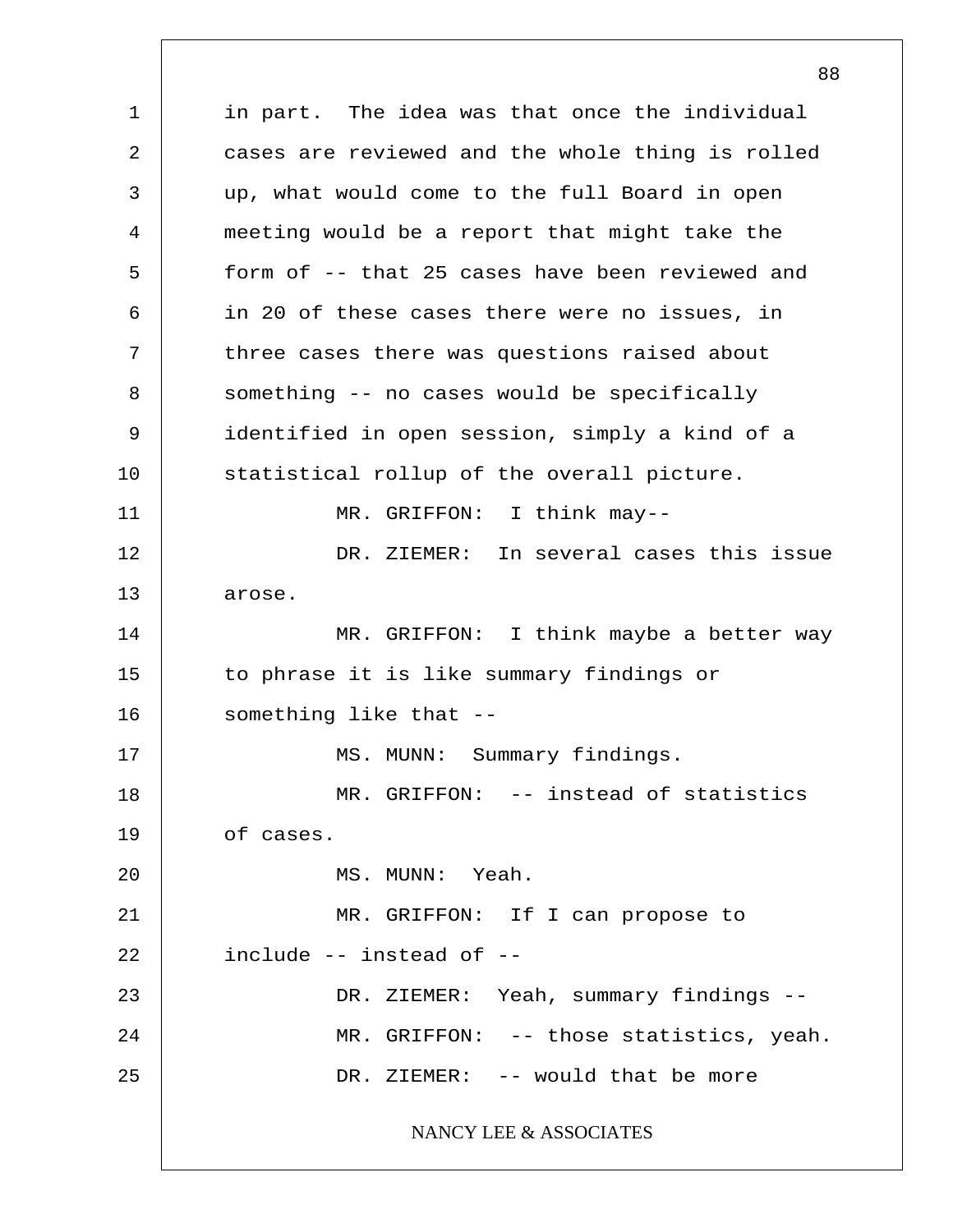1 2 3 4 5 6 7 8 9 10 11 12 13 14 15 16 17 18 19 20 21 22 23 24 25 acceptable? MS. MUNN: It would be to me. DR. ZIEMER: I take it by consent that the words "summary findings" would be substituted here for "statistics". Thank you. MS. MUNN: And now being a -- being a detail junkie, I guess, I have a tendency to think in process, so it concerns me a little bit on how our random number generator is going to work from NIOSH's point of view. That is to say is there going to be a possibility that the same case may be reviewed more than once -- DR. ZIEMER: No. MS. MUNN: -- or is that number -- is NIOSH going to have to drop that number out of their generator once it's been chosen? DR. ZIEMER: Once that case is out, it's our understanding that the -- I mean if it -- if it showed up again, it would simply be omitted - or deleted. MS. MUNN: Because our procedure doesn't say so. DR. ZIEMER: Okay. Okay, we can certainly add that. The intent is that the cases that have been reviewed are out of the pool. NANCY LEE & ASSOCIATES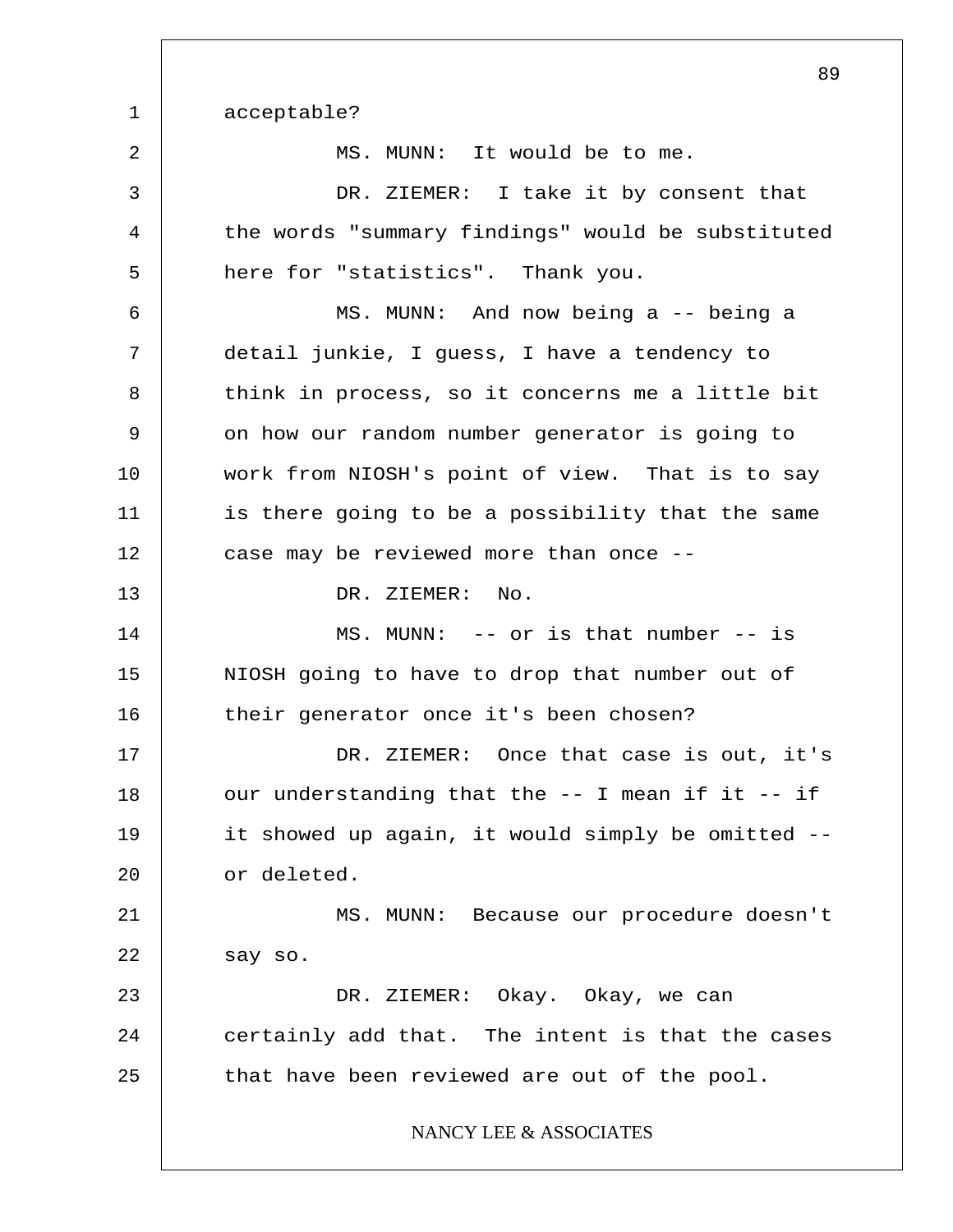1 2 3 4 5 6 7 8 9 10 11 12 13 14 15 16 17 18 19 20 21 22 23 24 25 90 MS. MUNN: Once done, it's done. Yeah. DR. ZIEMER: So we can add a phrase to include that, yes. Thank you. Rich, you were next? MR. ESPINOSA: Yeah, mine was a -- kind of on the same lines as Wanda for job categories. I was just kind of wondering how defined it was going to get, and so... DR. ZIEMER: Yeah. I think the answer is we don't know. We will have to get some cases and start to see what -- what those look like and try to sort them. In other words, we're saying the intent is to sort or to track, but it's not a -- it currently is -- the -- searchable variable at the moment, yeah. I guess Jim was next, and then Roy. DR. MELIUS: Back to my issue on duration of employment, I'm assuming -- you didn't have any really data to base this on -- DR. ZIEMER: No. DR. MELIUS: -- in terms of that? DR. ZIEMER: No. DR. MELIUS: So rather than trying to propose that -- to make some changes in particular things now, I think -- you know, we're NANCY LEE & ASSOCIATES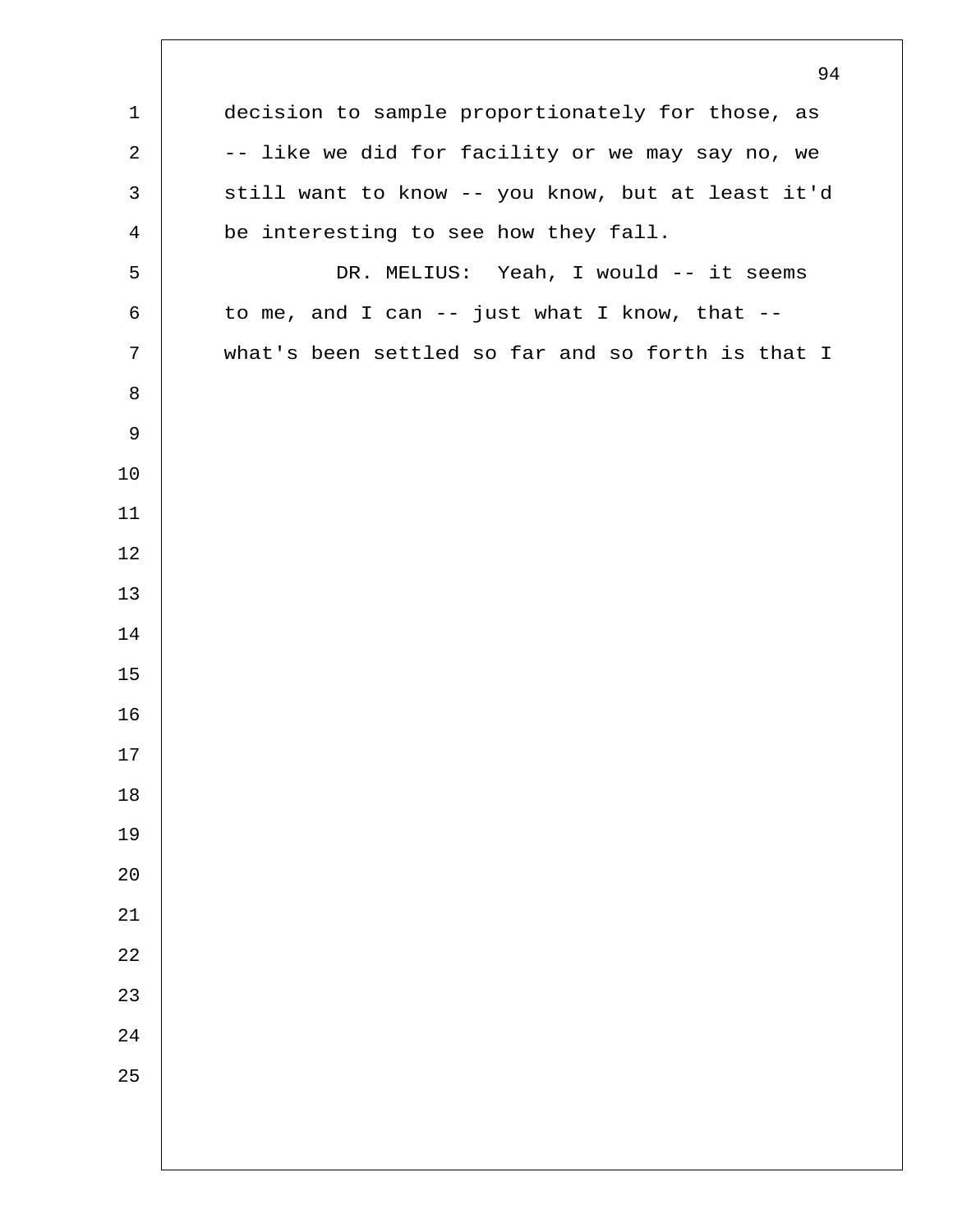1 2 3 4 5 6 7 8 9 10 11 12 13 14 15 16 17 18 19 20 21 22 23 24 25 95 number in selecting out of that? We assign a number to all 1,400 and then how do we generate what's coming out -- of cases that we're going to see? DR. ZIEMER: This proposal would use a random number and select from those. DR. DEHART: Okay. Based on the number only, just as the random number is generated initially. DR. ZIEMER: Right. MR. GRIFFON: That's it, yeah. DR. DEHART: And that's going to have a bias because the 1,400 cases are biased in where they're coming from. We all know that. DR. ZIEMER: That's understood, and that sample base will change as time goes on. DR. DEHART: I understand. DR. ZIEMER: But the point is, though, if we sample from that, it's still -- we're still looking at a small total of what the eventual matrix would be. And the idea here is we can still fit these into our matrix. And let me tell you that if the Board approves this procedure today, we are prepared to give you the list. I've not seen the list. It's NANCY LEE & ASSOCIATES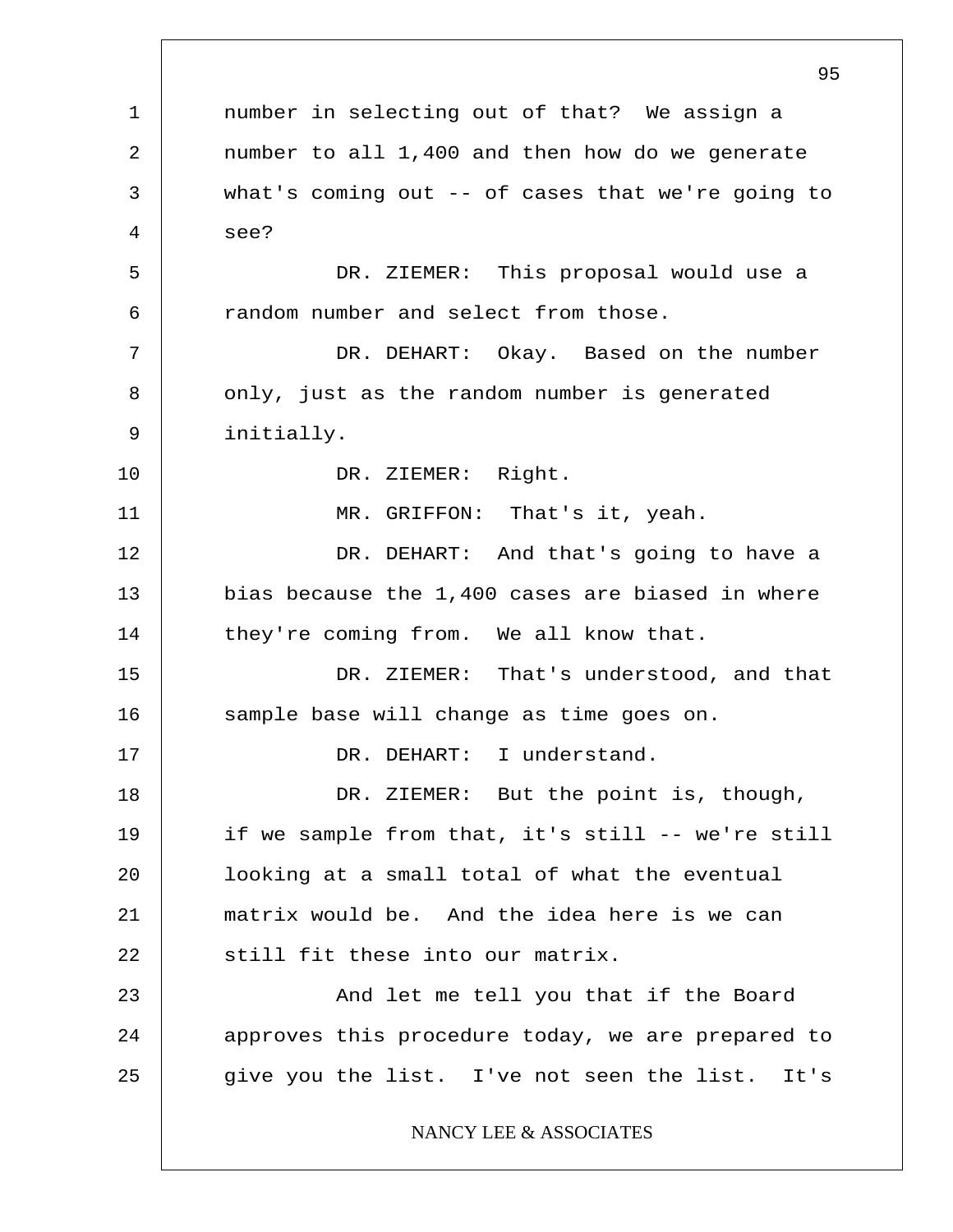1 2 3 4 5 6 7 8 9 10 11 12 13 14 15 16 17 18 19 20 21 22 23 24 25 96 hidden in a mayonnaise jar, buried -- no. UNIDENTIFIED: It's in the olive jar. DR. ZIEMER: We asked Todd, who's the -what's Todd's title? He's the information management guy from NIOSH -- to generate the random list for us in case the Board approved this. We are prepared to give you a list of I think 25, and we can look at that and say let's take the first 20, and we're prepared to then generate the disks and assign the Board members and give that list to the -- MR. GRIFFON: (Inaudible) DR. ZIEMER: -- to the contractor. MR. GRIFFON: And just -- just --DR. ZIEMER: Don't -- don't distribute any copies, and -- no one has seen this list except Todd. MR. GRIFFON: Just so everyone understands -- I mean that's the -- I mean we just -- we ended up with a purely random up front, generated a list with those descriptive statistics, and then the --DR. ZIEMER: The list will --MR. GRIFFON: Our challenge will be to -- NANCY LEE & ASSOCIATES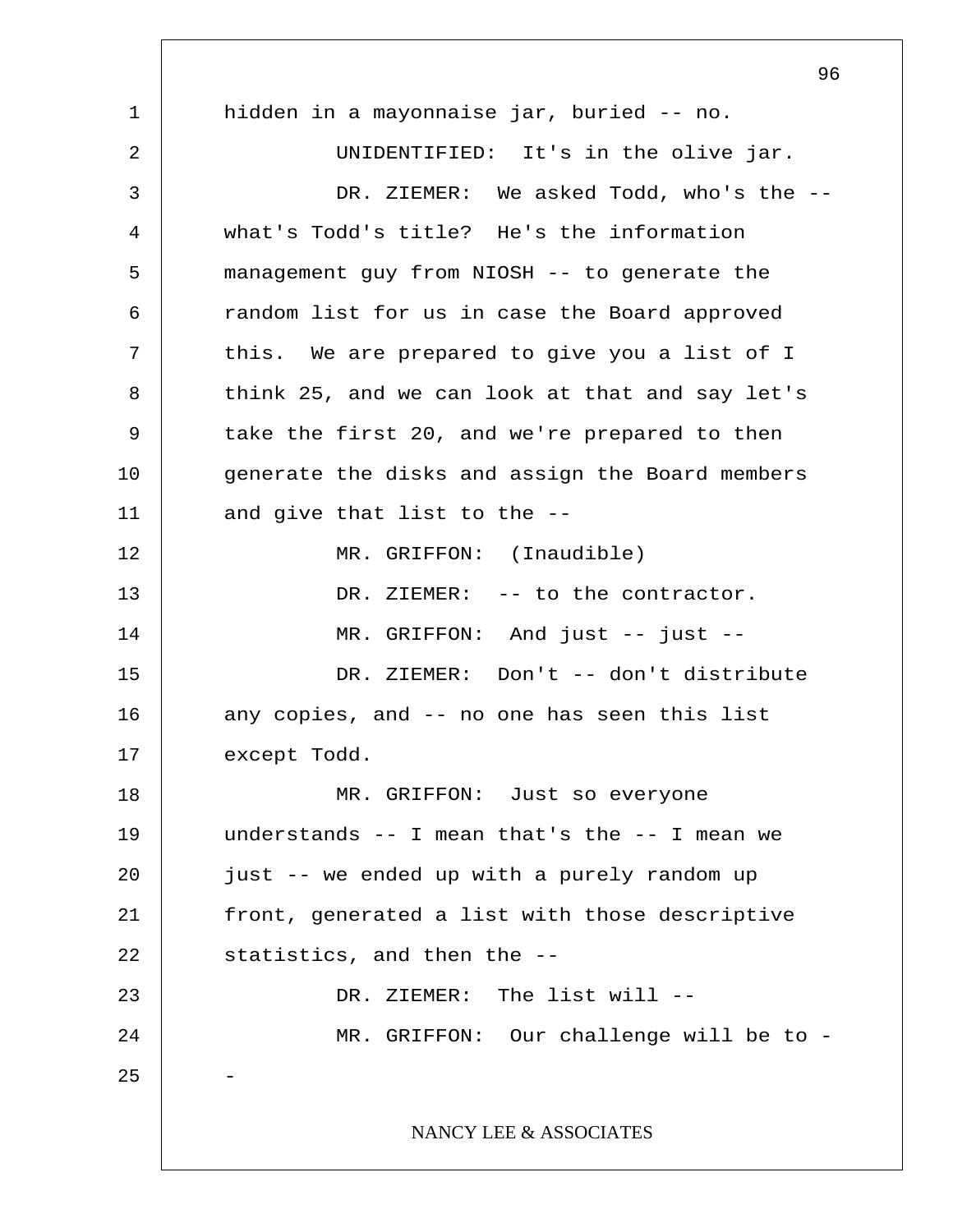1 2 3 4 5 6 7 8 9 10 11 12 13 14 15 16 17 18 19 20 21 22 23 24 25 DR. ZIEMER: The list will tell you the POC category, the facility -- MR. GRIFFON: Yeah. DR. ZIEMER: It'll tell you all of these. MR. GRIFFON: And our challenge then is to go down one by one through those 25 as a group and just say in or out, and that's the hand selection part of it. I think we -- we just felt it -- especially at this first stage, we were uncomfortable in -- you know, I think we're more likely -- I was -- at least in the subcommittee level, I was focused on let's -- let's fill the matri-- let's worry about filling the matrix more than having a purely random, stratified sampling approach. We -- we can randomly select it initially, but then we can hand-select them, we - - they're not identified cases so there's not - we just have some descriptive statistics to help us pick. And if -- you know, we know that Bethlehem Steel, Savannah River, Hanford - there's quite a few cases up front of those - those three sites. If we end up with 20 Bethlehem Steels, we may say well, we don't want to do 20 Bethlehem Steel lung cancers, you know.

NANCY LEE & ASSOCIATES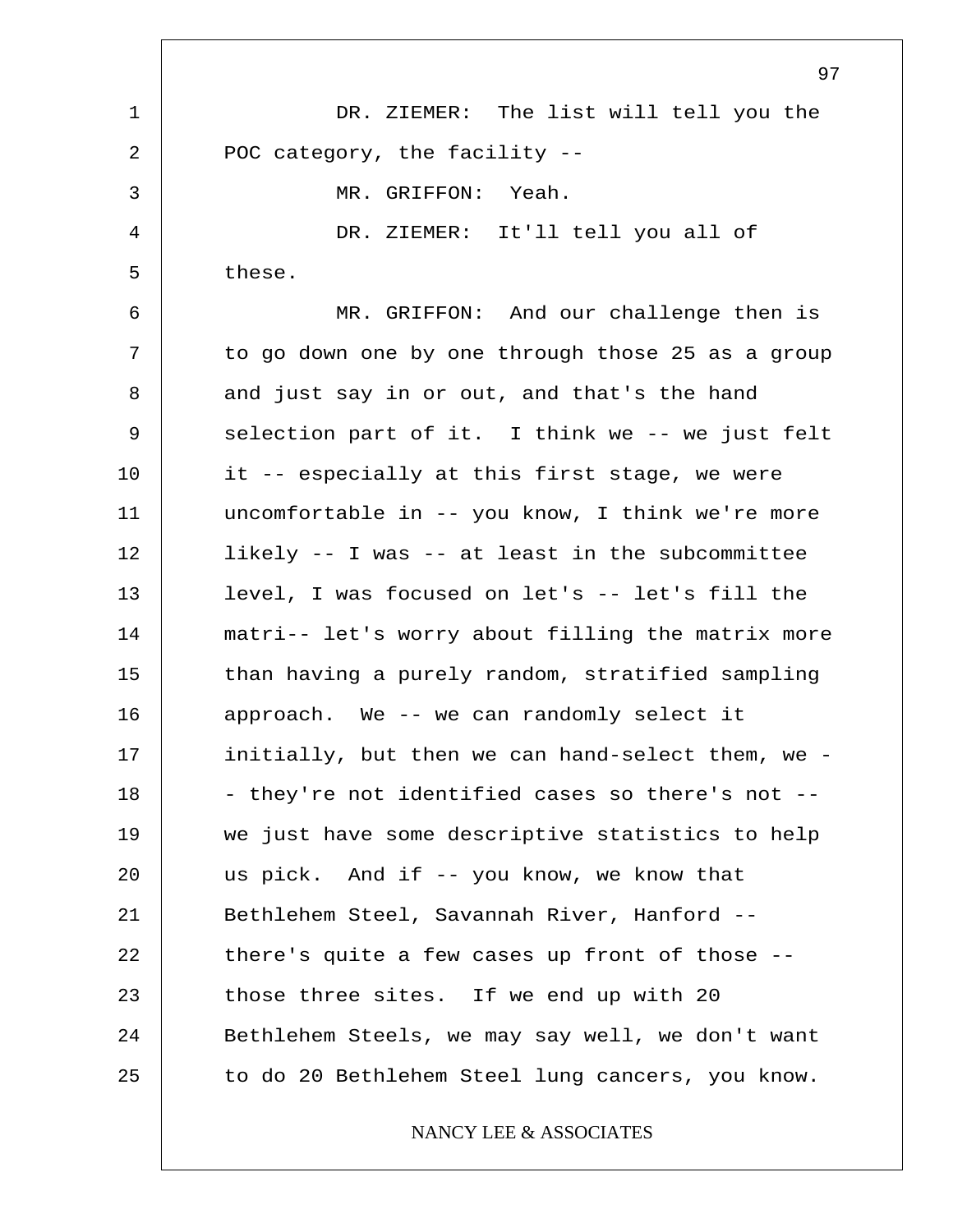1 2 3 4 5 6 7 8 9 10 11 12 13 14 15 16 17 18 19 20 21 22 23 24 25 So we can just X down some of those as we get them, put them back in the pool, so to speak. DR. DEHART: My question was one of procedure, and I think I now understand what is intended. I do have one other question and that is the selection of the ten percent for the forties employee group. It would seem to me that you would want to be higher, because the assumption on dose is going to be much higher in that -- in that particular group. And I would feel that there's perhaps a greater chance of error and perhaps we'd want to see more of those cases up front. DR. ZIEMER: One of the things, though, we're not sure of -- and we may have to get the statistic -- is how many actual cases come out of -- that still may be a smaller group 'cause that's in the very early stages of things where the system was building up in terms of numbers of workers. I think our intuitive feeling was that there were many more workers in the fifties. DR. DEHART: (Off microphone) Oh, yes, I would agree. DR. ZIEMER: So that this kind of reflects that, as well. But all of these can be NANCY LEE & ASSOCIATES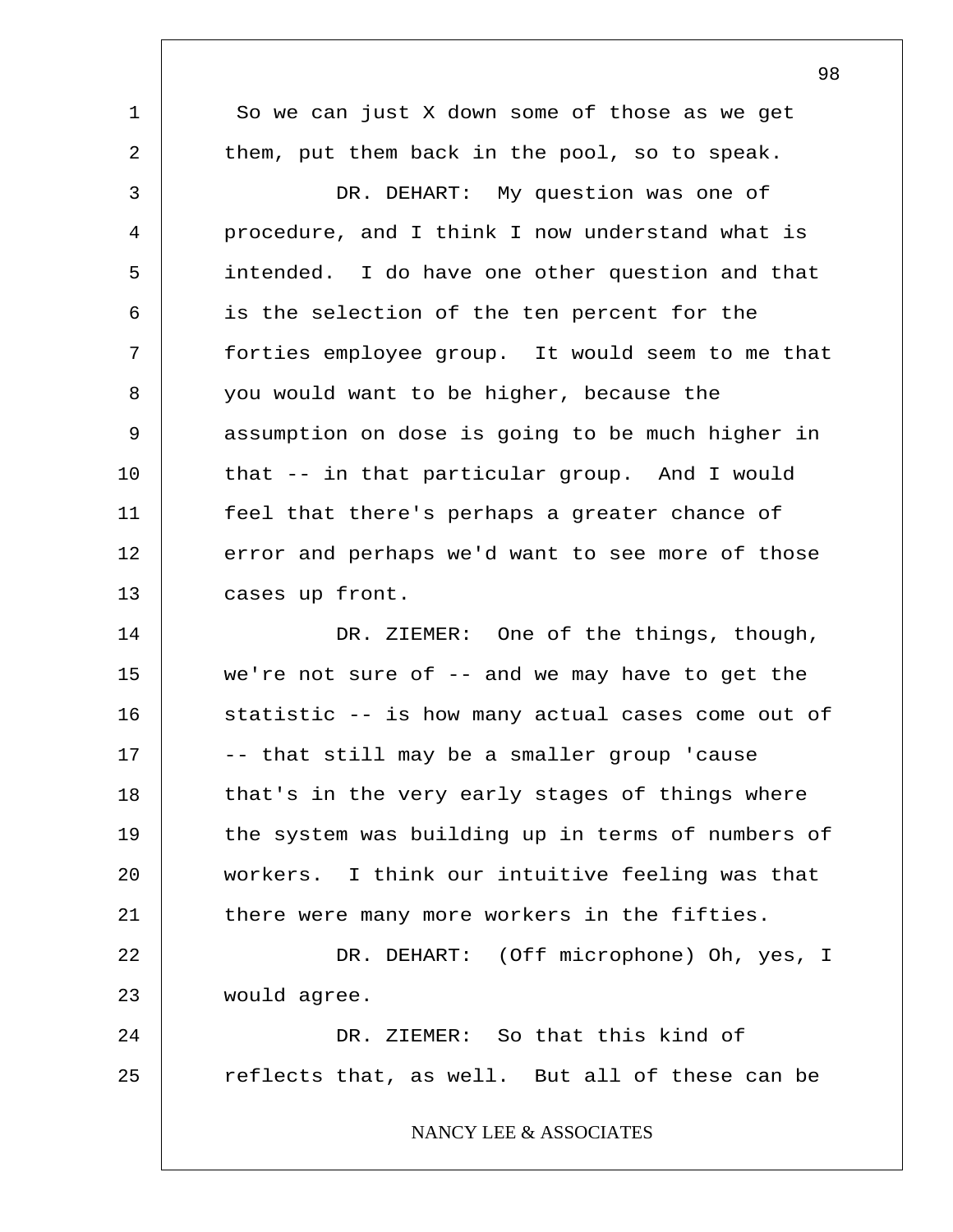1 2 3 4 5 6 7 8 9 10 11 12 13 14 15 16 17 18 19 20 21 22 23 24 25 adjusted. MR. ELLIOTT: Wanda. DR. ZIEMER: Yes, Wanda. MS. MUNN: Just a comment. To go back to the potential of doing a purely informational run just to see what's there right now, I guess I would caution that the information that we've had earlier today, and actually information that we had comments in our minutes from last time, point out that a very large percentage -- as a matter of fact, what we have in the minutes is 49 percent of the claims that had been submitted were non-covered claims. So if we were going to do the kind of general information run that we were talking about with respect to existing claims... MR. ELLIOTT: I think you're referring to the Department of Labor's statistics -- MS. MUNN: Yes, I am. MR. ELLIOTT: That's not in this dataset. MS. MUNN: Yes, I am. MR. ELLIOTT: That's not in this dataset. MS. MUNN: Okay. NANCY LEE & ASSOCIATES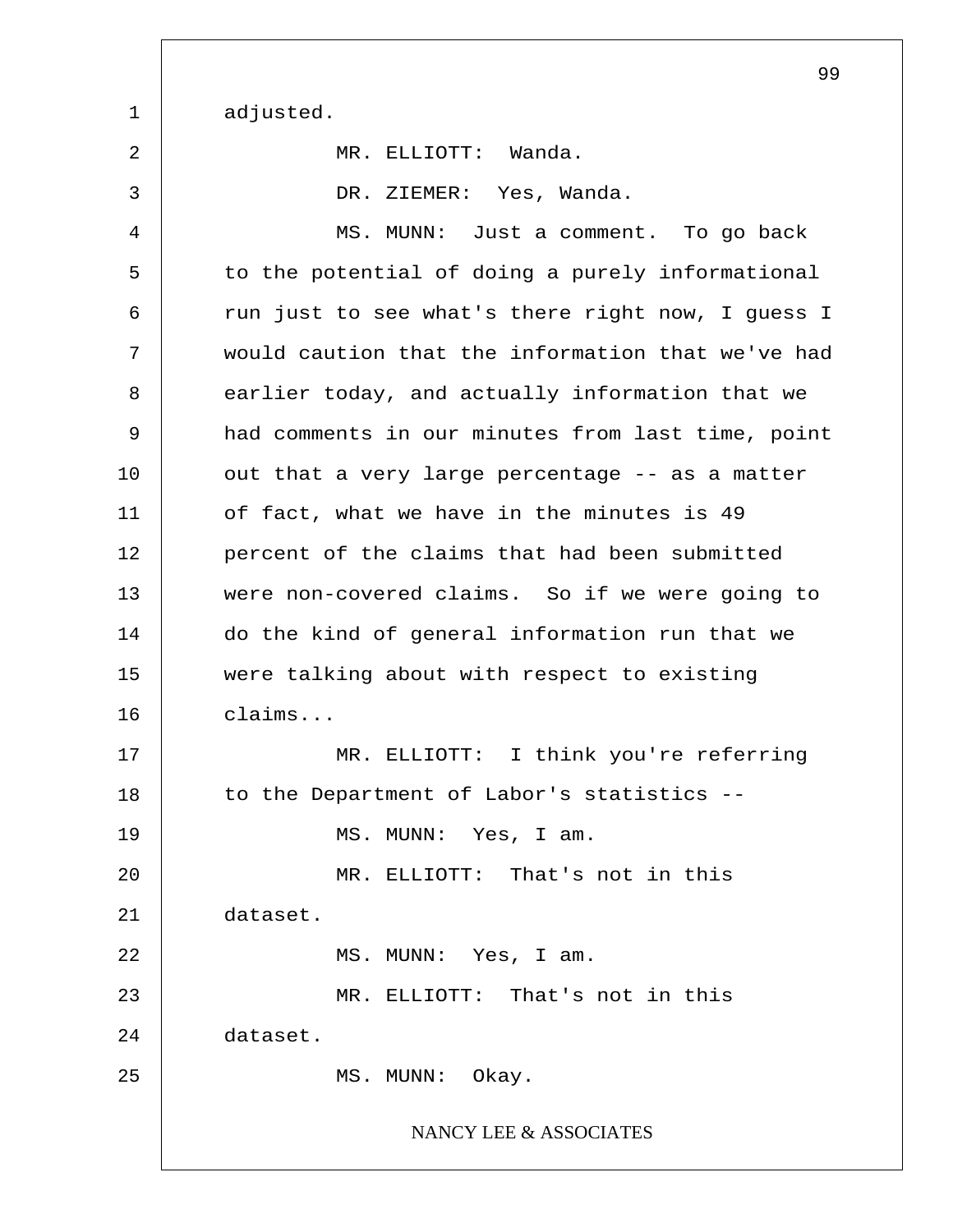1 2 3 4 5 6 7 8 9 10 11 12 13 14 15 16 17 18 19 20 21 22 23 24 25 100 MR. ELLIOTT: The dataset -- DR. ZIEMER: These are only the NIOSH --MR. ELLIOTT: The dataset that -- that you would be talking about selecting from would be the  $15,000$  -- or the  $17,500$  claims we have right now that have not been -- that weren't pulled back by DOL because they weren't a covered cancer -- MS. MUNN: Yeah, okay. MR. ELLIOTT: -- i.e., like lymphocytic leukemia. So -- and of that, there's a subset that we have sampled the 25 from, the list that Dr. Ziemer's talking about that we have prepared for you upon your -- the subcommittee's request, that 25 sample was -- was randomly selected from the 1,450-some, I don't know the exact number, but... MS. MUNN: No, I don't have any problem with -- with the process that's going on for what I consider this pilot run now. DR. ZIEMER: Other questions? Yes, Henry. DR. ANDERSON: Yeah, I just wanted to say what we -- when we talked about the statistics, what we really meant is univariant NANCY LEE & ASSOCIATES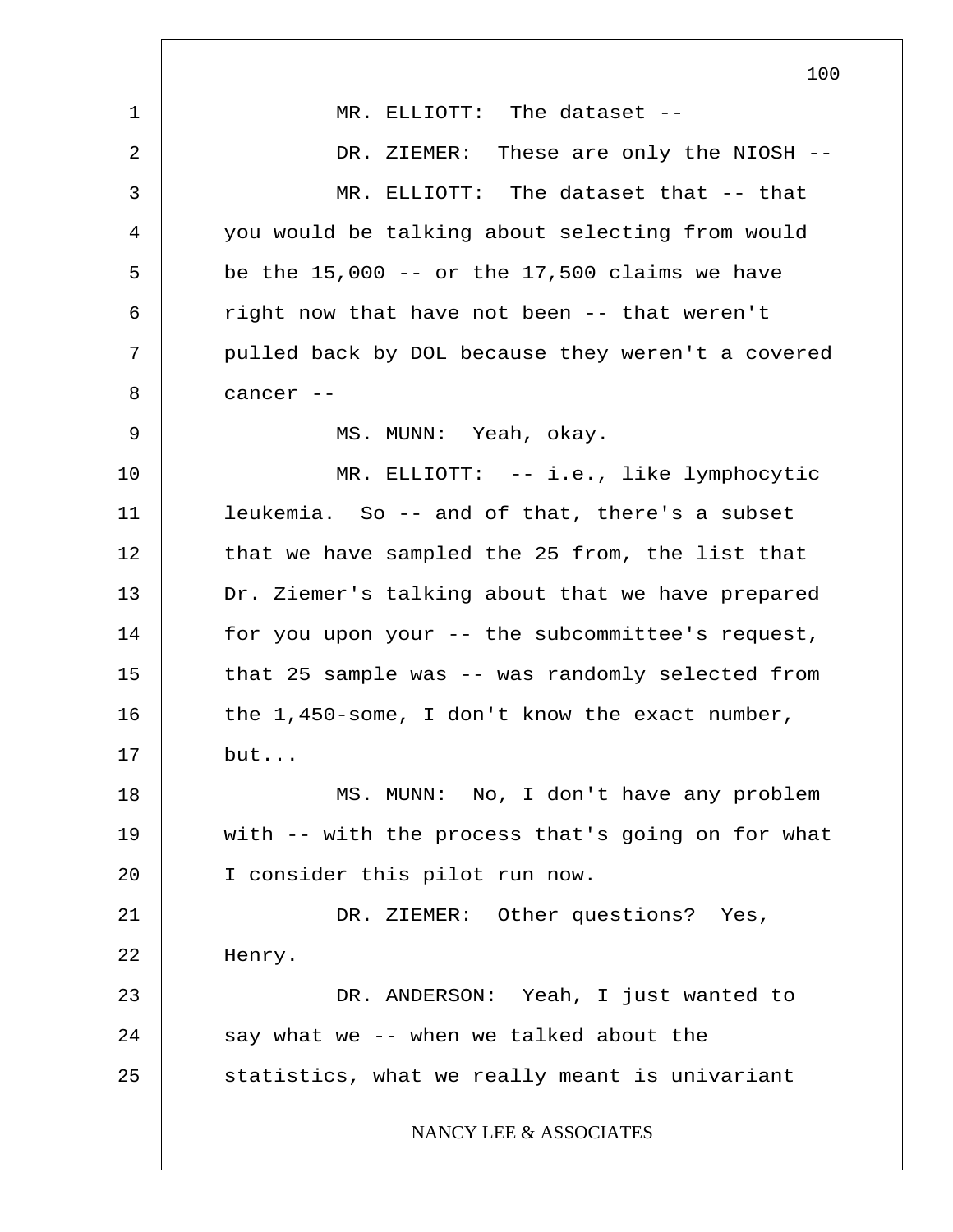1 2 3 4 5 6 7 8 9 10 11 12 13 14 15 16 17 18 19 20 21 22 23 24 25 statistics, so that when we get through the 20 and we would come back to the Board, we'd tell the public we reviewed four cases from Hanford, but it would not be four cases from the 1940's, from the what -- you know, that -- which would get toward it, but we would say there were five from the 1940's in the mix, there were three lung cancers, two whatevers, but it wouldn't be lung cancers from a site, so it would -- it's all univariant so people will understand. One will get a sense of what we're looking at from our matrix, but it would not allow identifiers. MS. MUNN: So summary findings is a better -- DR. ANDERSON: Yeah. MS. MUNN: -- appellation. DR. ZIEMER: Let me make sure that we have recorded the slight modifications. One is to use the words "summary findings" rather than "statistics" in item six. Another was to add - and I didn't jot it down -- MR. GRIFFON: Yeah, I think you -- DR. ZIEMER: -- Wanda's -- what was it -- MR. GRIFFON: I think you could put it NANCY LEE & ASSOCIATES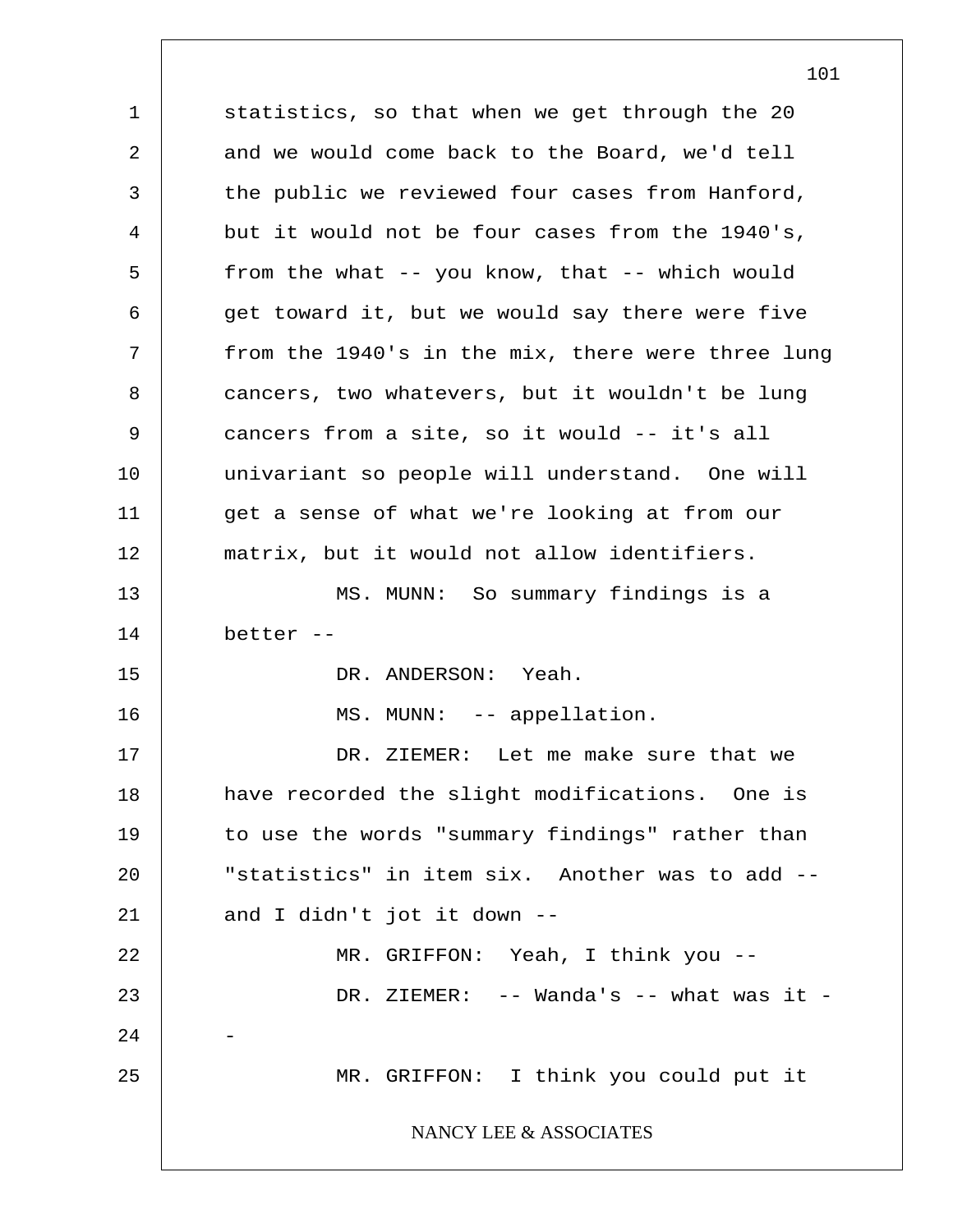1 2 3 4 5 6 7 8 9 10 11 12 13 14 15 16 17 18 19 20 21 22 23 24 25 102 at the end of paragraph three, something to the effect of the following sentence: Once a case is reviewed, it will no longer be available for future sampling. Some -- something like that. DR. ZIEMER: Yeah, that's -- MR. GRIFFON: Yeah. DR. ZIEMER: Once a case is reviewed - let's say it is removed from the sampling pool. MR. GRIFFON: That's fine. That's better. DR. ZIEMER: Are those the only changes in -- we've -- we'll take it by unanimous consent that those are okay. Any other changes on any parameters at the moment? (No responses) DR. ZIEMER: If not, I'm going to ask for a vote on accepting these procedures. And the understanding is in a sense these are provisional, 'cause we're probably going to end up modifying them as we gain experience. Okay, all in favor, aye. (Affirmative responses) DR. ZIEMER: Any opposed? (No responses) DR. ZIEMER: Any abstentions? NANCY LEE & ASSOCIATES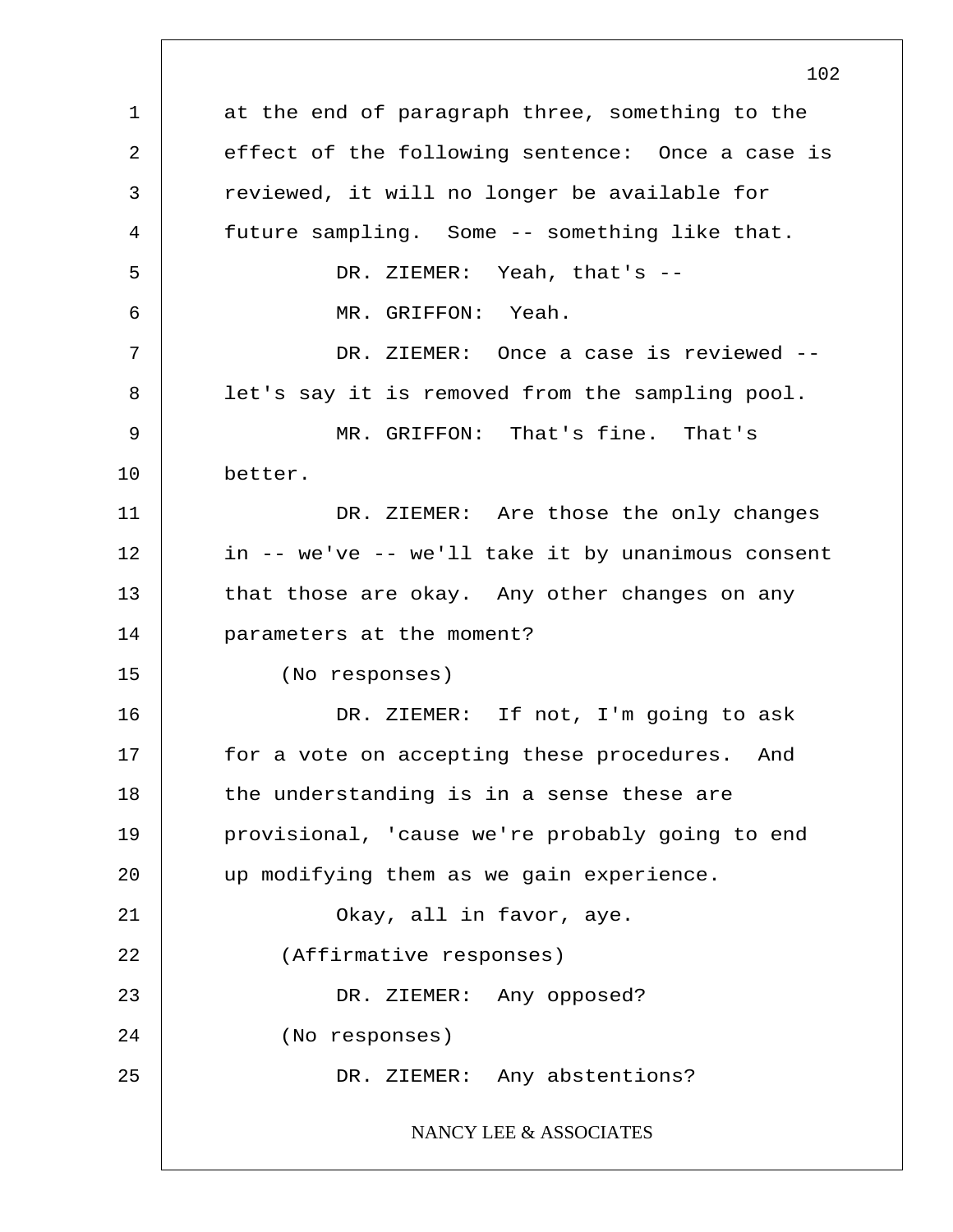1 2 3 4 5 6 7 8 9 10 11 12 13 14 15 16 17 18 19 20 21 22 23 24 25 103 (No responses) DR. ZIEMER: Motion carries. Thank you very much. This is a motion -- because it comes from the subcommittee, requires no second. Under Robert's Rules, the report from the subcommittee constitutes a motion but requires no second. Now procedurally, what the subcommittee is recommending is that if we select -- we're recommending 20 cases for today. Because the contractor's prepared to assign 20 cases at a time, that will give them some experience. MR. GRIFFON: I think that was our goal, anyway. We were  $-$ DR. ZIEMER: That was our goal. MR. GRIFFON: -- depending on the sampling. DR. ZIEMER: We've asked the -- asked Todd to give us a list of 25, so that if there's -- if we see that there's, you know, a lot of cases from some site that we think is overrepresented, we'd just bypass that and go on. Hopefully we can select 20 cases. And then what we're going to want to do is -- the contractor will assign each case to one NANCY LEE & ASSOCIATES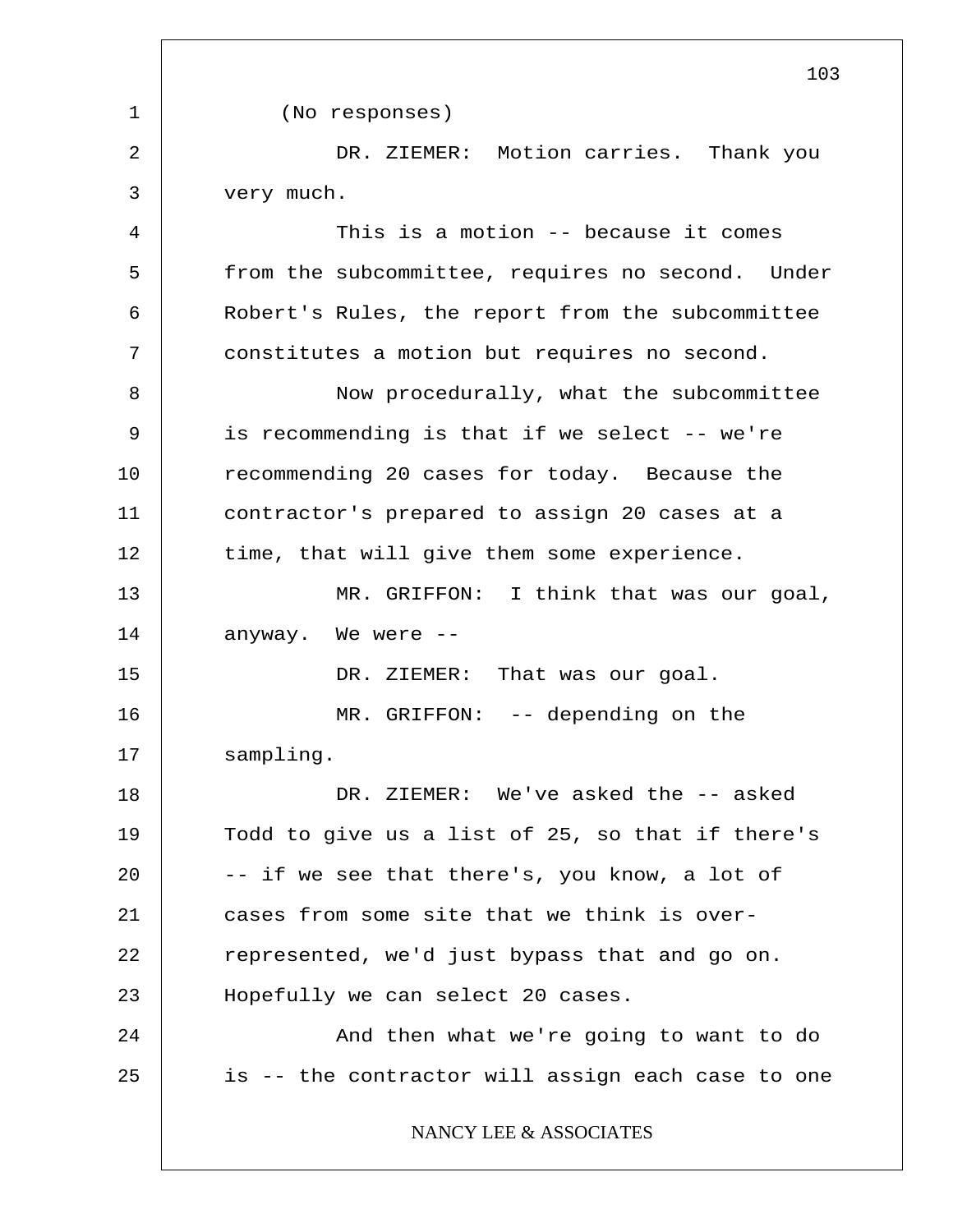1 2 3 4 5 6 7 8 9 10 11 12 13 14 15 16 17 18 19 20 21 22 23 of several persons on their team. We would like to have two Board members on each case. And obviously the conflict of interest thing comes into play here, so if you've -- are working on a site or have, then you can eliminate yourself from being a reviewer. There would be a timetable, and we're actually thinking about our next meeting as a time when we could roll out the first review of these cases, that the -- we would rely on the contractor to look at these in depth from a dosimetry point of view, but each of us may have a perspective. And you will have the full record. Every -- each Board member would have a full record of their cases on disk, as will the contractor. You'll have the opportunity to interact with the contractor's team person. And then prior to our meeting, we would have working groups. A working group would be two Board members and a contractor person that would get together, come to a final agreement on a recommendation to the Board for that particular case. Now the nature of the report is -- is

24 25 still not well-defined, other than it's -- we know that it needs to be a general rollup, and

NANCY LEE & ASSOCIATES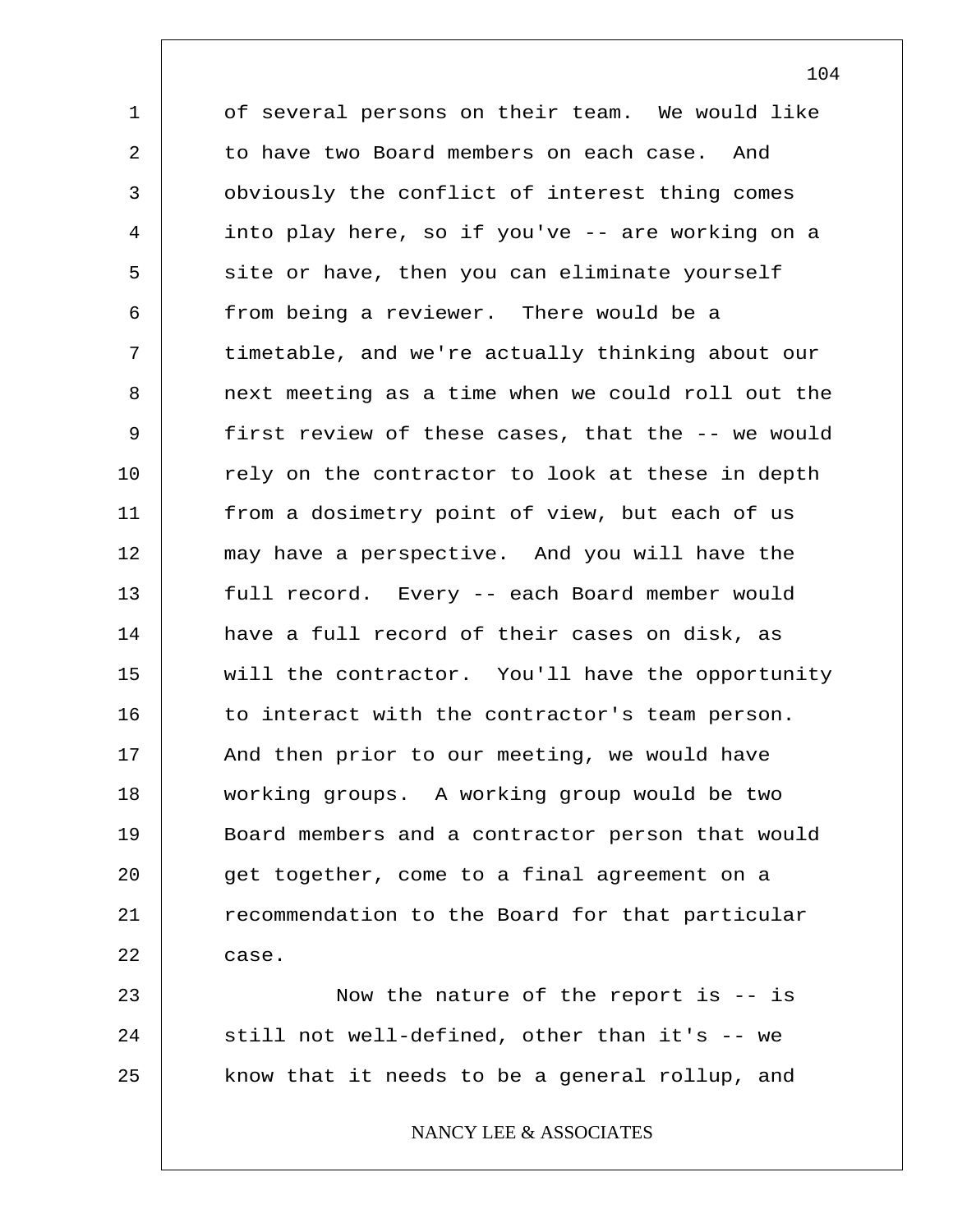1 2 3 4 5 6 7 8 9 10 11 12 13 14 15 16 17 18 19 20 21 22 23 24 25 105 we're kind of learning it as we go here. Okay, the list now is being distributed. I do have a concern here that -- this list has no identifiers on it in terms of code numbers of case numbers. It does have decade, working years and IREP model, which I suppose might in some cases be -- someone might be able to use this to identify an individual. Is that possible? But at this point, whatever -- whatever comes out of the review, it's not going to be linked to specific cases, so here's the first 25. And these were drawn at random. I'm just looking down through this and I see -- one, two, three -- DR. ANDERSON: They're summarized. DR. ZIEMER: Oh, all right. Okay. So here's the frequency -- 32 percent of these cases are Bethlehem Steel, 24 percent Savannah River, 12 percent Rocky Flats, and on down the line. They've simply analyzed this for us. You see the analysis by probability of causation. Interestingly enough, none of them have fallen between the 45 and 50, the area of great interest to this group. DR. ROESSLER: (Off microphone) Are those mistakes, the 1930's? NANCY LEE & ASSOCIATES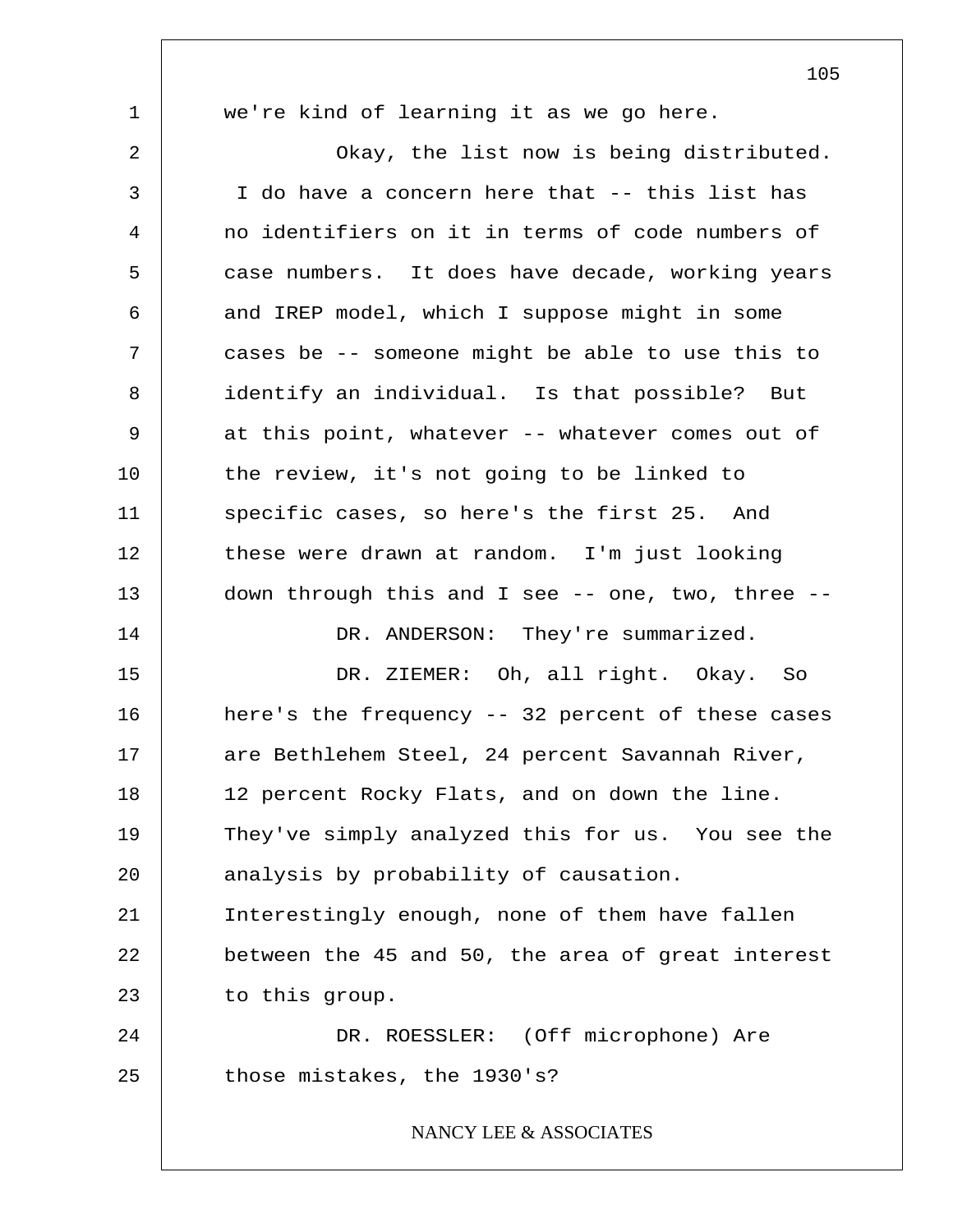1 2 3 4 5 6 7 8 9 10 11 12 13 14 15 16 17 18 19 20 21 22 23 24 25 106 MR. ELLIOTT: Can I make a -- DR. ROESSLER: (Off microphone) Are those -- are those actual beginning dates? MR. GRIFFON: (Off microphone) Decade first worked -- DR. MELIUS: (Off microphone) (Inaudible) worked at Bethlehem. DR. ROESSLER: (Off microphone) There are two of them from -- MR. PRESLEY: (Off microphone) (Inaudible) see there may have been a -- DR. ZIEMER: Somebody may have started working there before the actual -- that's their date when they started working there, I think - yeah. And then you see the various -- fair distribution of kinds of cancers, and as you might expect, the second category's probably prostate. MR. ELLIOTT: Let me make a comment on the POC categorization here where there were - none of the 25 showed up in that middle range of 44 or -- 45 to 49. There are only 20 cases in that particular category anyway, so in this random sampling, we didn't hit any one of those 20. NANCY LEE & ASSOCIATES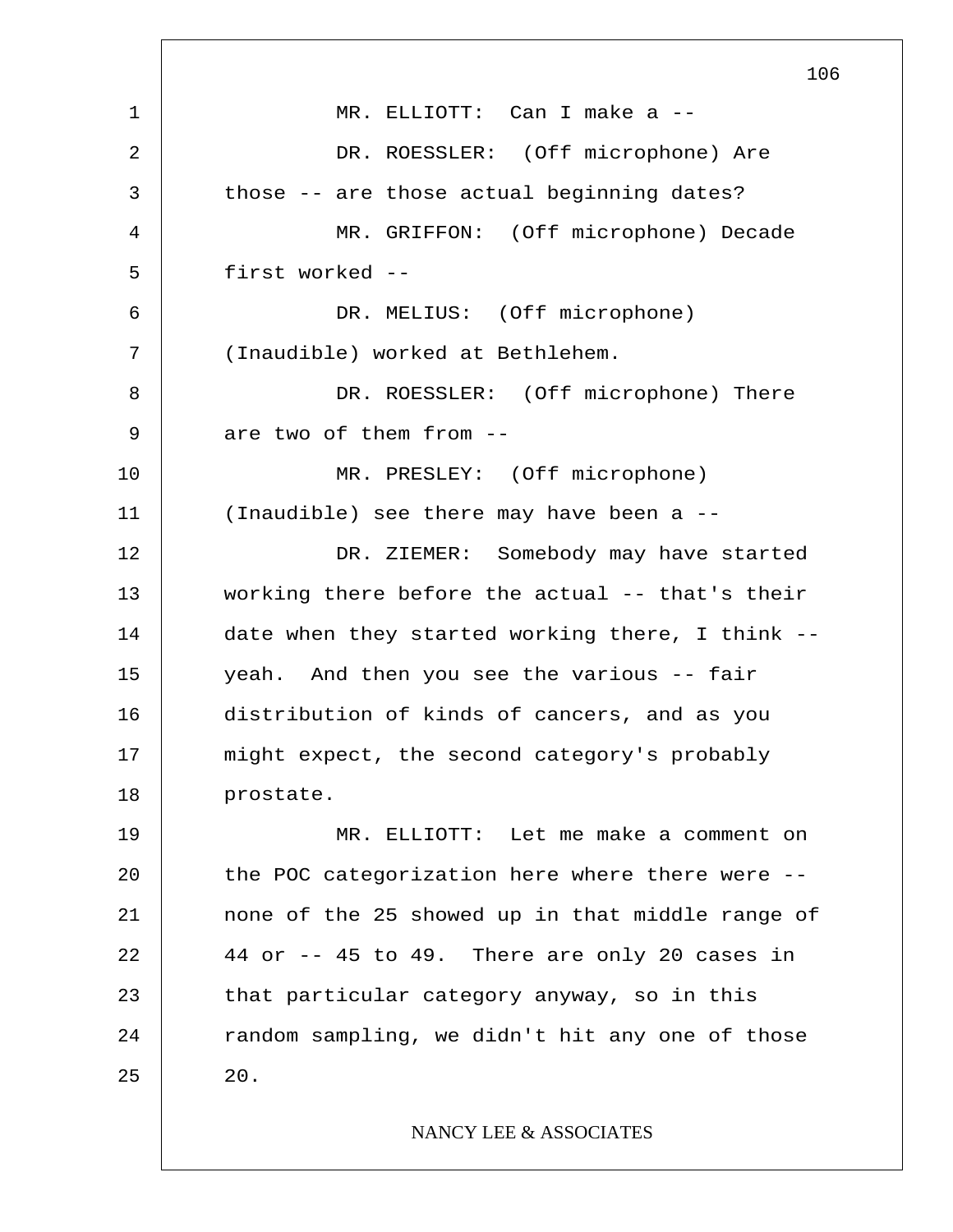1 2 3 4 5 6 7 8 DR. ZIEMER: Now here's -- here's what the Board can do. For example, if you said we want at least one of those kind of cases in this first run, then we can instruct Todd to go back and select by POC and randomly select one of those 20 cases. That's the kind of thing you can do if you want to adjust the list and still keep the randomness into it.

9 10 MR. ESPINOSA: (Off microphone) I'd say we send Todd back.

11 12 13 14 15 16 17 DR. ZIEMER: But also keep in mind that this is only 20 cases out of -- eventually we're going to have hundreds of cases that we sample, so this -- this is -- this is a kind of a first run-through for us and for the contractor. This is part of our learning experience on the process.

18 19 20 21 22 23 24 25 MR. ELLIOTT: Let me restate -- I misspoke. I stand corrected. Dr. Neton corrected me. We have only eight cases that would be in that category, between 45 and 49.9 percent. We have 20 cases out of the first 4,000 that we have turned over to DOL, so out of 1,450-some that have reached the final decision stage, we have only eight. So that's why --

## NANCY LEE & ASSOCIATES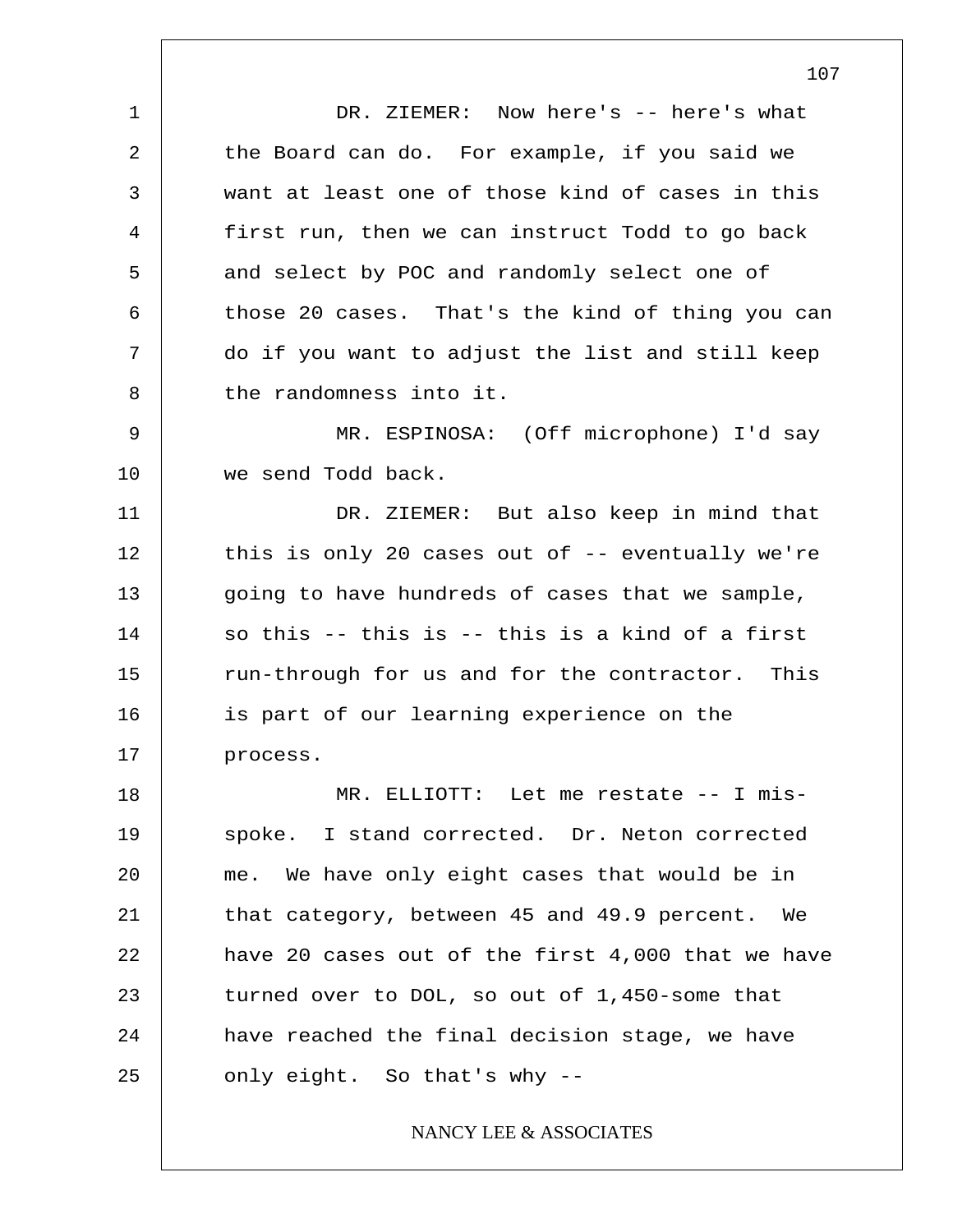1 2 3 4 5 6 7 8 9 10 11 12 13 14 15 16 17 18 19 20 21 22 23  $2.4$ 25 108 MR. GRIFFON: That's a very small number. MR. ELLIOTT: We've got -- smaller than 20, even. DR. ANDERSON: (Inaudible) DR. ZIEMER: Well, and --MR. ELLIOTT: My apologies. DR. ZIEMER: -- for the initial run, this may be fine because we're really learning how to do the job. DR. ANDERSON: We've got a lot of low POCs. MS. MUNN: We're all on the same learning curve. DR. ZIEMER: Which is fine. MS. MUNN: That's fine. We have a few high ones, too. DR. ZIEMER: Now the -- what -- what I'm going to ask for is  $-$  to start us off, I'm going to ask for a motion to accept the first 20 on the list as the 20 that we will test -- MR. ESPINOSA: So moved. DR. ZIEMER: -- and it's been moved and DR. ANDERSON: Seconded. NANCY LEE & ASSOCIATES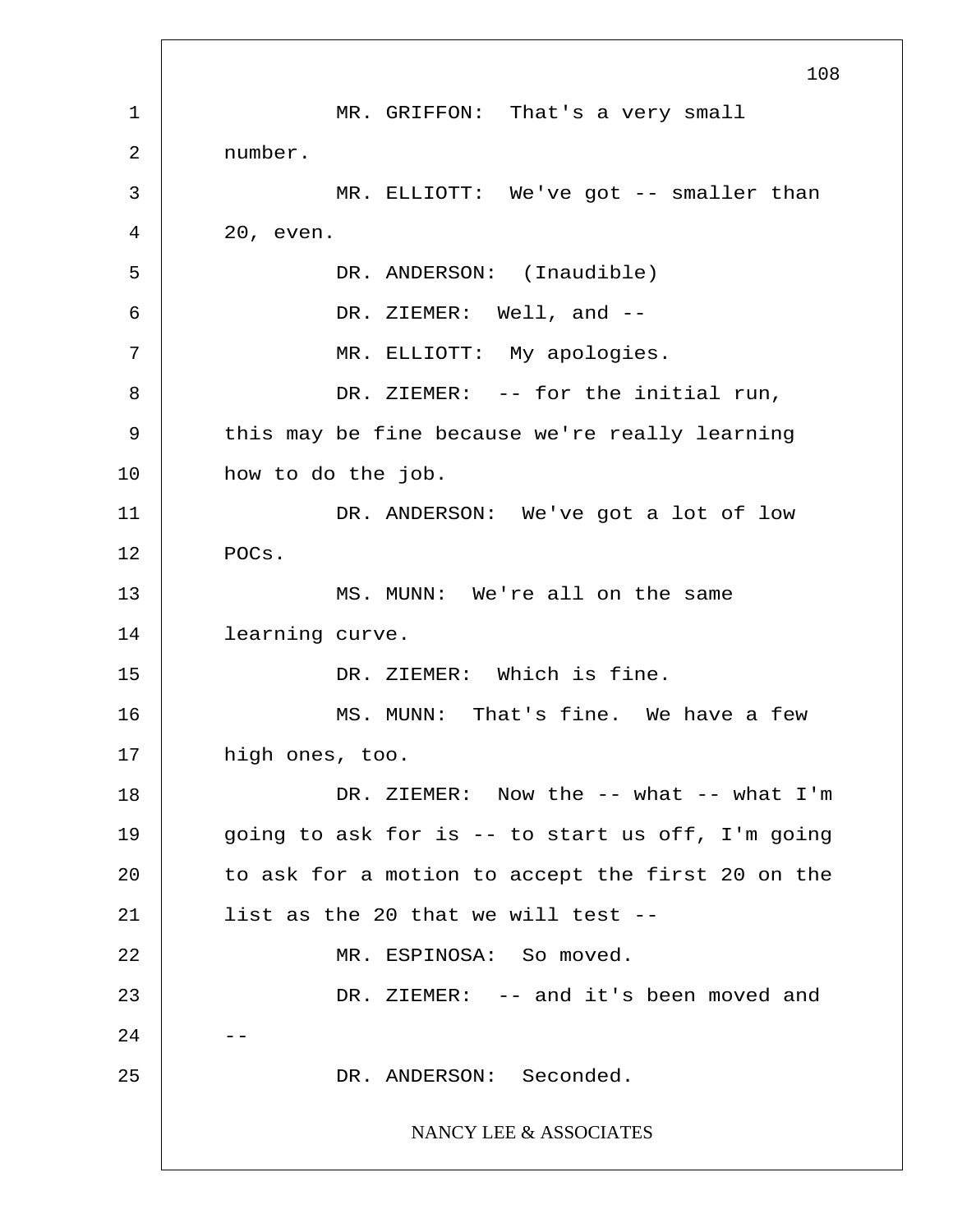1 2 3 4 5 6 7 8 9 10 11 12 13 14 15 16 17 18 19 20 21 22 23 24 25 109 DR. ZIEMER: -- and seconded. Was there a second? DR. ANDERSON: Seconded. DR. ZIEMER: Now discussion. We can -we can change that. DR. MELIUS: I would just argue that that gives us all the Bethlehem Steel and we end  $up$   $--$ UNIDENTIFIED: (Off microphone) (Inaudible) DR. MELIUS: -- yeah, and whereas the last five are not, and I'd rather eliminate five of the Bethlehem Steel or something to that - like that. DR. ZIEMER: For now. DR. MELIUS: For now, yeah. DR. ZIEMER: And if we eliminate them, they go back in the pool. MR. GRIFFON: Right. DR. ZIEMER: How many Bethlehem Steels are you proposing we eliminate? And we will eliminate them starting with the bottom of the list, in fairness, I guess, and go up. There are how many Bethlehem Steels? DR. MELIUS: I just counted eight, I NANCY LEE & ASSOCIATES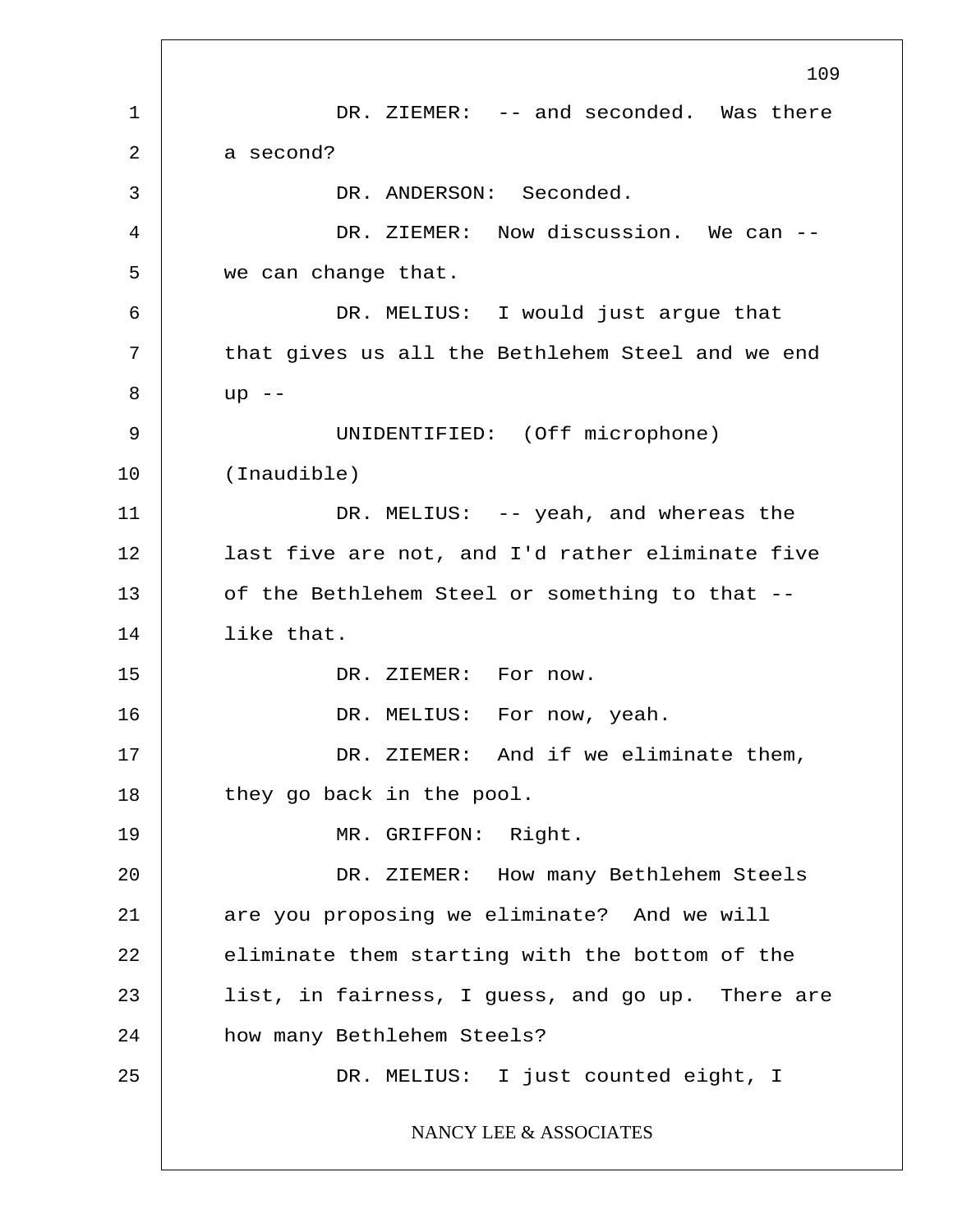1 2 3 4 5 6 7 8 9 10 11 12 13 14 15 16 17 18 19 20 21 22 23 24 25 110 think. MR. ELLIOTT: (Off microphone) In our frequency distribution (Inaudible). DR. ZIEMER: There are eight Bethlehem Steels. MR. GRIFFON: (Off microphone) You have to consider the other criteria, I would say -- I would argue, but... DR. ZIEMER: Jim is -- are you proposing that we eliminate five Bethlehem Steels, Jim? DR. MELIUS: Yeah. DR. ZIEMER: And do you agree then that it would be the last five on the list of Bethlehem Steels? I mean we -- we just have -- DR. ROESSLER: We should look at cancers, I think -- I think we should look at other parameters. No? DR. ZIEMER: I would argue that right now it's too early to do that. If you're simply sorting -- you're looking at facility as the variable, then in -- in keeping with the process, you just take them as they came. In other words, you're saying well -- you've reached -- you've saturated Bethlehem Steel with the third one. The next one we draw, we eliminate. NANCY LEE & ASSOCIATES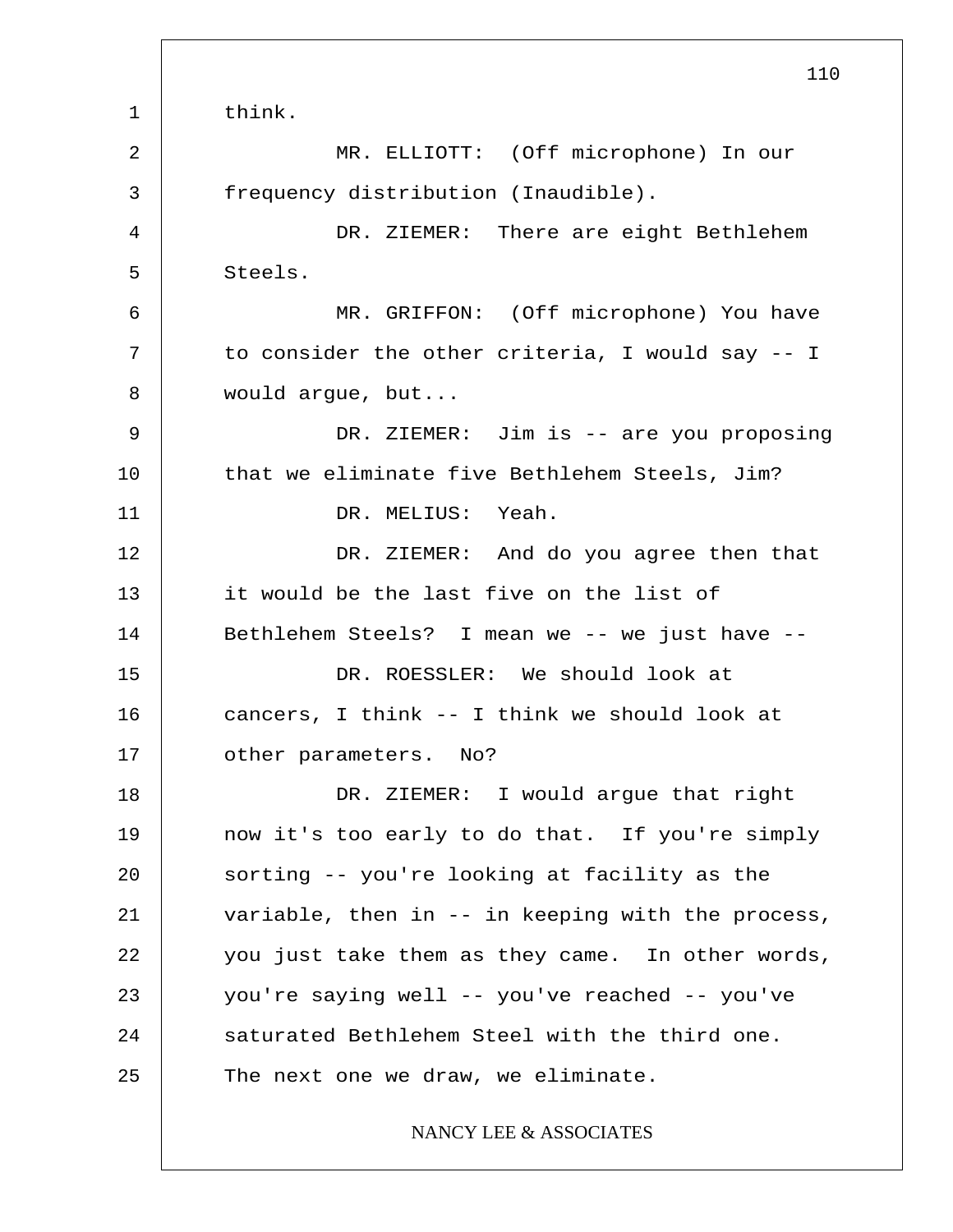1 2 3 4 5 6 7 8 9 10 11 12 13 14 15 16 17 18 19 20 21 22 23 24 25 111 DR. MELIUS: If we keep in mind --MR. GRIFFON: Here's -- I'll make a more specific proposal. DR. ZIEMER: Okay. MR. GRIFFON: I would propose to draw -- DR. ZIEMER: I'm sorry, I don't think we had a second on your motion yet, but -- are you -- are you re-motioning -- re-moving something? DR. MELIUS: This may be a friendly amendment. MR. GRIFFON: Yeah, I think it's a -- I think it's a friendly amendment. I still would say five Bethlehem Steel cases, but I would say let's drop number ten, 13, 14, 15 and 16 in the order down the list that they appear. And I looked at that based not only on Bethlehem Steel, but also I didn't want to do like -- I think there were a couple of colon cancers and a couple of lung cancers, so -- DR. ZIEMER: Well, that's the last five Bethlehem Steels. MR. GRIFFON: Oh, is that the last five? DR. ZIEMER: Basically that's --MR. GRIFFON: So it's the same motion. DR. ZIEMER: That's the same motion. NANCY LEE & ASSOCIATES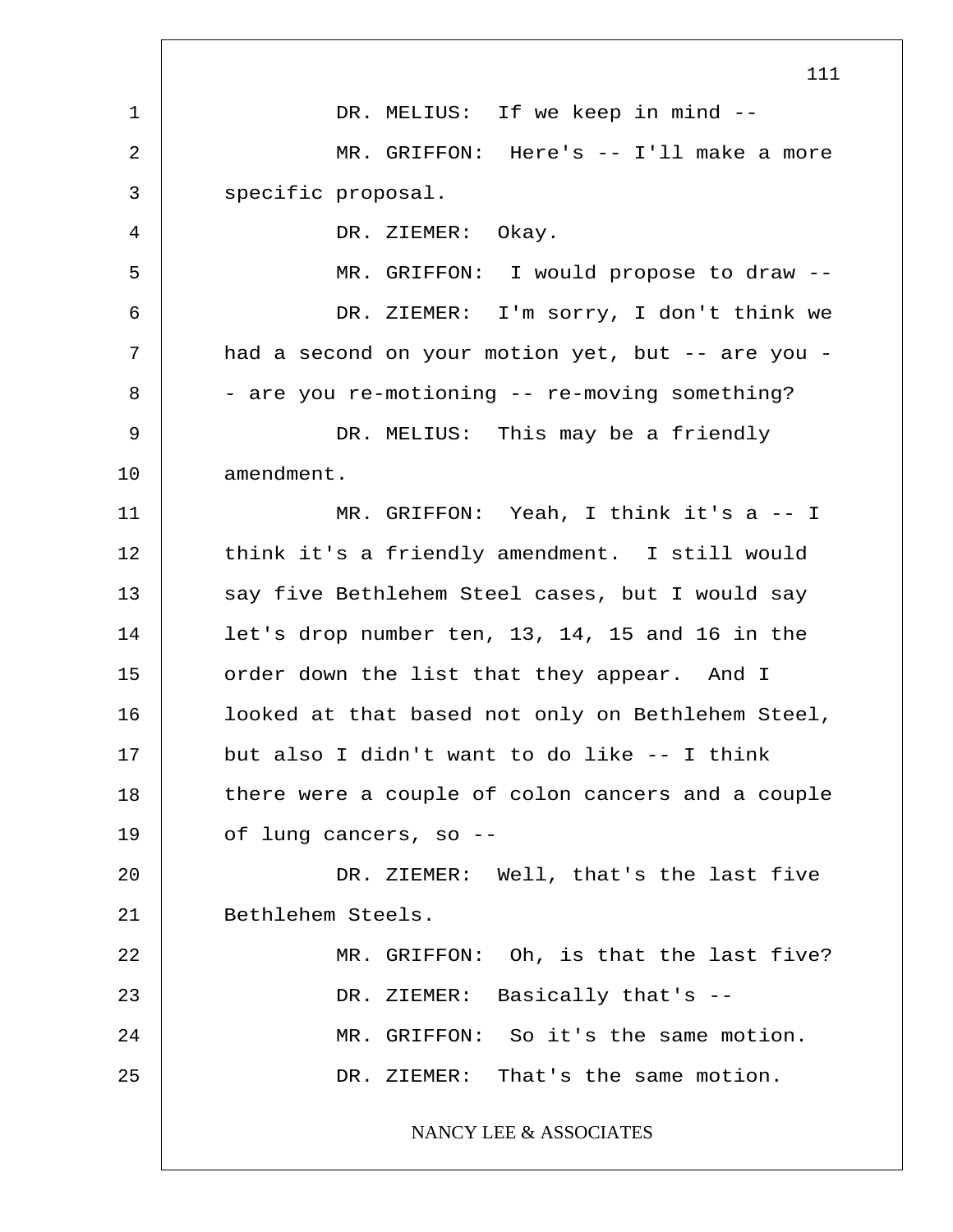1 2 3 4 5 6 7 8 9 10 11 12 13 14 15 16 17 18 19 20 21 22 23 24 25 112 Did somebody second that motion? MR. GRIFFON: I second Jim's motion. DR. ZIEMER: Okay. The motion then is to eliminate those five Bethlehem Steels and pick up the last five on the list, and that's been seconded. Is there discussion on this motion? Robert, are you addressing the amendment? MR. PRESLEY: No, I'll buy that. DR. ZIEMER: Richard, addressing the amendment? MR. ESPINOSA: No, not addressing the amendment. DR. ZIEMER: We're addressing only the amendment to drop five Bethlehem Steels. Yeah, Tony? DR. ANDRADE: Just one comment on the next to the last Bethlehem Steel. Here we have a really high POC, and then you have the lung cancer situation, which is what we really kind of expected. I think that that would be a very interesting case to ring out. MR. ESPINOSA: That's -- DR. ROESSLER: (Off microphone) There are two of those, though. MR. ESPINOSA: Yeah, there's one on --NANCY LEE & ASSOCIATES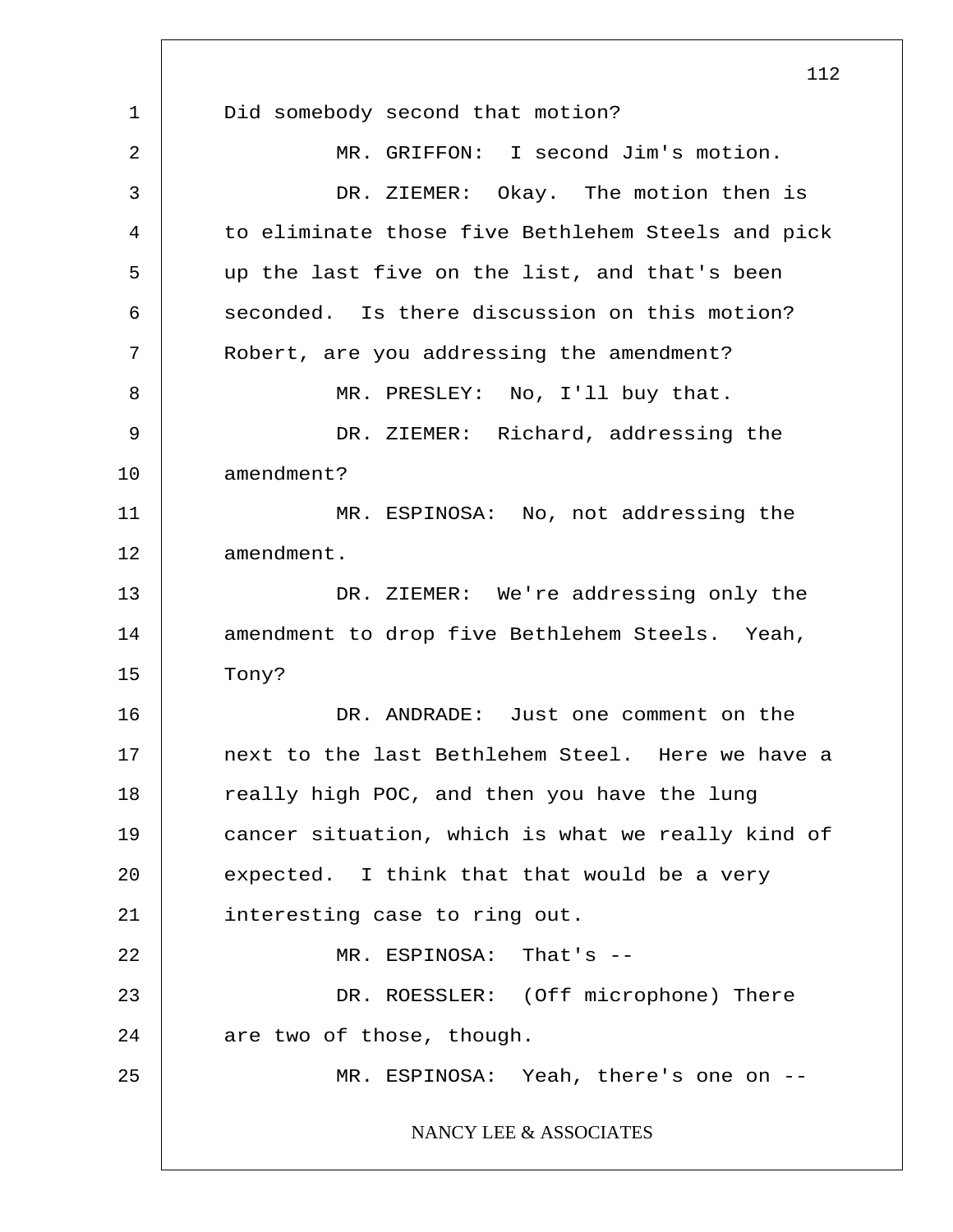1 2 3 4 5 6 7 8 9 10 11 12 13 14 15 16 17 18 19 20 21 22 23 24 25 113 DR. ROESSLER: (Off microphone) (Inaudible) one is in the list. MR. GRIFFON: Yeah, the first -- MR. ELLIOTT: Could we only talk one at a time, please, for our recorder, who is a champion, but he is somewhat disadvantaged when he's got six people talking at once. DR. ZIEMER: So Tony, are you speaking against the motion to drop those five? DR. ANDRADE: No -- okay. I recant. It is pointed out to me there's another lung cancer above it. DR. ZIEMER: And again, keep in mind, we're not filling the matrix with 20 samples. MR. GRIFFON: I just want to make one - one informational comment that I have -- DR. ZIEMER: Informational comment? Yeah. MR. GRIFFON: I have the matrix pulled up, the proportional method that we proposed, and I think Bethlehem Steel -- I don't know if this is a current number, but I have 417 cases. So if you just did -- there were 417 overall cases, so I don't know -- you know, that's another argument for -- not to sample too many -- NANCY LEE & ASSOCIATES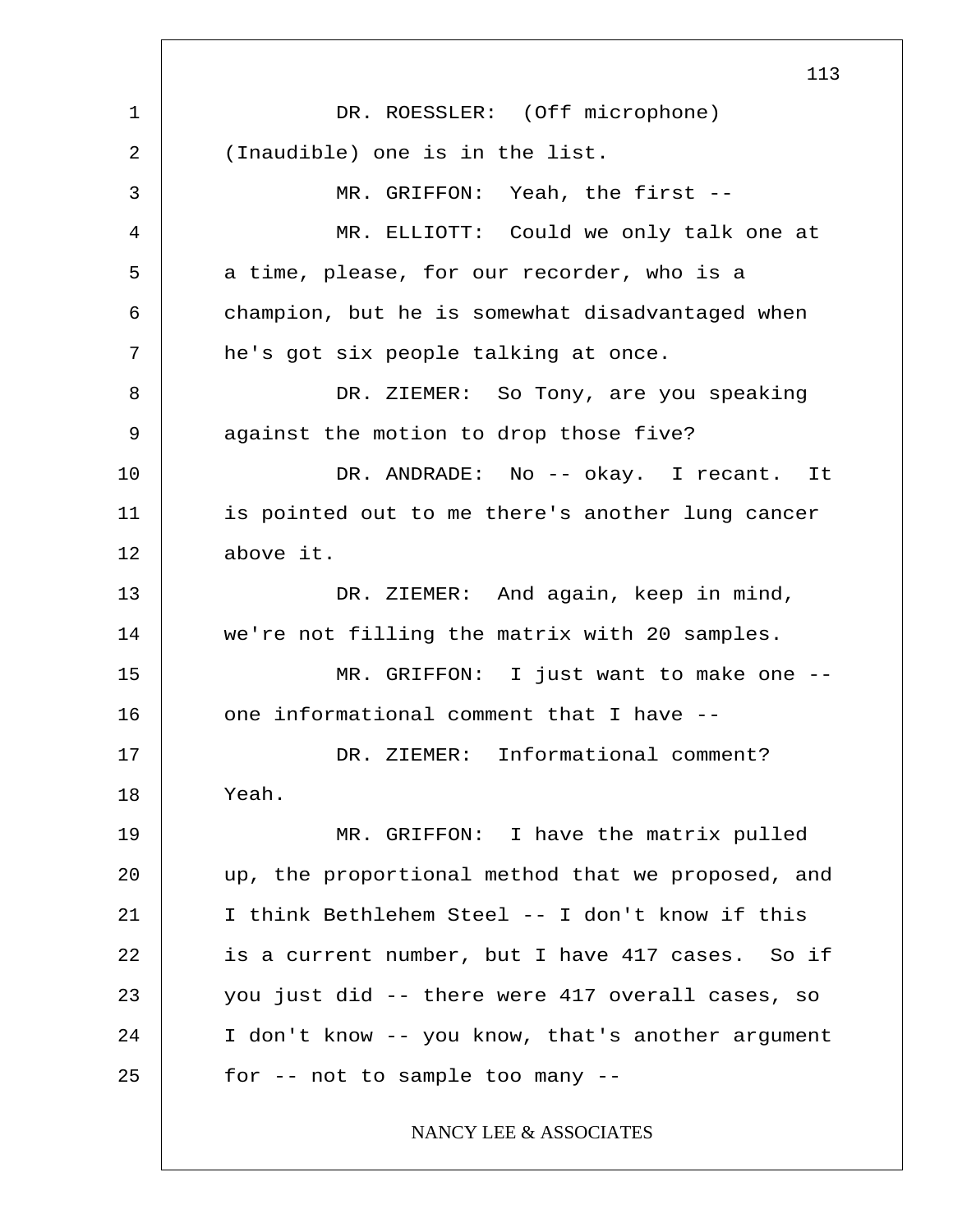1 2  $3 \quad - -$ 4 5 6 7 8 9 10 11 12 13 14 15 16 17 18 19 20 21 22 23 24 25 114 DR. ZIEMER: Yes. MR. GRIFFON: -- in this first round of DR. ZIEMER: Thank you. MR. GRIFFON: -- sampling from Bethlehem Steel. DR. ZIEMER: Thank you. See, this is exactly the kind of run you'd like to get if you were in Las Vegas. You're putting your money on Bethlehem Steel. Right? DR. ANDERSON: Right. DR. ZIEMER: Okay. Are we ready to vote on the motion to amend, which would be to eliminate those last five Bethlehem Steels and add the last five on the list, and that would give us our list of 20? All in favor, aye. (Affirmative responses) DR. ZIEMER: Any opposed, no? (No responses) DR. ZIEMER: Any abstentions? Let me -- I'm going to ask a question here. On doing this, do Board members have to recluse (sic) themselves if they're associated with one of these facilities? NANCY LEE & ASSOCIATES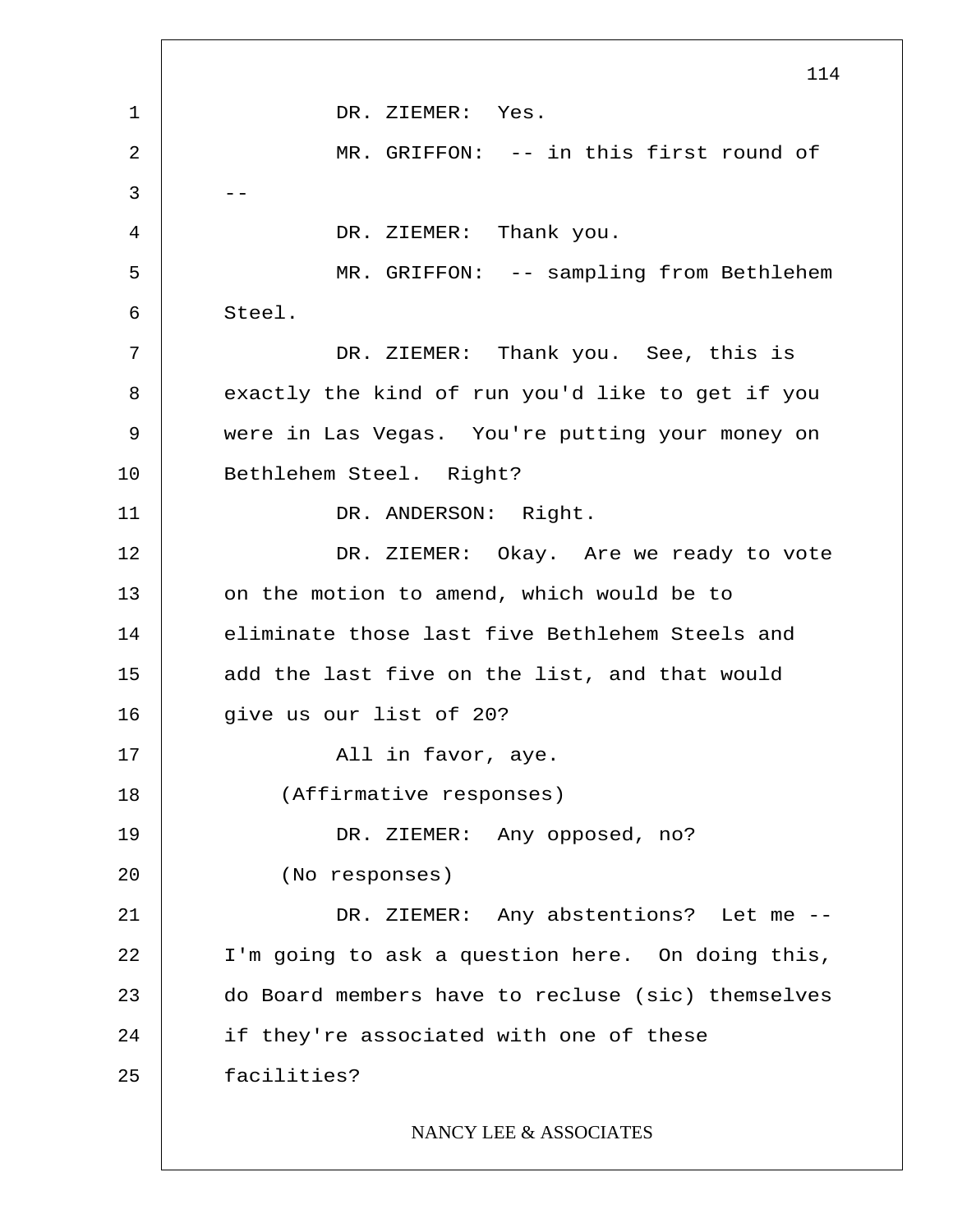1 2 3 4 5 6 7 8 9 10 11 12 13 14 15 16 17 18 19 20 21 22 23 24 25 115 MR. ELLIOTT: Yes. DR. ZIEMER: No, I think -- I think it's an issue we have to -- MR. ELLIOTT: Yes. No, it is an issue that you have to face. If -- I'll remind you of your conflict of interest waivers. You have - each of you -- may or may not -- have a waiver letter, and in that waiver letter it will specify what you must affirmatively recuse yourself on, which site -- or sites. And I have a listing here if it helps, if you don't remember what your waiver letter says. DR. ANDERSON: So did that --DR. ZIEMER: Now -- DR. ANDERSON: -- (Inaudible) not have voted on Bethlehem is the question. DR. ZIEMER: Well, but you see, the bigger issue is in voting on that you are also voting to include some other sites. It's not -- MR. ELLIOTT: That is not a problem, I do not believe. It's when you get into -- DR. ZIEMER: You're not really doing anything with respect to evaluating it. It's just the list of -- MR. PRESLEY: (Off microphone) Somebody NANCY LEE & ASSOCIATES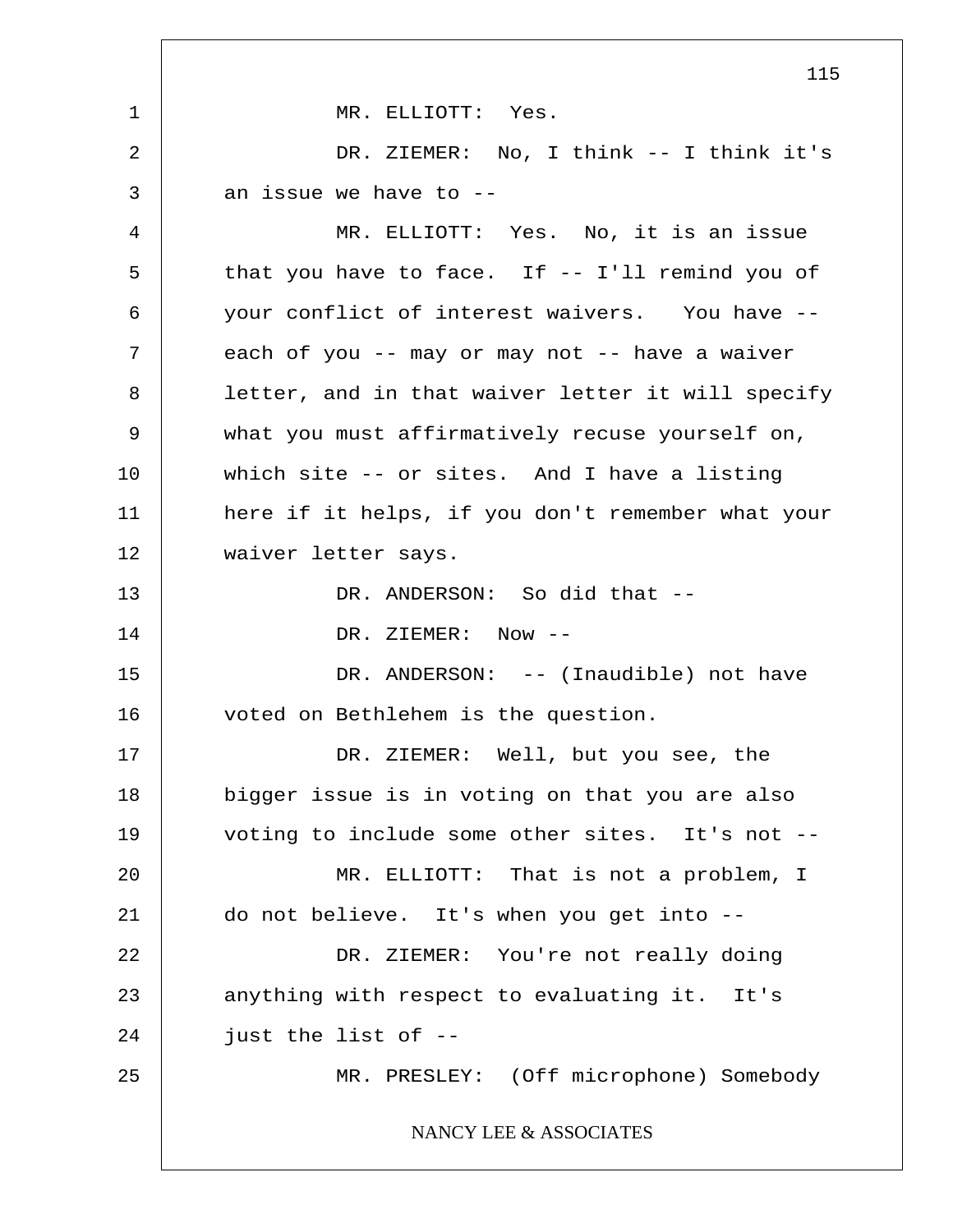else could take that site.

1

2 3 4 5 6 7 8 9 10 11 12 13 14 15 16 17 18 19 20 21 22 23 24 25 MR. ELLIOTT: That's right. That's right. You should recuse yourself if someone wants to give you a site to review -- a case from a site to review that you are -- your waiver letter says you must recuse. This general kind of voting I think is -- on -- on what to include or exclude, is not a problem at this point. DR. MELIUS: Just on the conflict of interest issue, like for myself, I believe I would have conflict, but it wouldn't be on any parameter that would be available here. It wouldn't be until I saw the case file. DR. ZIEMER: Right. DR. MELIUS: It would be an occupational, I -- I don't think it's likely to occur, but  $--$  but it would be  $--$  so  $--$  so some of that may be -- you know, like at least for me, it's -- I won't know until I see the case. MR. ELLIOTT: That is true, you wouldn't know until you saw the case name. DR. MELIUS: Right. MR. ELLIOTT: The name of the individual. DR. MELIUS: And some more information, NANCY LEE & ASSOCIATES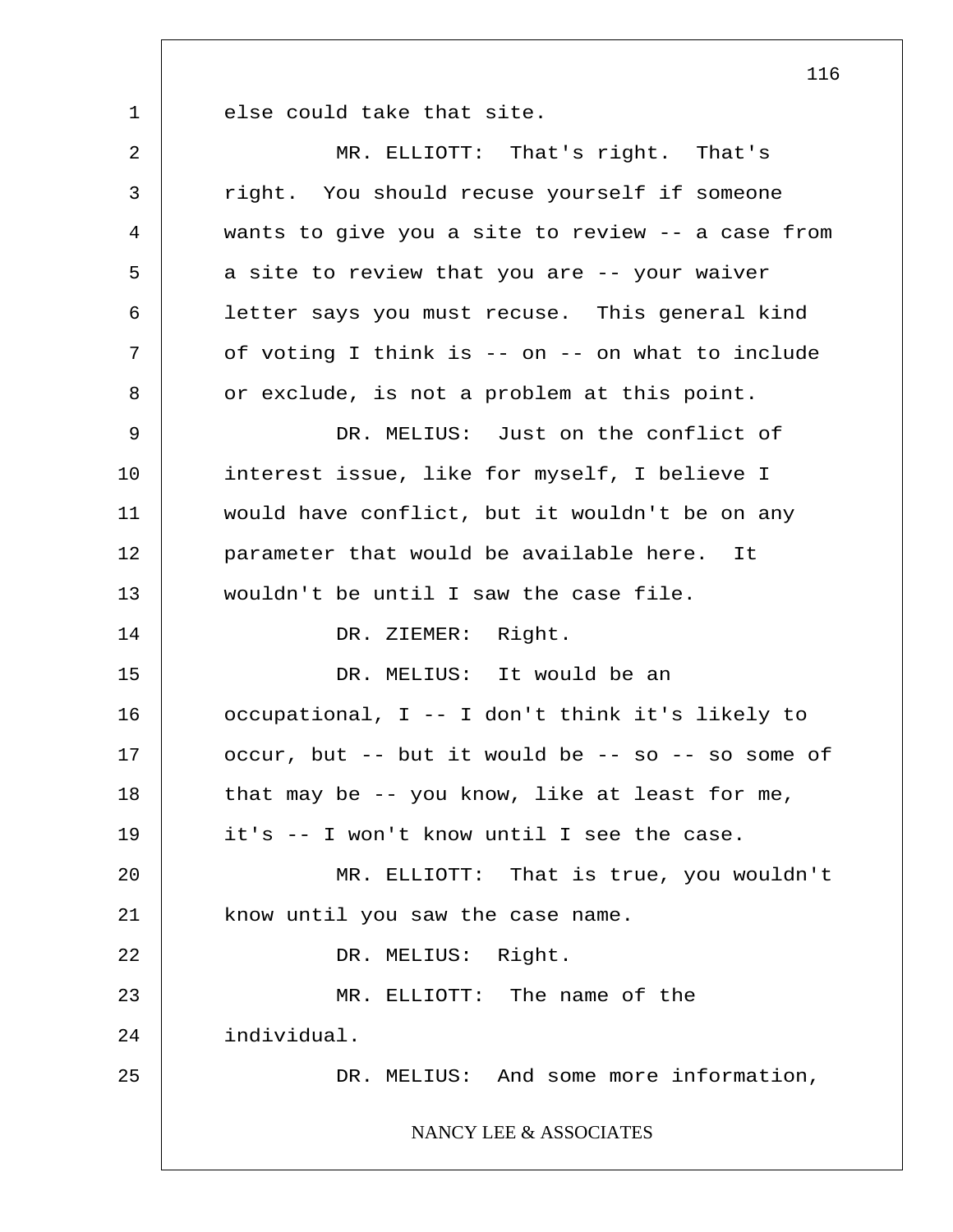1 2 3 4 5 6 7 8 9 10 11 12 13 14 15 16 17 18 19 20 21 22 23 24 25 117 in which case I think then -- then we have to have a procedure for -- MR. ELLIOTT: Right. DR. MELIUS: -- reassigning that case. MR. ELLIOTT: That's -- yes, that's correct. DR. ZIEMER: Okay. We have now accepted a list of 20 cases that will constitute the initial review. I want to call on John Mauro to describe for the Board how your team will handle this, and then that will help them to understand what we have to do. MR. ELLIOTT: Can I verify for the record who made that motion? I think Dr. DeHart seconded it, but -- DR. ZIEMER: Well --DR. MELIUS: I did. DR. ZIEMER: -- we're going to attribute it to Jim Melius. MR. ELLIOTT: Okay. Now we stand corrected. DR. MAURO: Our proposal lays out basically what I'll be summarizing, and our proposal, as you folks probably know, is part of the contract. So in essence, when the first set NANCY LEE & ASSOCIATES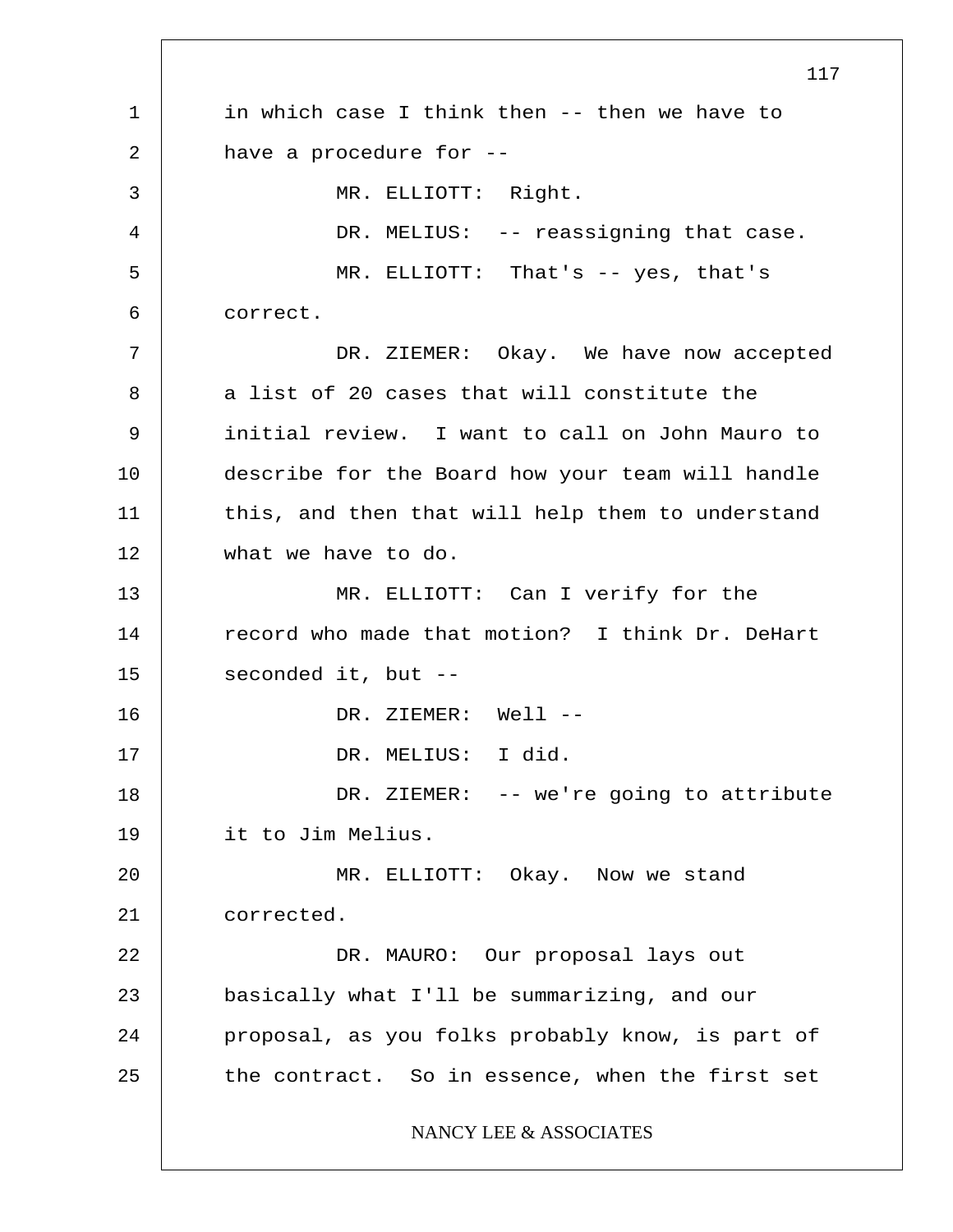1 2 3 4 5 6 7 8 9 10 11 12 13 14 15 16 17 18 19 20 21 22 23 24 25 of 20 cases come in, at that point I distribute - - well, first and foremost, this issue of -- Privacy Act issue is critical 'cause I believe these cases will have the identification. DR. ZIEMER: Yes. DR. MAURO: So first and foremost, we have to make sure that we are all cleared from a Privacy Act training perspective, and everyone understands the seriousness of this. There will be -- right now I anticipate -- we have identified what I call case managers. These are five very senior people, all of whom have some specialty, expertise. They have many, many years of experience, advanced degrees, but some of them have more expertise in external, some more internal, some really know an awful lot about uranium or plutonium. We have five lead people that I call case managers. Okay? What I'm go-- what I -- my plans are to distribute all the 20 cases to these five people, in addition to distribute it to -- for some of those -- some of those sites are currently in the pipeline for site profile reviews, so for those cases -- for example, as we all know, Bethlehem Steel is the first one that looks like is going NANCY LEE & ASSOCIATES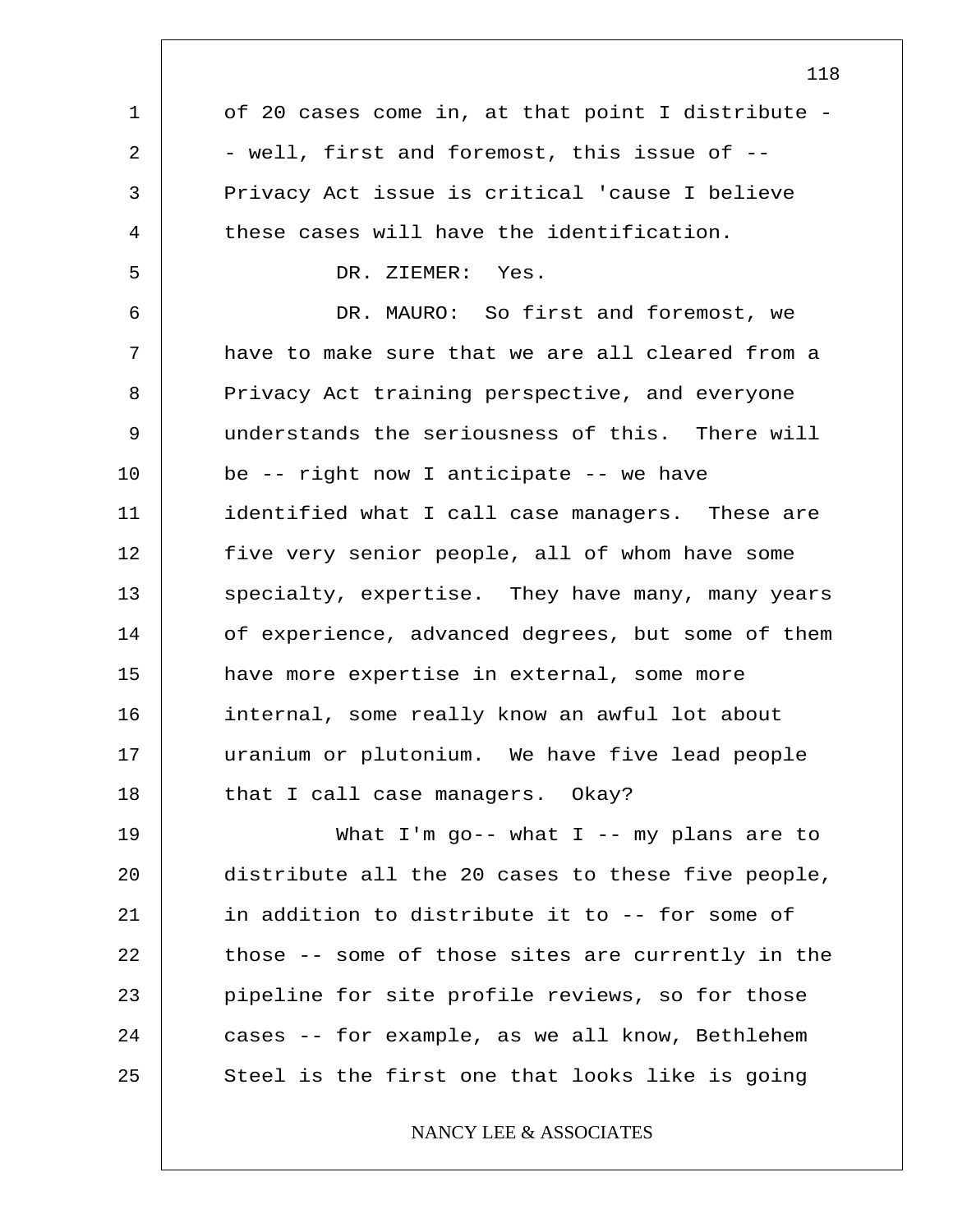1 2 3 4 5 6 7 8 9 10 to move through our pipeline for site profile review, so by all means the task leader for Bethlehem Steel will also receive the cases dealing with Bethlehem Steel. Because what I'd like to do is to make sure there's a linkage between the case managers and the folks who are leading the tasks regarding site profiles, so we take advantage of the knowledge base that currently exists within our team on Bethlehem Steel, for example.

11 12 13 14 15 16 17 18 19 20 21 22 23 24 25 Okay, so let's -- let's say -- so -- so on -- the first step in the process would be to distribute the -- the C-- I assume -- they'll come out in the form of CDs with -- with all the records, would probably go out to on the order of -- I would say perhaps eight or nine people within our organization will get them all. Okay? They'll all have probably a few days just to scan through them -- okay? -- so they get an appreciation for what the -- the nature of the problem is. Then we're going to meet in McLean. In the McLean meeting, it's at that point where we're going to deal them out, so to speak. My thinking is right now, each case manager will get -- we have five case managers -- will get four

## NANCY LEE & ASSOCIATES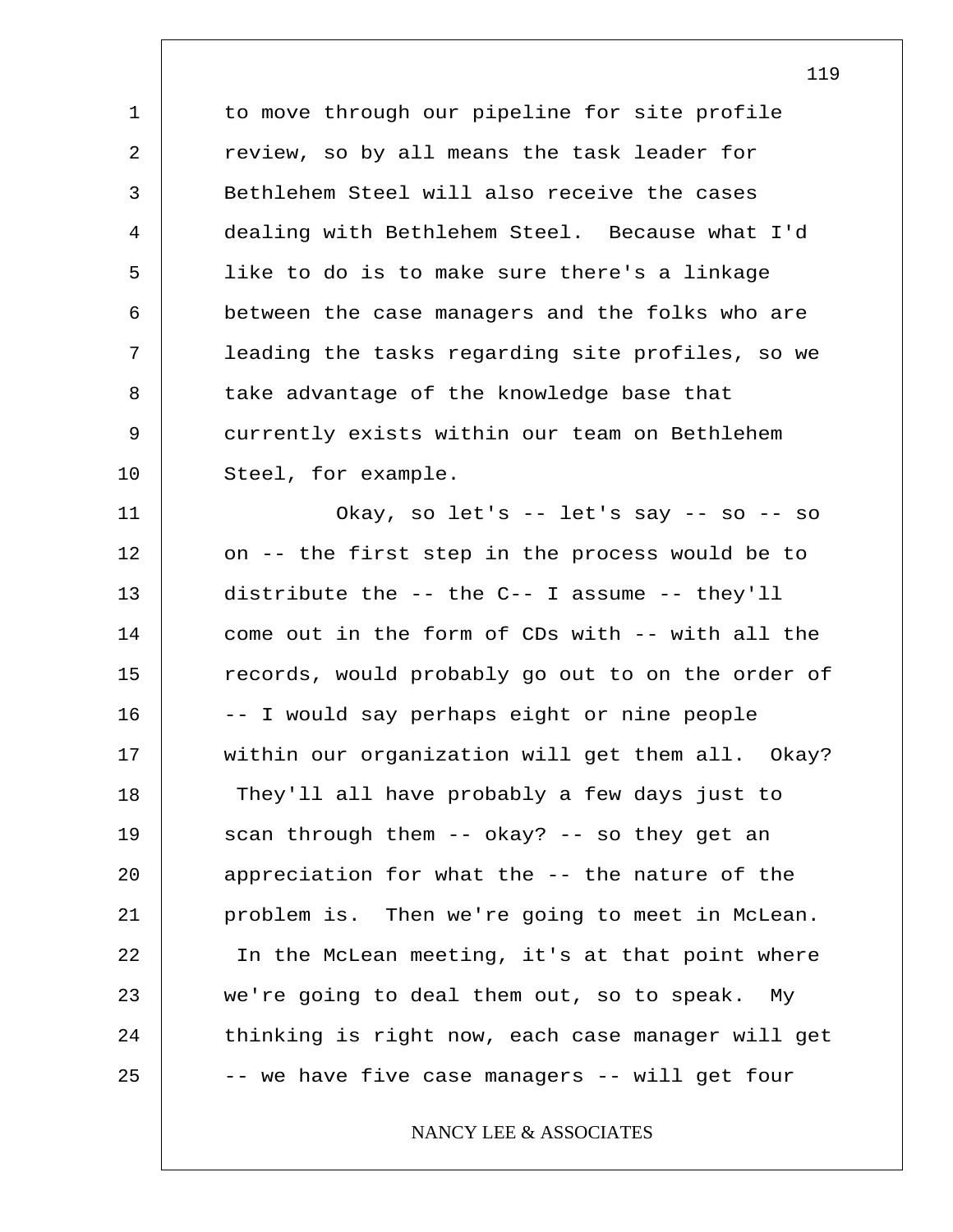1 2 3 4 5 6 7 8 9 10 11 12 13 14 15 16 17 18 19 20 21 22 23 24 25 cases. Okay? Each person will get four cases. We have our procedures. It's all laid out in our proposal. We have an Appendix C to our proposal, which is the procedures that we're going to follow to perform these reviews. One of the things that I'm starting to realize is that those procedures are -- probably will -- are - are a living document. That is, as we learn, we're going to find out that they may be too cumbersome. Because of the efficiency approaches you folks have taken, it may not be necessary to go through the -- but I'm getting adrift here. So what happens is each person is going to have a mandate. Each case manager will have a mandate. This mandate will be to review that - their -- his or her four cases within a certain time period and with a certain work hour allocation, so that they have a budget. And then they're going to dive in. Now they have the -- now within the work hour budget they have, they can draw upon any one of the 33 people that are on our team. That is, we have a team -- team of 33 individuals, some of which have very, very specialized expertise - for example, in interpreting film badge NANCY LEE & ASSOCIATES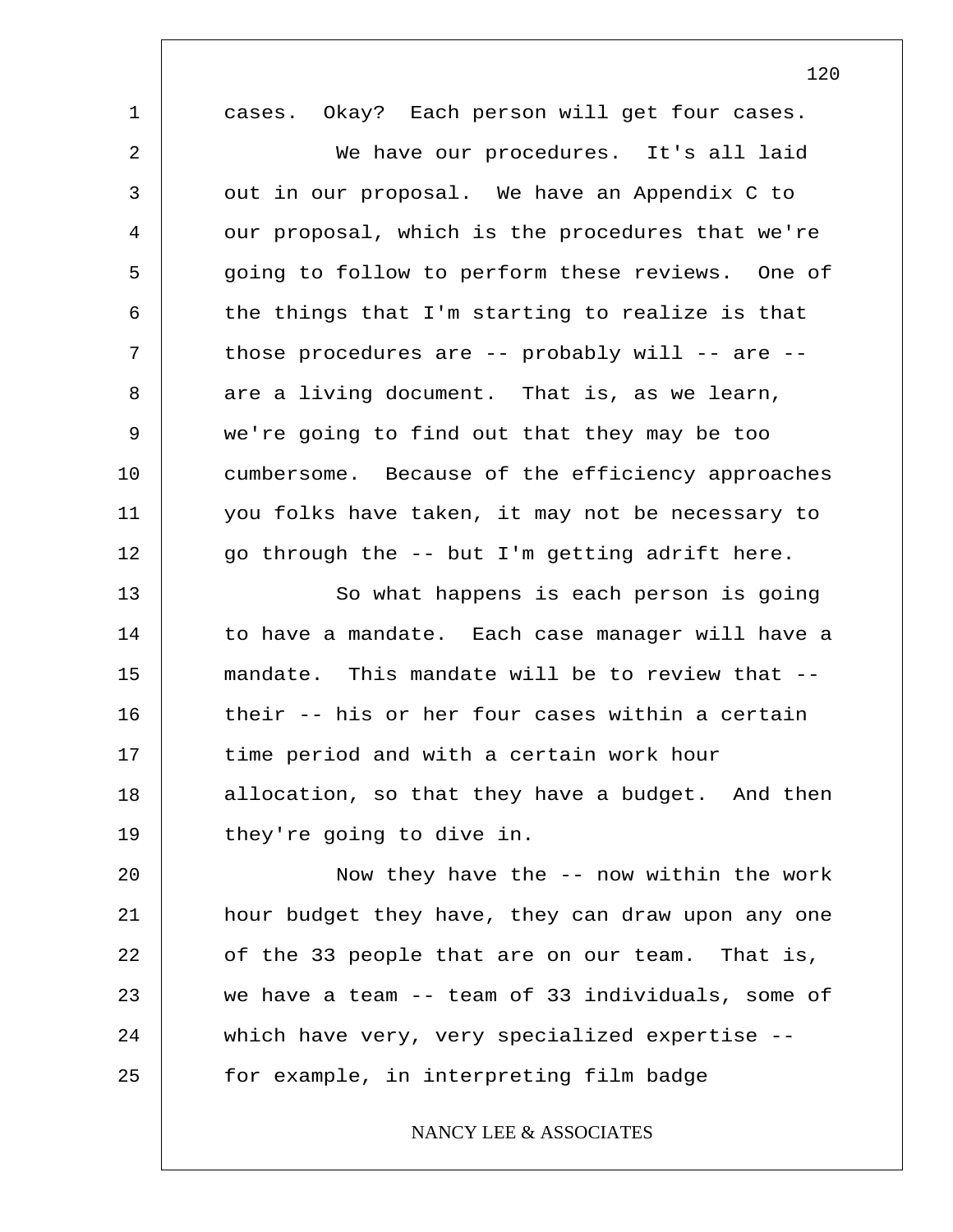dosimetry. They can draw upon that expertise, any expertise they care to, but within the constraints of their work hours and the time allotted to them.

1

2

3

4

5 6 7 8 9 10 11 12 13 14 15 16 17 18 19 20 21 22 23 24 25 When they're through, they're not going to have a report but they will have their notes, their findings and their -- their initial perspective on the areas where there may be strengths or weaknesses or problems with the particular case. We will all reconvene -- let's assume for now, for the time being, that we could do that in one month. Okay? So on day one, we -- we have this meeting where we deal out all these cases. One month later, we all reconvene back in McLean and each person will get up before the rest of our team and tell their story regarding each case and explain what they found and their rationale for what they found. It'll be discussed. I'm envisioning that -- for - each person will require about a half a day, so we probably would have a three-day meeting in McLean of the team, go over all 20 and have a chance to interact. Then each pers-- after that interaction, each person would go back and write his report regarding his findings, in light of

NANCY LEE & ASSOCIATES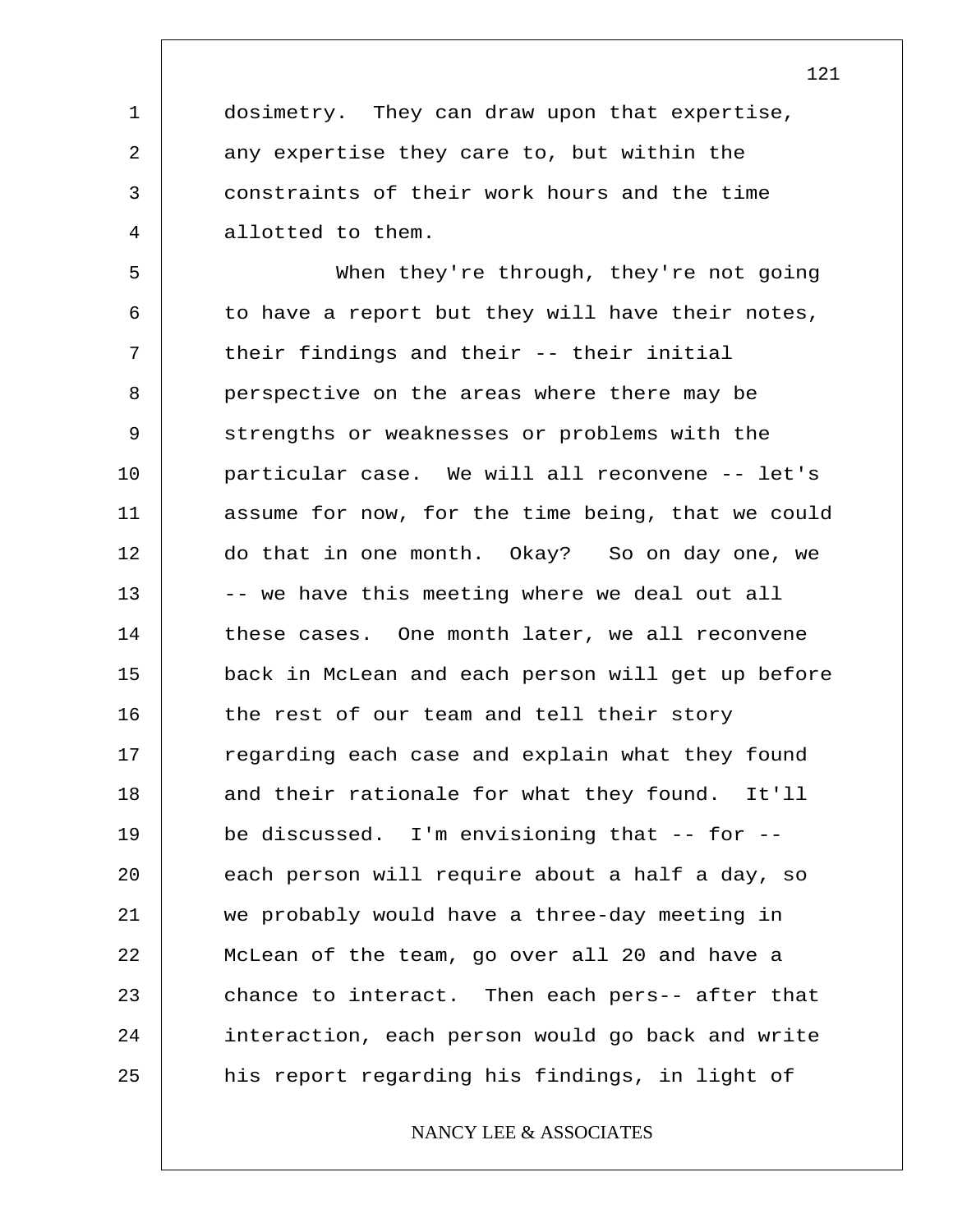the discussions that were held. Once that report is completed, it represents a draft report. At that point that draft report will undergo our QA process. We have a QA -- our QA -- you'll see our QA procedure, make sure everything is signed off as appropriate, and then it's delivered to the Board.

1

2

3

4

5

6

7

8 9 10 11 12 Now I understand at some point in this process the Board want-- you mentioned the Board being involved where -- any place in the process either the Board or NIOSH's folks certainly could step in.

13 14 15 16 17 18 19 20 21 22 23 24 25 DR. ZIEMER: Let me describe what the subcommittee was thinking about in that regard. At the point that the team gets together in McLean the second time, which is when you share your information but you don't have a written report, that for each case as it came up -- like at 8:00 a.m. on a certain day, this case is going to be discussed, and let's say that Mike and Tony were the Board contacts, they would be on a conference call with your team, have the opportunity to feed comments in or -- and hear your discussion. You're then going to develop a written report for that case --

#### NANCY LEE & ASSOCIATES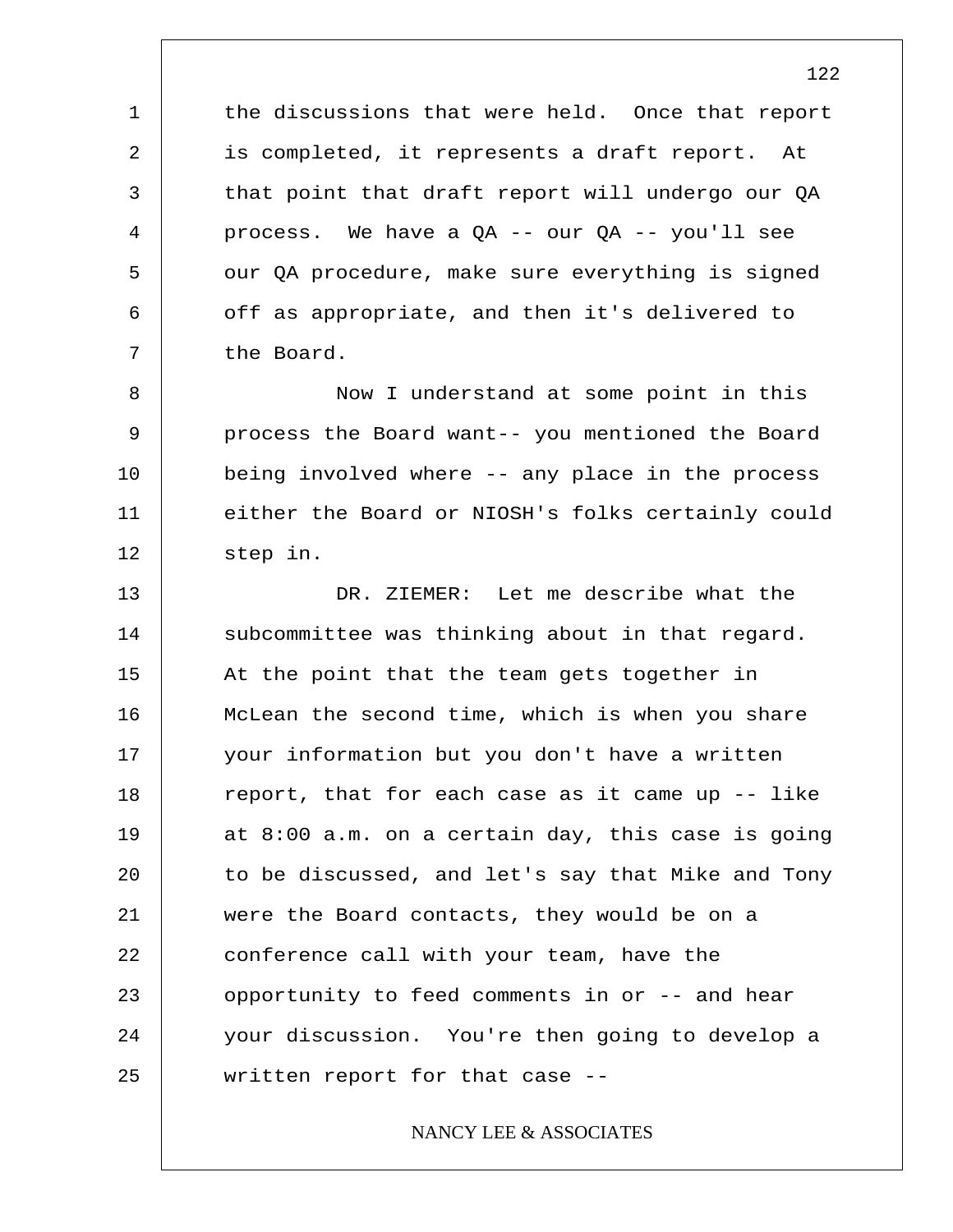1 2 3 4 5 6 7 8 9 10 11 12 13 14 15 16 17 18 19 20 21 22 23 24 25 123 DR. MAURO: Yes. DR. ZIEMER: -- and later, probably the day before the Board meeting where we get together, those two would meet with your team person -- DR. MAURO: Okay. DR. ZIEMER: -- for reviewing the final report, and that would have to happen 20 times. We have essentially ten Board members, so each of our people are going to have several cases. Let's see, how's that going to work out? We're going to have five teams time-- we're going to have four cases apiece, also. So any one of us would have -- and in between would have the opportunity to interact by -- and Leon, but -- 12. And in be-- and because of conflict of interest, things may be -- maybe not everyone will have that same total cases, so we'll have to divvy that up. But also have the opportunity to e-mail your contact person if you have comments to feed in in between. DR. MAURO: Uh-huh. DR. ZIEMER: And then the other thing that will have to happen with all those cases is the rollup, which will constitute the official NANCY LEE & ASSOCIATES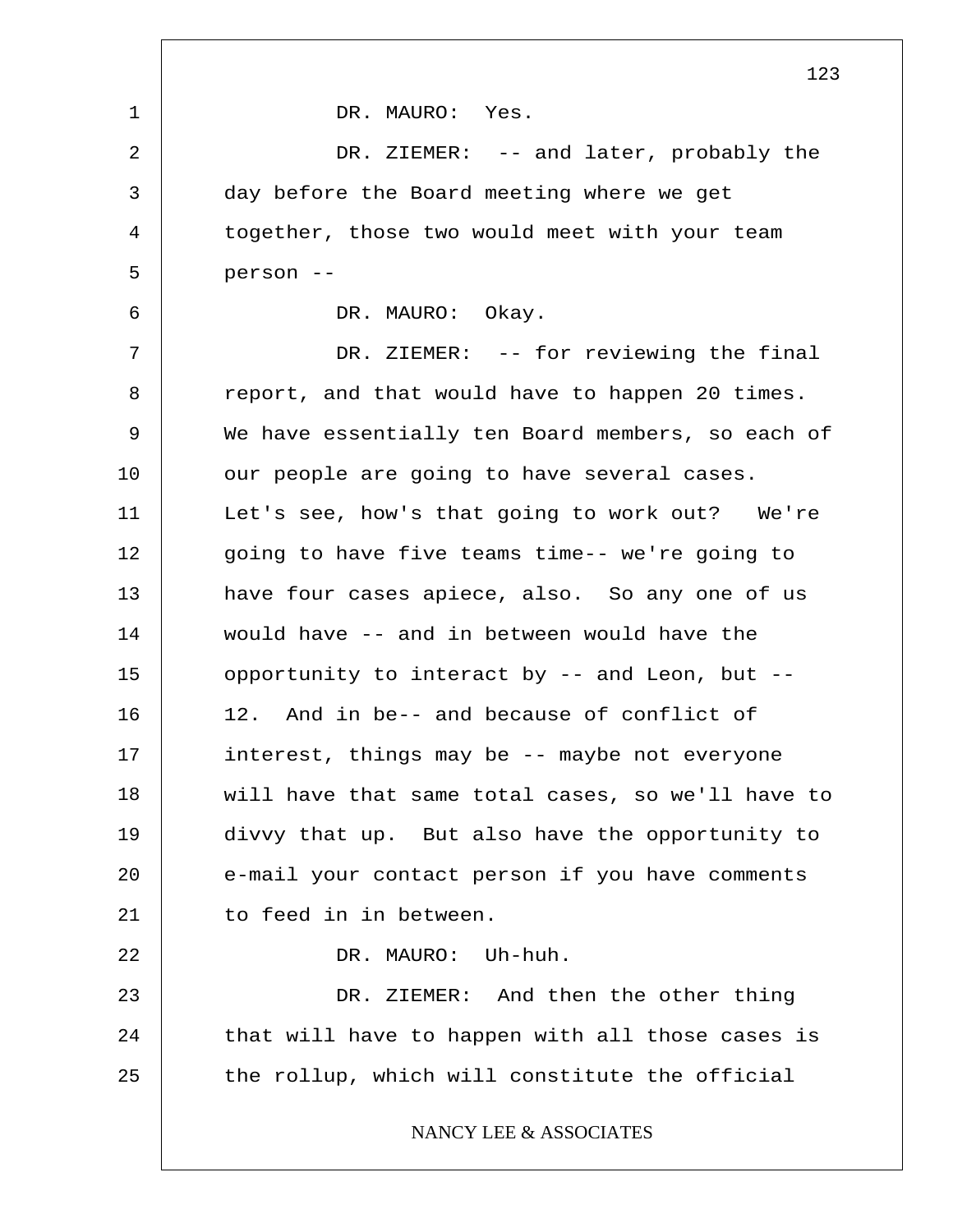report, which is the public report which rolls up all the cases into the summary -- whatever we called that, statistics -- not statistics but the summary findings, which is kind of a compilation of all of that. That's how we're envisioning it. Now  $--$  so...

7 8 9 10 11 12 13 14 15 16 17 18 19 20 21 22 23 24 DR. MAURO: Could -- just logistically - - so there is going to be -- that -- there's that one month where we receive the documents. Okay? We have everyone go through their review process. Okay? Not quite sure whether it's going to require a full month, or maybe it'll be just a couple of weeks, so -- but we know what we have here is  $-$ - what we really  $-$ - what I'm hearing is what we have here is two-month increments to deal with 20 cases. Basically over that two-month period we want to go from the 20 cases arriving at SC&A to two months later being in a position to give a pre-- to deliver hard copy or electronic versions of our reports regarding each case -- which of course would be confidential -- and also prepare aggregate report that would be appropriate for presentation before the Board.

25

1

2

3

4

5

6

DR. ZIEMER: Right, the rollup.

## NANCY LEE & ASSOCIATES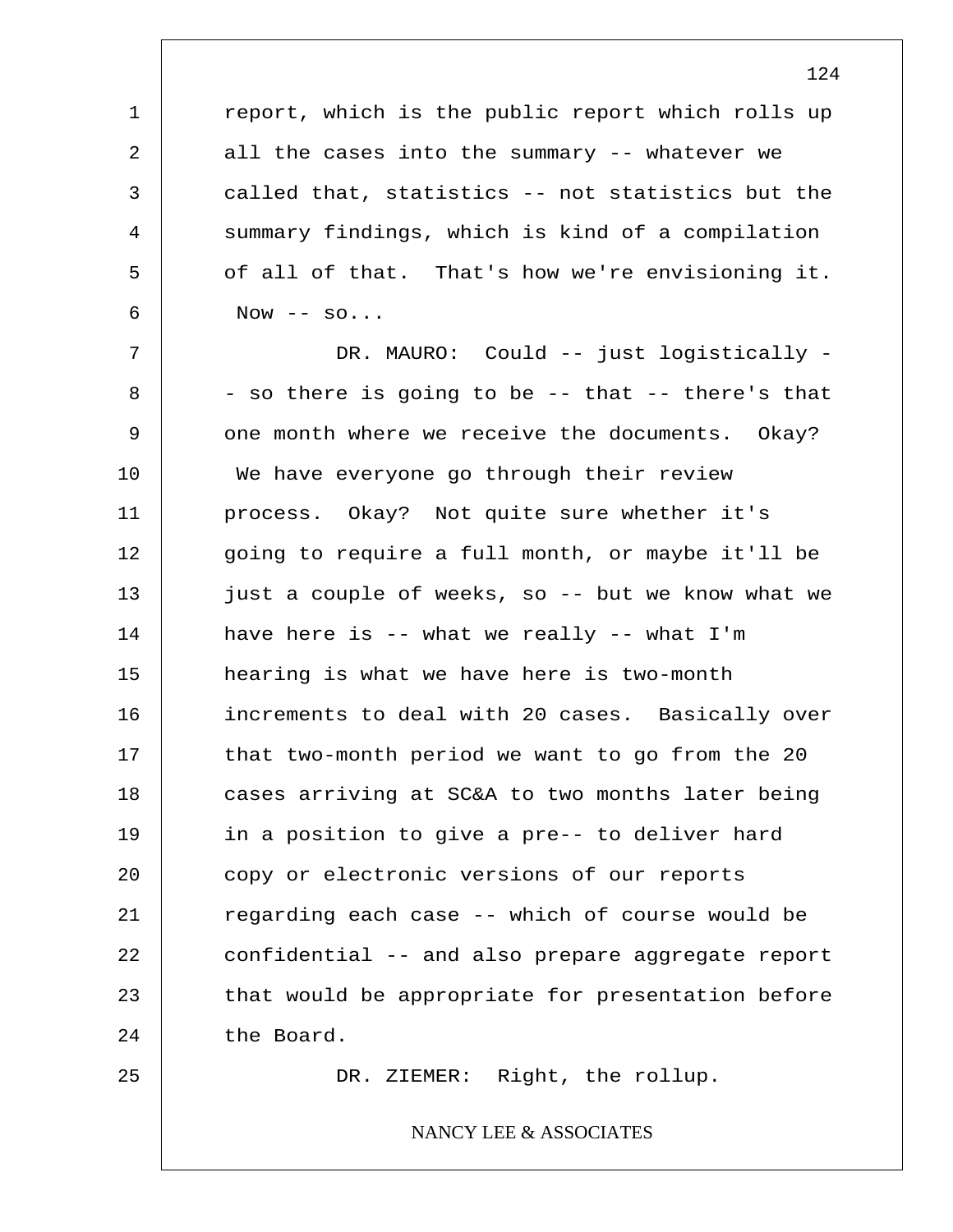1 2 3 4 5 6 7 8 9 10 11 12 13 14 15 16 17 18 19 20 21 22 23 24 25 DR. MAURO: And that all has to happen over that two-month period. During that time period there will be a lot of interaction between our case managers and the two individuals that would be assigned to each case, so there'd be a very active dialogue there. Okay? That's - that's fine, though. Okay. DR. ZIEMER: That's how we're envisioning it. Gen? DR. ROESSLER: Do the Board members involved get the CD at the same time that -- DR. ZIEMER: Yes. You will have the CD -- you'll have the same body of information as the person working it up, yes. Robert? MR. PRESLEY: Is that going to give you enough time, if we all meet together the day before the meeting, to roll up a final report? DR. MAURO: Yeah, the logistics of this is  $--$  I'm not sure. I don't know  $--$  I can't  $-$ you know, this is... MR. GRIFFON: (Off microphone) This is a pilot (Inaudible). DR. MAURO: Let's think about it. I mean what do we have? Okay. NANCY LEE & ASSOCIATES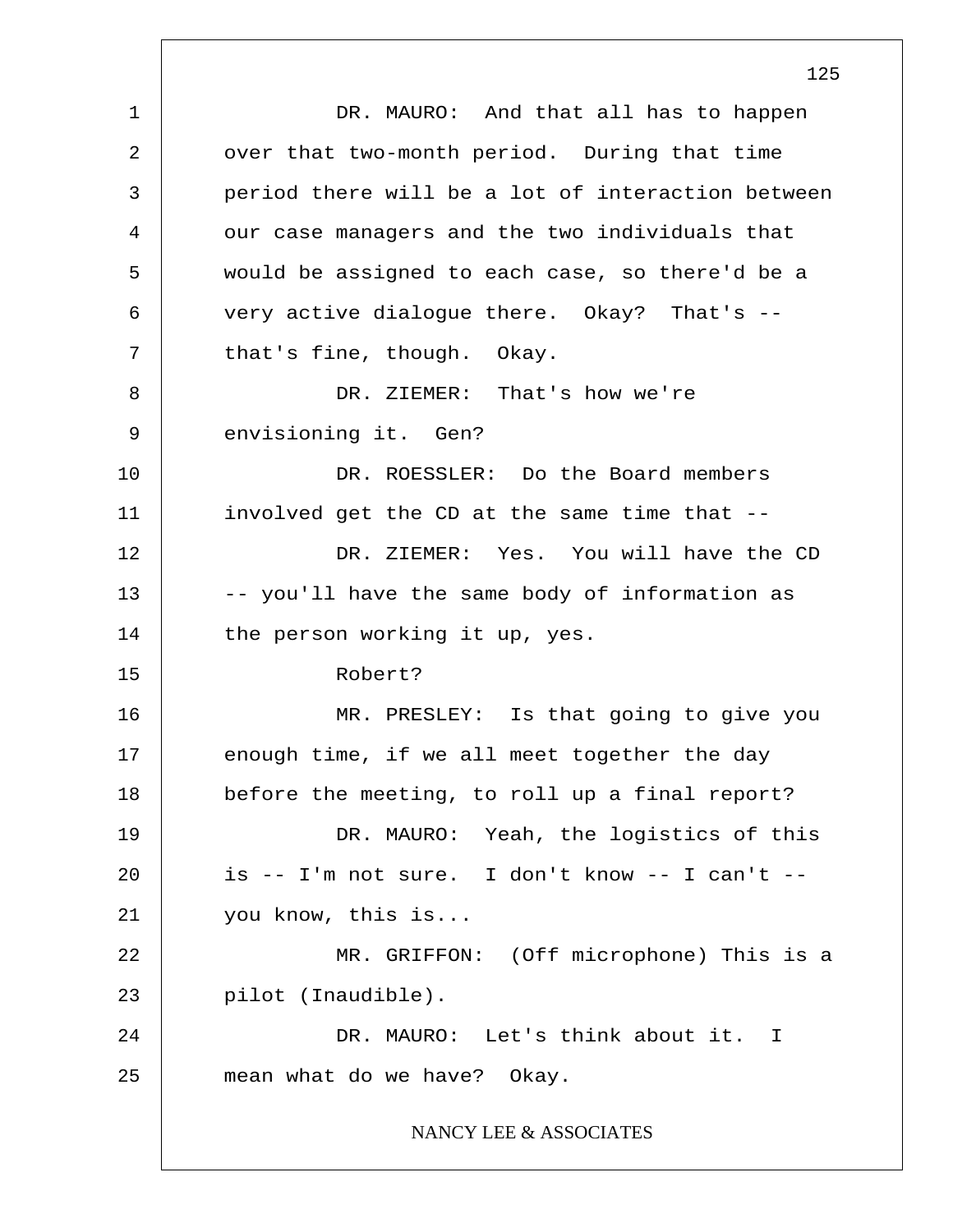1 2 3 4 5 6 7 8 9 10 11 12 13 14 15 16 17 18 19 20 21 22 23 24 25 126 MR. ESPINOSA: (Off microphone) (Inaudible) with conference calls and stuff. MR. PRESLEY: Well, that's what I'm wondering, if -- DR. ZIEMER: Don't all talk at once, now. Robert, then -- MR. PRESLEY: That's what I'm wondering, if we cannot make some decision on the four cases that we've got sometime prior to that meeting and say okay, you know, we either agree or we disagree, or here's our findings that we don't agree with, so that when we come back to the meeting, a lot of this is going to be done. DR. MAURO: I would suggest that once we have our internal draft report, we say okay, I think we have -- you know, we have our orals, the orals, and you'll be listening to the orals -- MR. GRIFFON: Right, right. DR. MAURO: -- so you okay, so you'll get your first sense of where we're coming at, and we'll calibrate at that point. You'll be at least at a point that -- where we get some feedback, are we seeing the monster the same way, are we seeing the issues the same way. So there's the first stage of calibration. That's NANCY LEE & ASSOCIATES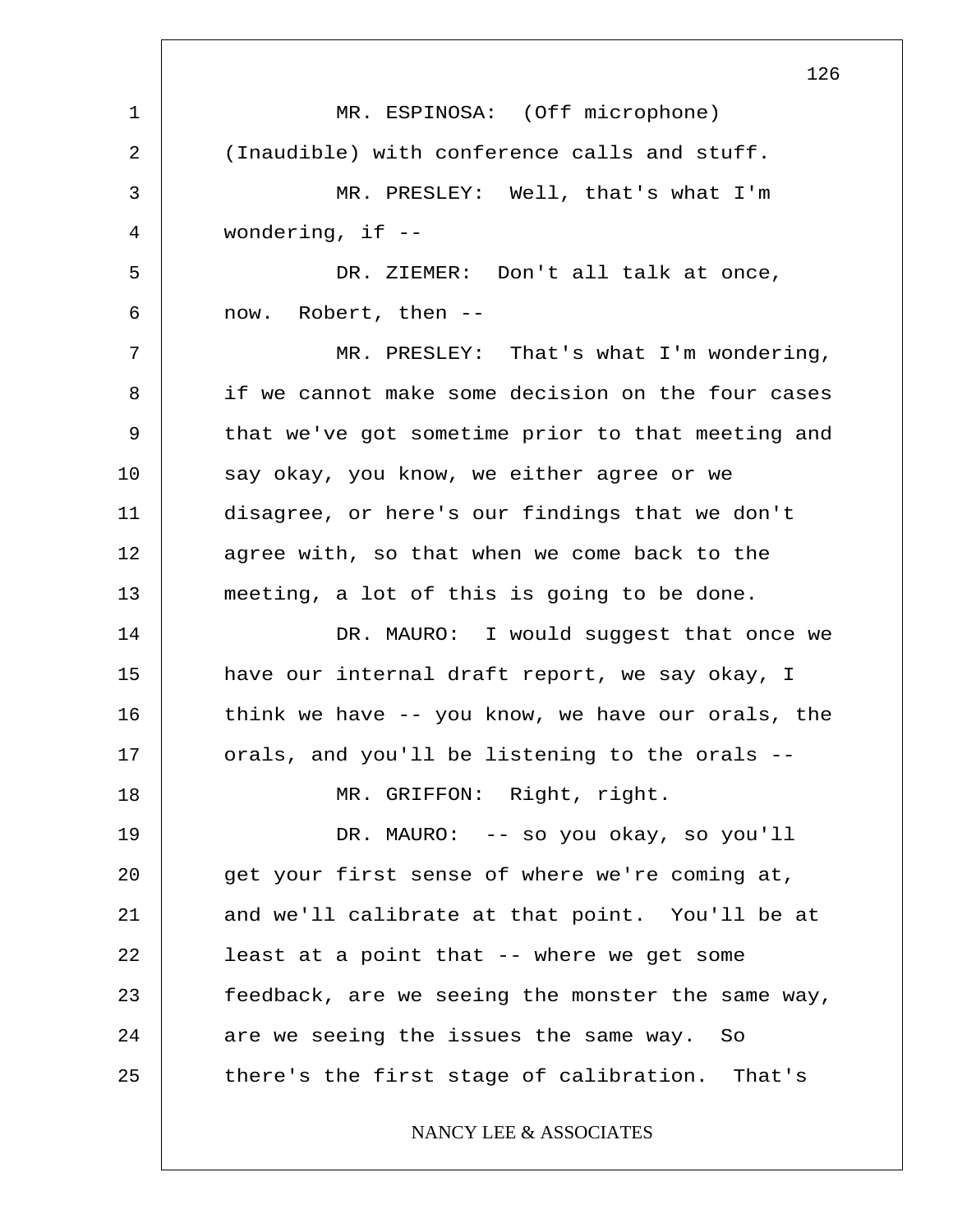1 2 3 4 5 6 7 8 9 10 11 12 13 14 15 16 17 18 19 20 21 22 23 24 25 good. So that -- and we'll have a whole month in front of us now. Okay? Or more, you know, because -- or more. But I think what is important, I hear what you're saying, is I think we deliver our report in draft form to all 20 of them a week before the meeting, so that gives us -- 'cause the logistics of interaction and refinement -- if we -- that would be the ideal situation, if we could actually go from the oral presentation, three weeks later have a draft report that will go to you folks, and we have an opportunity to discuss it, that would give us time to -- especially this first time through. I mean this is ideal. If we can do that, that -- I think that would give us the time -- you're absolu-- the day before will not work. You're absolutely right, the day before will not work. DR. ZIEMER: Okay, thank you. That's a good point. And the -- the day before the meeting -- I think as we envisioned it, the full Board would be sitting there in terms of various working groups. But it now becomes a full Board session -- closed session 'cause we're dealing with cases -- where each team would present their findings and you would have already seen what

## NANCY LEE & ASSOCIATES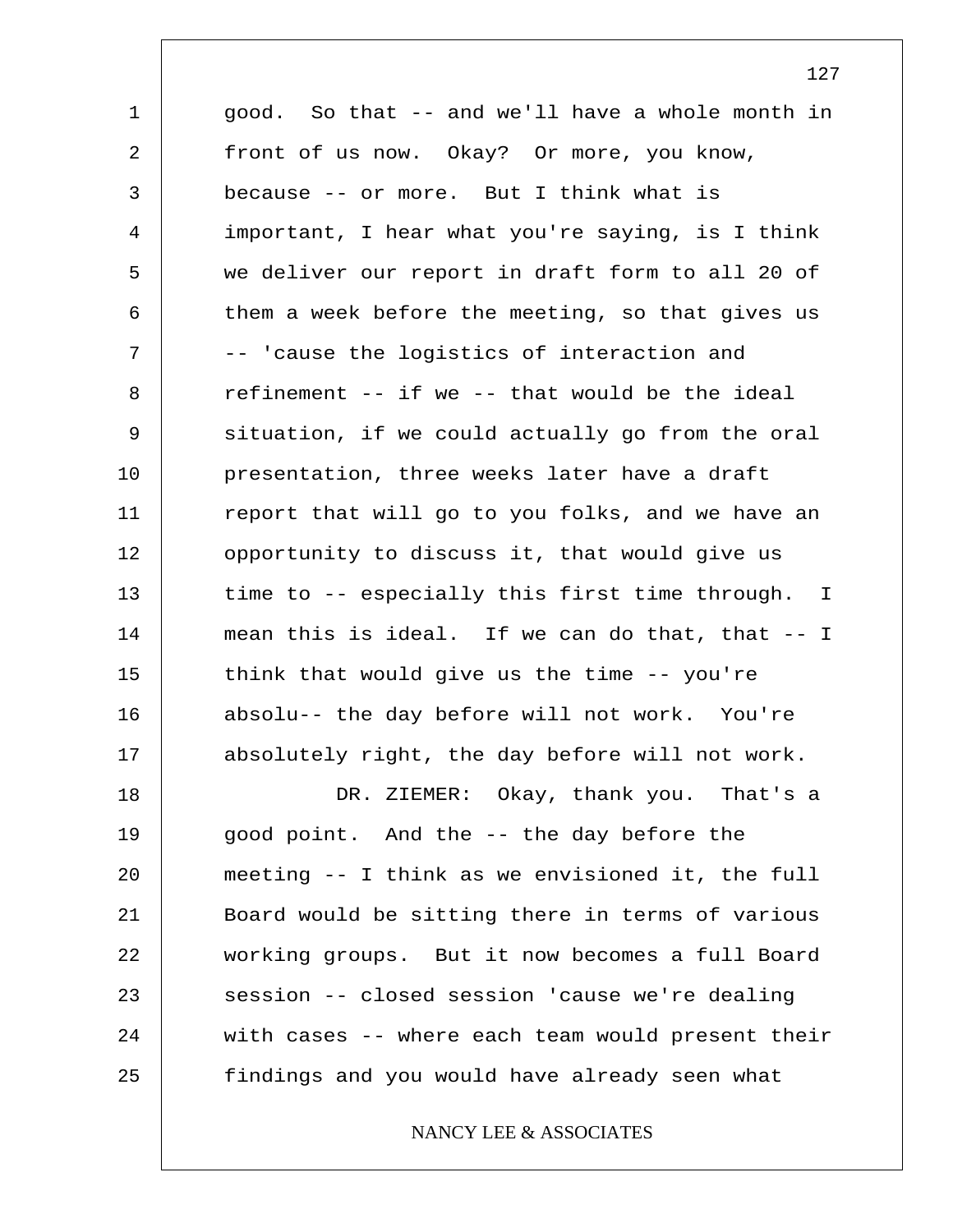1 2 3 4 5 6 7 8 9 10 11 12 13 14 15 16 17 18 19 20 your particular cases involved, and we would have an opportunity to look at the draft rollup at that time and consider that, as a full Board. MR. GRIFFON: One question I had on the -- you know, we would have the CDs and access to the -- Larry said the same information that the contractor would. One exception I've been thinking about since the presentation yesterday was the reference database, and I wonder if there's any way that the Board can get the same access that the contractor has to NIOSH's reference database. Because if we read through these dose reconstructions and they reference certain documents that we don't have  $- -$  I suppose we could go through this process of requesting them, but if they're all in this database, it might be a lot more efficient if we had the same access that SCA has. I don't know what that involves, but if that's possible, I think that'd be helpful.

21 22 23 24 25 MR. ELLIOTT: I certainly agree it'd be helpful. I'm not sure how we've got it arranged to give access to -- to you. John, have you -- Jim -- Jim's not in the room right now. I would need his input on this.

## NANCY LEE & ASSOCIATES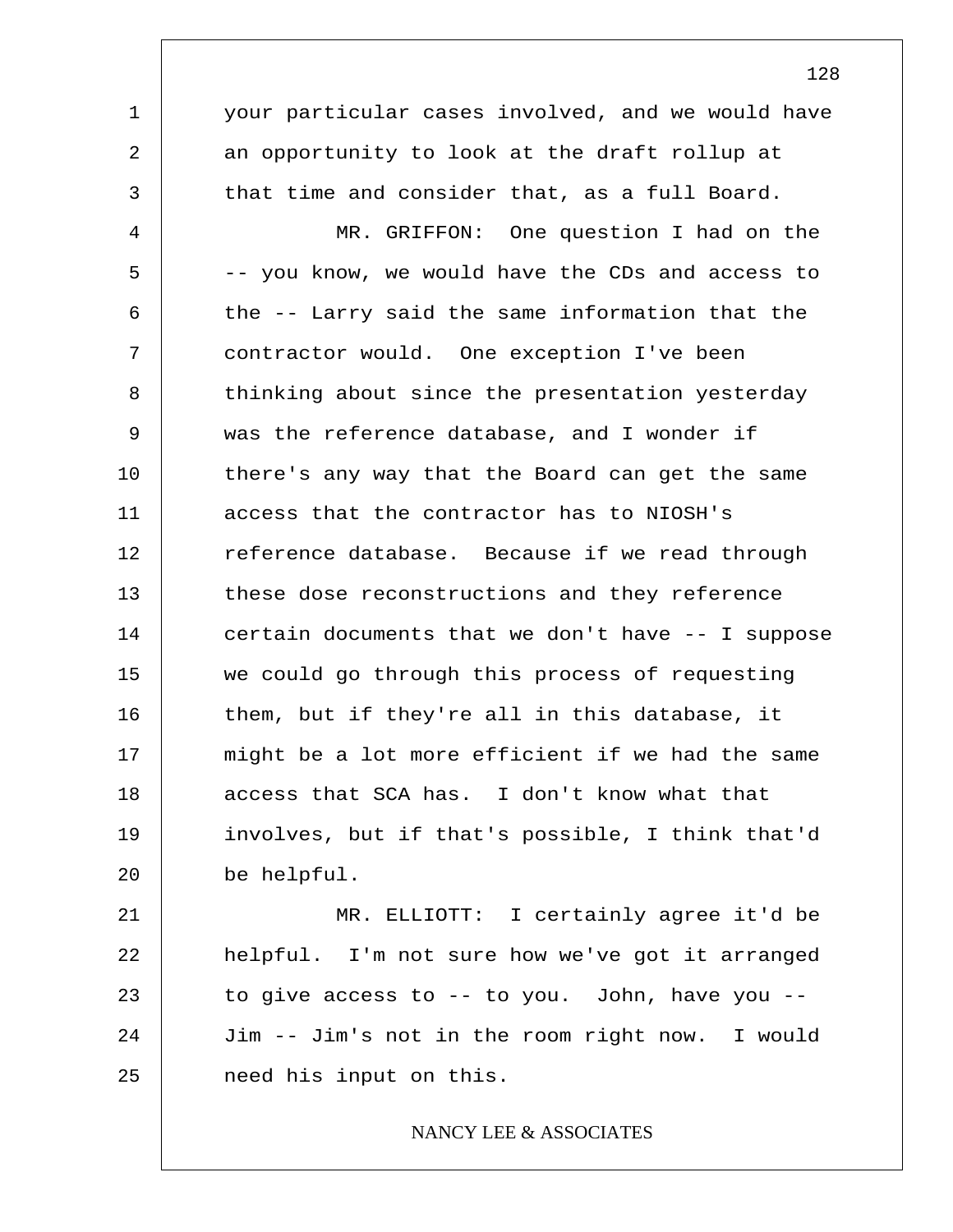1 2 3 4 5 6 7 8 9 10 11 12 13 14 15 16 17 18 19 20 21 22 23 24 25 129 DR. ZIEMER: We can follow up on that and  $--$ MR. ELLIOTT: But let me offer -- I'm a little bit lost here on the dialogue between Bob and John. The full Board can't meet as a full Board on a conference call. That's a full Board meeting. DR. ZIEMER: No, no. No. No, this is -- this -- the conference calls are only individual team members with their contact. We're talking about a full Board meeting the day -- a closed Board meeting the day before the two -- the regular open meeting where we would hear all of the cases -- MR. ELLIOTT: Understood. Understood. DR. ZIEMER: In other words Bob would say -- Bob would present his four cases and their findings -- MR. ELLIOTT: In order for us to effect a closed meeting, we need to understand how much time you want and what -- and we have to state a purpose for that, which I think we know for sure what that purpose is, but the time element is a little bit nebulous to me right now, so if you want a full day, that's what we'll  $--$  we'll ask NANCY LEE & ASSOCIATES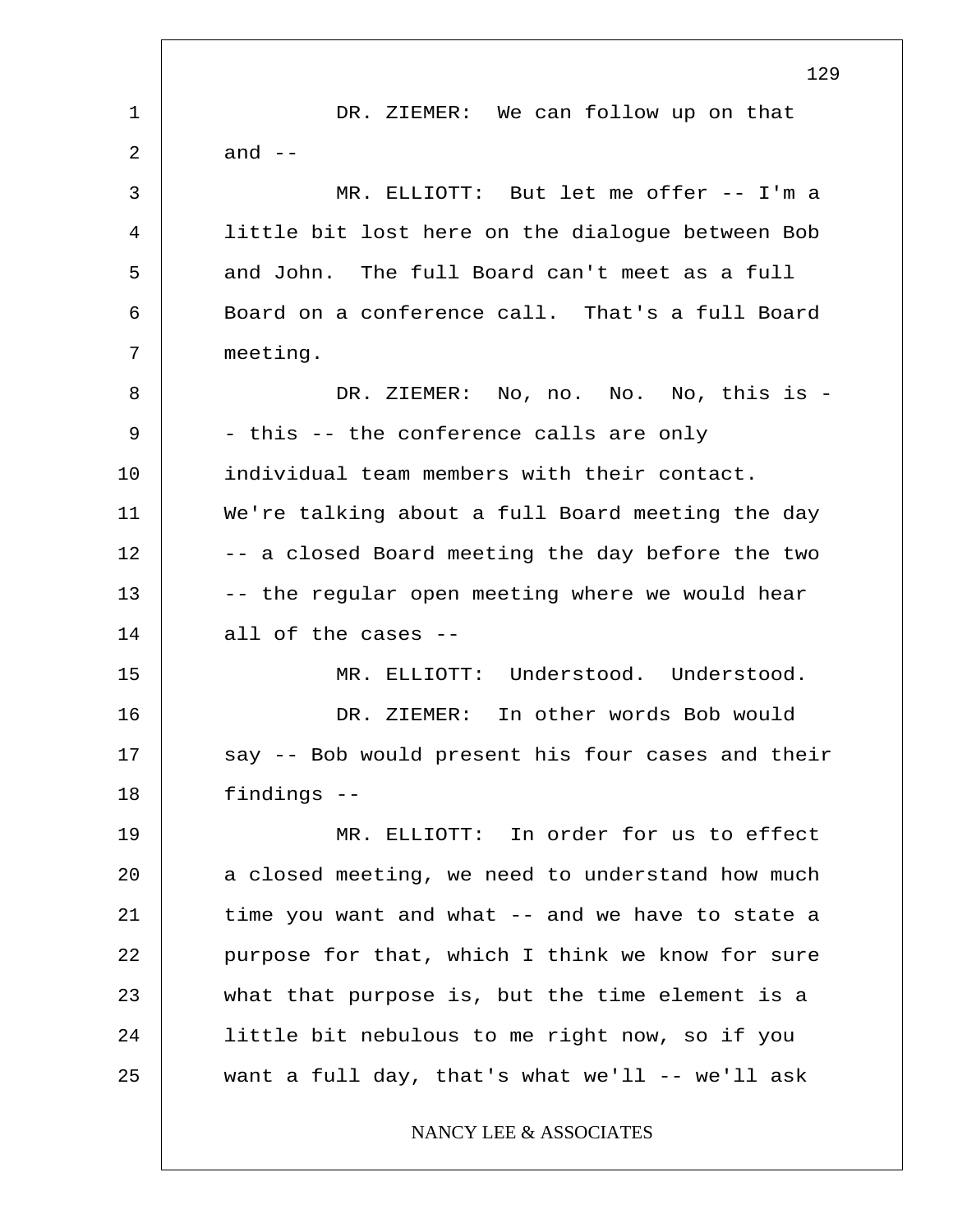1 2 3 4 5 6 7 8 9 10 11 12 13 14 15 16 17 18 19 20 21 22 23 24 25 130 for and get. If you want a half a day, that's what we'll ask for and get. So --DR. ZIEMER: We're talking about I think hearing 20 ca-- no, this -- this becomes the full Board, not the subcommittee. This becomes the full Board to hear the cases summarized. 'Cause we're all going to present to each other the cases that we're responsible for. The contractor would be there -- MR. GRIFFON: To hear -- to hear the cases, and then I suppose also the -- DR. ZIEMER: And the findings -- MR. GRIFFON: -- summary -- and the summary rollup -- DR. ZIEMER: -- and the draft summary --MR. GRIFFON: Right, right, I think we - - DR. ZIEMER: And then the draft summary could be brought -- well, would be brought to the open meeting. MR. ELLIOTT: The draft summary, if it's prepared in time, could be sent to each of you as a pre-decisional, deliberative document that you would be required not to share with -- you know, but you could at least get your eyes on it before NANCY LEE & ASSOCIATES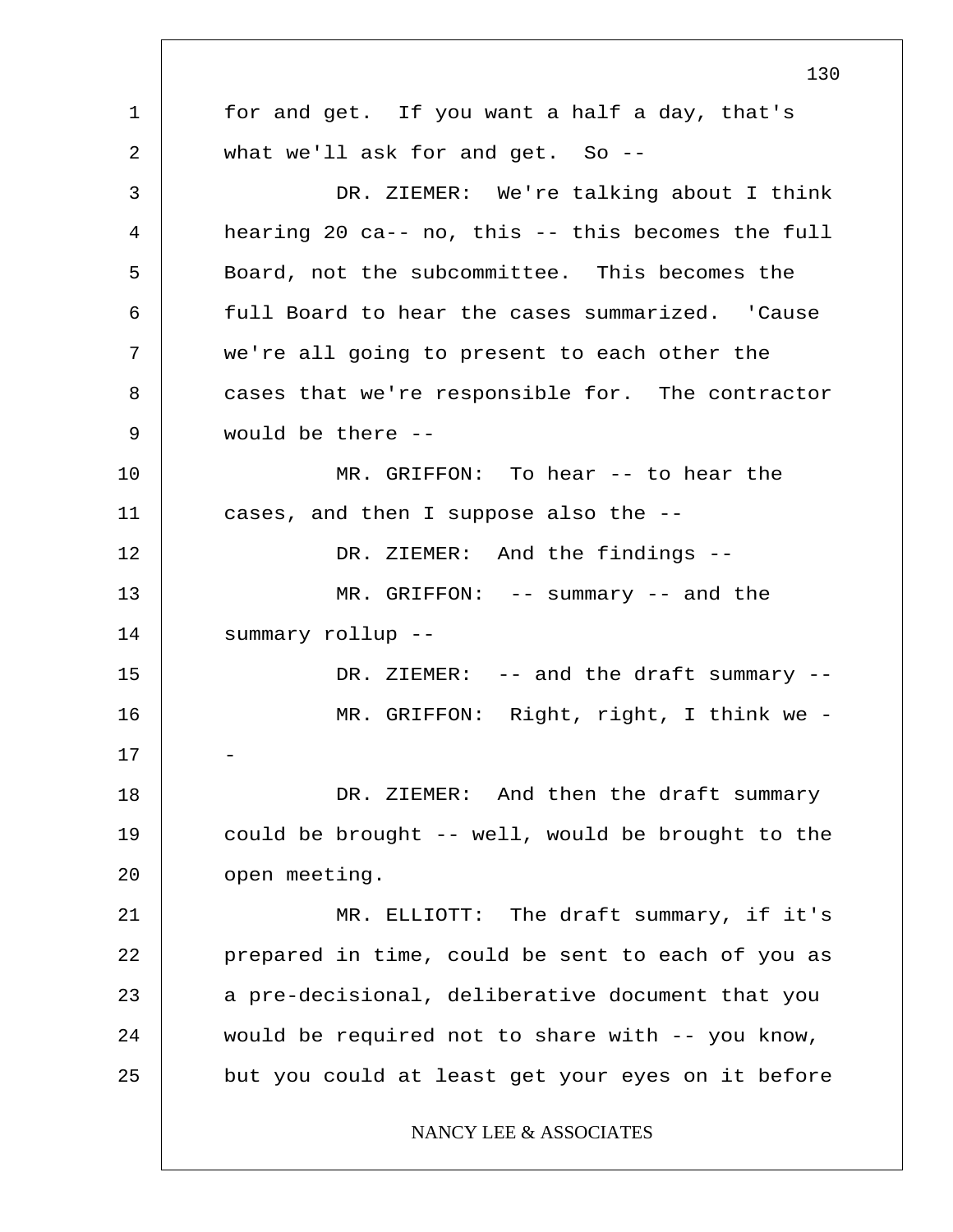1 2 3 4 5 6 7 8 9 10 11 12 13 14 15 16 17 18 19 20 21 22 23 24 25 131 you came together in a group, in a meeting. DR. ZIEMER: Gen Roessler and then Robert. DR. ROESSLER: On the mechanics of receiving these CDs and receiving these reports, which are all confidential, I'm trying to figure out how they're going to arrive and how we're going to handle it if we're on travel or something when they arrive. MR. ELLIOTT: Next week we will prepare the CDs for you and send them out, so we need to know where you want those delivered to, and we will Fed Ex them to you. So -- and I was just reminded that the Fed Ex package will be marked confidential and to be opened only by you. These won't -- the other way we can do it is registered mail, but I'm more confident that Fed Ex is the way to go. DR. ZIEMER: Robert? MR. PRESLEY: The only problem that I see with this is -- is that we will have to make sure that when you have your review where we call in is that -- I presume you're going to do that in three days. We could -- and it'll all be the same conference call number -- that we recuse NANCY LEE & ASSOCIATES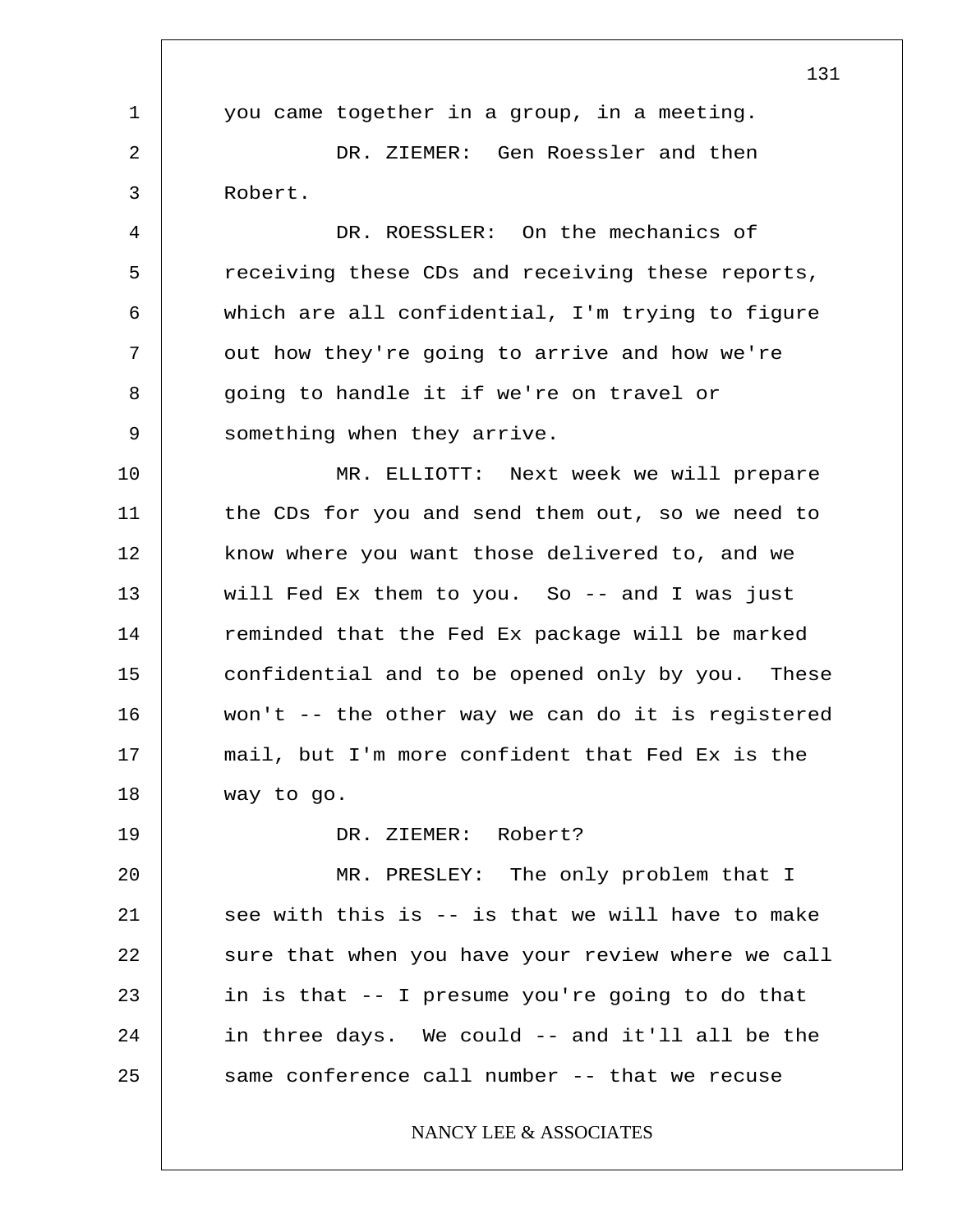1 2 3 4 5 6 7 8 9 10 11 12 13 14 15 16 17 18 19 20 21 22 23 24 25 132 ourself to make sure that -- like myself -- I don't listen in on anything that I shouldn't be listening in on. MR. ELLIOTT: I think you're going to have to coord-- this is a logistical nightmare for your contractor to coordinate the conference calls with the appropriate members on the appropriate cases. Otherwise, you can't just call in and sit and listen. DR. ZIEMER: He's going to have to have a list of who the team members are for each case. When that case is ready, they probably will call from your end -- MR. ELLIOTT: And it won't be the other members of the Board. DR. MAURO: There is a logistics problem because you see, we're going to sort -- think of it like this. It'll be a person. He'll be a case manager. He'll have four cases. Some of those cases -- say in your case -- might be perfectly appropriate for you to sit in on that two-hour, three-hour -- but some of them, you may not. So what we will do is -- I think it's important on our part to understand fully -- you know, that is -- case manager number one has NANCY LEE & ASSOCIATES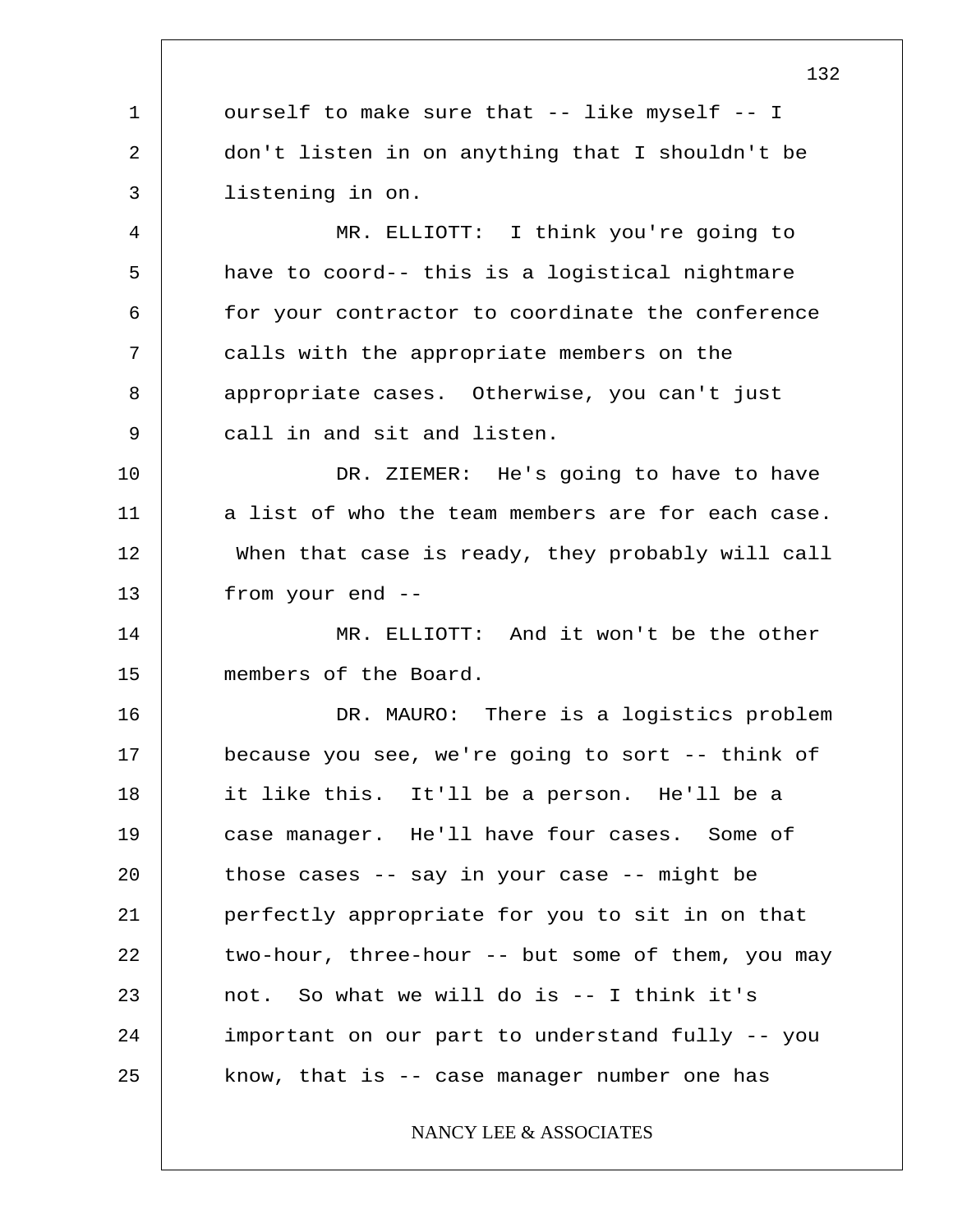1 2 3 4 5 6 7 8 9 10 11 12 13 14 15 16 17 18 19 20 21 22 23 24 25 these four cases. He's -- at this time period on this day, he's going to give a presentation before our crew on those four cases. You will certainly be informed of that, and then you'll be in a position to have -- you know, to alert us. When we're ready to move on to the next case, the problem then becomes if you'll have to recuse yourself from that one -- we're talking about - that means someone else would have to come in. DR. ZIEMER: Right. DR. MAURO: And you need to know -- you all need to know our plans well in advance so that you -- we could work this out. This is a tough nut. DR. ZIEMER: Right. DR. MAURO: So -- but, yeah. But we'll give you that information. We'll give you that information. DR. ZIEMER: I want to throw one other thing into the hopper. Thank you, John. We appreciate that; it's very helpful. One other thing in the hopper is that we have proceeded on the assumption that these are 20 basic reviews. The Board has the option of saying that we want to do some advanced reviews, NANCY LEE & ASSOCIATES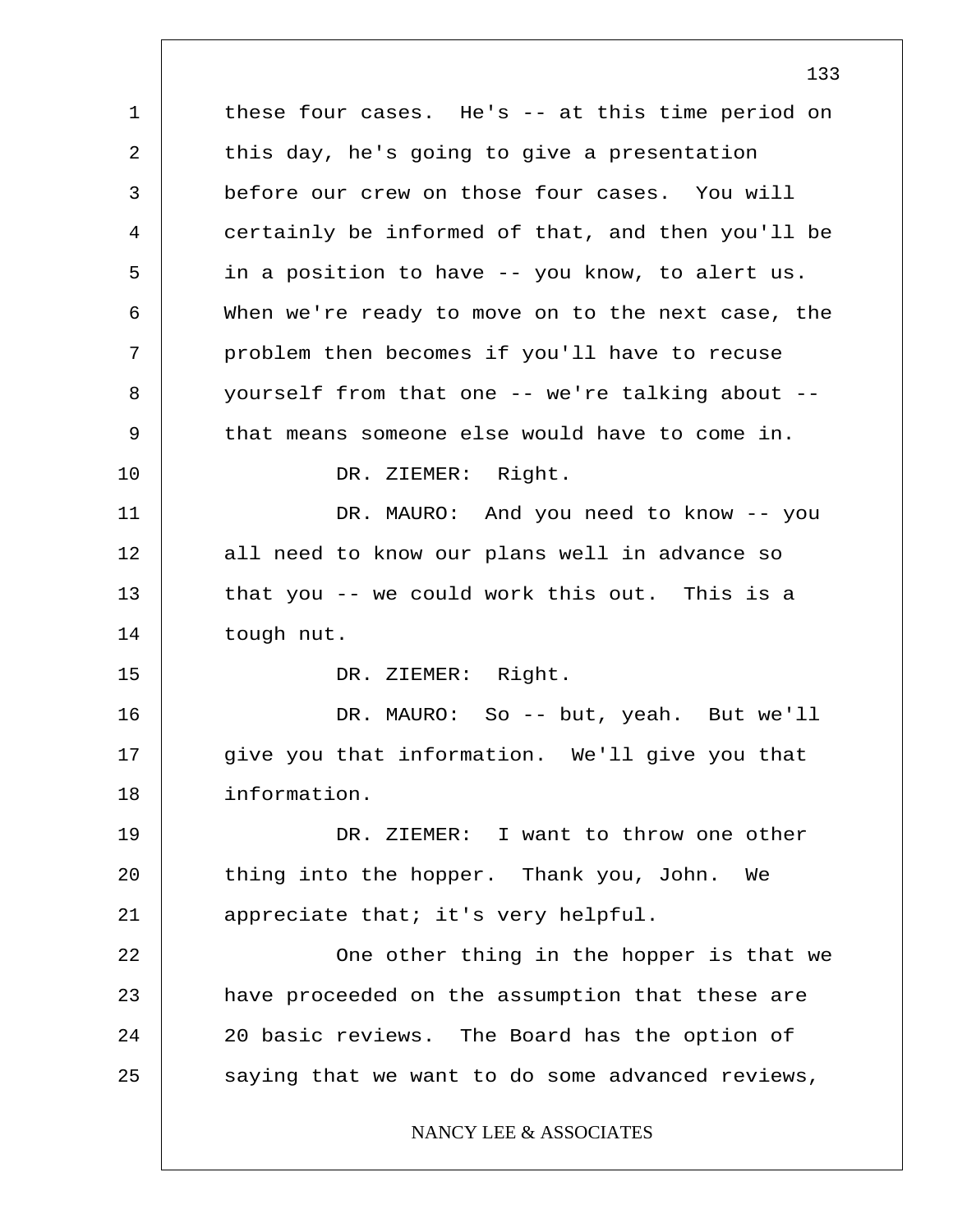although my recommendation is this first time around we might be better just to do this, learn the process, before we get into advanced reviews -- unless anyone thinks that we should do an advanced review this time around. Yes, Henry?

1

2

3

4

5

6 7 8 9 10 11 12 DR. ANDERSON: I thought at the subcommittee meeting we discussed that we start them all out as basic, and then at the verbal discussion it may say this is, you know -- we would then select some of those, rather than randomly select for in-depth review. I mean that was one way to go about it.

13 14 15 16 17 18 19 20 21 22 23 24 25 DR. ZIEMER: Right, and we had some discussion as to whether or not you'd want to do a random selection on advanced reviews or if you want to pick a case. You can argue either way. I was arguing for -- for not sort of prejudging which ones would be the advanced reviews based on what you find, but you can argue both ways. But anyway, I think for this round, unless there's strong sentiment otherwise, we'll consider these as 20 basic reviews. We learn the process, the contractor learns the process. We're getting up to speed, as it were. Is that -- any objections to that?

#### NANCY LEE & ASSOCIATES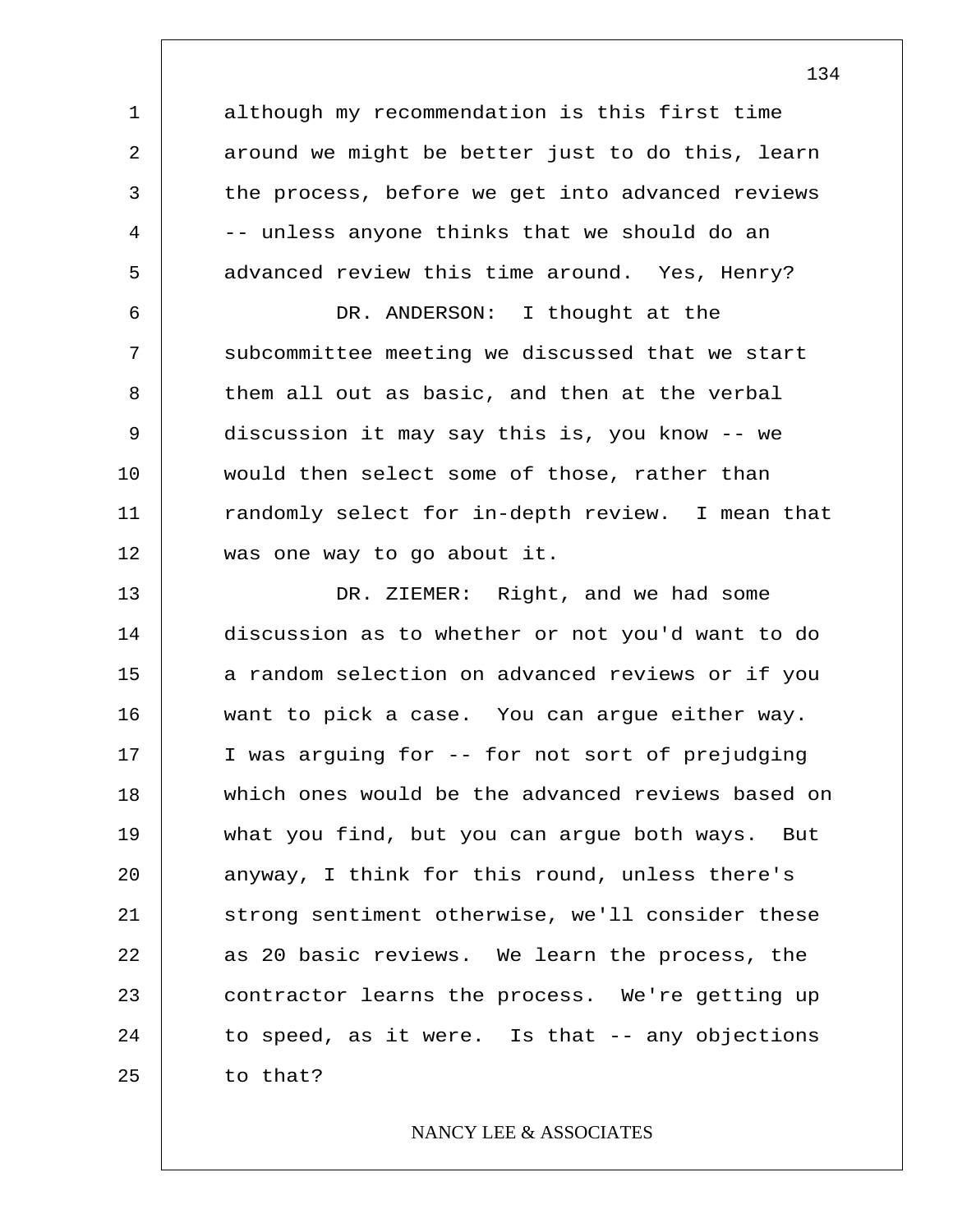1 2 3 4 5 6 7 8 9 10 11 12 13 14 15 16 17 18 19 20 21 22 23 24 25 135 Rich, you have a comment? MR. ESPINOSA: Not a comment, just a question. I was just kind of wondering how the teams'll be selected. DR. ZIEMER: We're going to do that in a few minutes. That is -- to some extent, there'll be a self-selection process 'cause you know the ones that you can't be on, if any, and -- and we start looking for volunteers and see how things proceed. Roy? DR. DEHART: For convenience, can we just number these sequentially, so we can have one, two, three, four -- and how do we identify them otherwise? DR. ZIEMER: I'm going to -- I'm going to tell you you can unofficially number them, but I've been told that we are not to associate any identification numbers with cases. So we don't want to refer -- can -- MR. GRIFFON: (Off microphone) Why not? DR. ZIEMER: We'll get to -- MS. HOMOKI-TITUS: You can unofficially number them to assist you in your process, and then once you sort them, NIOSH will send you -- NANCY LEE & ASSOCIATES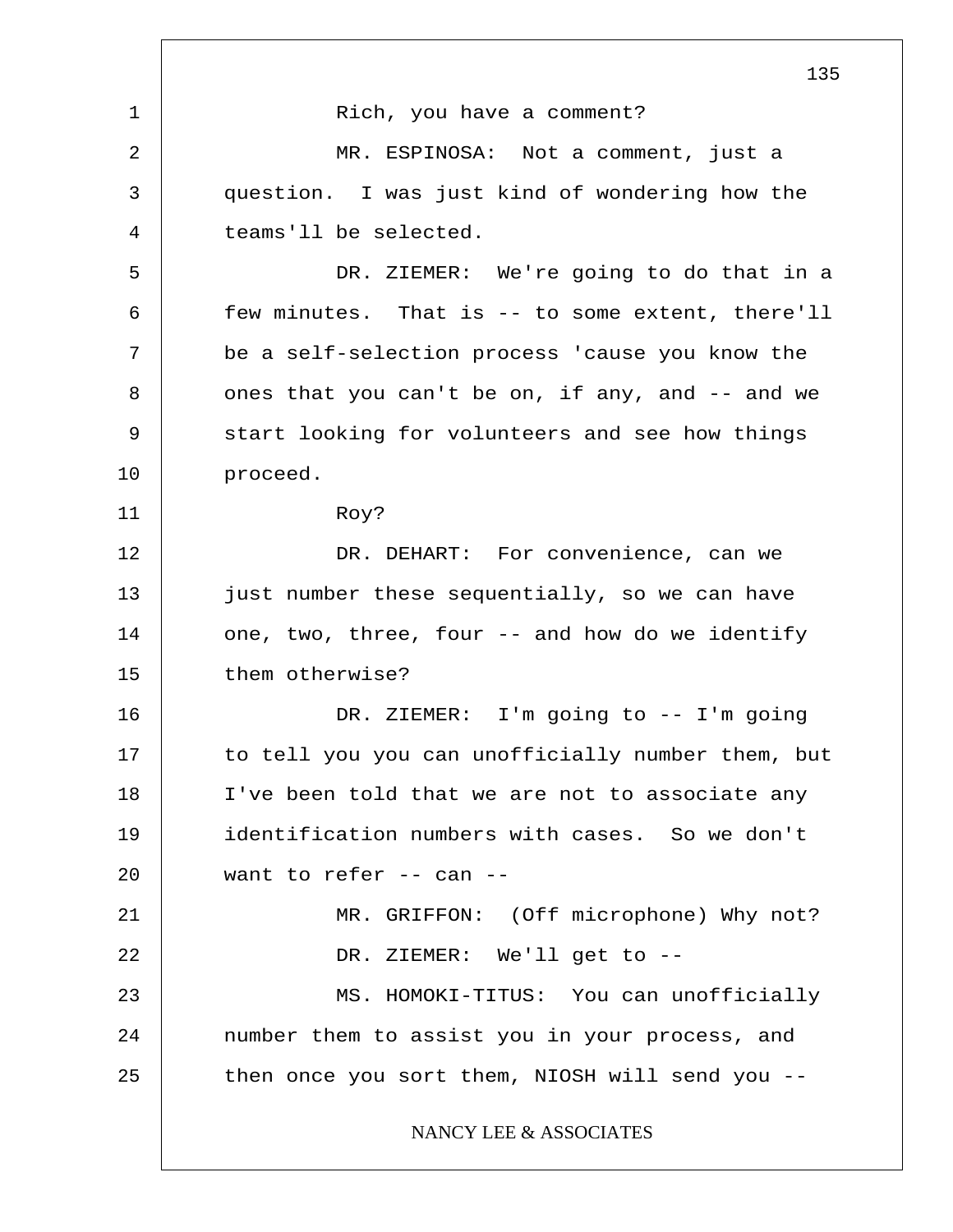1 2 3 4 5 6 7 8 9 10 11 12 13 14 15 16 17 18 19 20 21 22 23 24 25 136 DR. ZIEMER: Some sort of number. MS. HOMOKI-TITUS: -- some sort of -they'll be identified when they're sent to you. DR. ZIEMER: There will be -- there will be a number to link it to a case number, eventually. But in the open meeting we cannot have a linkable number, so these are not numbered right now. But for convenience, we can call these one through 20. DR. MELIUS: But going forward, there will be a  $-$ DR. ZIEMER: There will be a specific number. Pardon me? MR. GRIFFON: I'm just -- I don't know if this is going to be an issue down the line. I think it would be easier just to have the linkable number. I mean you think of the CEDR database, everything in there has a CER ID number, which is linked back to a file -- MR. ELLIOTT: We could -- MR. GRIFFON: -- that's only held at -and that's public domain. MR. ELLIOTT: You could -- you saw this earlier where on the previous runs Todd did for you he had  $A-1$  --NANCY LEE & ASSOCIATES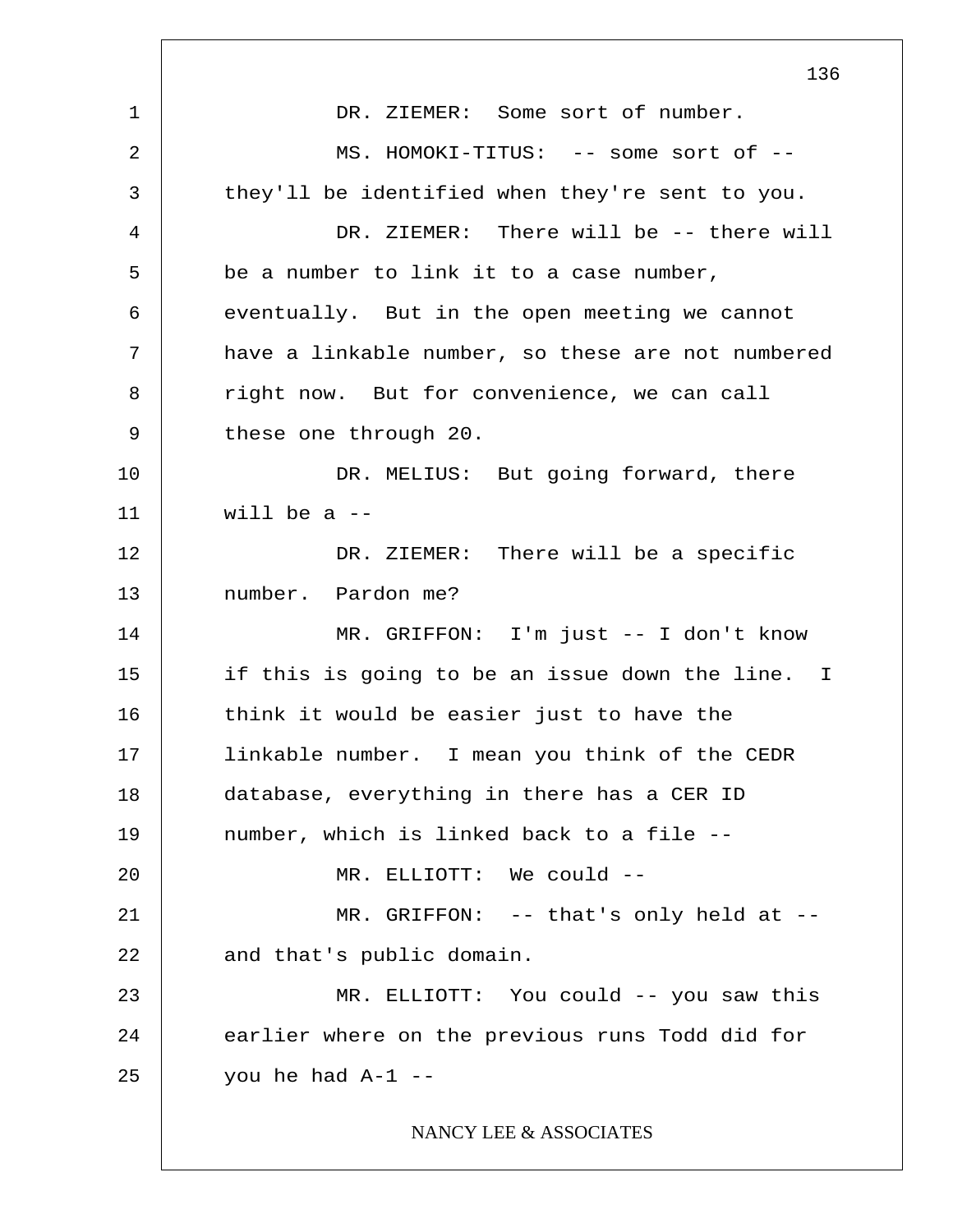1 2 3 4 5 6 7 8 9 10 11 12 13 14 15 16 17  $18$   $-$ 19 20 21 22 23 24 25 137 MR. GRIFFON: Right, right, right.  $MR.$  ELLIOTT:  $--$  B-1, we  $--$ MR. GRIFFON: That's what I'm saying, that would be -- MR. ELLIOTT: -- could do that here. We can just assign these a number. He probably already has them assigned an identifier where we can key back to the claim number. MR. GRIFFON: My argument is, why don't -- if we had that on the -- on the sheet right here in front of us, then the number we assign would be the number -- you know, there'd be no confusion. MR. ELLIOTT: Fine, fine. Todd, do you know what your numbering system is? MR. GRIFFON: I don't -- Liz might disagree with me, though. We had this discussion MS. HOMOKI-TITUS: I'm sorry, I do disagree with you. I realize that there's another database out there that is numbered that way, but it probably shouldn't be, and I can't allow you guys to violate -- I'm not going to advise you to violate the Privacy Act in that manner. Like I said, you can informally number NANCY LEE & ASSOCIATES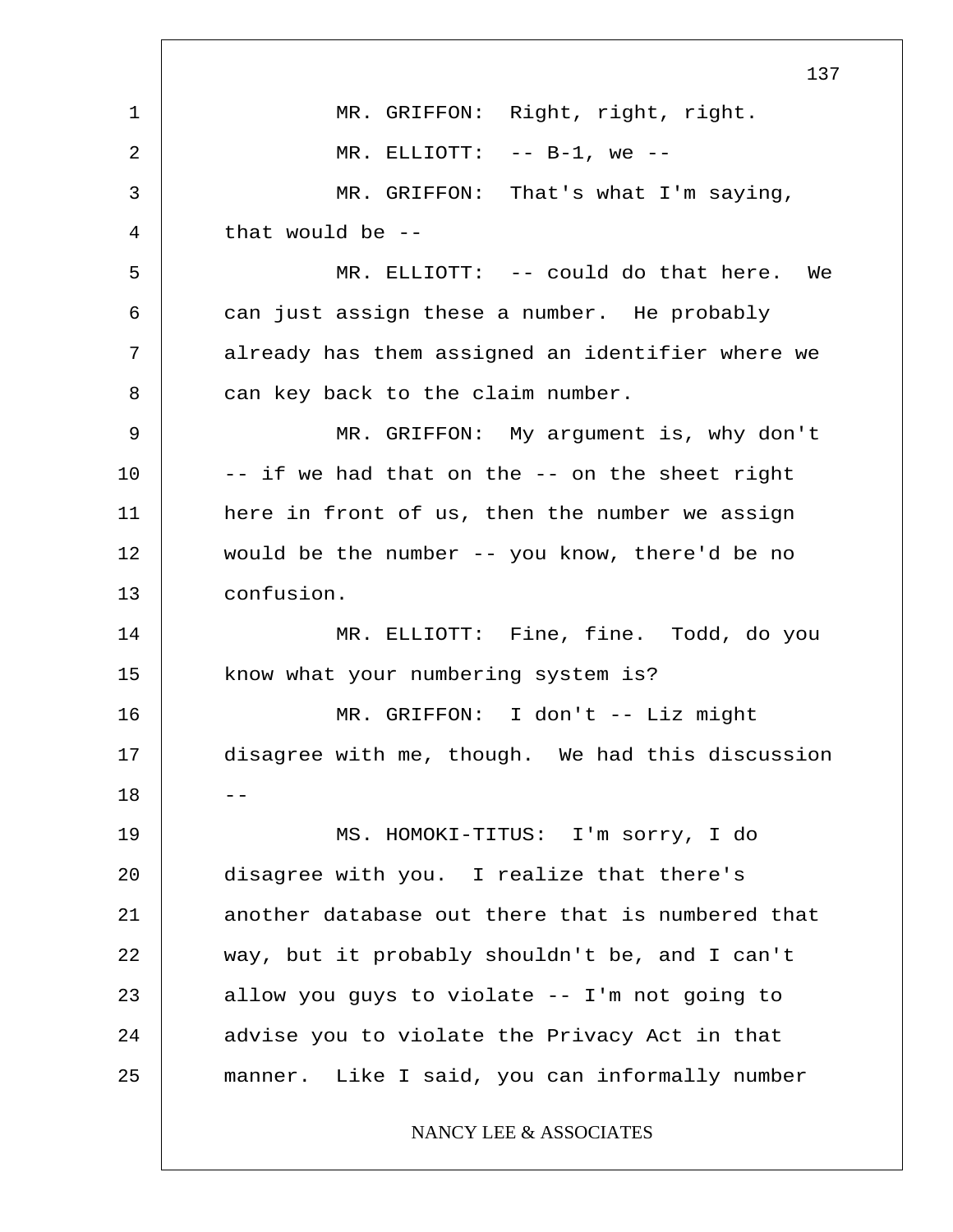1 2 3 4 5 6 7 8 9 10 11 12 13 14 15 16 17 18 19 20 21 22 23 24 25 138 these one through 20 so that they're -- DR. ZIEMER: Right now it's just -- MS. HOMOKI-TITUS: -- convenient for you to use -- DR. ZIEMER: -- for assigning, it would be one through 20. MR. GRIFFON: (Off microphone) Okay, I'm not going to (Inaudible). DR. ZIEMER: Just do it sequentially. MR. ELLIOTT: You assign a number, we'll have the key. Okay? It's six of one, half a dozen of another I think, in my mind, but just so everybody here is clear, you need to have a PC that will handle a compact disk that will open up PDF HTML files. Okay? I hope everybody - that's universal, I think, pretty much standard now. We will work with you on getting you access to our database systems that you heard about yesterday that ORAU has. We're going to have to figure out how best to do that. You're probably going to have to load what we call CITRX on your computers in order to access that database, either through our system or -- probably it'll be through the ORAU system, but we're going to have to work on that with you --

# NANCY LEE & ASSOCIATES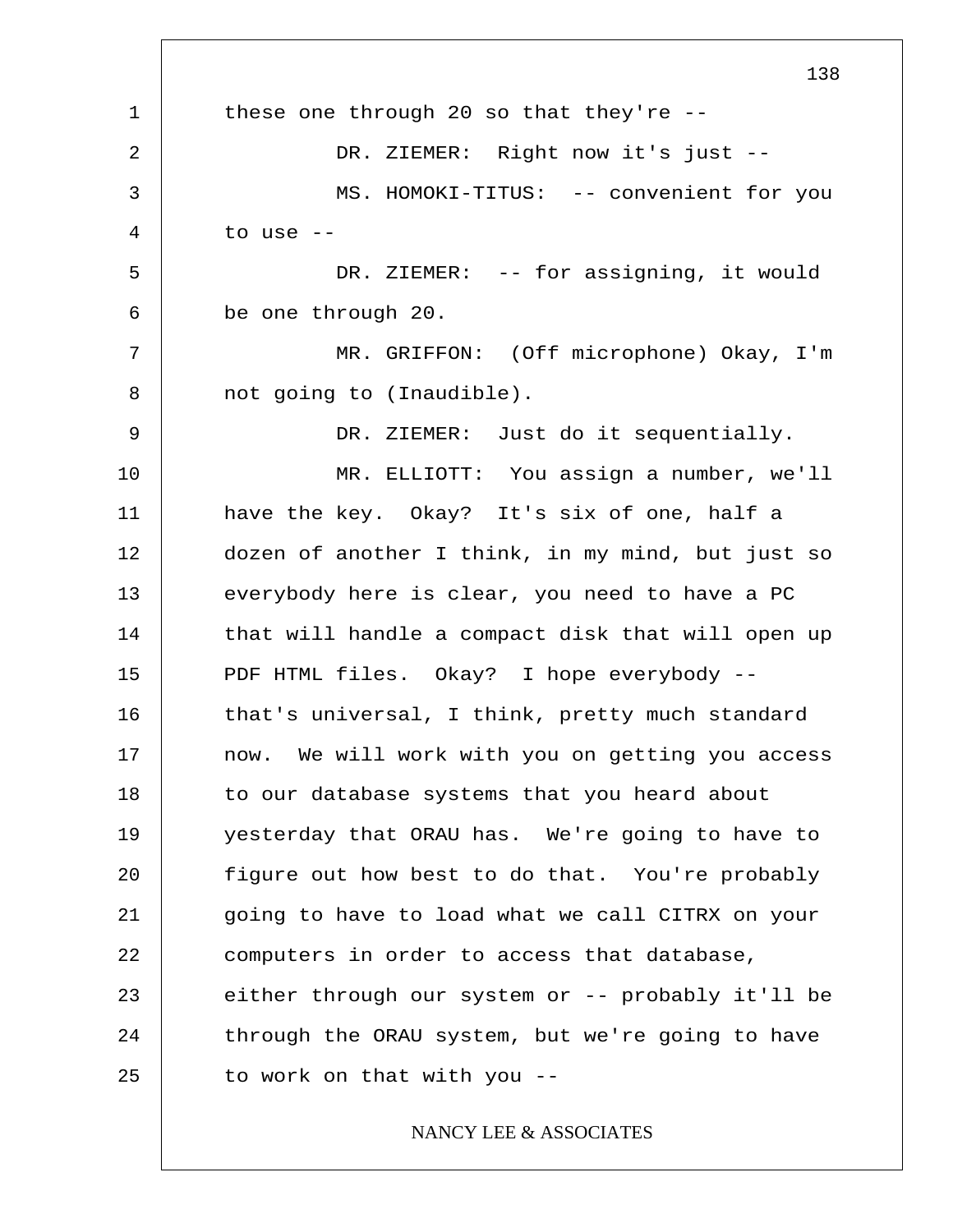|                | 139                                               |
|----------------|---------------------------------------------------|
| $\mathbf 1$    | DR. ZIEMER: Wanda, did you --                     |
| $\overline{2}$ | MR. ELLIOTT: -- individually.                     |
| 3              | DR. ZIEMER: Wanda?                                |
| 4              | MS. MUNN: I was going to suggest that             |
| 5              | if our contractor could group the cases that his  |
| 6              | people were going to look at in such a way that   |
| 7              | they -- they obviously would themselves be people |
| 8              | who did not have to recuse themselves from those  |
| 9              | sites. Then if they knew the sites we needed to   |
| 10             | be recused from, it would be simpler for both     |
| 11             | them and for us to match the fact that these      |
| 12             | people cannot look at these sites, these people   |
| 13             | cannot look at those. It would be simpler in the  |
| 14             | long run. It would be difficult, I think, at the  |
| 15             | outset to set that up, but it should be easy for  |
| 16             | us to identify which sites we must recuse         |
| 17             | ourselves from.                                   |
| 18             | The other question that I had is $-$ and          |
| 19             | when we finish the rollup of the summary          |
| 20             | findings, who is going to present them to the     |
| 21             | Board?                                            |
| 22             | DR. ZIEMER: We didn't get that far.               |
| 23             | MS. MUNN: Well, if we're going to do it           |
| 24             | $(Inaudible)$ .                                   |
| 25             | DR. ZIEMER: This is an audit that is              |
|                | NANCY LEE & ASSOCIATES                            |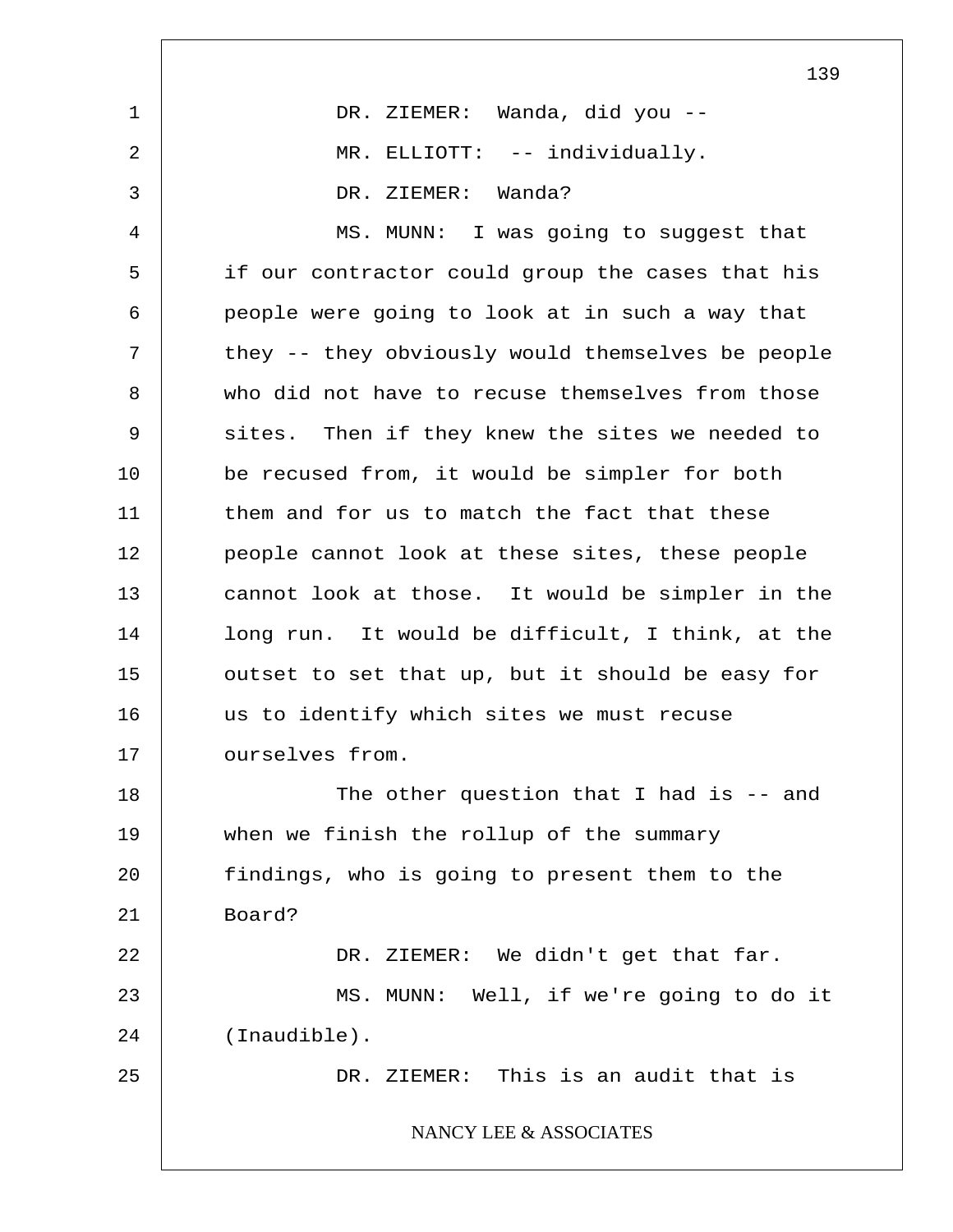1 2 3 4 5 6 7 8 9 10 11 12 13 14 15 16 17 18 19 20 21 22 23 24 25 coming -- this is a report that is coming from our contractor, I think, to the Board. We will have seen it, but my -- my inclination is that the contractor presents their summary and the Board then takes action on it. That's how I would see it, unless others see it in some different way -- unless you're volunteering to present it to us, Wanda. MS. MUNN: No, thank you. I'm willing to recuse myself. DR. ZIEMER: One other related thing I'll just throw into the mix here to make sure we cover the bases. The IMBA material that some have requested I believe is now available -- Larry, can you -- MR. ELLIOTT: You ready to hand that out? DR. ZIEMER: You want to speak to that and tell us the status of that? MR. ELLIOTT: We are ready to hand out IMBA. You will each receive a disk with your name on it. Your contractor will have a disk that they can load on their intranet for their use. I will also ask you to sign a nondisclosure statement at this point in time. You NANCY LEE & ASSOCIATES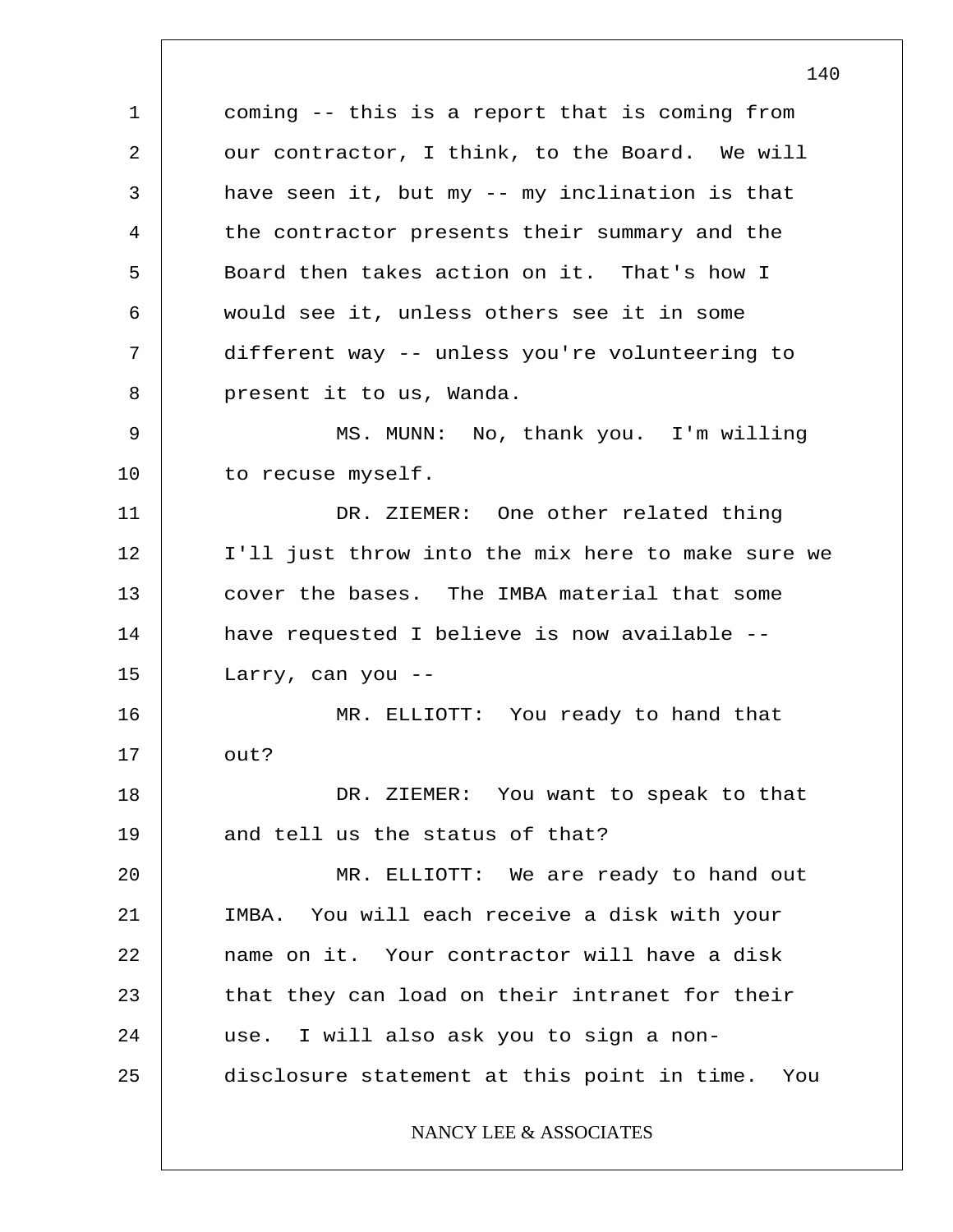1 2 3 4 5 6 7 8 9 10 11 12 13 14 15 16 17 18 19 20 21 22 23 24 25 should be aware that this disk has coded language in it so that if in fact you did share it with somebody, we can trace it back to your disk, and this is part of the agreement, the end-user's license agreement that we had to negotiate with the NRPB. I also think you need to discuss a training session. MR. PRESLEY: (Off microphone) Yes. DR. ZIEMER: Larry, you're specifically talking about an IMBA training session -- or a more general one, or both? MR. ELLIOTT: Well, I think IMBA first, but -- I don't know. Perhaps a training session overall. I don't know how you feel about this, but IMBA is a -- the biological models themselves are complicated. The engine that runs it, you know, takes -- is fairly intuitive, but it does take, you know, a little bit of guidance and walk-through just to make sure that you're familiar with it and understand what features it has and how it can do work for you. So -- and we -- I would -- I would suggest -- I would offer that our contractor, ORAU, has a  $-$  an approved set of tutorial procedures on IMBA that has been NANCY LEE & ASSOCIATES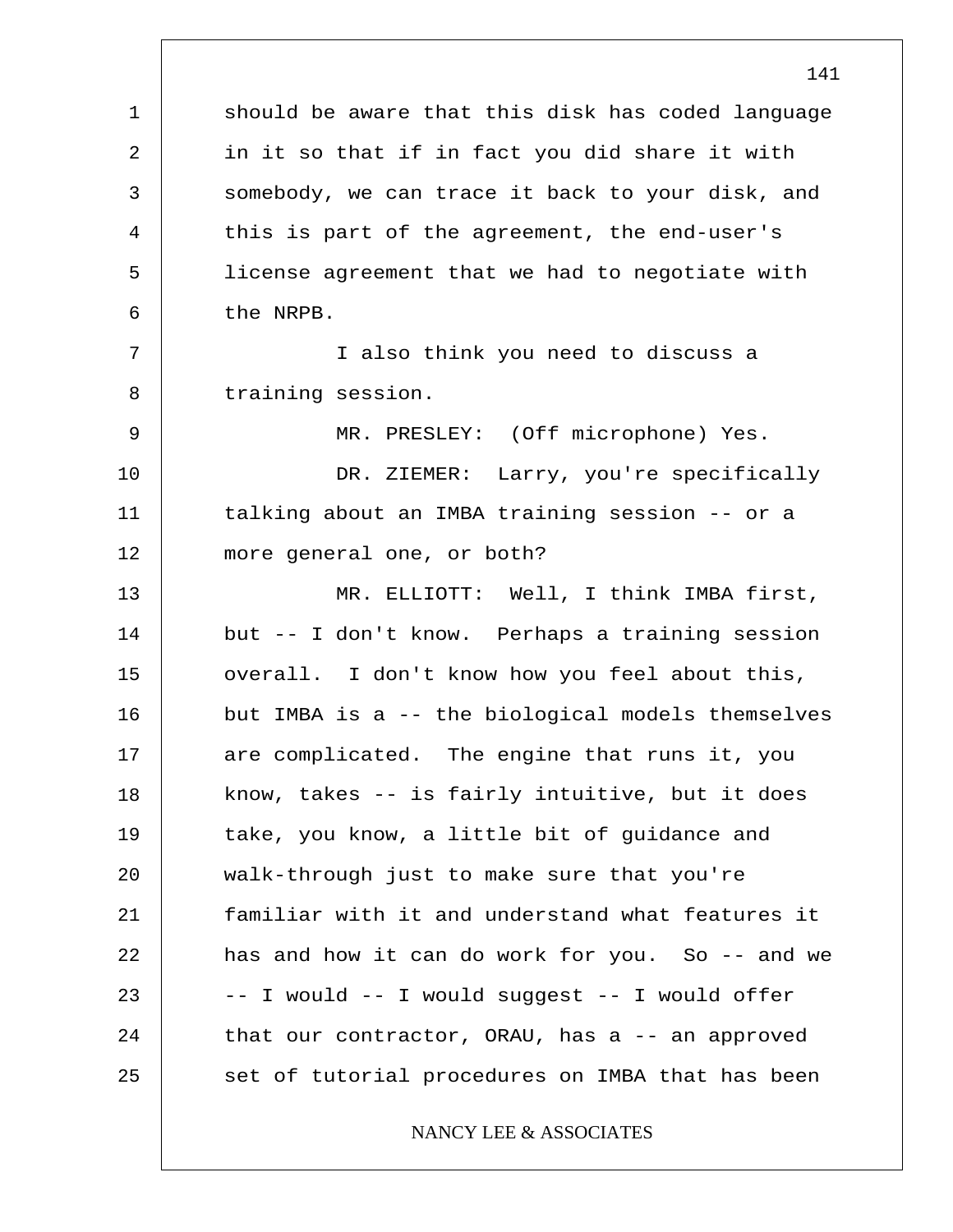1 4 7 10 11 used across all of their dose reconstructors. And if you want to avail yourselves of those procedures, we'll make those available to you. It will provide at least some consistency in approach. It will also give you some insight I think into the type of training procedures that ORAU has developed in this particular situation with IMBA. DR. ZIEMER: So would that -- would that serve the purpose then -- in other words, this could be done without going to Cincinnati or

something like that? Rich is shaking his head yes.

14 15 16 MR. ELLIOTT: Dick, would you like to come up and speak to that, as to how you see that working?

17 18 19 20 21 22 23 24 DR. ZIEMER: While Dick finishes chewing whatever he's eating, let me ask if  $-$ - if we can get a copy of this for each Board member, it doesn't have to be the signed copy, but once I give this back, I don't remember what I agreed to. MR. ELLIOTT: Oh, yes, we will --MS. HOMOKI-TITUS: Once you all sign it,

we'll make copies for each of you.

25

2

3

5

6

8

9

12

13

#### NANCY LEE & ASSOCIATES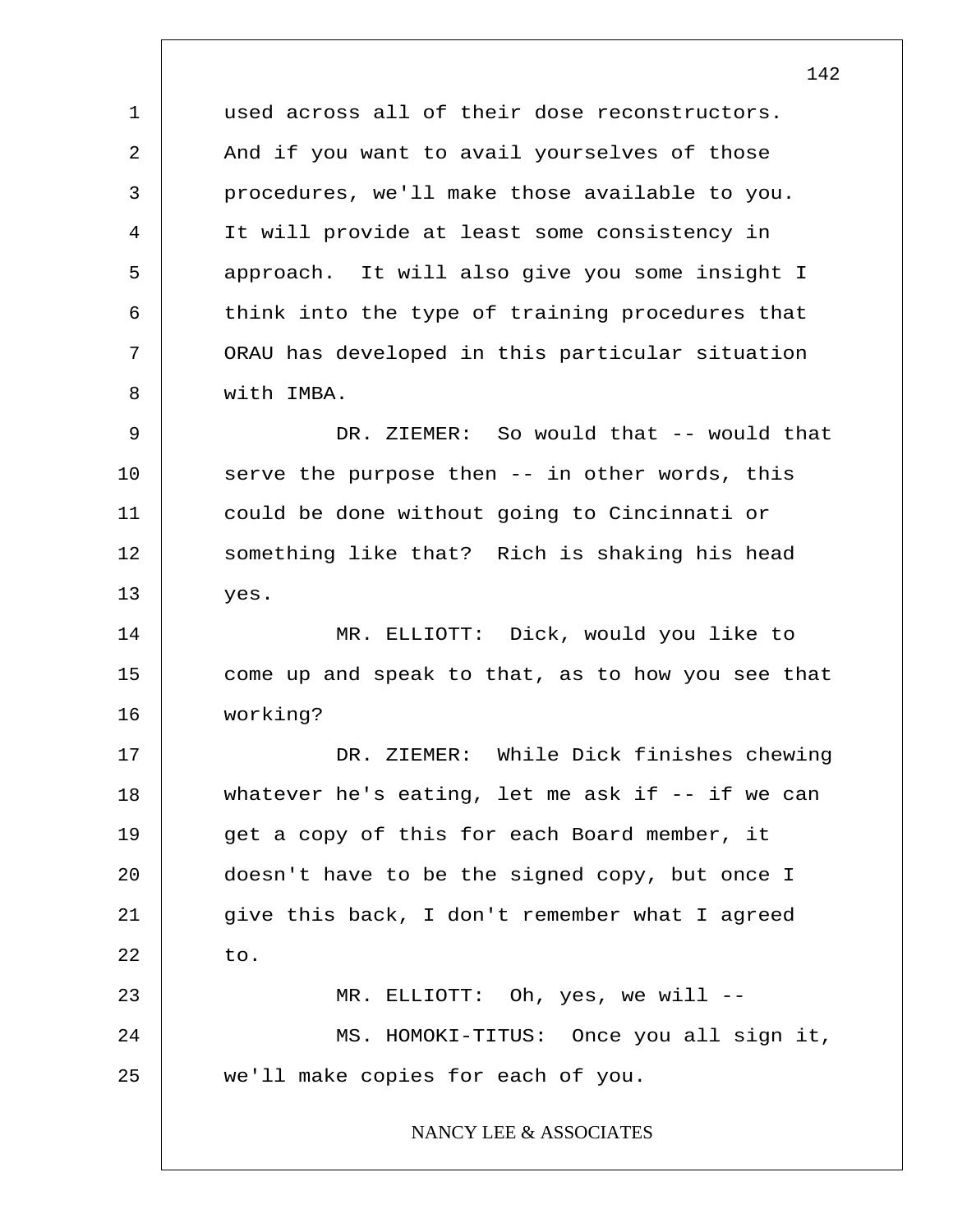1 2 3 4 5 6 7 8 9 10 11 12 13 14 15 16 17 18 19 20 21 22 23 24 25 143 DR. ZIEMER: Okay, thank you. DR. ANDERSON: (Off microphone) Yeah, but it  $-$ MR. ELLIOTT: Please speak into the mike. DR. ANDERSON: The question is, it says here we have to register, and how do we do that? MS. HOMOKI-TITUS: I believe that the way you do that is through the software. Just like any other software that you received from Microsoft, I believe it'll lead you -- DR. ZIEMER: Lead you through it. MS. HOMOKI-TITUS: -- possibly will -does it lead you to a web site where you register? DR. NETON: (Off microphone) No. MS. HOMOKI-TITUS: No. DR. NETON: (Off microphone) I'm sorry - - MS. HOMOKI-TITUS: Okay, Jim's going to explain that then. DR. NETON: I'm sorry, I got taken away for a second. Where are we at? MR. ELLIOTT: We have issued IMBA and the question on the table is once they sign the NANCY LEE & ASSOCIATES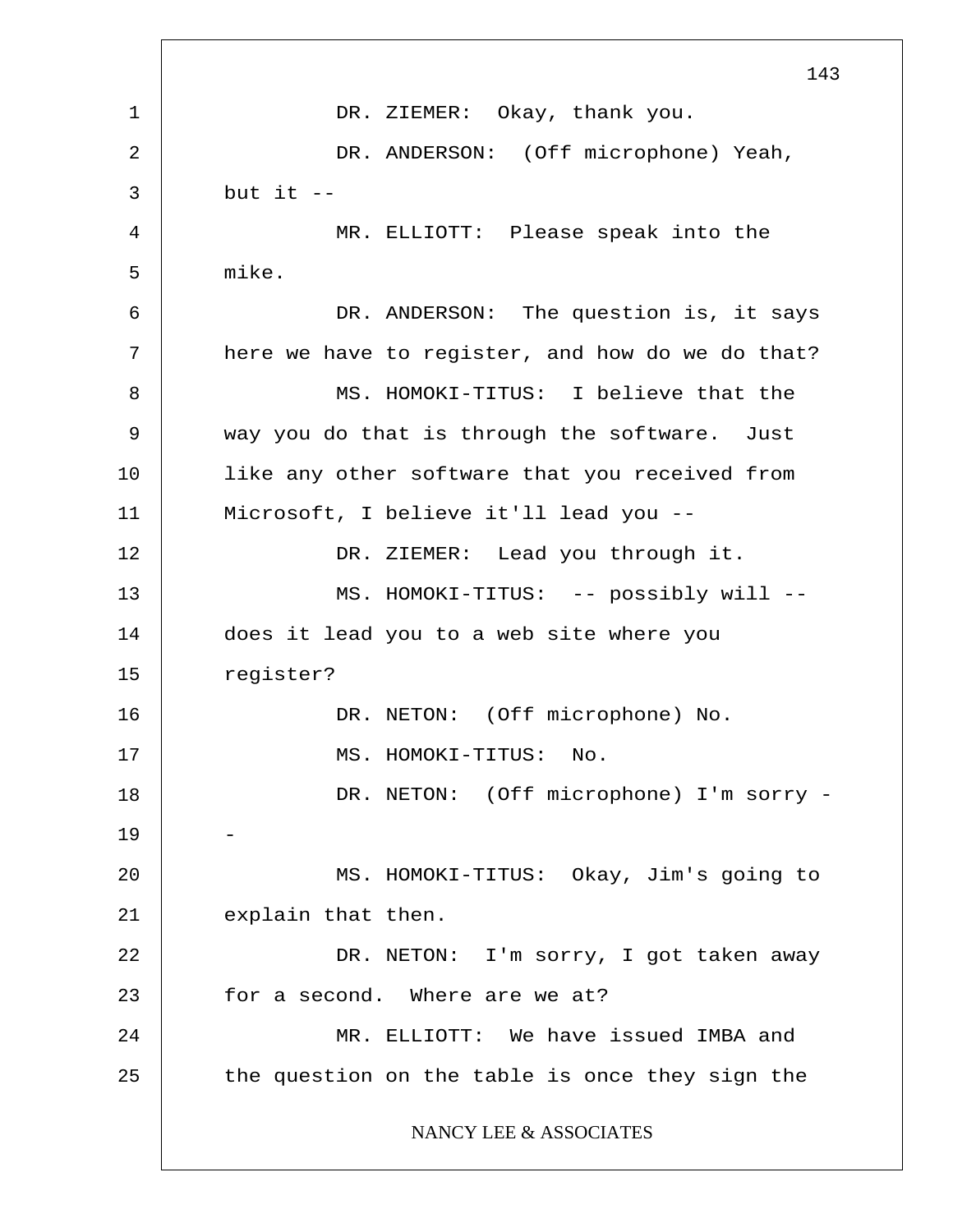1 2 3 4 5 6 7 8 9 10 11 12 13 14 15 16 17 18 19 20 21 22 23 24 25 disclosure form, how do they register? DR. NETON: Right. That'll -- that'll be -- that'll take place at the time that the EULA is issued, the end user license agreement, which is still in process. So any -- any notations in there that talk about signing the end user license agreement -- I think it says pursuant to the agreement. Well, the agreement has not been finalized yet, so this is a conditional sort of usage until you sign the ultimate end user license agreement. At that point it'll become clear as to how to register it with -- with ACJ\* & Associates. DR. ZIEMER: So there'll be something else that -- DR. NETON: There'll be an additional requirement for you to sign the contents or the - - agree with the conditions of the end user license agreement. This is an interim usage we worked out with ACJ & Associates where the Board is authorized to use it fully under the conditions that are in that piece of paper you have now, and there will be more paperwork to come. That's about all I can tell you. We have also made --NANCY LEE & ASSOCIATES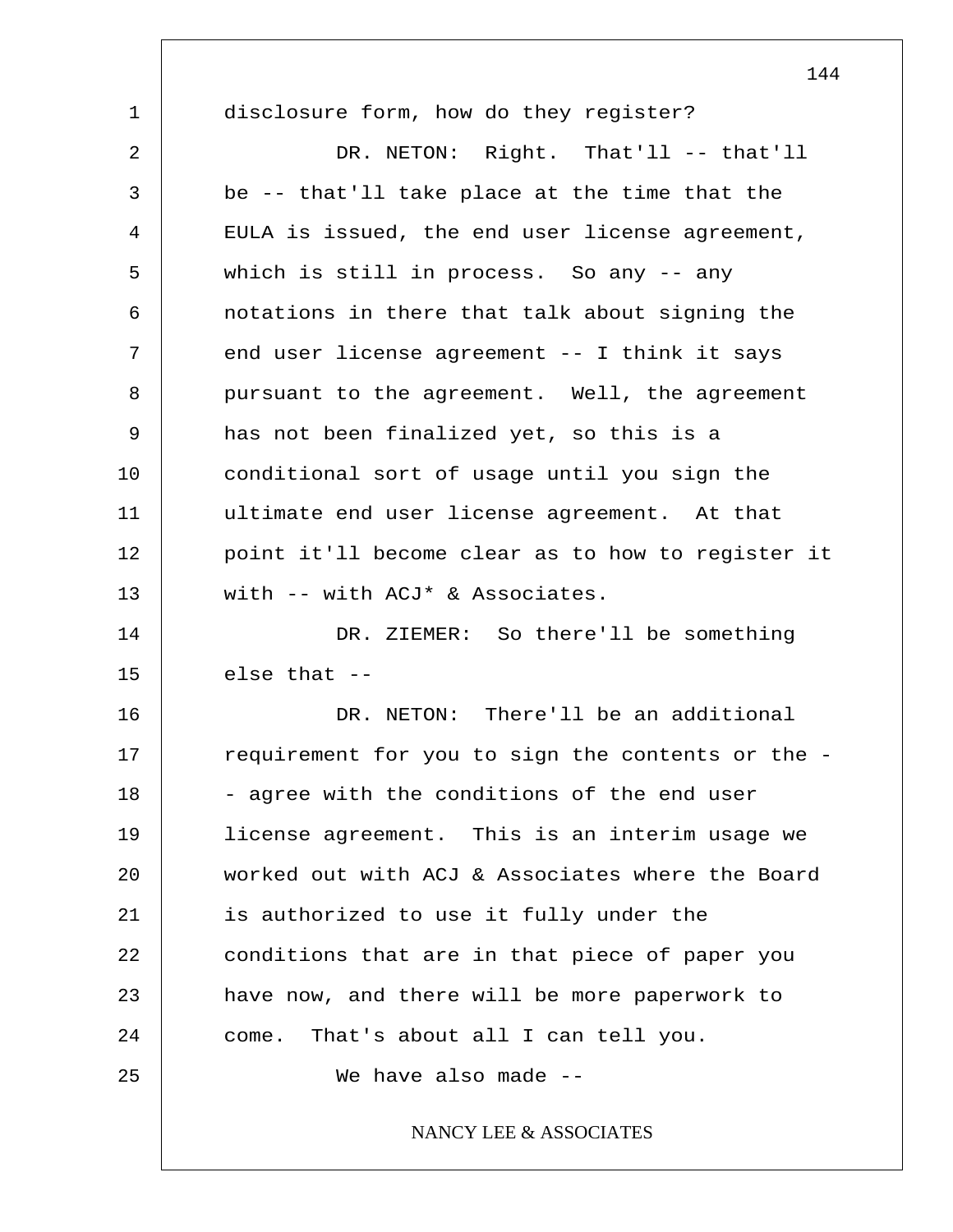1 2 3 4 5 6 7 8 9 10 11 12 13 14 15 16 17 18 19 20 21 22 23 24 25 145 DR. ANDERSON: I mean that's not -that's not what we're signing. DR. NETON: It's not what you're signing. DR. ANDERSON: No. DR. NETON: You're not signing the end user license agreement. DR. ANDERSON: No, it says we have to do it, and then it also says we're required to register, and -- DR. NETON: Right. DR. ANDERSON: You know, and then it says if we're in violation -- I mean it's a legal document that I'm agreeing to register, and I want to -- I want to register now for whatever I'm supposed to -- DR. ZIEMER: Well, it doesn't say when you have to do that, it says -- DR. ANDERSON: No, but... DR. NETON: This is -- DR. ZIEMER: It's a little like fishing, you got to do it before you get caught. DR. NETON: -- (Inaudible) issues and I can't speak to that. (Off microphone) Maybe we could put out some (Inaudible). NANCY LEE & ASSOCIATES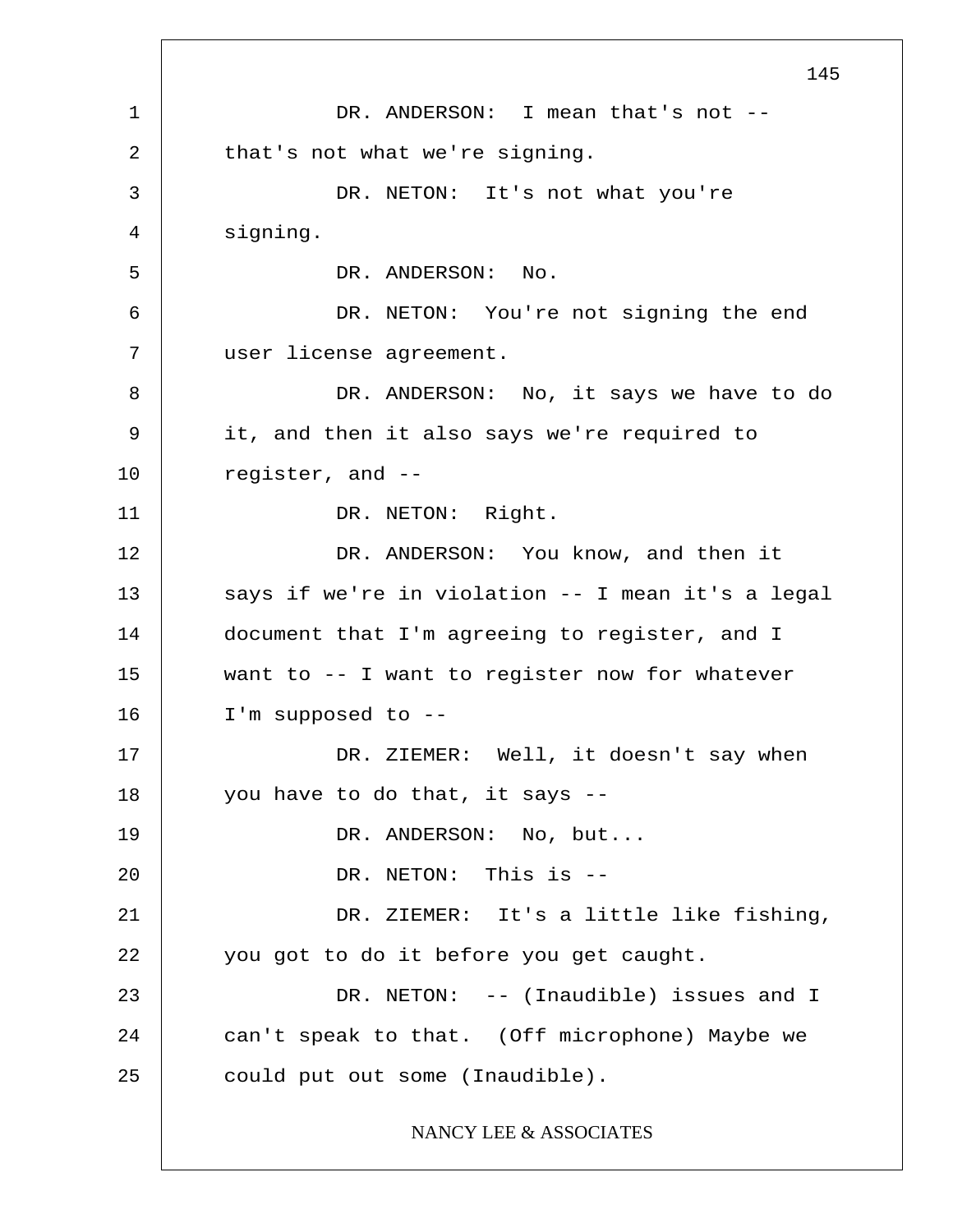1 2 3 4 5 6 7 8 9 10 11 12 13 14 15 16 17 18 19 20 21 22 23 24 25 MS. HOMOKI-TITUS: Since it doesn't give you a limitation on when you must do this, I'm going on the record and telling you that you don't have to register it until we have a EULA. You'll have access to a copy of the EULA. This is just a preliminary -- we wanted to try to get this to the Board so it's the best we could come up with to try to protect the software manufacturer and us and you all. So there'll be a new agreement once the EULA's finalized. MR. ELLIOTT: We don't expect the EULA to change based upon its content at this point in time. The problem here is that we're dealing with the NRPB and in -- in England right now, and we had some language inserted into the EULA about the U.S. Federal Acquisition Record -- or Regist- - what is it, Register -- DR. NETON: Federal Acquisition Regulations, a FAR. MR. ELLIOTT: -- Regulations, and they're not familiar with it. And they're also on vacation during the month of August, and so that's been part of the difficulty in getting this put into place. DR. ANDERSON: You know, I'm -- I'm just NANCY LEE & ASSOCIATES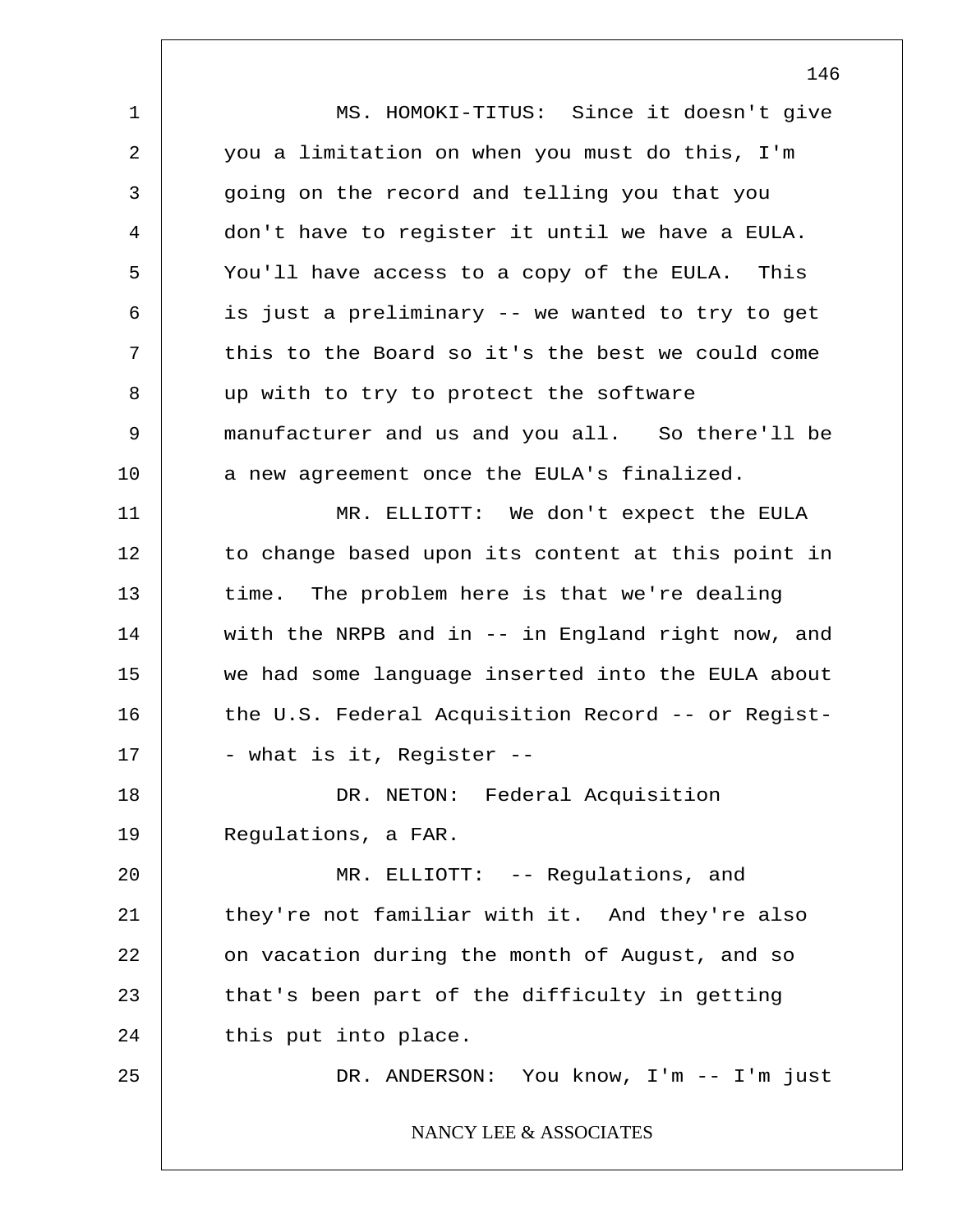1 2 3 4 5 6 7 8 9 10 11 12 13 14 15 16 17 18 19 20 21 22 23 24 25 147 I saying that as a legal document, it says I will, in accordance with the terms set forth in the end user license agreement -- DR. NETON: I think it's pursuant -pursuant to the terms or something like that. mean there's -- DR. ANDERSON: No, in accordance with the terms set forth -- DR. NETON: I understand pursuant to the EULA I am required to register, so there is no EULA -- DR. ANDERSON: No, no, number three I'm looking at now. DR. NETON: Okay. DR. ANDERSON: I don't know what the terms are, so how can I follow them if I haven't seen the EULA -- DR. ZIEMER: Your intent is to follow them and -- DR. ANDERSON: Yeah, well, I -- DR. ZIEMER: I would -- I -- MS. HOMOKI-TITUS: Right, this is your intent to follow them, and we -- as soon as the EULA is agreed to, we'll provide you a copy of it. NANCY LEE & ASSOCIATES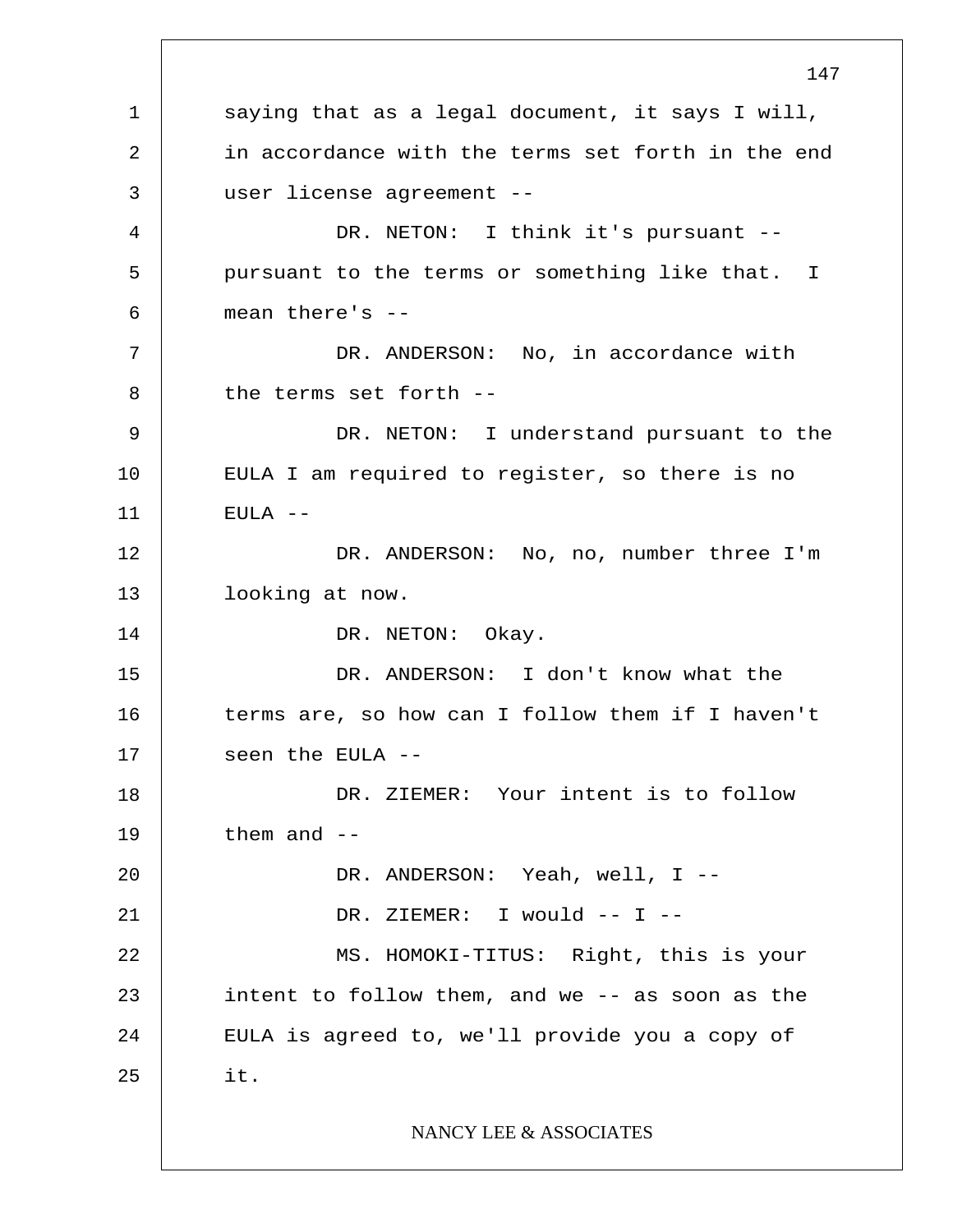1 2 3 4 5 6 7 8 9 10 11 12 13 14 15 16 17 18 19 20 21 22 23 24 25 148 DR. ANDERSON: I mean --DR. ZIEMER: But you know, if --MS. HOMOKI-TITUS: Basically what you're agreeing -- DR. ANDERSON: I'm just saying -- DR. ZIEMER: But if you're hesitant --DR. ANDERSON: -- as a legal document --MS. HOMOKI-TITUS: If you're hesitant, we can pull the document back and take your software back. DR. ZIEMER: -- just -- we can wait, but give back the disk. MS. HOMOKI-TITUS: That's the best that we can do at this point. DR. ANDERSON: Okay. DR. ZIEMER: Gen Roessler has a question. MR. ELLIOTT: Would it be helpful if you summarize what's in the EULA as we understand it now? DR. ANDERSON: Yeah, that would be helpful. DR. NETON: The conditions -- to my knowledge, the conditions of the end user license agreement are very similar to what you're looking NANCY LEE & ASSOCIATES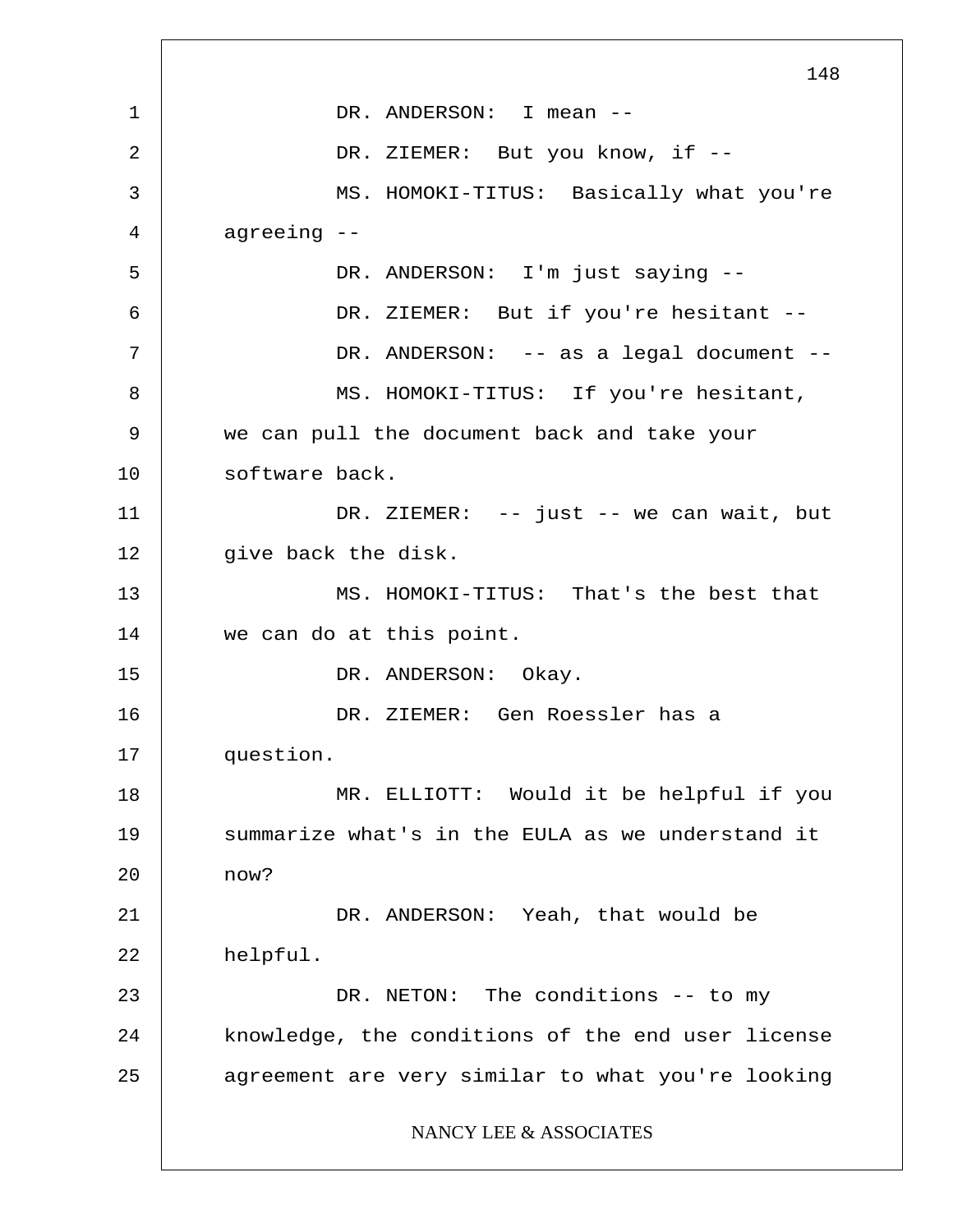1 2 3 4 5 6 7 8 9 10 11 12 13 14 15 16 17 18 19 20 21  $22$   $-$ 23 24 25 at here as far as non-disclosure and those type of issues -- sole use for -- on this project. That's -- it's standard -- it's standard license agreement -- no different that -- well, I won't say no different, but very similar to what you do when you got an Excel spreadsheet product from Microsoft, I will only use this for my own purposes or the conditions for which it was purchased, that kind of stuff. I mean there's no real surprises there. It's just that we're dealing with a foreign country's regulations versus ours. DR. ZIEMER: Gen Roessler has a comment or question. DR. ROESSLER: Well, this may be a detail, but I think it's an important one. The thing I'm going to sign says it's version 3.1. It says that in several places. The disk I got says version 3.2.03. DR. NETON: Okay, that -- I think -- Liz can concur, I hope, that if you initial and date DR. ROESSLER: Can we just cross it out? DR. ANDERSON: Oh, good. DR. NETON: -- put the -- put the right NANCY LEE & ASSOCIATES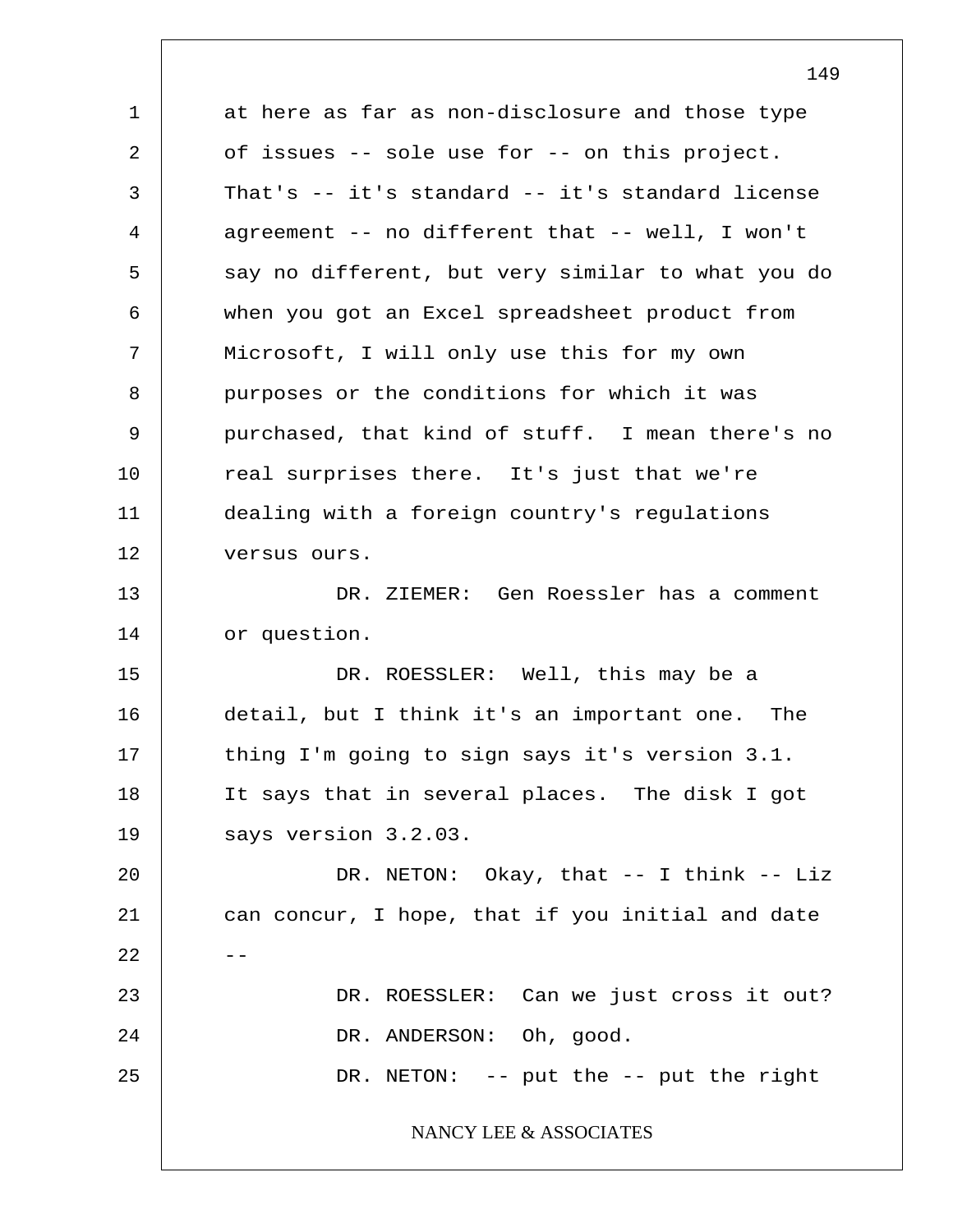1 2 3 4 5 6 7 8 9 10 11 12 13 14 15 16 17 18 19 20 21 22 23 24 25 150 version there and initial and date it, I think we'll accept that. MR. PRESLEY: Question. DR. ZIEMER: Robert? MR. PRESLEY: When I leave here, I'm going to leave the country for three or four days, and all of the -- all of my luggage and everything like that's subject to be searched. Should I let you all go ahead and send this to my house? MS. HOMOKI-TITUS: Yeah, we can do that. DR. NETON: We can send that to your home. That's not a problem. MR. PRESLEY: I don't know, but it's - you never know. DR. NETON: One thing that I will caution you is if you notice in small print on the cover, your name is embossed, so it is actually registered to you -- not on the cover, but on the disk itself, it is licensed to you. And I've been told by the vendor, and this is not specially put in there for the -- by the Board - or for the Board, but they can track who it's licensed to if copies of printouts end up circulating about with other users, that sort of NANCY LEE & ASSOCIATES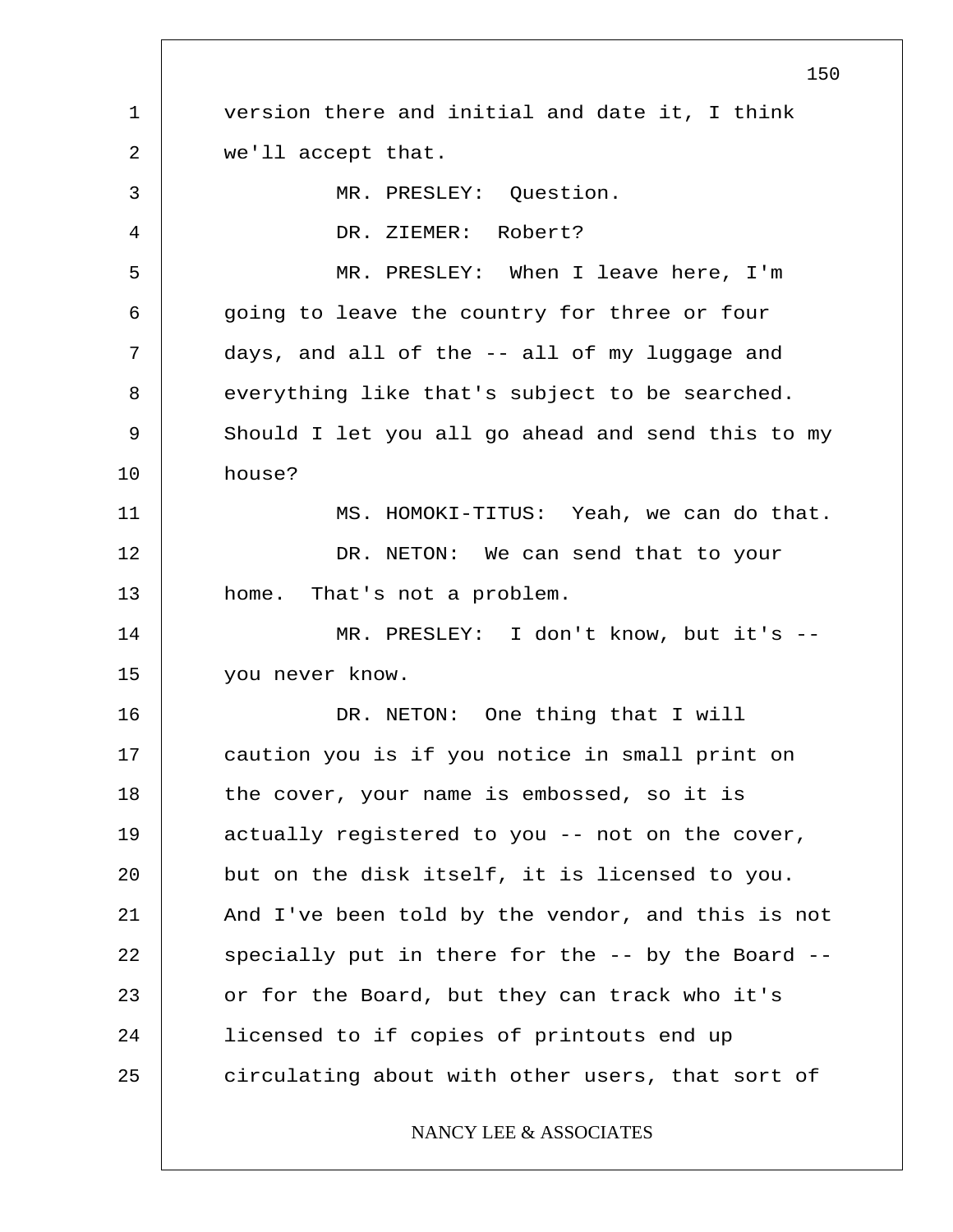1 2 3 4 5 6 7 8 9 10 11 12 13 14 15 16 17 18 19 20 21 22 23 24 25 151 thing -- just to point out that that feature is part of the software. MR. ELLIOTT: I already did. DR. NETON: Oh, I'm sorry, I missed that. DR. ZIEMER: Wanda. DR. NETON: I'm being redundant here. MS. MUNN: An easy question, I think. The description identifies 256 megabytes of RAM recommended. How much does it actually take up, how much space -- disk space, do you know? DR. NETON: I have no idea. Oh, that's not disk space, that's RAM, so that would be memory. MS. MUNN: I shouldn't say disk. How much memory? DR. NETON: I think that might depend on what you're running. If you're running the thorium model, which has all kinds of daughter - progeny, rather, it would take up more, but I can't tell you. MS. MUNN: Okay, that's fine. DR. NETON: I think the specification basically says if you run all the features and you have 256 megabytes, it shouldn't crash. It NANCY LEE & ASSOCIATES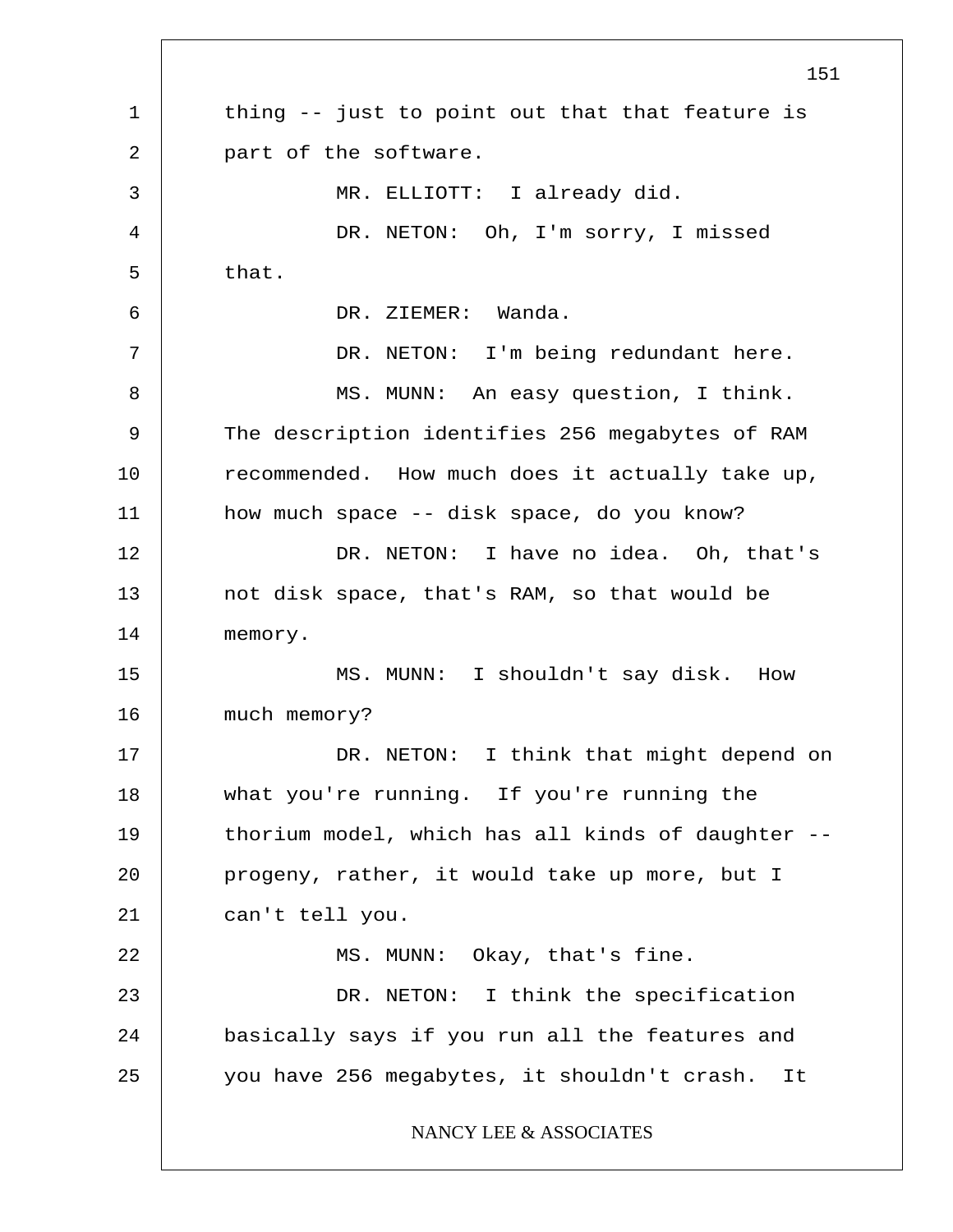1 2 3 4 5 6 7 8 9 10 11 12 13 14 15 16 17 18 19 20 21 22 23 24 25 152 should run. MS. MUNN: And everything else on my system goes down. DR. ZIEMER: Gen Roessler has a comment? DR. ROESSLER: (Off microphone) (Inaudible) DR. ZIEMER: No comment? Rich, a comment? MR. ESPINOSA: I can see myself putting this on pretty much every computer I use -- one at the union hall, one at work, one at home and one on my laptop, you know. Are there any legal issues with that? I can imagine one being with the union -- MR. ELLIOTT: You will need to make sure and assure us that your -- each computer you load this on is password-protected -- MR. ESPINOSA: Okay. MR. ELLIOTT: -- and has a time out on it. We'll have to send you all a copy of our -- I think you've already done this in some cases - have they not done the SAFE -- if you come to our offices, the last -- the working group session, you had to go through SAFE, which is a training session on how to protect your computer and NANCY LEE & ASSOCIATES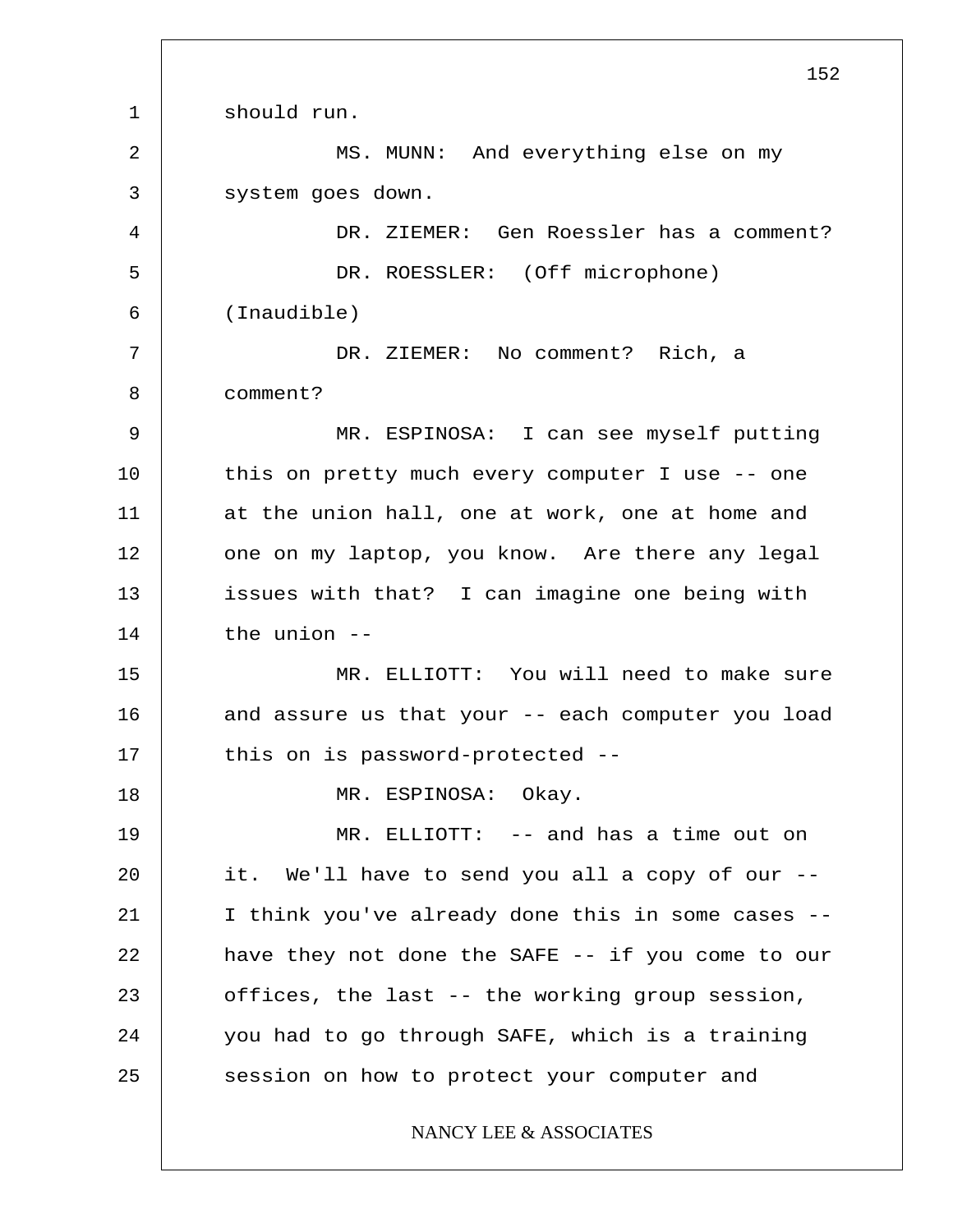1 2 3 4 5 6 7 8 9 10 11 12 13 14 15 16 17 18 19 20 21 22 23 24 25 153 privacy information on your computer. MS. HOMOKI-TITUS: The only thing I want to be sure that you understand is if you put it on all of those computers, you are the only one who's allowed to use it. MR. ESPINOSA: Yeah, I know. MS. HOMOKI-TITUS: You -- as long as you have a way of protecting it, if you put it on a computer, then no else is going to be able to use that program. MR. ESPINOSA: More than likely I'll just keep it on the laptop, but -- DR. NETON: (Off microphone) Yeah, I would (Inaudible). That would be my recommendation. UNIDENTIFIED: (Off microphone) I think that'd be -- you'd better be real smart, Rich. DR. ZIEMER: Any other questions or comments? (No responses) DR. ZIEMER: Do you wish to proceed and select the teams at this point for -- MR. ELLIOTT: (Off microphone) Can we have Dick speak to what you -- your question earlier since he's (Inaudible)? NANCY LEE & ASSOCIATES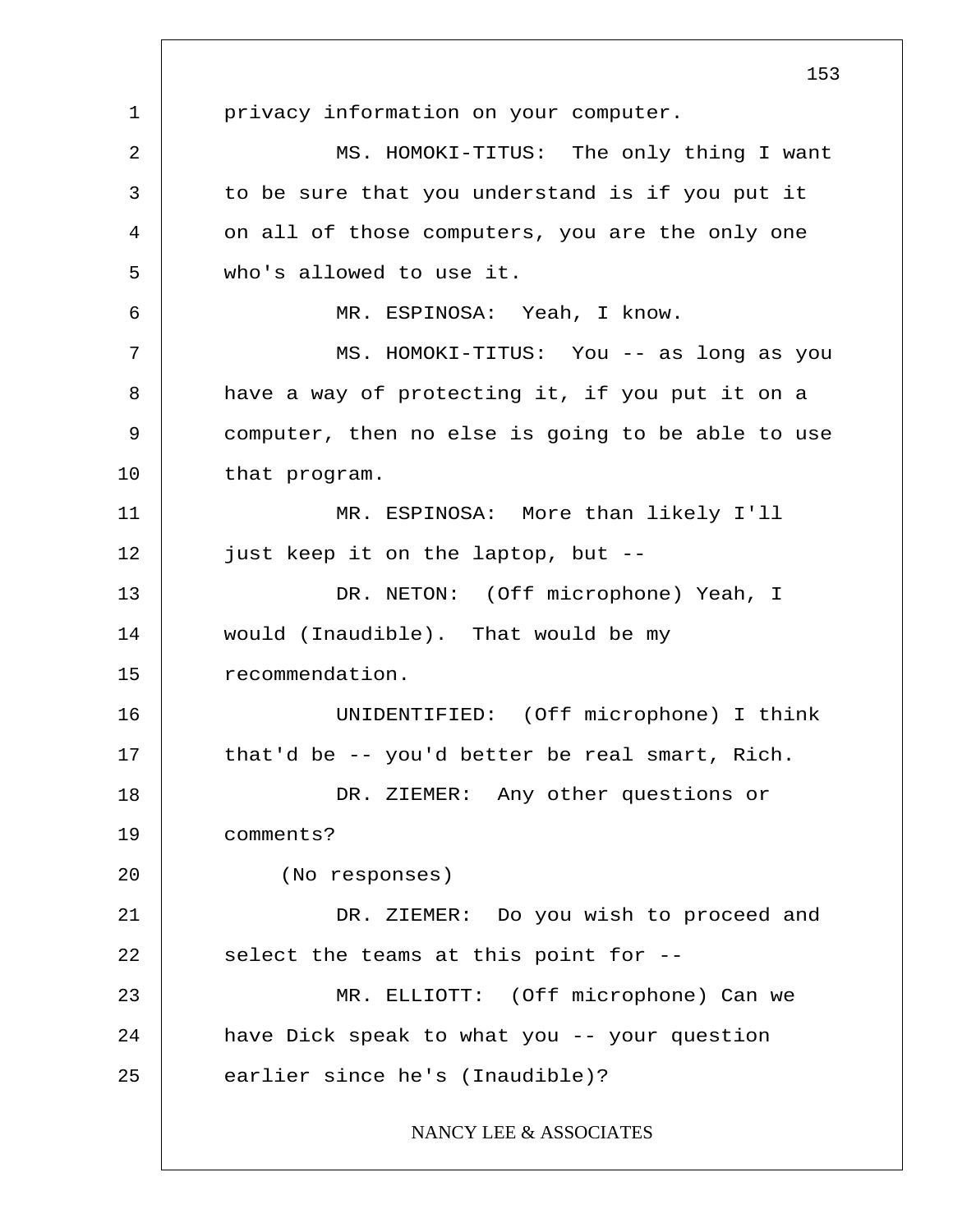|                | 154                                              |
|----------------|--------------------------------------------------|
| $\mathbf 1$    | Oh, yeah. What was the<br>DR. ZIEMER:            |
| $\overline{2}$ | earlier question?                                |
| 3              | MR. PRESLEY: (Off microphone) Training.          |
| 4              | Oh, training, yes. Dick?<br>DR. ZIEMER:          |
| 5              | DR. TOOHEY: Okay, very briefly, we've            |
| 6              | got about half a dozen training modules that --  |
| 7              | in the package for IMBA, and they start by just  |
| 8              | walking you through the program. Then there's a  |
| 9              | couple where you get a sample of bioassay data   |
| 10             | and it walks you through entering that, running  |
| 11             | the models. And then the final part is the test, |
| 12             | which gives you one or two sets of bioassay data |
| 13             | that you get to run yourself, and if you don't   |
| 14             | get the right answer, you don't get to do dose   |
| 15             | reconstruction under our policies. But we can    |
| 16             | make that available to you, either what we've    |
| 17             | done before, which is give you access to our     |
| 18             | server, or as, you know, stand-alone modules or  |
| 19             | whatever.                                        |
| 20             | DR. ZIEMER: So it's self-tutorial.               |
| 21             | Right?                                           |
| 22             | DR. TOOHEY: Yes, it is. It's --                  |
| 23             | DR. ZIEMER: Wouldn't it be easier just           |
| 24             | $\circ$ $\circ$ $\circ$ $\circ$                  |
| 25             | DR. TOOHEY: -- set up for --                     |
|                | NANCY LEE & ASSOCIATES                           |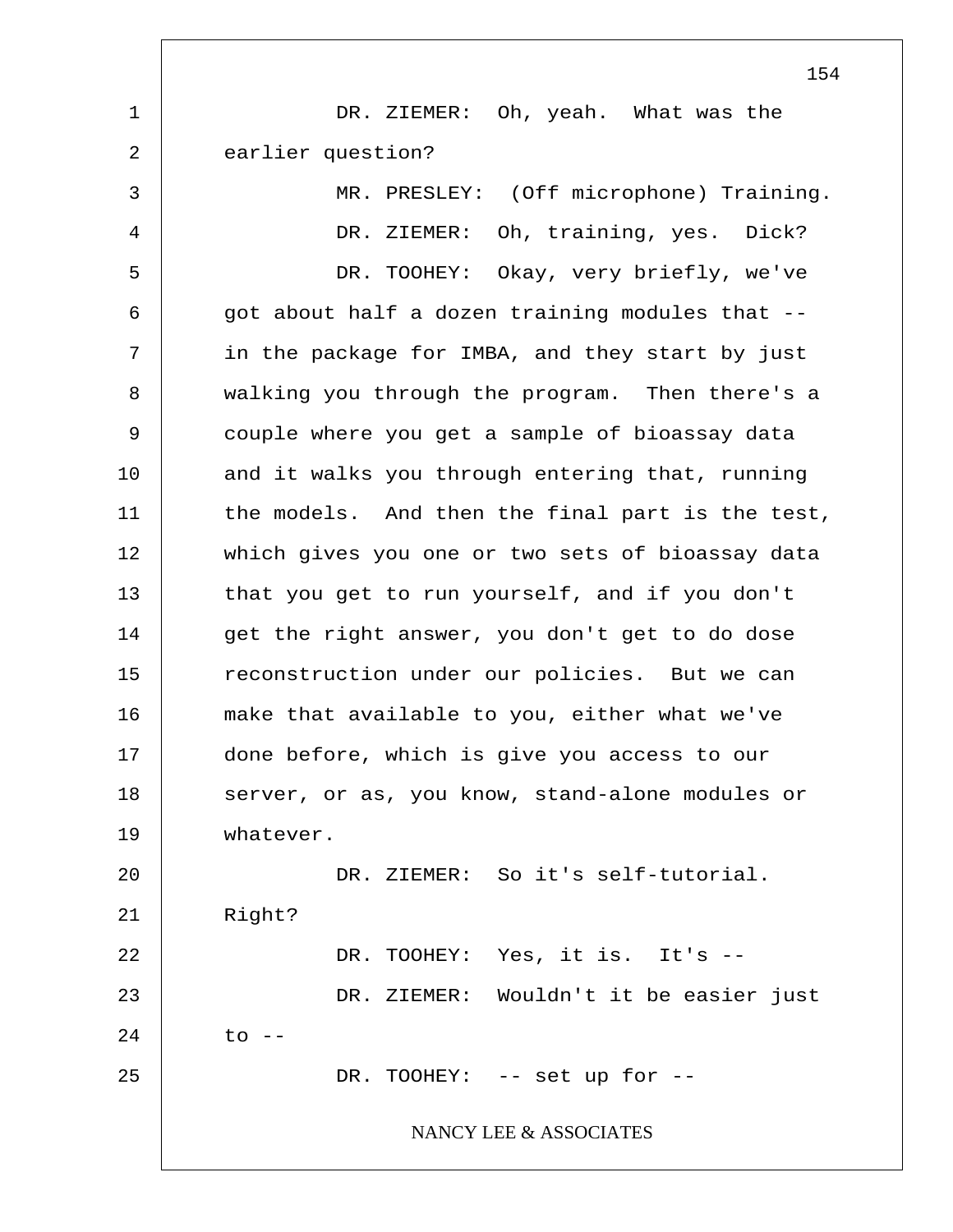1 2 3 4 5 6 7 8 9 10 11 12 13 14 15 16 17 18 19 20 21 22 23 24 25 155 DR. ZIEMER: -- do a disk? DR. TOOHEY: -- remote users. DR. ZIEMER: Yeah. MR. ELLIOTT: Could you just send them a disk? DR. TOOHEY: To the best of my knowledge and belief, to coin a phrase, we can do that. But you know, until I talk to my IT guys, I won't guarantee it. DR. ZIEMER: If you will, try to find a way to get that training available to everybody. GIBSON HAS LEFT THE BUILDING. DR. NETON: I have one more -- Larry, did you mention the fact that SC&A also is receiving a copy of this for distribution? MR. ELLIOTT: Yes, and then there was a question that I attempted to answer with Todd's assistance about getting the Board members access, as we have given Sanford Cohen Associates access, to the databases. Now we need to figure out how to do that, whether it's through ORAU and give each member of the Board CITRX -- I don't know. DR. NETON: No, this is a different issue. If we're talking about the site research NANCY LEE & ASSOCIATES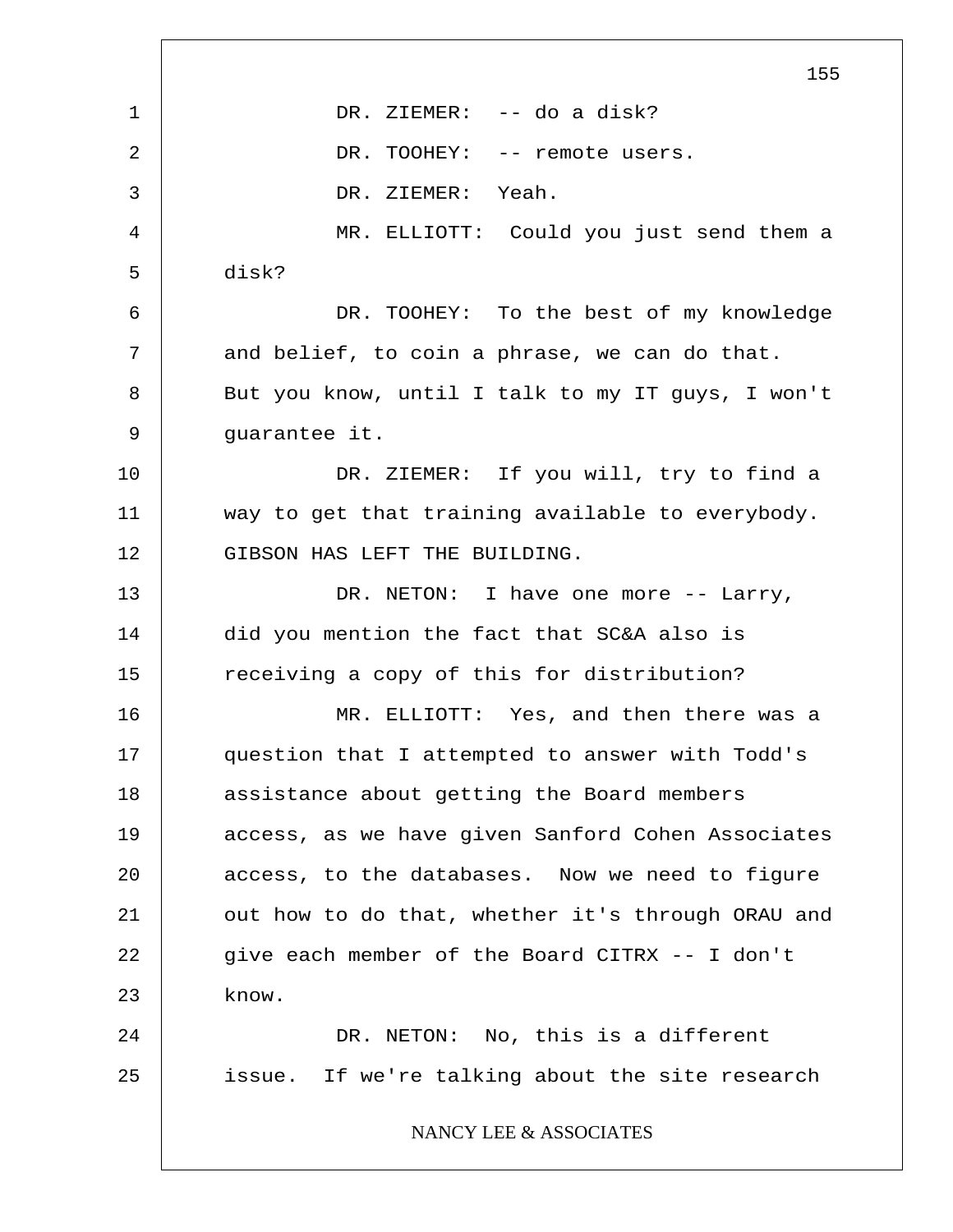1 2 3 4 5 6 7 8 9 10 11 12 13 14 15 16 17 18 19 20 21 22 23 24 25 156 database that I discussed yesterday, that would - - that would go through ORAU. That's outside of the firewall, and so I'm not sure how that -- how did that come up in relation to IMBA? I guess I missed -- DR. ZIEMER: No, not in relation to IMBA. MR. ELLIOTT: This is just in relation to reviewing cases, how can they get access to the documents that are relevant -- DR. MELIUS: (Off microphone) The reference documents. MR. ELLIOTT: -- the reference that are considered relevant to the case. DR. NETON: Fair enough. We'll have to work with ORAU to -- this would require a VPN, I believe -- a Virtual Private Network setup - much like what was established with Sanford Cohen & Associates, on each of your computers. And there's also some Privacy Act training that's mandatory under ORAU's policy. DR. TOOHEY: (Off microphone) I'll waive the Privacy -- DR. NETON: He'll waive the Privacy Act for the Board. They've had several Privacy Act NANCY LEE & ASSOCIATES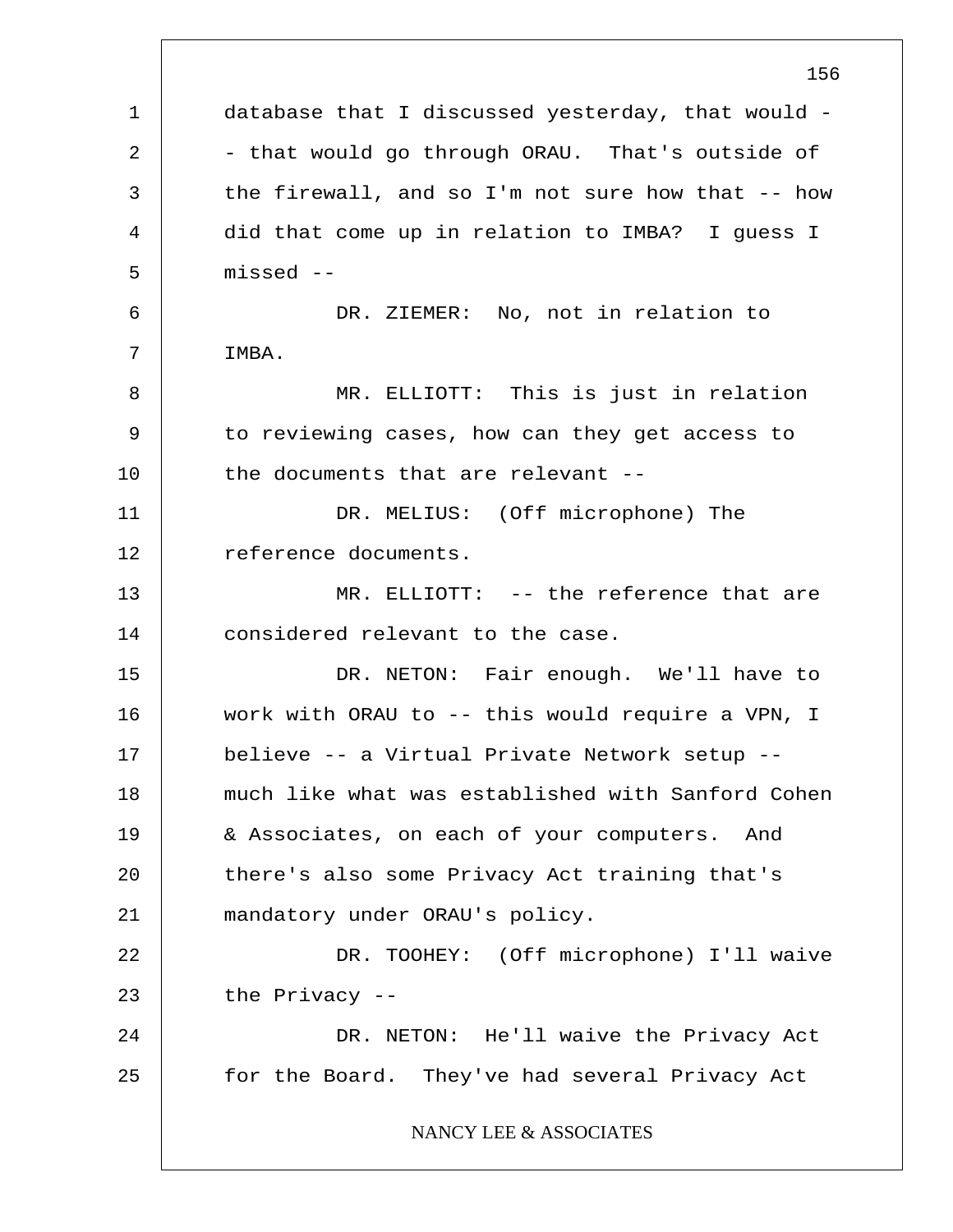1 2 3 4 5 6 7 8 9 10 11 12 13 14 15 16 17 18 19 20 21 22 23 24 25 training sessions. So -- but yeah, it is -- it is technically doable. We'll just have to work out the logistics -- through ORAU, though. MR. ELLIOTT: So I want a commitment that we're going to do that very quickly - within the next -- can we say within the next two weeks, we're not only going to deliver these disks, we're going to deliver the IMBA training modules, we're going to deliver whatever mechanism we need to set up to allow them access to the data. DR. NETON: I will commit for Dick, who's standing to my left here, let the record show. MR. ESPINOSA: It might be a good idea to send out the confidentiality forms again. I've lost mine, but I know what I'm excluded from. DR. ZIEMER: Which forms are you talking about? MR. ELLIOTT: I have the conflict of interest sheet here for when you start your selection right now. I think -- did we get Mike Gibson's IMBA disk to him and get his nondisclosure statement? NANCY LEE & ASSOCIATES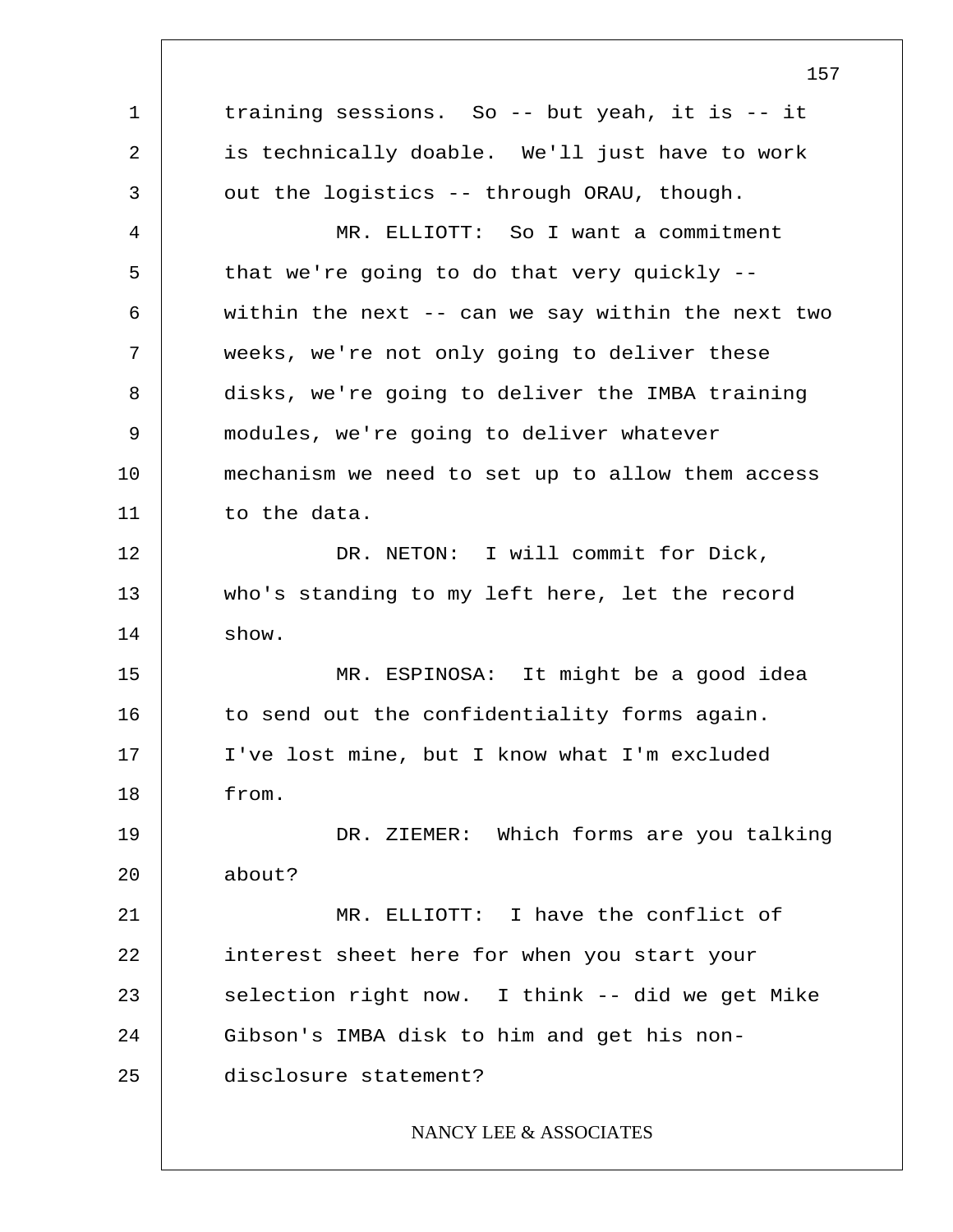1 2 3 4 5 6 7 8 9 10 11 12 13 14 15 16 17 18 19 20 21 22 23 24 25 158 UNIDENTIFIED: (Off microphone) Yes. MR. ELLIOTT: Okay. And so we need to take care -- you know, in your selection, I can address each of your individual conflicts if you don't remember. If you also recall, every year you have to go through a new conflict of interest disclosure, filing an OGE 450 form and then that will trigger a new waiver letter. DR. ZIEMER: You should have gotten that very recently 'cause this is the time of year they do it, isn't it, or is it -- MR. ELLIOTT: Yes, it's ongoing right now, and I will offer this, that there are additional -- or new -- new sets of eyes looking at these things and asking questions, and so we're going through that process at this point in time in the year. But you are to operate under the current waiver letter that you have been given. And if you have any questions about that, I have a chart here that speaks to each individual's -- Board member's conflict. DR. ZIEMER: Okay. As far as the team assignments, now, how do you wish to proceed? Do you want to volunteer for certain ones or -- any -- I think we can allow that, if we just go down NANCY LEE & ASSOCIATES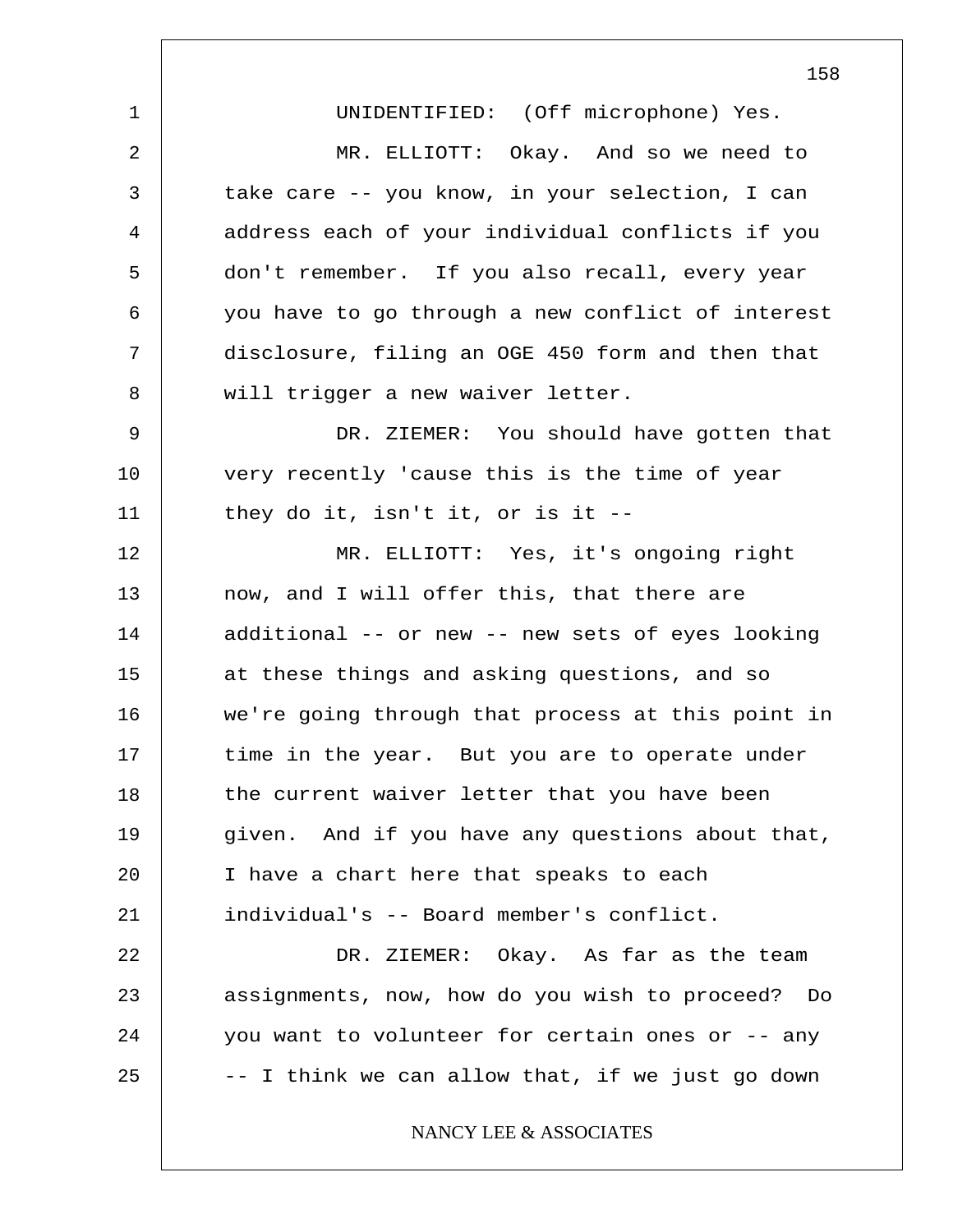1 2 3 4 5 6 7 8 9 10 11 12 13 14 15 16 17 18 19 20 21 22 23 24 25 159 the list. We're going to need two individuals for each case, and up to four cases per individual. DR. ANDERSON: I quess just from the logistics of the phone call, it would seem if - if we can have the same two people share four cases -- DR. ZIEMER: That would be helpful --DR. ANDERSON: -- rather than have --DR. ZIEMER: -- it may not be always possible, but -- DR. ANDERSON: -- all 20 of them be different combinations of two. MR. PRESLEY: (Off microphone) (Inaudible) just two cases. MR. GRIFFON: (Off microphone) Up to - up -- yeah. DR. ANDERSON: (Off microphone) Two -two people per case. DR. ZIEMER: Two per case for four cases. MS. MUNN: (Off microphone) Four cases. DR. ANDERSON: (Off microphone) Yeah. DR. ZIEMER: So for -- for example, let's take the first four cases on the list. NANCY LEE & ASSOCIATES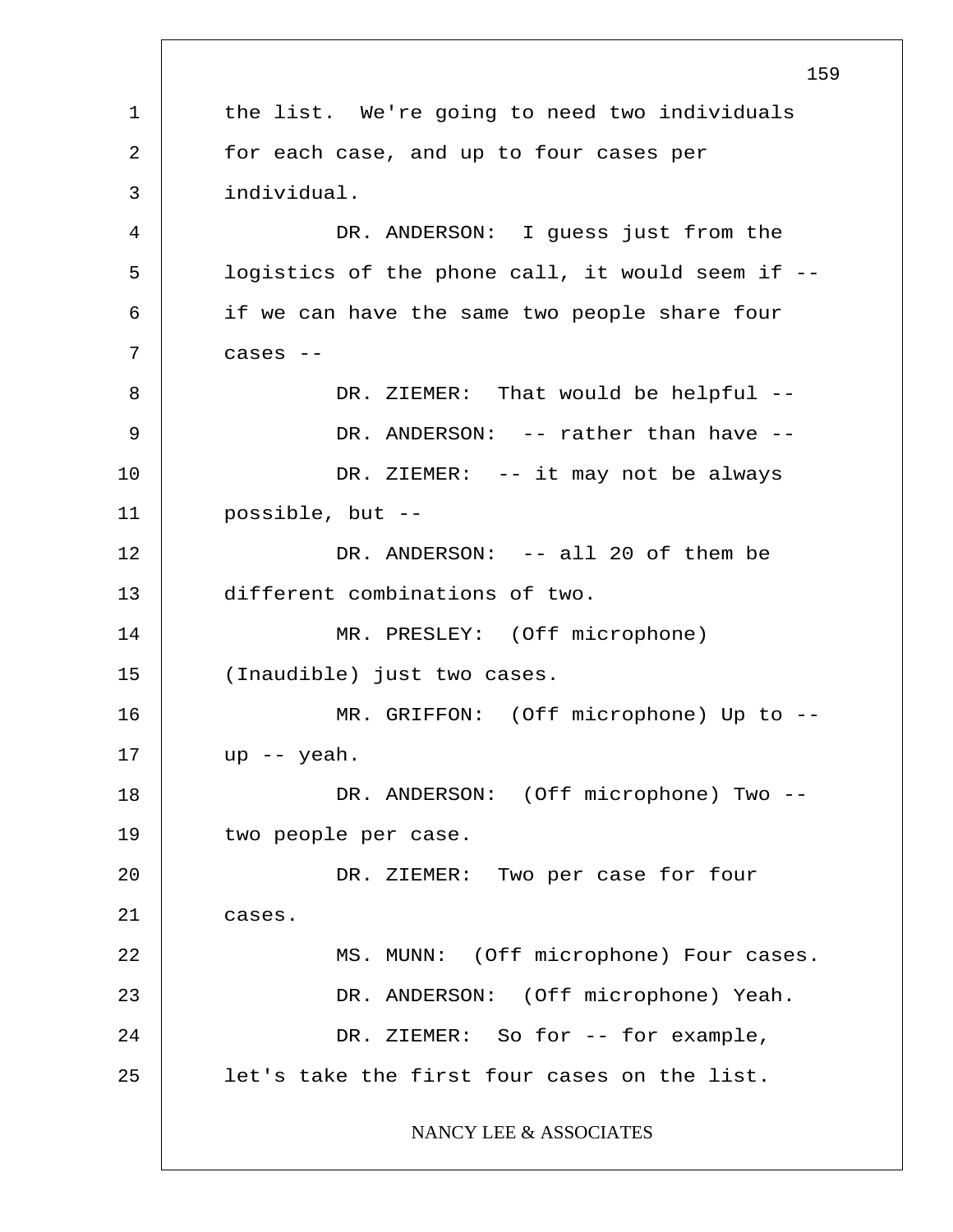1 2 3 4 5 6 7 8 9 10 11 12 13 14 15 16 17 18 19 20 21 22 23 24 25 160 What -- do we have two individuals that have no conflict with any of those sites that want to do those four? MR. PRESLEY: (Off microphone) I don't have any conflict (Inaudible). DR. ZIEMER: I see we have quite a few. So shall we -- just want to take these in order, since -- I mean does anyone have a strong preference, you're just -- okay. So why don't we -- why don't we put Robert and Henry on the first four cases; is that agreeable? MR. PRESLEY: (Off microphone) That's fine -- DR. ANDERSON: (Off microphone) Team A -- MR. PRESLEY: -- with me. DR. ANDERSON: -- team A. UNIDENTIFIED: (Off microphone) Way to go, Robert. DR. ZIEMER: Well, I'm not sure -- UNIDENTIFIED: (Off microphone) You're out of the country. MR. PRESLEY: (Off microphone) Yeah, but you're not going to get anything for the next two weeks. NANCY LEE & ASSOCIATES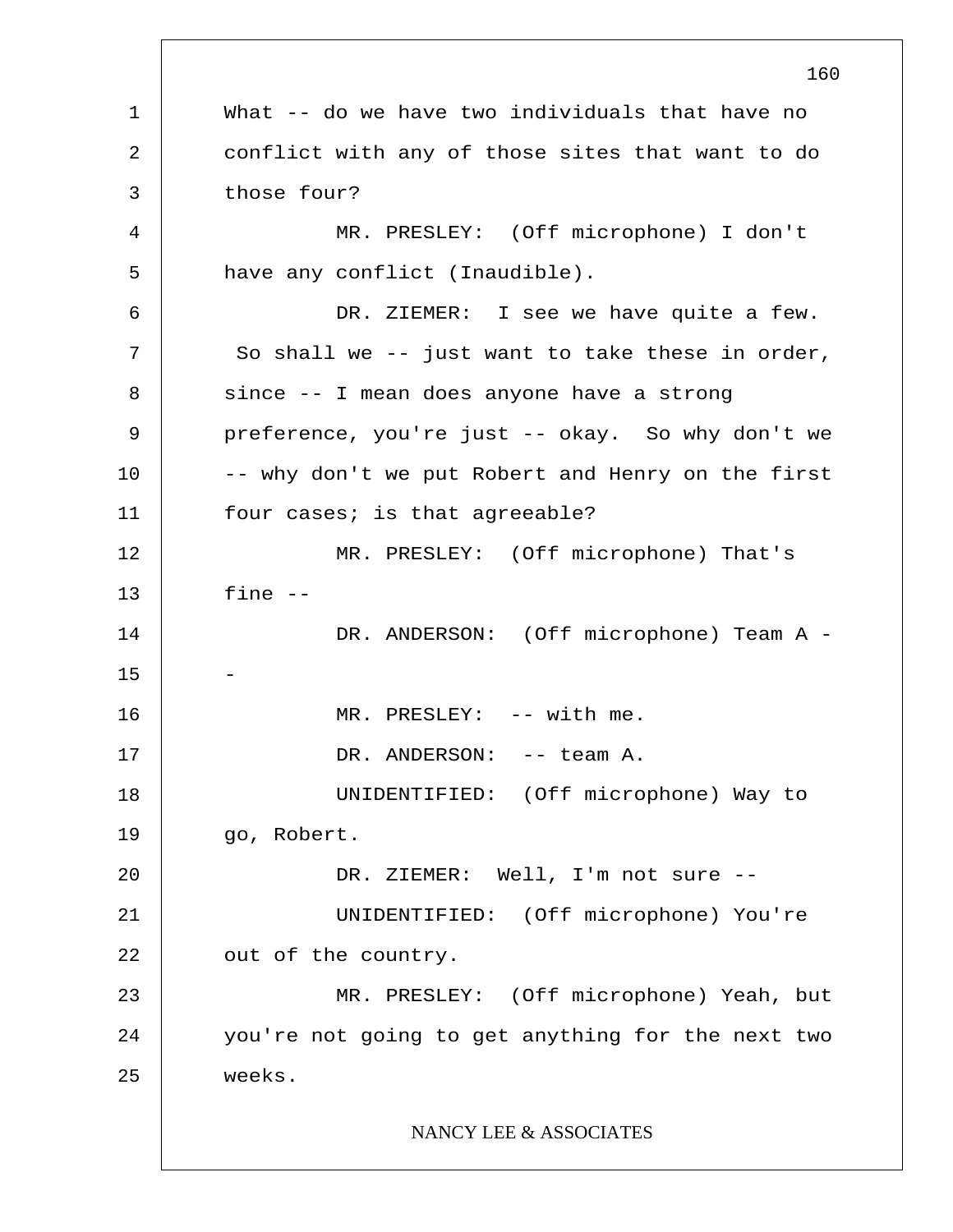1 2 3 4 5 6 7 8 9 10 11 12 13 14 15 16 17 18 19 20 21 22 23 24 25 DR. ZIEMER: Now we may have to shift this --if we end up the last team with some conflicts, we may have to -- okay, the next four cases would be Savannah River, Bethlehem Steel, Oak Ridge and again Savannah River. Tony and Mark, are you okay on those? MR. GRIFFON: (Off microphone) Yes. DR. ZIEMER: The next four would be Savannah River, Blockson, feed materials\* and Rocky Flats. DR. ROESSLER: No, you missed -- DR. ZIEMER: Did I -- DR. ROESSLER: -- you missed nine. UNIDENTIFIED: (Off microphone) (Inaudible) Bethlehem. DR. ROESSLER: Bethlehem. DR. ZIEMER: Oh, another Bethlehem. I'm sorry -- Savannah River, Bethlehem -- or Blockson, Bethlehem and feed materials. Right? MR. ELLIOTT: (Off microphone) Bethlehem Steel, Savannah River, Blockson and (Inaudible). DR. ZIEMER: Right. Gen and Roy? Okay. Then we have Rocky Flats, Hanford, Savannah River and Rocky Flats again. Jim? NANCY LEE & ASSOCIATES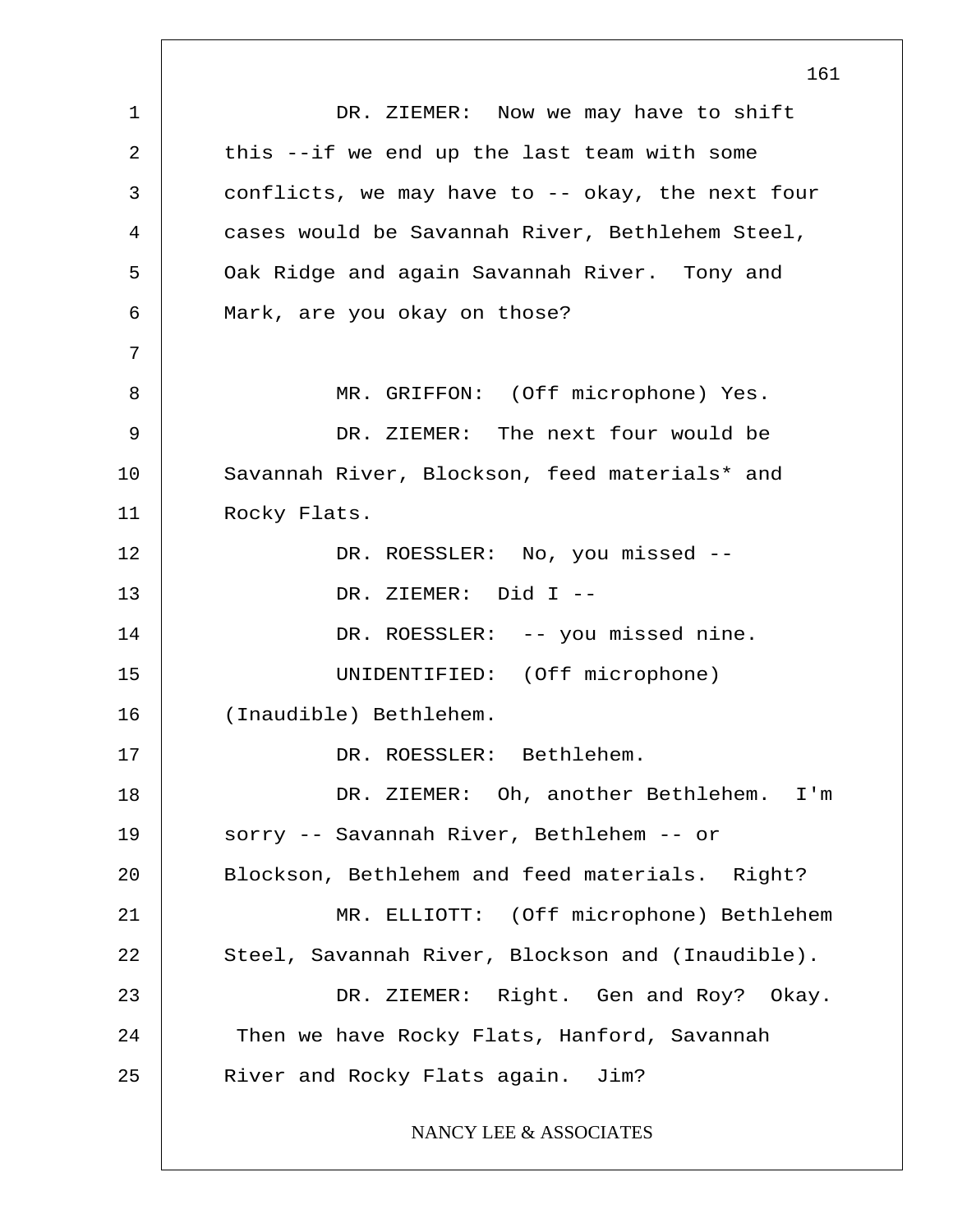1 2 3 4 5 6 7 8 9 10 11 12 13 14 15 16 17 18 19 20 21 22 23 24 25 162 DR. MELIUS: (Off microphone) I'm okay, yeah. DR. ZIEMER: Wanda? MS. MUNN: (Off microphone) I can't do Hanford. DR. ZIEMER: Oh, we got Hanford in there. Okay, I'll jump in. MR. ESPINOSA: I could jump in on that one. DR. ZIEMER: Okay, we'll put Jim and Rich. Then we have -- then we have Huntington, Savannah River, Y-12 and feed materials. MS. MUNN: (Off microphone) Yeah, I can do that. DR. ZIEMER: Now I've got a conflict with Y-12, so I'm going to -- MR. GRIFFON: We've got Leon and Mike, also. DR. ZIEMER: I need to trade that. UNIDENTIFIED: (Off microphone) Yeah, you've got Leon and Mike. MR. GRIFFON: I don't think either one of those are conflicted for those four sites, are they? I don't know. MR. PRESLEY: (Off microphone) Larry can NANCY LEE & ASSOCIATES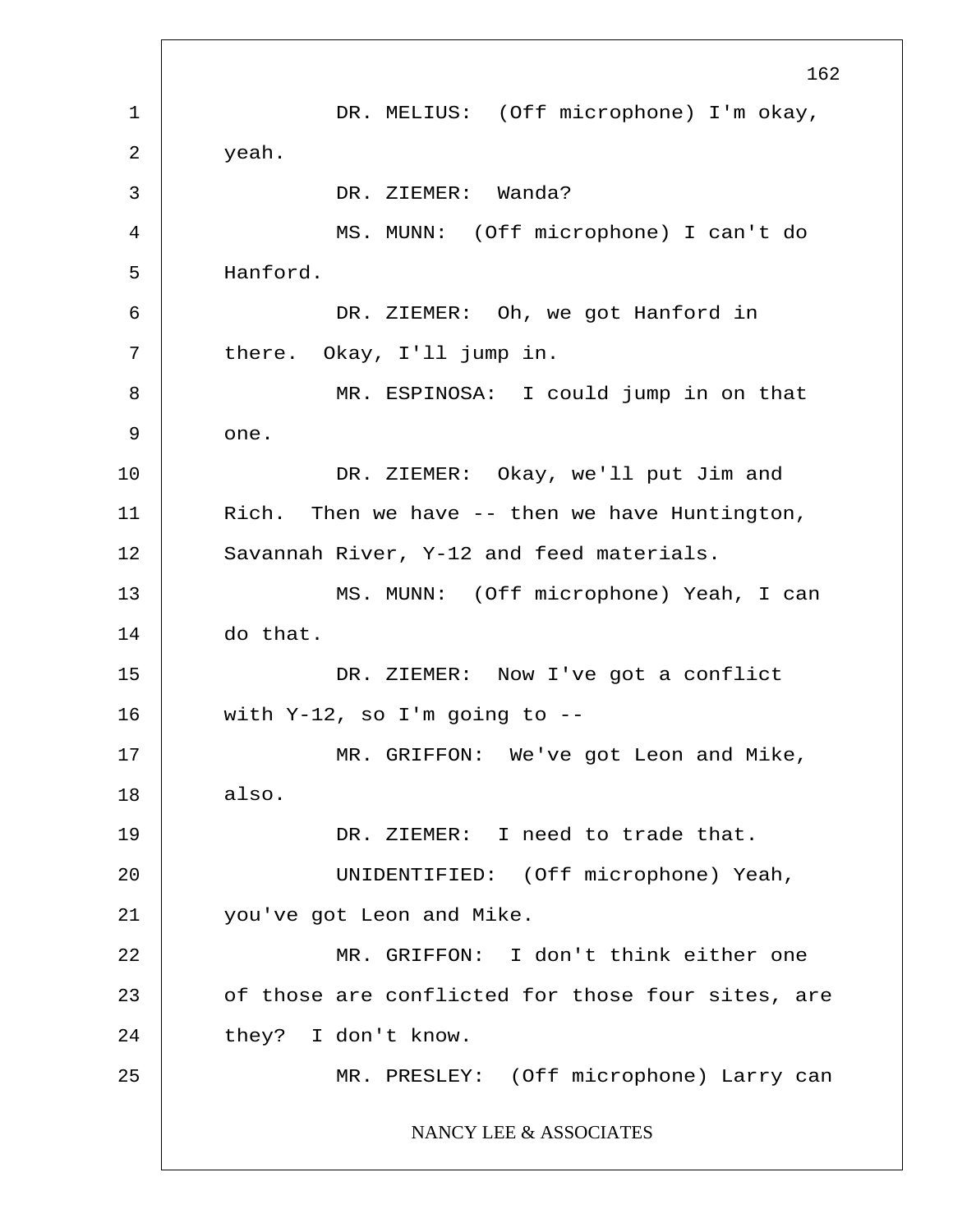1 2 3 4 5 6 7 8 9 10 11 12 13 14 15 16 17 18 19 20 21 22 23 24 25 163 look and see. MS. MUNN: I'm fine with those. MR. GRIFFON: (Off microphone) Wanda's fine. DR. ZIEMER: Do we have an odd number of people? MR. PRESLEY: Yeah. DR. ZIEMER: Okay. Oh, this worked out very well. The Chairman is (Inaudible). MR. ELLIOTT: (Off microphone) You can pick which one (Inaudible). UNIDENTIFIED: (Off microphone) Wanda -- MS. MUNN: (Off microphone) I've got Mike, do I? MR. PRESLEY: (Off microphone) Wanda's -- DR. ZIEMER: Wanda -- MR. ELLIOTT: Neither Mike or Leon are conflicted on those last four. MR. GRIFFON: Can we say Wanda, Mike and Leon, since we're going to have an extra person? DR. ZIEMER: We've got two extras then. We've done ten. We have -- Wanda and me are left. MR. ELLIOTT: (Off microphone) Or you NANCY LEE & ASSOCIATES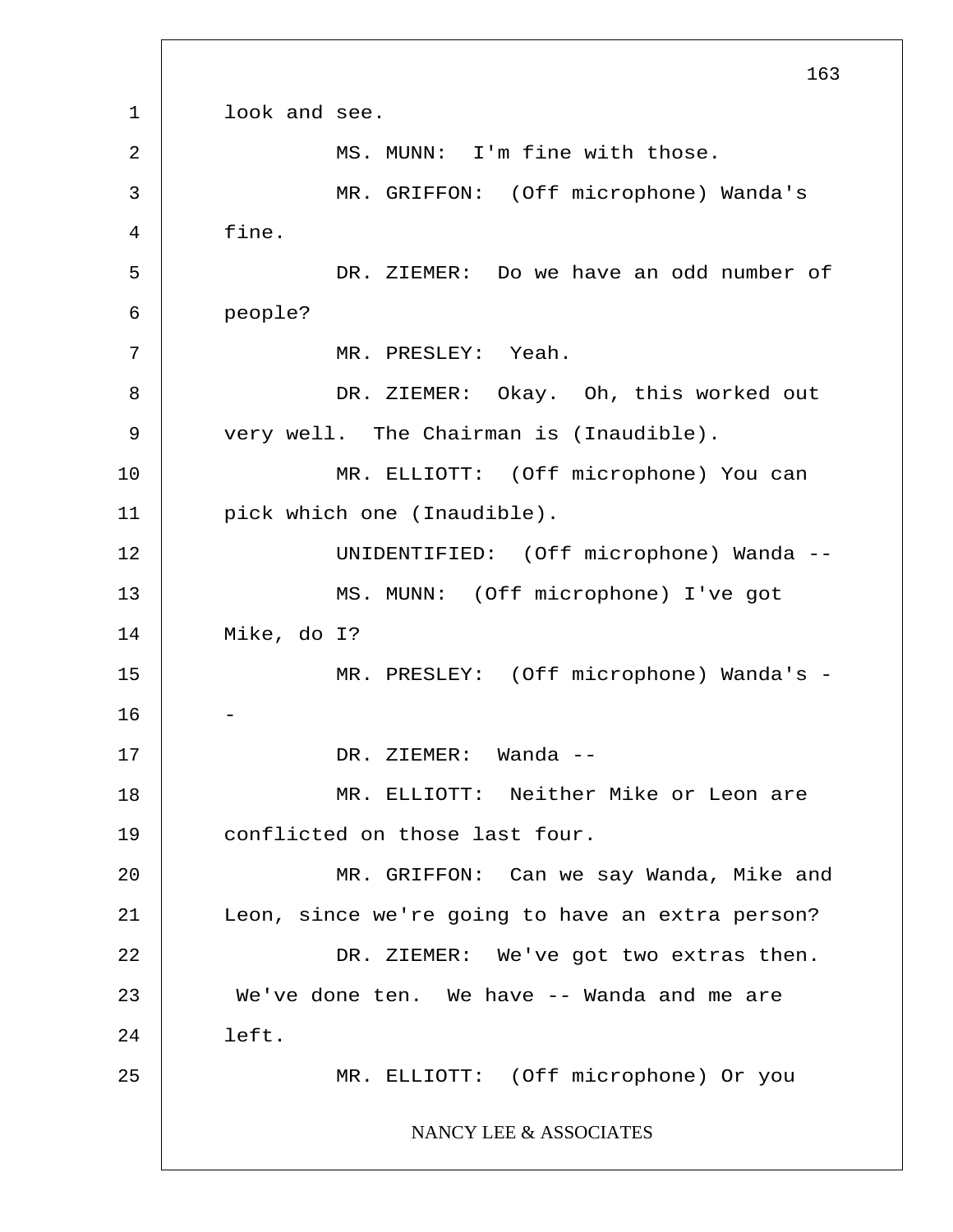1 2 3 4 5 6 7 8 9 10 11 12 13 14 15 16 17 18 19 20 21 22 23 24 25 164 can give three cases to a couple of groups. DR. ZIEMER: Yeah. MR. ESPINOSA: (Off microphone) There you go. DR. ZIEMER: Maybe that's the way to do it. Then we'll just lighten the load on a couple. (Pause) DR. ZIEMER: This is very arbitrary. MR. ESPINOSA: (Off microphone) Could you do it by site? DR. ZIEMER: How about if -- yeah, let's -- would this be all right? Presley and Anderson take the first three. Let's take -- let's take the two Savannah Rivers -- MR. GRIFFON: Who's that for, the two Savannah Rivers? DR. ZIEMER: There are two in a row there. MS. MUNN: (Off microphone) Yes, (Inaudible). MR. ELLIOTT: (Off microphone) Two Savannah Rivers and Bethlehem Steel. DR. ZIEMER: And -- you know, I'd skipped one anyway, hadn't I? Or no? Let's see NANCY LEE & ASSOCIATES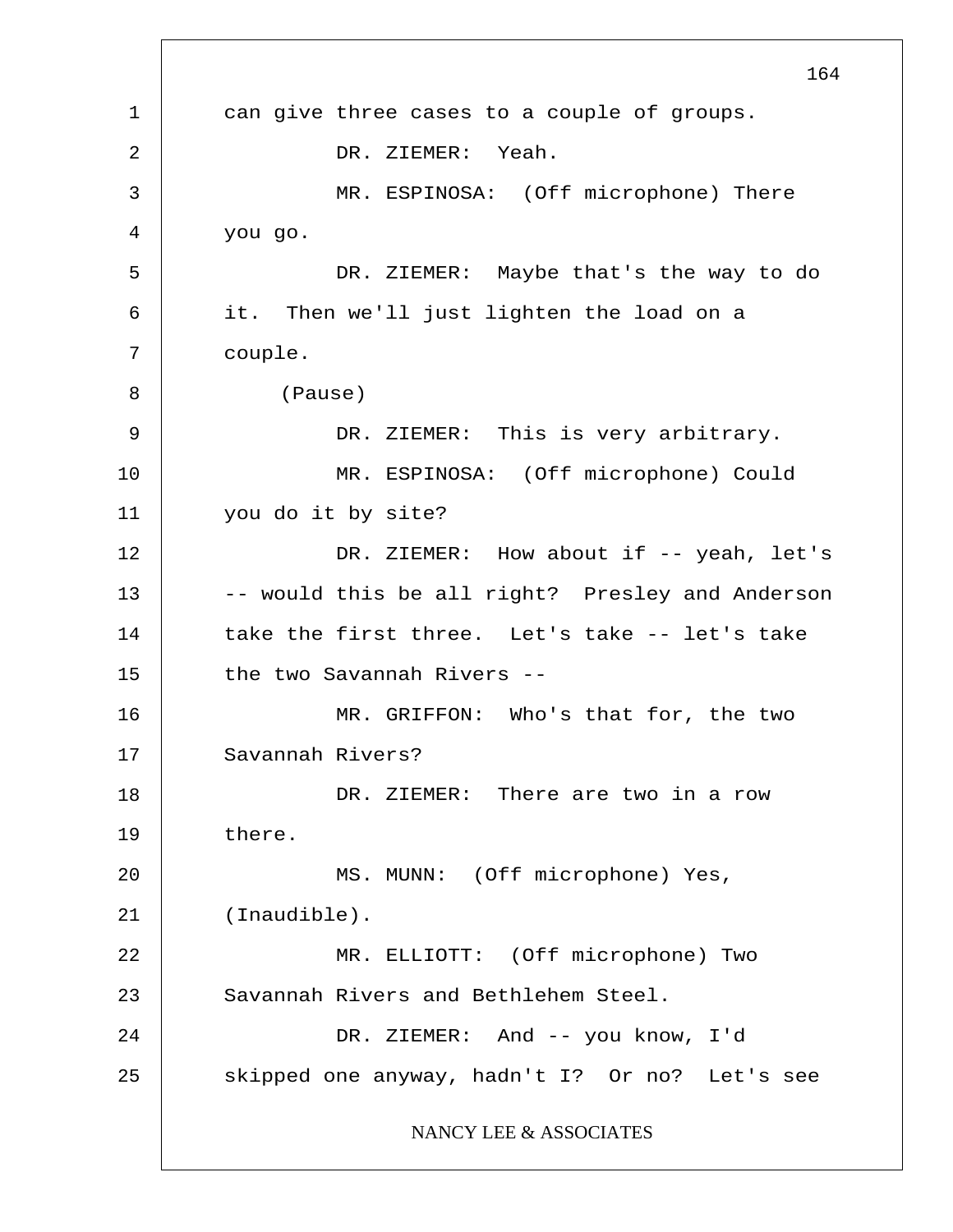1 2 3 4 5 6 7 8 9 10 11 12 13 14 15 16 17 18 19 20 21 22 23 24 25 165 -- two Savannah Rivers and Bethlehem Steel, and we'll give that to Wanda -- MR. ELLIOTT: (Off microphone) You had Tony and Mark, so -- MR. GRIFFON: (Off microphone) Yeah, we're already -- are you reassigning now? MR. ELLIOTT: (Off microphone) Reassigning now? DR. ZIEMER: Wait a minute, who'd I have there? MR. ELLIOTT: You had Tony and Mark for the next four. DR. MELIUS: Henry, I'll trade you a Savannah River for a Hanford. DR. ZIEMER: I want to take one from each of those teams and just move them down or something. What's a way to do this? (Pause) MR. GRIFFON: (Off microphone) You could have teams of three for these first cases, too. DR. ZIEMER: That's what I'm -- that's what I'm looking at. MR. GRIFFON: (Off microphone) (Inaudible) person on it instead of moving cases around. NANCY LEE & ASSOCIATES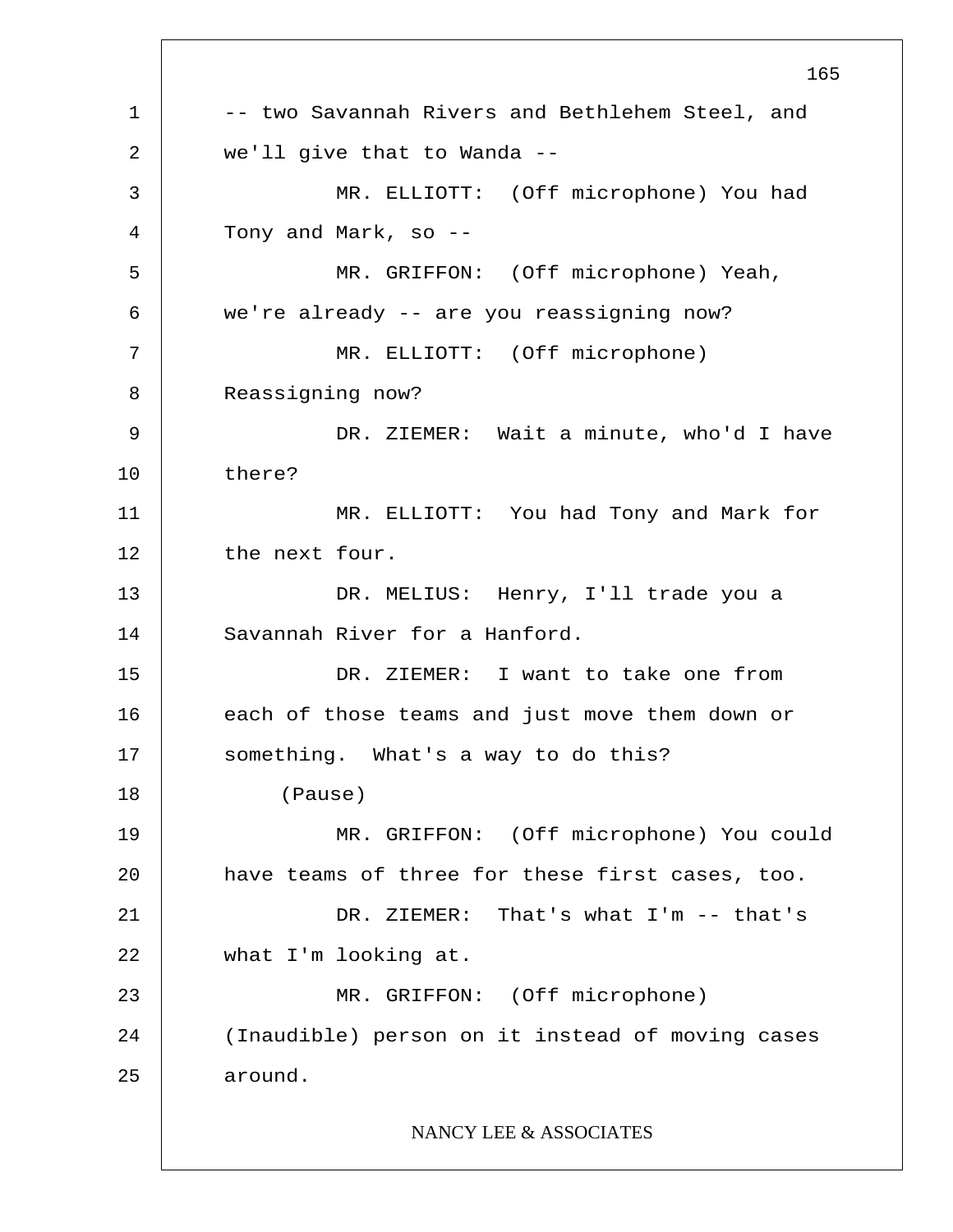1 2 3 4 5 6 7 8 9 10 11 12 13 14 15 16 17 18 19 20 21 22 23 24 25 DR. ZIEMER: Well, I was going to have three cases per team for -- instead of four cases per team; it just lightens the load -- rather than having more people on a case. So -- so what I've got here is Presley and Anderson take the first three cases -- here's an easy way to do it -- then Andrade and Griffon take the next three, which would be Savannah River, Savannah River, Bethlehem -- is that all right? We just move you up? DR. ANDERSON: (Off microphone) Then take the next three -- DR. ZIEMER: And then -- DR. ANDERSON: -- make it your (Inaudible). DR. ZIEMER: No, I can't be in the next three 'cause there's an Oak Ridge there again. DR. ANDERSON: Oh. MR. GRIFFON: (Off microphone) I was just looking at that. (Pause) DR. ZIEMER: So we'll just move Gen --Gen and Roy up three. Are we still okay then? MR. ELLIOTT: (Off microphone) Yep. DR. ZIEMER: Oak Ridge, Savannah River, NANCY LEE & ASSOCIATES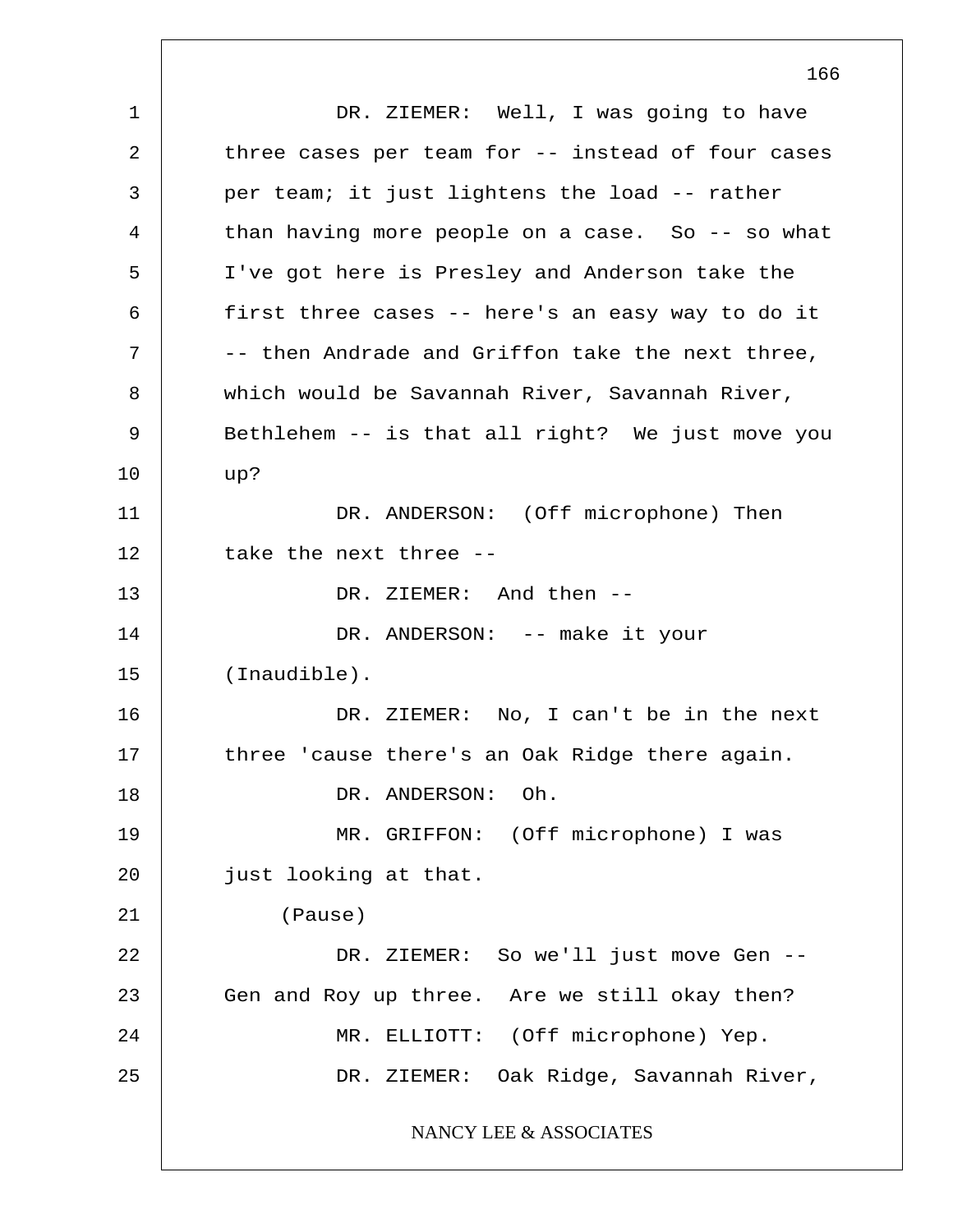1 2 3 4 5 6 7 8 9 10 11 12 13 14 15 16 17 18 19 20 21 22 23 24 25 167 Bethlehem? DR. DEHART: (Off microphone) I can't do Oak Ridge. MR. ELLIOTT: (Off microphone) Oh, that's right. MR. GRIFFON: (Off microphone) You should have left Tony and I with Oak Ridge. DR. ZIEMER: Okay, let's switch you. Let's -- let's put Roessler and DeHart for Rocky -- or Savannah River, Savannah River, Bethlehem. Is that better? MR. GRIFFON: (Off microphone) Yeah. DR. ROESSLER: (Off microphone) Okay, we  $just$   $--$ DR. ZIEMER: Second -- second team -- or second group will be Roessler and DeHart then. MR. GRIFFON: (Off microphone) And then we -- then Tony and I have the next (Inaudible). DR. ZIEMER: Then we have Tony and Mark the next three. MR. GRIFFON: Which is -- just make sure I'm on the right line, Paul, that's Oak Ridge, Savannah River, Bethlehem? DR. ZIEMER: Yes. MR. GRIFFON: Okay. NANCY LEE & ASSOCIATES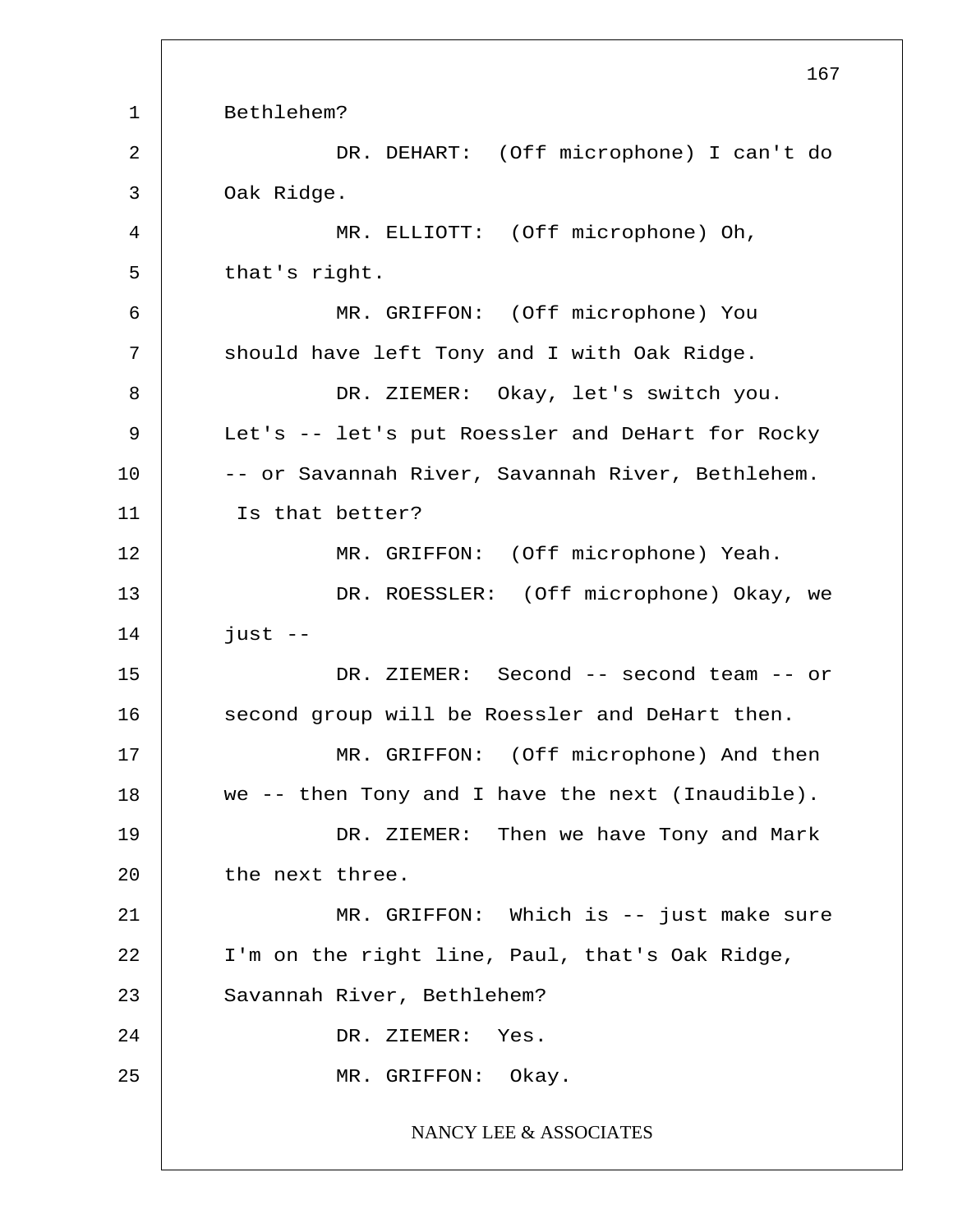1 2 3 4 5 6 7 8 9 10 11 12 13 14 15 16 17 18 19 20 21 22 23 24 25 DR. ZIEMER: Then -- then we can insert -- does that give us -- that gives us three open now. Does that give us Savannah River, Blockson and feed materials. Right? Which will now be Wanda and me. Are we okay? MR. GRIFFON: Well, I was just -- I didn't know if -- just to make a suggestion, I don't know if it would make sense to have Mike and -- and Leon split with you and Wanda just to split the technical experti-- I don't -- DR. ZIEMER: Oh, sure, that's fine. Let's  $--$  let's  $--$  if we have no conflict, we can put Mike and me on -- that would be -- MR. GRIFFON: (Off microphone) Savannah, Blockson and feed materials. MR. ELLIOTT: (Off microphone) That's no conflict. DR. ZIEMER: That would be Savannah River, Blockson and Fernald. Right? MR. GRIFFON: (Off microphone) Right. DR. ZIEMER: And then Wanda will be with Mike (sic) on Savannah River, Y-12 and Fernald. DR. ROESSLER: (Off microphone) You left  $out$   $--$ MR. GRIFFON: (Off microphone) Didn't we NANCY LEE & ASSOCIATES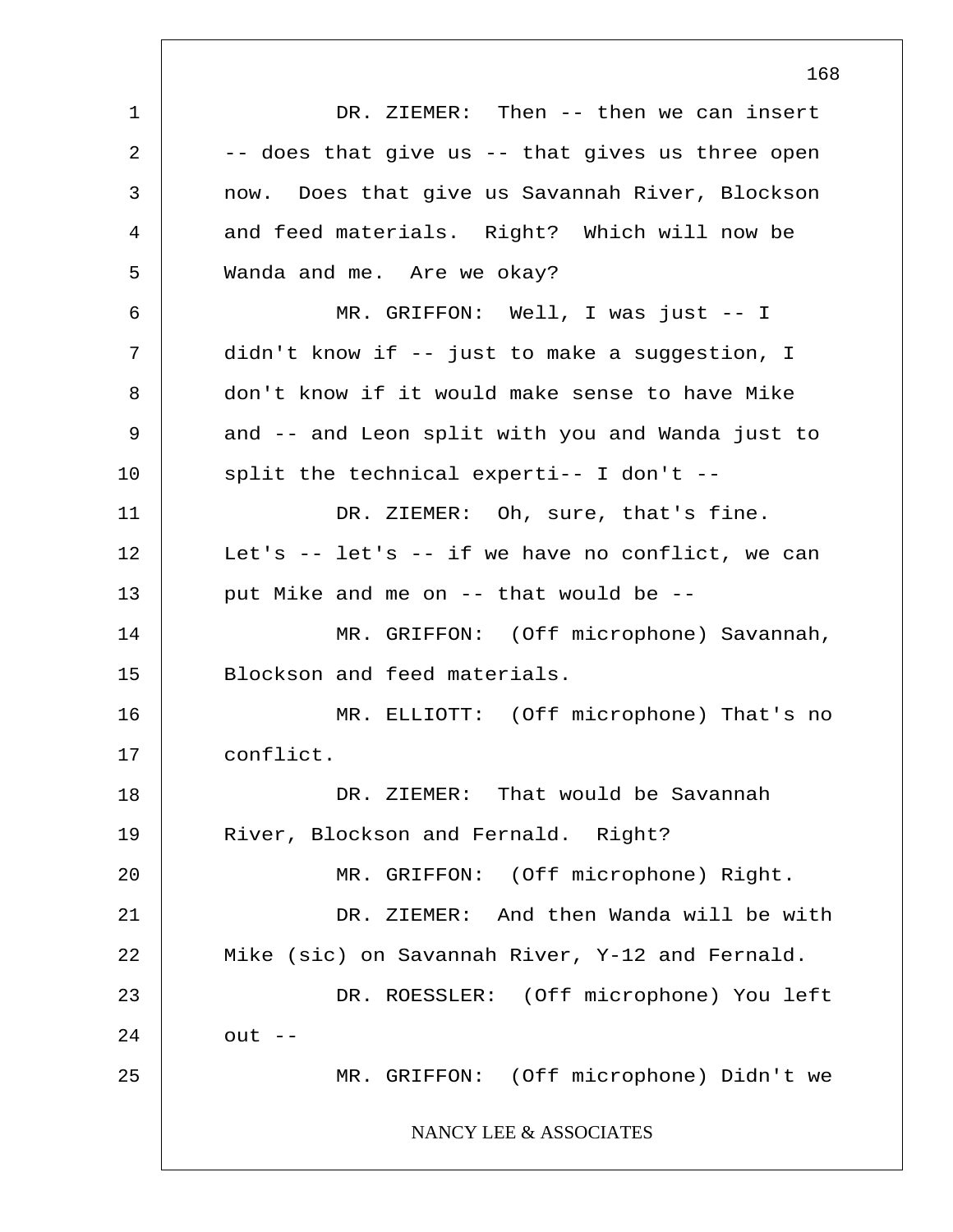1 2 3 4 5 6 7 8 9 10 11 12 13 14 15 16 17 18 19 20 21 22 23 24 25 169 leave out Huntington? MR. ESPINOSA: (Off microphone) (Inaudible) Leon. DR. ZIEMER: With Leon. Now let's go through these again. MR. GRIFFON: (Off microphone) Yeah, read (Inaudible). DR. ZIEMER: The first three are Presley and Anderson. MR. ELLIOTT: And can we -- can we number these as we go, 'cause -- DR. ZIEMER: Yeah. MR. ELLIOTT: -- I'm going to send these to you and I want to make sure I get the right ones to the right people. DR. ZIEMER: One, two and three -- MR. ELLIOTT: One, two and three go to - - DR. ZIEMER: -- Presley and Anderson. Four, five and six go to -- MR. GRIFFON: (Off microphone) Roy and Gen. MR. PRESLEY: (Off microphone) Roy and Gen. DR. ZIEMER: Right, Roessler and DeHart. NANCY LEE & ASSOCIATES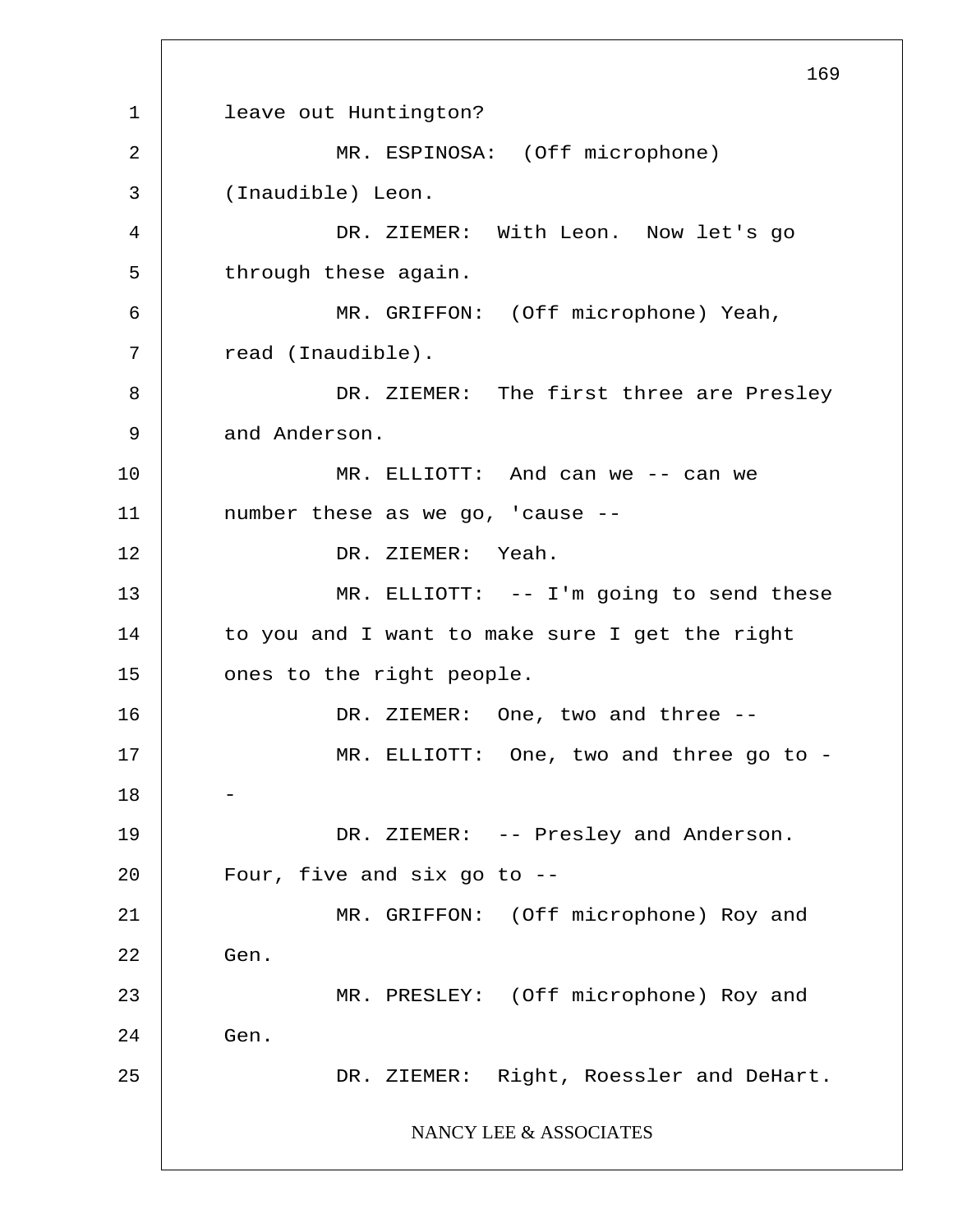1 2 3 4 5 6 7 8 9 10 11 12 13 14 15 16 17 18 19 20 21 22 23 24 25 170 Seven, eight, nine go to Andrade and Griffon. MR. GRIFFON: Then we skip one, just so Larry knows. Right? DR. ZIEMER: What? Then -- well, this now becomes ten. MR. GRIFFON: Right. MR. PRESLEY: (Off microphone) Savannah River -- DR. ZIEMER: Ten, 11 and 12 will be Gibson/Ziemer; 13, 14, 15, 16 -- MR. ELLIOTT: (Off microphone) (Inaudible) 14. MR. PRESLEY: (Off microphone) (Inaudible) 14. DR. ZIEMER: Huh? MR. PRESLEY: (Off microphone) 13 and 14. DR. MELIUS: Richard and I. DR. ZIEMER: I have four of them for you. DR. MELIUS: (Off microphone) Yeah, we have -- DR. ZIEMER: I have 13, 14, 15, 16, Melius and Espinosa. DR. MELIUS: (Off microphone) NANCY LEE & ASSOCIATES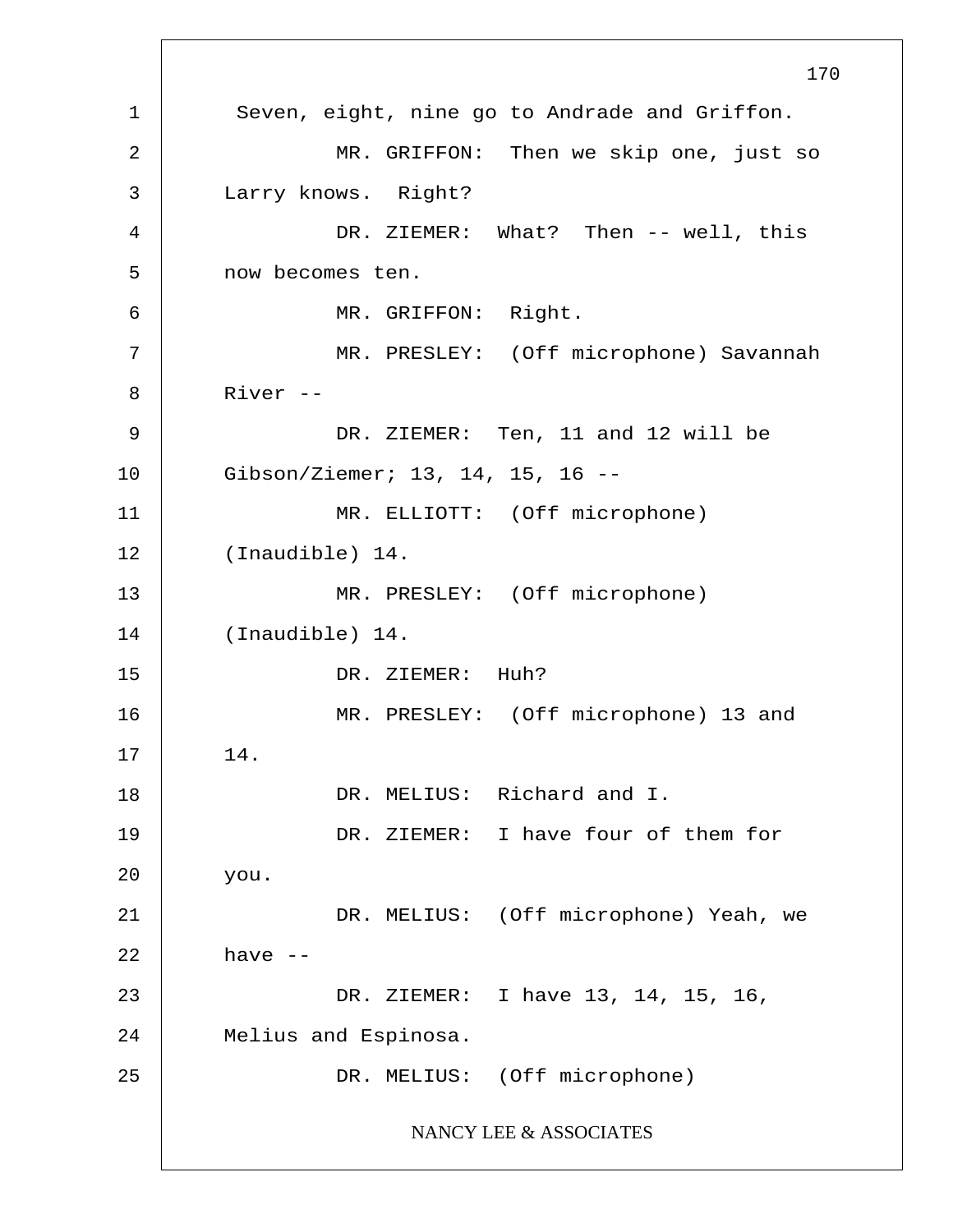1 2 3 4 5 6 7 8 9 10 11 12 13 14 15 16 17 18 19 20 21 22 23 24 25 171 (Inaudible) 18 was up, too, you know. DR. ZIEMER: And then Leon and Munn will be 17, 18, 19, 20. Okay. MR. ELLIOTT: Just so I make sure, can I read -- DR. ZIEMER: Yep. MR. ELLIOTT: Okay, if you number these and you drop out the bottom five Bethlehem Steels so they're not numbered -- right? -- we're going to give number one, two and three to Bob and Henry; four, five and six to Gen and Roy; seven, eight and nine to Tony and Mark; ten, 11, 12 to Paul and Mike; 13, 14, 15 and 16 to Jim and Rich; 17, 18, 19 and 20 to Leon and Wanda. DR. ZIEMER: Uh-huh. MR. ELLIOTT: Okay. You will see those disks coming at you next week, so we need to know if you're not going to be -- where you want them sent. If you're not going to be at your residence, I need to know an alternate location to... (Pause) MR. GRIFFON: They won't be there before Monday, will they? MR. ELLIOTT: No, they won't be there NANCY LEE & ASSOCIATES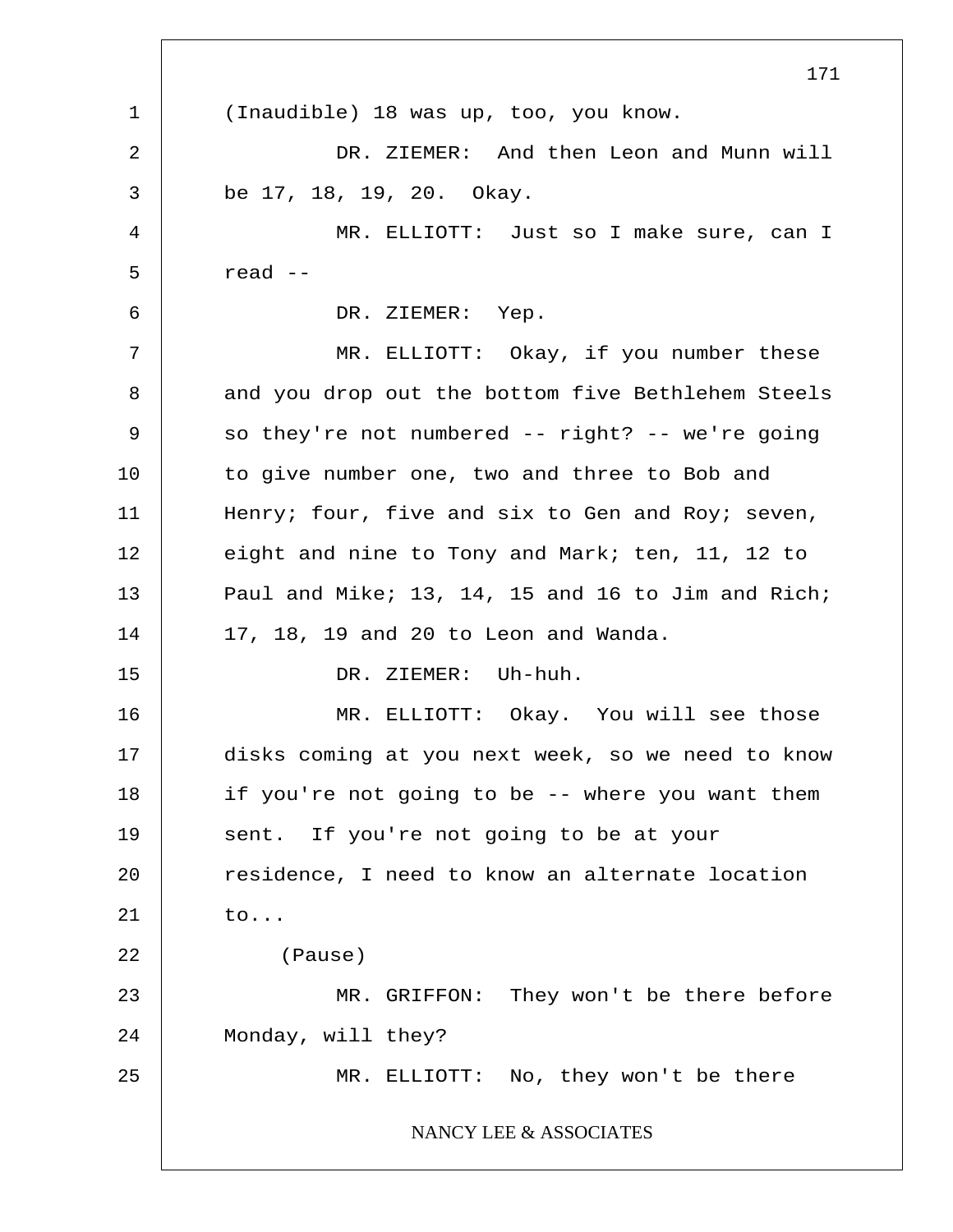1 2 3 4 5 6 7 8 9 10 11 12 13  $14$  --15 16 17 18 19 20 21 22 23 24 25 before Monday. MR. GRIFFON: They won't be there on Monday -- or no? Okay. MR. ELLIOTT: They will probably be sent out Tuesday, I imagine. DR. ZIEMER: Okay, thank you very much. MR. ELLIOTT: Tuesday or later -- Wednesday. DR. ZIEMER: Henry? DR. ANDERSON: And as soon as we can get a date for when the contractor work group's going to be, it'd be helpful to know. I mean we're going to be tied in to a narrow window of calling DR. ZIEMER: John -- John, you'll let me know and I'll transmit that then. DR. ANDERSON: 'Cause we could maybe shift -- if it's going to be three days, we could maybe shift to meet people's schedules. DR. ZIEMER: Right. MR. ELLIOTT: We need to send -- Bob, yours doesn't need to arrive until... MR. PRESLEY: (Off microphone) (Inaudible) the 13th of September. DR. ZIEMER: Now keep in mind, although NANCY LEE & ASSOCIATES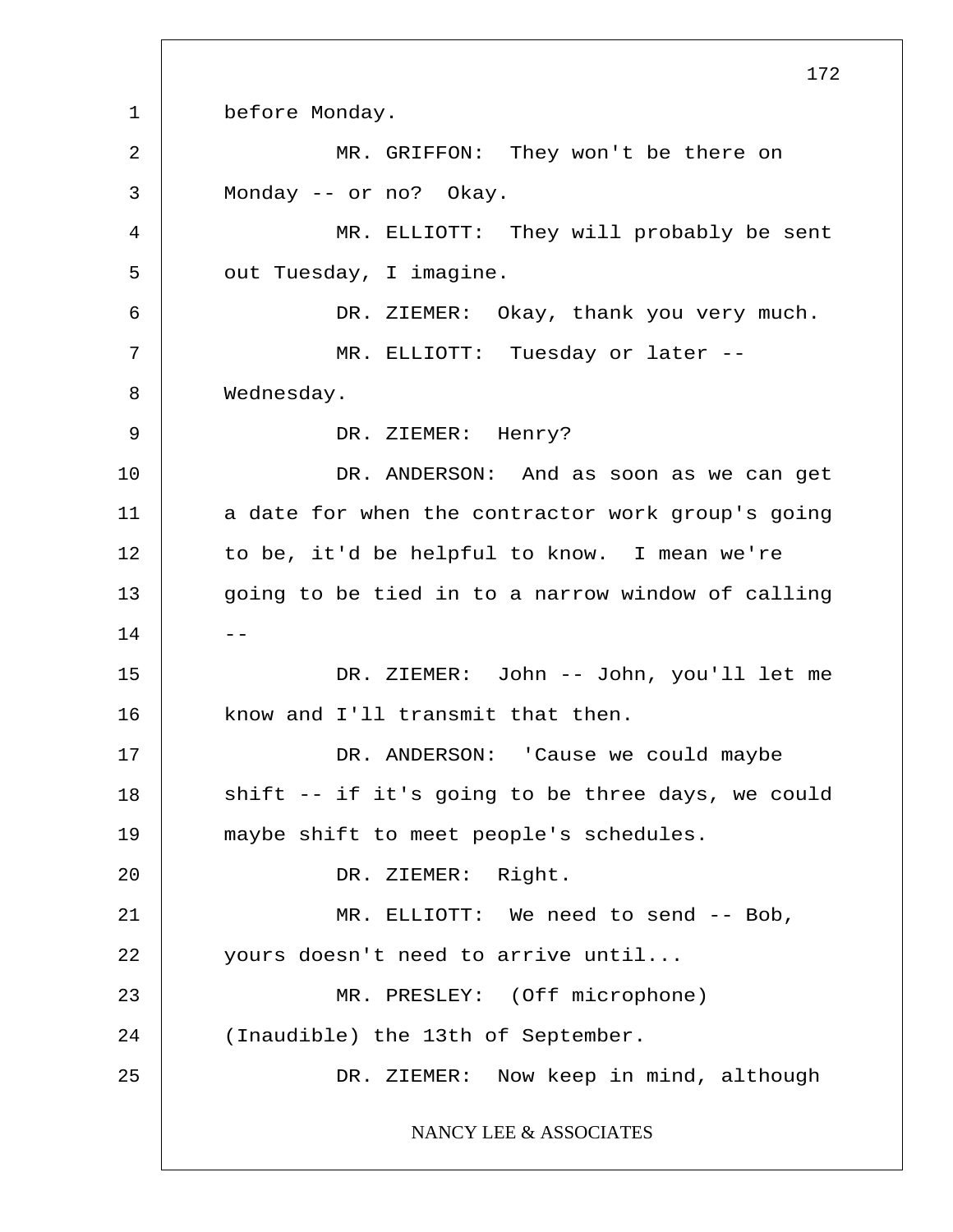1 2 3 4 5 6 7 8 9 10 11 12 13 14 15 16 17 18 19 20 21 22 23 24 25 we've grouped these by four, keep in mind that the contractor could conceivably have four different people for your four cases. You're not necessarily working with a single contact. UNIDENTIFIED: (Off microphone) Really? DR. ZIEMER: Sure, because they're going to assign them based on expertise. We have assigned them, in a sense, arbitrarily. But no matter how you cut it, that's  $-$ - you're not  $-$ you're not necessarily going to be with one person. DR. MELIUS: And I think we also have to recognize that it just may not be logistically possible for -- I mean (Inaudible) my schedule, some other people's, just try to pick out a date and times, it's going to be very, very hard. DR. ZIEMER: And incidentally, the participation in the conference call would not necessarily be mandatory. If you're going to be on travel but had comments, you'd simply transmit them -- you're going to get feedback in any event from the contractor. Okay? We need to take a lunch break and then aft-- first thing after lunch, at 1:30, is a public comment period. Let me -- I think we have NANCY LEE & ASSOCIATES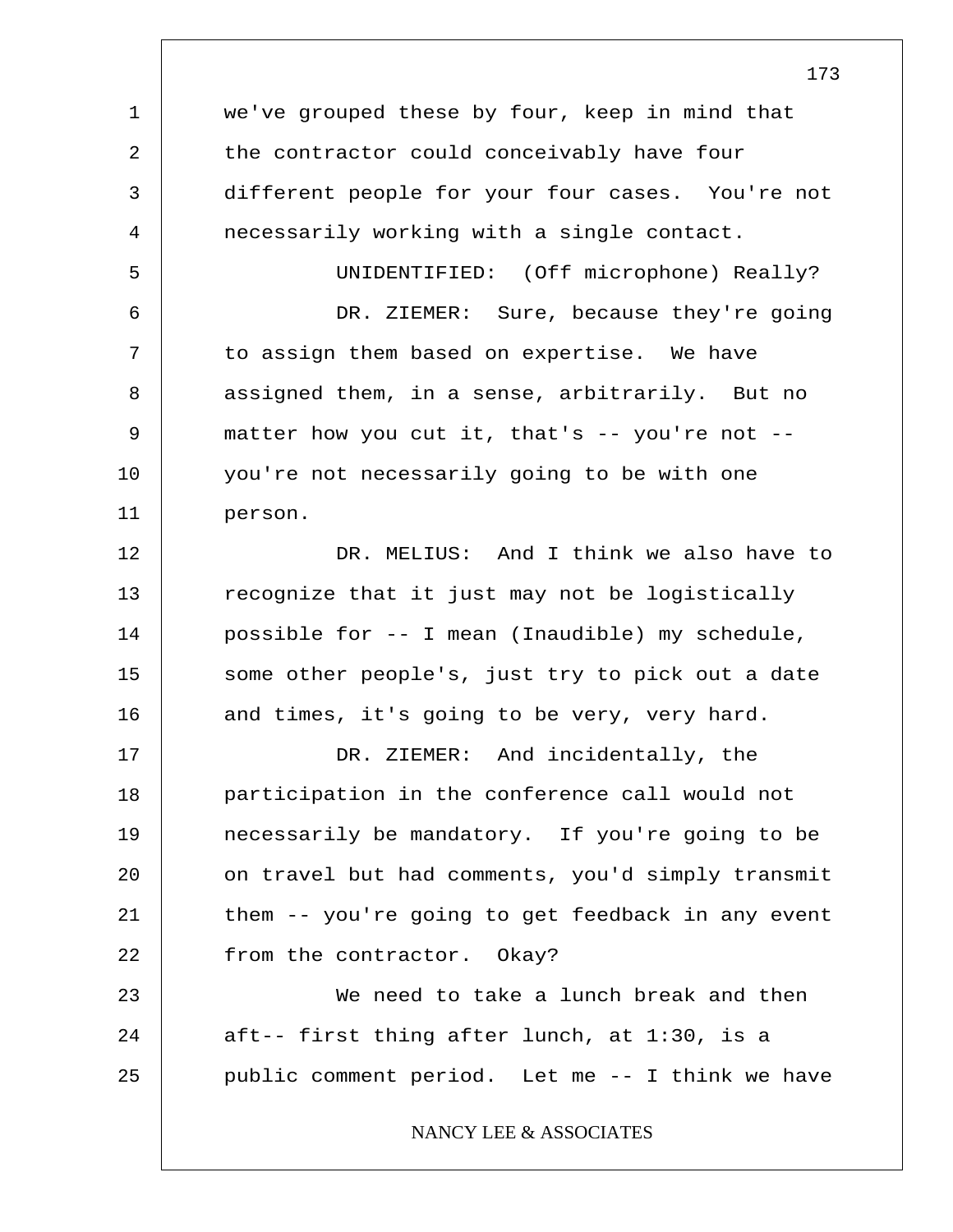1 2 3 4 5 6 7 8 9 10 11 12 13 14 15 16 17 18 19 20 21 22 23 24 25 174 had some sign-ups, have we not, for public comment? We have at least one comment. And then we will proceed -- we have some other working items to take care of, including the minutes and the other documents from the contractor. So let's adjourn till 1:30 -- or recess till 1:30. We're not adjourning. You can leave your stuff here. (Whereupon, a luncheon recess was taken.) DR. ZIEMER: Just for the record, Henry Anderson, Mike Gibson and Roy DeHart have had to leave, so are not here for this afternoon session. We still have a quorum, however, and we will proceed. PUBLIC COMMENT This will be our public comment period. We have two individuals that have requested time. We'll begin with Richard Miller. Richard, the floor is yours. Is there a mike -- hang on, it's coming. (Pause) MR. MILLER: Good afternoon. My name is Richard Miller -- is that too loud? DR. ZIEMER: That's good. NANCY LEE & ASSOCIATES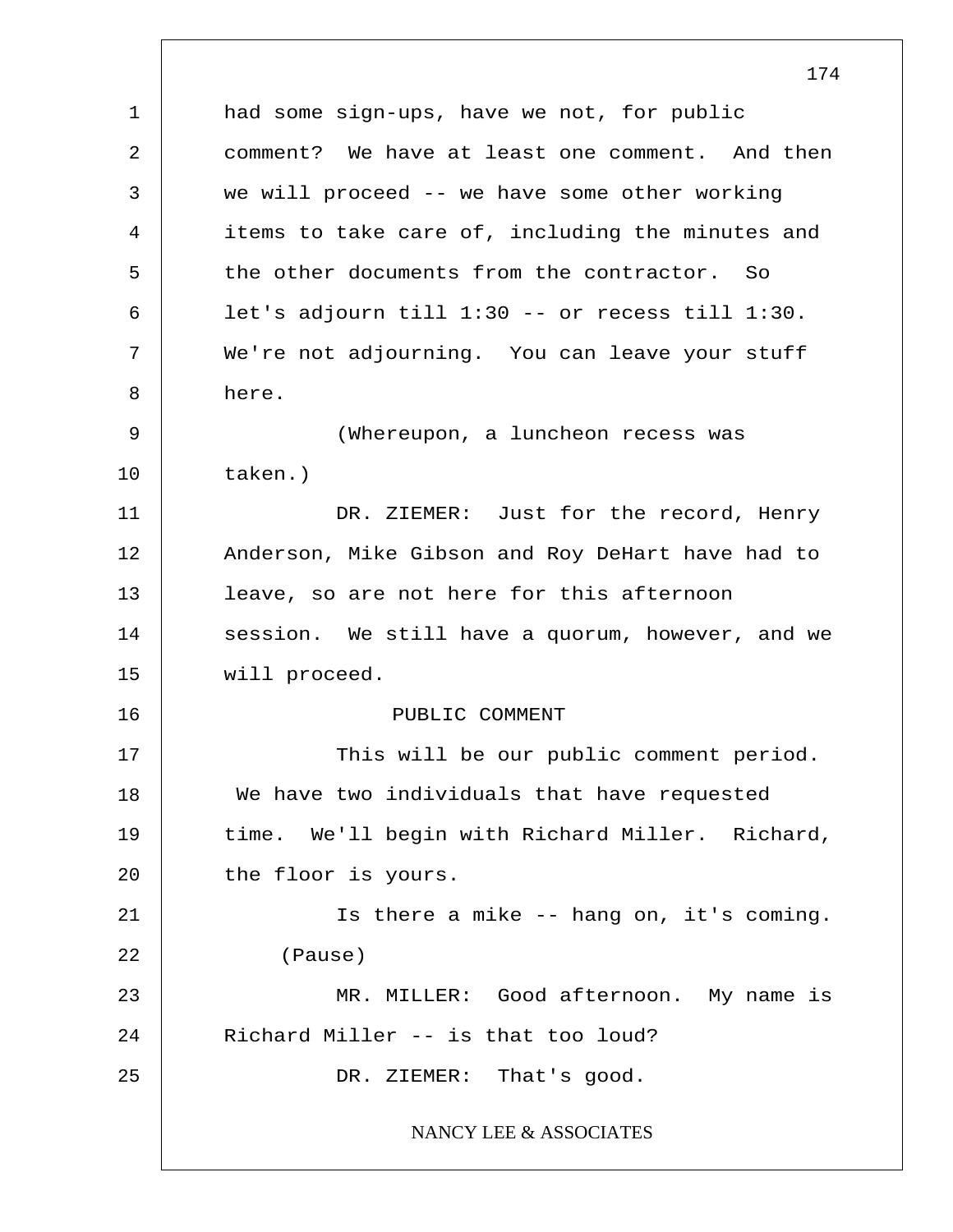MR. MILLER: I'm with the Government Accountability Project. I apologize for not being at the last meeting, but I'm glad to be back.

1

2

3

4

5 6 7 8 9 10 11 12 13 14 15 16 17 18 19 20 21 I wanted to touch on several items today. The first is Blockson Chemical. We understand that earlier this week the Federal Register notice was published which changes yet again the definition of what is Blockson Chemical. We've discussed previously -- the policy issue here is whether you count the radon dose at the Blockson Chemical facility from the grinding of rock phosphate, and a year ago in July the Department of Energy published a notice which narrowed the Blockson Chemical facility to only building 55, which was where they precipitated out the uranium from the phosphoric acid. But the question was whether earlier steps in the chain had radiological consequences or potential consequences and whether that dose should be counted or not.

22 23 24 25 And then I, you know, just meandered onto the NIOSH web site and lo and behold we see that there is yet another site profile published at the end of June for Blockson Chemical. And I

NANCY LEE & ASSOCIATES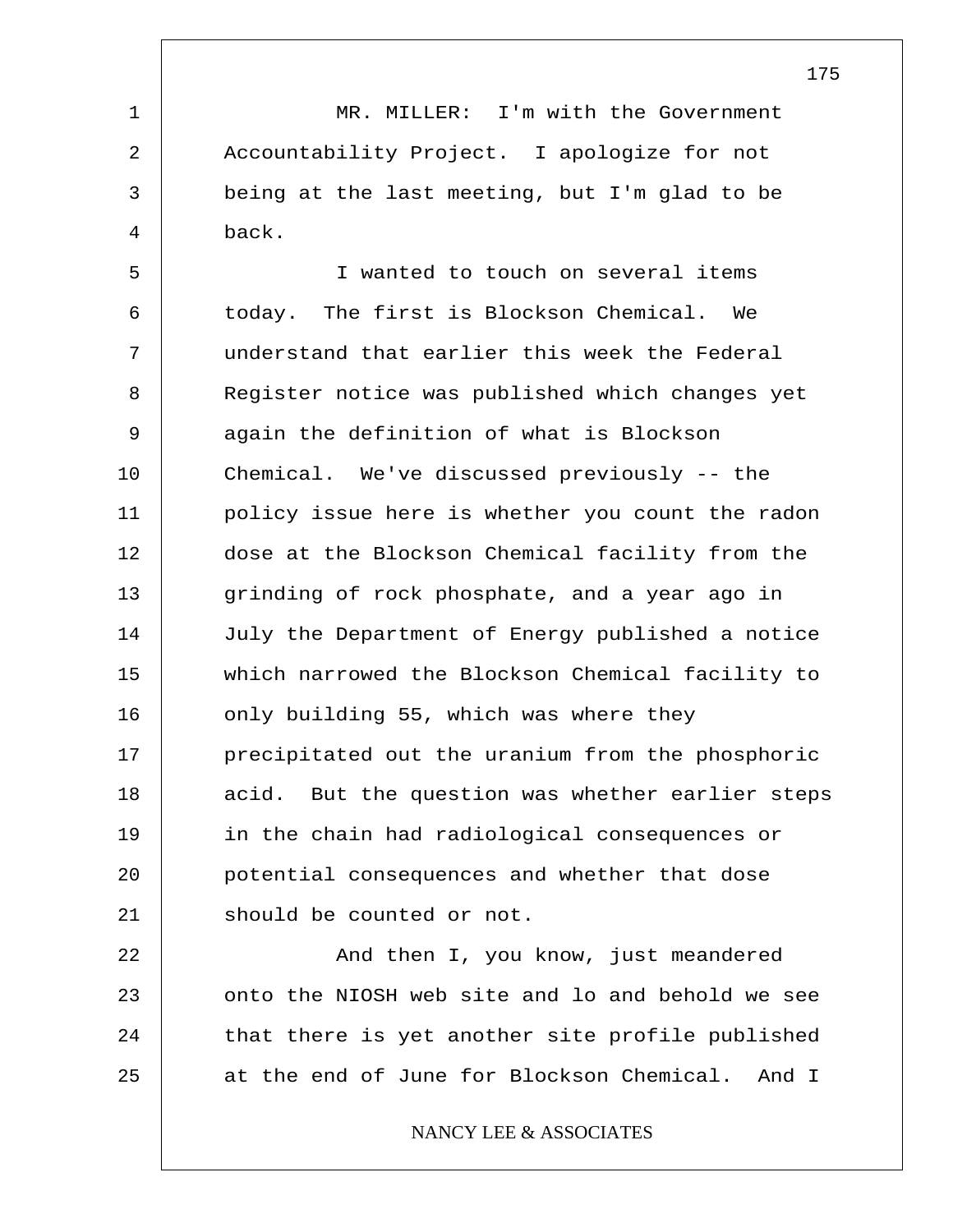1 2 3 4 5 6 7 8 9 10 11 12 13 14 15 16 17 18 19 20 21 22 23 24 25 176 couldn't tell whether it was my computer or whether it was the document, but page nine seemed to be blank. And I don't know if that's true or not, but if -- is -- has the question of whether radon is going to be counted been resolved in terms of the adjudication, particularly of the lung cancer cases, or is that still an unresolved issue? DR. ZIEMER: Do you or Jim want to answer that? MR. ELLIOTT: We haven't seen -- I'll look at the site profile. I'm concerned about page 19 being blank, so -- MR. MILLER: Nine. MR. ELLIOTT: -- I'll check -- I'll check that out -- page nine? MR. MILLER: Page nine, yeah. Which was the one which referred to radon dose, so I just - - MR. ELLIOTT: That may be the reason why it's blank then -- MR. MILLER: That's why -- MR. ELLIOTT: -- because we had reserved -- MR. MILLER: -- I'm asking. NANCY LEE & ASSOCIATES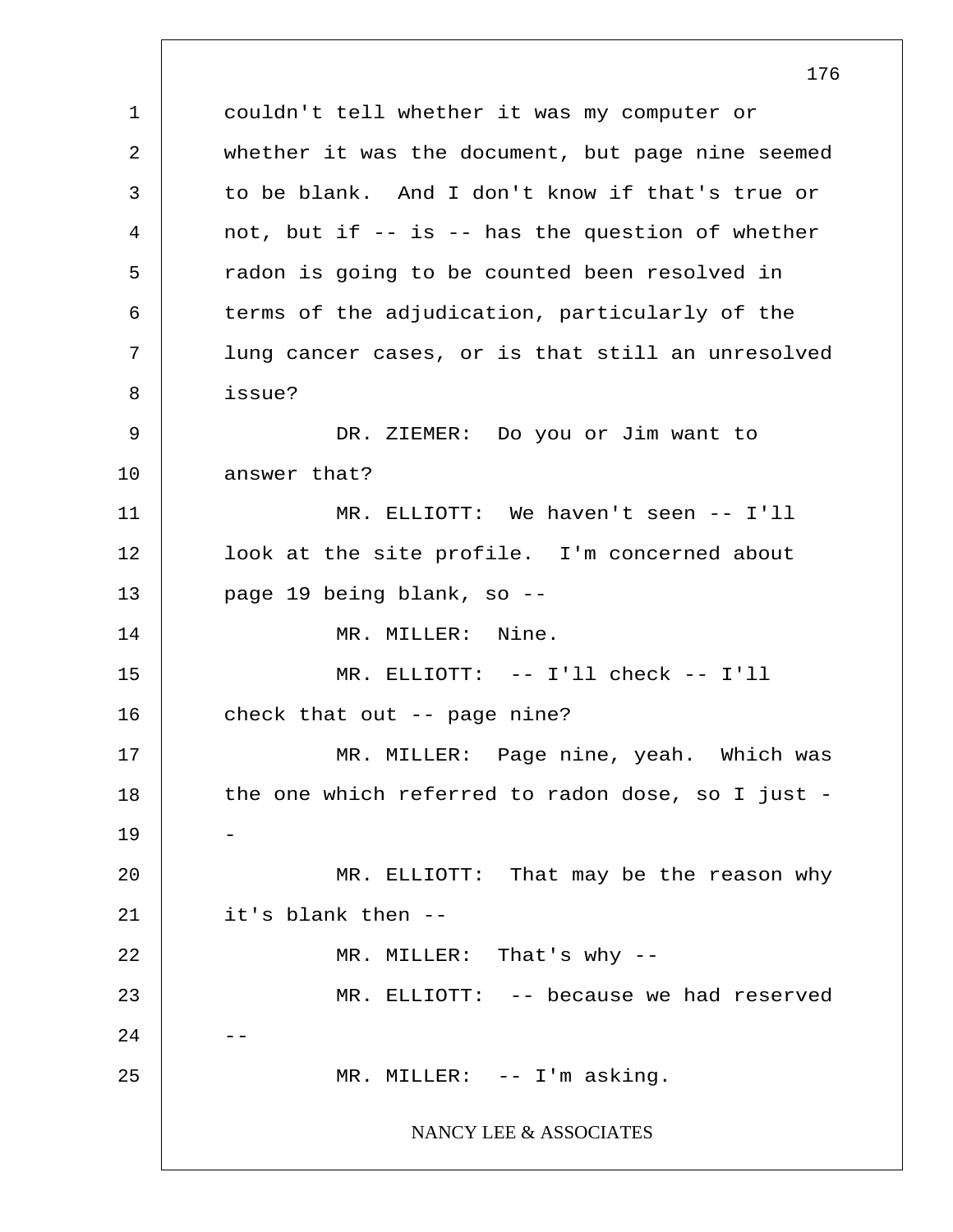1 2 3 4 5 6 7 8 9 10 11 12 13 14 15 16 17 18 19 20 21 22 23 24 25 MR. ELLIOTT: We had reserved that until we've fully considered the situation. I have not seen the Federal Register notice, nor were we notified by DOE that it was being changed. It was a surprise to us as it was to you. We still are considering how to go about reconstructing lung cancer doses and what we will do with regard to radon. We haven't arrived at a decision point on that. MR. MILLER: So the revised site profile that's up doesn't -- doesn't close out that issue is what  $--$ MR. ELLIOTT: No, it does not. MR. MILLER: Okay, that's -- that's what I really wanted to get clarified on. Is -- is it -- is it sensible -- is this a sensible question for the Advisory Board to be taking up, I mean what dose do you count or not count? I mean doesn't that fall kind of within what this Board ought to be deliberating on, or is -- it just sort of strikes me -- I mean this has been hanging out there since October of 2003 when the first site profile was published. Now we're sort of winding the clock, it's -- you know, we're - you know, we're pushing to the fall of 2004. A NANCY LEE & ASSOCIATES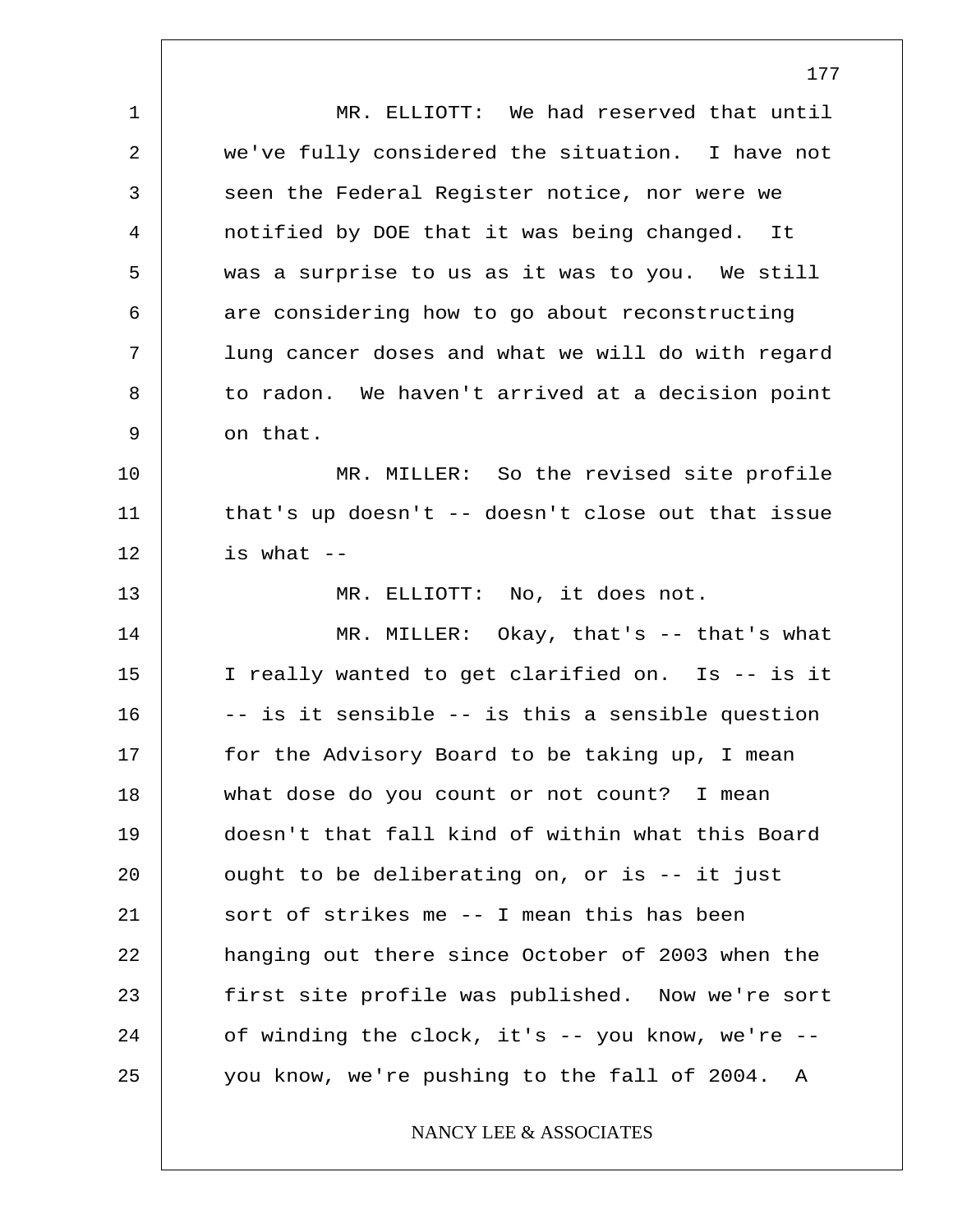1 2 3 4 5 6 7 8 9 10 11 12 13 14 15 16 17 18 19 20 21 22 23 24 25 full year has passed. The issue's not resolved or closed, and you all haven't really had a chance to deliberate on this. And you know -- I mean Larry's obviously wearing the hat of the dose reconstructor. You're wearing the hat of the -- you know, the site profile manager, but you're also the one setting the agenda here. Is there a way to get this on the agenda once and for all and get it aired out and get at least some recommendations, whether the government accepts them or not? DR. ZIEMER: I think the answer is yes, there is. MR. ELLIOTT: Yes, there is. But the Department has not determined that it's an agenda item for the Board to take up at this point in time, so we'll have to come to our closure on it and provide it to the Board for its deliberation when the -- when it is appropriate. MR. MILLER: Okay. Well, there's a draft site profile out there, so I figured it was appropriate once one's been published. The second issue I wanted to touch on was the Special Exposure Cohort. You've got, as noted, several petitions filed. I wanted to NANCY LEE & ASSOCIATES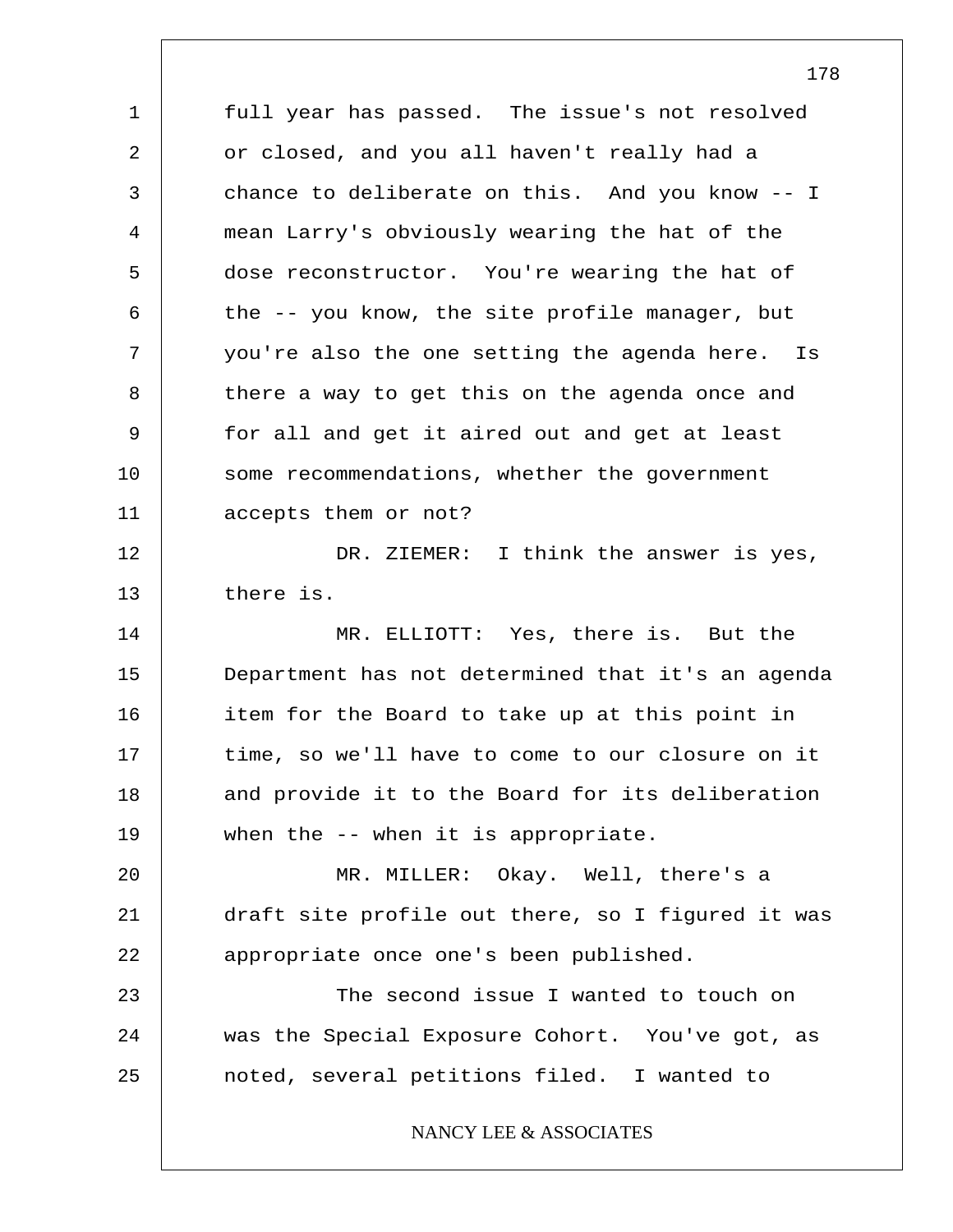1 2 3 4 5 6 7 8 9 10 11 12 13 14 15 16 17 18 19 20 21 22 23 24 25 comment particularly on the Mallinckrodt one because I understand it'll be one of the first ones you all get, and I heard mention -- at least yesterday and it may-- probably wasn't a complete answer from -- from NIOSH staff, but they said well, we're looking at that sort of '42 to '46 time period on -- on getting some kind of report, I guess was -- was -- was -- I don't want to characterize the words because they are what they are. Our sense of this -- looking at the Mallinckrodt site profile, at least -- is there's more to the Mallinckrodt site and whether dose is reconstructible than merely whether there was internal or external bioassay data undertaken between '42 and roughly '48. I believe they started doing some external dosimetry in around '46, and started doing more internals starting around '48. But there are -- the whole raffinate process where they took basically the -- the - the -- where they made filter cake, where they extracted the liquid raffinate, which was loaded with all of the actinium-bearing -- particularly actinium-bearing waste and other materials that were ultimately shipped to Mound -- right? None of that's been assessed in the site profile.

## NANCY LEE & ASSOCIATES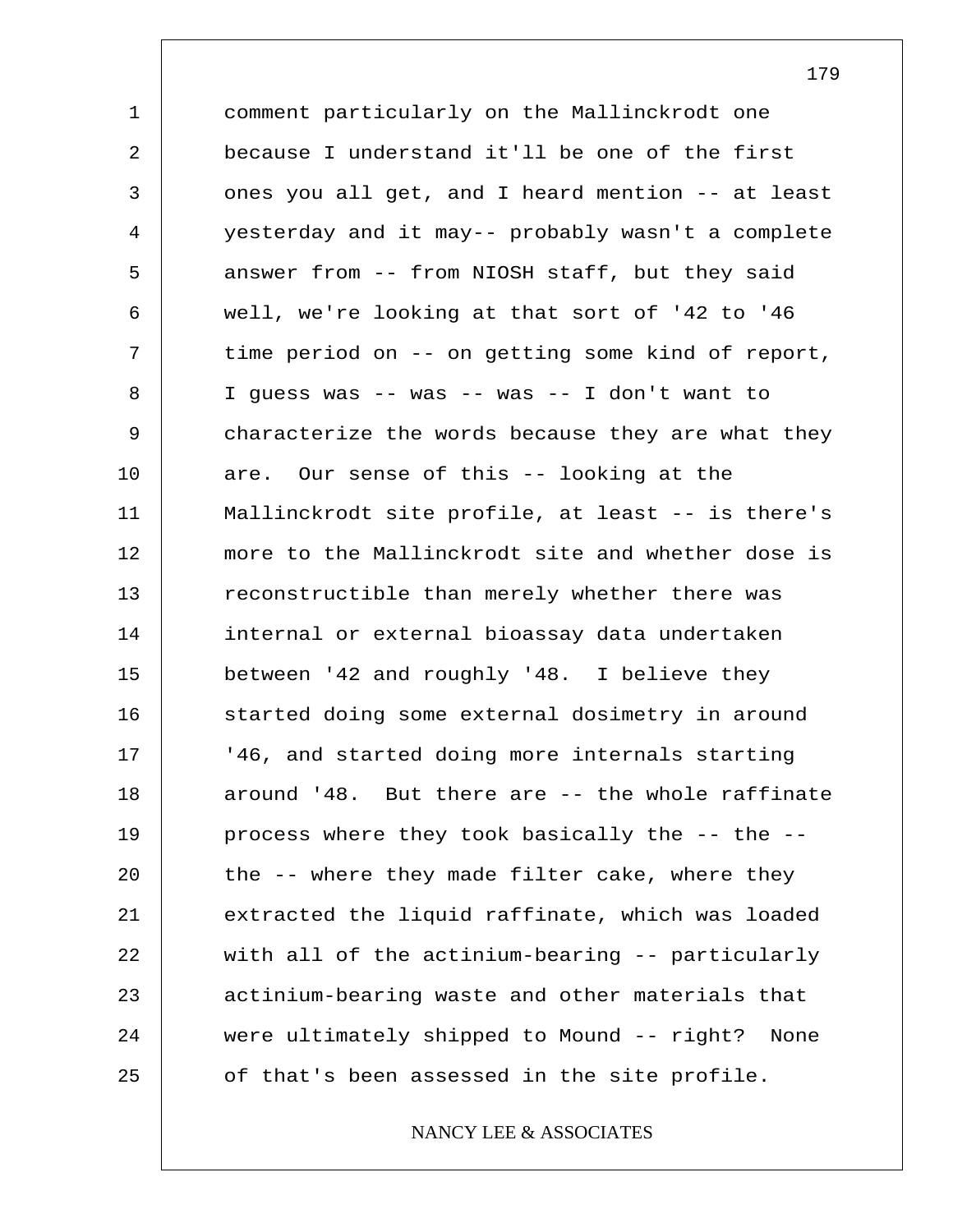1 2 3 4 5 6 7 8 9 10 11 12 13 14 15 16 17 18 19 20 21 22 23 24 25 There's no actinium dose estimates. It's not even mentioned. I did a keyword search just to make sure it might have been mentioned, yet we know there's a lot of it. We know it's oozing out of the airport site where they dumped the raffinates in St. Louis. If that dose isn't estimable, why is that not also part of the consideration of what dose can or can't be reconstructed? I mean why is that outside the scope of -- of your research -- or is it? Am -  $am$  --  $am$  --  $am$  I prejudging and -- I -- you know, where y'all are headed with this? I mean that's -- I guess it's half a comment, half a question. MR. ELLIOTT: Well, Richard, this is a public comment period so your comments are noted and I'm not going to respond to questions of this -- this sort and type. It's premature. So --MR. MILLER: Right. MR. ELLIOTT: -- please -- please constrain your comments to comments, if you would. MR. MILLER: Well, I may -- DR. ZIEMER: Well, the information is noted in the -- MR. MILLER: I mean I think -- I think NANCY LEE & ASSOCIATES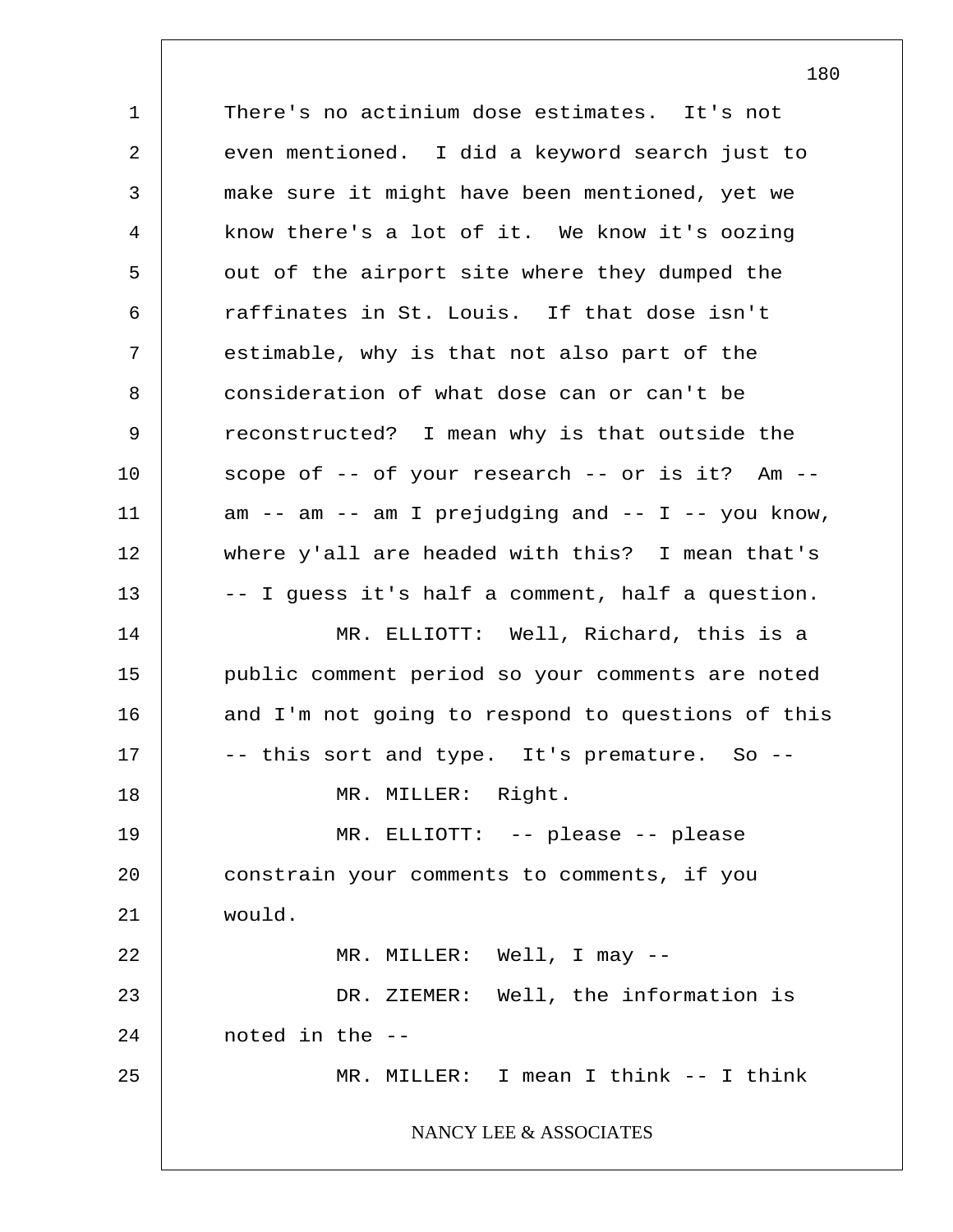1 2 3 4 5 6 7 8 9 10 11 12 13 14 15 16 17 18 19 20 21 22 23 24 25 181 this is not the first time that issue's been raised, but  $I$  --  $I$  -- I am reacting to what we heard earlier in terms of the assessment of that petition and -- DR. ZIEMER: We hear what you're saying. MR. MILLER: -- and -- and I would encourage that inquiry. The second issue has to do with how this Board assesses the Special Exposure Cohort petition. And -- and although it -- it -- the - what le-- was left, at least from my perception, of unresolved in the SEC rulemaking and in the procedures which were posted, I guess, after your last Board meeting and -- and which have had a chance to read -- left me with this puzzle. If your SEC -- if you're going to determine that it's not feasible to estimate dose because you can come up with a maximum plausible worst-case dose estimate, but that is not the estimate which is going to be used for compensating cases where P of C exceeds 50 percent -- so in a nonefficiency framework -- what happens? Who falls through the cracks and how do you  $--$  what's  $-$ what's  $-$  yeah, what  $-$ - what is the logic of  $-$ what is the logic of your decision point? What NANCY LEE & ASSOCIATES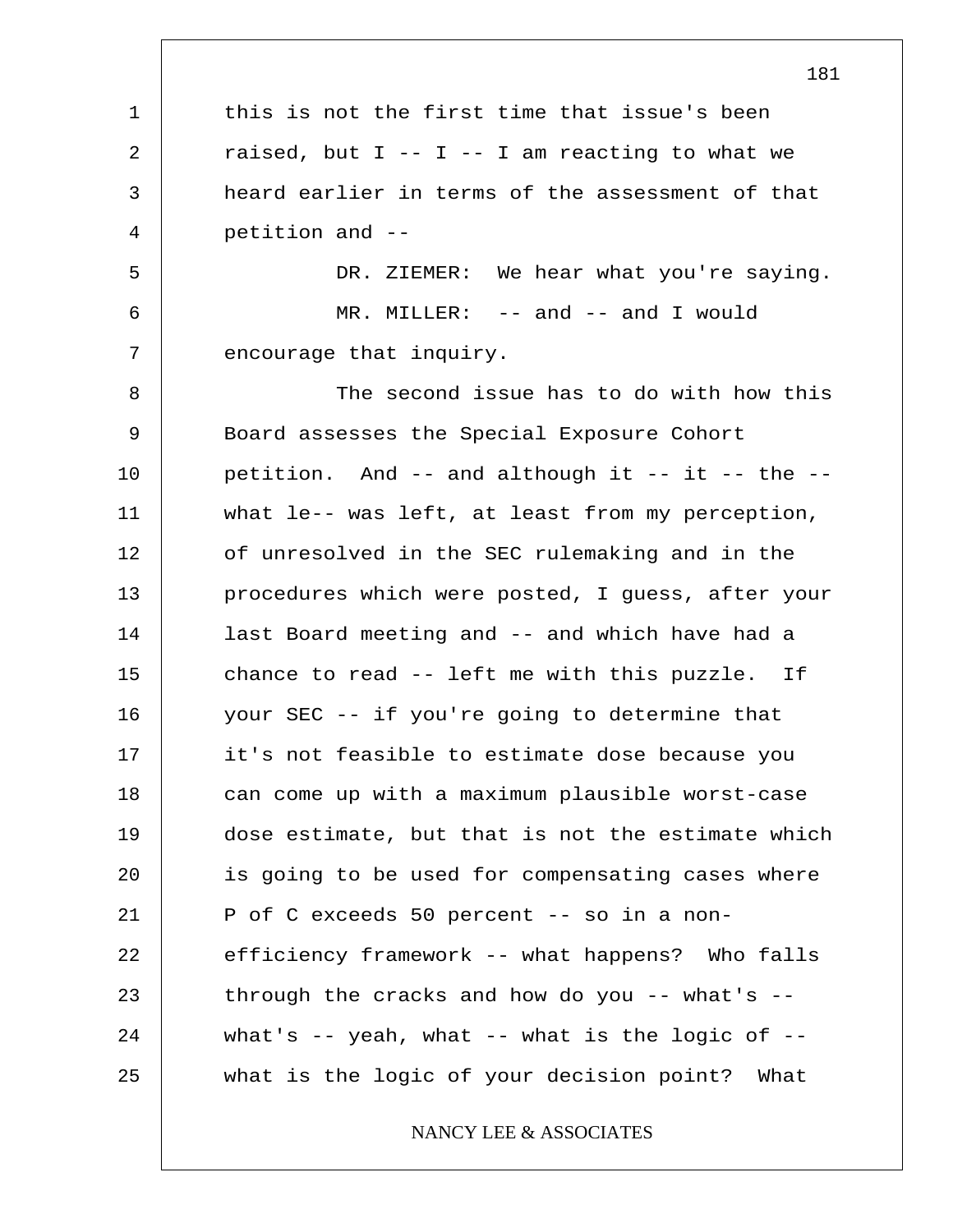1 2 3 4 5 6 7 8 9 10 11 12 13 14 15 16 17 18 19 20 21 22 23 24 25 is the logic of the decision point? And I think you all need to rethink, re-examine -- as you get your first petitions in and think about your analysis, are we having people for whom there - they're in the class, you determine that you could come up with a worst-case dose estimate for them, but it turns out it's over 50 percent, so we're not going to apply the worst-case dose estimate to those people; we're going to try to come up with a better estimate. But you can't come up with a better estimate, but nevertheless there you are. They're not also eligible for the Special Exposure Cohort petition. And I -- I -- I just think this is a question y'all have to - to wrap your minds around again. I -- I know you've heard me raise this more than once. DR. NETON: (Off microphone) (Inaudible) DR. ZIEMER: Response from Jim Neton. DR. NETON: I know we're not supposed to respond to comments, but when they're -- when there's some factual issues, I think it's best to correct them -- MR. MILLER: Go right ahead. DR. NETON: -- at this point. I think you're mistaken, Richard, that if -- if a -- if NANCY LEE & ASSOCIATES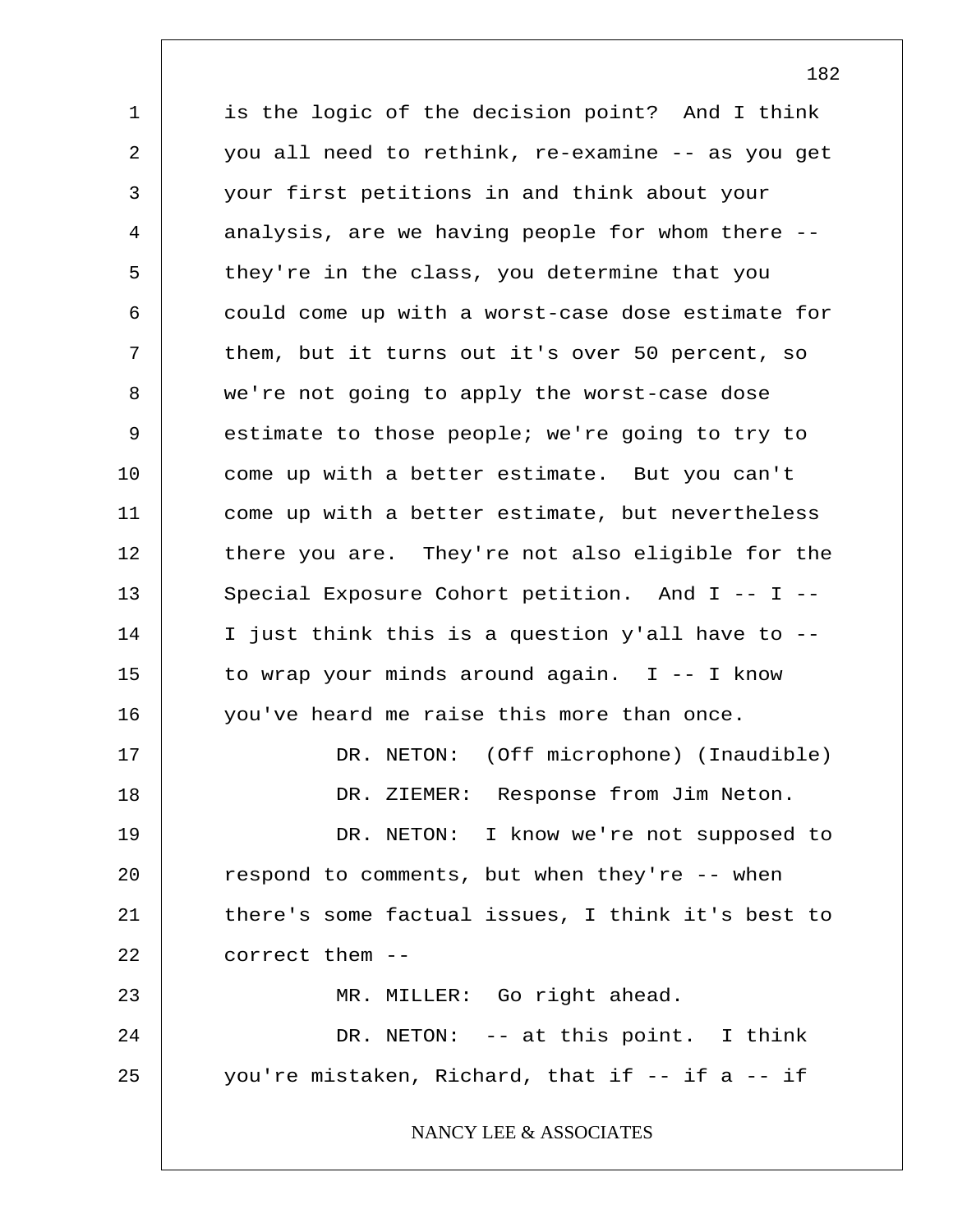1 2 3 4 5 6 7 8 9 10 11 12 13 14 15 16 17 18 19 20 21 22 23 24 25 the worst-case estimate would put somebody over 50 percent, we would use that as the dose reconstruction if that is the only value we had to reconstruct the dose. I don't know where you got the idea we wouldn't. MR. MILLER: 42 CFR 82.10(k) says you will use a worst-case dose estimate up to the point that it -- you will apply that, provided that the P of  $C$  -- it's -- it's for your efficiency process. DR. NETON: No, the efficiency process, though -- the worst-case estimate can be used if that is the only estimate that you have available. You cannot use a worst-case estimate if there is a refinement that can be done. In other words, you can't -- you can't start the efficiency process and say my worst-case estimate is it's -- it could come to 40 rem and that's compensable. You can't stop there, because if there's additional information, one could refine the estimate. You can't award a compensation case based on an incomplete research profile. MR. MILLER: Oh, absolutely. DR. NETON: So what I'm saying is, if -but if you go and it's a worst-case estimate and NANCY LEE & ASSOCIATES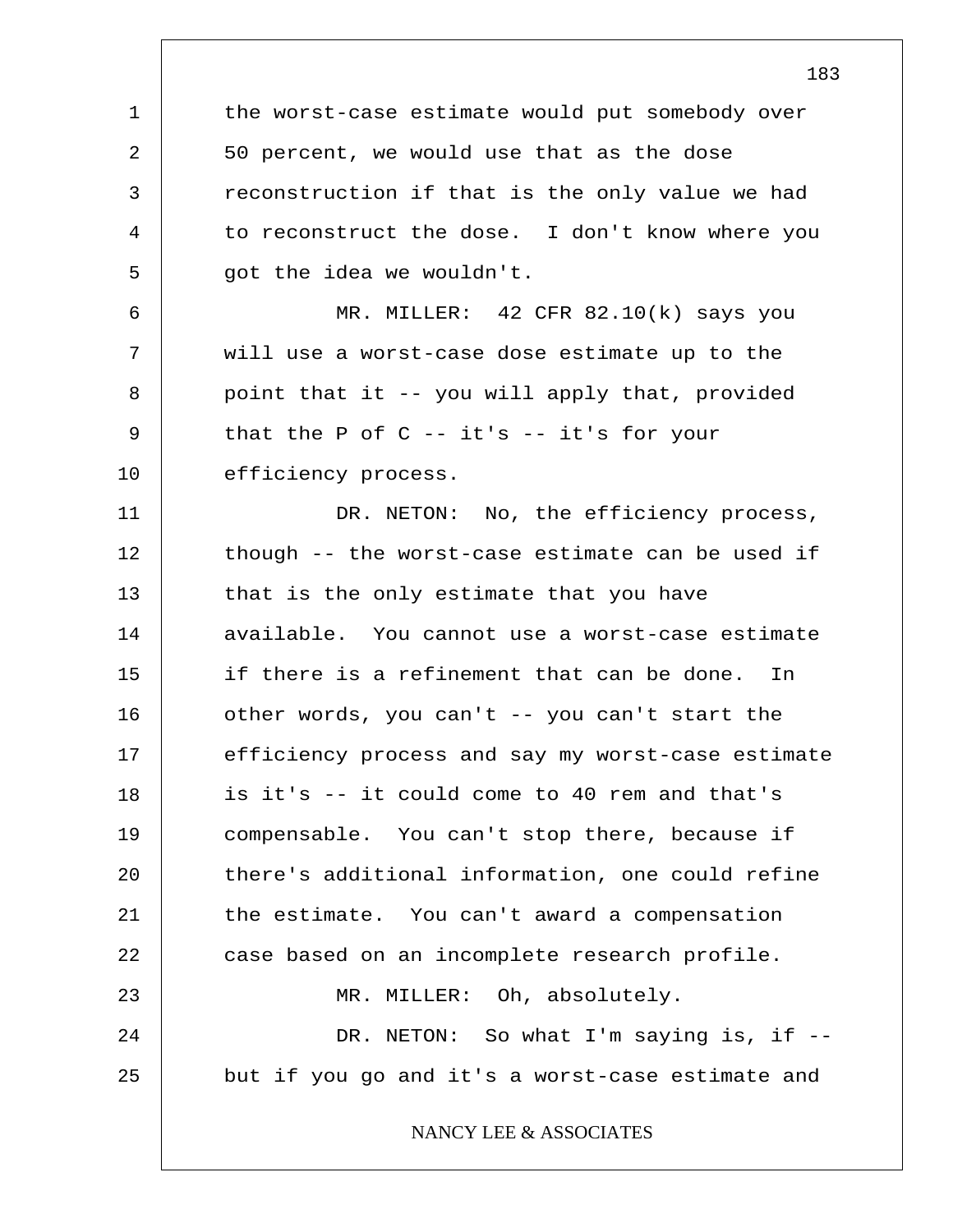there is no refinement available, that's all you know, then that's what you would use. You have to. There is no other information available. So I don't...

1

2

3

4

5 6 7 8 9 10 11 12 13 14 15 MR. MILLER: Well, then -- then -- then the question I guess will be when you set your thresholds for what constitutes capping the dose, the test will then be are there cases where you have capped the dose -- right? -- which you are not going -- which would fall on that side of a - - we can reconstruct the dose and we've capped it and so therefore we know that this population, this subset of the cohort, for example, has - has -- has -- then going to be compensated accordingly.

16 17 18 19 20 21 22 23 24 25 DR. NETON: It does not necessarily mean be-- and we went through this at the last Board meeting, and you weren't here so I guess that's why there's a little bit of confusion. But it is possible to say that we can cap a dose and -- and determine that a cohort should not proceed forward in the SEC process. That does not mean that NIOSH would not do further research to refine the dose as necessary in accordance with the regulation.

# NANCY LEE & ASSOCIATES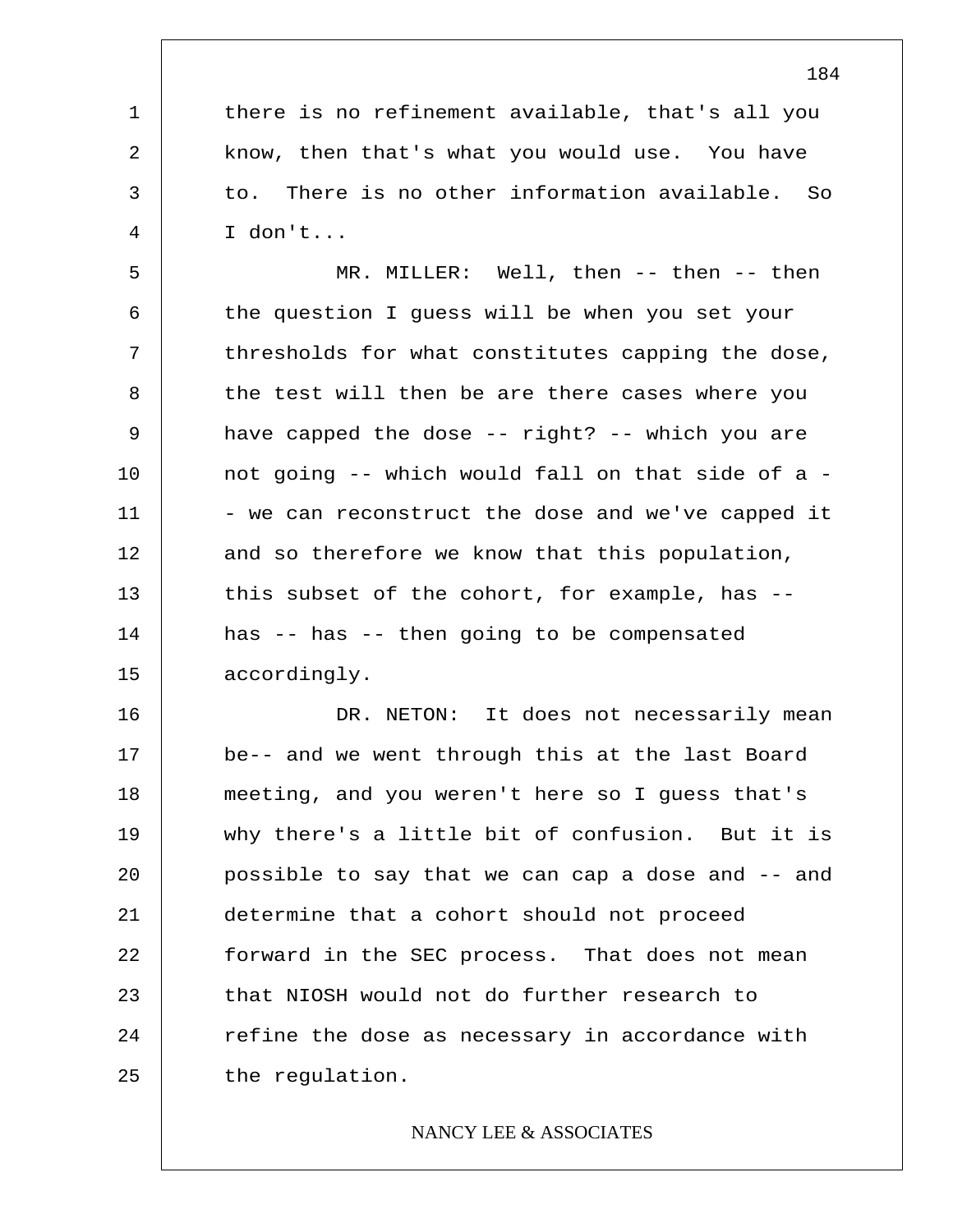1 2 3 4 5 6 7 8 9 10 11 12 13 14 15 16 17 18 19 20 21 22 23 24 25 185 MR. MILLER: Well, we'll  $--$  we'll  $-$ we'll quickly see how that plays out in practice. MR. GRIFFON: (Inaudible) where we went last time in Buffalo and we did have this discussion, and it was probably mainly me, but where we went with that was that, you know, capping that dose to exclude someone from an SEC -- you know, my argument was well, you could say they got, you know, 4,000 -- you know, maximum estimate could be 4,000 rem, but you're not locked into having to use that -- DR. NETON: I think there's some --MR. GRIFFON: -- so --DR. NETON: -- some language in the regulation that says there has to be some sort of a reasonable upper cap. One cannot say a million rem. So it's in there. DR. ZIEMER: Okay. Proceed, Richard. MR. MILLER: Sure. DR. ZIEMER: Do you have additional comments? MR. MILLER: Yes. The -- the -- the -the second thing I'd just like to shift gears to is the -- I guess just a sort of a personal response, which it was hard not to sit in the NANCY LEE & ASSOCIATES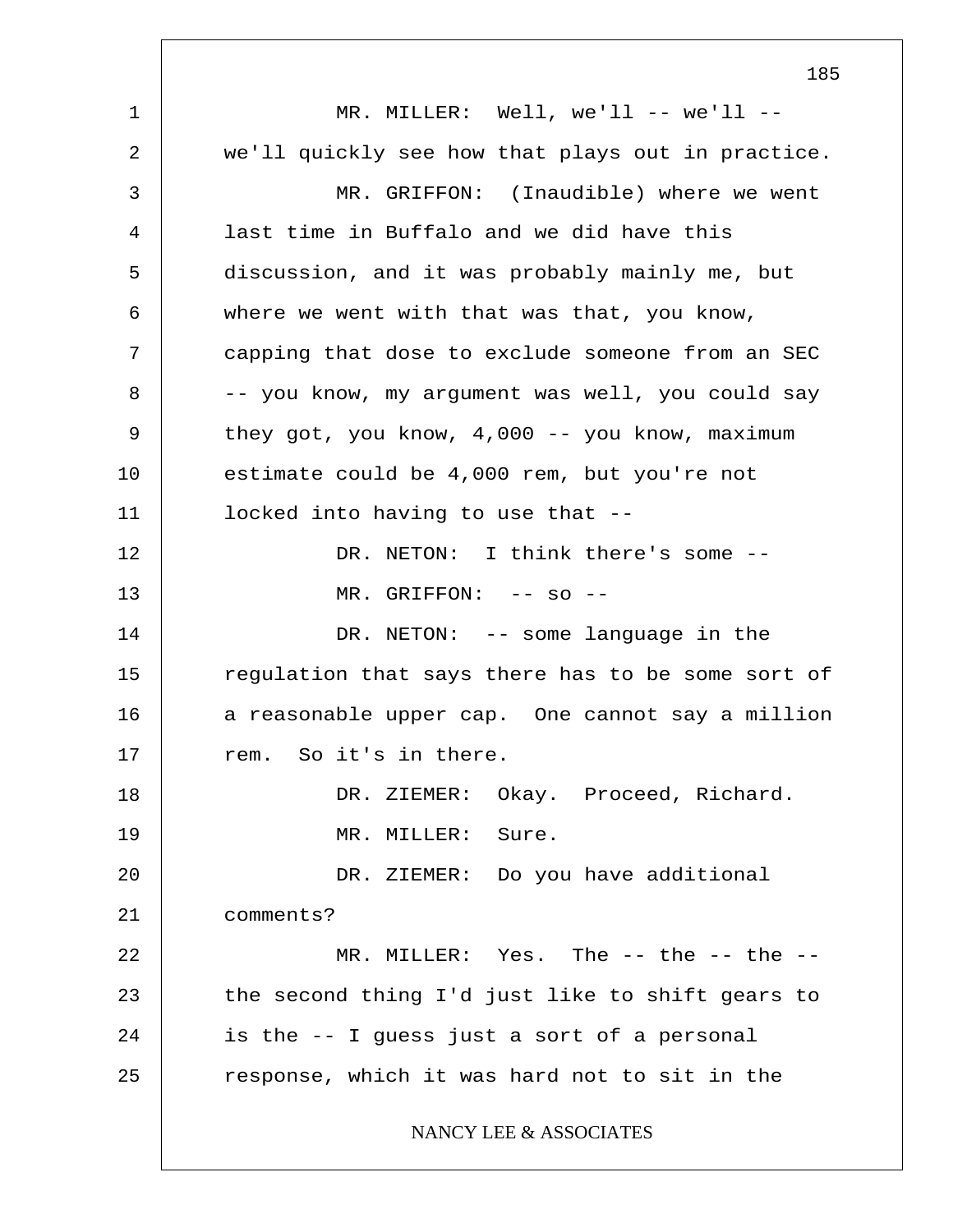1 2 3 4 5 6 7 8 9 10 audience, and I don't know what it felt like to be around the table, but it was hard not to sit in the audience yesterday and feel a certain twinge of anxiety as the presentation by the audit contractor played out before the Board. And -- and I guess -- the good news was, it appears as though the records access issue seems to now be resolved, that -- that -- that that problem is now behind us and I -- and I hope that's the case.

11 12 13 14 15 16 17 18 19 20 21 22 23 24 25 The second question that didn't seem quite as clearly resolved, although there were a number of constructive suggestions from Tony and from Bob Presley and others about the Q clearance issue, is that if the Q clearance issue does turn in -- become an obstacle to actually completing these, what can we do? Is there somebody who could become a champion to make sure that the needed and necessary Q clearances are obtained? I mean is -- is there -- is -- is there somebody who can sort of take ownership of this, either in the ag-- whatever the relevant agencies or the Chairman of the Board -- I don't know who the right person is to be the champion to make sure it happens. Because if a year from now we come

# NANCY LEE & ASSOCIATES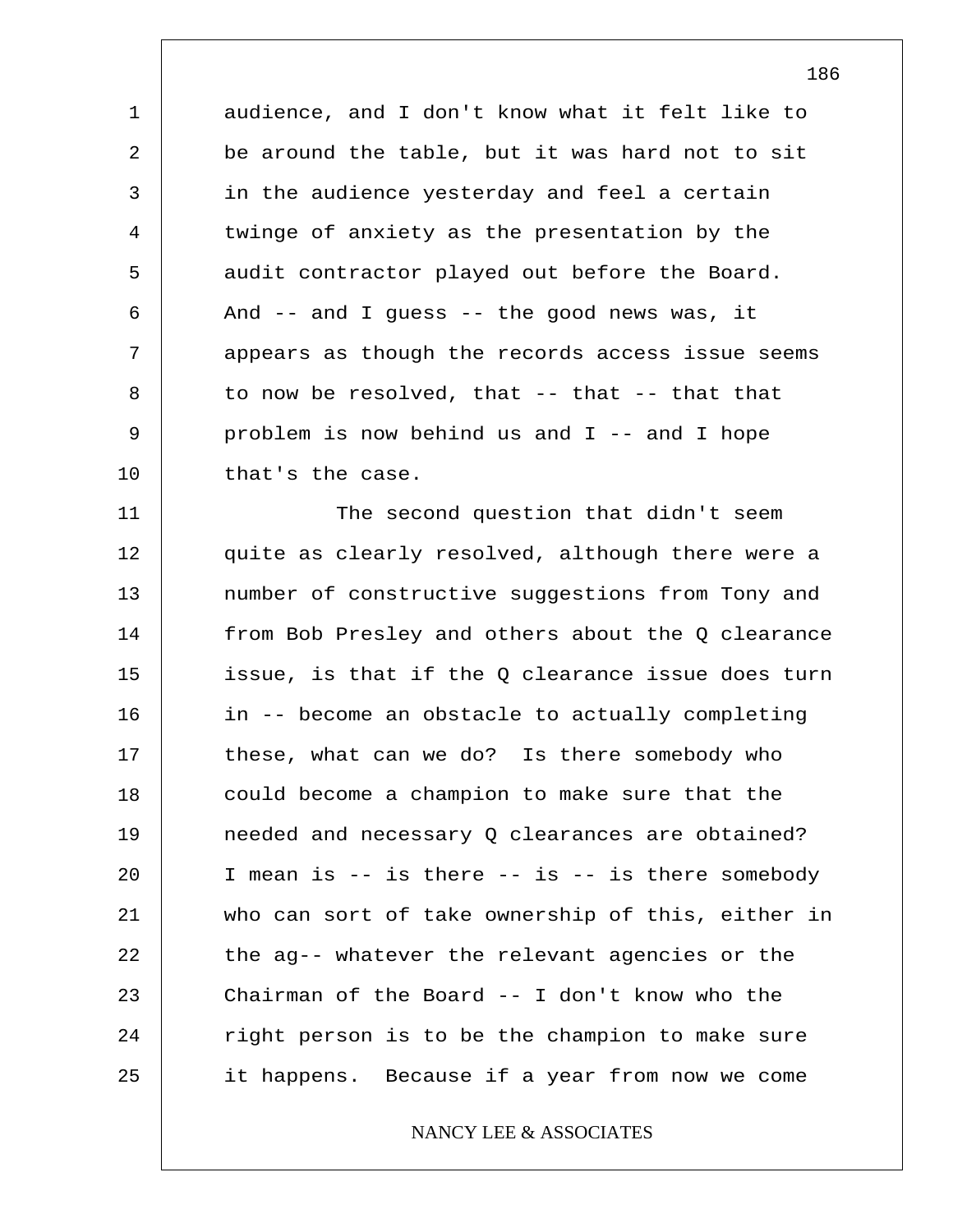1 2 3 4 5 6 7 8 9 10 11 12 13 14 15 16 17 18 19 20 21 22 23 24 25 187 back and we're still waiting with Q clearances in the pipeline, I think there's going to be some frustration again. DR. ZIEMER: No. Your comment is noted and we are asking the same question. MR. MILLER: Oh, okay. DR. ZIEMER: Who will our champion be to get that done, but thank you for -- MR. MILLER: Yeah, okay. DR. ZIEMER: -- underlining that. MR. MILLER: Yeah. And -- and now -and then  $--$  and  $--$  and hopefully here, again, the issue about DOE access -- I was -- I was comforted to hear Tom Rollow once again reassure that the letter had been transmitted down through the field and tha-- and tha-- and that there's hope for -- for cooperation from -- from the DOE. Having said all of that,  $I$  -- I hope that this is now -- that this process is now going to steer more smoothly and -- and that there are not structural problems that are underpinning the multi-faceted role that NIOSH is having to play, which is -- is a tightrope, a delicate rope to walk, but it is hard not to put it on the record and say it's noticed and that NANCY LEE & ASSOCIATES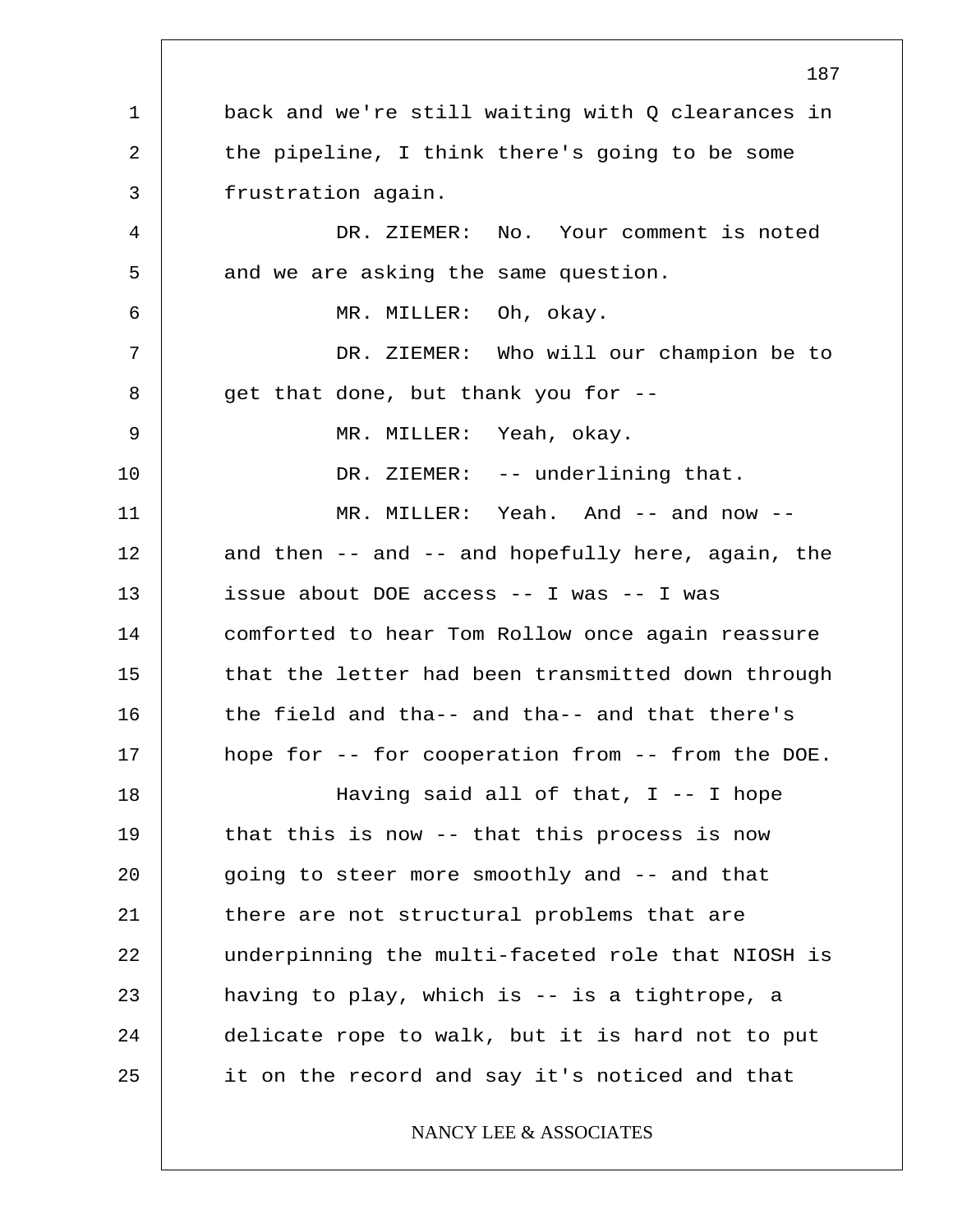1 2 3 4 5 6 7 8 9 10 11 12 13 14 15 16 17 18 19 20 21 22 23 24 25 there's -- there's some difficulty there. And I don't know what all the background conversations are. I don't know what all the facts are. I do know that when it plays out publicly here, there's more to it than what meets the eye. I don't know what's necessary to bring greater transparency to it. Maybe there isn't any - anything more to be dealt with. But I hope that there's not a structural problem here in NIOSH accommodating the contractor's needs, whether it be in contract management, records access or whatever new is going to come up on the horizon. And if there is a structural problem, if there's a governance issue here, then  $I$  --  $I$  just think the Board should, as I'm sure it will, keep its ears closely attuned to this question. Finally, I wanted to talk a little bit about what I think are the  $-$ - the  $-$ - probably the most interesting aspect of the audit process that's moved forward so far, and I've gotten phone calls and communications from people who have met with the audit contract team at -- at the two locations that -- I think -- I don't know how many they've been to, but at least the two I've heard from -- which is that people felt

NANCY LEE & ASSOCIATES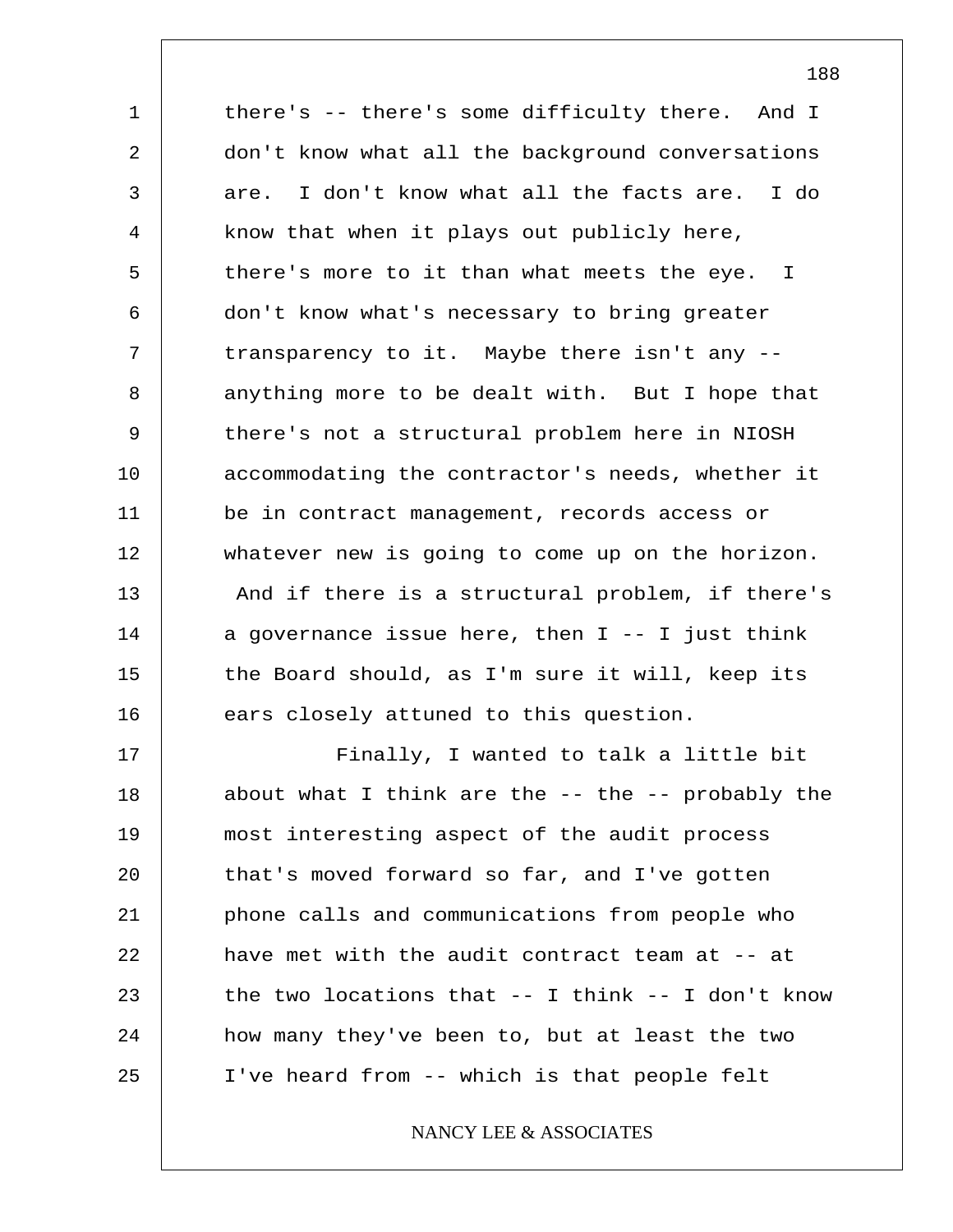1 2 3 4 5 6 7 8 9 really good about being able to communicate. There was a high sense of comfort level that they were being listened to, whether -- how -- how it's going to be accounted for remains to be seen in whatever reports you get, but that these site interviews give people a chance, collectively, to -- and particularly for those with expertise - to provide additional information and data that may not be fitting into the process as it is.

10 11 12 13 14 15 16 17 And secondly, I think it'll be a useful reality check against what NIOSH has encountered in the paper records and their own interviews, in their claimant interviews. And I would certainly hope that -- that the site interview process continue forward because I -- it looks to me like this is going to be a value-added component as you went forward.

18 19 20 21 22 23 24 25 And then lastly we heard from a gentleman last night who worked at the special manufacturing facility, the SMC, the depleted uranium tank armor facility out here at INEEL. Does anybody know, was the SMC facility included in the site profile? Anybody know? Yes? No? DR. ZIEMER: A couple of people here might -- yes is the answer.

## NANCY LEE & ASSOCIATES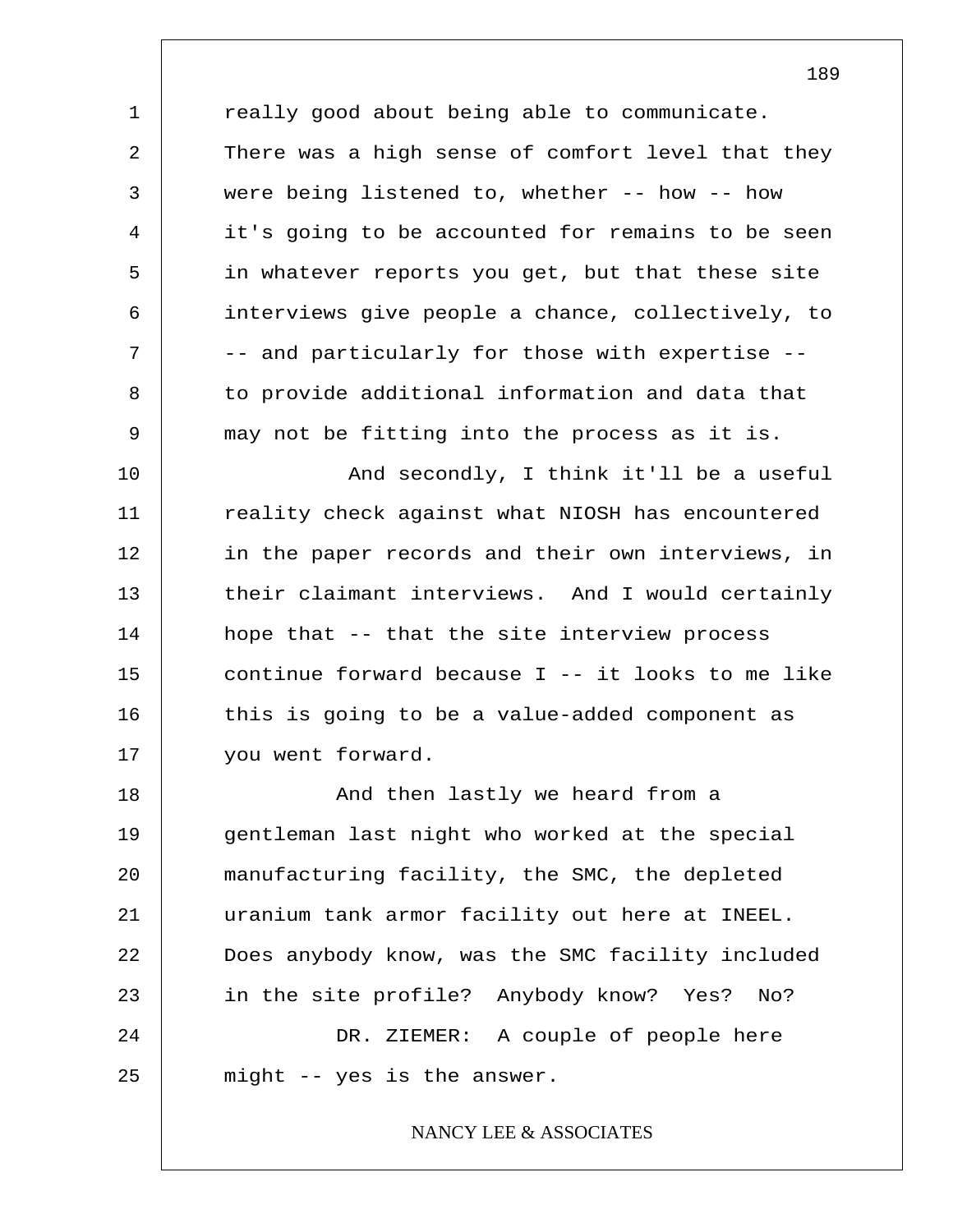1 2 3 4 5 6 7 8 9 10 11 12 13 14 15 16 17 18 19 20 21 22 23 24 25 190 UNIDENTIFIED: (Off microphone) It is included. MR. MILLER: It is -- SMC is going to be included in the -- in the site profile? Okay. UNIDENTIFIED: (Off microphone) It's there now. DR. NETON: (Off microphone) It's there now. MR. MILLER: It's there now. Okay. We looked on the web site last night for the internal dose section and that -- that, I guess, hasn't quite made it up on the web. DR. NETON: (Off microphone) It lags behind a day or so. MR. MILLER: Yeah, okay. Thank you. DR. ZIEMER: Thank you, Richard. Now we'll hear from David Fry with PACE. David did address us last night and he has some additional remarks today. (Pause) MR. FRY: Okay, I just wanted to make a couple of comments. Last night I asked about if they would redo the site profile meeting here because, you know, we were -- we didn't have all the information before, like we didn't have the NANCY LEE & ASSOCIATES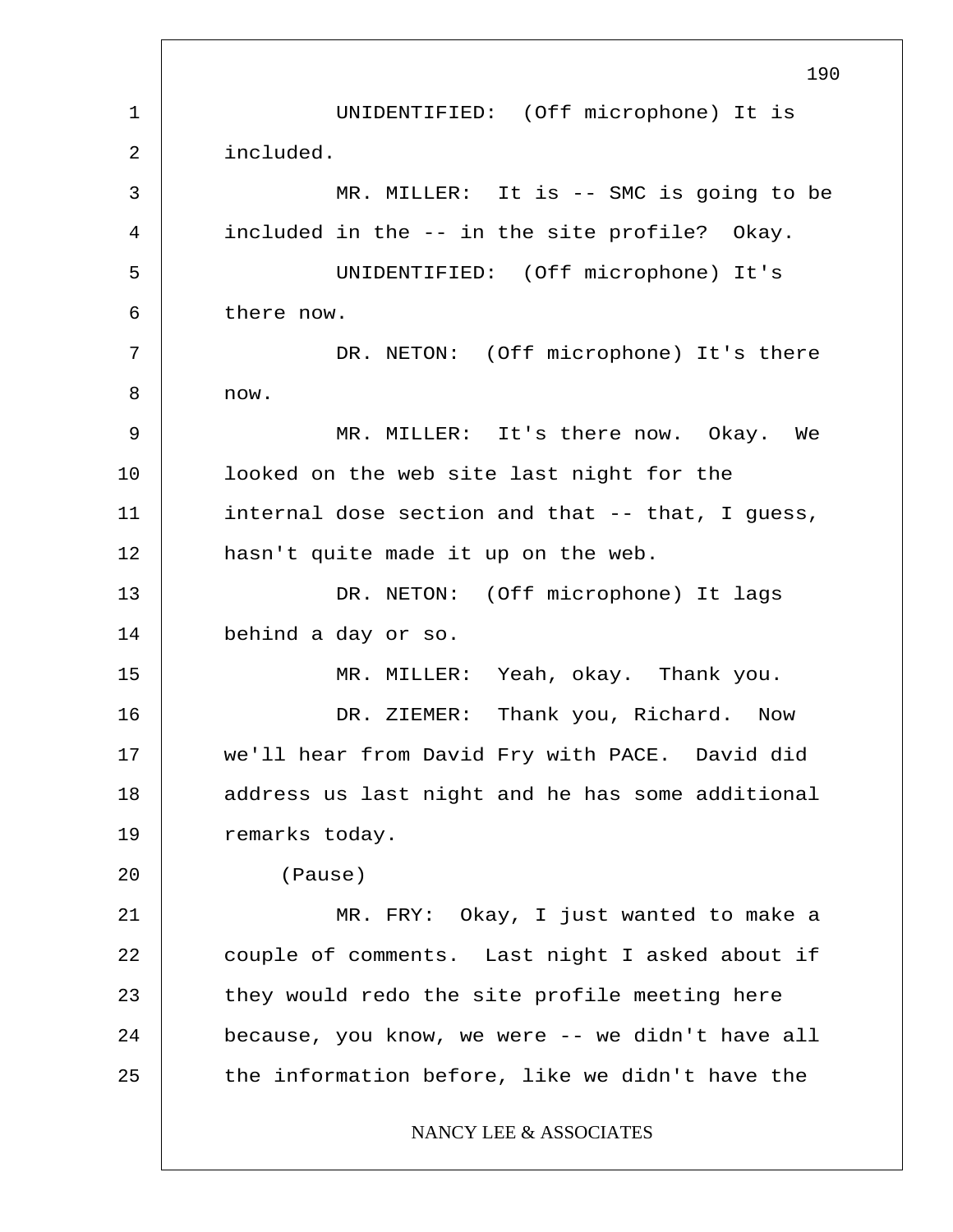internal dose document. And last night we heard that it was on the web. I'm not picking on anybody, but as soon as we left I went and looked on the internet and it's not on the web yet. It says still under development, so I think we kind of need that document, you know, before we can do another site profile.

1

2

3

4

5

6

7

8 9 10 11 And also on the occupational environmental dose and the external dosimetry, we noticed they hadn't been updated since the April 28th meeting, so a couple of concerns we had.

12 13 14 15 16 17 18 19 20 21 22 23 24 25 And then on the minutes that we got back from ORAU on the first meeting that we had, and I think Richard Miller just addressed one of them on the SMC project, if it was covered or not. There was one comment that there's a good description of the procedures but little about actual exposure, and we didn't really get a clear answer on that. Another comment was -- it says only ten percent of doses are reported. How can NIOSH or ORAU make conclusions when the amounts reported are inaccurate. That was the concern that was brought up, and Bill Murray's written response was the calculations are best -- based on DOE records. It's the only way we can do it.

# NANCY LEE & ASSOCIATES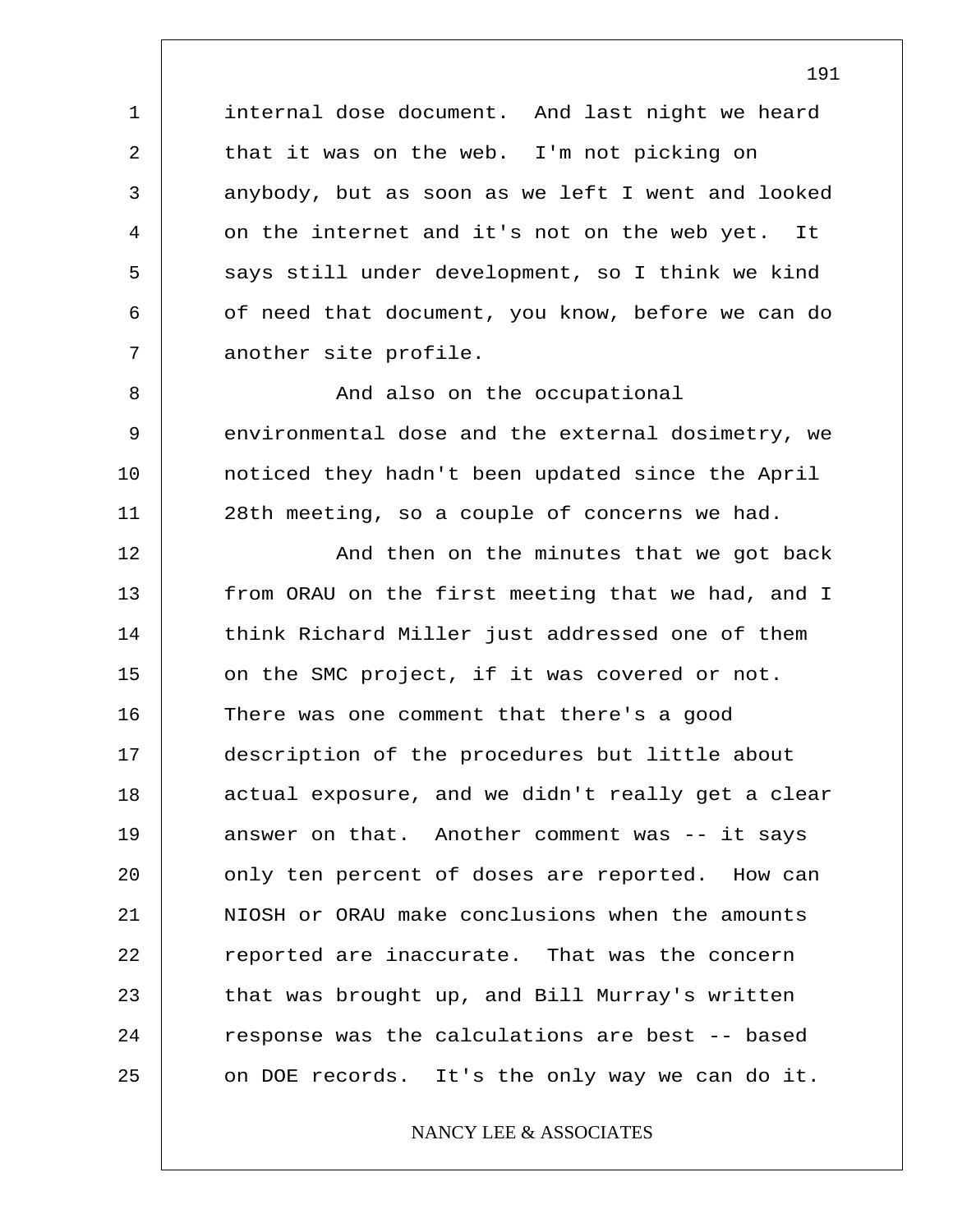1 2 3 4 5 6 7 8 9 10 11 12 13 14 15 16 17 18 19 20 21 22 23 24 25 192 There's no way to verify if the data are good or bad, so it's kind of a concern there if we can't -- can't verify the data, you know, how do we know what we have, really. So just  $-$  just a couple of things I wanted to bring up. DR. ZIEMER: Thank you very much. As far as I know, that's all of the individual comments that have been requested. UNIDENTIFIED: (Off microphone) (Inaudible) DR. ZIEMER: Yes, please approach the mike. (Pause) UNIDENTIFIED: (Off microphone) Is this okay? Okay, one thing I understand -- DR. ZIEMER: You'll need to identify yourself for the record. MS. CODDING: Oh, okay, my name is Shirley Codding. I made a comment last night, and then this morning I heard that you guys are going to be touring the site tomorrow. And my one big concern is you're going to go out to the site and you're going to see a site that is not what we knew in the six-- well, even fifties, sixties, seventies and eighties. You're going to NANCY LEE & ASSOCIATES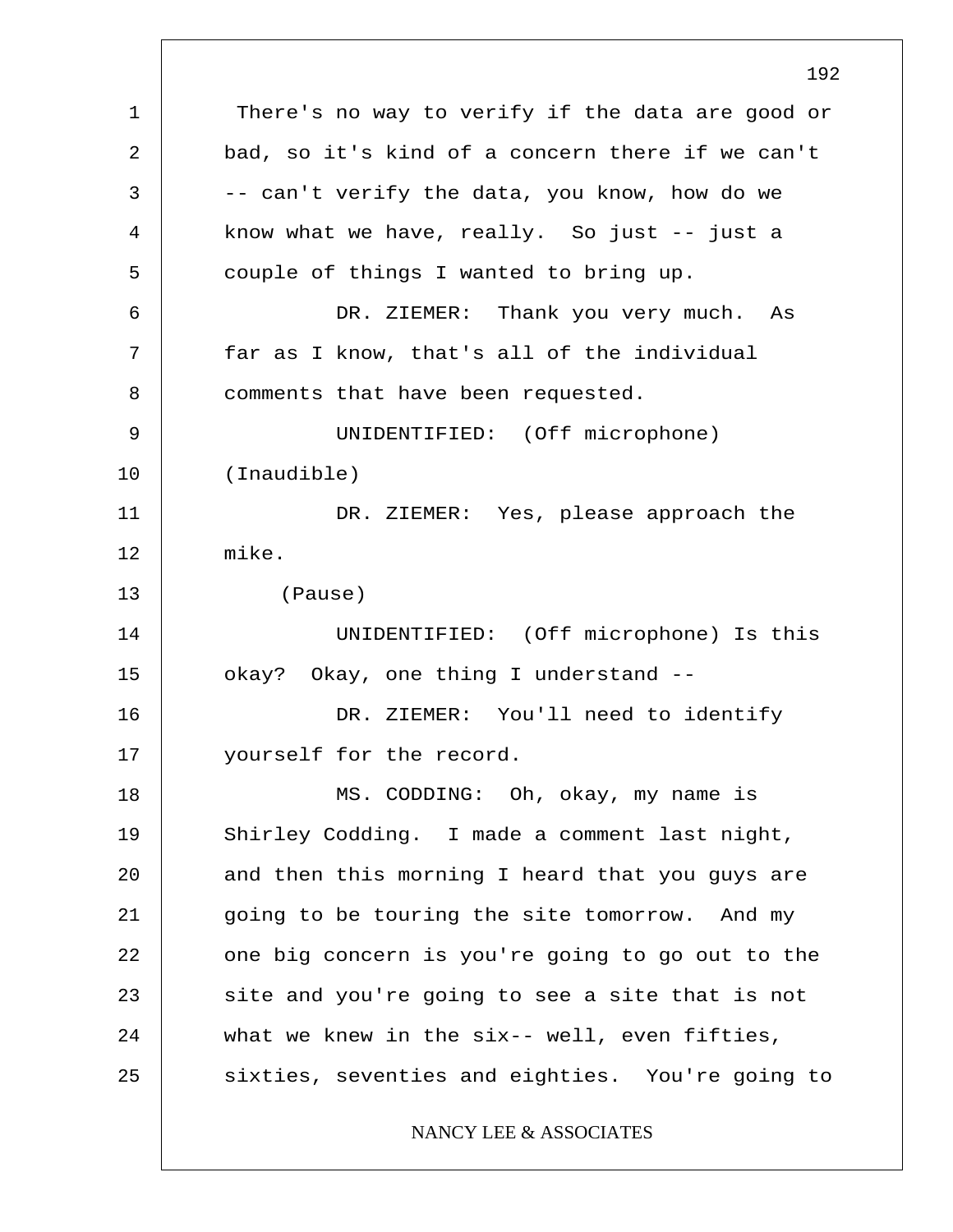1

see a much cleaner place.

2 3 4 5 6 7 8 9 10 11 12 13 14 They're not going to take you in the areas that we are all concerned about where we have picked up all the problems. You're going to go out and see a site and walk away from there saying what in the world are they complaining about, because I guarantee you, if you looked - before -- in the PODs, the orders -- the daily orders, before every tour is a massive -- for days before that -- clean up, clean up, clean up, make it look good. And personally, I think that's how we got our star status. Before those tours, we're out there -- that's our primary job, clean-up.

15 16 17 18 19 20 21 22 23 24 25 And so you're not going to -- you're not going to go in the areas -- number one, like the old calciner. When we worked an overtime, if you were held from a graveyard to a day shift, you prayed you got that as a job because you could go down there, put your feet up and relax 'cause no manager in his right mind was going to come in there. I don't think a manager had been in the old calciner since the seventies. You're not going to see it because we deconned the best we could, tore the building down on itself and

# NANCY LEE & ASSOCIATES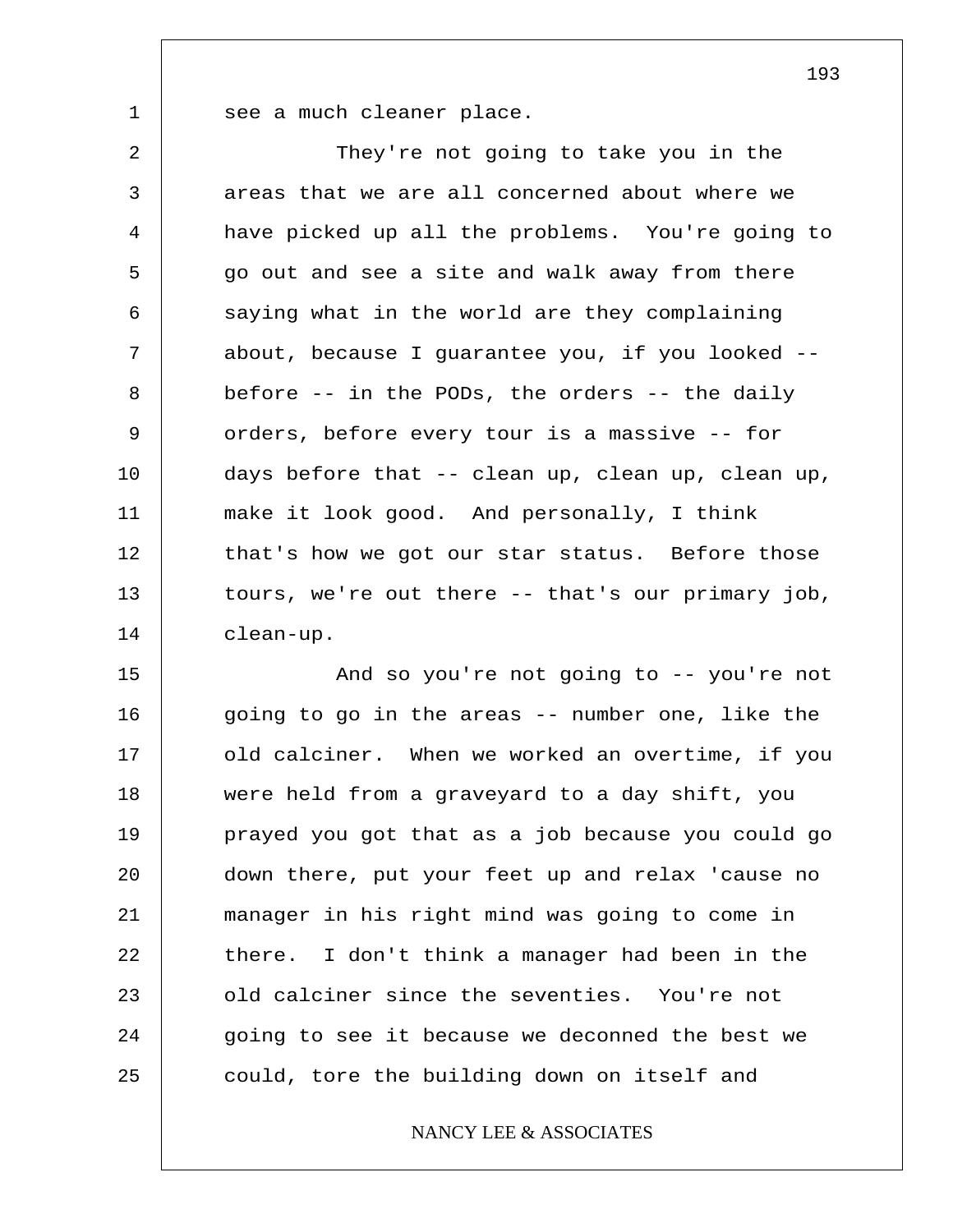1 2 3 4 5 6 7 8 9 10 11 12 13 14 15 16 17 18 19 20 21 22 23 24 25 194 capped it with concrete that's five feet tall off of the ground. You're not going to see that. You're not going to see the deep tanks at all where some of the fuel processing operators went down and were horrendously exposed. You're never going to see it because nobody goes even near there now. The solvent tank is long gone. You're not going to see that, not only the radiation, but the chemicals that we were exposed to back then that they don't allow on the site anymore. There's a -- half of the chemicals I worked with in the eighties I'm not allowed to even touch now. You're going to see a much safer site. We don't even go above six foot on a ladder without a safe work permit, but in the old calciner, I was crawling up pipes to get in the overhead pipes to manipulate a valve because we had a leak, and I went up there with nothing but a pair of NICs\* on, gloves and shoe covers. You're not going to see any of that. You are not seeing the real site tomorrow. And I really want you to be aware of that when you go out there, that what you're NANCY LEE & ASSOCIATES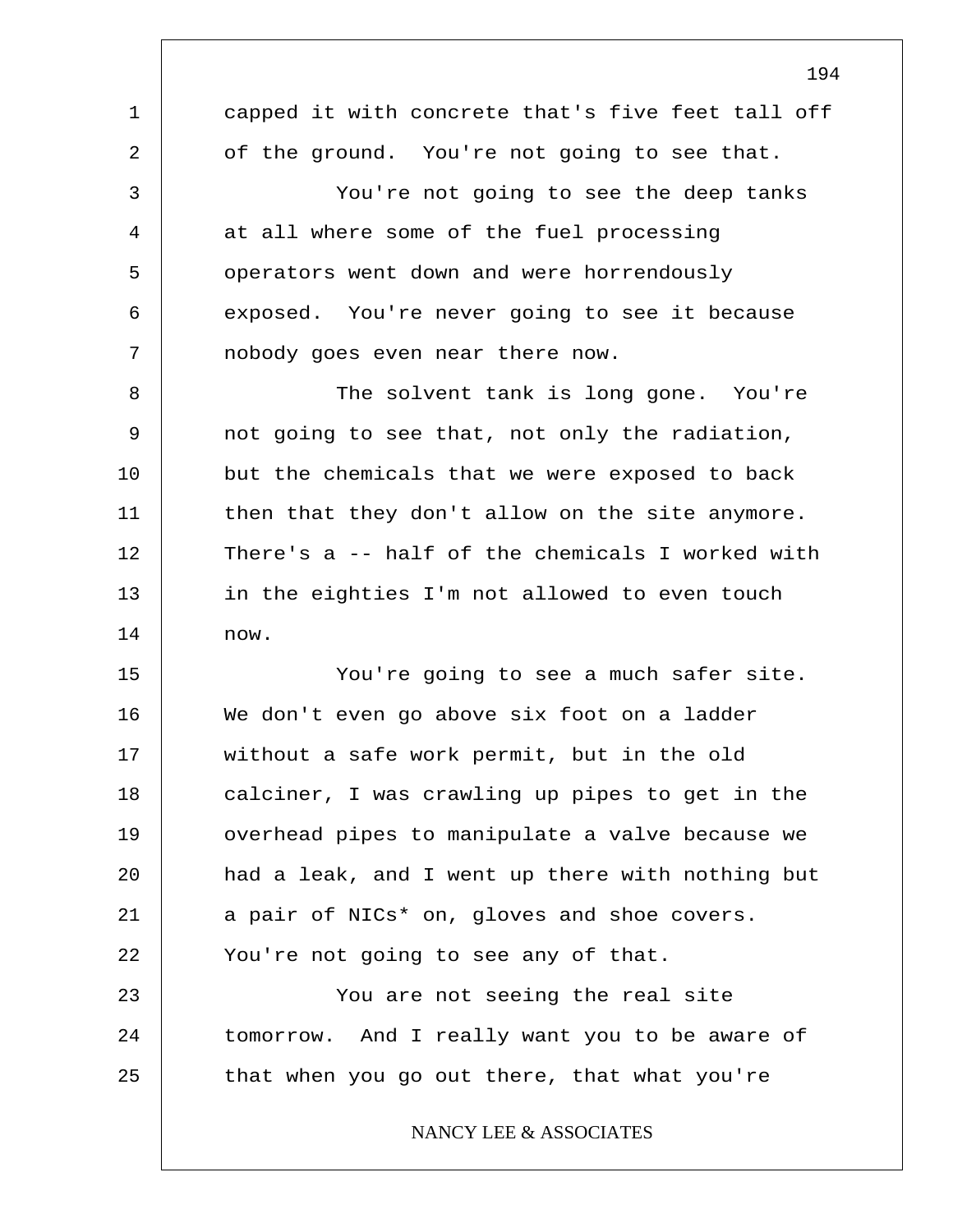seeing is what they want the public to know about. It's not what was going on, and particularly in the sixties and seventies and the eighties.

1

2

3

4

5 6 7 8 9 10 11 12 13 14 15 16 17 18 19 20 21 22 23 24 25 We stopped using the injection well I believe in 1986. As an operator, when we'd be ready to send out our evaporator, overhead condensates, we'd go over and turn up the detectors one because we knew it was going to set off an alarm. Well, you want to get rid of the stuff. The company told us to go ahead and do that. We turned up the detectors. We weren't supposed to turn it up to ten to the fourth, but I know of two times for sure that it was done just because we had to get rid of the stuff. It went into the injection well. That went down to the aquifer. You've got your Snake River alliance\*, your Jackson Hole people that finally put a stop to that 'cause they were screaming we're -- we're not doing things right at the site. That is what you're going to see now is the changed, not what was, not the way we worked. Also, I'm sure you've gone around town and you've noticed we have no industry in this town. This town has put all of its eggs in one

NANCY LEE & ASSOCIATES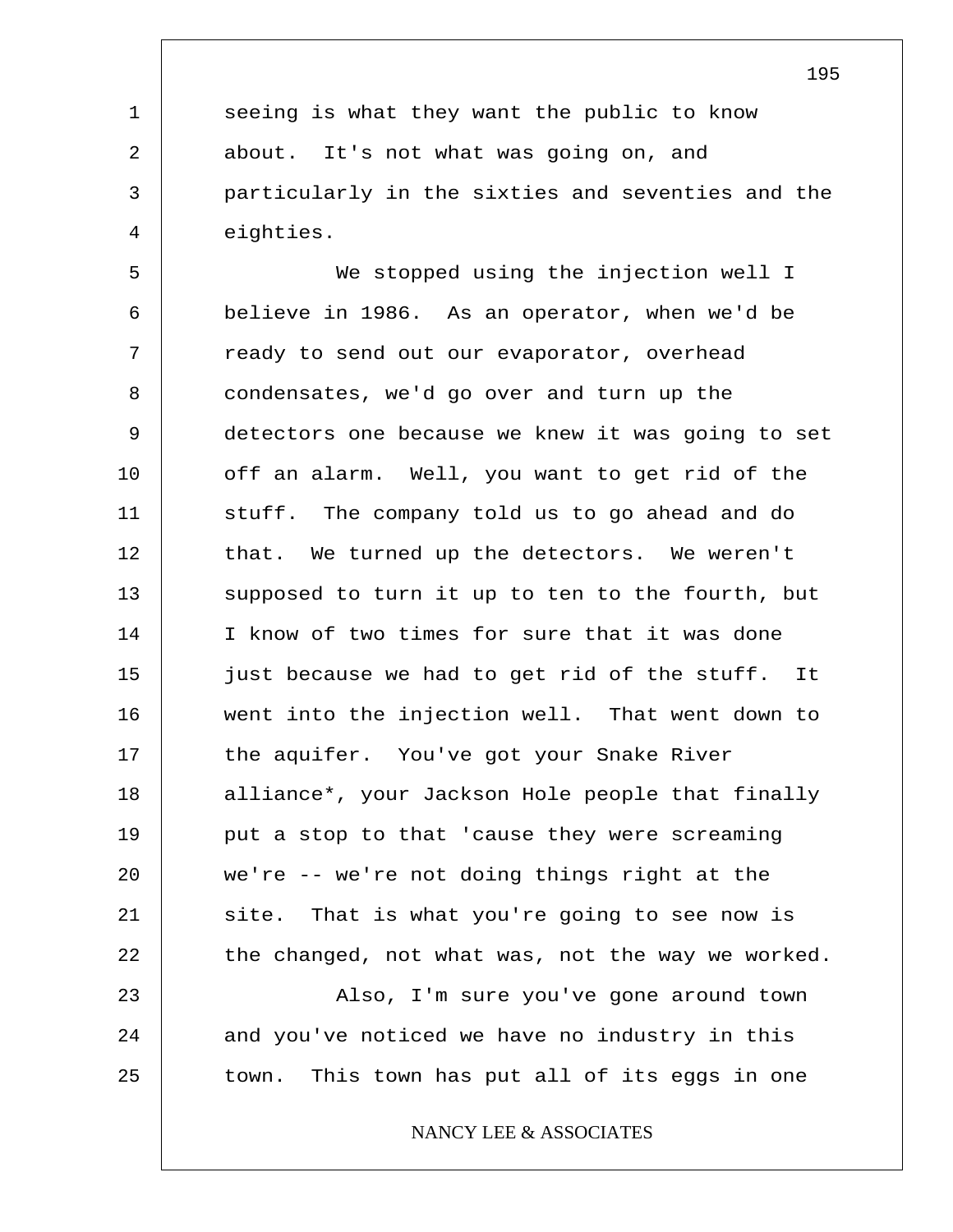1 2 3 4 5 6 7 8 9 10 11 12 13 14 15 16 17 18 19 20 21 22 23 basket and that's the site. So if you wanted a good paying job and you did not have a degree, you weren't a doctor, you weren't an attorney, you weren't a big farmer, you went out to the site. And because everybody wanted to go out to the site for the good-paying job, there were 50 to 100 people waiting for your job if you didn't do your job. The company told you to jump, you asked how high, because if you didn't, there was -- there was 50 operator -- 50 people lined up for my one operator job. I did what they told me. They wanted me to go in in my birthday suit in the cell, I would have -- and thank God that didn't happen 'cause it made everybody happy. Seriously, that's how it was. We would have done anything that they asked. HPs, VoTech gave a class at -- for -- to certify us in HP. They were pumping out HPs like you can't believe. Yeah, you better believe the HPs did what they were told, because there were 200 waiting to take their job. We didn't ask questions; we did. And we did it to the best we could, and plus - You know, when you're young, you're

invincible. I can do anything. I'll survive it. And now a lot of people I worked with are dead.

24

25

NANCY LEE & ASSOCIATES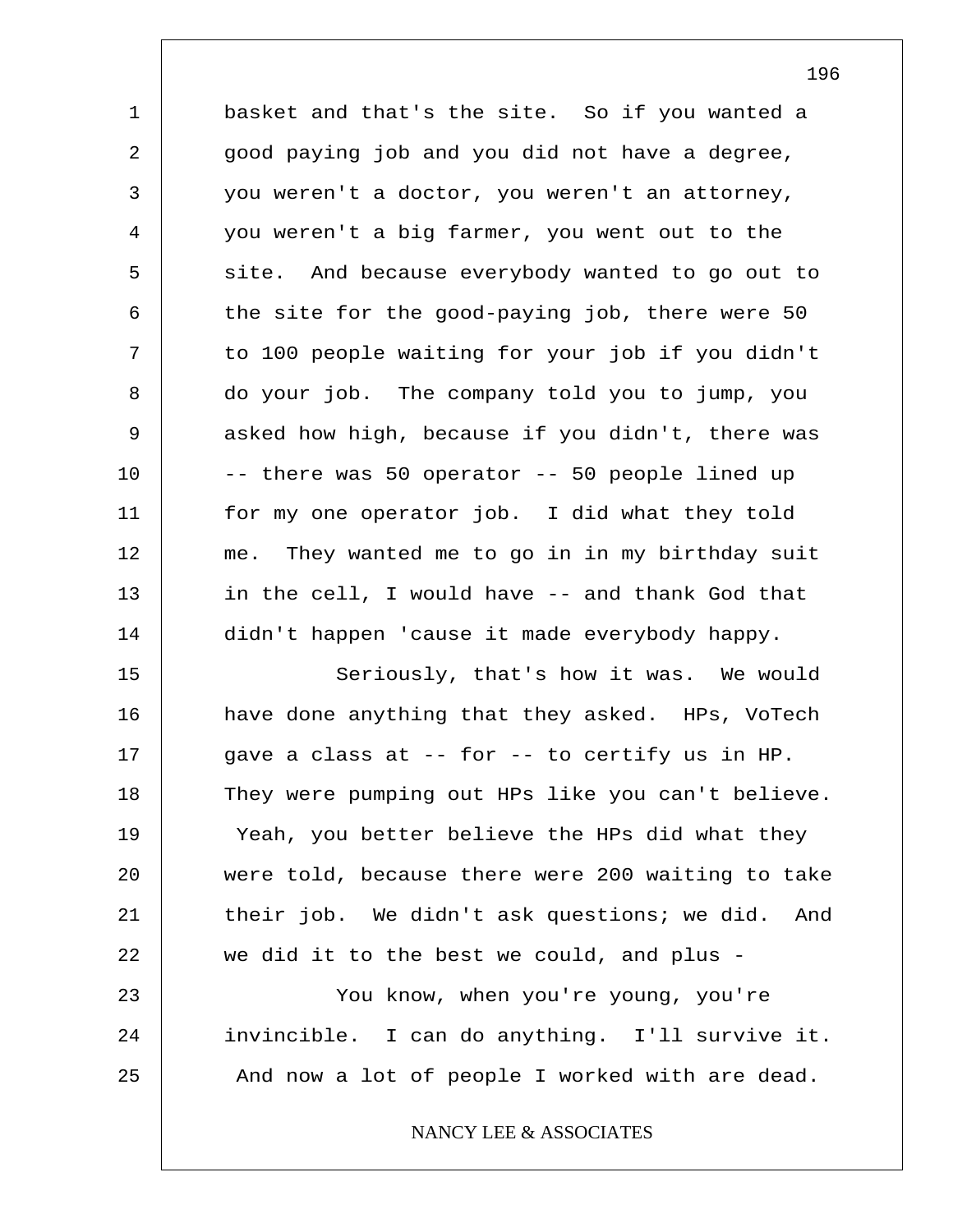1 2 3 4 5 6 7 8 9 10 11 12 13 14 15 16 17 18 19 They really are. They're gone. Or they're in such horrendously bad condition -- I'm one of the lucky ones. I've survived eight surgeries on my head. I am a lucky person. Do you know, I've lost two sup-- no, three supervisors now. HPs that I've worked with hand-in-hand have died of cancer. We sent things into the stack that now we -- we monitor so close you can't believe. We sent things in the injection well that went to the aquifer. We -- we prayed for a job in the old calciner 'cause the manager wouldn't come in and catch you resting 'cause, you know, from - overtime from the graveyard shift to day shift was really hard. You wanted that. But nobody - we had a coffeepot down there, for crying out loud, to help keep you awake. But a manager wouldn't go downstairs. If he needed to talk to you, you went up and talked to him. Nobody went down there.

20 21 22 23 24 25 You guys aren't going to see anything like that. You're going to see a nice clean, wonderful place to work. That's not what we worked in. That is the new and improved site, and it is done only because of public outcry on it. It is done because we were dumping stuff

NANCY LEE & ASSOCIATES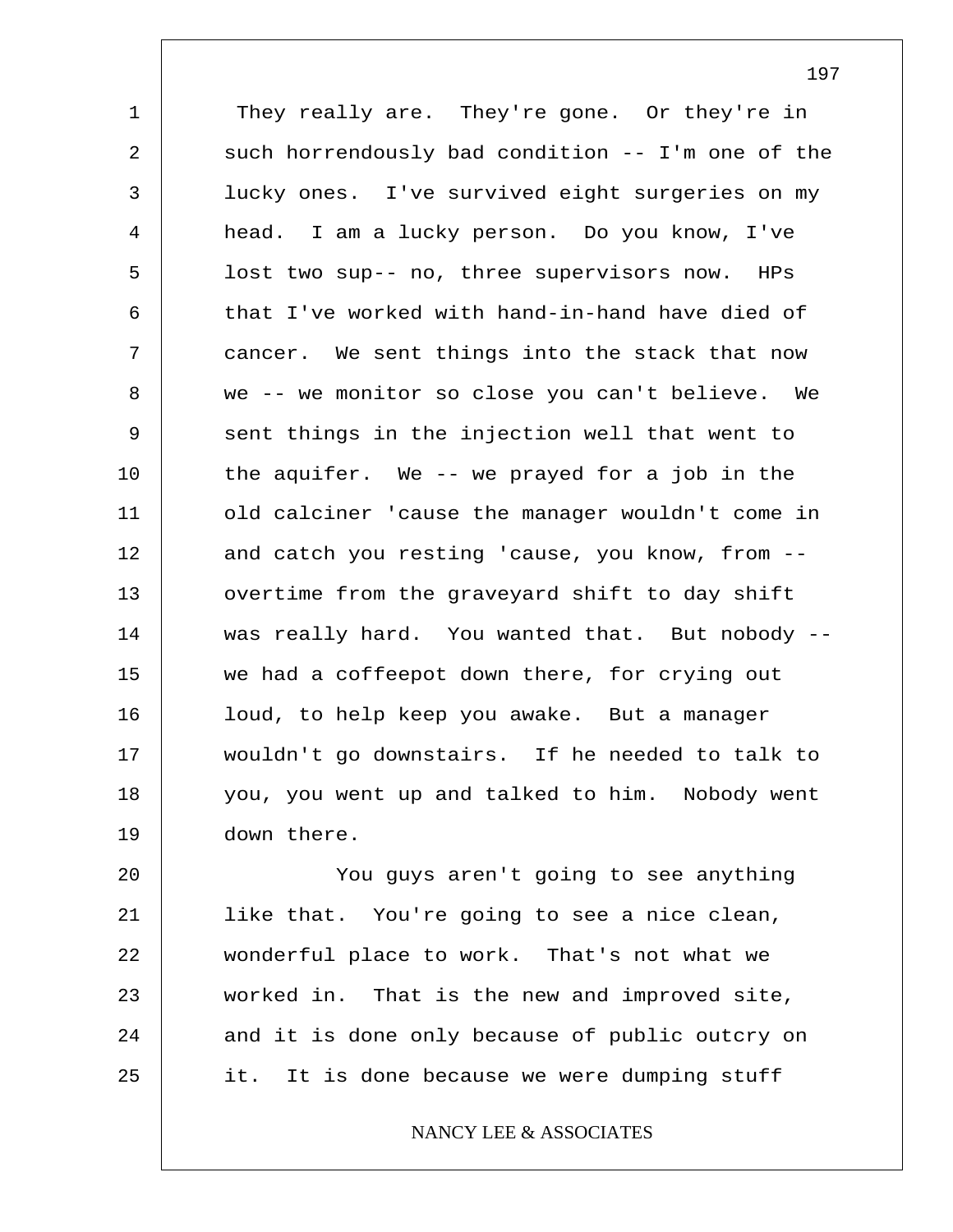1

into the ground. We were --

2 3 4 5 6 7 8 Do you know -- just a few months ago we even put a sealant on the tank farm. Now you're going to look at it and say, you know, nothing's going down into the ground there. Twenty-three years I worked, there were valves that leaked among\* the tank farm. They dug up some dirt in the tank farm that were hotter than heck.

9 10 11 12 13 14 15 16 17 18 19 20 Three to four years ago I went to Petco and bought rabbit food because us gals in the operation befriended some rabbits, and so in the wintertime we -- I bought rabbit food. I took it out there. We had two rabbits that let us girls get pretty close to them, and -- but the guys, when they'd walk by and say something, the rabbits took off 'cause the guys kept saying fatten them up so we could eat dinner. And - but we finally last summer got an e-mail that said no more feeding the rabbits; we're finding hot rabbit turds.

21 22 23 24 25 And I was out once and Craig Bishop, an HP, was picking up goofy things off of the tank farm and out in front of 604 where I worked, picking -- and I was what are you doing? He said collecting rabbit turds, survey. And he said

NANCY LEE & ASSOCIATES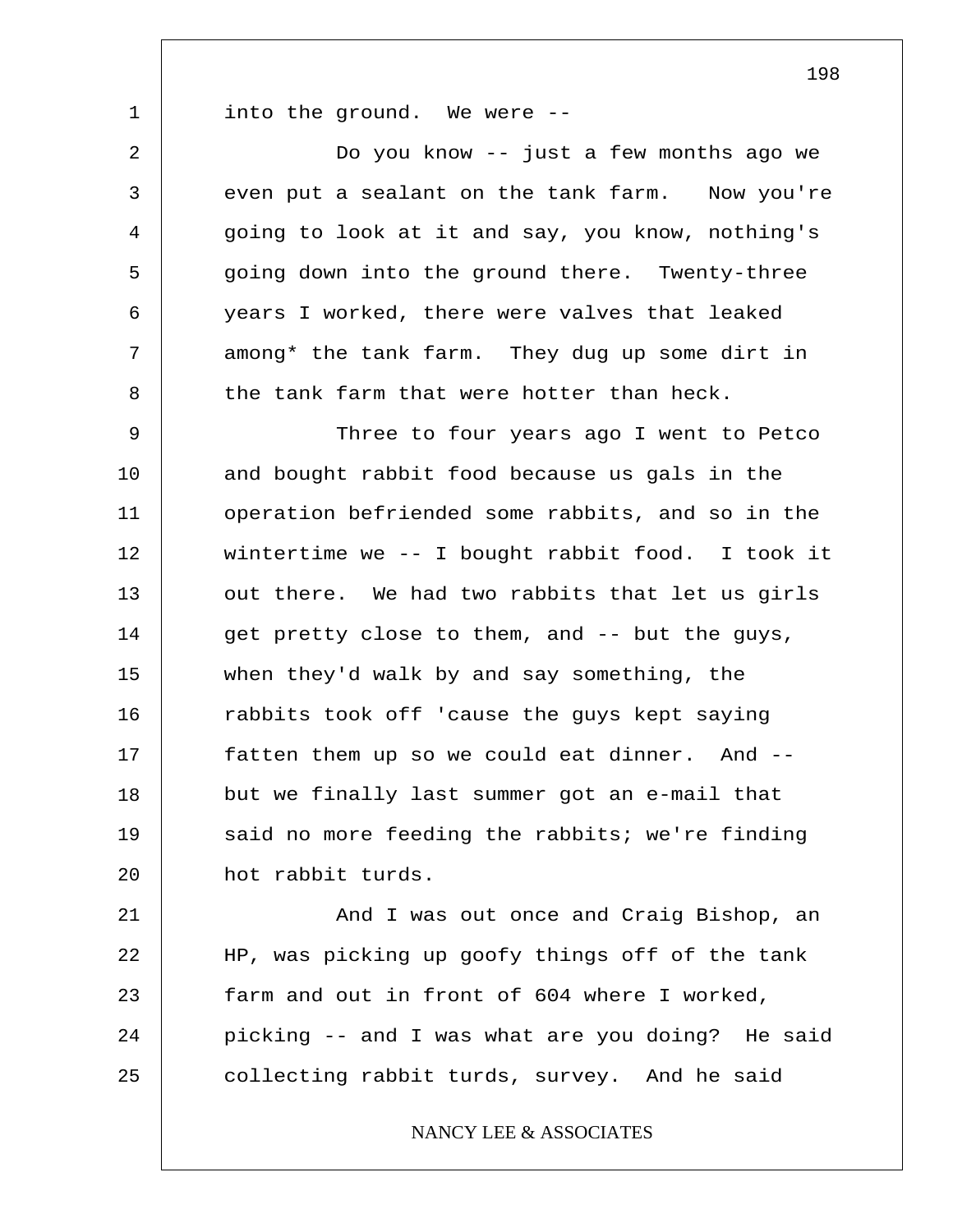1 2 3 4 5 6 7 8 9 10 11 12 13 14 15 16 17 18 19 20 21 22 23 24 25 some of these are screaming hot, and he put the monitor there and it pegged out\* like you wouldn't believe. We've got rabbits walking around all over there that are hotter than a sonof-a-gun, and yet we walk all over there. The dirt on the tank farm -- they did take a couple shovelfuls that were so screaming hot -- so now we got a nice asphalt cover over it. You guys'll never see that. You're not seeing the real thing. You have no idea what we've been through, and it's not the same area. We don't even work like we used to. And that's all I was just going to say. I just want you to be aware of what you're seeing tomorrow is not what is. DR. ZIEMER: Thank you for those comments, and I think the Board is certainly aware of that. Thank God that it isn't the way it was -- and this is true at all the sites we visit. They're very different than they were. And of course, you know, when I -- when I have company at my house, my wife doesn't let them look in my closet, either, and it -- obviously we're not going to see everything. We do want the Board to have a feel for what the site -- NANCY LEE & ASSOCIATES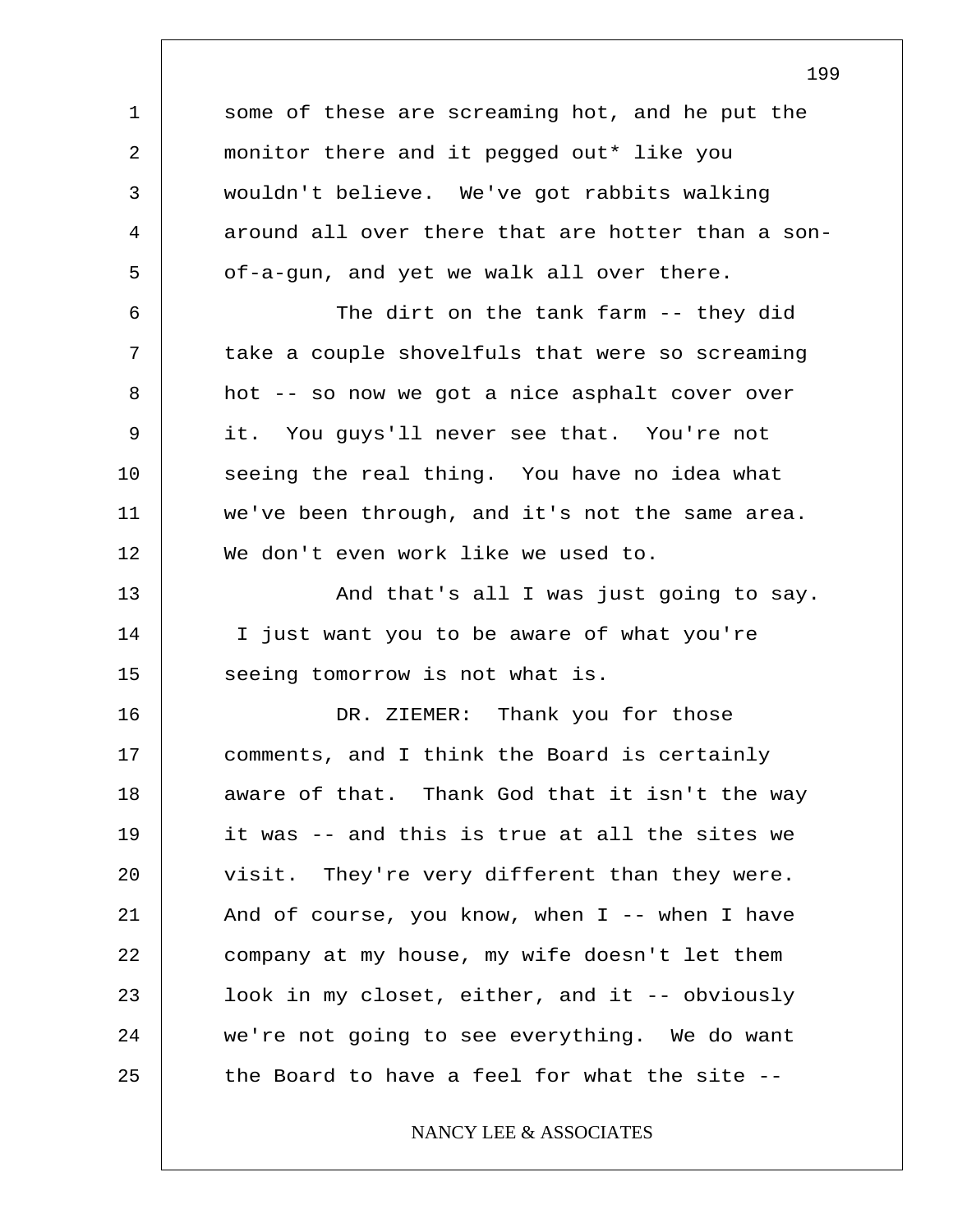1 2 3 4 5 6 7 8 9 10 11 12 13 14 15 16 17 18 19 20 21 22 23 24 25 what is the site, where did all this occur. So we -- but we understand what you're saying and we appreciate those comments. Is there anyone else that wishes to make a comment? If not, we're going to proceed on the agenda. REVIEW AND APPROVAL OF DRAFT MINUTES, MEETING 25 We have a number of additional items to take care of in our working session, beginning with the minutes of our last meeting. I'd like to call for any changes or additions to the minutes. Wanda? MS. MUNN: I'd like a couple of clarifications, I think, on one or two sentences that must have -- it must have made sense to me at the time, I was there, but when -- reading them later, I wasn't sure. The very last sentence on page seven says the site profiles are not applicable to workers with no monitoring information at all. I'm not sure exactly what that means. DR. ZIEMER: That's quoting Dr. Neton or summarizing Dr. Neton's comments. Jim, it -- the last sentence on page seven says the site profiles are not applicable to workers with no NANCY LEE & ASSOCIATES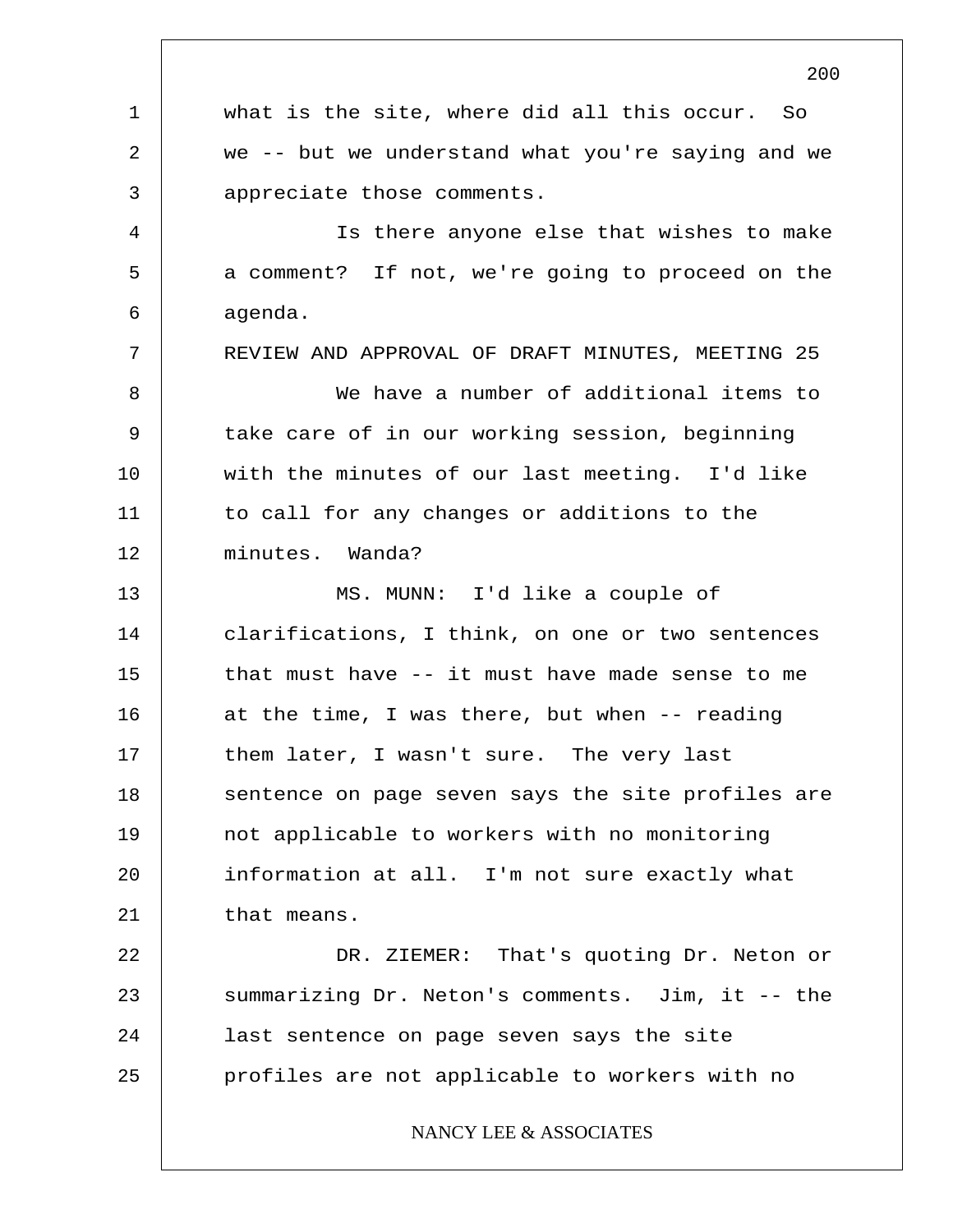1 2 3 4 5 6 7 8 9 10 11 12 13 14 15 16 17 18 19 20 21 22 23 24 25 monitoring information at all, and she's asking for a clarification I think on that sentence. MS. MUNN: Yes. DR. NETON: Yes, that -- that's what I said or a good summary of what I said. What I meant by that is that the site profiles were really -- the first pass at the site profiles were constructed to evaluate people with monitoring information -- TLDs, urine samples, that sort of thing. People that had no monitoring information at all, it would be very difficult to use the site profile to do a dose reconstruction because we wouldn't have incident reports or coworker data to evaluate that. So I think it might be a little strong. I might -- I might rephrase that to say are not necessarily applicable, because there may be some situations where we could do it. I can't think of any off the top of my head. DR. ZIEMER: Well -- but the point is, this does fairly reflect what you said. DR. NETON: Yes. DR. ZIEMER: Okay? DR. MELIUS: If you go to page 50, the bottom of the page is -- there's two sentences NANCY LEE & ASSOCIATES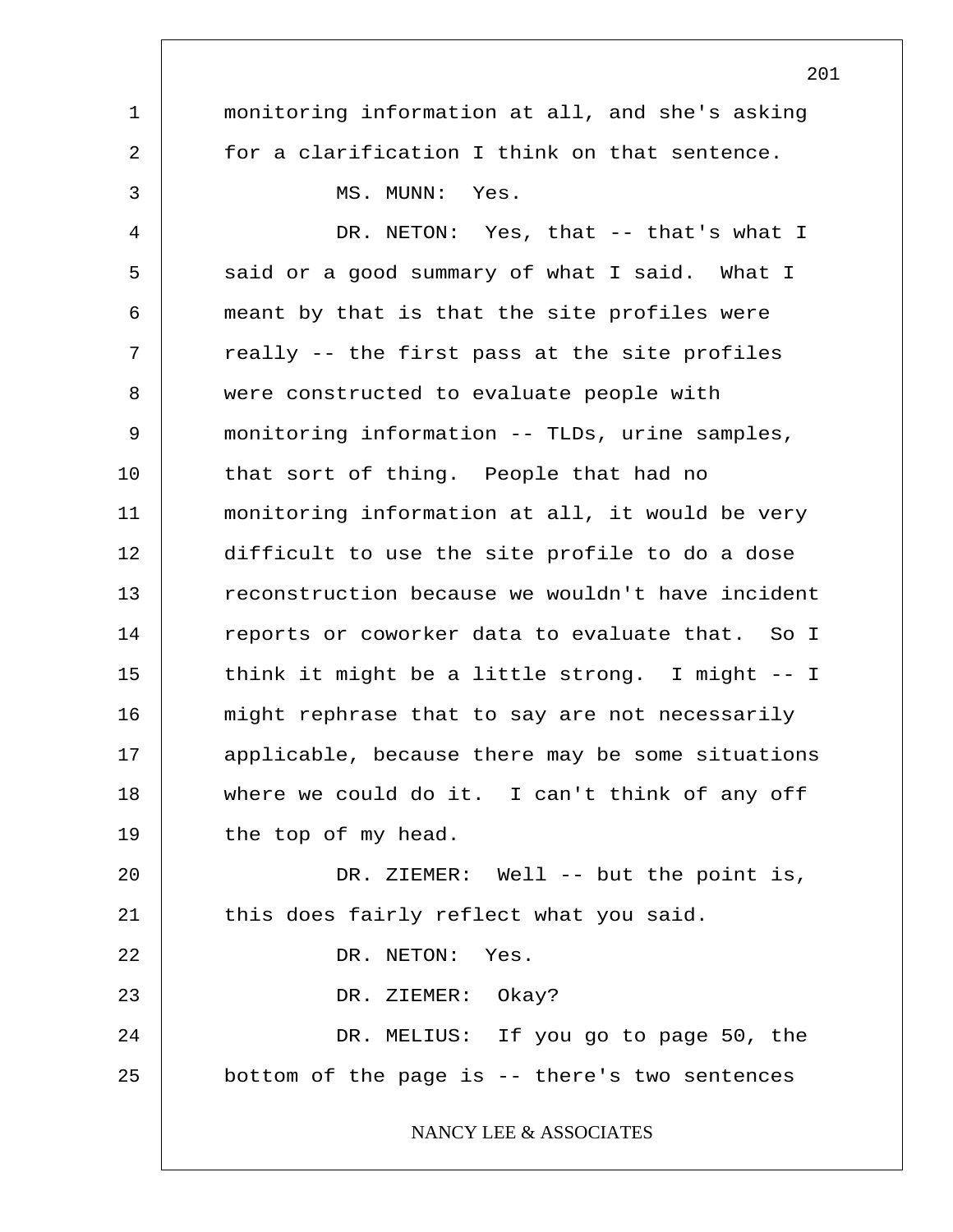1 2 3 4 5 6 7 8 9 10 11 12 13 14 15 16 17 18 19 20 21 22 23 24 25 202 from which that sentence is abstracted from, which I think capture Jim's -- DR. ZIEMER: This is in the executive summary versus the detailed -- yeah. DR. MELIUS: Yeah, and --DR. ZIEMER: So unless you object, can we leave the first one since he's indicated it is correct? MS. MUNN: Yes. Yes, that's fine. That's fine. DR. ZIEMER: Okay. Another one, Wanda? MS. MUNN: I didn't have any problem with the one on 55. On page 16 -- DR. ZIEMER: Sixteen? MS. MUNN: Uh-huh, the first paragraph of Ms. Mosier's Labor status report. I -- I made some reference to that earlier. I believe I understand exactly what that means, but I wonder whether everyone who reads this understands that. DR. ZIEMER: This is the first sentence, starting with "Ms. Mosier"? MS. MUNN: The first paragraph, presented statistics -- a breakdown of categories -- cancer remaining the major category at 70 percent. Then the next sentence says the next NANCY LEE & ASSOCIATES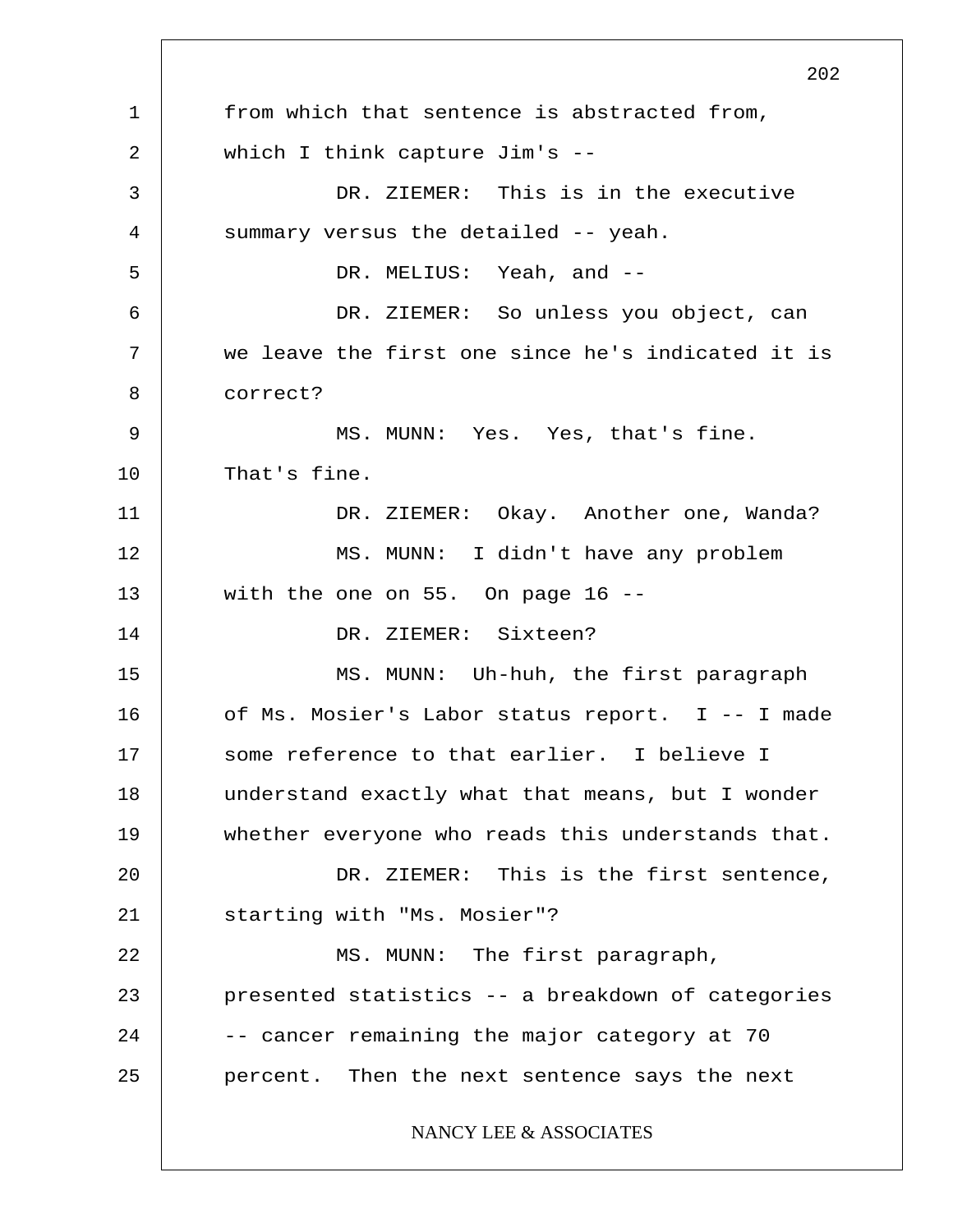1 2 3 4 5 6 7 8 9 10 11 12 13 14 15 16 17 18 19 20 21 22 23 24 25 203 largest is non-covered conditions, which is 49 percent. And I understand that there's an overlap there, but I wonder whether the ordinary reader would in fact wonder how you can have 70 percent and then have 49 percent not covered. Now I -- you know, I get it, but I'm not at all sure that it's clear. DR. ZIEMER: Because you can have some with both. MS. MUNN: Yes. DR. ZIEMER: I guess the issue would be 70 percent of what. MS. MUNN: Yeah, uh-huh. DR. ZIEMER: And Ms. Mosier isn't here, but I think it was 70 percent of all -- I'm not sure. MS. MUNN: No. DR. ZIEMER: Seventy percent of all claims? DR. MELIUS: Couldn't -- couldn't someone refer back to the presentation that they made at the last meeting. You still have the slides. Someone may have kept them. And just sort of treat it as a grammatical error and it can be clarified -- NANCY LEE & ASSOCIATES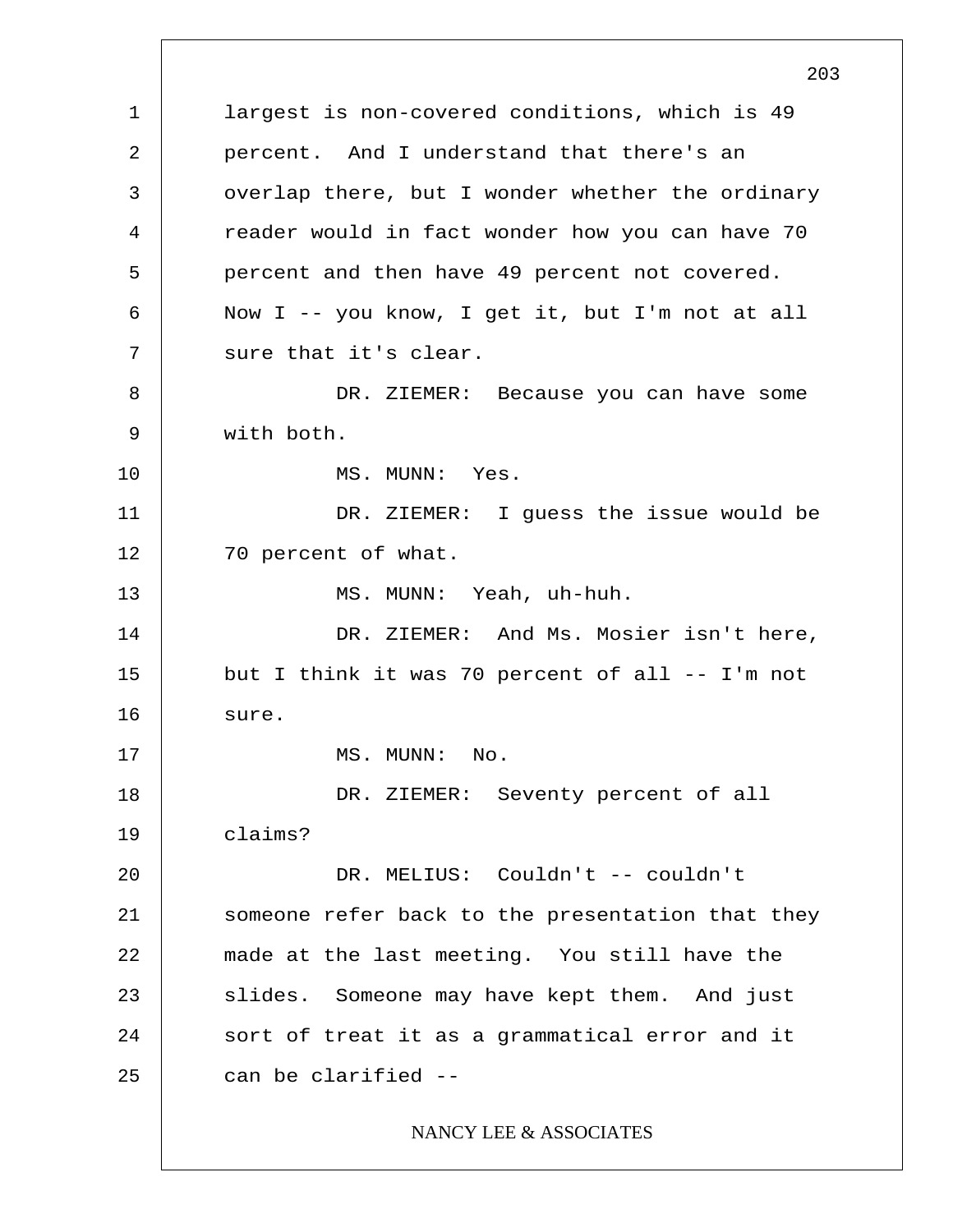1 2 3 4 5 6 7 8 9 10 11 12 13 14 15 16 17 18 19 20 21 22 23 24 25 204 DR. ZIEMER: I don't -- I think the numbers are probably right. MS. MUNN: I think they are, too. DR. ZIEMER: You could have 49 percent other conditions, and some of those are overlaps where they have cancer and some -- I think is what the situation -- MS. MUNN: I think that's what it is, too, but it's not clear just reading it, prima facie. DR. ZIEMER: I'm not sure what we'd do with it at this moment. MS. MUNN: I'm not sure, either, but I felt it was confusing. The next -- DR. ZIEMER: Maybe -- maybe the way to treat it is to say which is 49 percent and which may include some of the -- and which could also include the can-- some of the cancer cases, or something to that effect. DR. MELIUS: Or if we want to fix it here, we can just take out the numbers, just -- DR. ZIEMER: Cancer the major category and the next largest is non-covered conditions. DR. MELIUS: That way we don't... DR. ZIEMER: That certainly removes the NANCY LEE & ASSOCIATES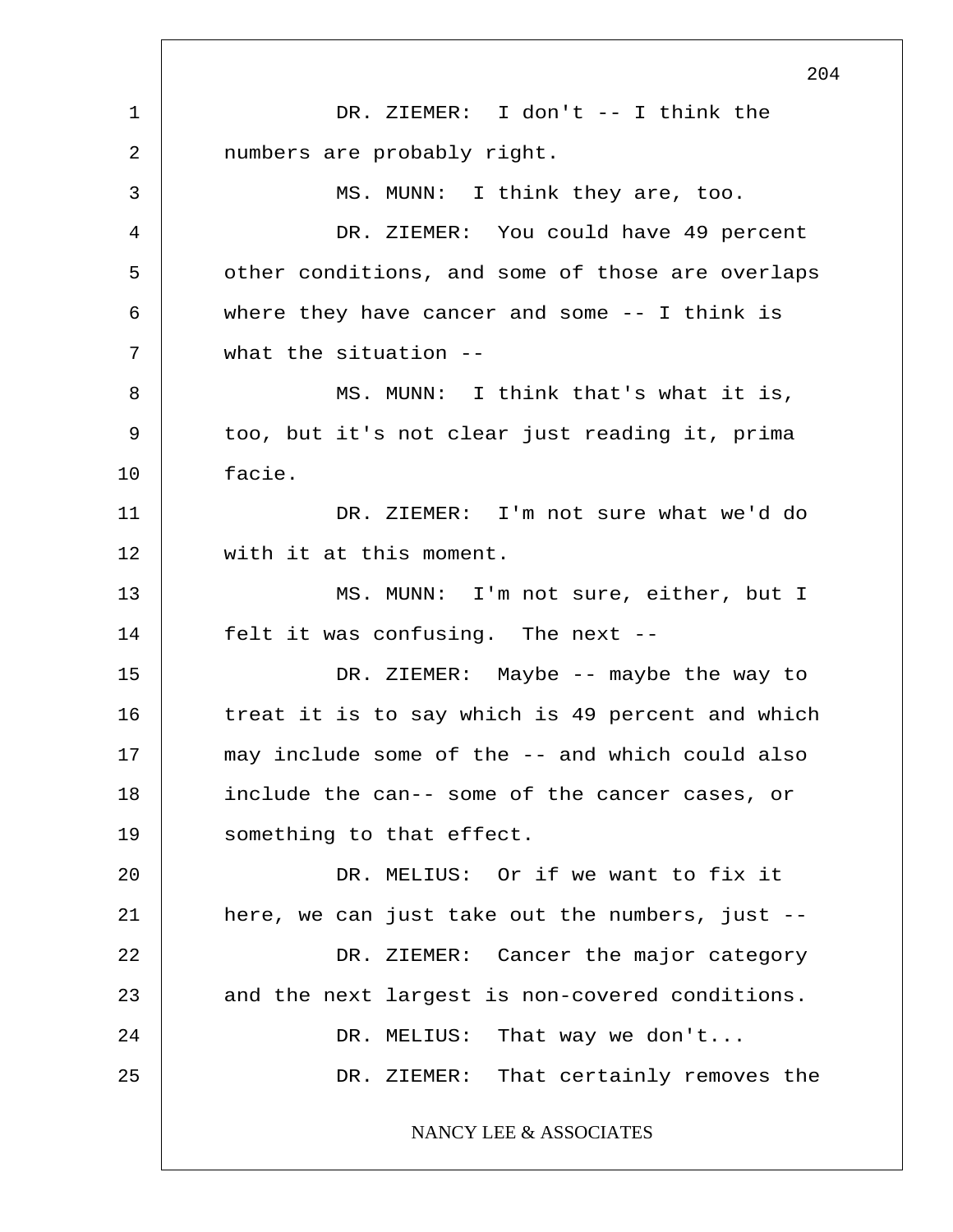1 2 3 4 5 6 7 8 9 10 11 12 13 14 15 16 17 18 19 20 21 22 23 24 25 205 ambiguity. Anyone object? And the transcript will have the exact -- without objection, we'll just remove the percentages there so that it - so we would remove the words "at 70 percent" and remove the words "which is 49 percent". Thank you. MS. MUNN: In the paragraph above that I think we need to add one word to the second sentence of the last paragraph in that section. It starts "So long as the Board decided correspondence should be generated", I think the word "and" needs to go in there, doesn't it? DR. ZIEMER: Yes, "and determines the purpose and focus". MS. MUNN: Yes. DR. ZIEMER: The word "and" will be inserted there, take it by consent that's a grammatical. MS. MUNN: Then my only other comment is the bottom of page 39 where, without any prelude, we sort of -- it looks as though Ms. Munn promptly -- suddenly decided she wanted to announce that she'd never heard anyone making jokes, and I guess I would like to suggest a change to that -- NANCY LEE & ASSOCIATES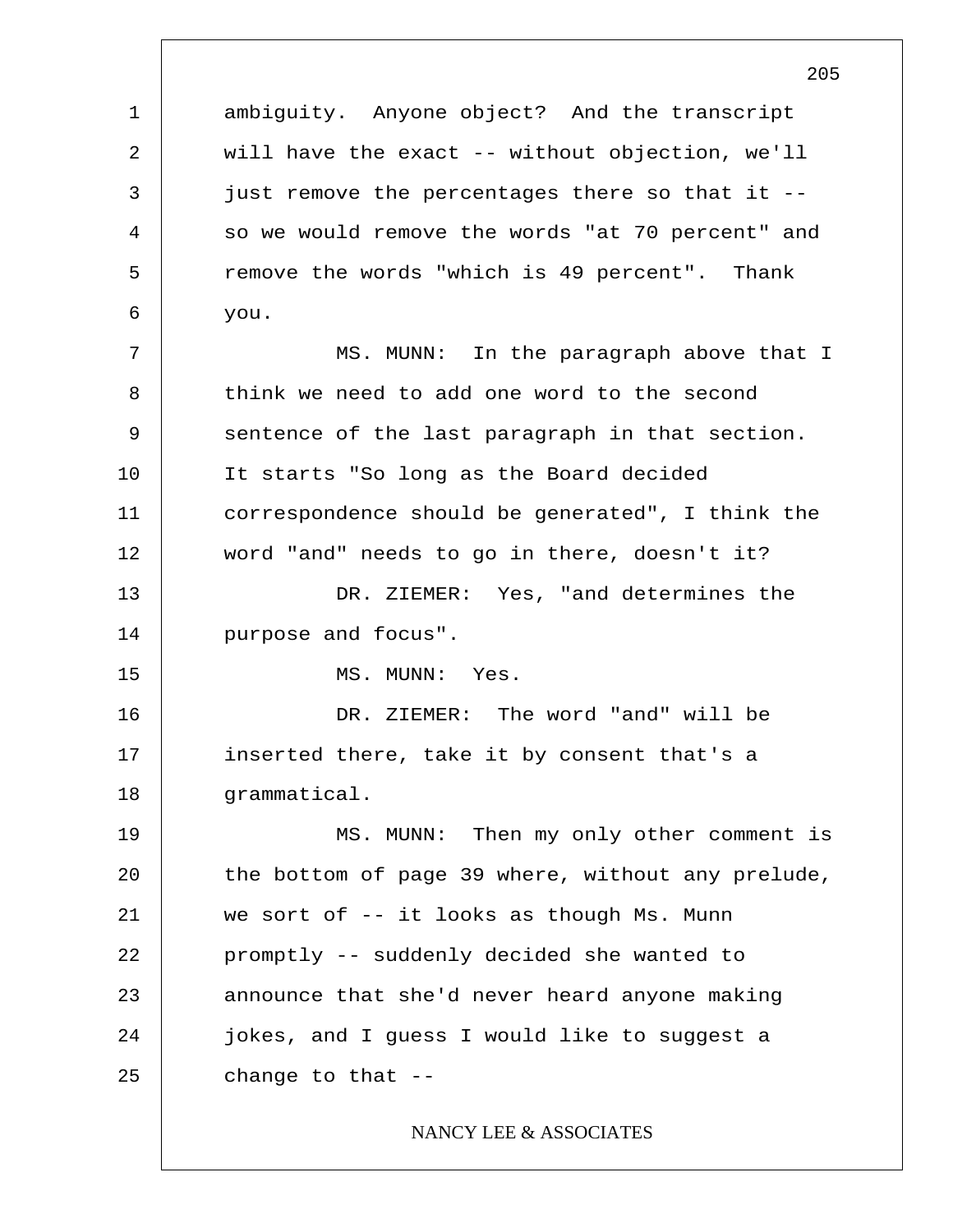1 2 3 4 5 6 7 8 9 10 11 12 13 14 15 16 17 18 19 20 21 22 23 24 25 206 DR. ZIEMER: Yes. MS. MUNN: -- without changing the meaning. I would suggest "Ms. Munn commented she felt it was necessary to dispute an earlier inference that some individuals might not approach these claimant issues seriously. She stated that no person had ever made jokes about these matters within her hearing." I would ask that that be substituted for the first sentence. DR. ZIEMER: Is there any objection, and you can provide that wording to the -- MS. MUNN: I will. DR. ZIEMER: -- to the staff and to the editor. MS. MUNN: Thank you. DR. ZIEMER: Without objection, we'll clarify that. Thank you. Larry, you had one? MR. ELLIOTT: Yes, on page five, under Oak Ridge Associated Universities Team Dose Reconstruction Project for NIOSH Claimant Contact. The last sentence in the first paragraph that reads "They now handle almost all mailings to claimants" should correctly read "They now handle almost all CATI mailings to NANCY LEE & ASSOCIATES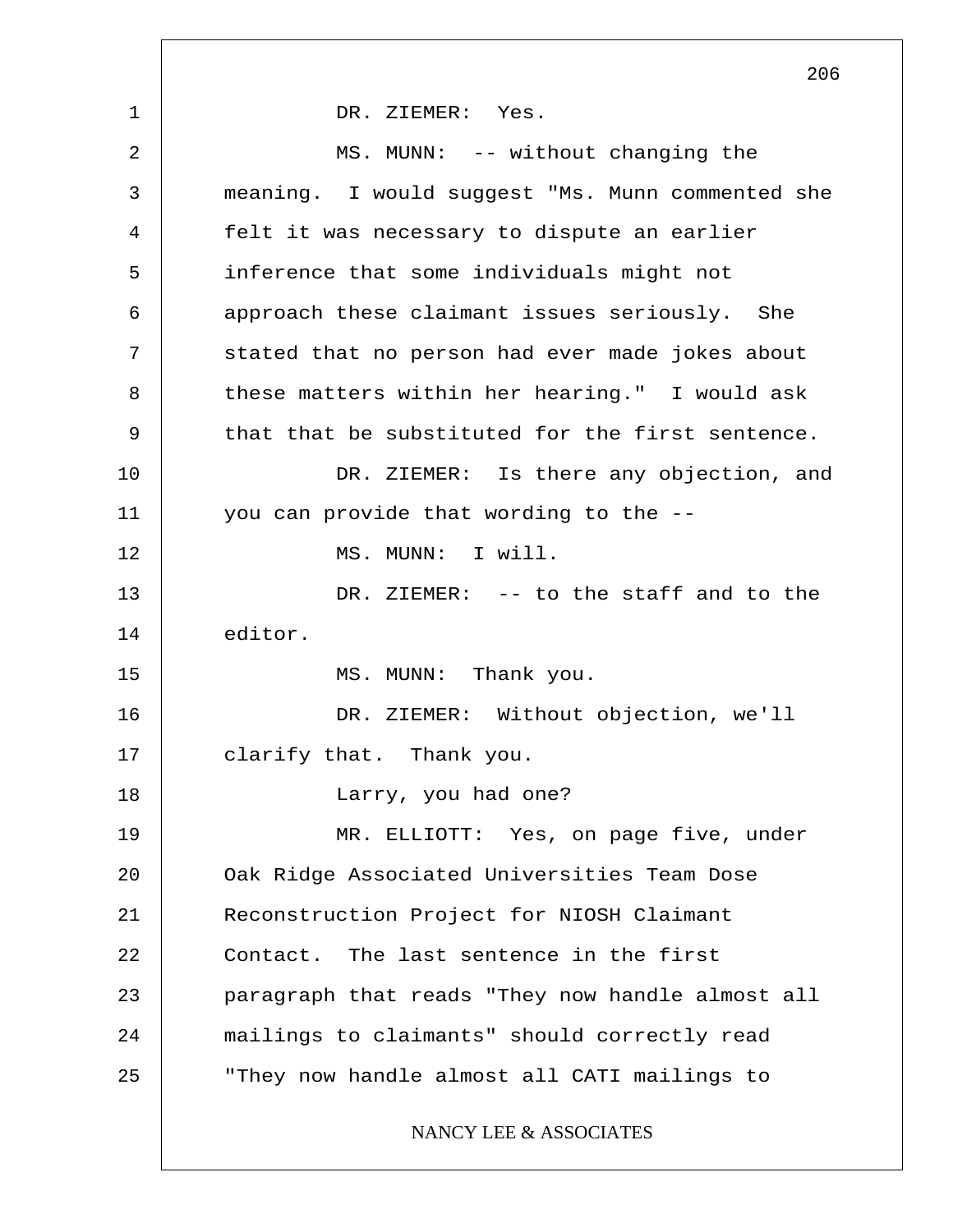1 2 3 4 5 6 7 8 9 10 11 12 13 14 15 16 17 18 19 20 21 22 23 24 25 207 claimants." DR. ZIEMER: That's a acronym, C-A-- MS. MUNN: T. DR. ZIEMER: -- D-E? MR. ELLIOTT: C-A-T-I. DR. ZIEMER: C-A-T-I. MR. ELLIOTT: Computer -- that's an acronym for computer-assisted telephone interviews. DR. ZIEMER: They now handle all -almost all CATI mailings to the claimants. Without objection -- MR. ELLIOTT: The reason -- the reason why it makes it correct is that ORAU does not handle all mailings to the claimants, but they -- I guess they handle almost all, if not all, mailings on the CATI. DR. ZIEMER: Without objection, we'll make that change. Any others? (No responses) DR. ZIEMER: Motion to approve the minutes with these changes? MR. PRESLEY: (Off microphone) So moved. DR. ZIEMER: Second? NANCY LEE & ASSOCIATES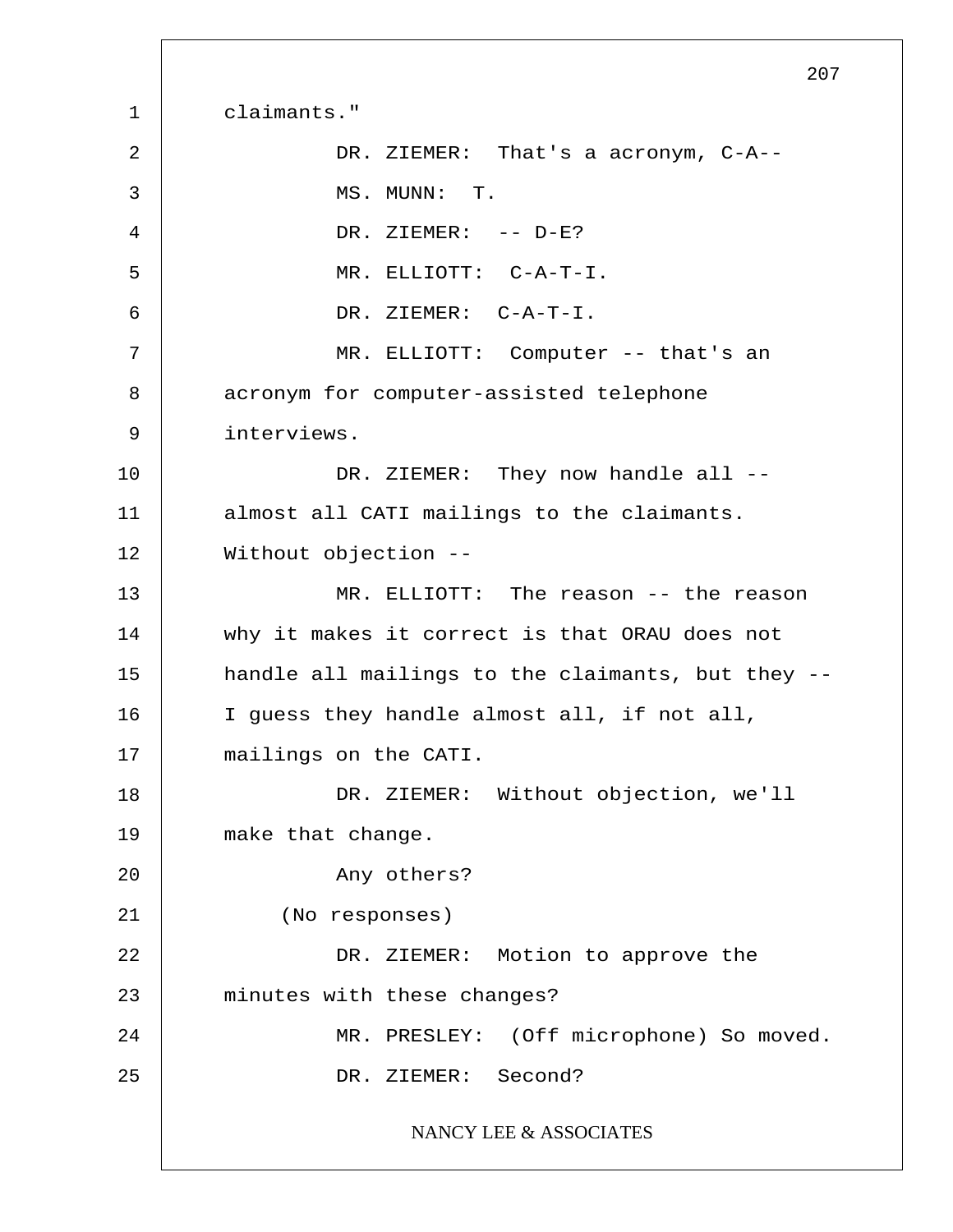1 2 3 4 5 6 7 8 9 10 11 12 13 14 15 16 17 18 19 20 21 22 23 24 25 208 UNIDENTIFIED: (Off microphone) Second. DR. ZIEMER: All in favor, aye? (Affirmative responses) DR. ZIEMER: Any opposed? (No responses) DR. ZIEMER: Motion carries. BOARD DISCUSSION AND WORKING SESSION We had two documents from the contractor. One was the organizational conflict of interest plan, the other was the quality assurance project plan. The contractor representative indicated yesterday that they themselves had some editorial changes. He has given me the mark-up, and although the changes on the surface appear to be minor, there are so many of them and they are throughout the document, I'm suggesting that we defer approval of the documents, with the understanding that they are operating under these general principles. And most of the changes are indeed editorial. They have some -- just some wording issues. And ask - - I'd like to see if there's any changes the Board wishes to suggest on these documents. We would refer them back to the contractor to add our changes to theirs and come back with a clean NANCY LEE & ASSOCIATES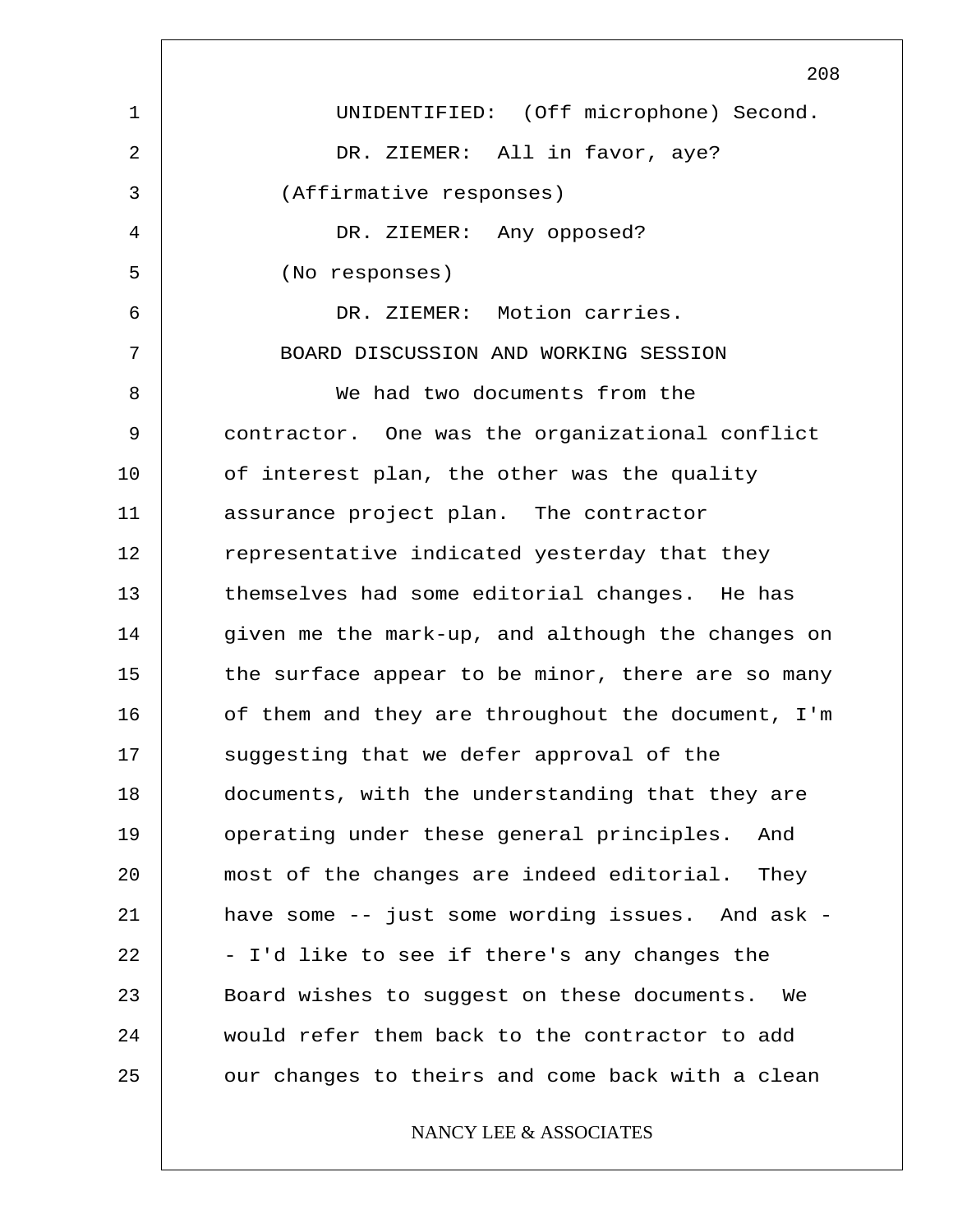1 2 3 4 5 6 7 8 9 10 11 12 13 14 15 16 17 18 19 20 21 22 23 24 25 209 copy next time. Is there any objection to doing that? (No responses) DR. ZIEMER: There appears to be none. Let me ask for changes -- let's start with the organizational conflict of interest plan, which - - the first change is going to be they're changing the title of it to just conflict of interest plan, but do you have any changes to recommend on this? Larry. MR. ELLIOTT: They have titled both of these documents the National Institute of et cetera, et cetera. We would ask that they strike the National Institute of -- it is actually National Institute for, but I don't think it appropriate that NIOSH name appear on this document. You are the Advisory Board. It is your -- it is your contractor, it's your document. DR. ZIEMER: Without objection, we'll ask them to strike that. Thank you. Any others, Larry, that you -- MR. ELLIOTT: None that I have to offer. DR. ZIEMER: Okay. Other -- any other changes, questions Board members have? Wanda? NANCY LEE & ASSOCIATES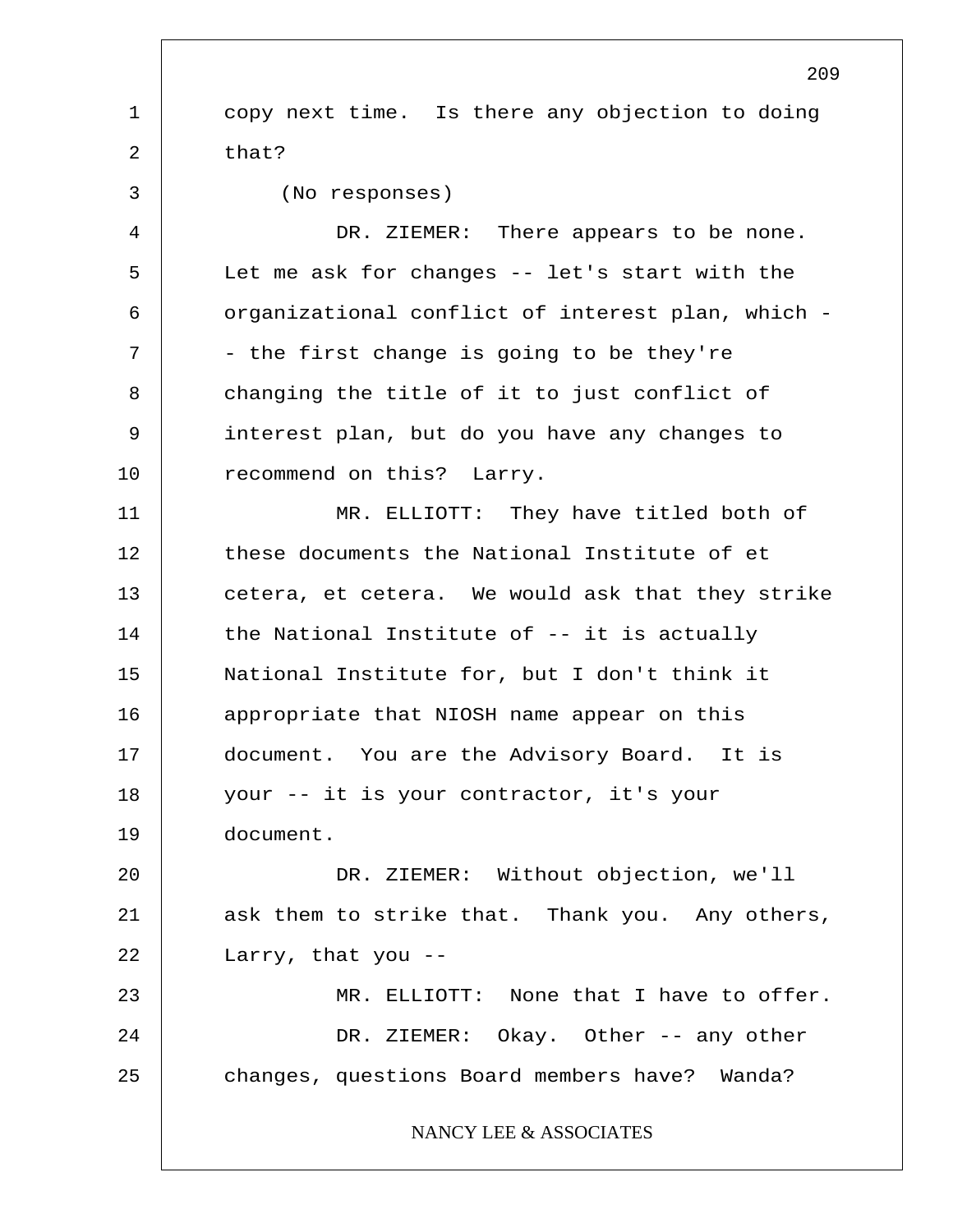1 2 3 4 5 6 7 8 9 10 11 12 13 14 15 16 17 18 19 20 21 22 23 24 25 MS. MUNN: On CIO? DR. ZIEMER: Well, let's see, let's start -- we're still on conflict of interest. If not, I will ask them to come back with a clean copy -- and again, most of the changes that they are recommending have to do with the use of the title "Organizational Conflict of Interest" but then they have some other rewording changes that do not change substantively what they are doing, but nonetheless, they are wording changes and I think we would be more comfortable having clean copy to work with. So without objection, we'll defer action until the next meeting. Now, let's go on to the quality assurance project plan. Again, we'll strike National Institute of Occupational Safety and Health from the title. Wanda, I think you had an item on this one. MS. MUNN: Yeah, I have one or two, and I don't mean them as a criticism. I guess I'm trying to look at them as documents covering procedures and activities that someone else may have to audit at some time. And  $I$  -- when reading the duties of the quality assurance NANCY LEE & ASSOCIATES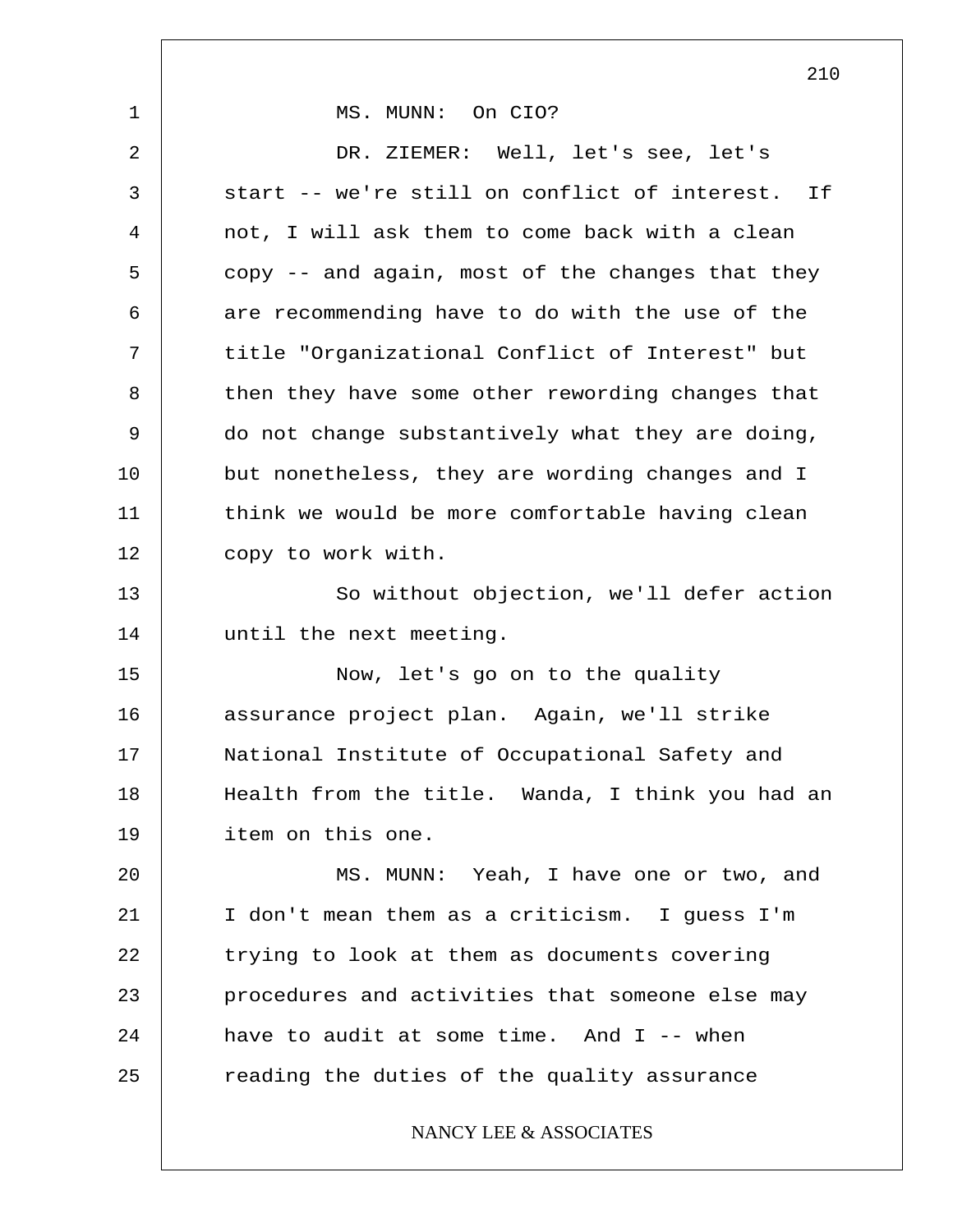1 2 3 4 5 6 7 8 9 10 11 12 13 14 15 16 17 18 19 20 21 22 23 24 25 manager, I'm assuming that there will be procedures established which this individual will approve and which will be the implementation of the policy which this document purports to be. I'm a little concerned about the statement of regularly assessing documents and the adequacy without any information about -- DR. ZIEMER: What page are you on? MS. MUNN: I'm on page six of 15. DR. ZIEMER: Under quality assurance --MS. MUNN: Quality assurance manager -- DR. ZIEMER: -- manager? MS. MUNN: -- yes. (Reading) regularly assesses and documents the adequacy of quality systems by reviewing procedures and auditing work products. I am assuming there will -- I would like to assume that there will be a procedure which will establish the frequency and the type of documentation that would occur there. But of course in an overall policy document like this, it's impossible to spell that out. DR. ZIEMER: So are you suggesting --MS. MUNN: I guess -- DR. ZIEMER: -- a change in the wording? NANCY LEE & ASSOCIATES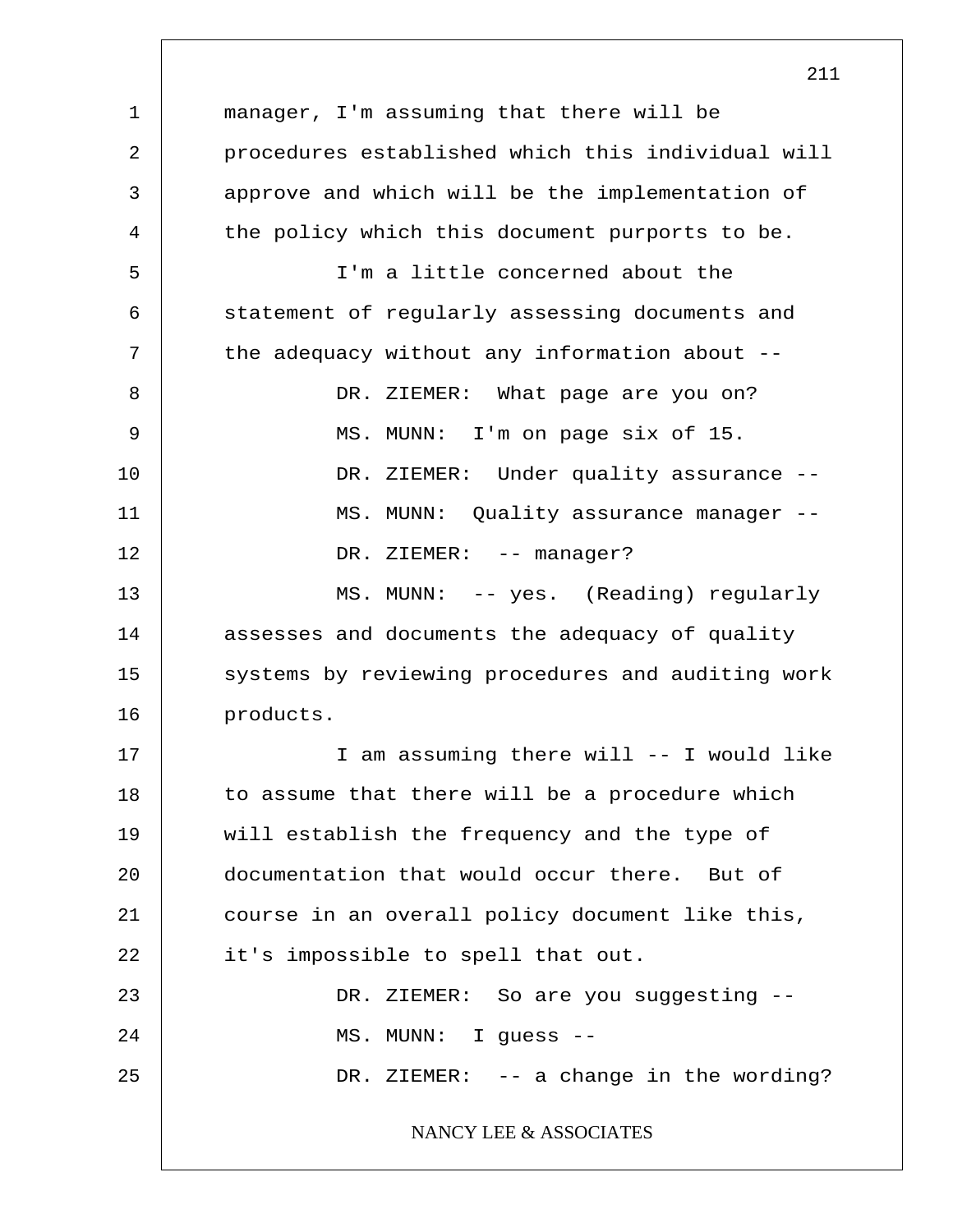1 2 3 4 5 6 7 8 9 10 11 12 13 14 15 16 17 18 19  $20$ 21 22 23 24 25 MS. MUNN: I'm requesting just a little more specificity in that wording, and I think it would be better for the contractor themselves to identify what that specificity should be. But bearing in mind the audit function that will follow -- may follow on their activities, I'd like for an auditor to be able to see what the quality assurance manager had done with regard to that item. DR. ZIEMER: Are you suggesting that we specify or ask them to specify the frequency, where it says "regularly"? MS. MUNN: Yes. DR. ZIEMER: Does "regularly" mean once a year or -- MS. MUNN: At least -- DR. ZIEMER: -- once a week or -- MS. MUNN: At least, you know, and -- DR. ZIEMER: And to specify how they are MS. MUNN: What reporting system would be used, yeah. DR. ZIEMER: Is there any objection to asking for this change, or -- DR. MELIUS: Yeah, I -- I mean I would NANCY LEE & ASSOCIATES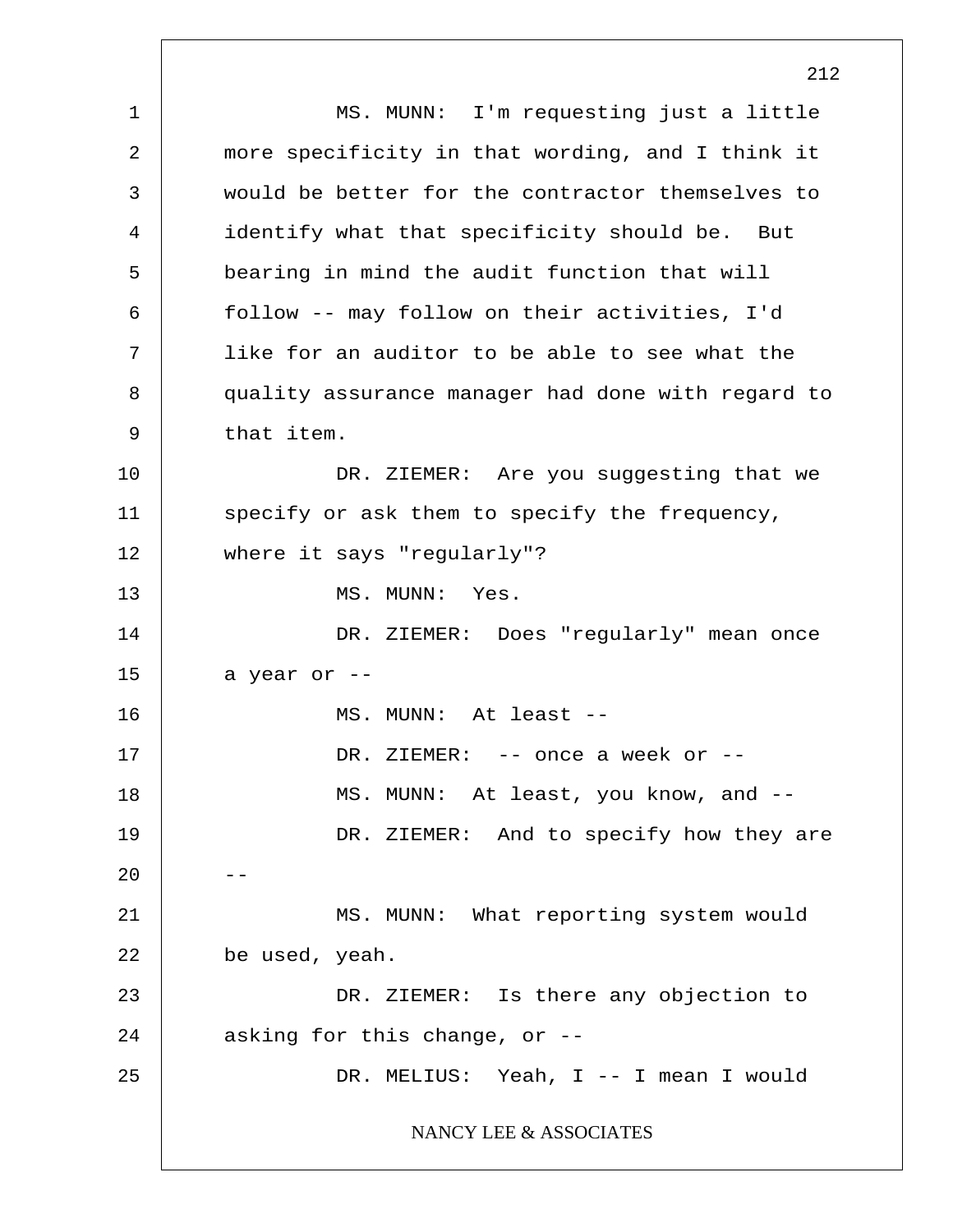1 2 3 4 5 6 7 8 9 10 11 12 13 14 15 16 17 18 19 20 21 22 23 24 25 read this as sort of a job description, what that person -- you know, what they would do. And there really should be some reference to those specifics in -- under plans and procedures, section six. And I agree they don't cover -- at least I don't see it covered -- covered there, I just -- and I think that would be the place to - at least they -- you know, the quality assurance plan should include, you know, whatever schedules or whatever -- or it could -- it may well -- as well go up above, but -- one place -- it could go in either place, and that's what they -- so they should be able to modify it in either. MS. MUNN: Under plans and procedures there is, again, the specific procedure of having each individual read the quality plan and the documentation then is a sign-off by the individual that they have read that procedure. It seems to me, when I was asking for something in addition on the preceding page, I was asking for a little more specificity as to what the manager's responsibility was -- DR. ZIEMER: Let me -- MS. MUNN: -- (Inaudible). DR. ZIEMER: -- suggest this. I'm just NANCY LEE & ASSOCIATES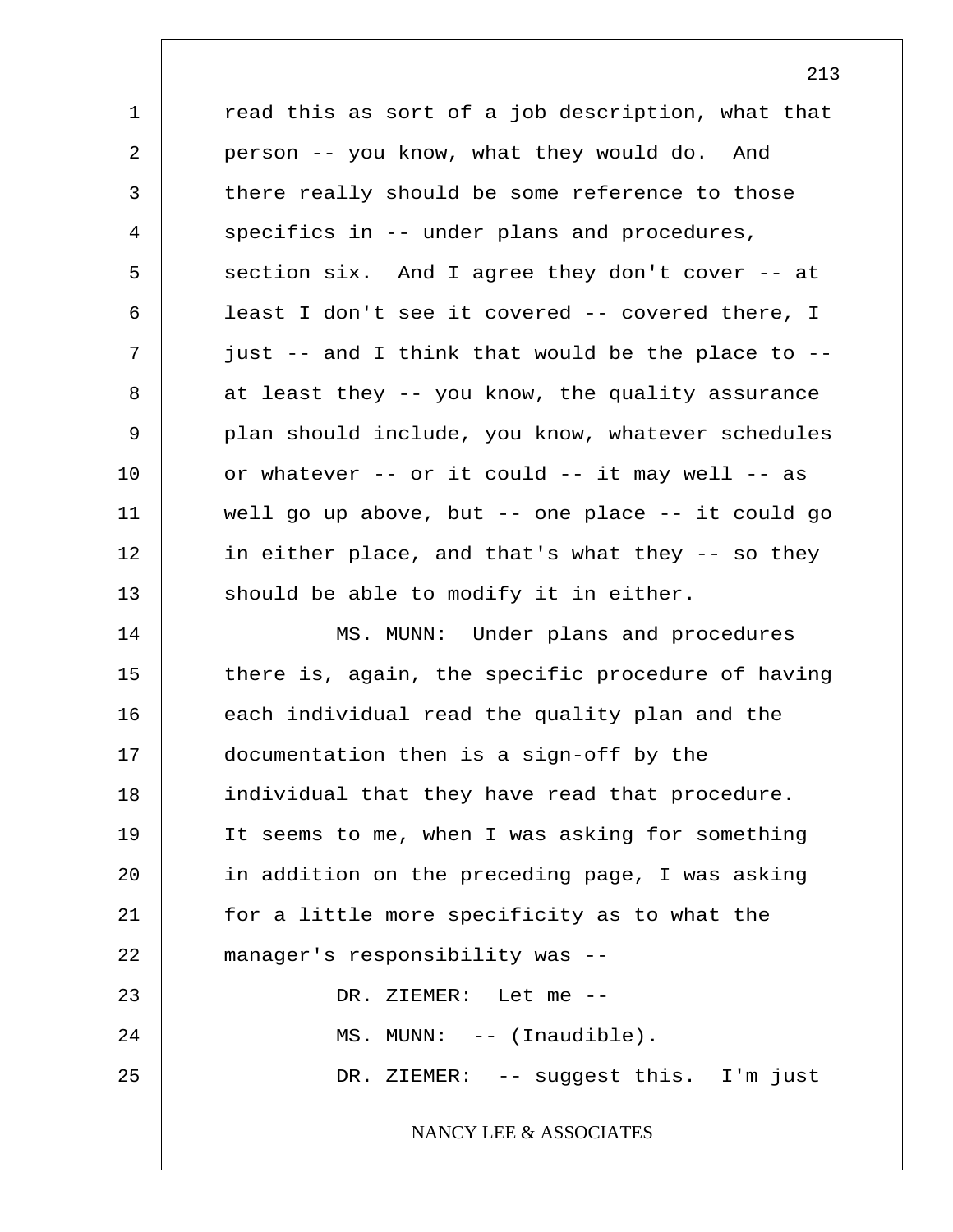1 2 3 4 5 6 7 8 9 10 11 12 13 14 15 16 17 18 19 20 21 22 23 24 25 214 marking this up 'cause this copy's going to go back to them. Suppose we suggest that on item three under quality assurance manager that they specify frequency and documentation, either here or in section six. MS. MUNN: Uh-huh. DR. ZIEMER: Would that be suitable? DR. MELIUS: Yeah. MS. MUNN: Yes, it would. DR. ZIEMER: Any objection to doing that? MS. MUNN: No. DR. ZIEMER: Okay, I take it by consent that we'll ask for that change. Okay. Wanda, do you have any others? MS. MUNN: No, the other was something I'm sure will happen in -- in procedures under item nine, QAPP training, page 12 of 15. It says the QA manager supervises training of each individual working on the contract. I assume that documentation will fall as a part of that supervision and documentation. DR. ZIEMER: Well, documentation as referred to in the previous section. MS. MUNN: The previous section, yes. NANCY LEE & ASSOCIATES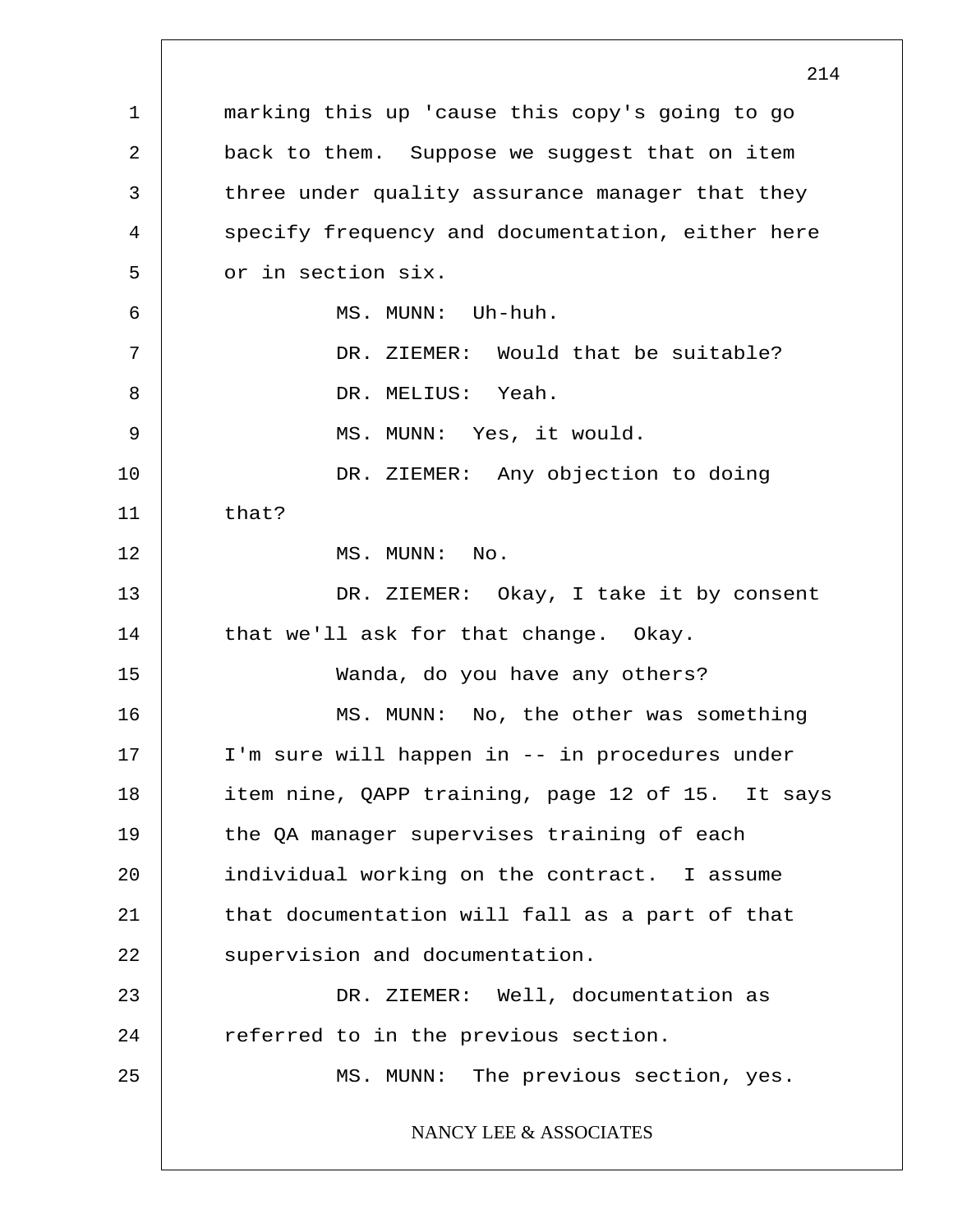1 2 3 4 5 6 7 8 9 10 11 12 13 14 15 16 17 18 19 20 21 22 23 24 25 215 Uh-huh. DR. ZIEMER: Do you think something additional needs to be added? MS. MUNN: No, other than the fact that document control does not mention training documents specifically, one place or the other. DR. ZIEMER: So you're suggesting that perhaps they add something that -- documentation of training? MS. MUNN: Just a tracker, yeah. DR. ZIEMER: Any objection to asking for that clarification? Okay, Tony? DR. ANDRADE: I wanted to actually get even -- even a clearer definition of the quality assurance manager's role and responsibilities, so back to page -- DR. ZIEMER: Sure. DR. ANDRADE: -- of 15. It's a little murky on item one. It says that the quality assurance manager establishes and implements quality policy. Okay? Clearly anybody who's done quality assurance before knows that the QAPP is only the umbrella document to implementing procedures. So is this person going to be NANCY LEE & ASSOCIATES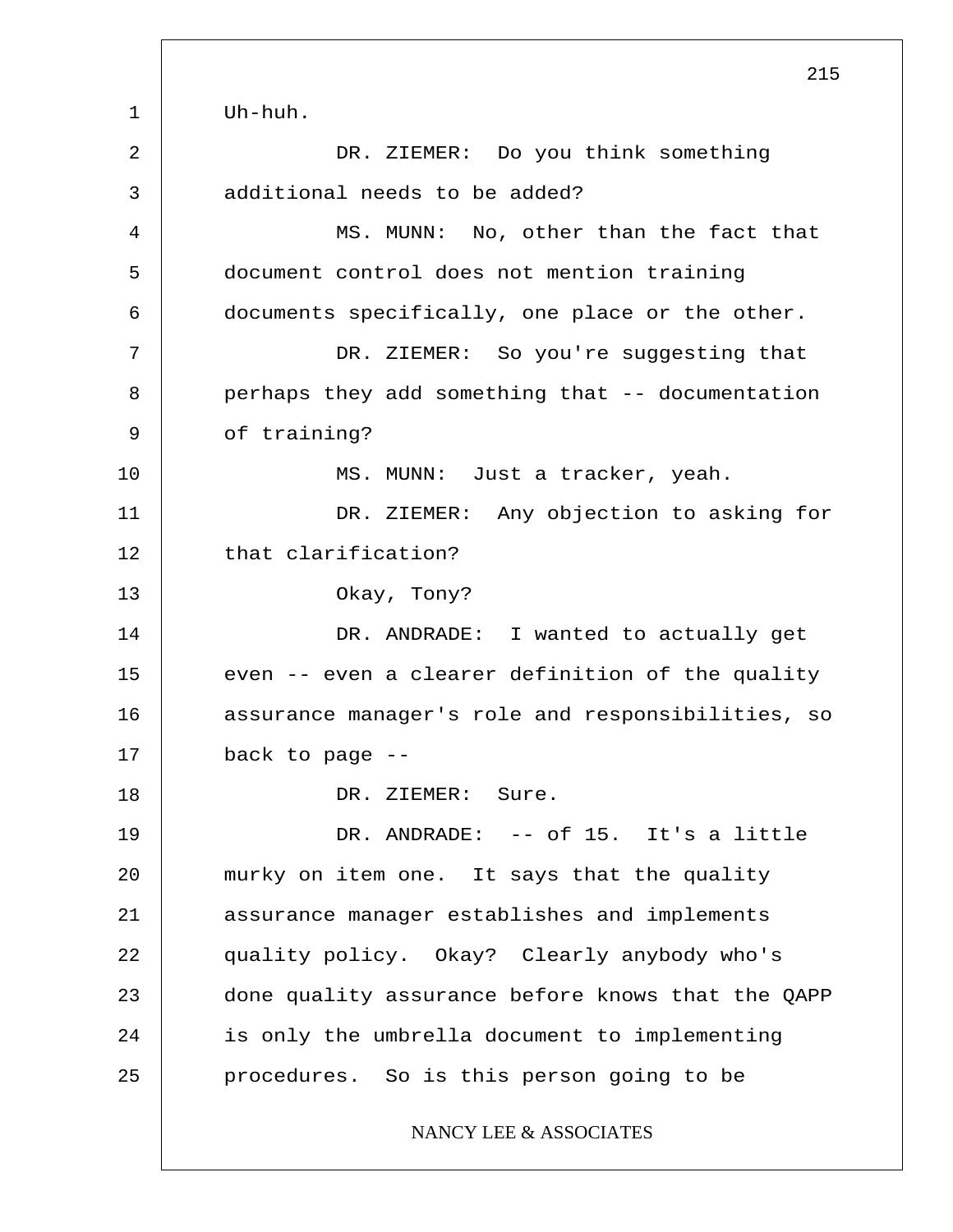1 2 3 4 5 6 7 8 9 10 11 12 13 14 15 16 17 18 19 20 21 22 23 24 25 216 responsible for writing or to have written implementing procedures for the QAPP? I think that should be absolutely crystal clear at this point, because then on the next page these procedures are referred to, but nobody knows who's got responsibility for writing them or being responsible for having them written. DR. ZIEMER: So you want clarification of who... DR. ANDRADE: Right, clarification of whether it is the quality assurance manager that is responsible -- has overall responsibility for the development of quality implementing procedures. DR. ZIEMER: Okay. Any objection to asking for clarification on that? DR. MELIUS: They would just expand duty number one with more specificity? DR. ANDRADE: Yes. DR. MELIUS: Okay. DR. ZIEMER: So clarification of whether the QA manager is responsible for -- what was the word you used then -- for developing? DR. ANDRADE: The development of quality implementing procedures. NANCY LEE & ASSOCIATES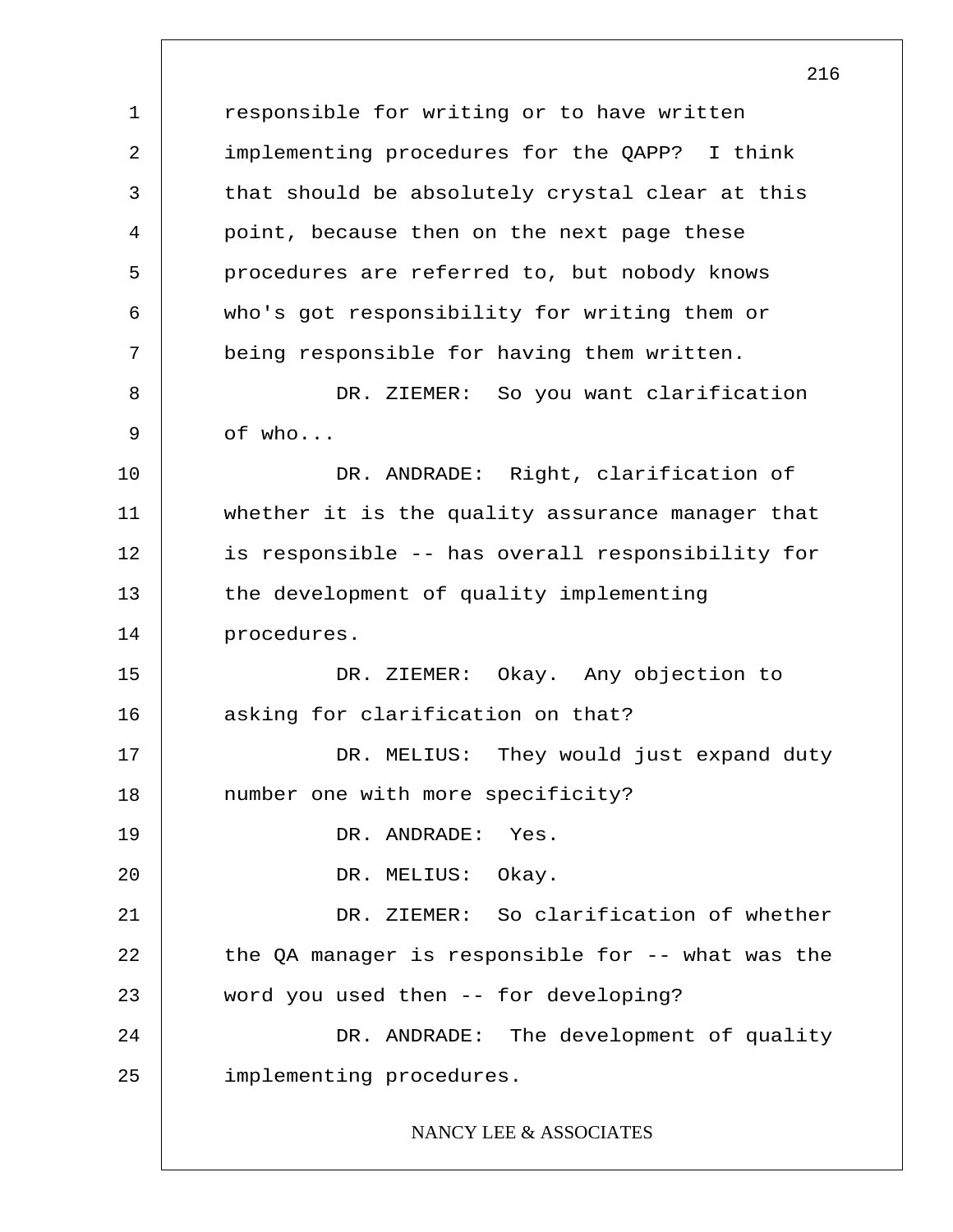|    | 217                                              |
|----|--------------------------------------------------|
| 1  | DR. ZIEMER: Development of quality --            |
| 2  | DR. ANDRADE: Implementing --                     |
| 3  | DR. ZIEMER: -- implementing procedures.          |
| 4  | Thank you.                                       |
| 5  | Okay, any others? Yes.                           |
| 6  | MR. ELLIOTT: In both documents -- let's          |
| 7  | take the QAPP first. On page four of 15 under    |
| 8  | scope, also in the conflict of interest plan on  |
| 9  | page six under 5.3, second paragraph, there is   |
| 10 | mention here of SEC reviews. Your contractor --  |
| 11 | it's not in the scope. And in the procedures and |
| 12 | the rule that we have, the research evaluation   |
| 13 | reports come to the Board. The Board is charged  |
| 14 | with evaluating the content of that and sending  |
| 15 | us back to do more work and more development. So |
| 16 | there's no role for your contractor with regard  |
| 17 | to SEC. I thought we had -- we tried to address  |
| 18 | this when we developed the tasks, and it was     |
| 19 | struck out of the tasks, but I see it's coming   |
| 20 | back, so                                         |
| 21 | DR. ZIEMER: Yeah, and I think -- we may          |
| 22 | have had this discussion before, but I think     |
| 23 | early in the process when we were going out to   |
| 24 | find a contractor, there had been mention of a   |
| 25 | possible role in SEC evaluations, but that       |
|    | NANCY LEE & ASSOCIATES                           |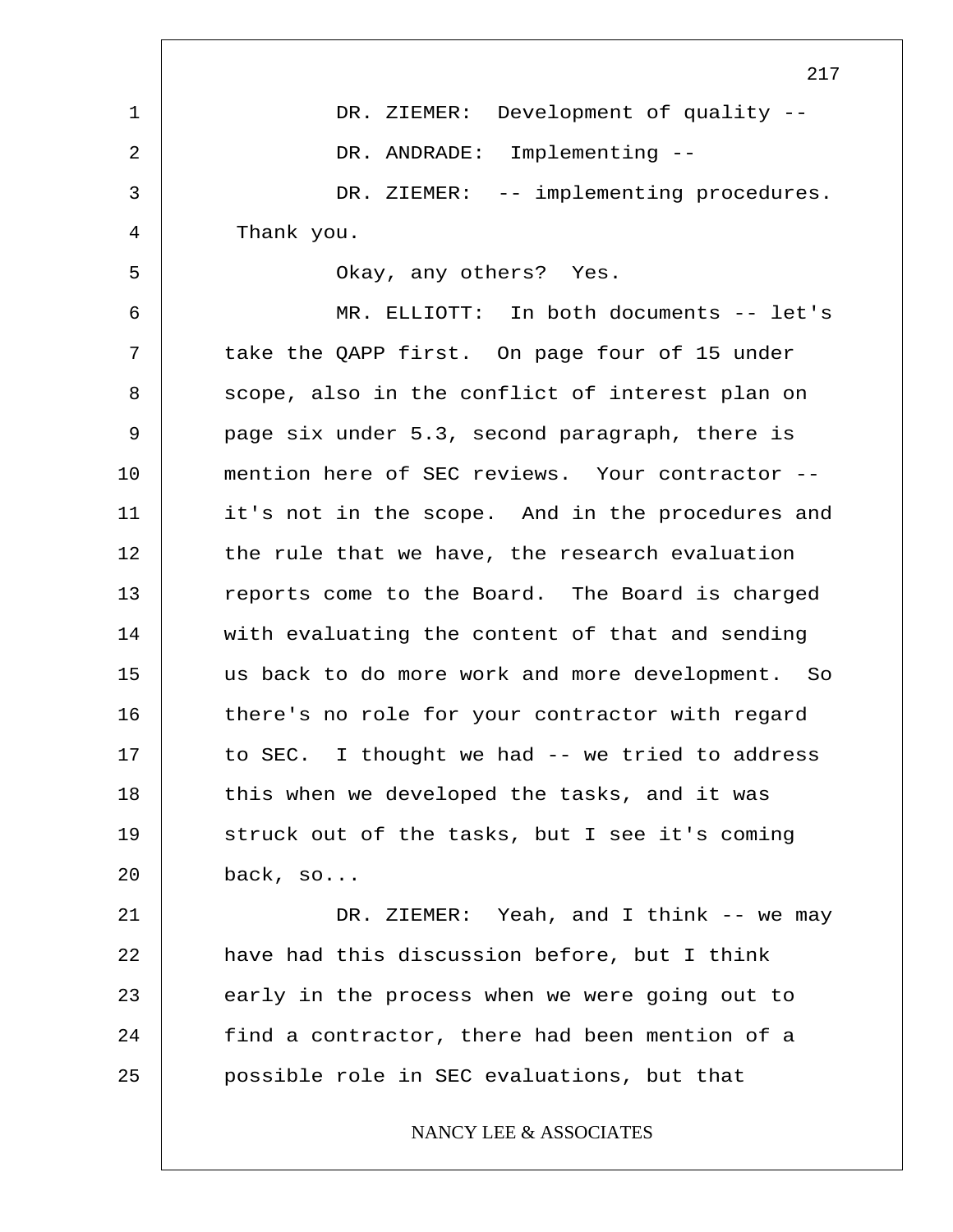1 2 3 4 5 6 7 8 9 10 11 12 13 14 15 16 17 18 19 20 21 22 23 24 25 218 certainly is not currently a task, so -- MR. GRIFFON: But it is -- just for clarification for me, it still is part of the overall original contract that -- that was bid on. It just hasn't been issued as a task. MR. ELLIOTT: You want to speak to this, Jim? MR. GRIFFON: It's in the contract -- I mean it's in the -- you know. DR. NETON: I don't think so. MR. GRIFFON: Yeah, it's on -- I'll give you the page. MR. ELLIOTT: I don't think it's in the contract. It was in the -- the -- DR. NETON: I think their bid --MR. ELLIOTT: -- RFP, request for proposals. At that time, when the Board put out its RFP, we didn't have any -- no one had a clear insight as to whether or not there would be a role. But as the proc-- as the rule was developed, the rulemaking ensued and the procedures were developed, the Department does not view that there's any role for the Board contractor on SEC. The time line of processing petitions and evaluation reports calls for the NANCY LEE & ASSOCIATES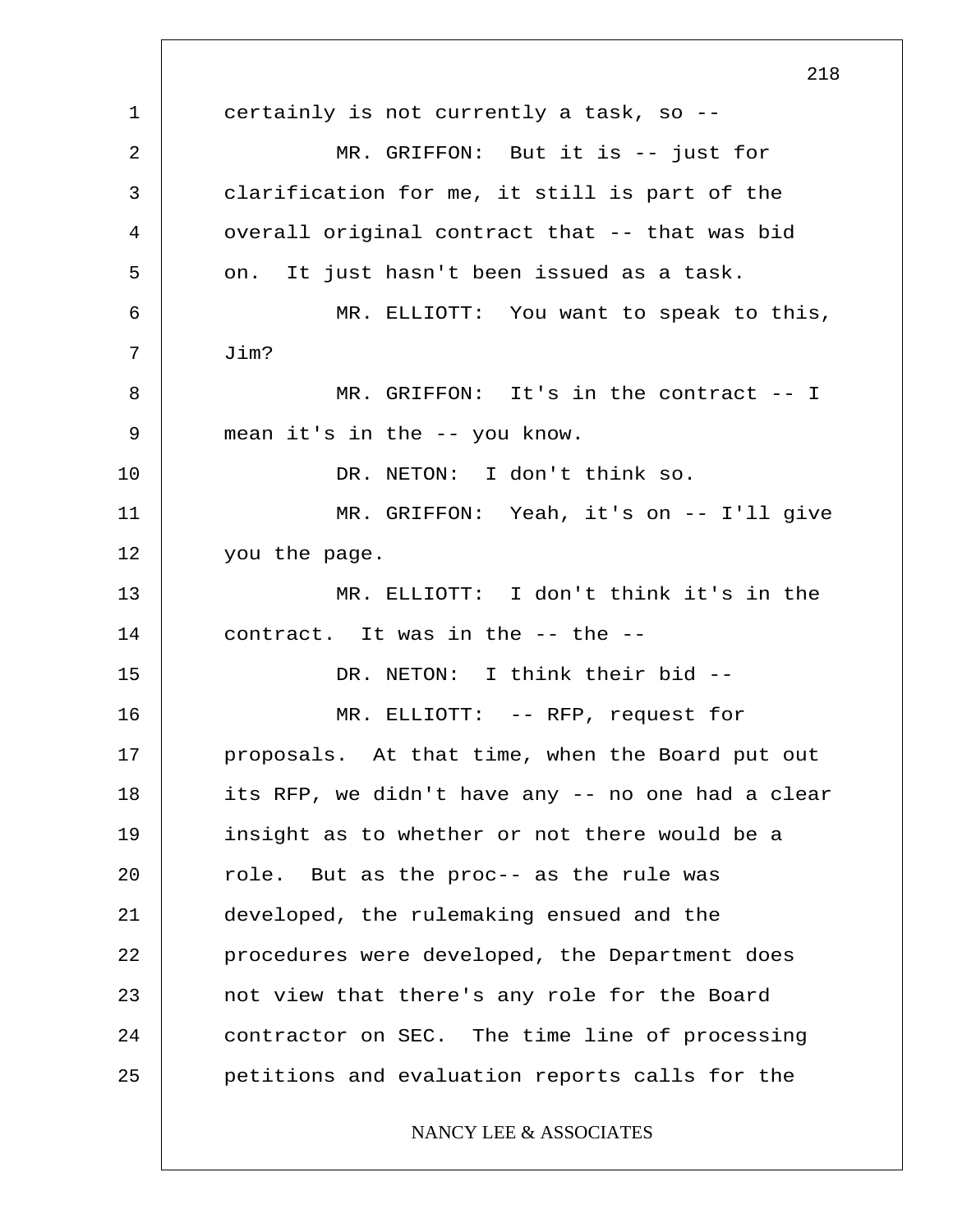Board to take action on those by either saying yes, we agree with the eva-- the conclusions of the evaluation report to add a class, or no, we don't agree with the evaluation report and send NIOSH back to work on it.

1

2

3

4

5

6 7 8 9 10 11 12 13 14 15 16 17 18 19 20 21 22 23 24 25 MR. GRIFFON: Okay, but I -- I thought we still left -- I thought we -- if someone could double-check that for me, I thought we still left a placeholder and we took out specific reference to a regulation because none existed, but we left a placeholder that the contractor may provide technical assistance in the SEC review process - may provide technical assistance to the Board, and it was kind of  $a$  -- a section (c) if I remember in the task order contract. Now  $I$  -- I don't think --DR. ZIEMER: Or did it precede the task orders? I think it was removed from any of the task orders. MR. GRIFFON: It wasn't in any of the tasks. I guess it's -- it's a langua-- DR. ZIEMER: Oh, you mean -- but prior to the individual tasks. MR. GRIFFON: Right, prior to the individual tasks, I thought it still remained in NANCY LEE & ASSOCIATES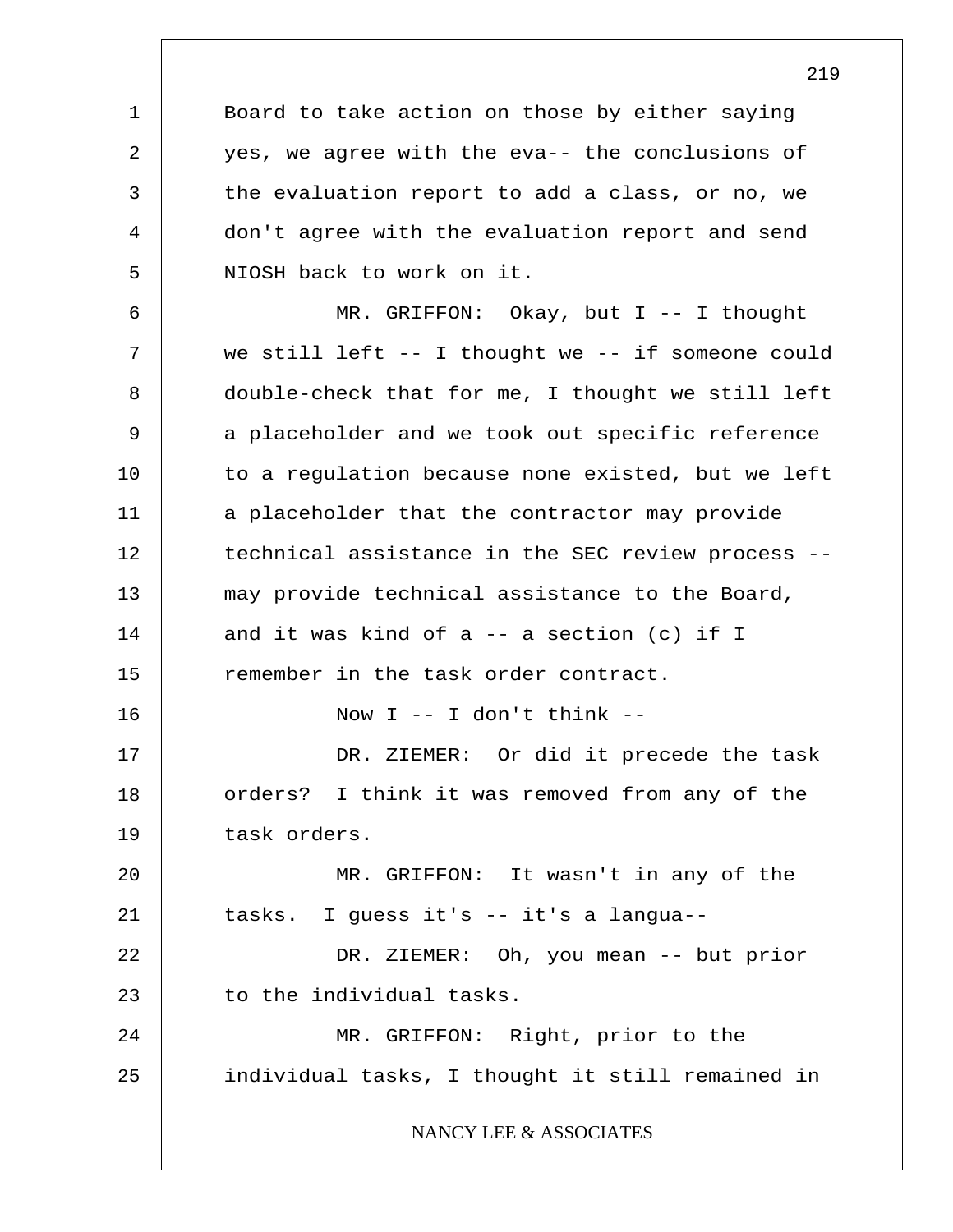1 2 3 4 5 6 7 8 9 10 11 12 13 14 15 16 17 18 19 20 21 22 23 24 25 220 the final... MR. ELLIOTT: What does the Board envision for -- MR. GRIFFON: Well, I don't know, I'm just saying -- MR. ELLIOTT: -- technical support? I mean -- DR. ZIEMER: Well, maybe we should have this discussion for a moment. Let's set this aside, because that's the only other thing I have before me. I wanted to raise this question and let me ask it. We have nine petitions in some stage of process, and I think an indication that some of those petitions may be sort of fully ready for something by our next meeting -- for what? For review or just -- they'll be in the Federal Register? MR. ELLIOTT: Well, I made a statement yesterday that we fully expect that the public will be noticed in the Federal Register that X number of petitions have been qualified. That will -- that notice will include a brief description of the petition by what site it represents. I'm hopeful also that we may have -- NANCY LEE & ASSOCIATES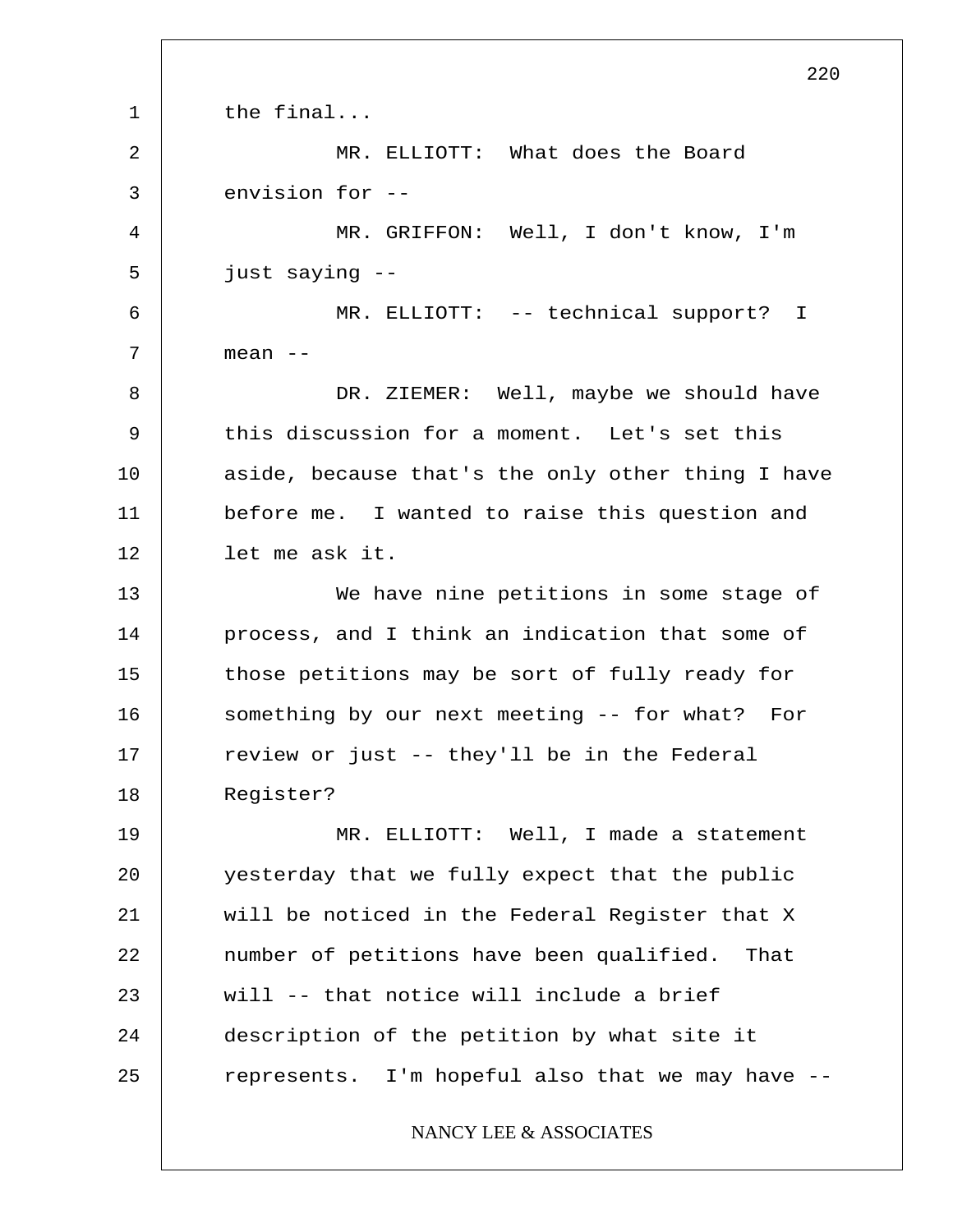I can't promise this, but that we may have a class or two defined with a research evaluation report for the Board's review.

1

2

3

4 5 6 7 8 9 10 11 12 13 The process that is envisioned by the rule and the procedures speaks to the Board's role in reviewing and evaluating, from its statutory mandate, the evaluation that we do on petitions and advising whether to move them forward or to send us back. There's not an audit or a quality aspect of that. It's just what it is on its face value. You either accept it or you don't accept it. And it has to be a function of this Board.

14 15 16 17 18 19 20 21 22 23 24 25 DR. ZIEMER: Let me ask this question. What  $--$  what  $--$  the document that comes to the Board, which will be presumably the official petition and an evaluation done by staff, what is that going to look like in terms of content and - - I think one of the questions that arises is how much of it is technical information where some Board members may feel uncomfortable in evaluating it without the assistance of say a contractor -- not for quality purposes, but simply for other purposes. Or in this case, are we -- we are in a different capacity 'cause we're

NANCY LEE & ASSOCIATES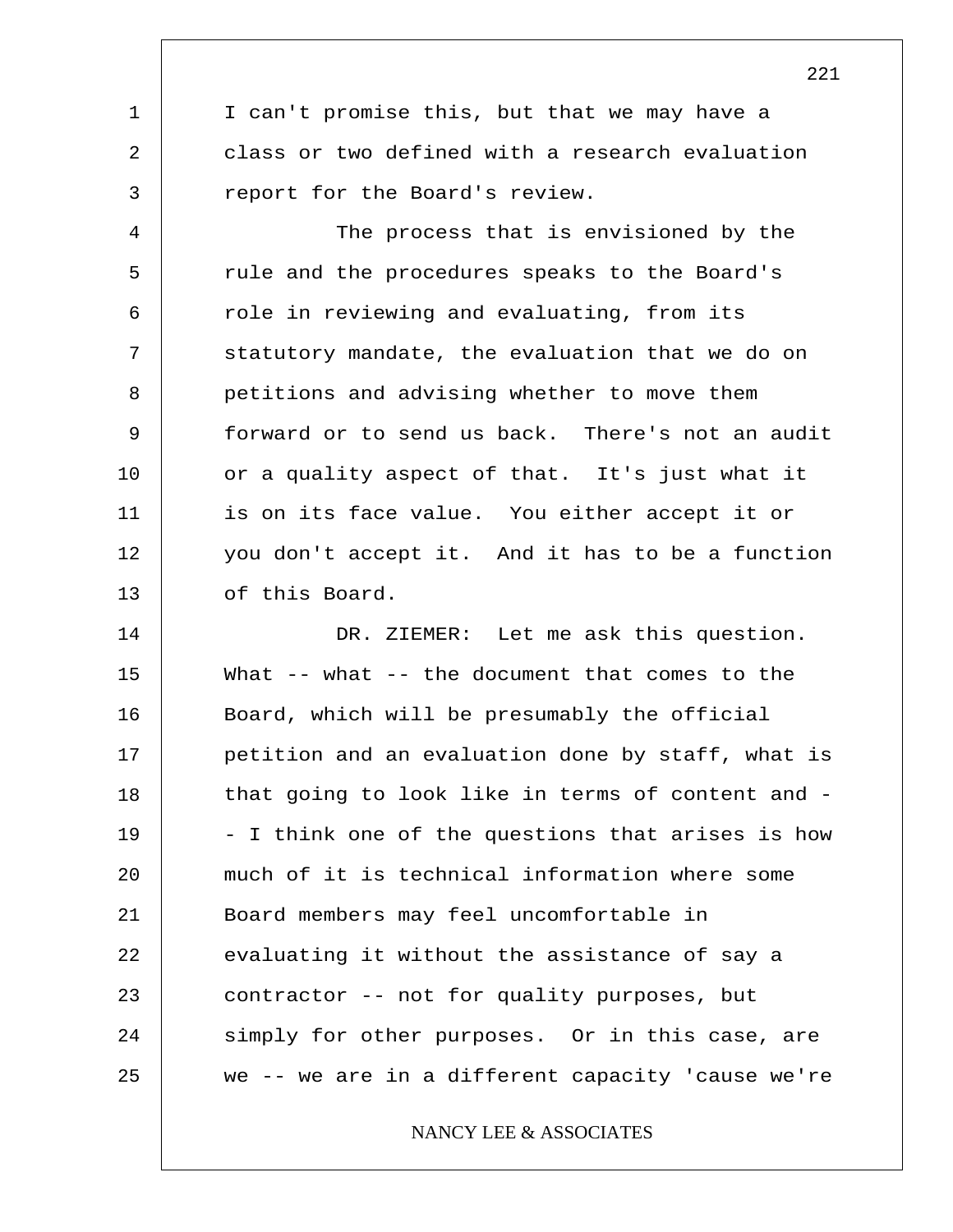|             | 222                                                  |
|-------------|------------------------------------------------------|
| $\mathbf 1$ | part of the decision at this point.                  |
| 2           | MR. ELLIOTT: That's right.                           |
| 3           | DR. ZIEMER: So --                                    |
| 4           | MR. ELLIOTT: And you don't have a lot                |
| 5           | of time. The time toll's on you.                     |
| 6           | DR. ZIEMER: We're not overseeing the                 |
| 7           | quality of -- like we would on a dose                |
| 8           | reconstruction. We are actually part of the          |
| 9           | decision itself. But my question is, what is the     |
| 10          | level of technical information that this Board       |
| 11          | will have to evaluate, both in terms of technical    |
| 12          | depth and maybe in content $--$ I think $--$ we need |
| 13          | to be able to feel some comfort level in our         |
| 14          | ability to evaluate the document.                    |
| 15          | MR. ELLIOTT: We -- yes, we recognize                 |
| 16          | that as an issue, a concern that you have. We        |
| 17          | share it. We not only see the Board as an            |
| 18          | audience, we see the petitioners as an audience.     |
| 19          | We see the public as an audience. So these           |
| 20          | things will have to be couched in terms that the     |
| 21          | public can understand. We envision these will be     |
| 22          | a nominal report, ten to 15 pages; a summary page    |
| 23          | that includes the original petition, class           |
| 24          | definition, outlines the qualification process,      |
| 25          | presents a new class definition if necessary or a    |
|             | NANCY LEE & ASSOCIATES                               |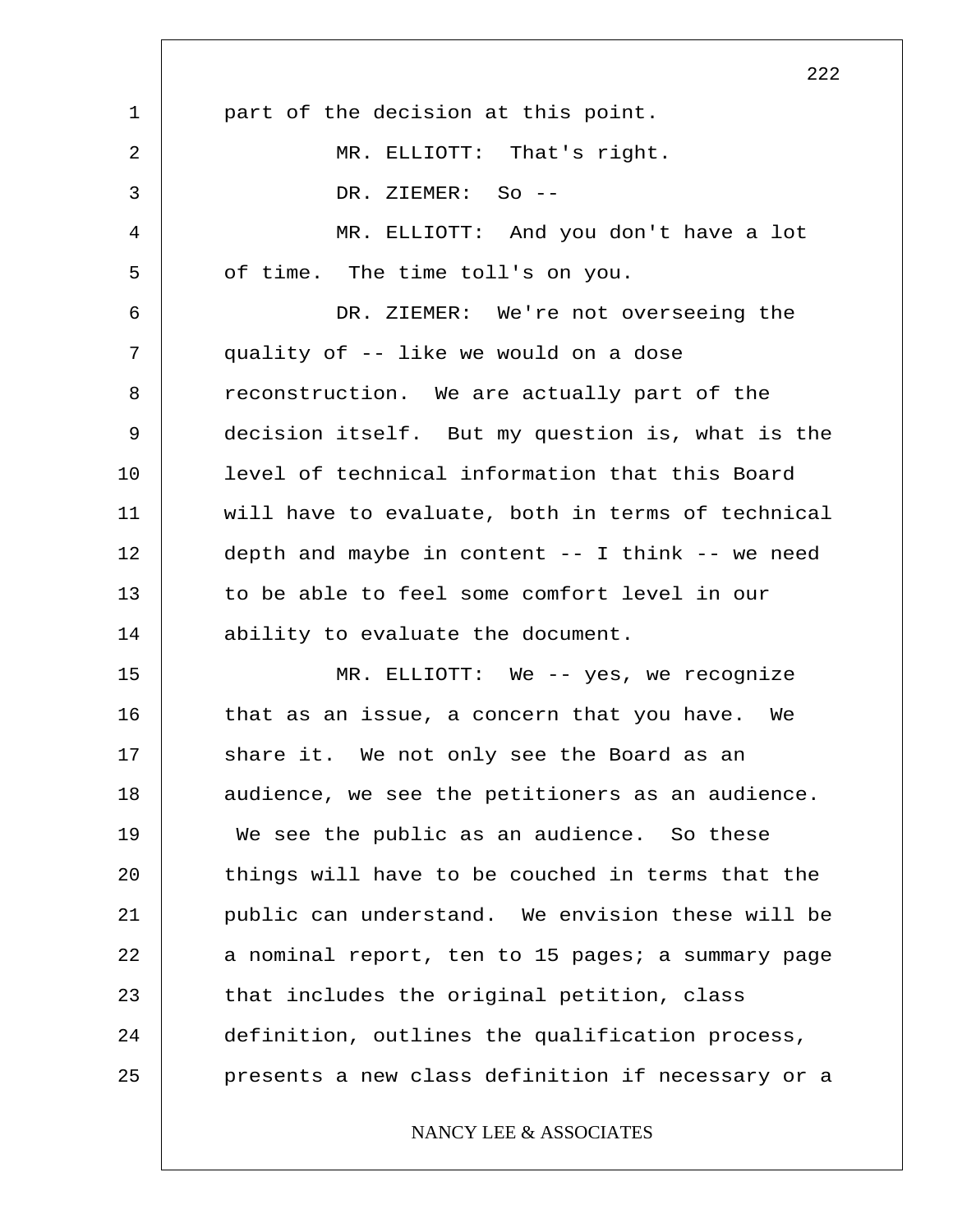1 2 3 4 5 6 7 8 9 10 11 12 13 14 15 16 17 18 19 20 21 22 23 24 25 revised class definition or a class definition that melds multiple petitions together in a case where we have multiple petitions for a given site. That will all be encompassed in that summary section. A discussion section that presents the case argument or the rationale for either adding a class or not adding a class, and a recommendation conclusion section. DR. ZIEMER: And there will --MR. ELLIOTT: Yes, a similar -- DR. ZIEMER: -- also be an opportunity for members of the public to have input on -- MR. ELLIOTT: Yes, that's in the procedures. DR. ZIEMER: -- pro or con on -- MR. ELLIOTT: That's right, and you hear that out. It's similar to a -- the rulemaking process that you went through where it's a - rather than a public-noticed rulemaking, it is public comment in your forum as an advisory body. DR. ZIEMER: Okay. Comments on - reactions -- Jim? DR. MELIUS: Well, just to further complicate this issue, as -- as I mentioned yesterday, we will have site profile reviews and NANCY LEE & ASSOCIATES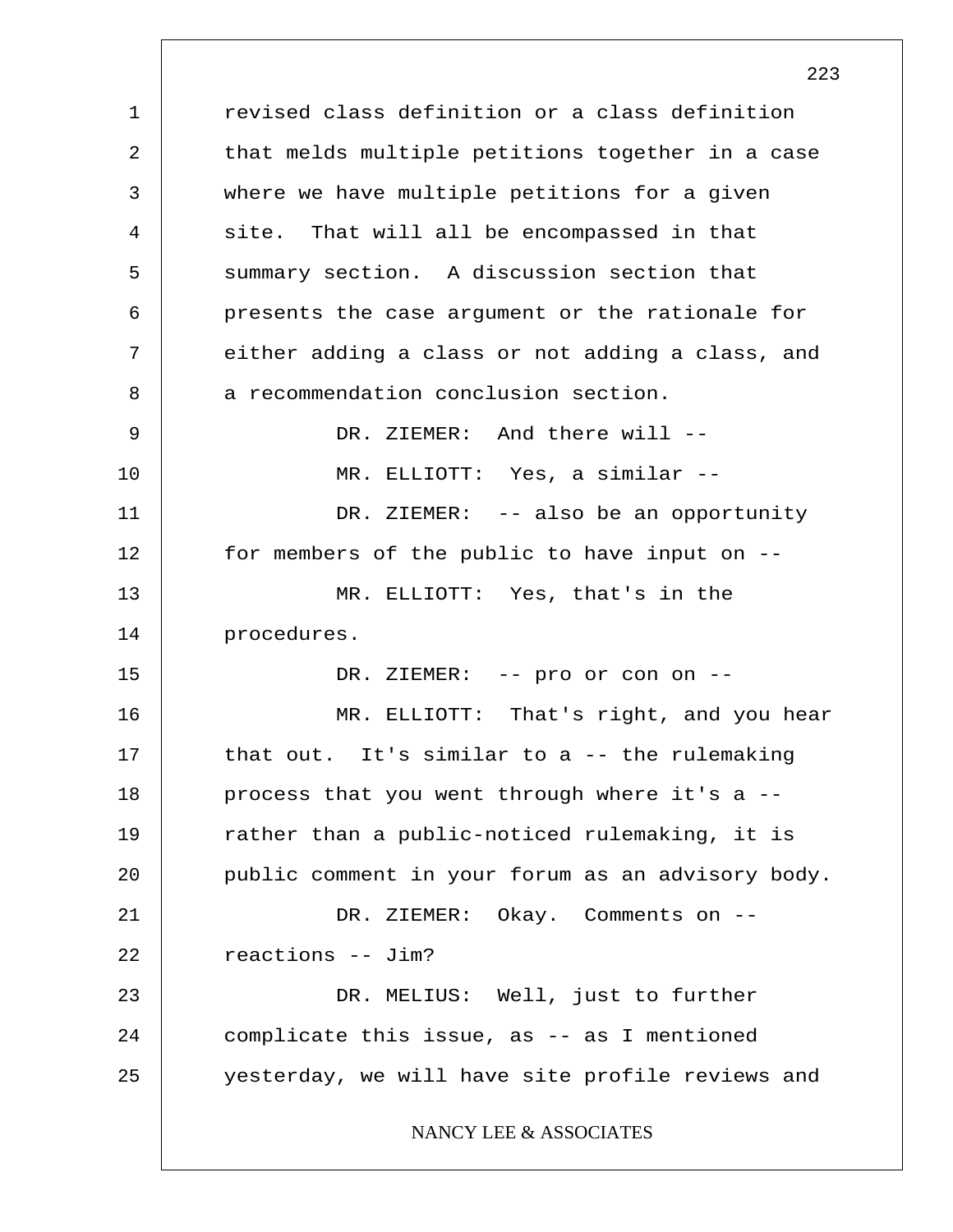1 2 3 4 5 6 7 8 9 10 11 12 13 14 15 16 17 18 19 20 21 22 23 24 25 individual dose reconstruction reviews underway and parallel to this process that will, you know, cover -- could cover some of the same sites for which there are SEC petitions. And the one site you mentioned yesterday as being -- Larry mentioned yesterday as being likely to come - come up or some possibility it'll come up at our next meeting is the Mallinckrodt site, for which we have a site profile review that's also going on almost -- roughly the same time and could very well be ready for presentation at -- at our next meeting for the Board's decision on approving and so forth and so on. And to me it's going to be very hard to -- to separate the two. And as a Board member, I may feel -- I would be reluctant -- I may be reluctant, depending on what's in the -- NIOSH's Mallinckrodt recommendation, to review and approve or not approve that while we -- you know, depending on where our -- how our site profile review came down. And I can, you know, envision, you know, theoretically, lots of different possibilities that, you know -- again, the -- our contractor finds some source of information about dose that -- that NIOSH was not aware of or NIOSH's contractor was not aware --

NANCY LEE & ASSOCIATES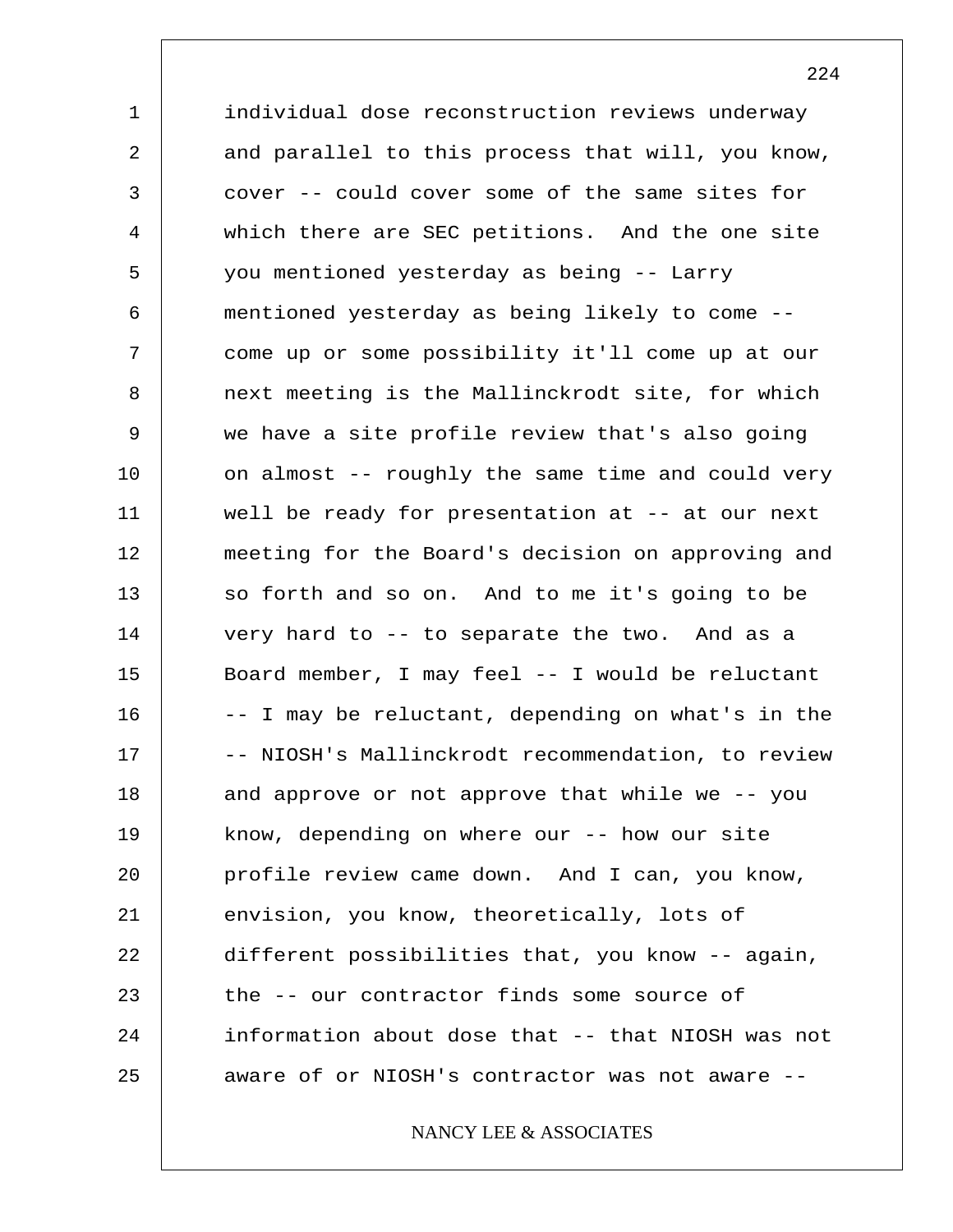and vice versa. I mean there's lots of different 'narios (sic), and you know, whether or not - even at this point I find it hard to figure out whether -- what kind of technical help we might need or whether we will need any assistance in doing this. But we are going to have to figure out how these two processes come together.

1

2

3

4

5

6

7

8 9 10 11 12 13 14 15 16 17 18 19 20 21 22 23 24 25 DR. ZIEMER: And -- and we may have to actually go through the SEC process to see how that plays out. At the moment, there's no clear role for the contractor in the SEC process. I'm going to suggest that we simply remove it from these documents. We can always amend this and add it if at some point we say that there is a, for some reason, a role. We would basically say these two documents also apply to that activity. There's no reason we couldn't add it later if needed. But certainly they don't have a clear role now. It's not in any of the tasks. So my suggestion would be -- so that we can at least move ahead on this, is simply to remove it from these documents for now. And I think -- it's not obvious to me what role the contractor would have in the SEC process until we get a good feel for what that's going to look like and our ability to

## NANCY LEE & ASSOCIATES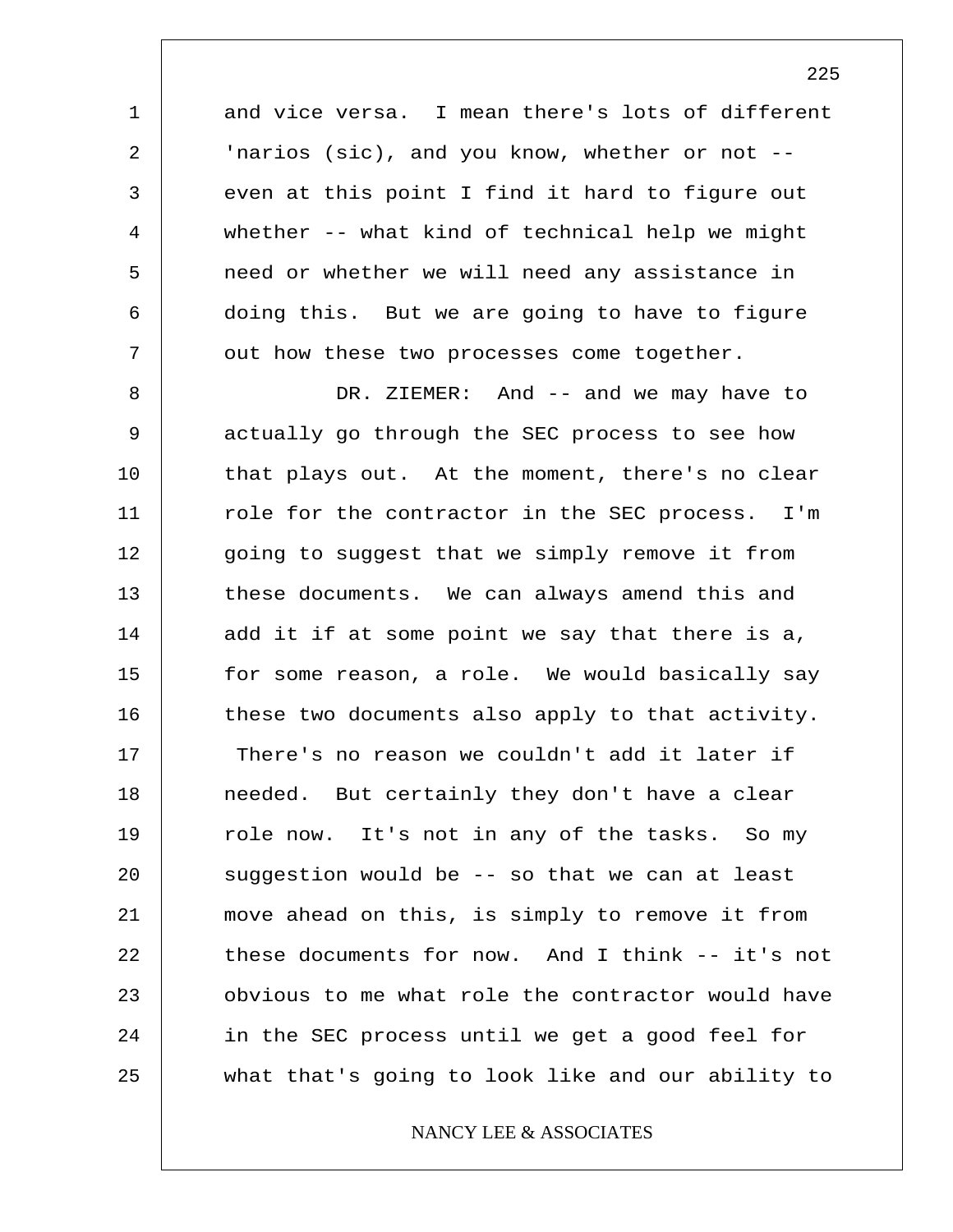1 2 3 4 5 6 7 8 9 10 11 12 13 14 15 16 17 18 19 20 21 22 23 24 25 evaluate those petitions as -- and maybe -- maybe we'll know that or have a -- start to have a feel for that at the next meeting. Clearly our role is very different in that process than it is in these. DR. MELIUS: My only concern about delaying that decision -- and I don't think we can make it today or -- DR. ZIEMER: Well, there's nothing our contractor's going to do in the meantime on the  $SEC, so --$ DR. MELIUS: Right, right, right. Well, the problem with delaying is there is, as Larry pointed out, there's some timeliness issues related to these petition reviews, and I don't think we want to get in the position of, you know, Larry -- NIOSH having ten, you know, SEC recommendations ready for us and us saying well, gee, we need a contractor to do this or we need this assistance. And so I would hope certainly, you know -- as may be -- hopefully by the next meeting we can have a more complete discussion and NIOSH'll have worked out much -- in much more detail what will -- how it's -- the nature of its recommendation, what the report's going to be NANCY LEE & ASSOCIATES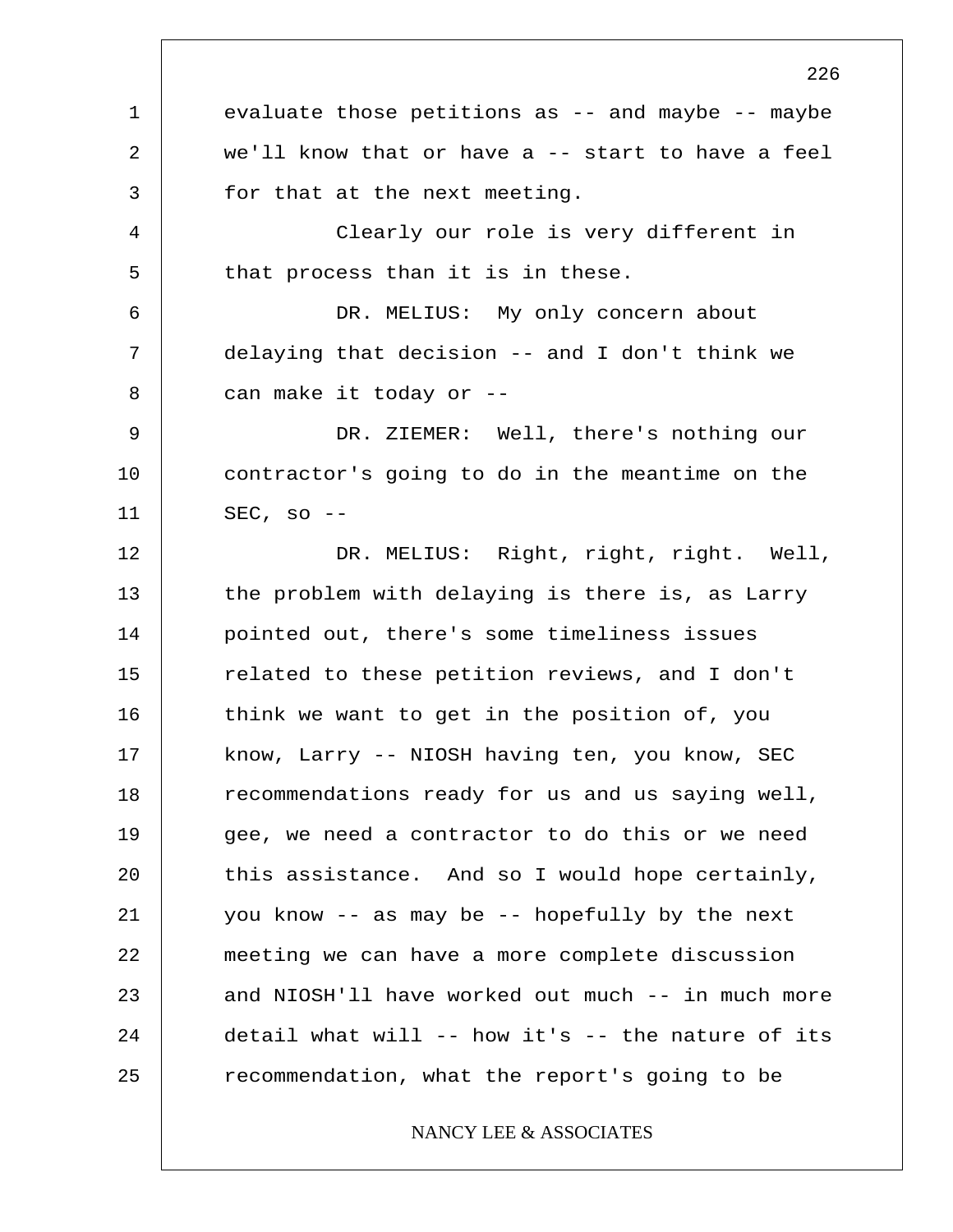1 2 3 4 5 6 7 8 9 10 11 12 13 14 15 16 17 18 19 20 21 22 23 24 25 227 like, what will -- what kinds of information will be given to -- to review and so forth. MR. ELLIOTT: I think at the next meeting we need to have an agenda item where we present and walk through the procedures and highlight, you know, those activities within the procedures that are -- the Board is directly involved in. You know, the notice of qualified petitions. That's something the Board needs to be aware of 'cause it's part of your notice. Those things need to be shared with you in a presentational format, which we have not done yet. We would have put it on for this meeting, but Katz couldn't stay for the whole meeting and we had a full agenda, as well. I also think if we don't have a research report on a petition or two for you at the next meeting, we need to have a shell of one so that you can see what it is and give us input into it. DR. ZIEMER: Yeah, you could do it in a mock-up sort of -- MR. ELLIOTT: A mock-up, yeah. DR. ZIEMER: So we can see what kind of data we're going to be reviewing -- yeah. Good. MR. ELLIOTT: This is -- we're also NANCY LEE & ASSOCIATES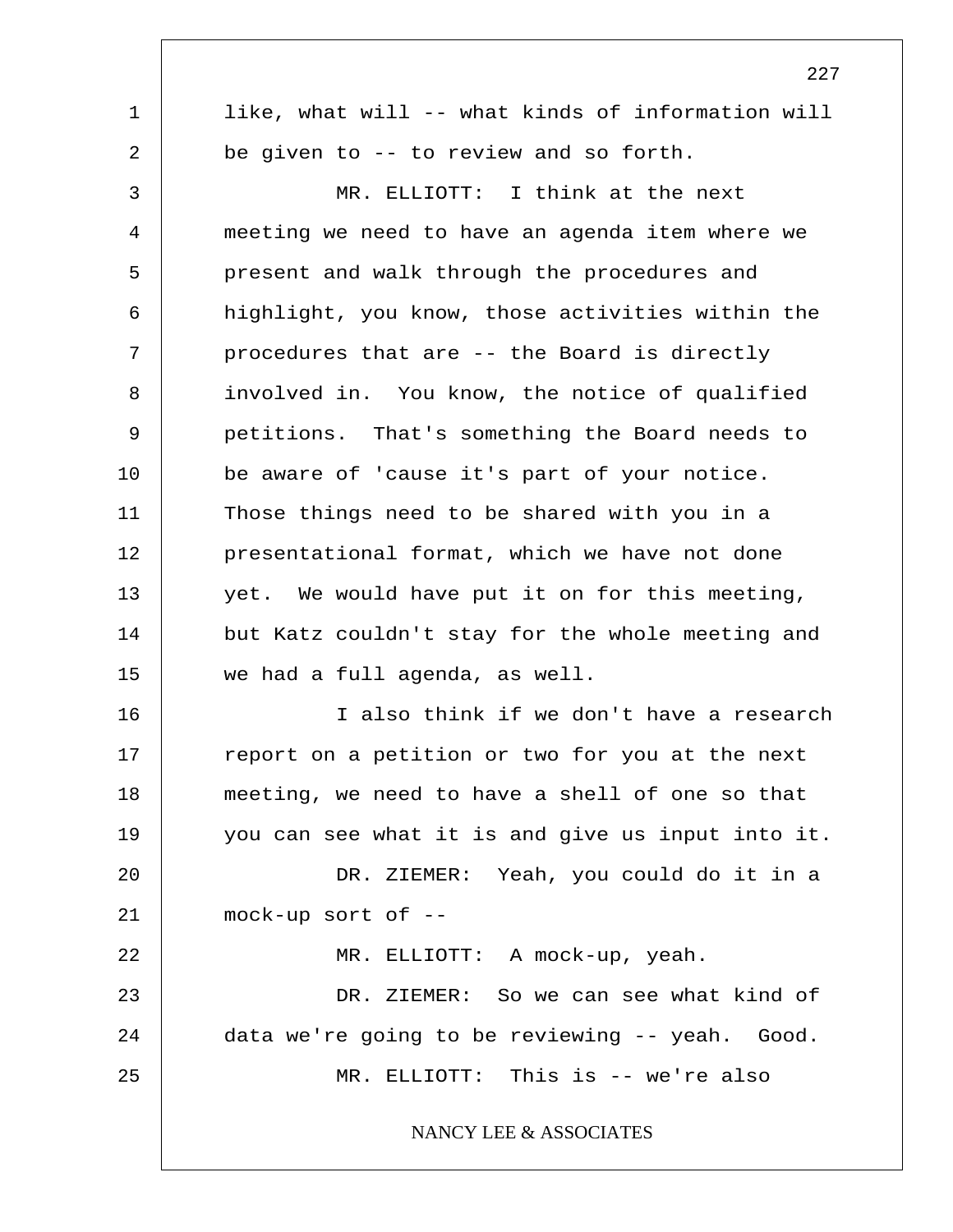1 2 3 4 5 6 7 8 9 10 11 12 13 14 15 16 17 18 19 20 21 22 23 24 25 228 required to have an evaluation plan, that's part of the procedures. So you know, there's a -- DR. ZIEMER: That needs to be developed. MR. ELLIOTT: -- litany of things here that need to be attended to for your better edification of the process. MR. GRIFFON: And just -- just so people do realize, it is in the contract. I mean I just checked this with Jim Neton and it is, on page 7, actually, of the Sanford Cohen & Associates contract. It's no task, I agree, but if -- you know, as we're thinking about this, if we do want to create a task for something that they can assist us with -- I think you're -- I mean -- and we clearly said technical assistance. It wasn't a audit kind of role. We knew that. But I think the thinking was we might want some back-up on certain issues that we felt uncomfortable addressing. So just so people might want to look at that and think about what a task might look like, and as we go forward I think we need to think about that. DR. ZIEMER: Okay. So then going back to the two documents, for the time being is it agreeable that we simply remove that from the NANCY LEE & ASSOCIATES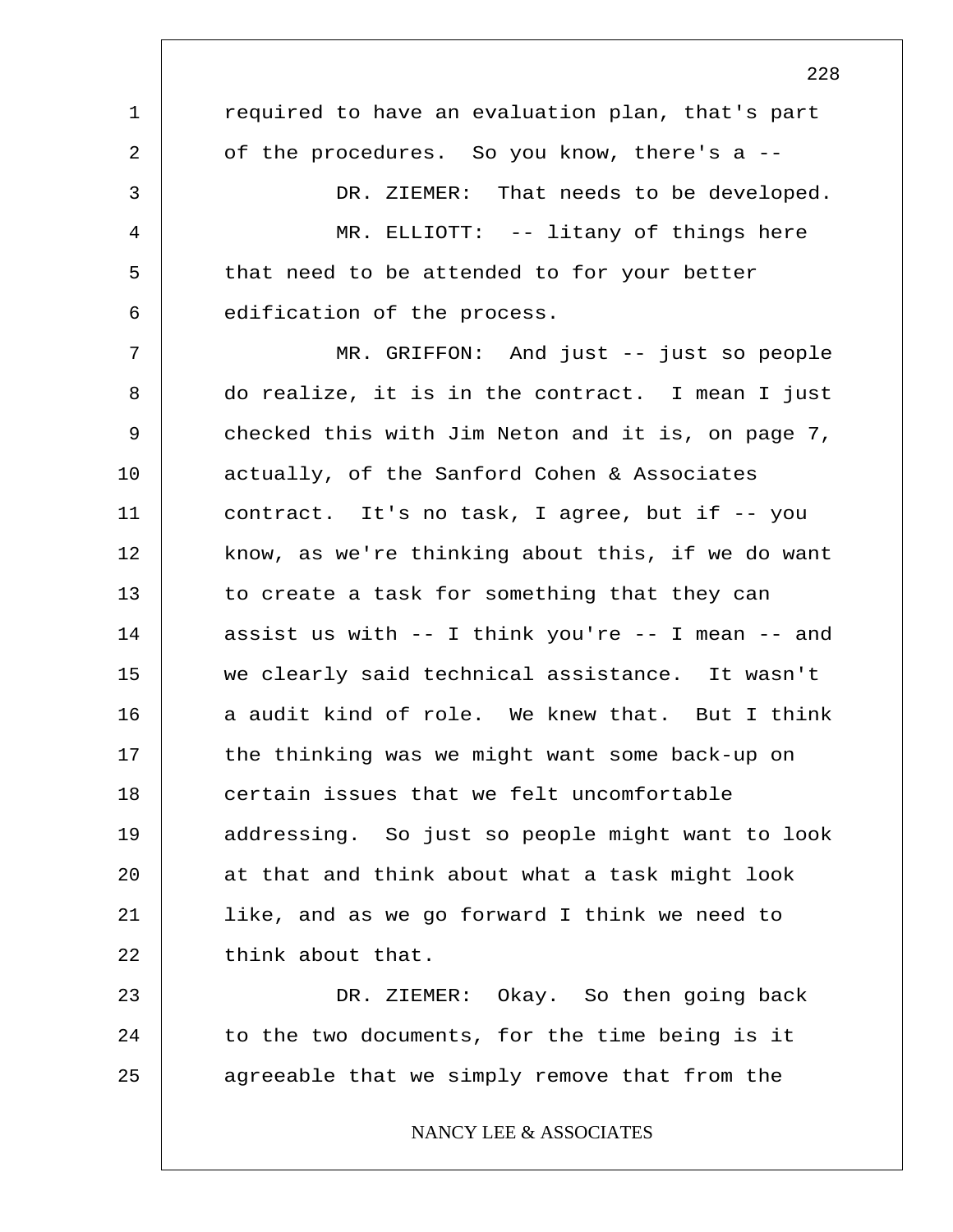1 2 3 4 5 6 7 8 9 10 11 12 13 14 15 16 17 18 19 20 21 22 23 24 25 229 documents and ask them to modify accordingly? Without objection, we'll -- this'll be, for our recorder, on the quality assurance plan at section 3.0, second sentence, we would remove "and SEC review", and on the conflict of interest plan, page six under section 5.3, second paragraph, remove the phrase "SEC petitions". Tony? DR. ANDRADE: Just a detail, but don't forget the org chart on the next page, and also the description of the con-- of the SEC program manager. DR. ZIEMER: The org chart -- yes -- has an SEC petitions review manager. DR. ANDRADE: Right. DR. ZIEMER: And I don't know if they have -- they could still have that in their organization. Was -- was there one in the other document? DR. ROESSLER: (Off microphone) A description of the manager in the... (Pause) DR. ZIEMER: Were those the only two places, Tony? DR. ANDRADE: Right, the roles and NANCY LEE & ASSOCIATES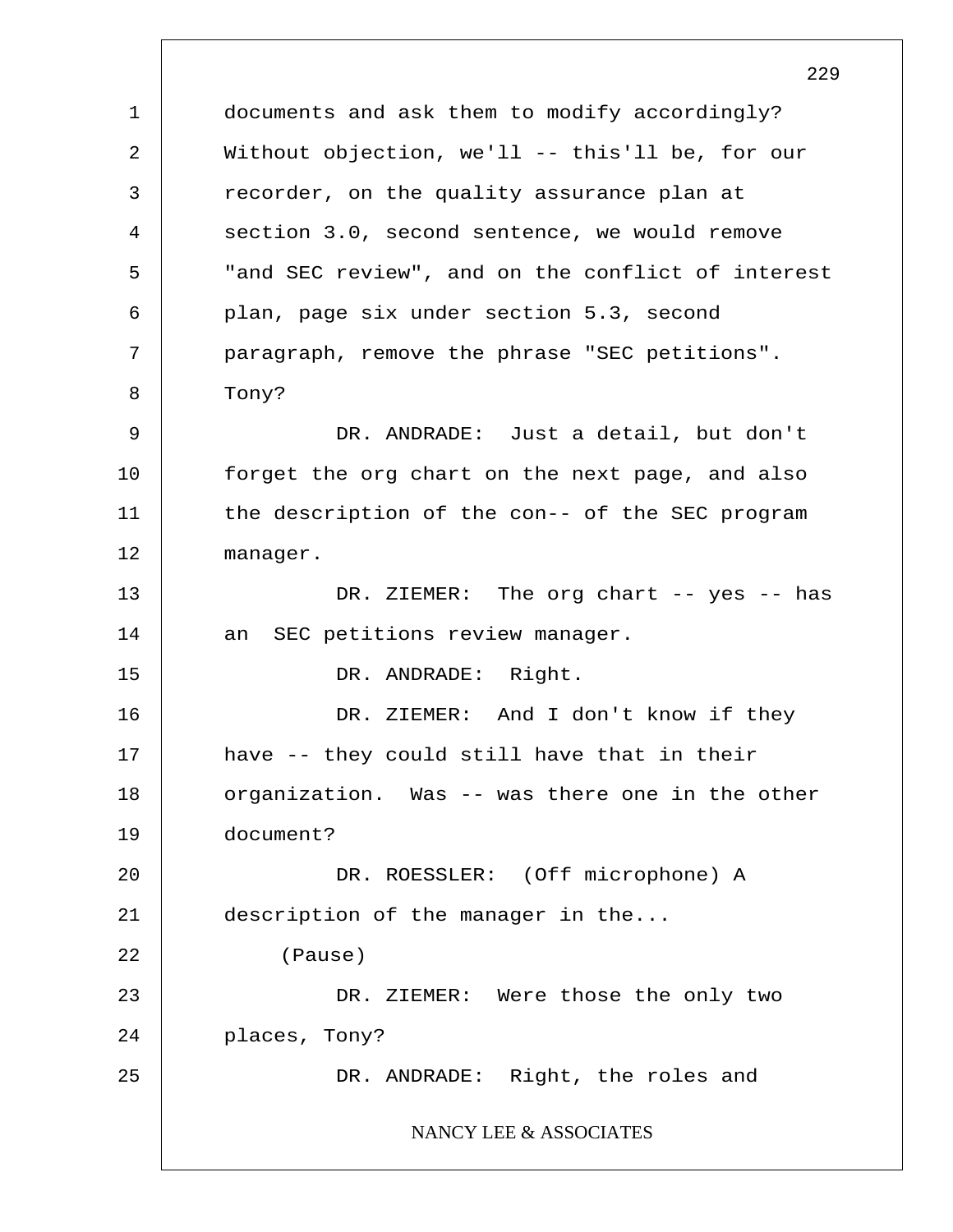1 2 3 4 5 6 7 8 9 10 11 12 13 14 15 16 17 18 19 20 21 22 23 24 25 responsibilities and the chart. DR. ZIEMER: Thank you. In that particular one, for example, on page seven, it looks like a sampling of petitions that they're reviewing, and this is something we, in any case, have never specified. Any other recommended changes for those two documents? Yes, Richard? MR. ESPINOSA: (Off microphone) Under the cost projection accuracy -- DR. ZIEMER: Which document are you in? MR. ESPINOSA: (Off microphone) QA plan. DR. ZIEMER: QA plan, page? MR. ESPINOSA: (Off microphone) Ten or 11. I'm just wondering if there's any way to add maybe monthly reports to the Board or a quarterly report to the Board. DR. ZIEMER: On cost projections? MR. ESPINOSA: (Off microphone) Yes. DR. ZIEMER: Let me address that separately because that's already being done and I want to speak to that here in a moment. It's probably not necessary to put it in here, but I will address that in just a moment. MR. ESPINOSA: (Off microphone) All NANCY LEE & ASSOCIATES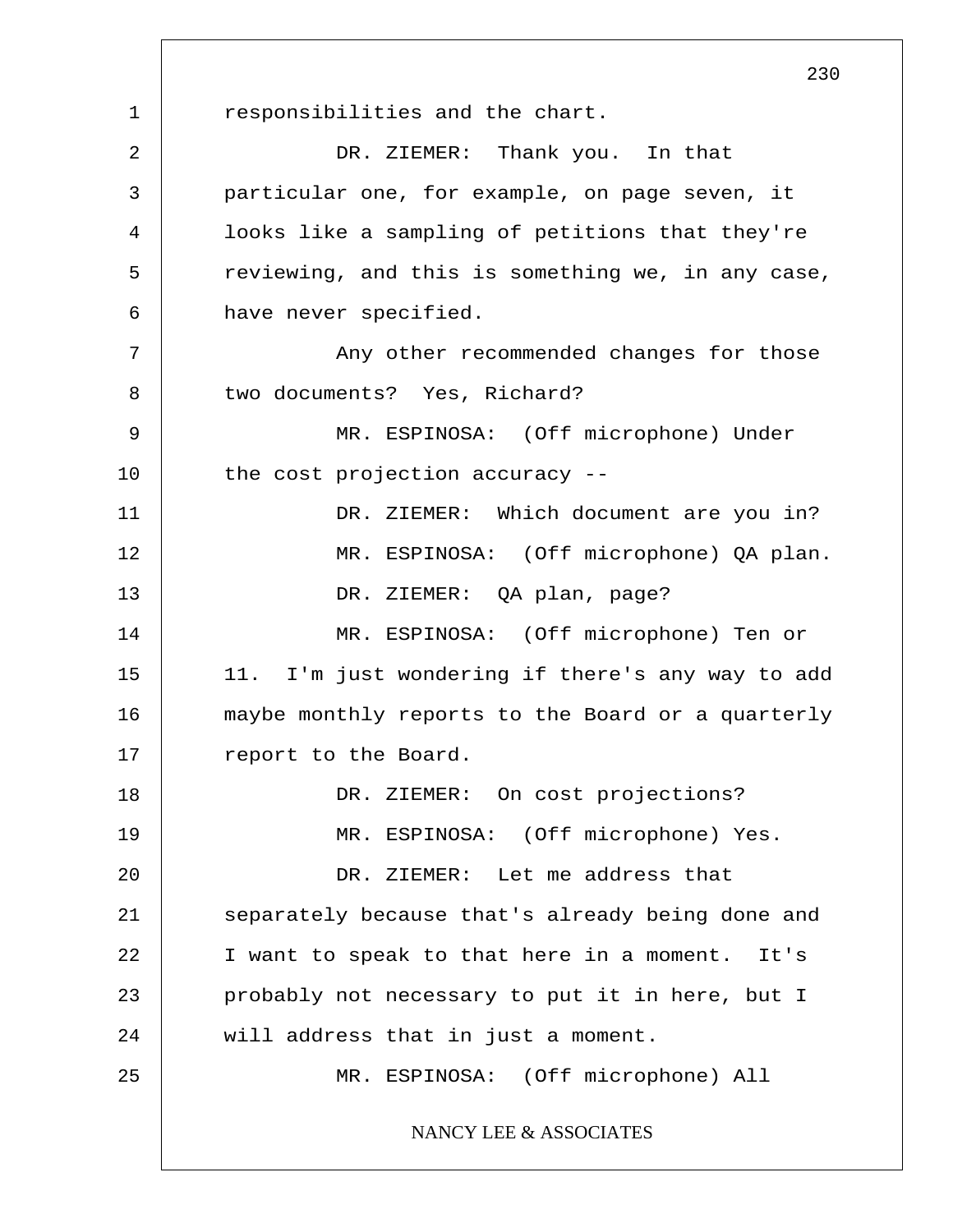|    | 231                                              |
|----|--------------------------------------------------|
| 1  | right. Thanks.                                   |
| 2  | DR. ZIEMER: Any other changes?                   |
| 3  | MR. GRIFFON: Just --                             |
| 4  | DR. ZIEMER:<br>Mark.                             |
| 5  | MR. GRIFFON: Just on the conflict of             |
| 6  | interest document, I know that we had a          |
| 7  | commitment during the presentation that the      |
| 8  | conflicts of interest would be posted on the web |
| 9  | site. I wonder if maybe that could be included   |
| 10 | in the -- and the web site location could be     |
| 11 | also, you know, included. I'm not sure what      |
| 12 | section it would go in.                          |
| 13 | DR. ZIEMER: Once these are approved.             |
| 14 | You're talking about these -- this conflict of   |
| 15 | interest plan?                                   |
| 16 | MR. GRIFFON: Yeah, yeah. Yeah.                   |
| 17 | DR. ZIEMER: Once it's approved --                |
| 18 | MR. ELLIOTT: I think he's referring to           |
| 19 | their web site, and we'll add a hot link to our  |
| 20 | to direct folks to their web site. Okay?         |
| 21 | DR. ZIEMER: Yeah. On the issue that              |
| 22 | Richard just raised, we have -- and they're      |
| 23 | available for your perusal, they're sitting      |
| 24 | behind Larry here -- the documents pertaining to |
| 25 | each of the four tasks. These incidentally are   |
|    | NANCY LEE & ASSOCIATES                           |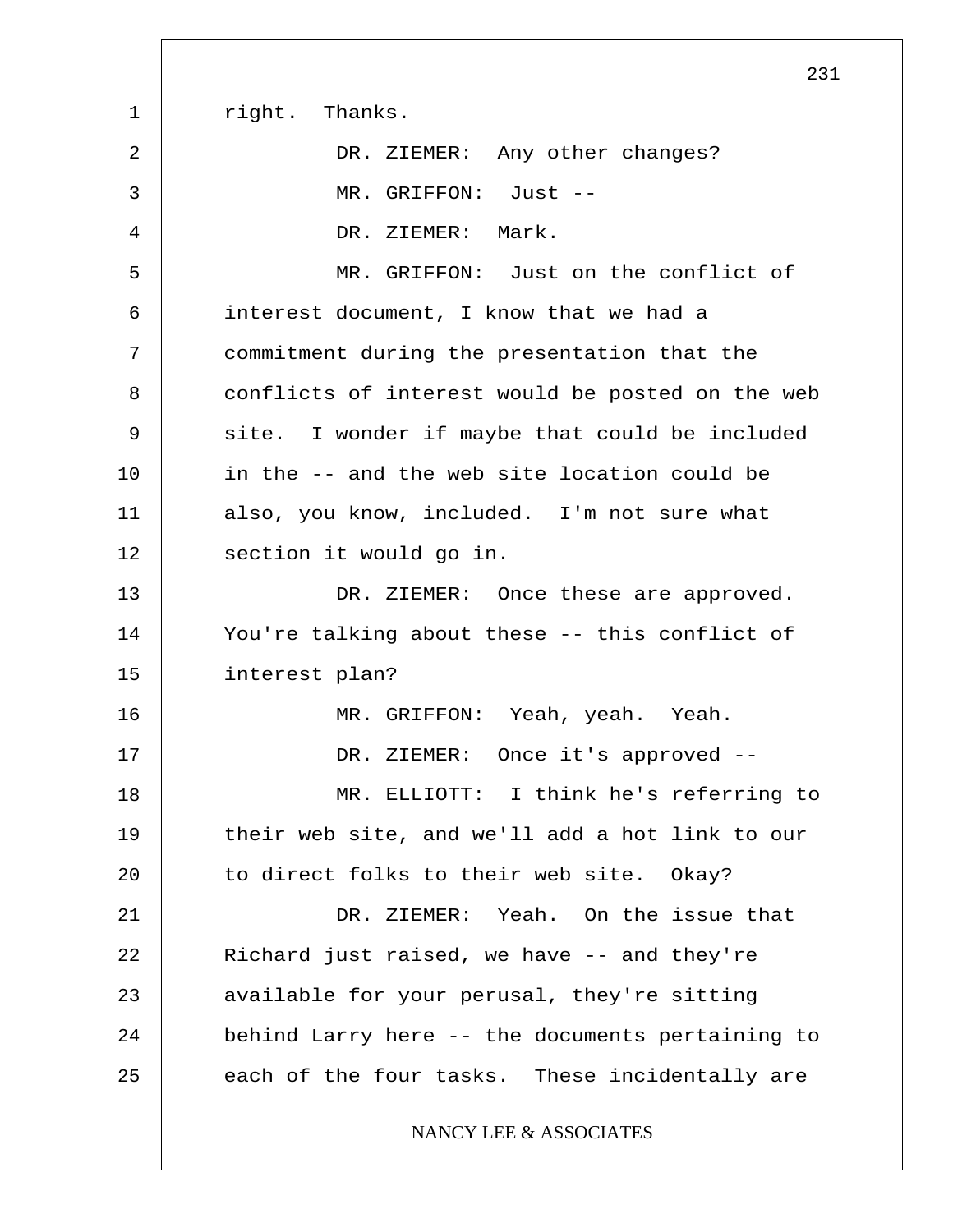not -- these are proprietary. They have cost information in it so these documents are not available to the public, but any of the Board members can peruse these. They have the monthly reports, progress reports, the individual monthly billings, the amounts spent so far on each task, the deliverables.

1

2

3

4

5

6

7

8 9 10 11 12 13 14 15 16 17 18 19 20 21 22 23 24 25 For example, here's task one, which is the site profile review. And if you look in the very front of this, it has all of the actions taken by the contractor by date. Then there's a section that lists the Board-approved proposal, what the task is. There's various correspondence relating to that particular task between the contractor and, for example, NIOSH in this particular case. There's -- well, there's some procedures. There's proprietary information that is -- the actual billings are in here. And incidentally, when those monthly billings come in, I see those. I have to approve those before they're paid, so those -- those come in. There's -- it shows -- the billing is broken down into detail, which person -- which contractor person accumulated so many hours and they're billed at a certain rate, and travel, overhead and all those

## NANCY LEE & ASSOCIATES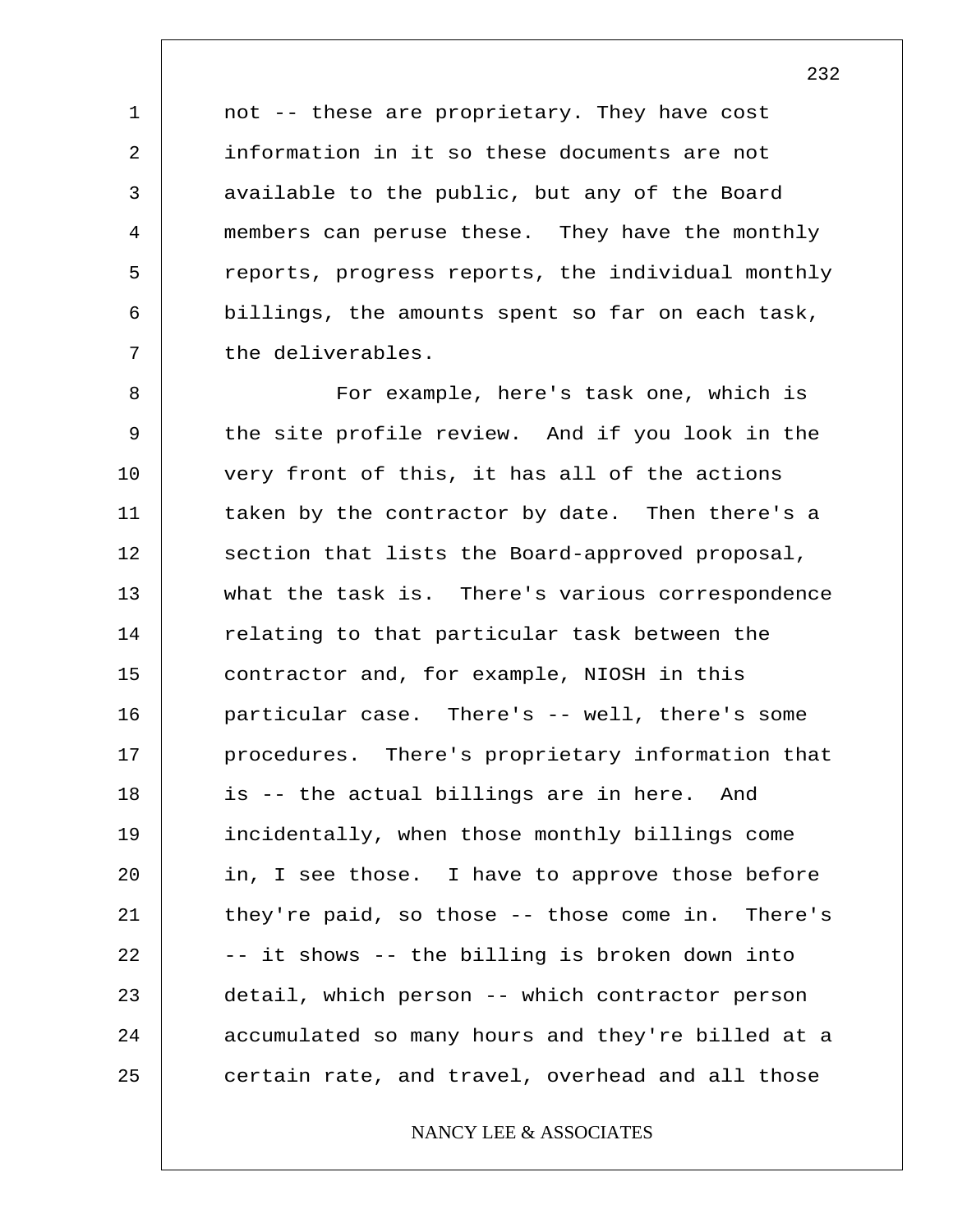things are in here. There are charts showing the total spent on the tasks so far, the percent of the award and so on. So all that detail's here and we get -- that is updated monthly. That's being provided -- it's being provided to me and it's being provided to NIOSH, the person that NIOSH has designated to track the expenditures in the contract.

1

2

3

4

5

6

7

8

9 10 11 12 13 14 15 16 17 18 19 20 21 22 Are there any questions on that? And if there's information that Board members want to see monthly -- I mean any of that can be distributed, but -- but for example, here's one from July where I have signed off saying the amounts claimed are reasonable and require -- I have to certify that if there was a deliverable that has been delivered, and then -- I'll show you, Rich, 'cause you're right here -- it shows all the previous vouchers and the amounts and total billed to date against that task, percent of the funds expended. Those are all tracked and a detailed breakdown. So we have that on every task, and it's -- yes.

23 24 25 MR. ELLIOTT: The procurement office receives the billings and then they are sent to - - to my office to Martha DiMuzio, who you've met.

NANCY LEE & ASSOCIATES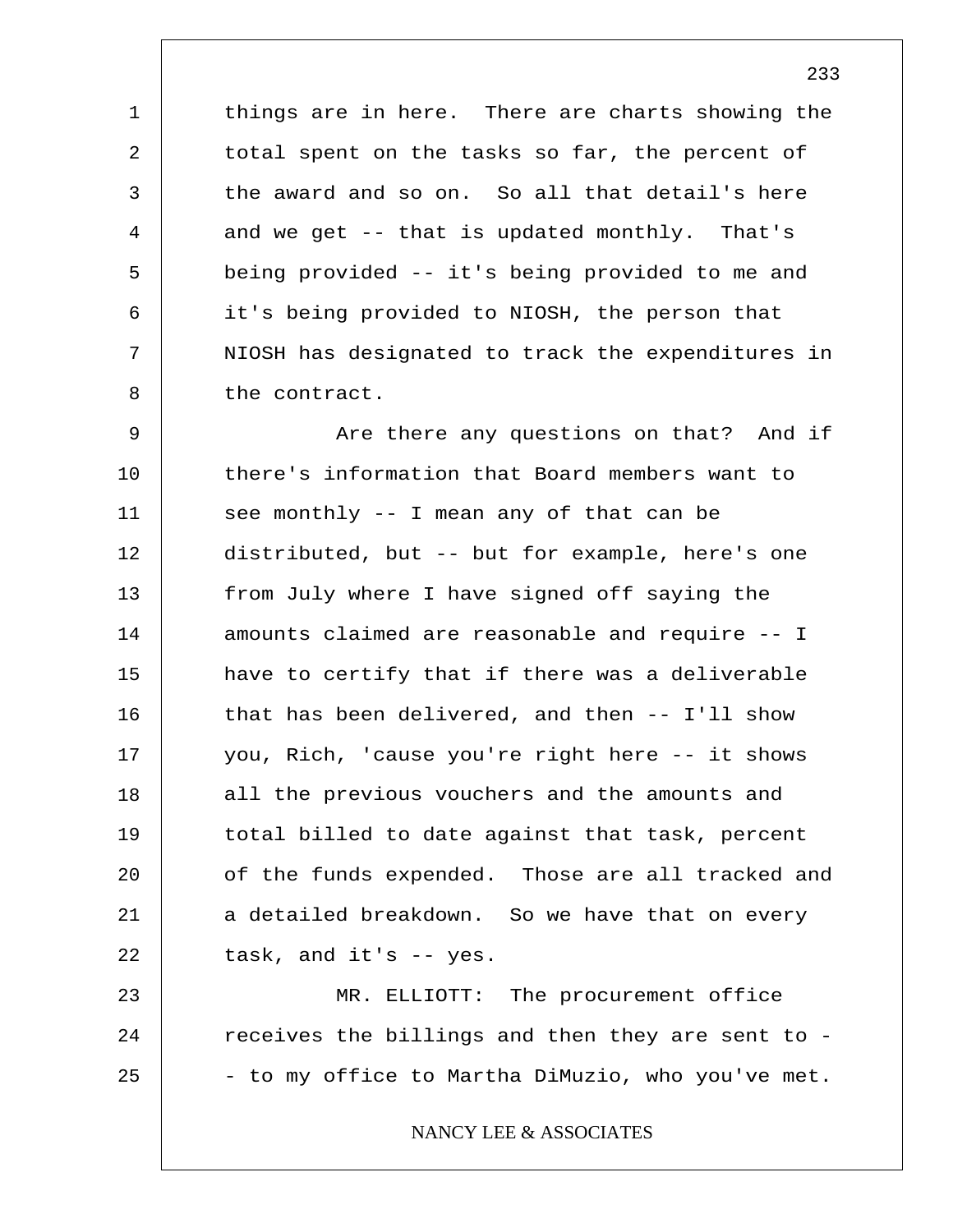1 2 3 4 5 6 7 8 9 10 11 12 13 14 15 16 17 18 19 20 21 22 23 24 25 She then provides a copy of those to Dr. Ziemer, asking him to evaluate them and sign off on them, or kick them back. We could, if you -- if it's the Board's pleasure, we can have a presentation on each task and the status of progress of expenditures, not progress of work. Okay? That's Sanford Cohen & Associates that should present you progress on their work, but we can give -- if you -- if it's your pleasure, we can summarize for you in a report to the Board, and it can be done either in a public presentation or in a written summary -- DR. ZIEMER: For each meeting? MR. ELLIOTT: For each meeting. MR. ESPINOSA: (Off microphone) I'd just -- I'd personally like just to see a general overview of what's being done and -- DR. ZIEMER: Why don't we schedule that as a regular part of each meeting. It'd probably only take 15 minutes or so. Would that be agreeable? MR. ELLIOTT: That's fine. DR. ZIEMER: Would the rest of the Board like to have that information or -- MR. ESPINOSA: (Off microphone) So NANCY LEE & ASSOCIATES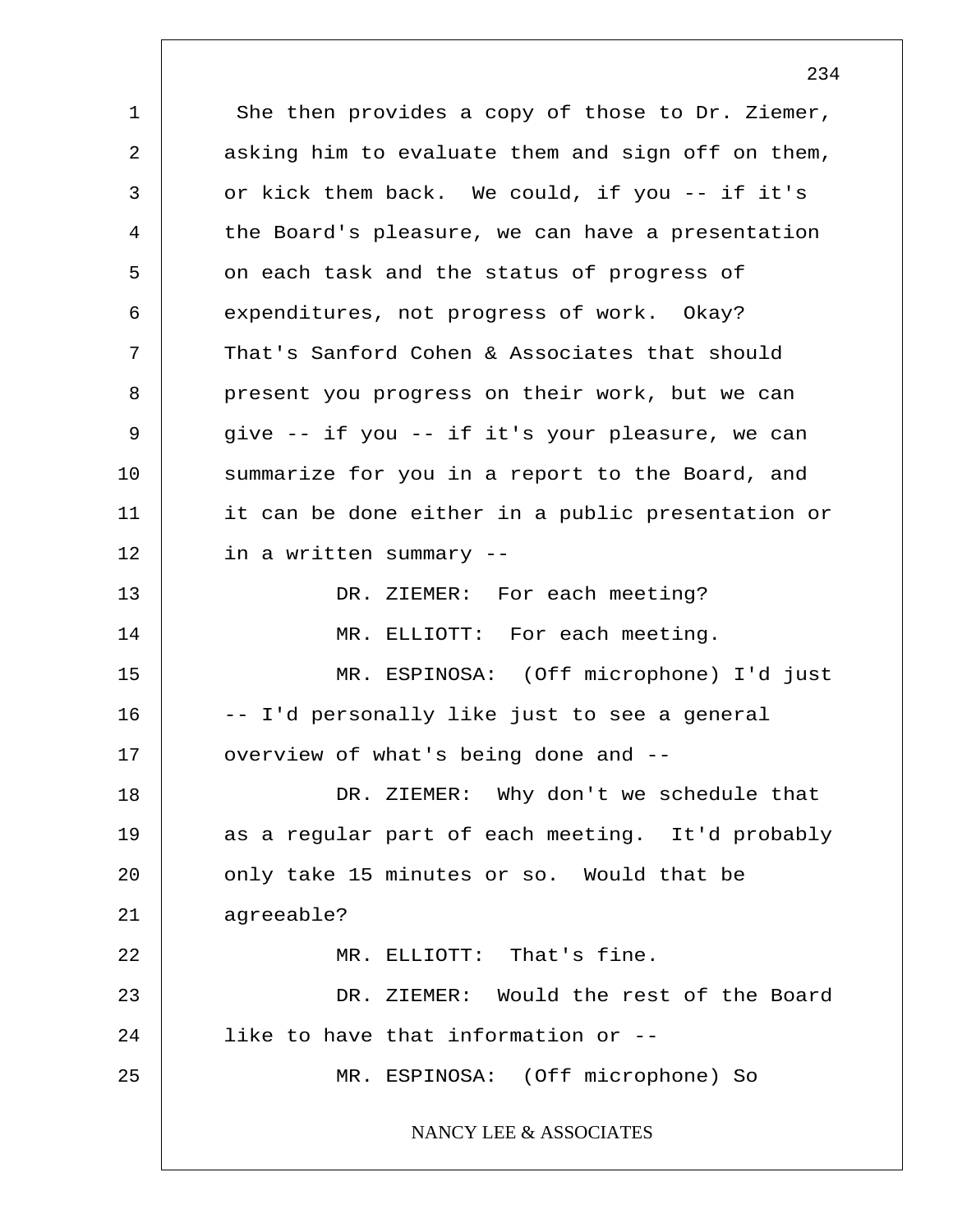1 2 3 4 5 6 7 8 9 10 11 12 13 14 15 16 17 18 19 20 21 22 23 24 25 235 moved. DR. MELIUS: (Off microphone) Yeah. MS. MUNN: I would hope that it would only be a very, very high level overview. I for one am -- I was impressed with the amount of detail that was in the financial tracking of the QA plan already, and I just -- DR. ZIEMER: I think it's going to be a bird's eye view and that's what you're asking for, Rich. MS. MUNN: Yeah. DR. ZIEMER: Where are we on -- where are we on each task and -- MS. MUNN: Yeah. DR. ZIEMER: It won't take too long. We'll take it by consent that that will be provided in the future. Thank you. And then I think we'll keep -- these will be here if you want to peruse these in detail at the meetings, so I think Martha will -- MR. ELLIOTT: These will serve as a reference -- set of reference documents for the Board members. They are available at each Board meeting. They will be maintained in a current status, up to the point of, you know, whatever we NANCY LEE & ASSOCIATES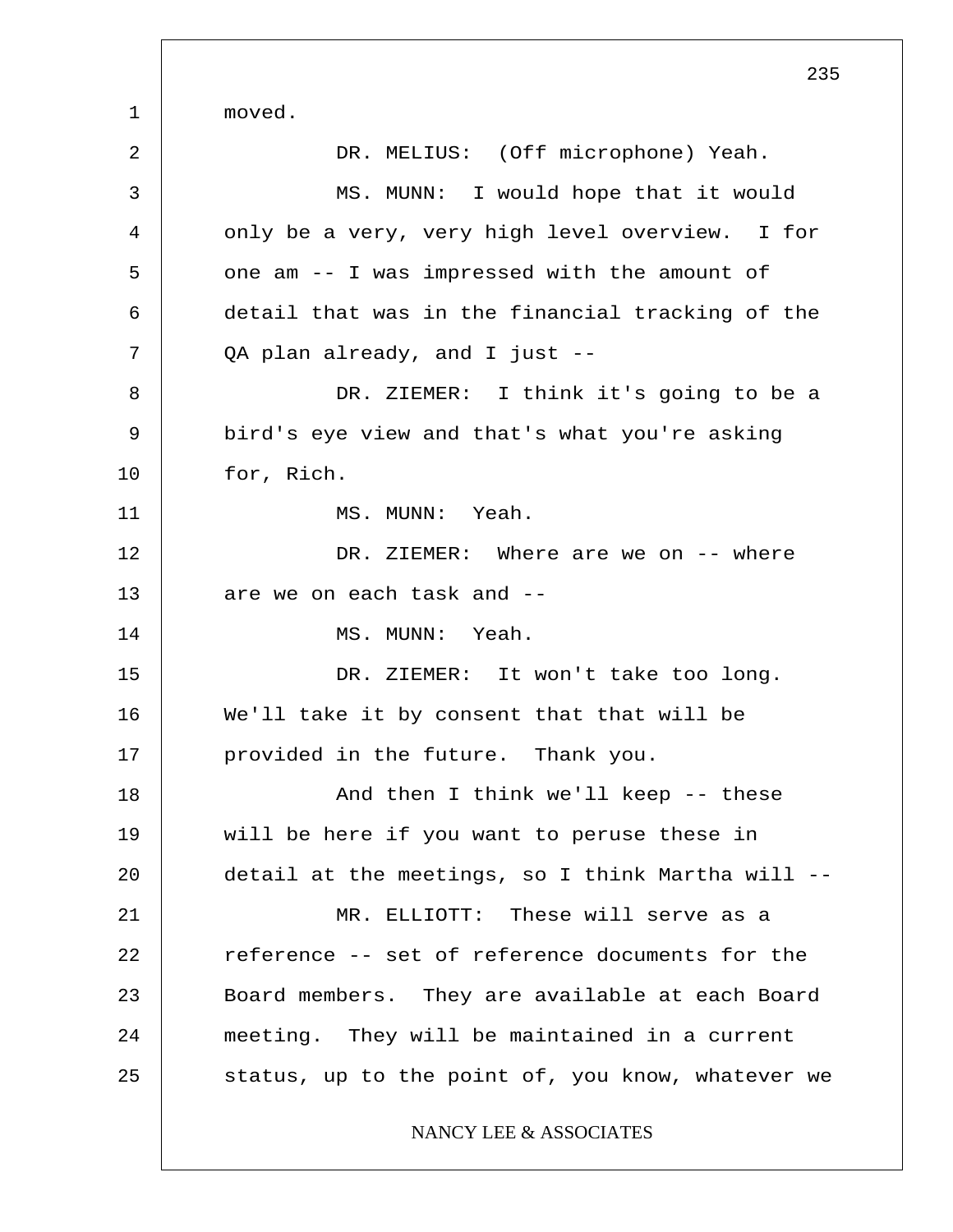1 2 3 4 5 6 7 8 9 10 11 12 13 14 15 16 17 18 19 20 21 22 23 24 25 236 can arrive at before -- before we present to the Board here, before we're at a Board meeting. DR. ZIEMER: Thank you. Do we have other items that we -- that the Chair has overlooked or that -- MR. ESPINOSA: (Off microphone) There's a couple of things that I'd just like to bring up. DR. ZIEMER: Yes, please. MR. ESPINOSA: Number one, on a - whenever we go to these sites, I'm just wondering if we could get like a site overview of what the site does and their -- it'd be especially helpful to me when the public speaks that I'd kind of know what they'd done. DR. ZIEMER: Excellent suggestion. I don't know what's planned for tomorrow, but it certainly would be helpful to those that are going to have an overview of the kinds of activities the -- at least the primary facilities that are on the site, what the site's role has been in the past, that kind of thing. MR. GRIFFON: I actually was talking with Jim yesterday and I thought it would make a lot of sense, up front on the agenda -- NANCY LEE & ASSOCIATES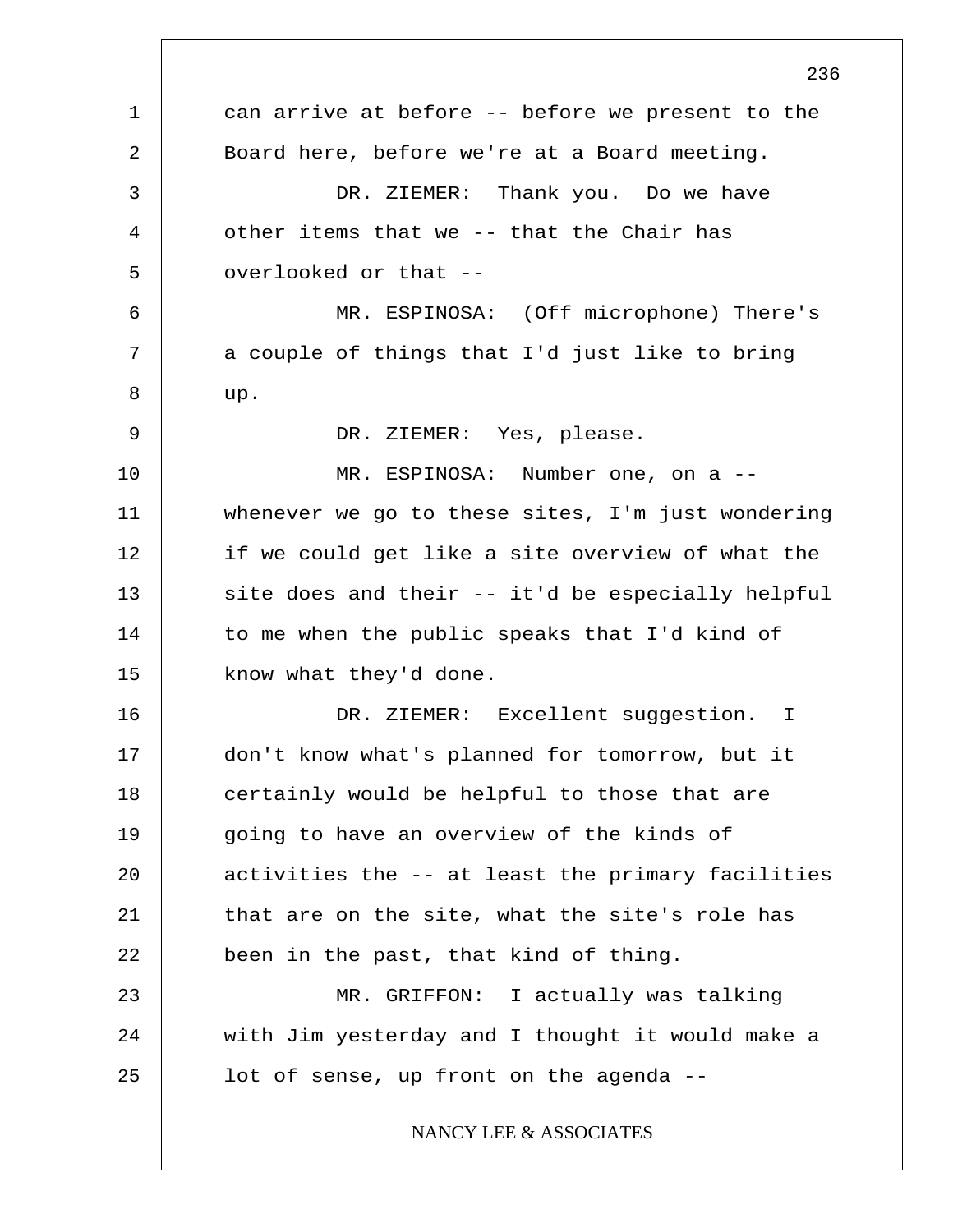1 2 3 4 5 6 7 8 9 10 11 12 13 14 15 16 17 18 19 20 21 22 23 24 25 237 DR. ZIEMER: In the meeting. MR. GRIFFON: -- if -- if you had not a -- just a -- not just a historical operations overview, but if a site profile's been completed for where -- the location where we're at, sort of present a summary of that, 'cause that might also bring some questions up from the audience, you know, later on in public comment time. So it might be a way to -- for us to learn about the site, but also to bring some questions -- DR. ZIEMER: And perhaps a description of the main processes that have been done in the past so that when workers refer to working on some line or whatever that you can relate that to a location or a process. I think it's a good suggestion, Rich. I'm not sure how to implement that. Do you know on the tour this time to what extent they'll be given kind of an overview as - at the front end of the tour? MS. HOMER: (Off microphone) Well, (Inaudible). (Pause) MS. HOMER: From my understanding, there will be packets provided to each attendee that include maps and things of that nature. There's NANCY LEE & ASSOCIATES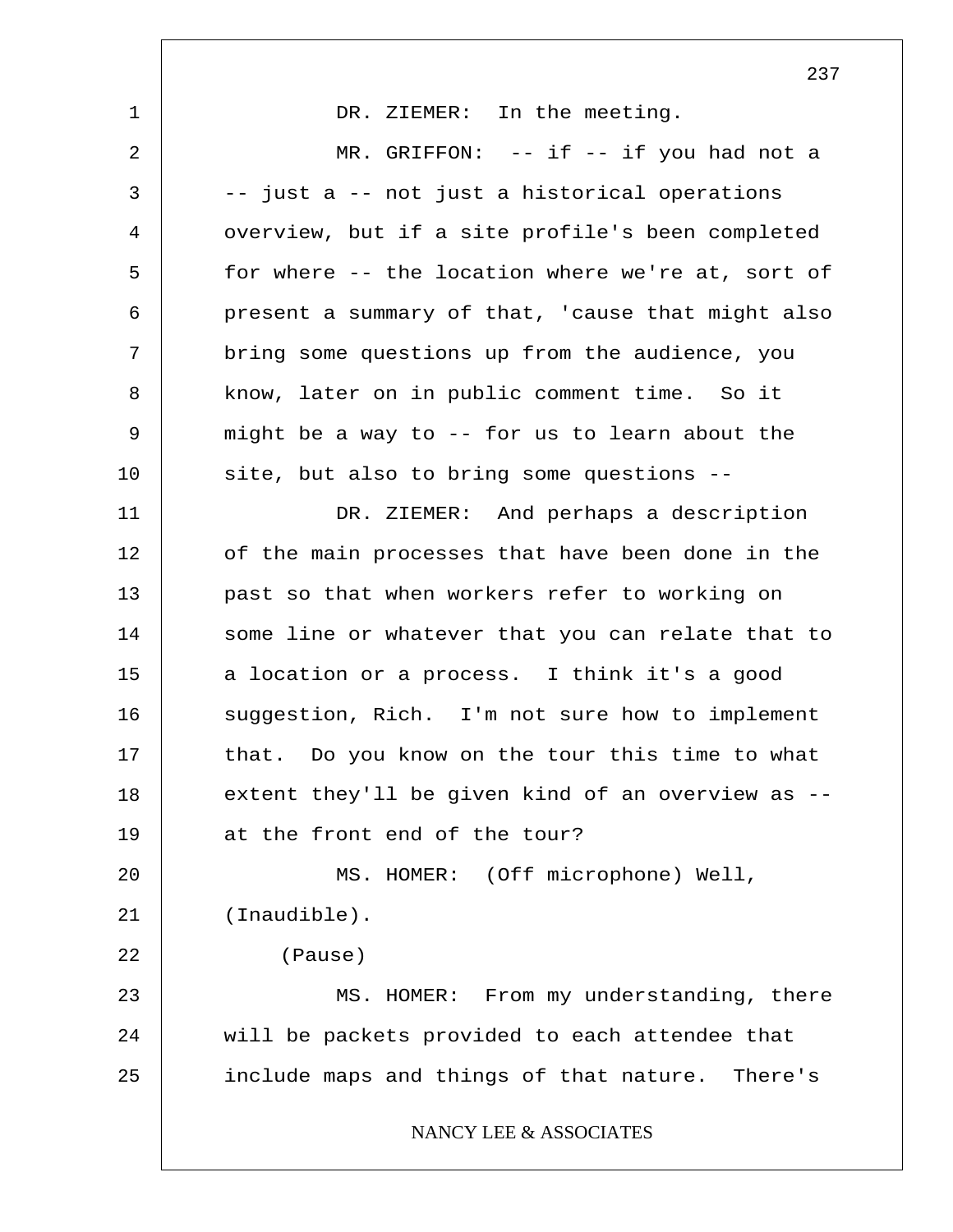1 2 3 4 5 6 7 8 9 10 11 12 13 14 15 16 17 18 19 20 21 22 23 24 25 going to be a CD provided to each person. What information is on that CD, I don't know. I know that in Idaho Falls we'll be seeing a movie, and then on the site out -- or on the trip out -- I'm sure we can pose questions, as is -- norm. DR. ZIEMER: Well, hopefully there'll be some historical information, as well, in the movie that sort of lays the groundwork -- why is this site here, what has it done in the past, what is it doing now. I think that --MS. HOMER: And I suspect that's what's in the packets of material we're getting. I know that there'll be a map and there'll be a question and answer period, as there always seems to be on the tour. DR. ZIEMER: But perhaps in the future -- I think you're asking, Rich, in the future if we might -- particularly if we go to a place like Pinellas -- what did -- what went on here at this plant. Yeah. Okay, thank you. Good suggestion. Did you have another item? MR. ESPINOSA: Yeah, on Dr. -- on the outreach and the schedules -- on the outreach, I'd like to see a schedule for the site profile. And I'd also like to make sure that the area -- NANCY LEE & ASSOCIATES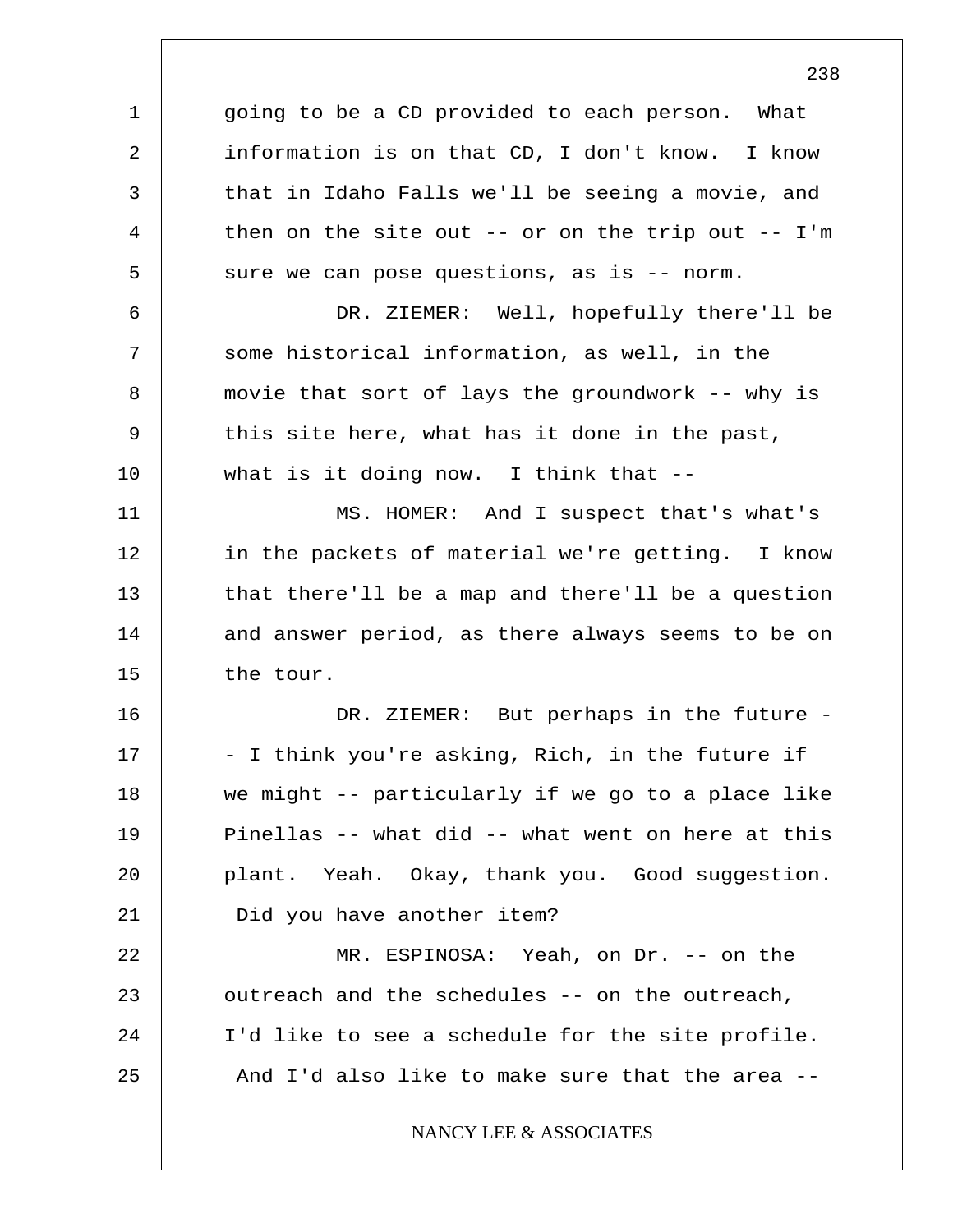1 2 3 4 5 6 7 8 9 10 11 12 13 14 15 16 17 18 19 20 21 22 23 24 25 Department of Labor resource centers receive that schedule, too. You know, I know there was an outreach in Pantex and the Department of Labor for New Mexico did not receive that. DR. ZIEMER: What needs to be done here? I'm -- can you flesh this out, Jim? DR. NETON: Could I -- DR. ZIEMER: Yeah. DR. NETON: I'd just like to address the practicality of the request. I think it's a good idea. The practicality is, though, that these - these meetings get arranged fairly short order. It takes a lot of negotiation with the local union folks and we rarely have more than three to four weeks' notice. So we can't put out, for example, a schedule for the next six months. It hasn't happened that way yet. We wish we could. So the best we can do is to notify -- as soon as we know -- you know, the affected people. But we also do -- always notify Department of Labor, at least the national level, that we're going to be doing that and invite their participation -- if they want. We don't want to force them into it. It's not our call to require them to be there. But we find it is helpful that Labor is there.

NANCY LEE & ASSOCIATES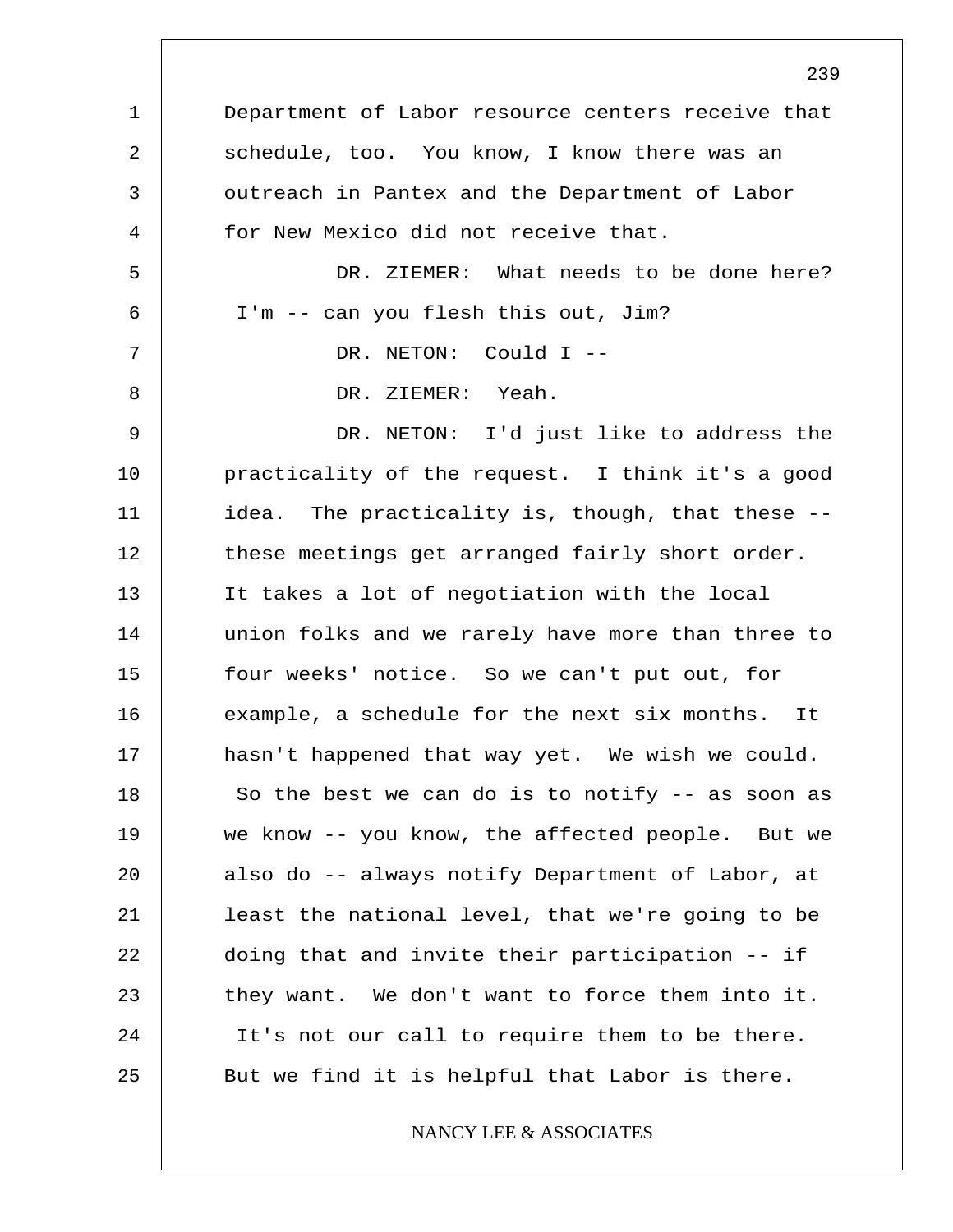MR. ESPINOSA: Yeah, one of the -- one of the reasons why I'm saying this and suggesting this is there's outreach groups like the Los Alamos POWs that would have been probably instrumental -- and will be in the Los Alamos outreach.

1

2

3

4

5

6

7 8 9 10 11 12 13 14 15 16 17 18 19 20 21 22 23 24 25 DR. NETON: Right, and I think we've been coordinating with them. Mark Lewis -- I don't know if everybody has met Mark yet. He is -- he used to be a member of the union at Portsmouth, has now joined ATL, one of the -- ORAU's contractors, as the lead on this issue. And one of his jobs now is to go do pre-meetings at sites. He will go to a place like Los Alamos, knock on some doors, find out who the important people are that can help him arrange these meetings, and then we go about the business of finalizing. So we're doing a lot of -- a lot better job of groundwork up front now than we did say three or four months ago. DR. ZIEMER: Okay. Thank you. MR. ESPINOSA: Thank you. DR. ZIEMER: Other items? Jim? DR. MELIUS: I have a couple of other questions. One is a question on -- back to our - NANCY LEE & ASSOCIATES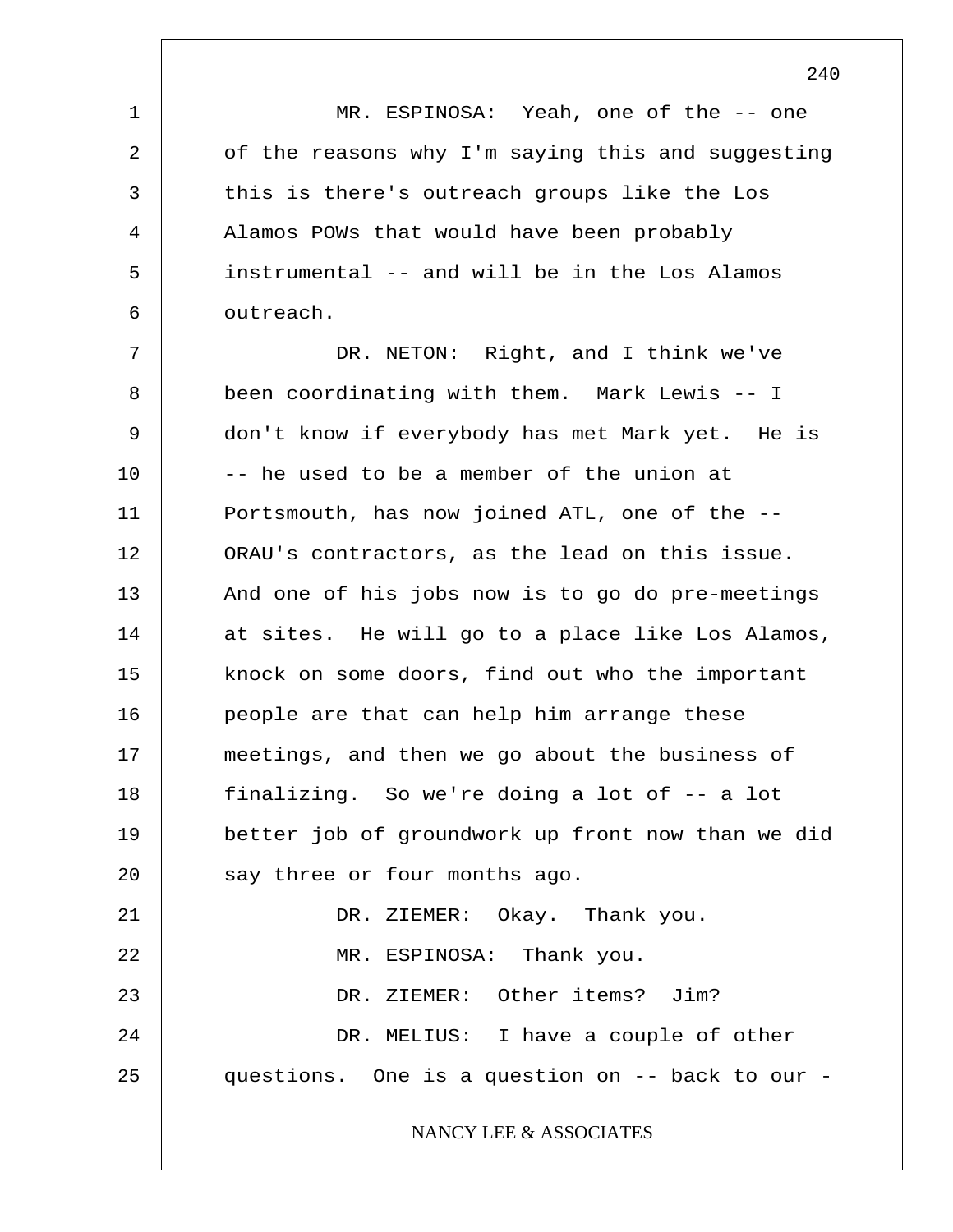1 2 3 4 5 6 7 8 9 10 11 12 13 14 15 16 17 18 19 20 21 22 23 24 25 - our contractor. Presumably at our -- by our next meeting or before our next meeting, they will have done -- completed some of the site profile reviews. What is our procedure for those being shared with the Board, as well as being presented to the Board? Have we sort of decided on a format and an approach for doing that? DR. ZIEMER: We do not have a set procedure for that. It would -- I think on the - - on the site profiles, I believe it's in order for us to get a copy of the draft in advance, is it not? Can that be done? I'm asking this from a legal point of view. DR. NETON: Well, advance to the extent that -- and Dr. Ziemer, you were a part of this conversation we had with Sanford Cohen -- that NIOSH would be first afforded a fact-- a review for factual accuracy of the draft before it was issued to the Board. At the time it's issued to the Board I think it becomes a public  $-$ - public document, and so we just -- DR. ZIEMER: Well, that was my question. Is it public or predecisional if we're -- if it's distributed to us for review prior to a meeting? NANCY LEE & ASSOCIATES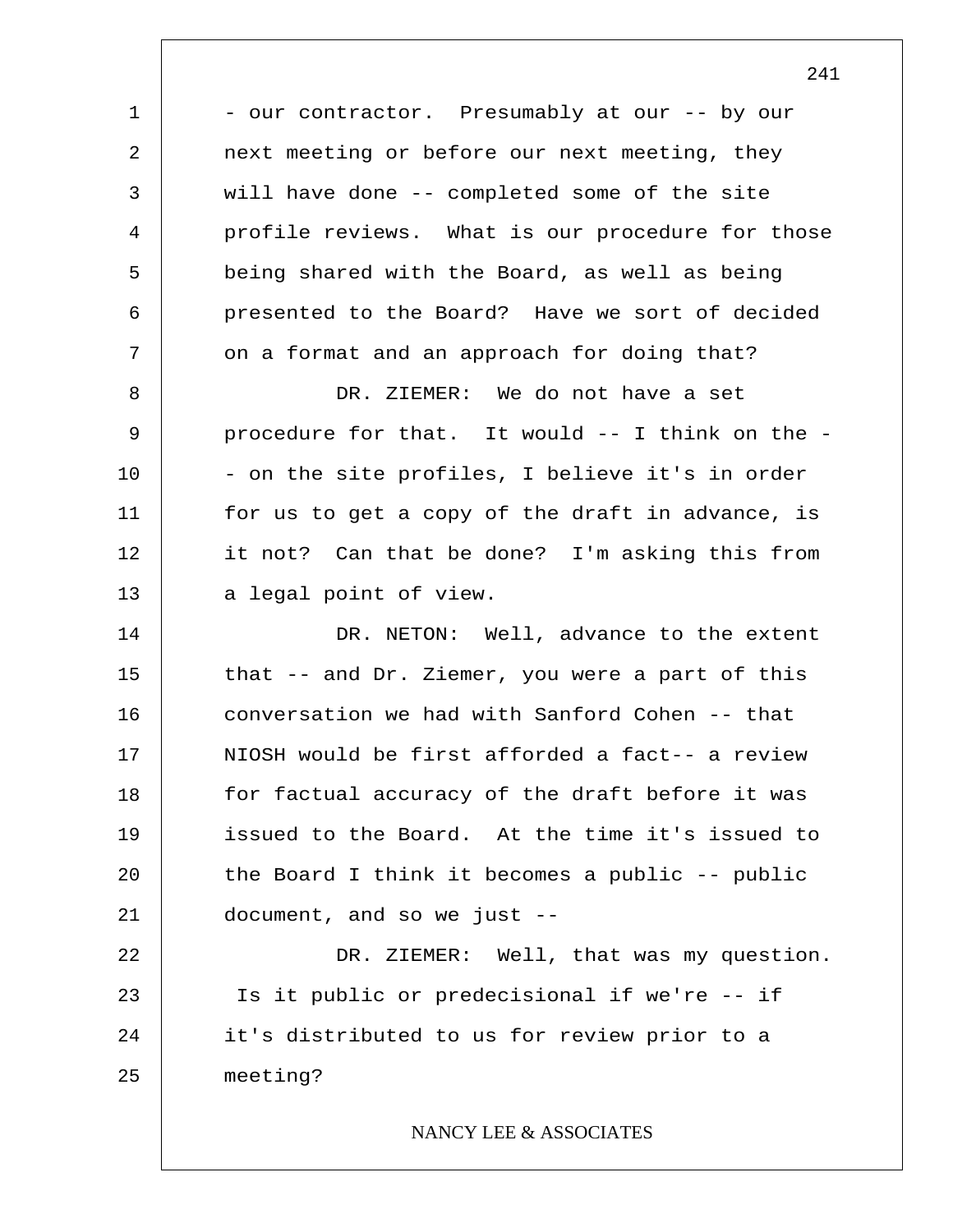1 2 3 4 5 6 7 8 9 10 11 12 13 14 15 16 17 18 19 20 21 22 23 24 25 242 DR. NETON: Okay, Liz Homoki sitting next to me says it's predecisional, so I guess it's not necessarily publicly -- DR. ZIEMER: Until we adopt it, it's --DR. NETON: -- available until you adopt it. But once it was -- well -- DR. ZIEMER: Once it's on the floor at the Board meeting, it becomes -- DR. NETON: Right, then I guess that's your option then on how to -- how to proceed with that predecisional draft -- DR. ZIEMER: Right. DR. NETON: -- whether it would be a closed session or just have it vetted at a public session. DR. ZIEMER: Yeah. Well, let me kind of bounce your question back to the full Board, Jim, and that is how does the Board wish to proceed on this? It would make sense to me that we got some kind of a draft of the proposed report at some point when -- when the contractor believes it's ready. They will have done a reality check with NIOSH on factual accuracy at that point. Tony? DR. ANDRADE: I think I would just suggest -- I guess to start the conversation -- NANCY LEE & ASSOCIATES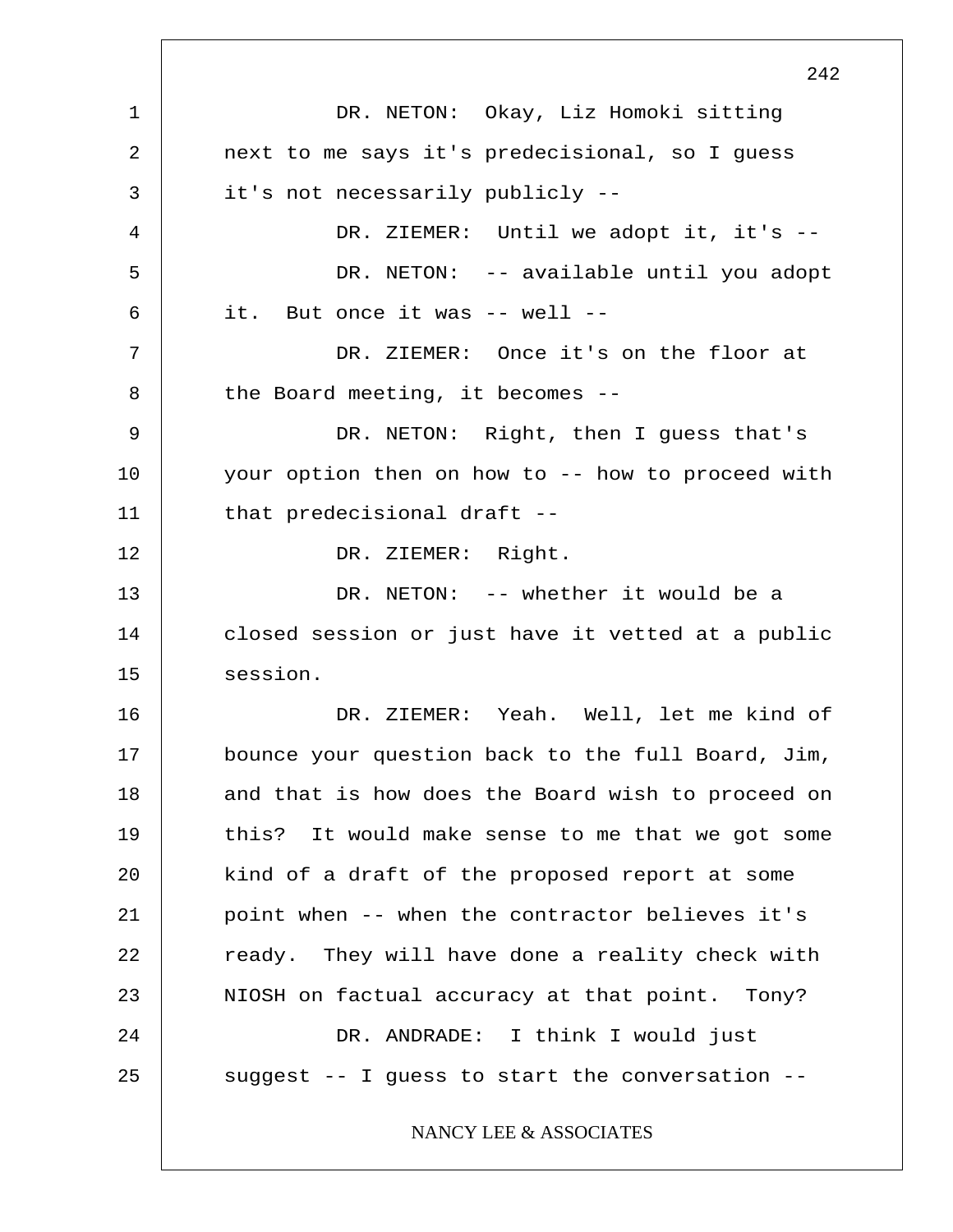1 2 3 4 5 6 7 8 9 10 11 12 13 14 15 16 17 18 19 20 21 22 23 24 25 that we follow a parallel path. I think it is wholly appropriate that NIOSH reviews it for factual accuracy. But after that, the review itself should be considered by the entire Board during a closed session. DR. ZIEMER: I don't know if there's any privacy issues that would allow us to do it in a pri-- in a closed session. My impression is that the reason for the closed session was -- DR. ANDRADE: Was Privacy Act. DR. ZIEMER: -- was Privacy Act issues on individual cases. I don't think that would be the case for a site profile, would it? MS. HOMOKI-TITUS: (Off microphone) I can't imagine that it would be. DR. ZIEMER: So it -- DR. ANDRADE: Oh, I can -- I can imagine. DR. ZIEMER: You can imagine? DR. ANDRADE: Yes, of course, especially if they're going to do interviews with site personnel. MS. HOMOKI-TITUS: (Off microphone) But I'm going to have to see (Inaudible). DR. NETON: The only issue that I could NANCY LEE & ASSOCIATES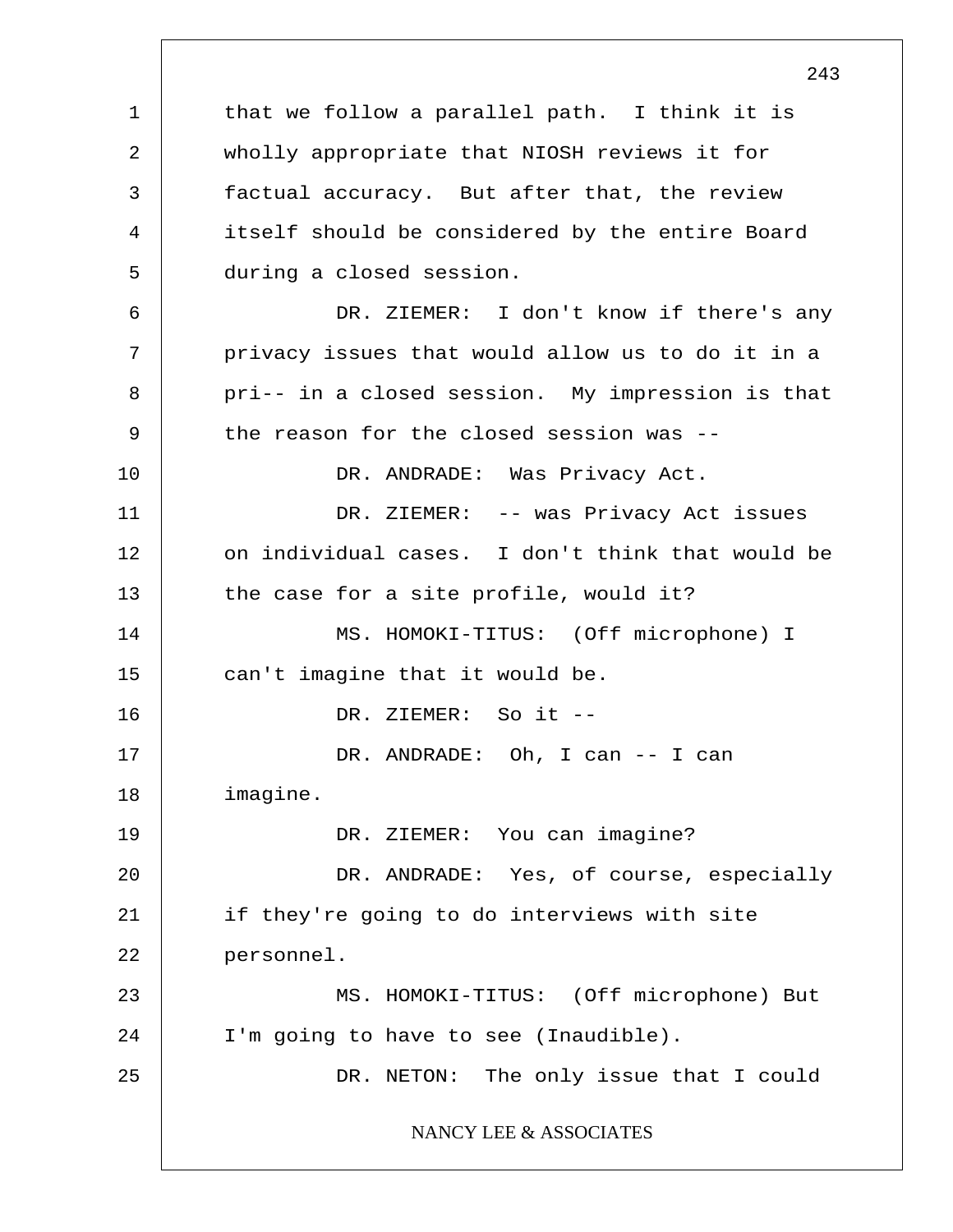foresee is that in order for the Board to understand what has been completely done, as Tony suggests, is maybe some Privacy Act information may need to be discussed to understand some concerns or issues the Board might raise. I mean that's a possibility. I don't know.

1

2

3

4

5

6

7 8 9 10 11 12 13 14 15 16 17 18 19 20 21 22 23 DR. ZIEMER: Well, what would have to happen, I think, in reality is that once the draft document was ready, if the contractor had some concerns that in discussing this they had to identify individuals from whom -- I don't know if it's individuals from whom they obtained information had to be disclosed or what -- then perhaps it could be in private session. Otherwise, I think it's got to be in the open session, as far as I can understand it. Robert? MR. PRESLEY: If there are areas in there where we would have to use a name or a  $-$ or a -- of a person that they went through, could you not leave that out and put the site that -- I mean the site's not going to be anything. DR. ZIEMER: I mean it's going to be - it's going to be an evaluation of the site

24 25 profile, so I -- the report itself -- it's hard for me to envision why it would necessarily bring

NANCY LEE & ASSOCIATES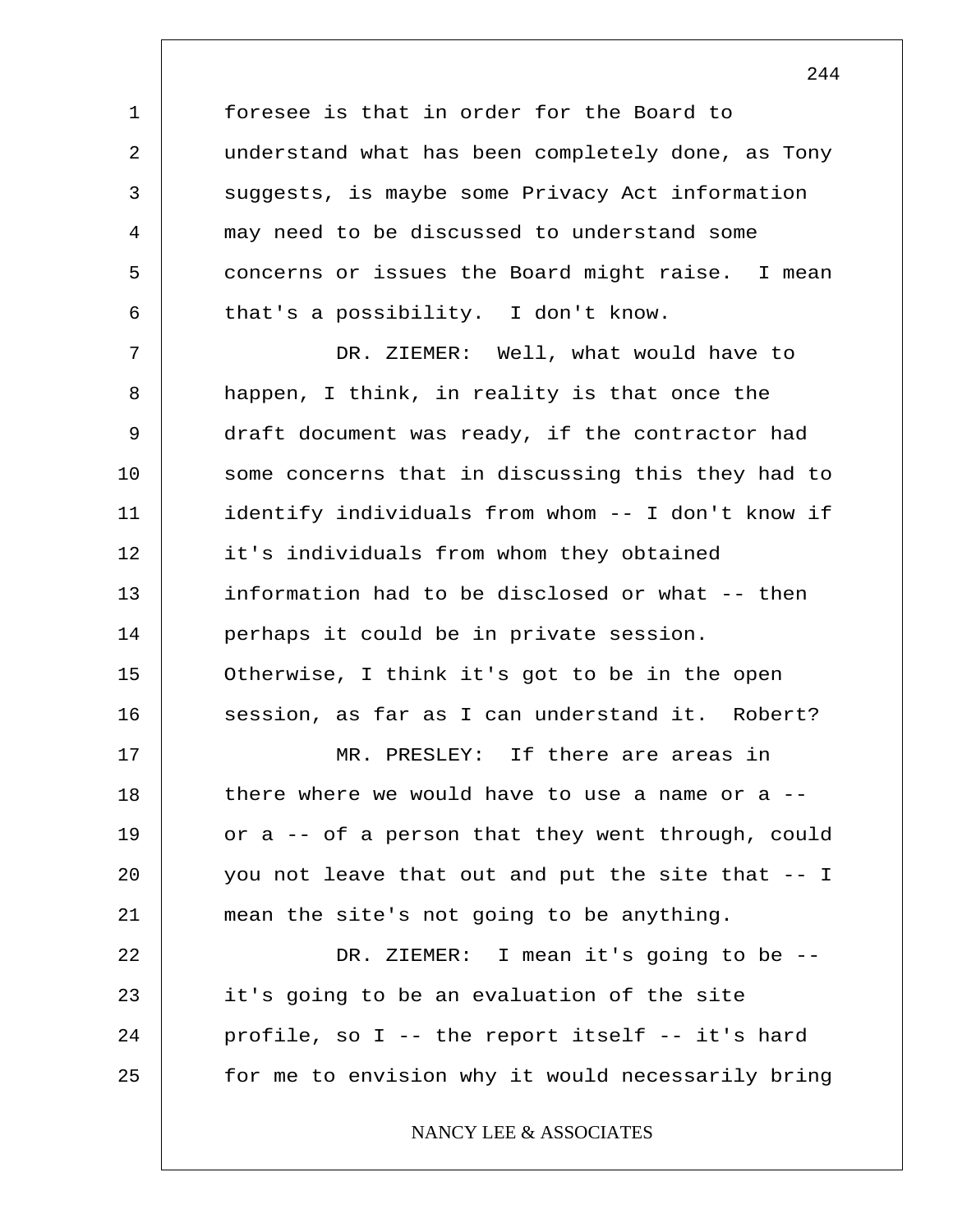out individual issues. Can -- can you think of any? I mean --

3 4 5 6 7 8 9 10 11 12 13 14 15 16 17 18 19 20 21 22 23 24 MR. ELLIOTT: When we do our work and we consult with people -- like if you look at Bethlehem Steel, or maybe that's not a good one; what's the Bridgeport Brass one -- we use personal communication. And if we cannot get a release from the individual that we talked to, then that's the way it is couched, a personal communication. I would hope that your contractor would use some similar approach to either get a release or waiver from the people that they talk to so that their name could be used as a reference, or it is listed as a personal communication. Otherwise, I -- you know, I'm at a loss, too, as to -- unless -- unless there's a -- the only other thing I could think of, as I was sitting here listening to the discussion, unless there is a document that is found by your contractor that we had not discovered that may have personal dose data in it, you know, personal identifiable information in it that would -- in that case, I'd hope they would redact it for public consumption.

25

1

2

DR. MELIUS: But most likely they're

NANCY LEE & ASSOCIATES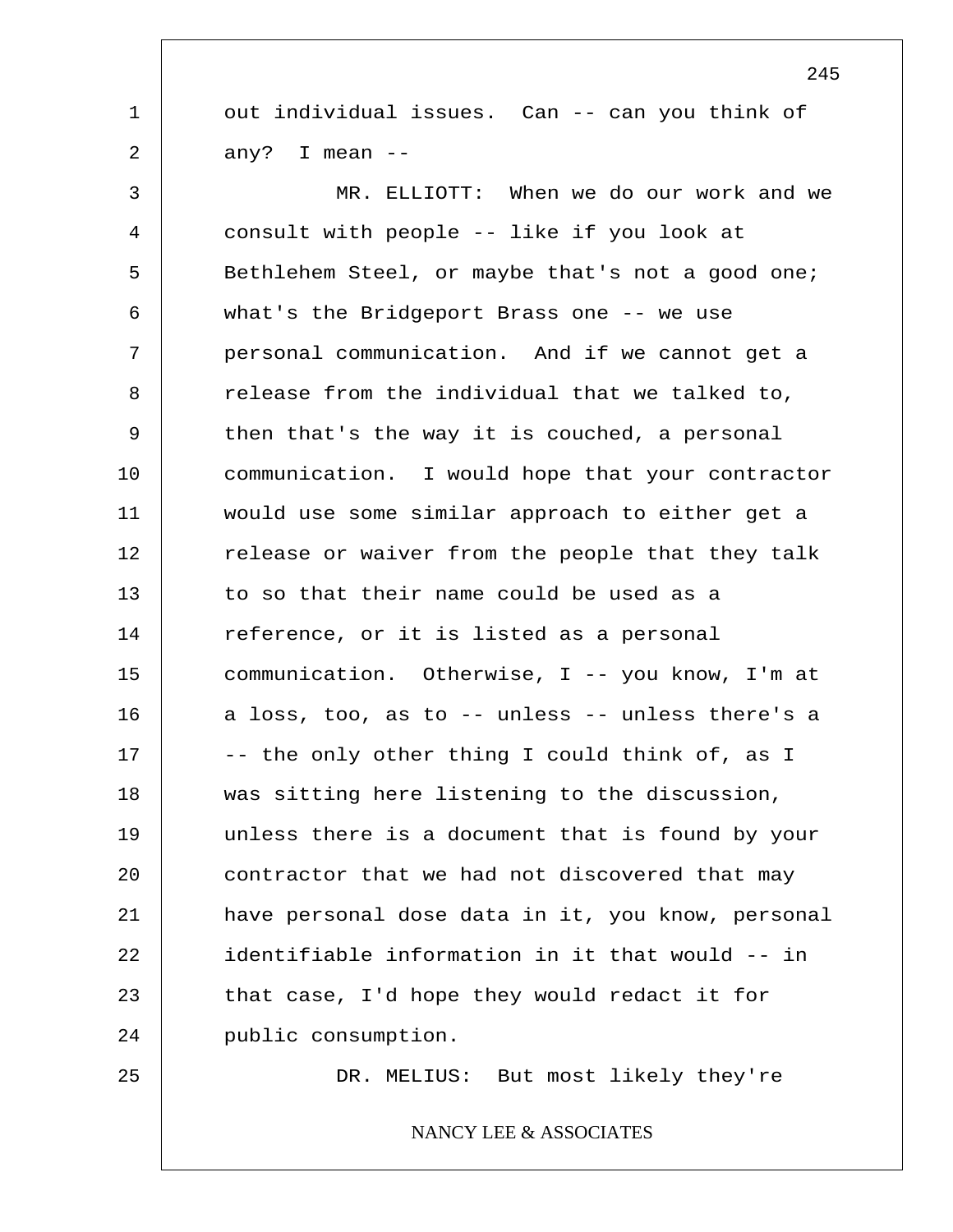1 2 3 4 5 6 7 8 9 10 11 12 13 14 15 16 17 18 19 20 21 22 23 24 25 246 just going to reference it. MR. ELLIOTT: Most likely they're going to reference it, so -- DR. MELIUS: So it's not going to be -yeah. DR. ZIEMER: Yeah. So my sense of it is that it's -- it comes to the Board so we have a chance to see it before our meeting, but it is part of the open meeting. DR. MELIUS: This -- the procedure -and again, I'm concerned about appearances here, that -- at the time it comes in for this factchecking by NIOSH, do you get a copy of it, Paul, or is it just -- DR. ZIEMER: No. DR. MELIUS: Is there going to be documentation of what changes are ask-- what - what if there's a dispute between -- about the facts between the contractor and NIOSH? Is - how do we get that resolved? DR. ZIEMER: Actually I think maybe Jim -- can you answer -- DR. NETON: Yeah, I think -- I think that, knowing -- working with SC&A thus far, I'm very certain there will be some documentation if NANCY LEE & ASSOCIATES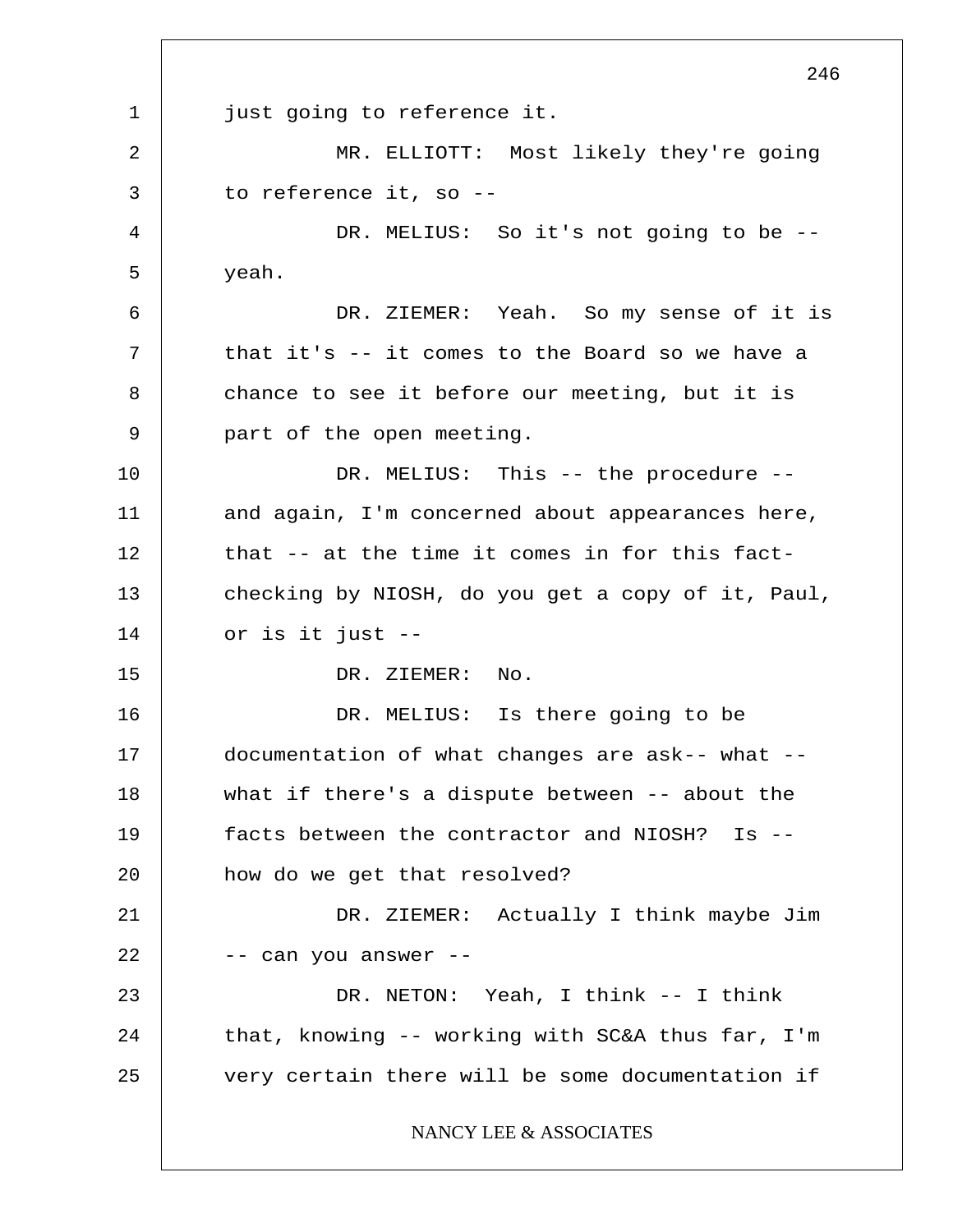1 2 3 4 5 6 7 8 9 10 11 12 13 14 15 16 17 18 19 20 21 22 23 24 25 there were any changes to some record file. I mean that's going to happen. I don't think there'd be any problem with -- with Dr. Ziemer receiving an advanced copy, I suppose, while we're doing a factual accuracy check, just so a paper trail could be followed as to what -- what had changed. But really, this is -- this -- SC&A is under no obligation to change anything at all. I mean all -- all we're doing is be able to provide comments back as to the factual accuracy. If they disagree that it -- they disagree that this is the way it's going to be, that's their prerogative. We have no control over their ability to edit the document at all. It's just going to be our comments back them on -- DR. ZIEMER: They would just comment that we don't agree that you've  $-$ - that you've  $-$ -MR. ELLIOTT: I think -- DR. ZIEMER: -- characterized this correctly or whatever. MR. ELLIOTT: You know, we'd play an untenable role here, and I would hope that it's the Board's pleasure and insistence that someone on this Board -- and I think this was discussed Monday afternoon -- see the NIOSH comments for NANCY LEE & ASSOCIATES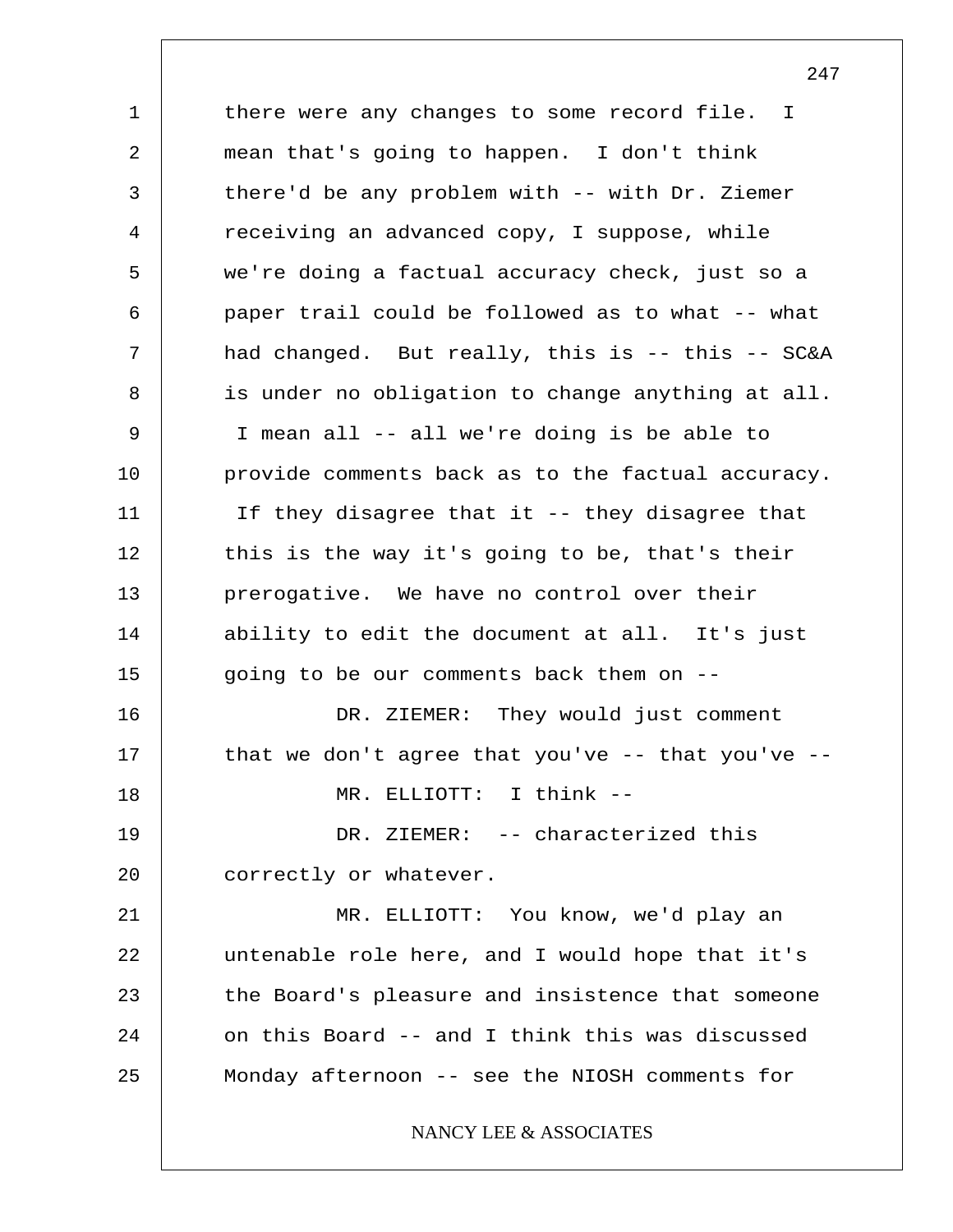1 2 3 4 5 6  $7$  --8 9 10 11 12 13 14 15 16 17 18 19 20 21 22 23 24 25 248 factual accuracy and clarification that were given, and understand then from that point of view, you know, what changes were occur-- took effect or what didn't take effect, you know. DR. MELIUS: Yes, no, that -- that's -- DR. ZIEMER: So it's tracking both sides MR. ELLIOTT: Yeah. DR. ZIEMER: -- of the issue. DR. MELIUS: Right, and so if a copy came to you, Paul -- DR. ZIEMER: Then we would also want a copy of the comments. DR. MELIUS: -- and you'd get a copy of the -- or you know, whenever -- whatever the timing is, I don't care, but the -- that way you're in the -- the report's to the Board. It's gone to NIOSH to -- you know, for this factual check, which is -- DR. ZIEMER: Sure. DR. MELIUS: -- which is appropriate, and then -- you know, if there is -- in fact it may help resolve any -- any issues or what-- and -- 'cause we are going to decide what can be presented and so forth, and we certainly don't NANCY LEE & ASSOCIATES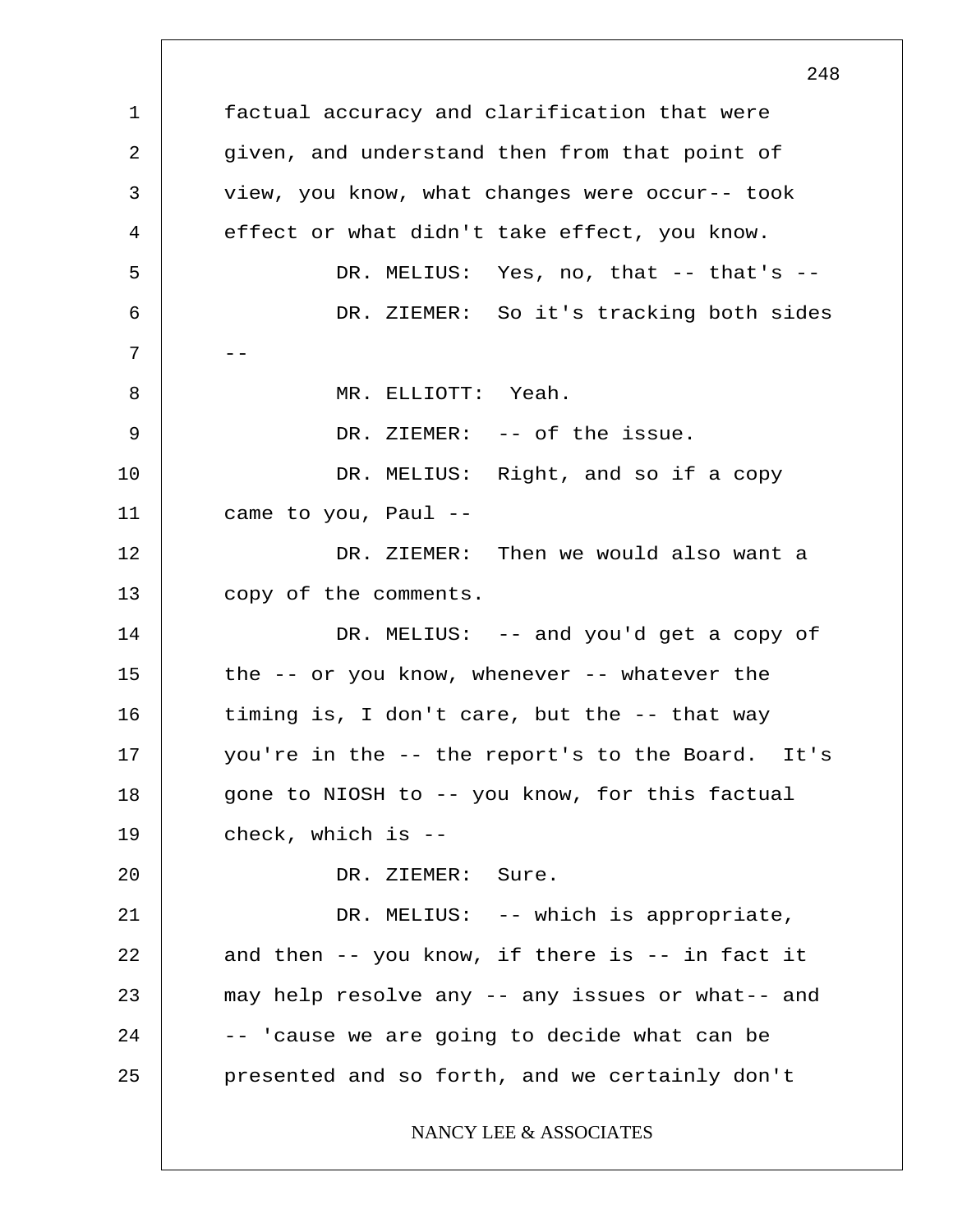1 2 3 4 5 6 7 8 9 10 11 12 13 14 15 16 17 18 19 20 21 22 23 24 25 249 want to be in the position of sort of point/counterpoint or, you know, that, I don't think. DR. ZIEMER: Yeah. DR. MELIUS: And so at the same time that says yeah, there is a paper -- DR. ZIEMER: There's a paper trail. DR. MELIUS: -- trail or whatever you want to call it with that and it protects everybody involved. DR. ZIEMER: I think it's a good suggestion and I'm certainly willing to do it that way if there's no objection on the part of the Board. MR. ELLIOTT: I don't even see any reason why our comments wouldn't become part of the public record. I would hope that they would. DR. ZIEMER: Sure. DR. NETON: I might just add one thing. In our discussion on this with SC&A where Dr. Ziemer was involved, John Mauro agreed to take on the task of -- of writing this up as an internal procedure within SC&A to improve the transparency of the whole process so it didn't appear to be an arbitrary process. And I haven't seen that yet, NANCY LEE & ASSOCIATES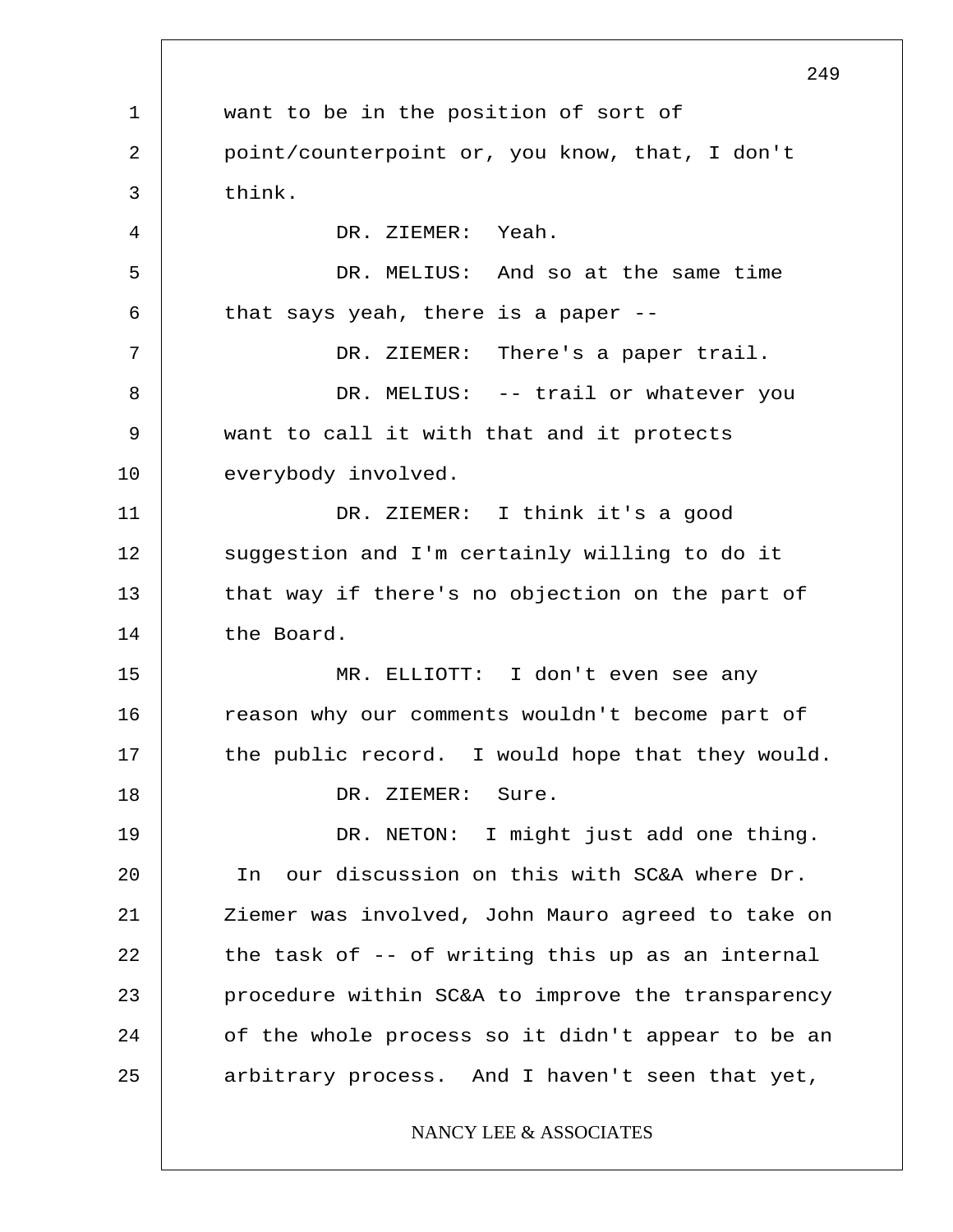1 2 3 4 5 6 7 8 9 10 11 12 13 14 15 16 17 18 19 20 21 22 23 24 25 but I know that he was -- he volunteered to do that, so we might ask him -- the Board might ask to see if that -- if that's done. DR. MELIUS: I have one other -- I guess question or comment, would be if -- if NIOSH is going to be ready at the next meeting to present us with an evaluation on an SEC petition, would it -- would it -- and I guess this is my question. Would it be helpful for us to have a working group set up to -- to interface with NIOSH and staff between now and the next meeting so that we get  $-$ - you know, maybe make that  $-$ our evaluation of that petition go easier when it is presented to -- to the Board? There are going -- I mean there's a number of -- DR. ZIEMER: Are we likely to be evaluating a petition at the next meeting, or -- MR. ELLIOTT: You're -- I -- this is not promissory. Okay? I certainly expect you're going to have an evaluation plan to look at. DR. ZIEMER: Yeah, that's -- MR. ELLIOTT: I would -- I would also hope that we might have one or two or  $-$ - I don't know how many, maybe at least one -- class petition evaluation report for you to look at. NANCY LEE & ASSOCIATES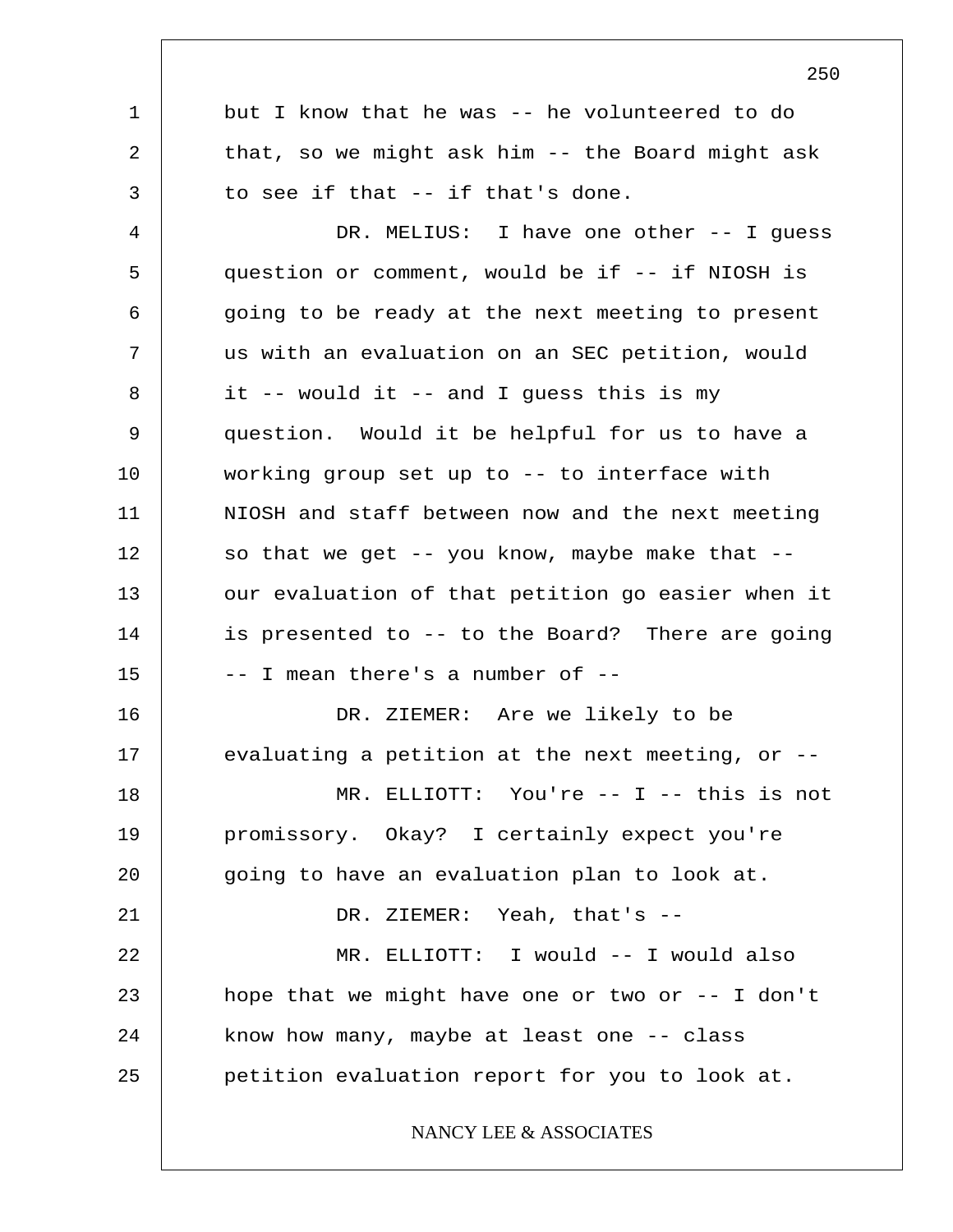So you know, we're -- we're working very hard trying to push these things through, at the same time -- at the cost of not bringing the Board along fast enough, too. I recognize that. So if you want a working group, I'll work -- I'm willing to work with y'all.

1

2

3

4

5

6

7 8 9 10 11 12 13 14 15 16 17 18 19 20 21 22 23 24 25 DR. ZIEMER: This would -- this would mean that whatever proposed SEC petition is ready to go would have to be ready for a working group prior to a meeting. I suppose it could be the day before, but we have a day set aside already for our subcommittee, so then we're getting - we're moving the timetable back. But we can certainly set up a working group on a standby basis, if the Board wishes, so that, if needed, they could be marshaled into action. DR. MELIUS: That -- that's really what  $T = -$ DR. ZIEMER: Is that your suggestion? DR. MELIUS: -- think is -- and -- yeah. MR. ELLIOTT: They could certainly meet separately from the subcommittee on the same day if that's, you know, necessary. DR. MELIUS: That working group would be sort of contingent on the -- you know, whether or NANCY LEE & ASSOCIATES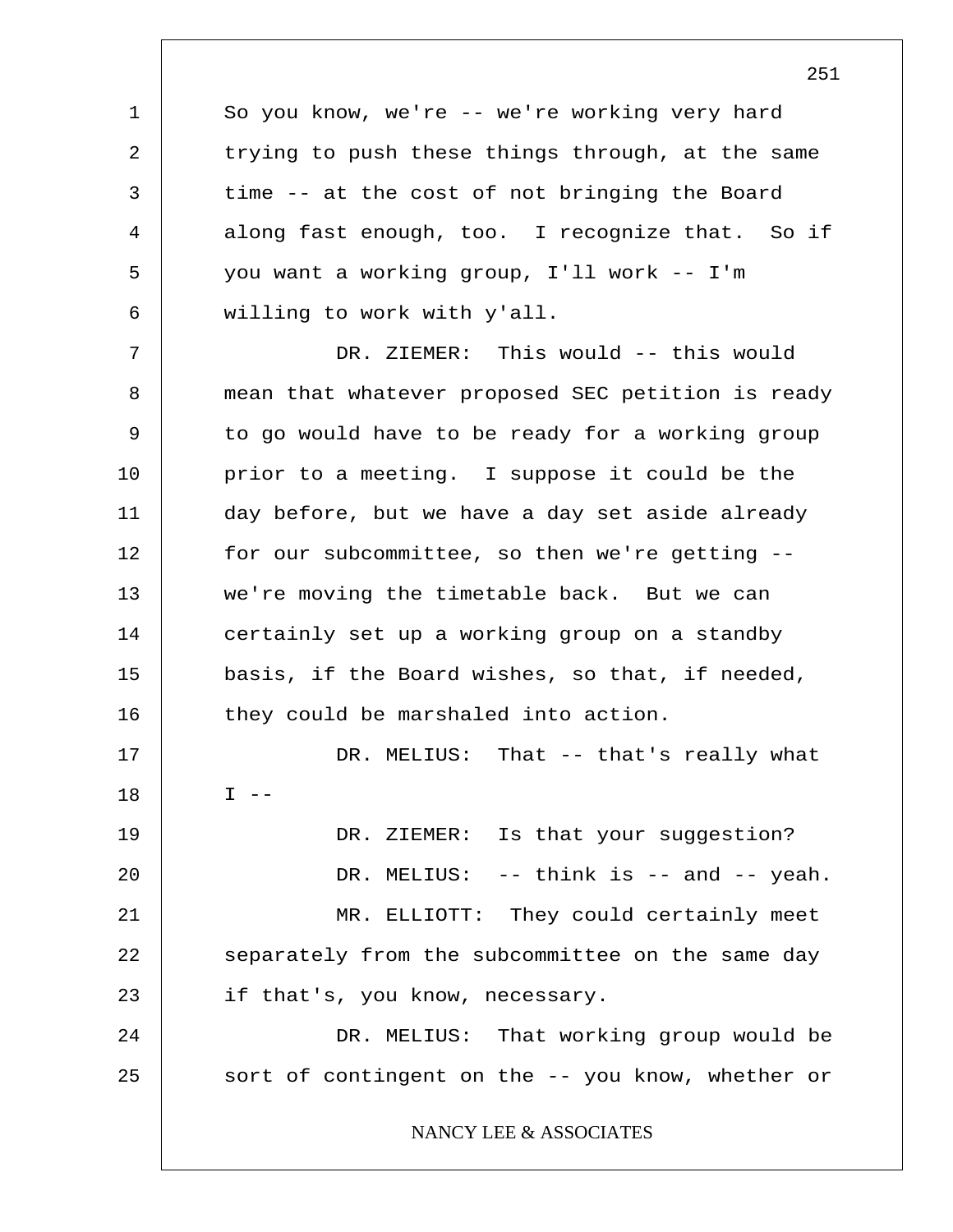1 2 3 4 5 6 7 8 9 10 11 12 13 14 15 16 17 18 19 20 21 22 23 24 25 252 not you're ready -- if you're going to be ready or not. MR. ELLIOTT: It wouldn't be in the same room -- DR. ZIEMER: However -- however, we are envisioning that at our next meeting that we will be reviewing 20 cases as a full Board in closed session. MR. PRESLEY: (Off microphone) That's right. DR. ZIEMER: So unless we have a fourth day set aside, we're -- on the other hand, a working group can also work by phone, if necessary, if they have something to look at. Does the Board wish to have a working group on - sort of on standby for this activity if -- if necessary? MR. ESPINOSA: I don't think that'd be a bad idea. MR. PRESLEY: Question. DR. ZIEMER: I'm -- yeah. MR. PRESLEY: Could -- we're supposed to get a plan prior. Would it be possible for us to get a copy of the plan and us go through that, and let's go through  $--$  if  $--$  if we do get some NANCY LEE & ASSOCIATES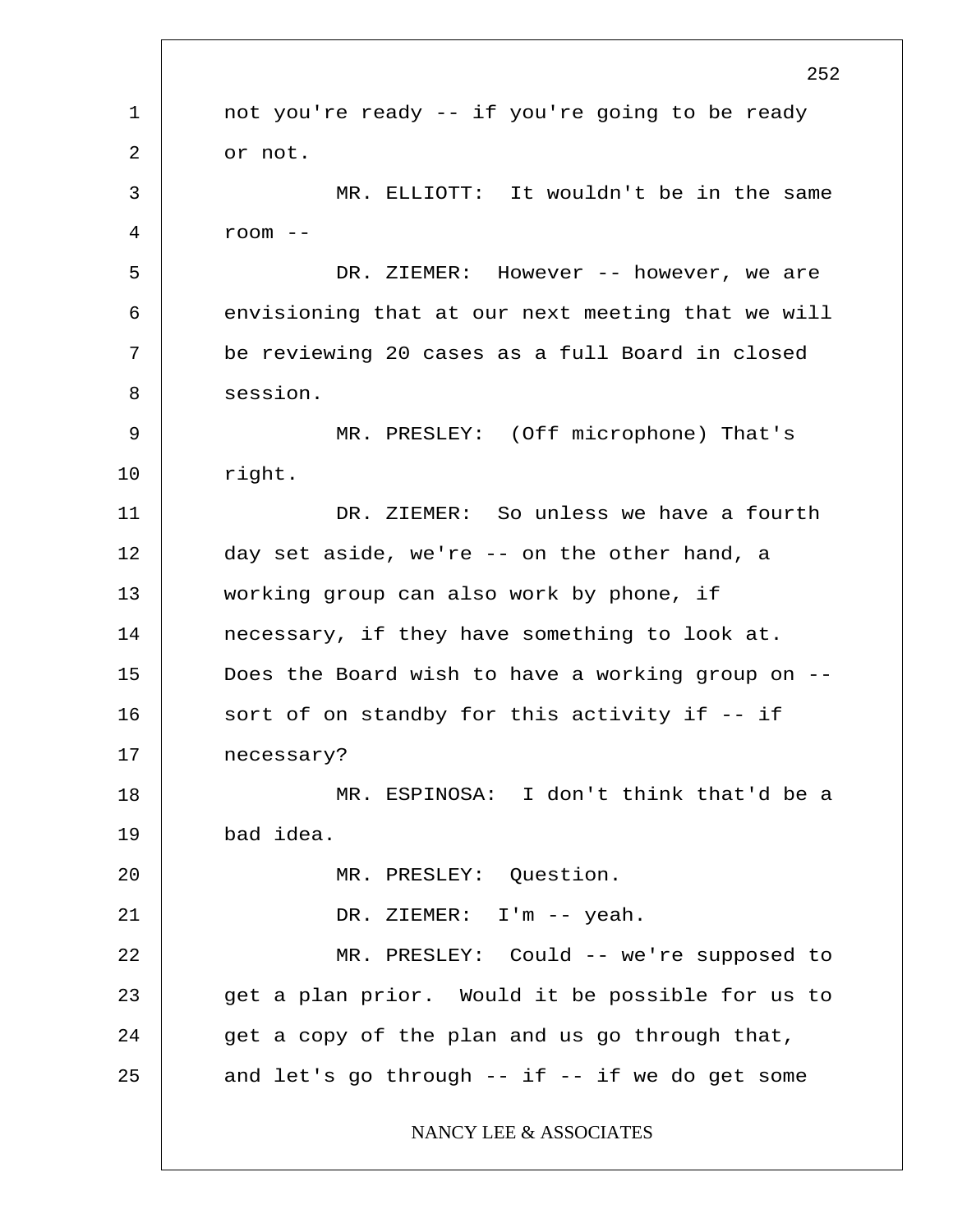1 2 3 4 5 6 7 8 9 10 11 12 13 14 15 16 17 18 19 20 21 22 23 24 25 reports ready to go, go through them. And if we need a working group, then come up with a working group after we see how much detail and work this is going to be. Would it be possible for us to get that evaluation prior to so that we can all look at that? DR. ZIEMER: Evaluate the plan itself. DR. MELIUS: But I think we have to establish the working group at a meeting, so we have to -- if we're going to do it between now -- MR. PRESLEY: It could be done -- it could be done at the next meeting. DR. ZIEMER: The working group could look at the plan, though, is what he -- what I think is -- MR. PRESLEY: Do you want the working group to look at the plan? DR. MELIUS: Look at the plan, and then if necessary or appropriate, yeah. MR. ELLIOTT: I don't see a problem with that at all. I think that's -- makes a lot of sense for us to get an evaluation plan to you so that you can see what that looks like -- and that's nothing more than telling you where we're going to look, which rocks we're looking under NANCY LEE & ASSOCIATES

253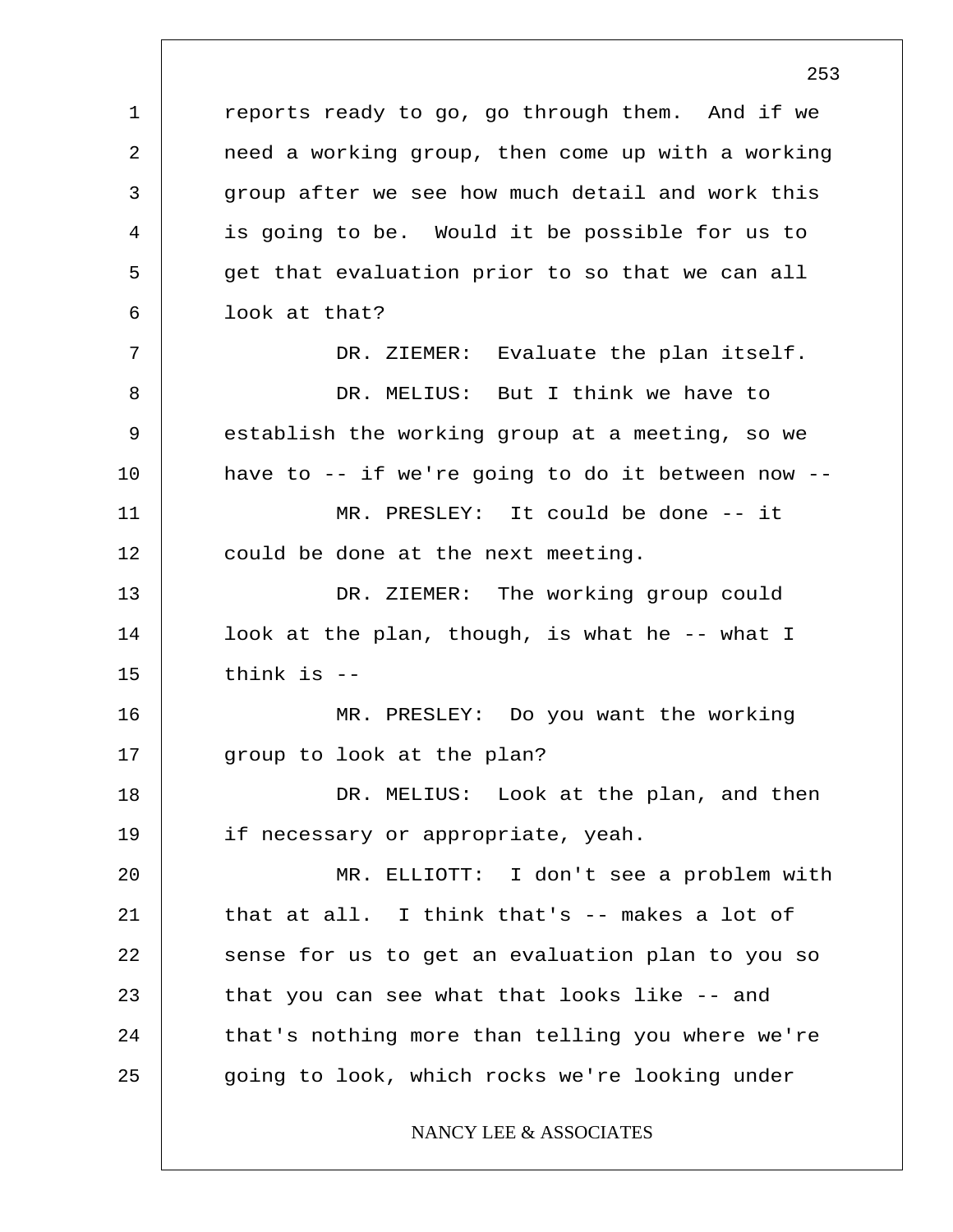1 2 3 4 5 6 7 8 9 10 11 12 13 14 15 16 17 18 19 20 21 22 23 24 25 254 and how -- you know, how far we're going and why -- you know, what we're -- DR. ZIEMER: We could -- MR. ELLIOTT: -- using in that eval-- DR. ZIEMER: -- we could set up -- MR. ELLIOTT: -- in that research. DR. ZIEMER: -- a working group of three or four. They'd be on a standby basis. They'd have to establish a date based on what happens at NIOSH. There appears to be -- without taking a formal vote, there appears to be support for the idea of having a working group on call. I now then will ask for volunteers. We need at least three people to be in the working group. DR. MELIUS: Henry, Roy, Mike -- MR. ESPINOSA: I second. DR. ZIEMER: You're volunteering for them. Okay, Rich has volunteered -- DR. MELIUS: I'll do it, though. DR. ZIEMER: -- Wanda has volunteered, Jim has volunteered, and we can add one more -- Bob Presley. We've got four people. MS. HOMER: That's Rich, Jim, Wanda and Bob? DR. ZIEMER: Rich Espinosa, Wanda Munn, NANCY LEE & ASSOCIATES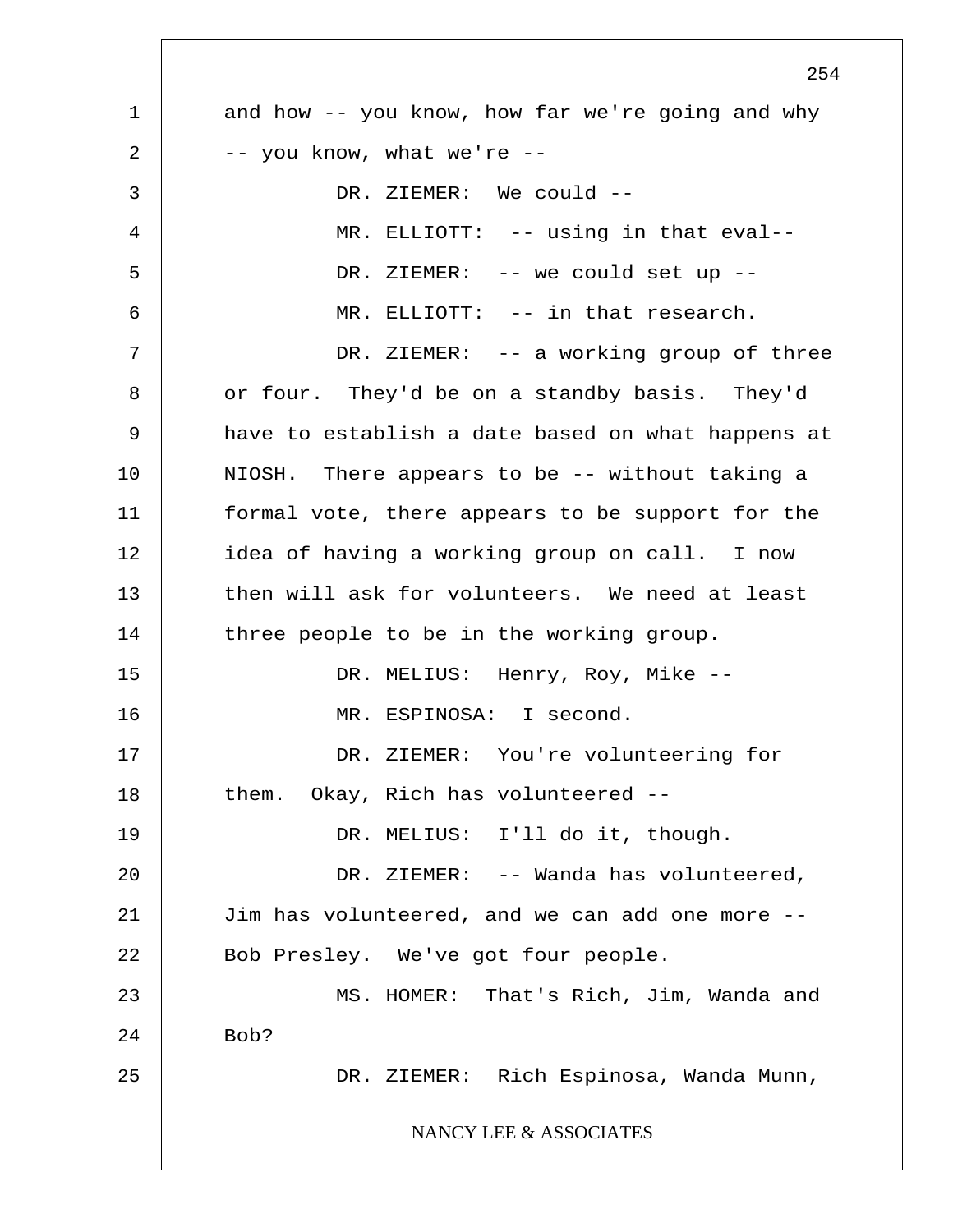1 2 3 4 5 6 7 8 9 10 11 12 13 14 15 16 17 18 19 20 21 22 23 24 25 255 Jim Melius, Robert Presley. Their task will be to evaluate and make a recommendation on the evaluation procedure -- procedures -- MR. ELLIOTT: Plan. DR. ZIEMER: -- plan, evaluation plan, and if necessary on a petition, if it is in a state for such review. Let me ask, Robert, will you be willing to serve as the coordinator and make sure that the -- you -- the four of you come up with a common time, you either share it by email or phone, conference call, whatever, coordinate time and effort and make sure everybody's got the documents, if that's agreeable? MR. PRESLEY: I'll do that. DR. ZIEMER: Thank you. And then you'll report back to the Board at our next meeting. Thank you. MR. ELLIOTT: If I may, just so everybody understands, could we give you an evaluation plan today? No. If we had qualified a petition, were we ready to give you an evaluation plan? On short order thereafter. Okay? But we've got to qualify the petition first, then come -- the ne-- first things first. NANCY LEE & ASSOCIATES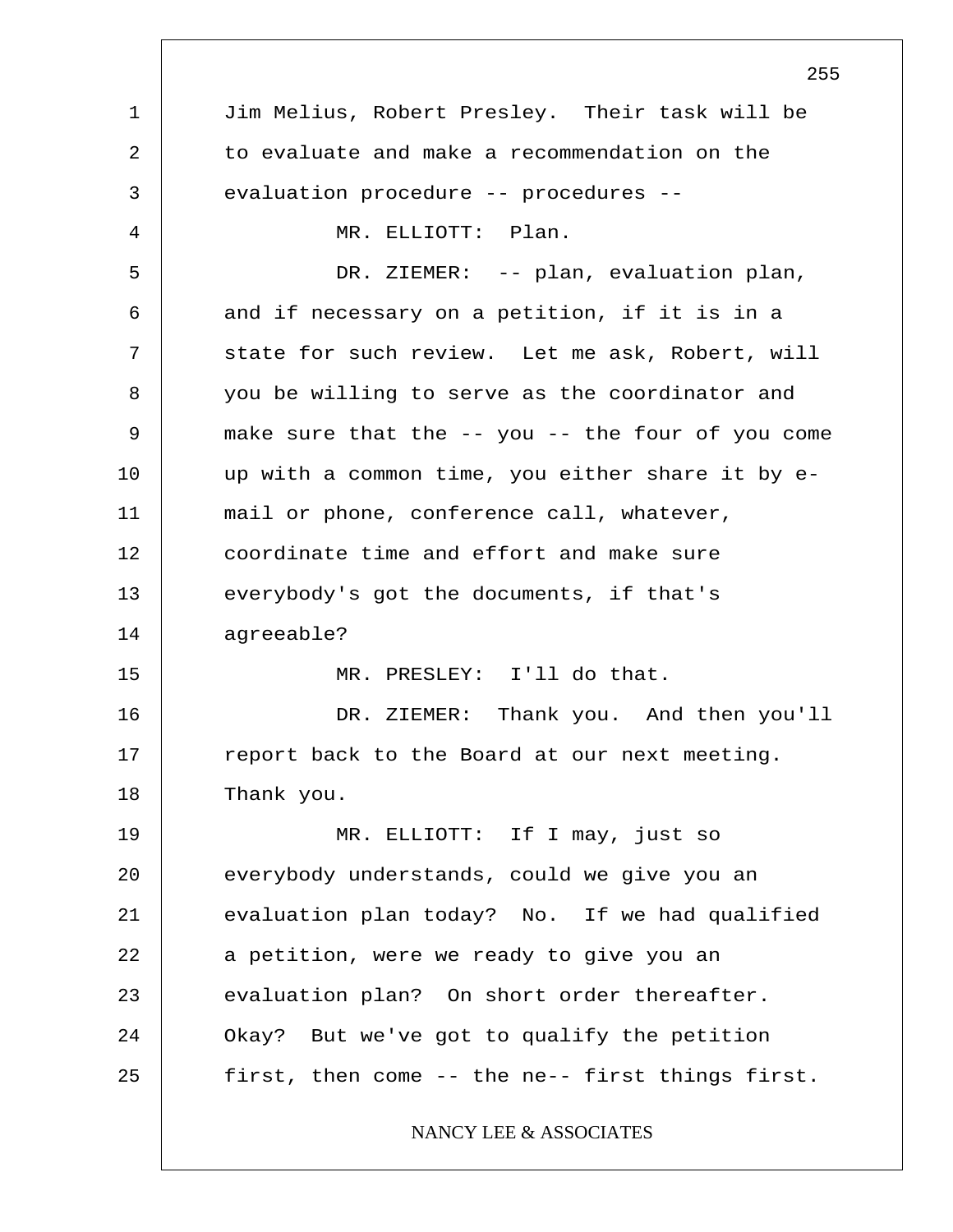1 2 3 4 5 6 7 8 9 10 11 12 13 14 15 16 17 18 19 20 21 22 23 24 25 256 Then the next thing is give you an evaluation plan. DR. ZIEMER: Okay. Thank you. Other comments, suggestions, recommendations? (No responses) DR. ZIEMER: Anything for the good of the order? MR. ESPINOSA: Motion to adjourn? DR. ZIEMER: Wait, I -- before you adjourn, Cori has a final comment. MS. HOMER: Very quickly, and I'm sorry to not give you this information earlier, for those who are attending the tour, a reminder to bring photo ID and cash for lunch. We'll be eating in the lunchroom. DR. ZIEMER: Thank you. Mark, another comment? MR. GRIFFON: And it's probably a little late in the day to bring this one up, but the - the site profile reviews -- I mean I'm going back to yesterday's presentation. If -- if SCA is going to give us a report, we still have that question of -- the task says final report, and you know, we had some dialogue yesterday about, you know, could we make this an interim report NANCY LEE & ASSOCIATES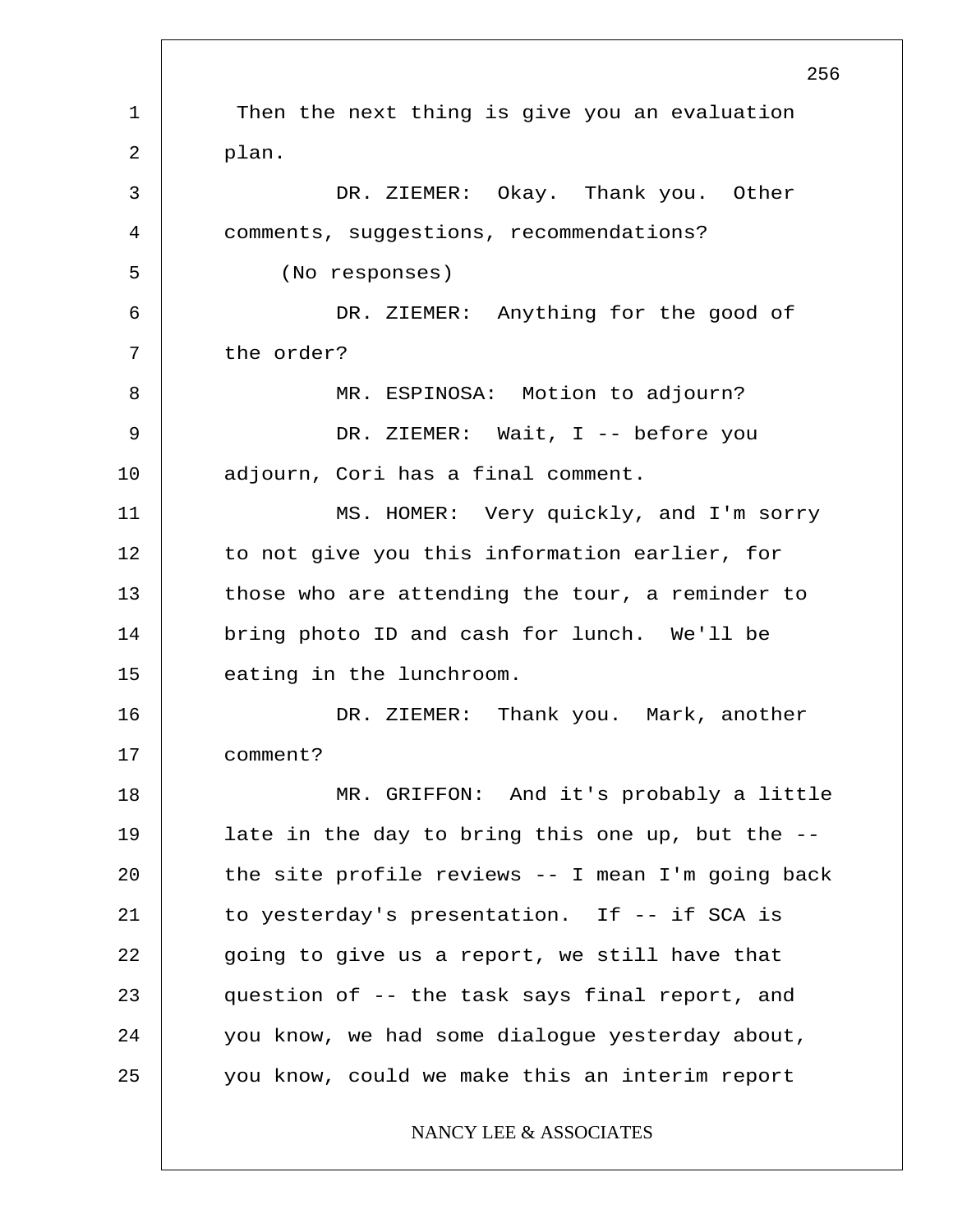1 2 because they haven't had access and they might want to go...

3 4 5 6 7 8 9 10 11 DR. ZIEMER: Mark, I interpret that more as a heads-up issue of concern. I don't think they're at the point where they're saying that they want us to change the task right now.  $I$  -that was -- would have been my understanding of it, because now the access issue has pretty well been taken care of and they're moving ahead. So unless they come back to us and say we really aren't going to get there --

12 13 14 15 16 17 18 19 MR. GRIFFON: My under-- my understanding was they felt like they were up against some deliverables, but if they delivered what they have now, it would be perceived as the final report and therefore there'd be no chance to go further and  $--$  you know, I  $--$  I just  $--$  I don't know if that's an issue or not an issue or...

20 21 22 23 24 25 DR. ZIEMER: My interpretation of what they said was that they're giving us a heads-up that they might get to a point where they feel like they -- they have not finished but can't go any further. I don't believe they're there yet. DR. MELIUS: Yeah, that --

NANCY LEE & ASSOCIATES

257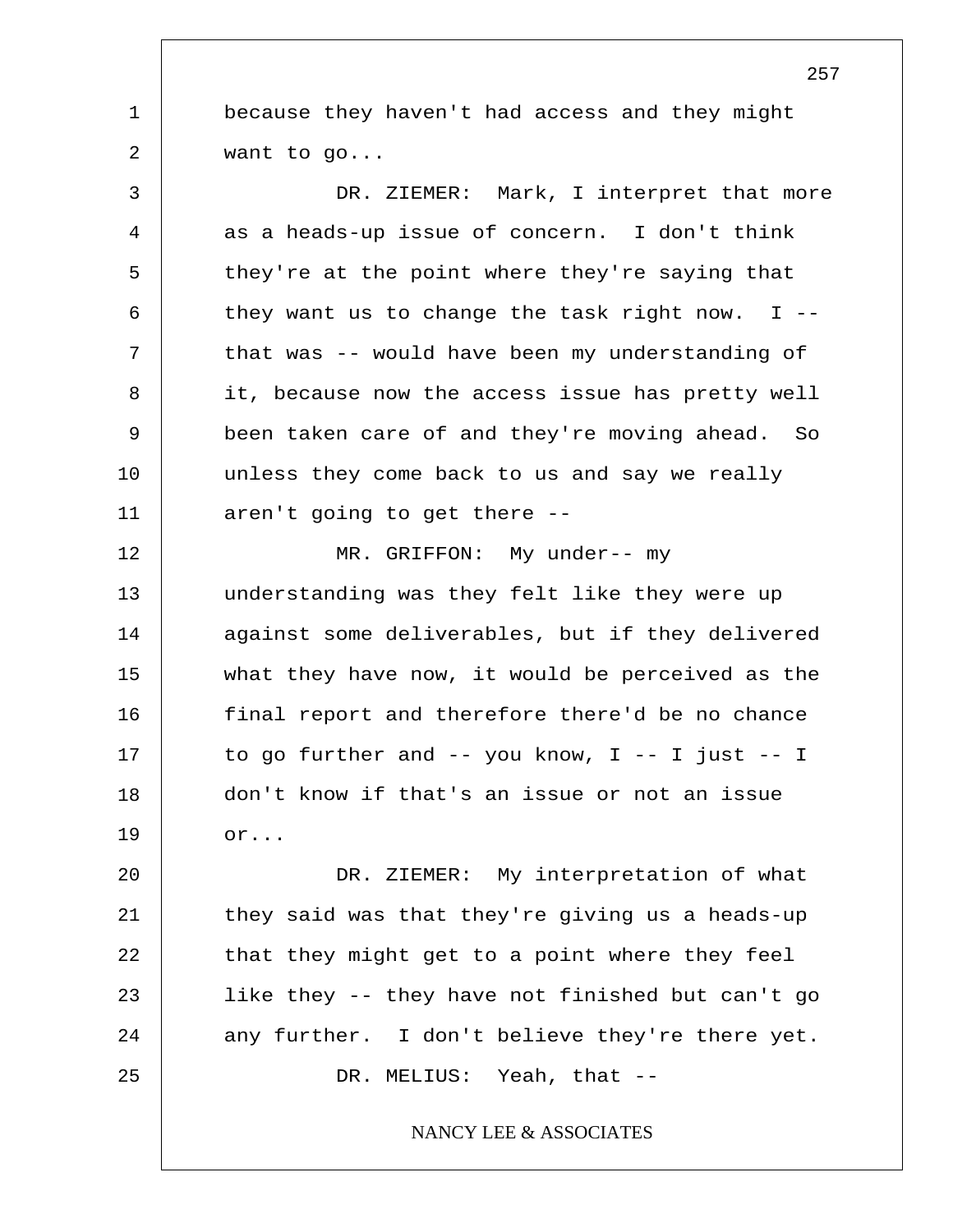1 2 3 4 5 6 7 8 9 10 11 12 13 14 15 16 17 18 19 20 21 22 23 24 25 258 DR. ZIEMER: How did other -- DR. MELIUS: My -- my -- that was my recollection, too, at least for the ones that are -- had the earliest deliverables, I believe -- Savannah River, Mallinckrodt, Bethlehem, if -- DR. ZIEMER: I think they're okay on those. DR. MELIUS: -- if those issues were resolved for -- DR. ZIEMER: Right. DR. MELIUS: -- and that we just have to see where things go with some of these other issues later on. DR. ZIEMER: They were kind of laying the groundwork for coming back to us and -- and saying we can't go as far as we thought we wanted to, is how I understood it. I'm -- I don't know that there's any action that we could take now that would -- MR. GRIFFON: Okay. I just -- DR. ZIEMER: Until they -- MR. GRIFFON: Maybe in the future we --  $I - -$ DR. ZIEMER: We may have to do something in the future, and I think he was -- NANCY LEE & ASSOCIATES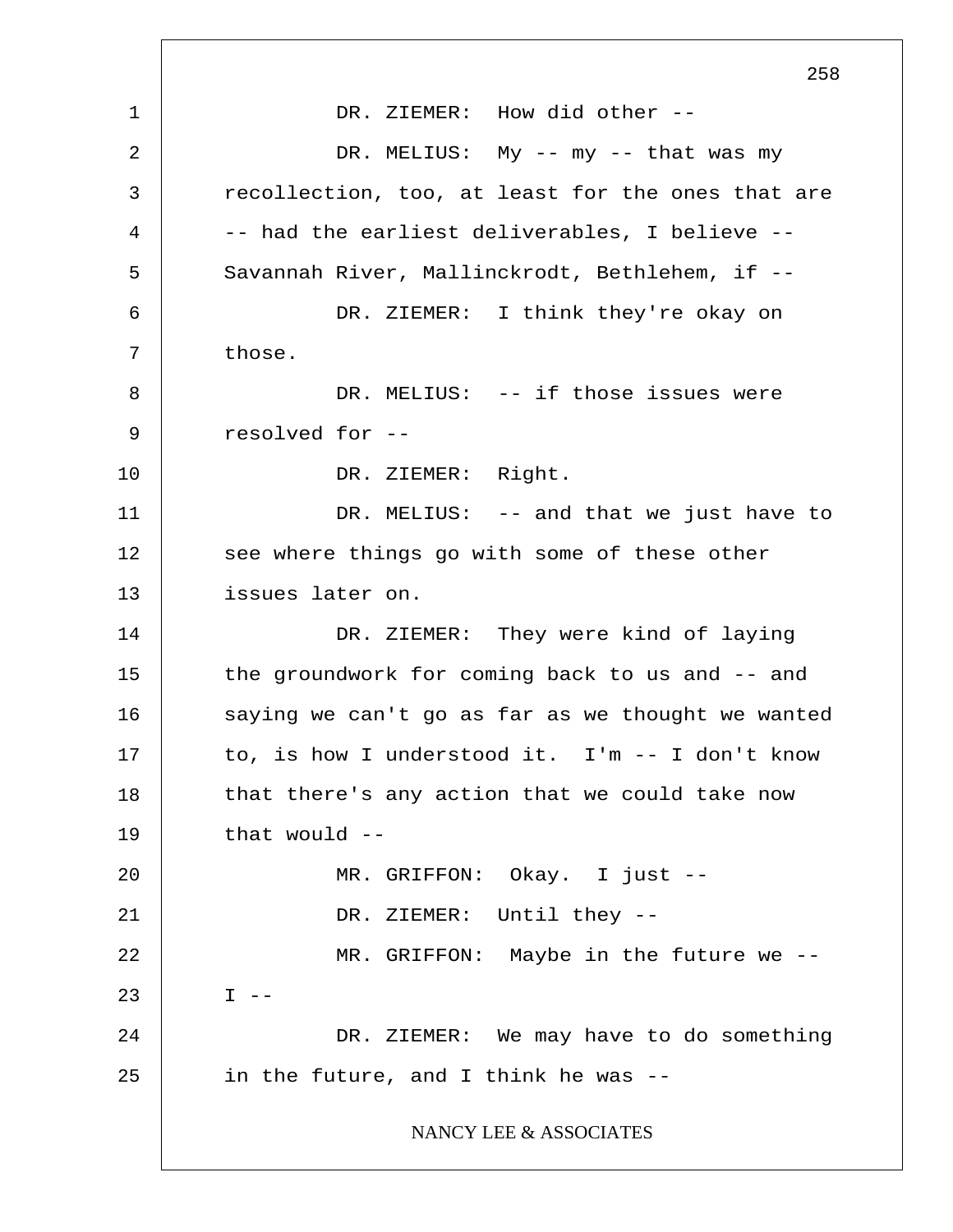1 2  $3 \mid - -$ 4 5 6 7 8 9 10 11 12 13 14 15 16 17 18 19 20 21 22 23 24 25 259 MR. GRIFFON: Yeah, and I'm thinking about how -- how the Board is going to interface DR. ZIEMER: I think he didn't want to hit us cold with that at some point down the line. MR. GRIFFON: Okay. But I think in the future we may need on there -- DR. ZIEMER: We may need to define what we think is a final report. MR. GRIFFON: And -- and is within the -- I mean we may have to make some interpretations as a Board as to the -- DR. ZIEMER: Yes. MR. GRIFFON: -- technical scope. DR. ZIEMER: Yes. MR. GRIFFON: Right. DR. ZIEMER: Yes. MR. GRIFFON: All right. I guess we'll leave it -- DR. ZIEMER: Yeah, good comment. Other items? (No responses) DR. ZIEMER: If not, we stand adjourned. Thank you very much. NANCY LEE & ASSOCIATES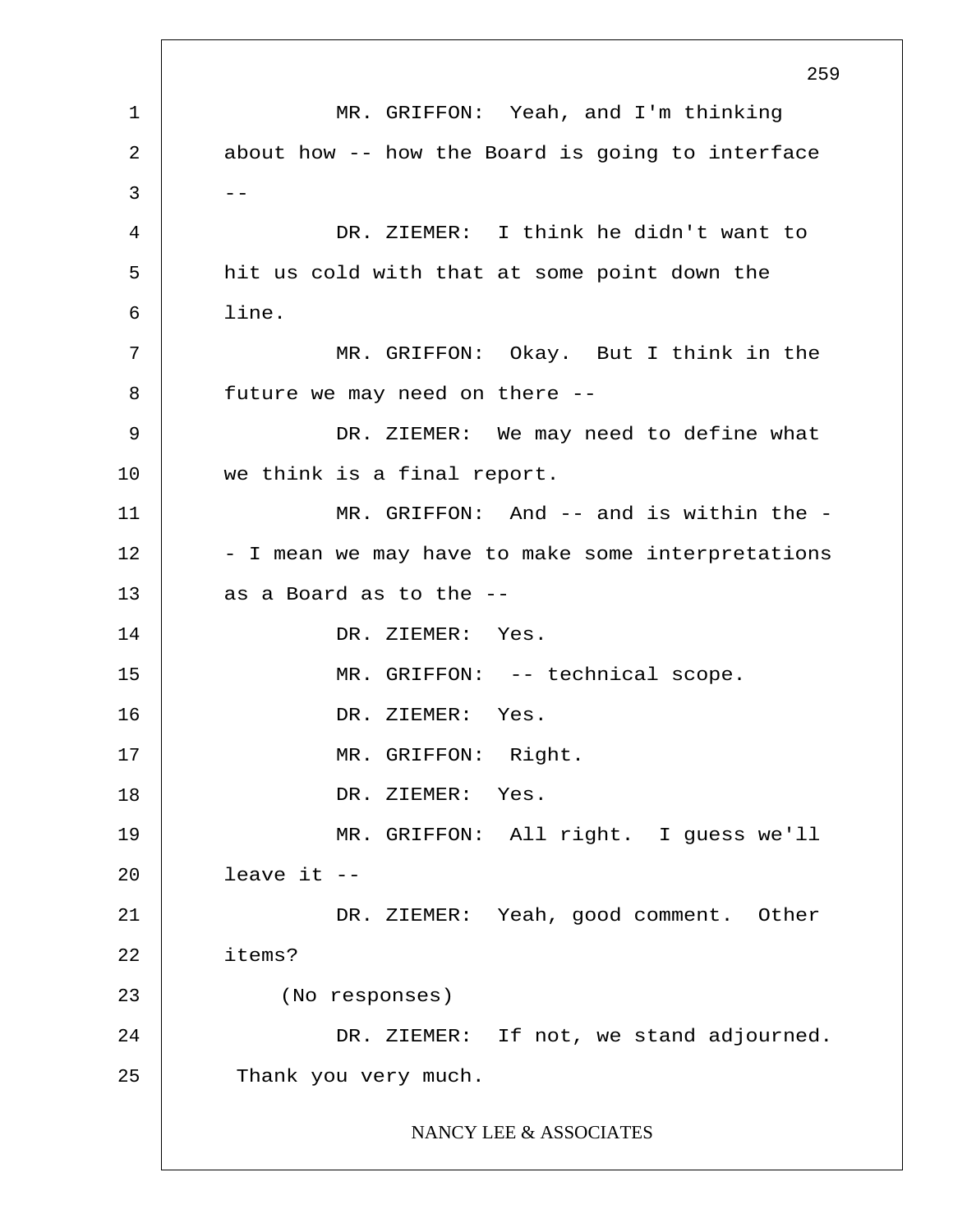|                            |                        |  |  |  |                                          | $260$ |
|----------------------------|------------------------|--|--|--|------------------------------------------|-------|
| $\ensuremath{\mathbbm{1}}$ |                        |  |  |  | (Whereupon, the meeting was adjourned at |       |
| $\sqrt{2}$                 | 3:10 p.m.              |  |  |  |                                          |       |
| $\mathbf{3}$               |                        |  |  |  |                                          |       |
| $\,4$                      |                        |  |  |  |                                          |       |
| $\mathsf S$                |                        |  |  |  |                                          |       |
| $\epsilon$                 |                        |  |  |  |                                          |       |
| $\sqrt{ }$                 |                        |  |  |  |                                          |       |
| $\,8\,$                    |                        |  |  |  |                                          |       |
| $\mathsf 9$                |                        |  |  |  |                                          |       |
| $1\,0$                     |                        |  |  |  |                                          |       |
| $11\,$                     |                        |  |  |  |                                          |       |
|                            |                        |  |  |  |                                          |       |
|                            |                        |  |  |  |                                          |       |
|                            |                        |  |  |  |                                          |       |
|                            |                        |  |  |  |                                          |       |
|                            |                        |  |  |  |                                          |       |
|                            |                        |  |  |  |                                          |       |
|                            |                        |  |  |  |                                          |       |
|                            |                        |  |  |  |                                          |       |
|                            |                        |  |  |  |                                          |       |
|                            |                        |  |  |  |                                          |       |
|                            |                        |  |  |  |                                          |       |
|                            |                        |  |  |  |                                          |       |
|                            |                        |  |  |  |                                          |       |
|                            |                        |  |  |  |                                          |       |
|                            | NANCY LEE & ASSOCIATES |  |  |  |                                          |       |
|                            |                        |  |  |  |                                          |       |